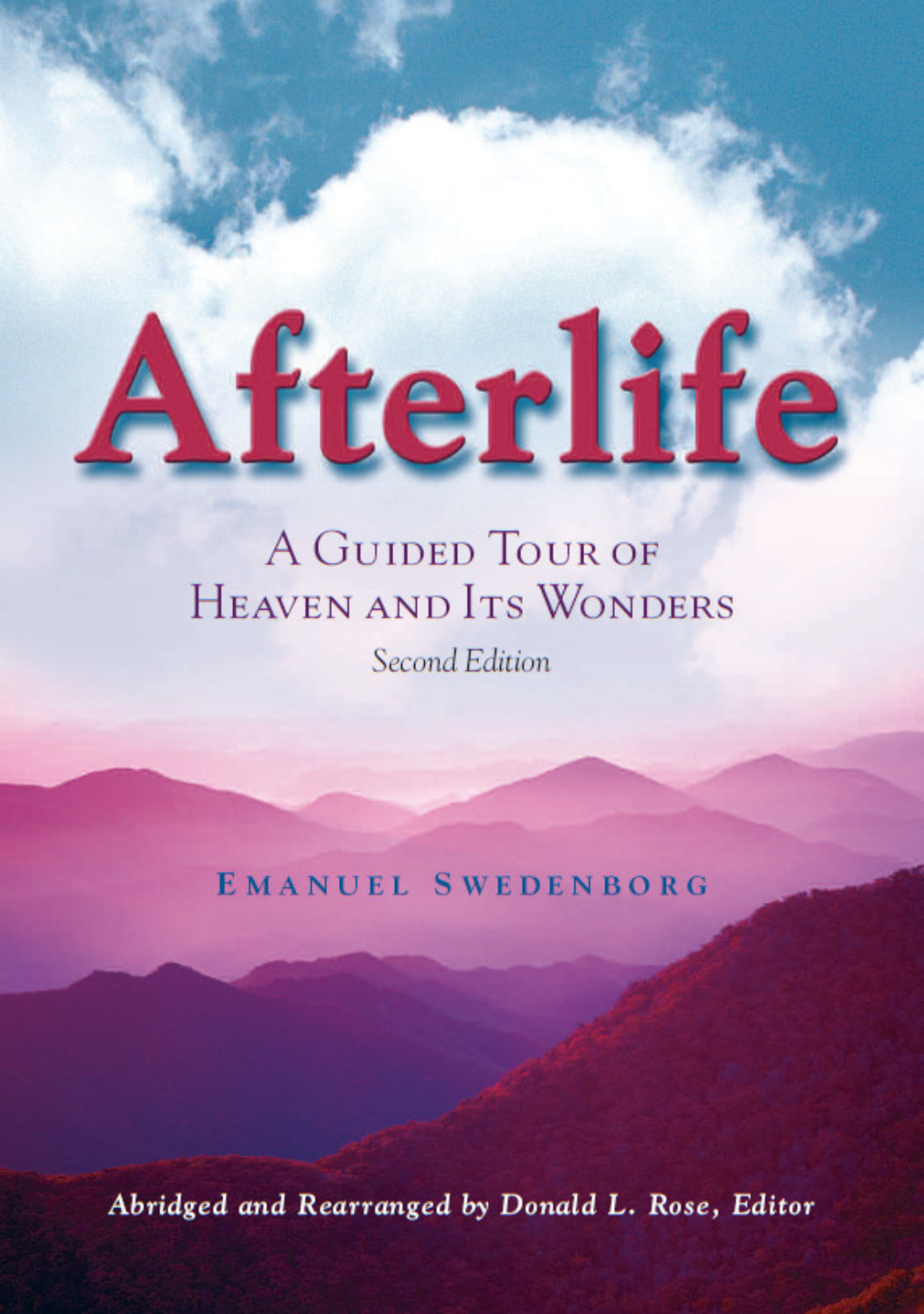# **Afterlife**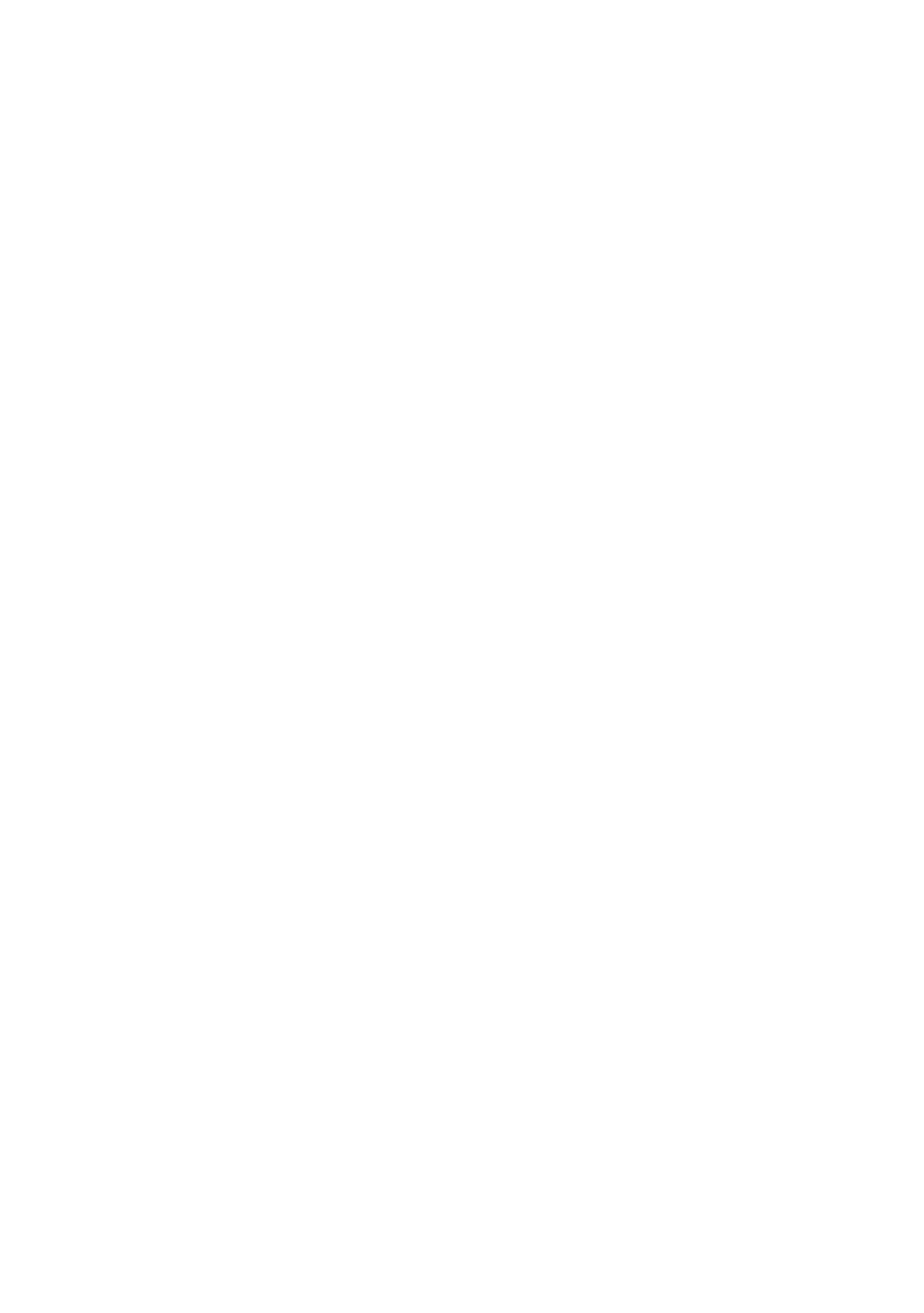# **Afterlife**

# A Guided Tour of Heaven and Its Wonders

*Second Edition*

EMANUEL SWEDENBORG

*Abridged and Rearranged* Donald L. Rose, Editor

Swedenborg Foundation *West Chester, Pennsylvania*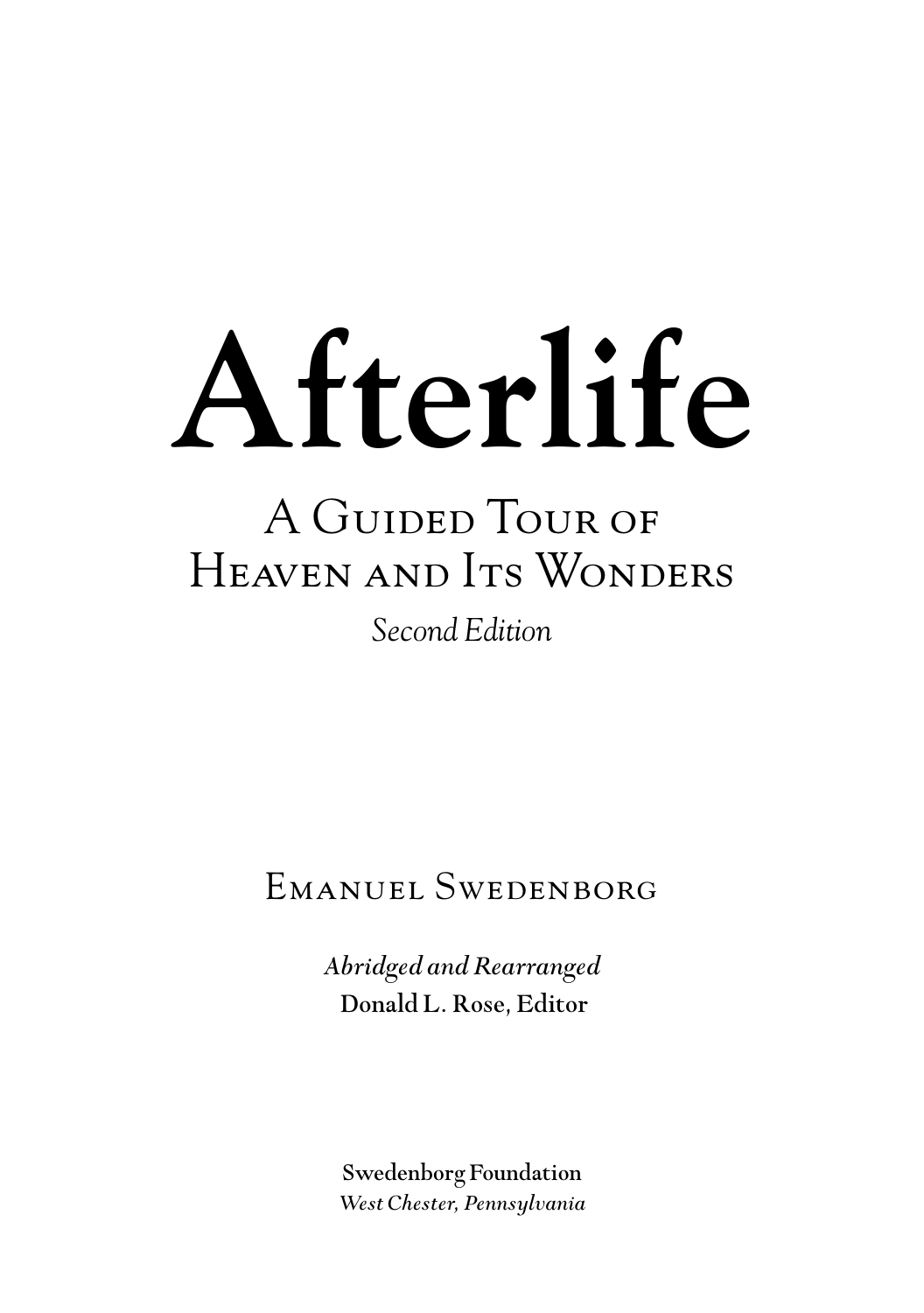©2008 by the Swedenborg Foundation First edition published in 2006

All rights reserved. No part of this publication may be reproduced or transmitted in any form or by any means, electronic or mechanical, including photocopying, recording, or any information storage or retrieval system, without prior permission from the publisher.

Library of Congress Cataloging-in-Publication Data

Swedenborg, Emanuel, 1688–1772 Afterlife: a guided tour of heaven and its wonders / Emanuel Swedenborg ; abridged and rearranged, Donald L. Rose, editor 2nd ed. p. cm. Abridged and rearranged edition of Heaven and hell. ISBN 978-0-8778-325-1 (alk. paper) 1. Heaven. 2. Hell. 3. Future life. I. Rose, Donald L. II. Title.

> BX8712.H5A35 2008 236'.24-dc22 2008032333

Designed and set in Goudy by Karen Connor Printed in the United States of America

Chrysalis Books is an imprint of the Swedenborg Foundation, Inc.

For more information, contact: Swedenborg Foundation Publishers 320 North Church Street West Chester, PA 19380 or http://www.swedenborg.com.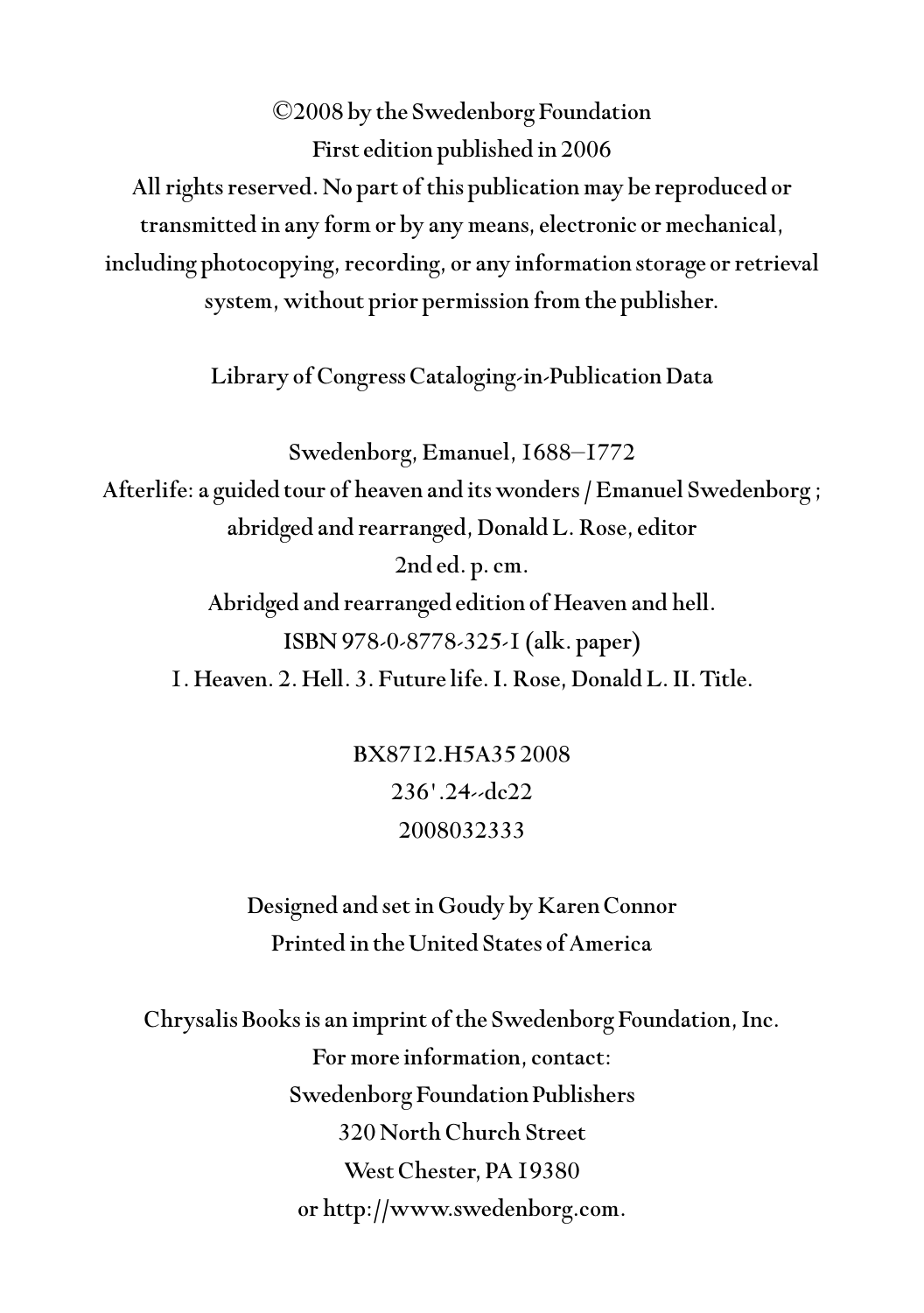# CONTENTS

*Introduction by Donald L. Rose ix*

*Preface by Emanuel Swedenborg xvii*



PART<sub>I</sub> *The World of Spirits and Our State after Death*

| What the World of Spirits Is                      |    |
|---------------------------------------------------|----|
| Each of Us Is Inwardly a Spirit                   |    |
| Our Revival from the Dead and Entry               |    |
| into Eternal Life                                 | 6  |
| After Death, We Are in a Complete Human Form      | 12 |
| After Death, We Enjoy Every Sense, Memory,        |    |
| Thought, and Affection We Had in the World        | 15 |
| Our Nature after Death Depends on the Kind of     |    |
| Life We Led in the World                          | 23 |
| Our First State after Death                       | 29 |
| Our Second State after Death                      | 34 |
| Our Third State after Death Is a State of         |    |
| Instruction for People Who are Entering Heaven 39 |    |
| It Is Not So Hard to Lead a Heaven-Bound Life     |    |
| as People Think It Is                             | 42 |
|                                                   |    |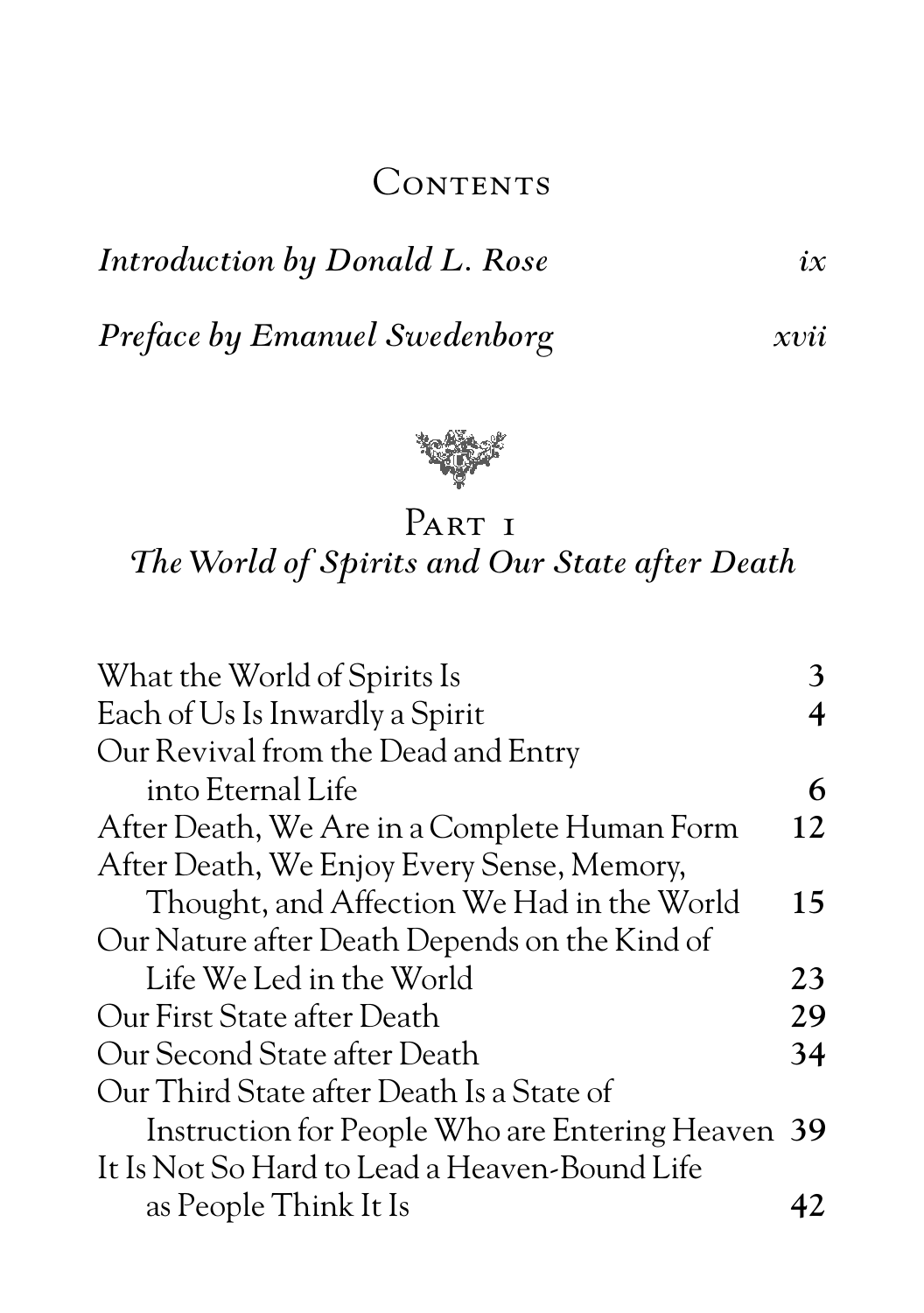

PART<sub>2</sub> *Heaven*

| The Heavens Are Made Up of                        |    |
|---------------------------------------------------|----|
| Countless Communities                             | 55 |
| Each Community Is a Heaven in Smaller Form        |    |
| and Each Angel a Heaven in Smallest Form          | 57 |
| The Whole Heaven Reflects a Single Individual     | 59 |
| Each Community in the Heavens Reflects            |    |
| a Single Individual                               | 62 |
| Every Angel is in Perfect Human Form              | 63 |
| Owing to the Lord's Divine Human, in Its Entirety |    |
| and Its Parts, Heaven Reflects a Person           | 66 |
| There is a Correspondence of Everything in Heaven |    |
| with Everything in the Human Being                | 70 |
| There Is a Correspondence of Heaven with          |    |
| Everything Earthly                                | 72 |
| The Sun in Heaven                                 | 80 |
| Light and Warmth in Heaven                        | 81 |
| How the States of Angels in Heaven Change         | 84 |
| Time in Heaven                                    | 87 |
| The Clothes Angels Appear In                      | 90 |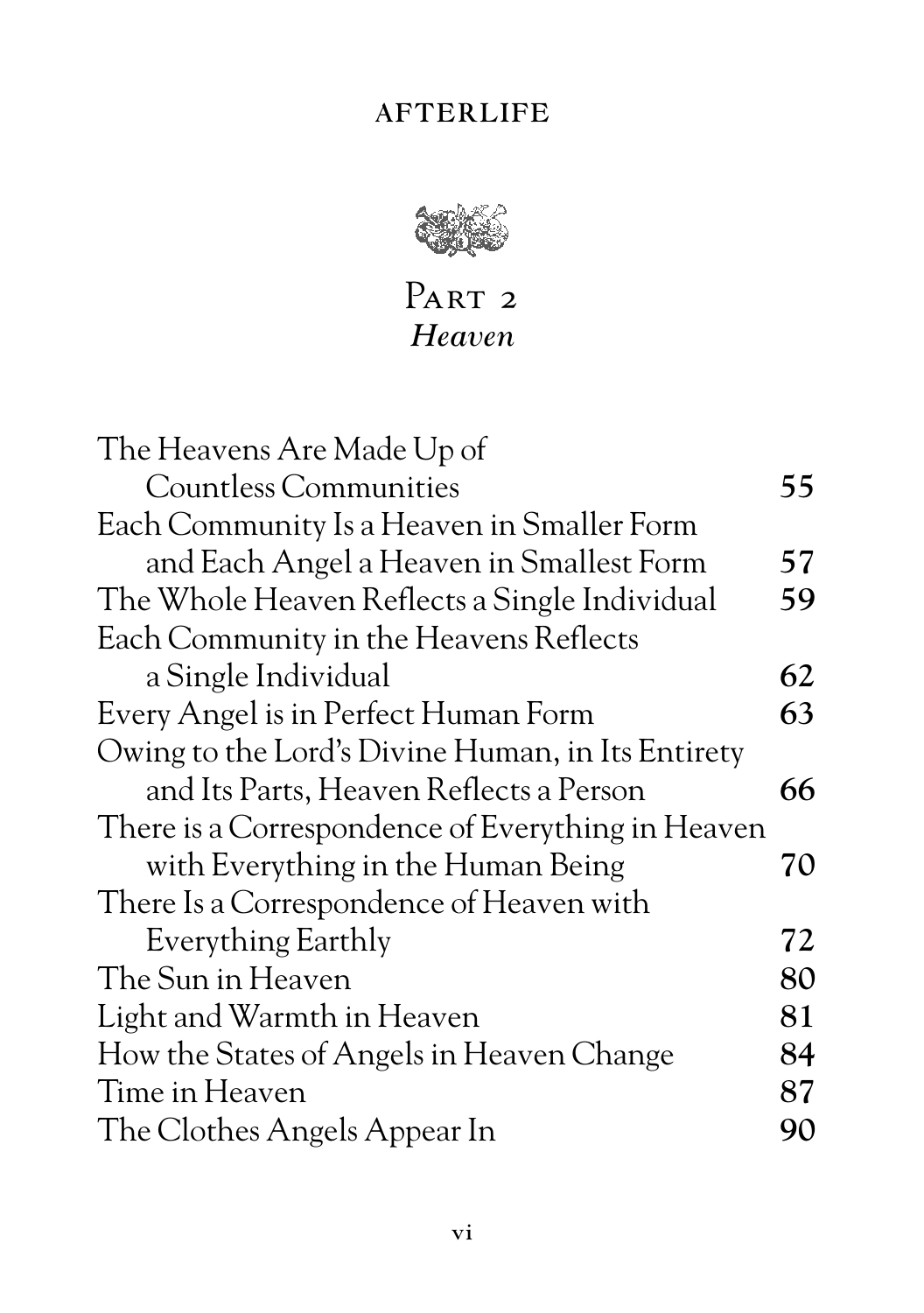#### *Contents*

| Angels' Homes and Houses                   | 91  |
|--------------------------------------------|-----|
| Space in Heaven                            | 93  |
| Forms of Government in Heaven              | 95  |
| Divine Worship in Heaven                   | 98  |
| The Power of Heaven's Angels               | 99  |
| The Language of Angels                     | 102 |
| How Angels Talk with Us                    | 106 |
| Written Materials in Heaven                | 109 |
| The Wisdom of Heaven's Angels              | 112 |
| The State of Innocence of Angels in Heaven | 114 |
| The State of Peace in Heaven               | 118 |
| The Union of Heaven with the Human Race    | 121 |
| Heaven's Union with Us through the Word    | 126 |
| Heaven and Hell Come from the Human Race   | 129 |
| Non-Christians, or People Outside the      |     |
| Church, in Heaven                          | 131 |
| Children in Heaven                         | 135 |
| Rich and Poor People in Heaven             | 141 |
| Marriages in Heaven                        | 146 |
| What Angels Do in Heaven                   | 152 |
| Heavenly Joy and Happiness                 | 156 |
| The Vastness of Heaven                     | 166 |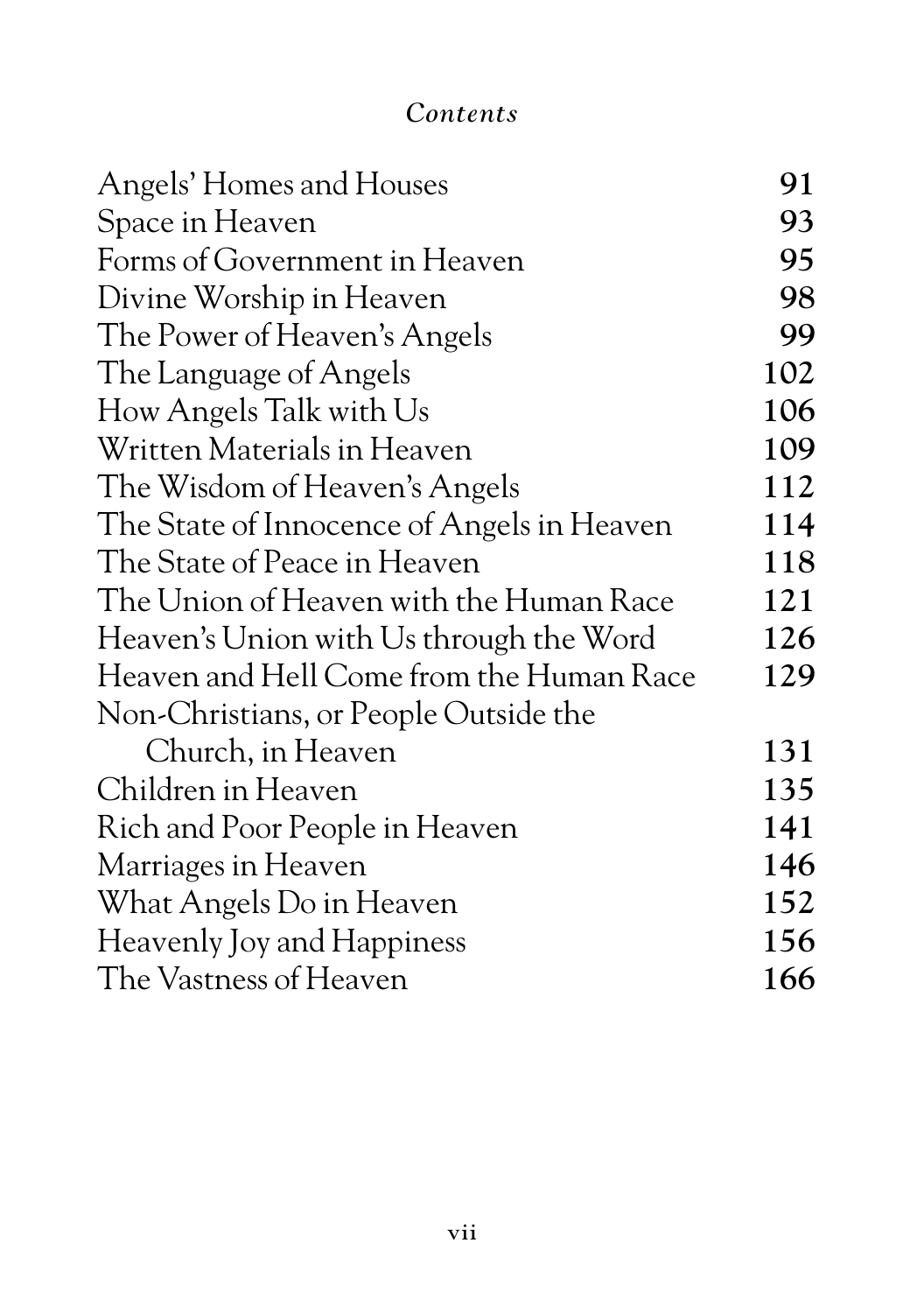

PART<sub>3</sub> *Hell*

| The Lord Governs the Hells                           | 173 |
|------------------------------------------------------|-----|
| The Lord Does Not Cast Anyone into Hell:             |     |
| Spirits Cast Themselves In                           | 175 |
| All the People Who Are in the Hells Are Absorbed     |     |
| in Evils and Consequent Falsities because of         |     |
| Their Loves of Themselves and the World              | 178 |
| Hellfire and Gnashing of Teeth                       | 184 |
| The Malice and Unspeakable Skills of Hellish Spirits | 187 |
| The Appearance, Location, and Number of the Hells    | 190 |
| The Equilibrium between Heaven and Hell              | 194 |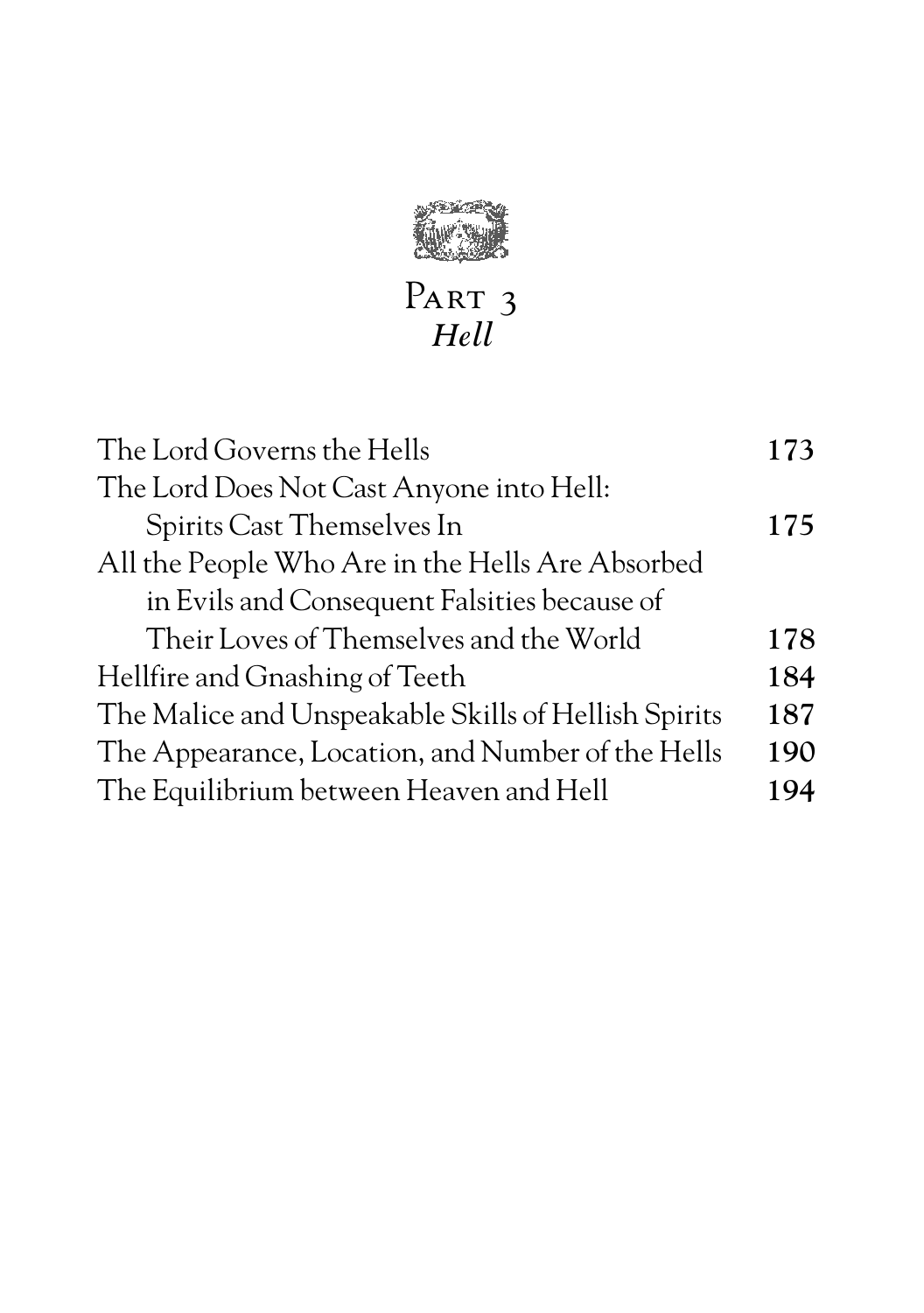# *The Story of Heaven and Hell*

In the year 1758, Emanuel Swedenborg brought a manuscript on his experiences in heaven and hell to London where he arranged for a thousand copies to be printed. The book was written in Latin (and the authorship was anonymous), but it soon found its way to various countries and was translated into one language after another. Today, for example, a glossy Japanese version may be purchased in Tokyo and a Russian version in Moscow. Each country where the book is read has its own interesting story, usually involving voluntary translations by individuals who performed their task as a kind of public service.

We focus here on the English version and its introduction in America.

The first readers in England were scholarly folks able to read the Latin original. Some were well-to-do. A case in point was William Cookworthy (1705–1780), the founder of the British porcelain industry. Cookworthy at first was indignant that a book would claim to describe the afterlife, but upon reading it, undertook a personal mission to share this intriguing work with others. He brought it to the attention of a distinguished clergyman, Thomas Hartley (1709–1784), vicar of Winwick. Hartley also became convinced of the value of the book and collaborated with Cook worthy in translating it into English.

The printing of this first English version cost Hartley and Cookworthy £100 sterling. And so in 1778, twenty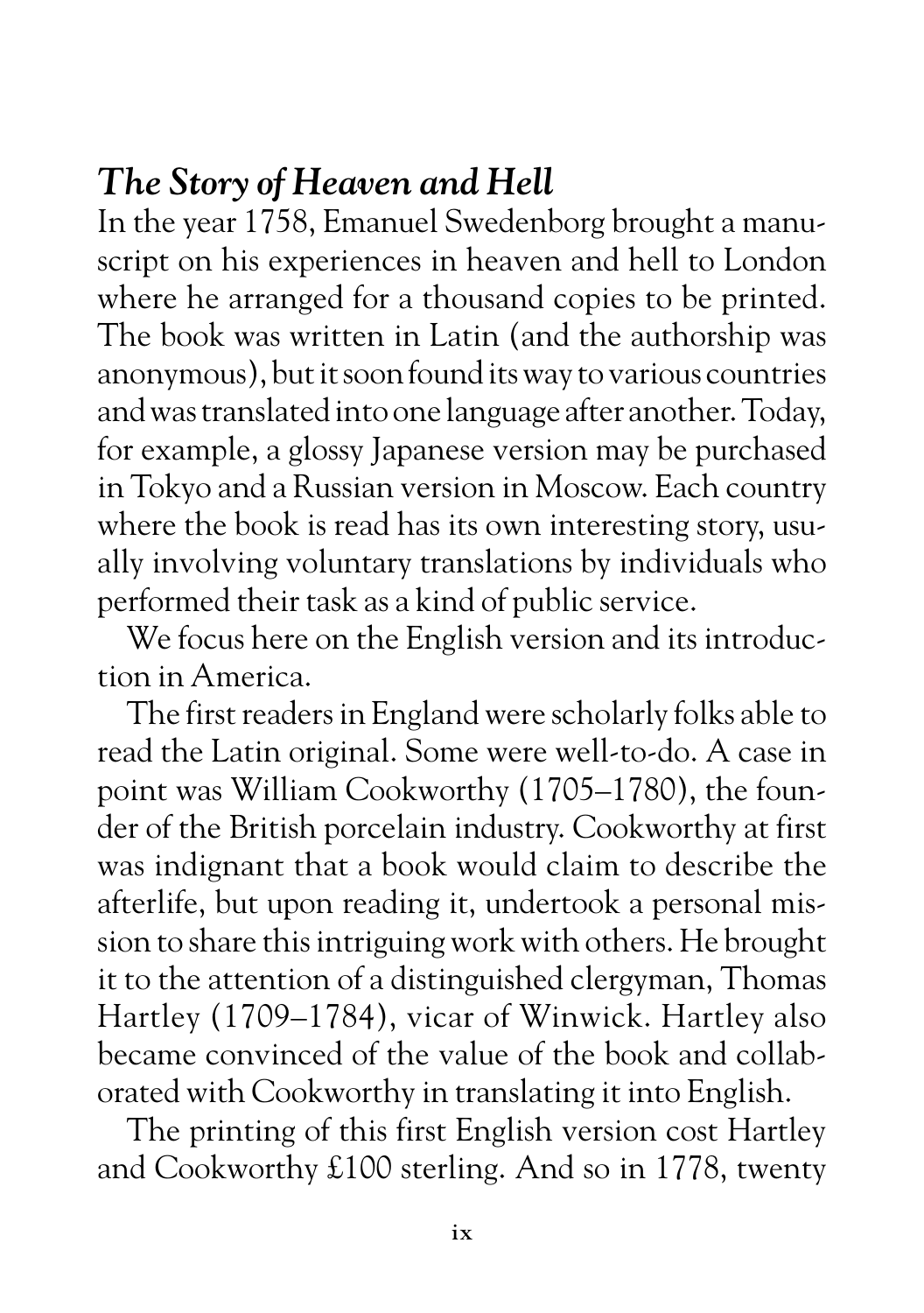years after the printing of the Latin original, English read ers had access to *Heaven and Its Wonders and Hell, From Things Heard and Seen*. But how did copies in English reach America?

It happened because a ship's captain owned a copy of *Heaven and Hell* in Latin. During a transatlantic voyage, the captain met a Scottish passenger who was well versed in ancient languages. The captain showed the Scotsman a copy of the rare volume. The year was 1781, and the Scottish passenger's name was James Glen.

Here is an account of what then transpired in the mid-Atlantic:

As soon as Mr. Glen had read the work, and well considered its contents, he was all astonishment, first, at the nature of the information, which that book conveys; and in the next place, at the goodness of the Divine Providence which had so unexpectedly brought him into such a peculiar situation, that while sailing on the surface of the great deep, his eyes were opened to behold an abyss of divine truth above and around him. That day Mr. Glen declared to be the happiest day of his life, which thus brought to his view the glories of the heavenly state, and the stupendous realities of the eternal world.**<sup>1</sup>**

<sup>1.</sup> Robert Hindmarsh, *Rise and Progress of the New Jerusalem Church in England and America* (London: 1861), 17.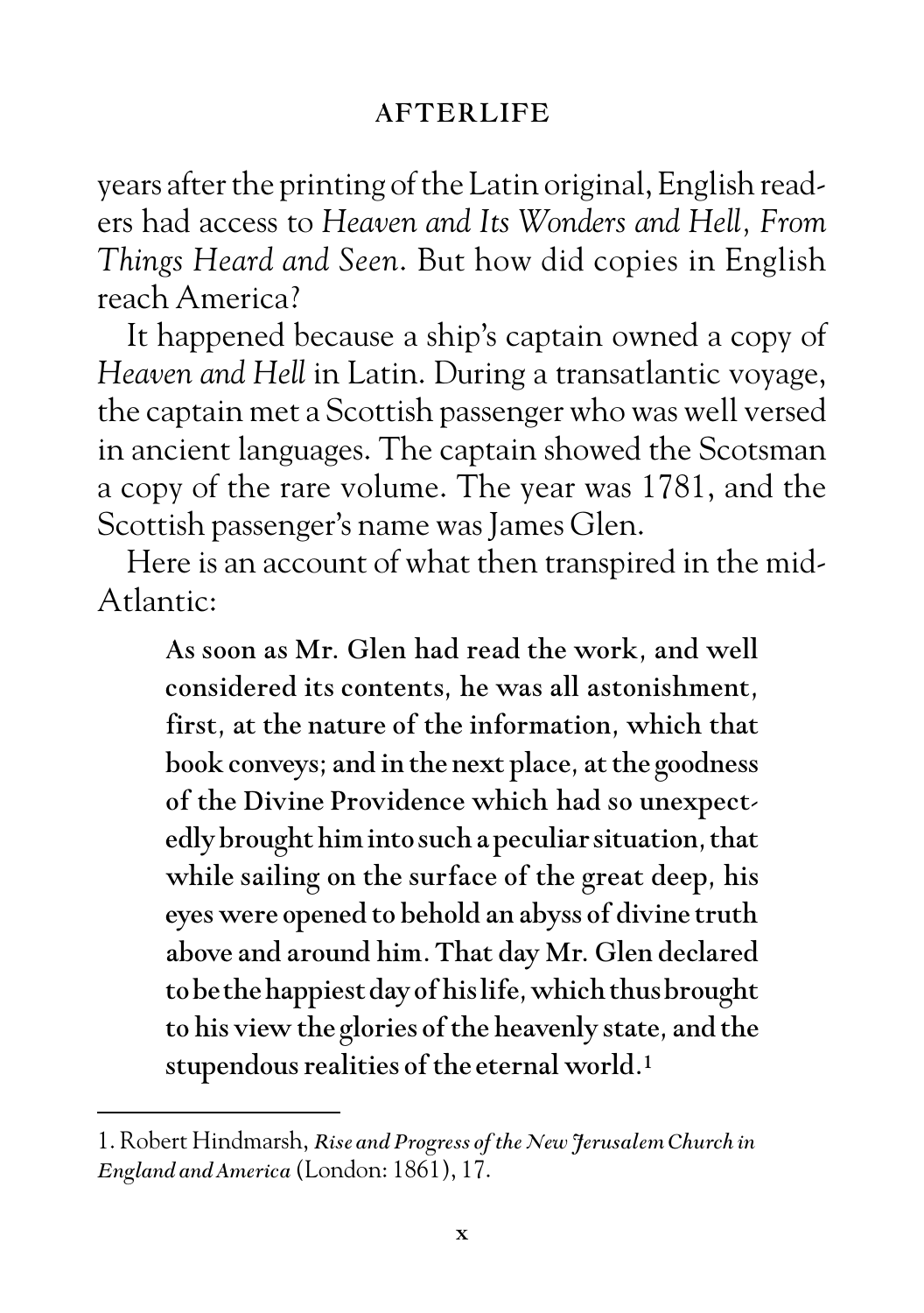### *The Story of Heaven and Hell*

When Glen reached England, he learned that the book had been translated into English and made plans to introduce it in America. A shipment of books was sent to Bell's Book Store in Philadelphia, where on June 5, 1784, Glen gave the first public lecture promoting Swe den borg's testimony. Among those who attended the lecture was Francis Bailey, a friend and neighbor of Benjamin Franklin. Bailey was a printer by trade, and he became the first person to publish a book by Swedenborg in the United States. Another man at Glen's lecture was John Young, a lawyer destined to become a prominent judge in western Pennsylvania. When Young left Philadelphia, he took with him a supply of books. He befriended an enterprising fellow by the name of John Chapman and was able to provide him with copies of *Heaven and Hell*.

Chapman (who became known as Johnny Appleseed) was a nurseryman who distributed chapters of *Heaven and Hell*to settlers in their cabins as he walked the mid western frontier. By giving a few pages at a time, Johnny reached people who might not read a whole volume, and this was a way of giving them a glimpse of what he called "Good news, right fresh from heaven." Individuals who were receptive to the good news were often moved to share it with others, and some collaborated in doing so. In 1849 an organization was established with a purpose expressed in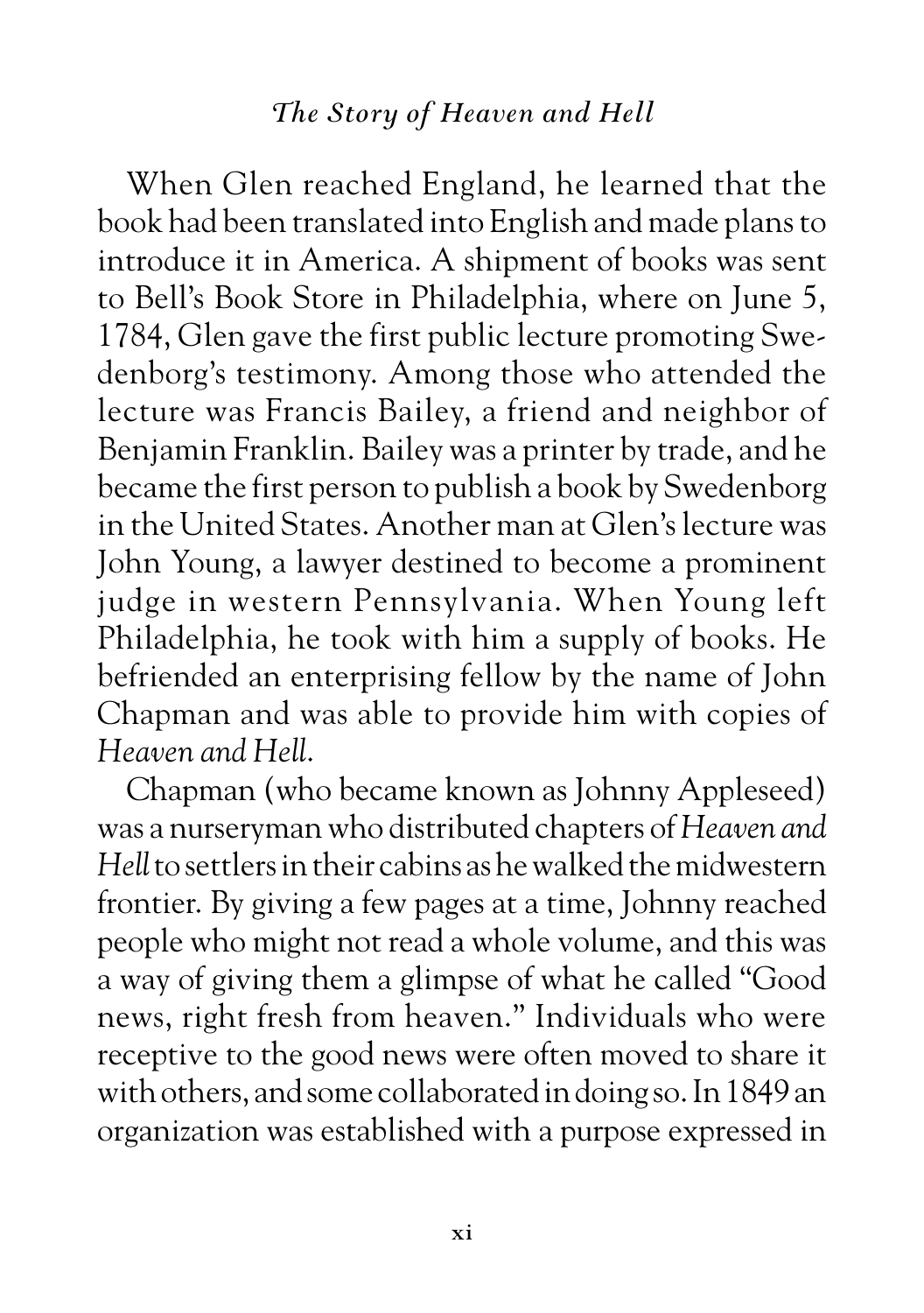twelve words: "To encourage a wider circulation of the Theological Writings of Emanuel Swedenborg."

The organization was called The American Swedenborg Printing and Publishing Society. In 1928 the name was changed to the Swedenborg Foundation.

# *The Present Edition*

Over the years, the Swedenborg Foundation has kept Swedenborg's writings in print and available to the public; and *Heaven and Hell* has proved to be Swedenborg's most popular work. However, until 2002 the translation used most frequently had been done more than a century earlier. In 2002, a new translation of *Heaven and Hell* came out in a large, splendid edition complete with scholarly notes and presented in accessible modern English. Although it was a **runaway bestseller**, some readers found the size of the volume formidable. Therefore to satisfy demand for a smaller edition, the Foundation published the "Portable Edition," in smaller type size, which was welcomed particularly by those distributing the book in foreign lands. But the "portable" edition came to more than 400 pages! Desiring to remove any barrier to acces sibility to this work, the Swedenborg Foundation was motivated to commission a shortened version. The result is this book, *Afterlife: A Guided Tour of Heaven and Its Wonders*.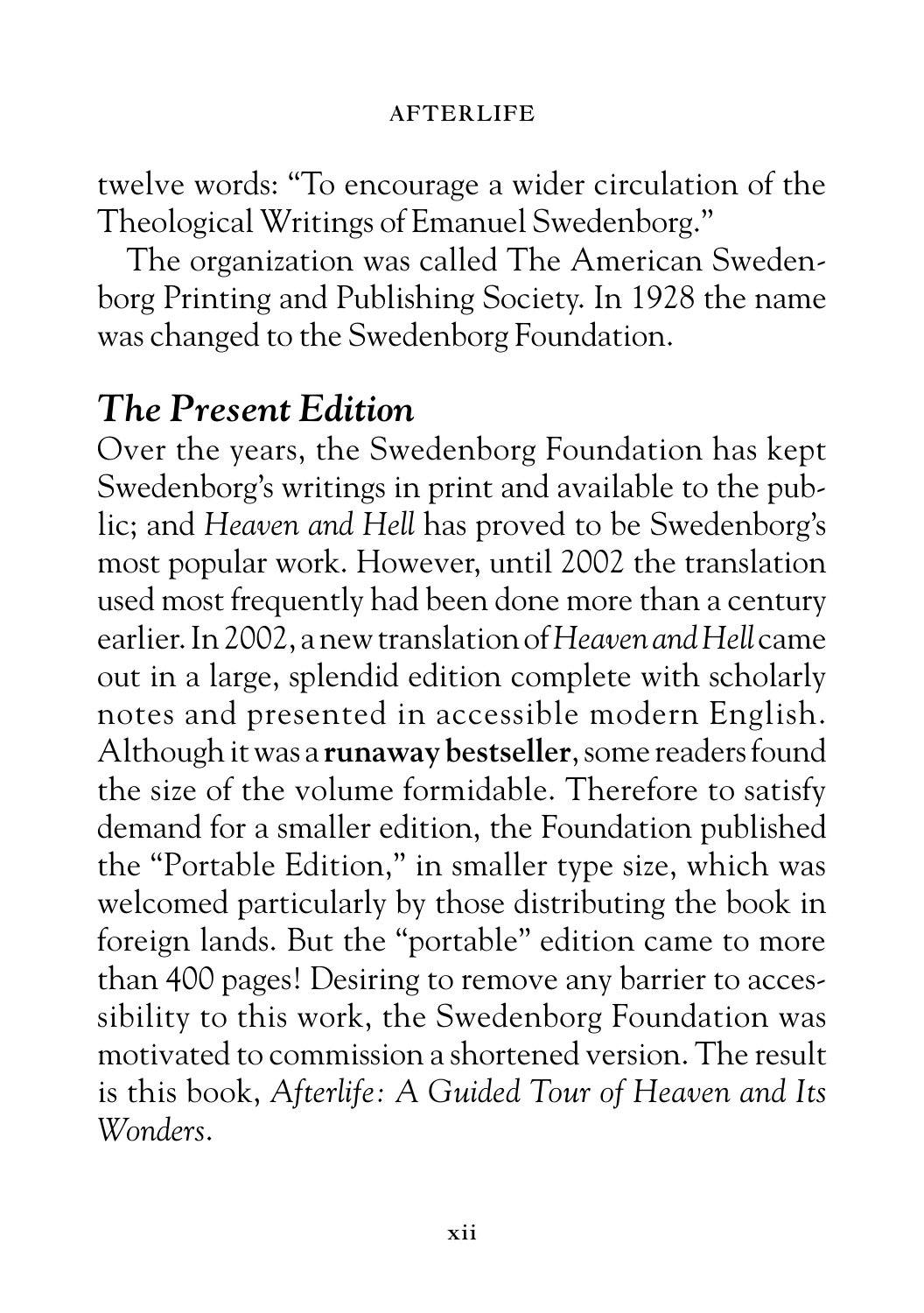# *The Story of Heaven and Hell*

Using the translation of *Heaven and Hell* by George Dole for the New CENTURY EDITION OF THE WORKS OF EMANUEL SWEDENBORG, Afterlife contains direct quotations from *Heaven and Hell*, but they are selected quotations, not the complete work. Every chapter has been abbreviated, and some chapters have been omitted altogether. In addition, there is one important change in the sequence of the book. The original has three sections: the first about heaven, the second on the intermediate state immediately after death; and last about hell. The present volume, however, begins with the state imme diately after death and then proceeds to heaven and hell, the sequence that a spirit follows in the afterlife.

And so the reader first encounters a chapter about the world of spirits, which is "where we first arrive after death," describing the experiences of a soul's awakening in the spiritual world. The next section, the main section of the book, is about specific aspects of heaven itself (in *Heaven and Hell*, the section on heaven comprises fortythree of the sixty-three chapters of the book). Since the first five chapters of the original *Heaven and Hell* have been omitted, I am providing a summary of their contents:

The first chapter makes the basic statement that the God of heaven is the Lord Jesus Christ. He and "the Father" are one. He has "all power in heaven and on earth" (Matthew 28:18). He testifies that he is the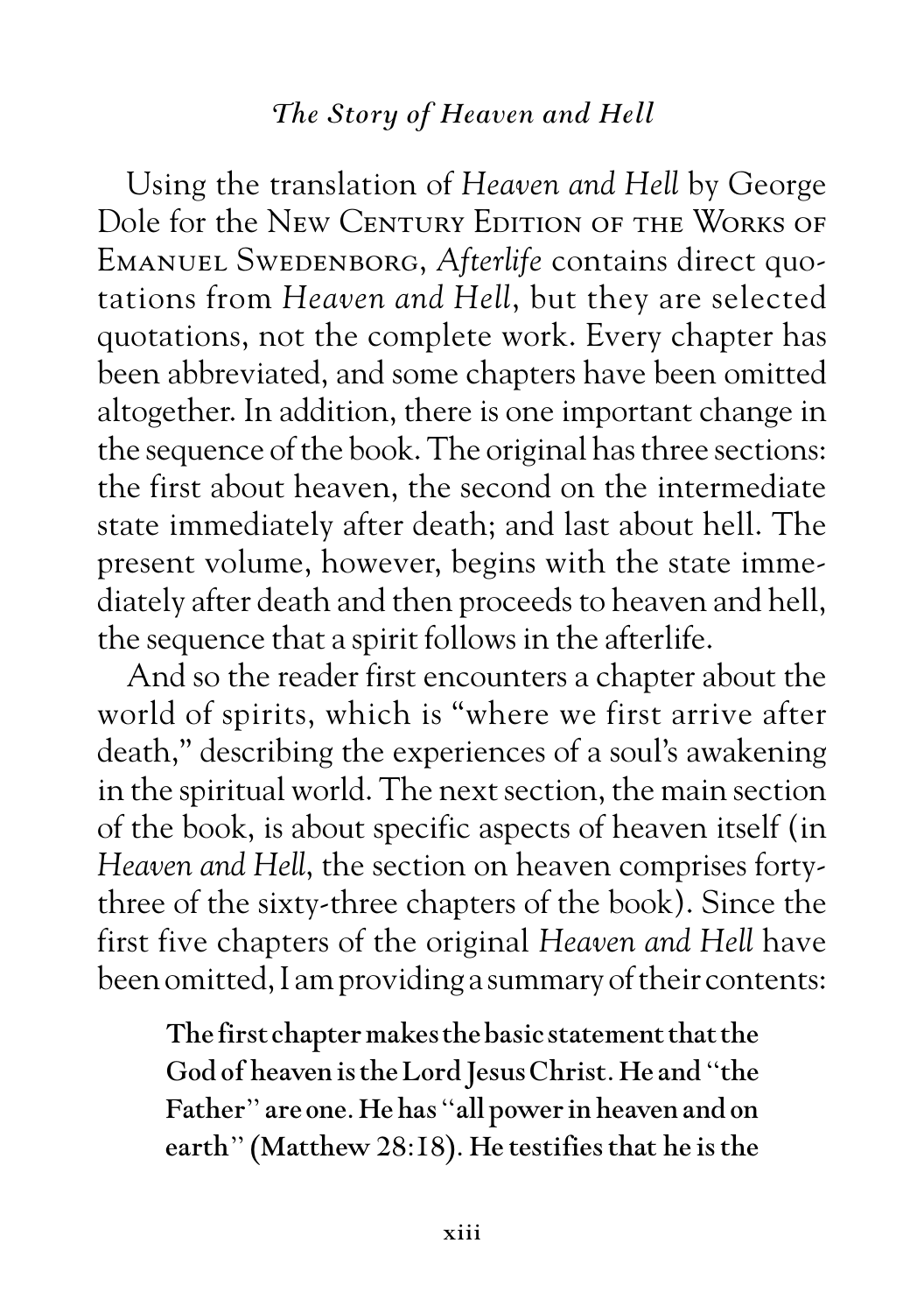resurrection and the life, and declares, "I am the way, the truth and the life."

The second chapter states that, although heaven is made of angels, it is the Divine nature of the Lord that really makes heaven. For this reason, angels take no credit for anything, ascribing all to the Lord.

In the third chapter Swedenborg testifies, "All my experience in heaven bears witness to the fact that the divine nature that comes from the Lord, affects angels, and constitutes heaven is love. In fact, all the people there are forms of love and thoughtfulness. They look indescribably beautiful. Love radiates from their faces, from their speech, from every detail of their behavior."

The fourth chapter shows the general division of heaven into two kingdoms, one kingdom of love composed of "heavenly angels." The other kingdom is of thoughtfulness composed of spiritual angels.

The fifth chapter asserts that there are three heavens. "There is a central or third heaven, an intermediate or second one, and an outmost or first." This chapter ends with the disclosure of "a particular secret." Every angel and every one of us here on earth has a central or highest level; which is the Lord's gateway or his essential dwelling within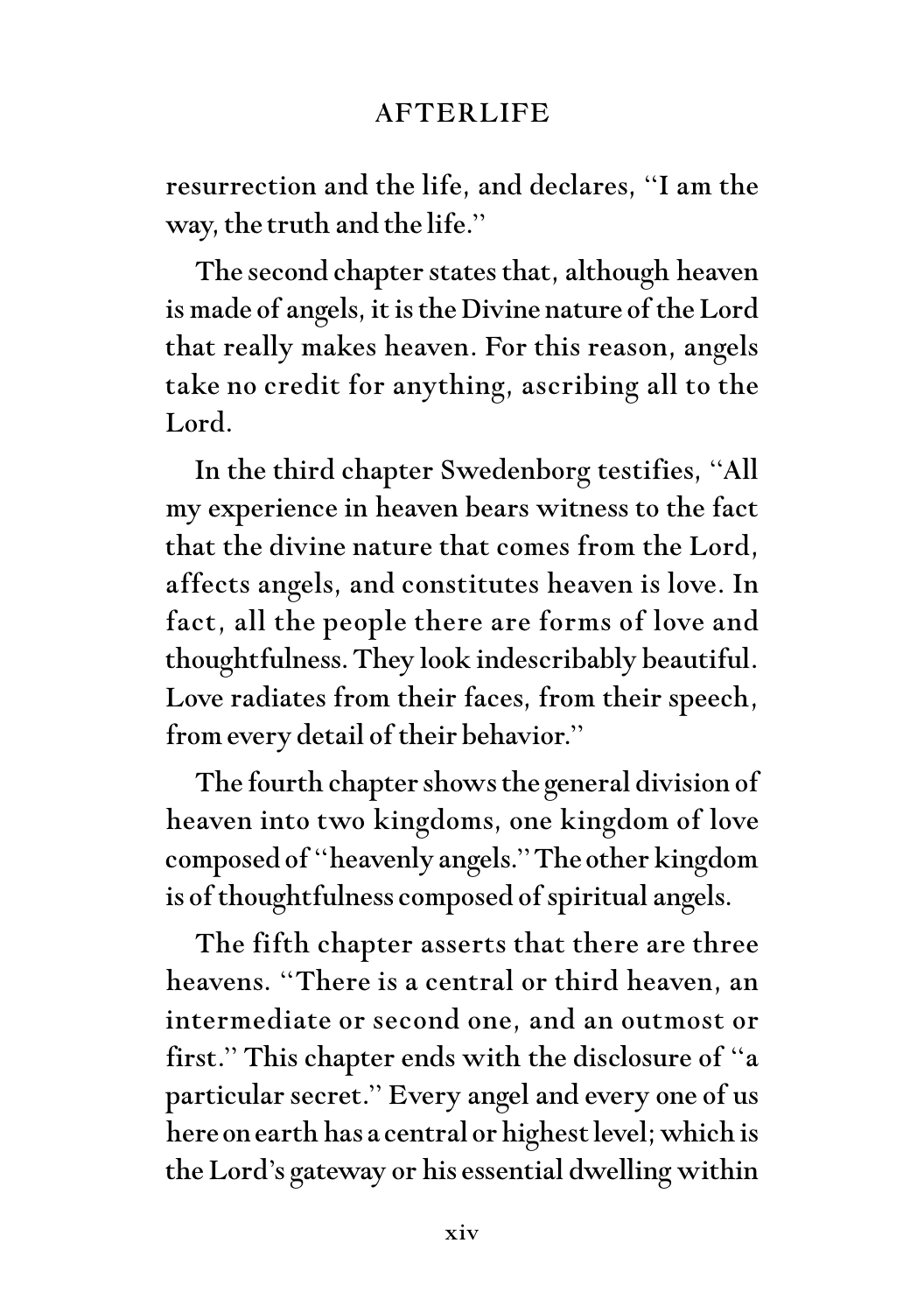# *The Story of Heaven and Hell*

us: "It is this central or highest level that makes us human and distinguishes us from the lower animals, since they do not have it. This is why we, unlike animals, can be raised up by the Lord toward himself, as far as all the deeper levels of our mind and character are concerned. This is why we can believe in him, be moved by love for him, and therefore see him. It is why we can receive intelligence and wisdom and talk rationally. It is also why we live forever."

The final paragraph of the fifth chapter reads as follows:

"These, then, are some of the general facts. . . . In the following pages, we will need to say more about each heaven in particular."

Helen Keller, who took particular delight in *Heaven and Hell*, once spoke of experiencing a kind of joy when she read Swedenborg. You can compare your own experience, in which it is hoped you will find enlightenment, encouragement, and something of that joy.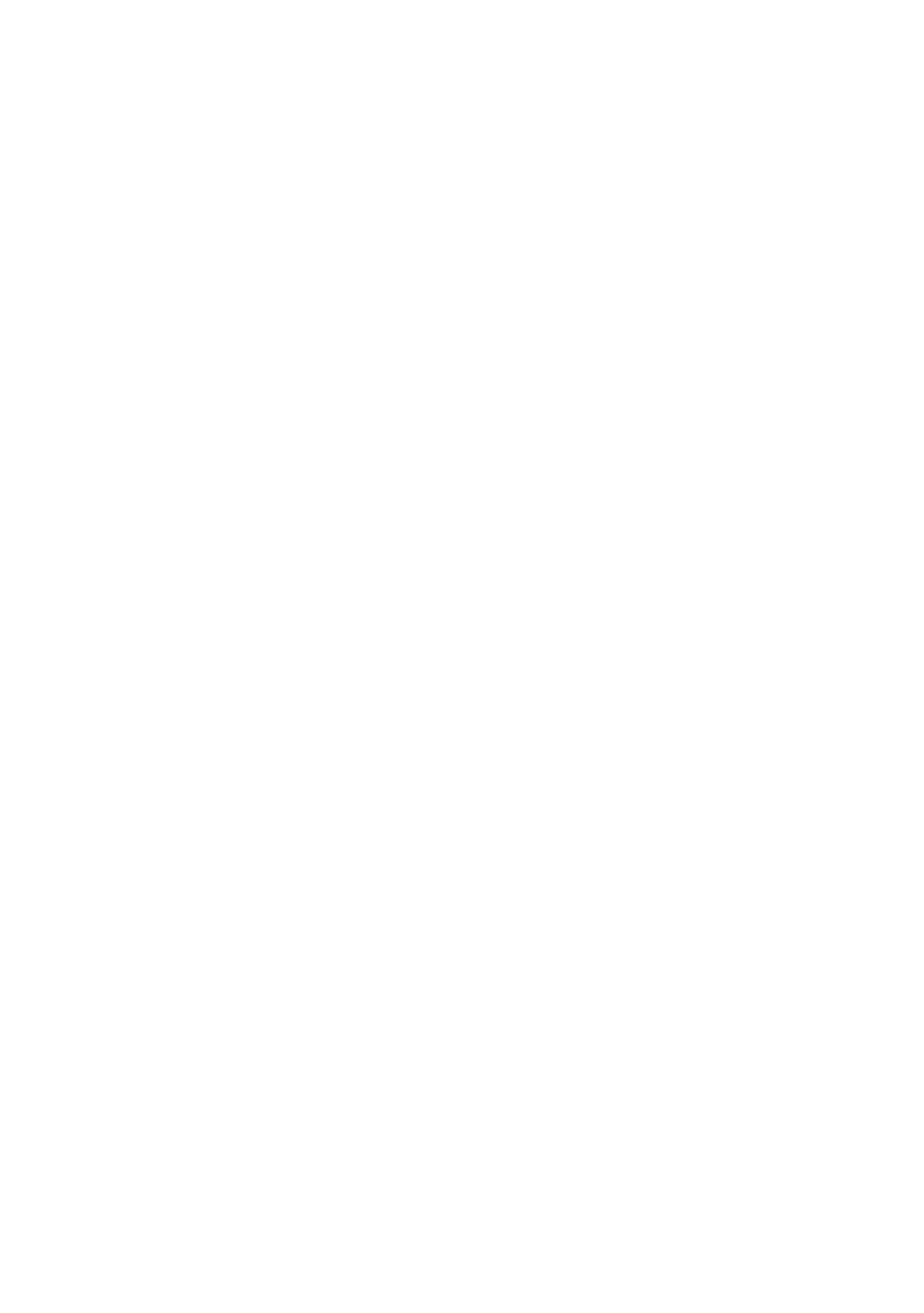# *Preface*

The particular hidden contents to be disclosed in the pages that follow have to do with heaven and hell and with our own life after death.

Church people these days know practically nothing about heaven and hell or their life after death, even though there are descriptions of everything available to them in the Word. In fact, many who have been born in the church deny all this. In their hearts they are asking, "Who has ever come back to tell us about it?"

To prevent this negative attitude—especially prevalent among people who have acquired a great deal of worldly wisdom—from infecting and corrupting people of simple heart and simple faith, it has been granted me to be with angels and to talk with them person to person. I have also been enabled to see what is in heaven and in hell, a process that has been going on for thirteen years. Now I am being allowed therefore to describe what I have heard and seen, in the hopes of shedding light where there is ignorance, and of dispelling skepticism.

The reason this kind of direct revelation is taking place today is that this is what the Coming of the Lord means.

[Emanuel Swedenborg, 1758]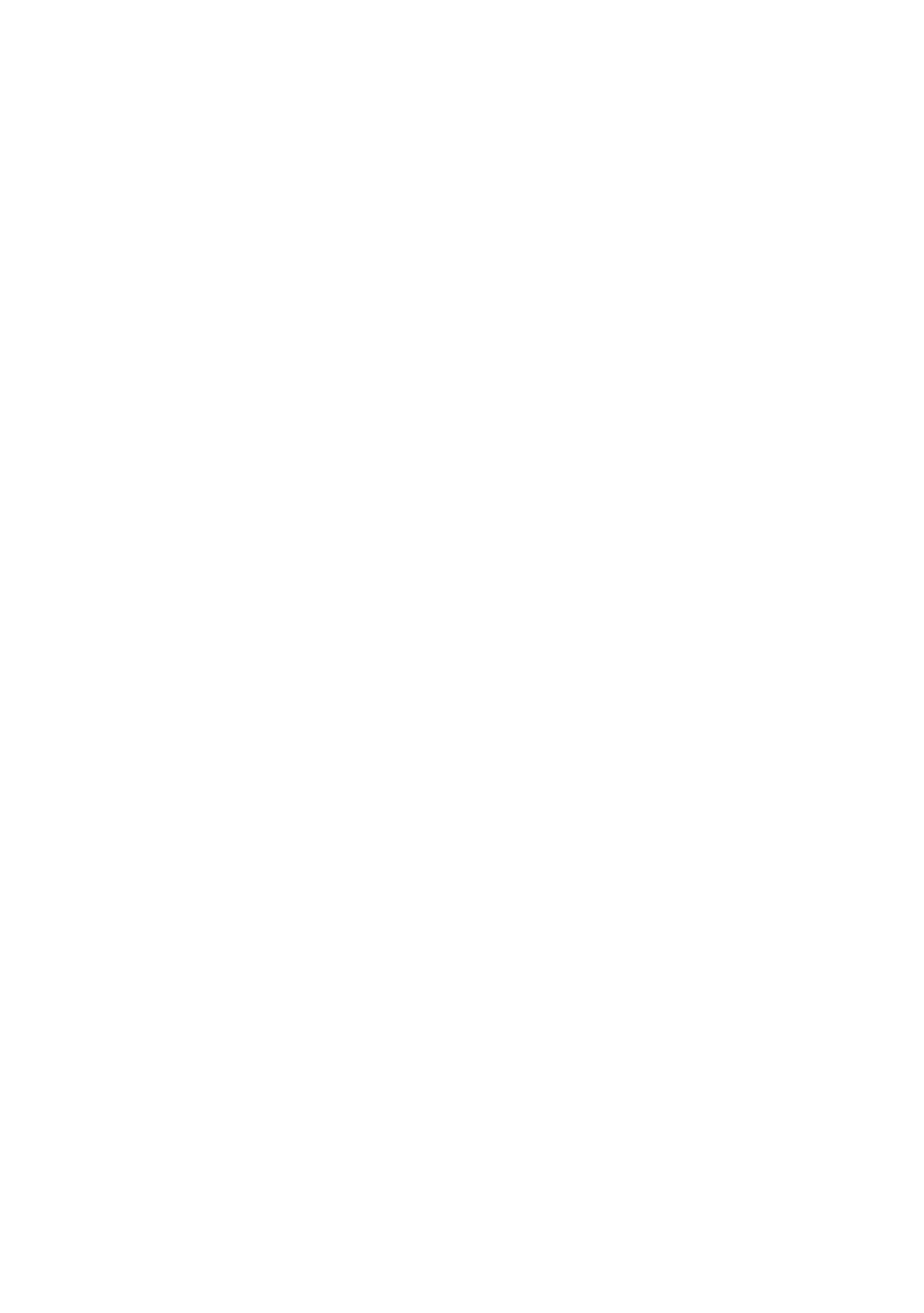#### PART I  $\overline{\phantom{0}}$ *The World of Spirits and Our State after Death*

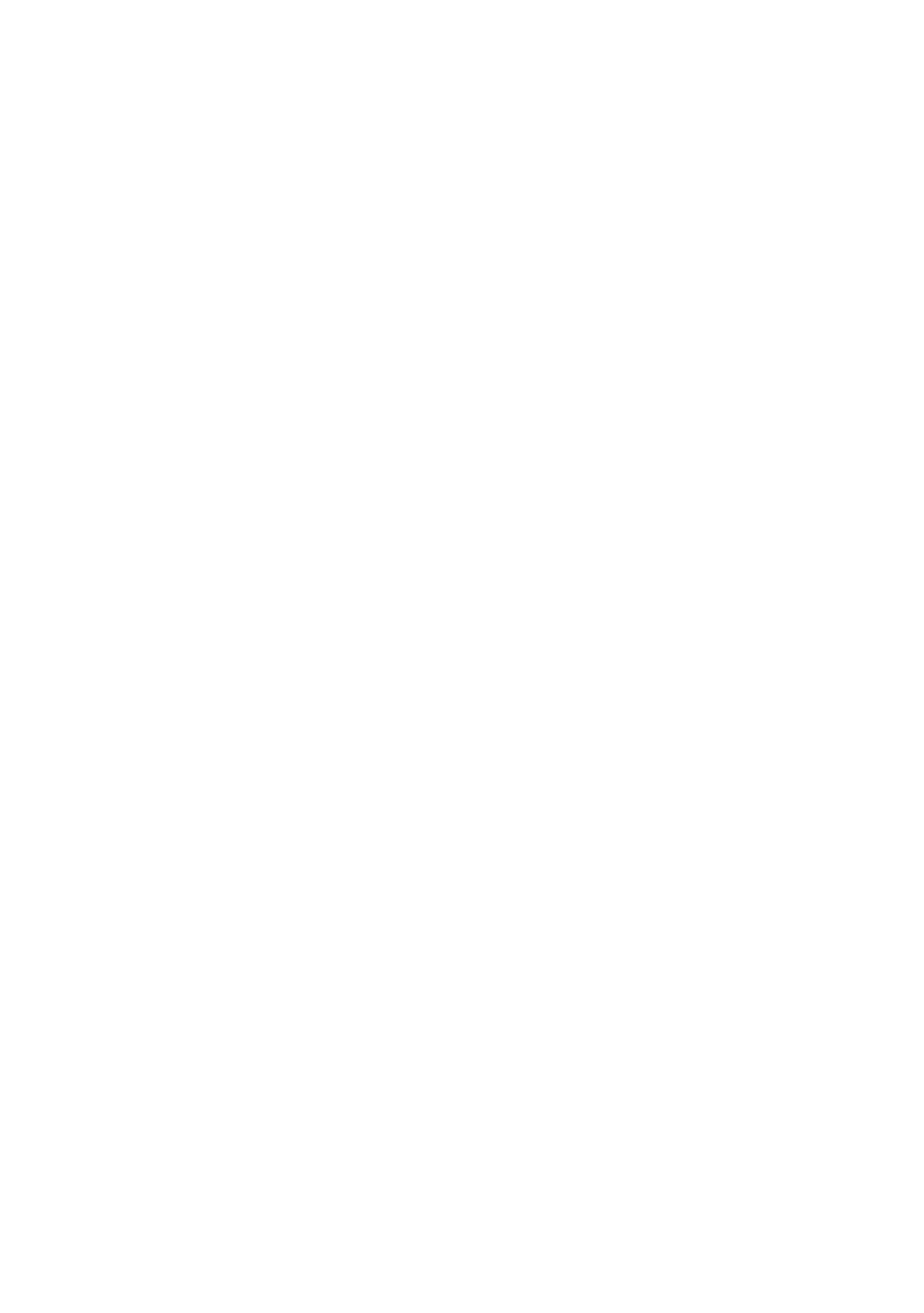# *What the World of Spirits Is*

The world of spirits is neither heaven nor hell but a place or state between the two. It is where we first arrive after death, being in due time either raised into heaven or cast into hell from it, depending on our life in this world. The world of spirits is a place halfway between heaven and hell, and it is also our own halfway state after death.

There is a vast number of people in the world of spirits, because that is where everyone is first gathered, where every one is examined and prepared. There is no fixed limit to our stay there. Some people barely enter it and are promptly either taken up into heaven or cast down into hell. Some stay there for a few weeks, some for a number of years, though not more than thirty. The variations in length of stay occur because of the correspondence or lack of correspondence between our deeper and our more outward natures.

In the following pages I will be explaining just how we are led from one state into another and prepared.

After we die, just as soon as we arrive in the world of spirits, we are carefully sorted out by the Lord. Evil people are immediately connected with the hellish community their ruling love had affiliated them with in the world, and good people are immediately connected with the heav enly community their love and thoughtfulness and faith had affiliated them with in the world.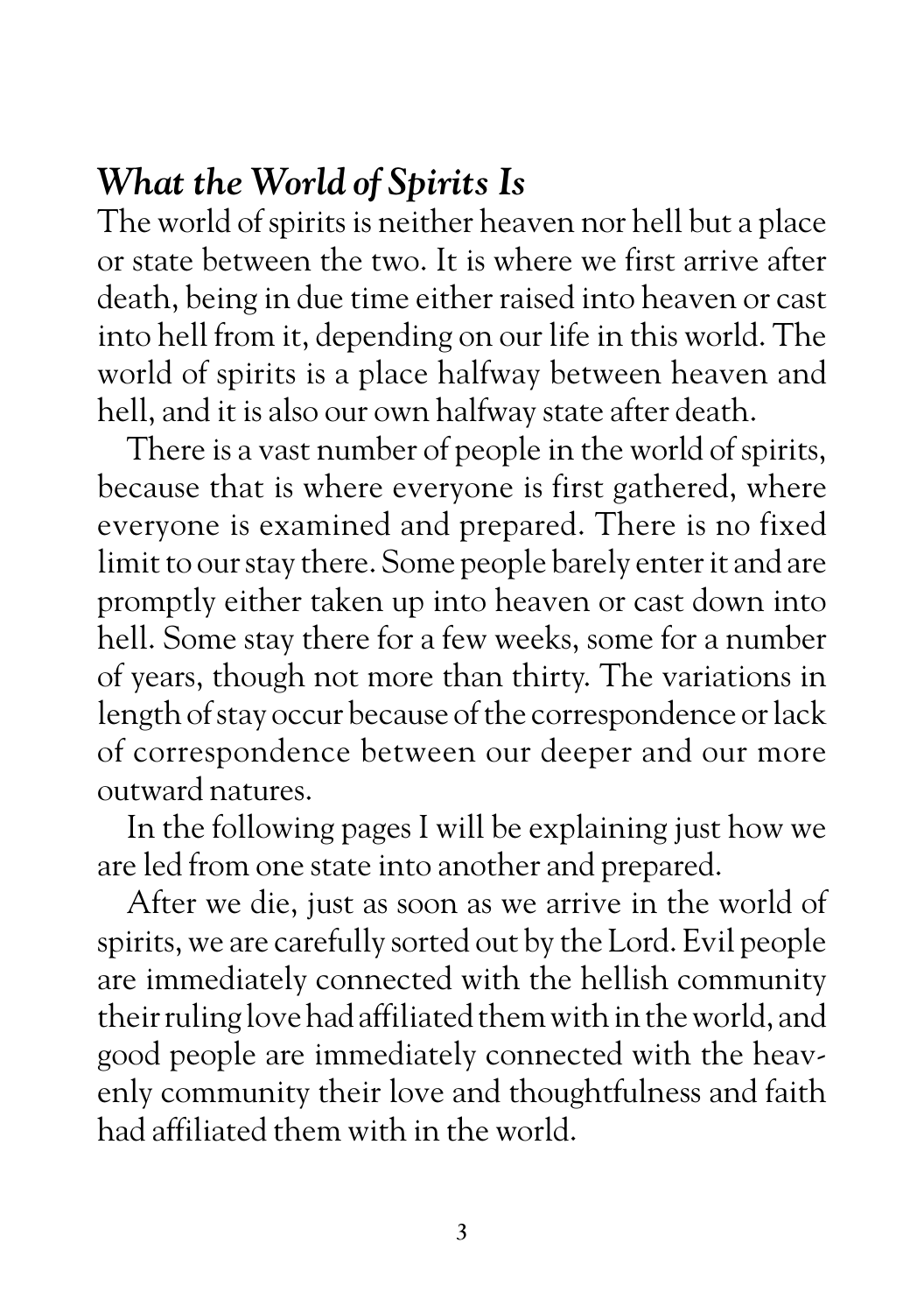Even though we are sorted out in this way, we are still together in that world and can talk to anyone when we want to, to friends and acquaintances from our physical life, especially husbands and wives, and also brothers and sisters. I have seen a father talking with his six sons and recognizing them. I have seen many other people with their relatives and friends. However, since they were of different character because of their life in the world, they parted company after a little while.

However, people who are coming into heaven from the world of spirits and people who are coming into hell do not see each other any more. They do not even recognize each other unless they are of like character because of a likeness in love. The reason they see each other in the world of spirits but not in heaven or hell is that while they are in the world of spirits they are brought into states like the ones they were in during their physical lives, one after another. After a while, though, they settle into a constant state that accords with their ruling love. In this state, mutual recognition comes only from similarity of love, for likeness unites and difference separates.

In these pages, where it says "spirits" it means people in the world of spirits, while "angels" mean people in heaven.

# *Each of Us Is Inwardly a Spirit*

Anyone who thinks things through carefully can see that it is not the body that thinks, because the body is material.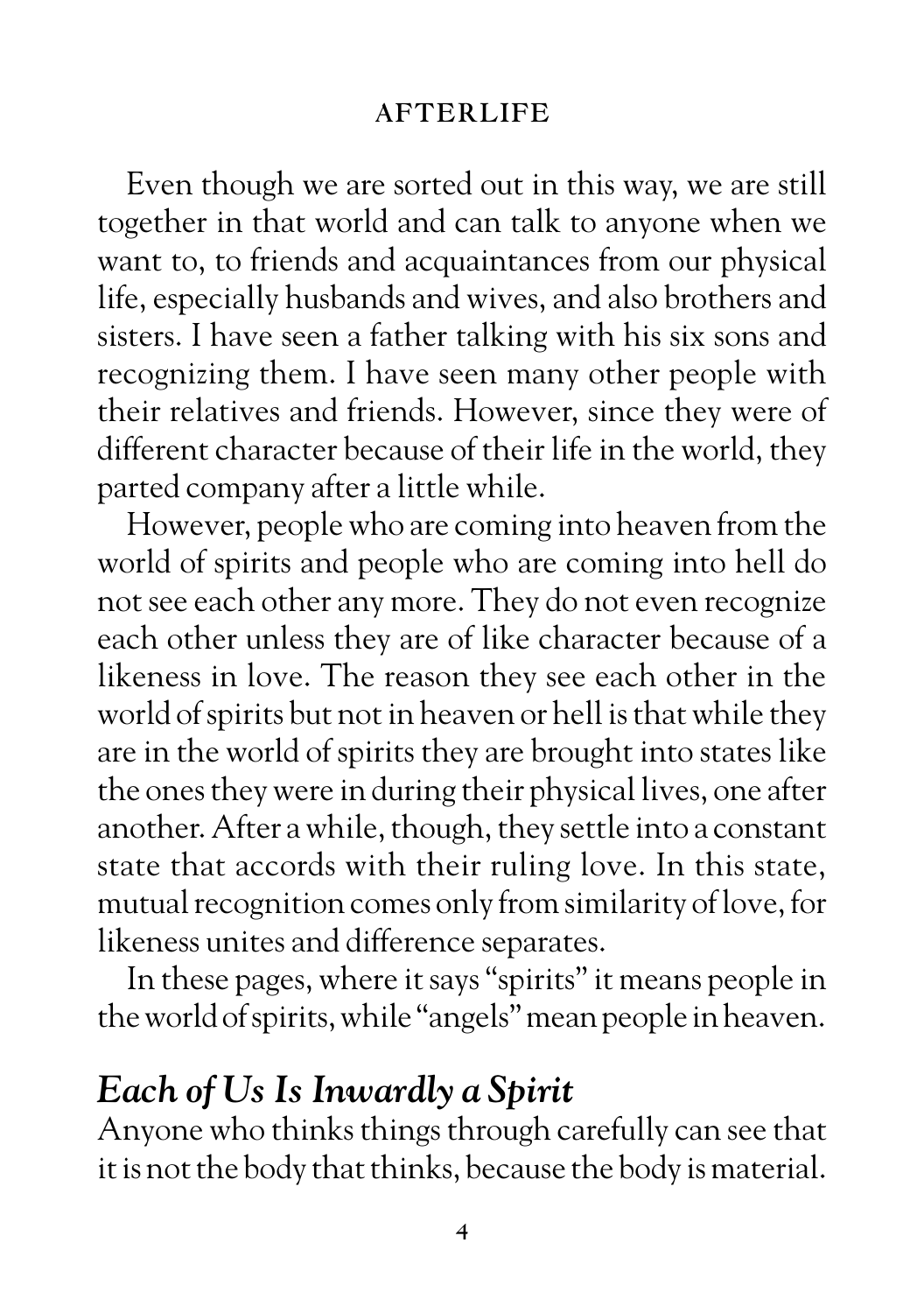# *The World of Spirits*

Rather, it is the soul, because the soul is spiritual. The human soul, whose immortality has been the topic of many authors, is our spirit; it is in fact immortal in all respects, and it is also what does the thinking in our bodies. The matter that is proper to the body is an addendum and almost an attachment to the spirit. Its purpose is to enable our spirit to lead its life and perform its services in a natural world that is material in all respects and essen tially lifeless. Since matter is not alive—only spirit—we may conclude that whatever is alive in us is our spirit and that the body only serves it exactly the way a tool serves a live and activating force.

Since everything that is alive in the body—everything that acts and feels because of life—belongs to the spirit alone and none of it belongs to the body, it follows that the spirit is the actual person. In other words, we are essentially spirits and have much the same form as well. You see, everything that is alive and sensitive within us belongs to our spirit, and there is nothing in us, from head to toe, that is not alive and sensitive . This is why when our bodies are separated from our spirits, which is called dying, we still continue to be human and to be alive.

We may gather that inwardly we are spirits from the fact that after we depart from our bodies, which happens when we die, we are still alive and just as human as ever. To convince me of this, [the Lord] has allowed me to talk with almost all the people I had ever met during their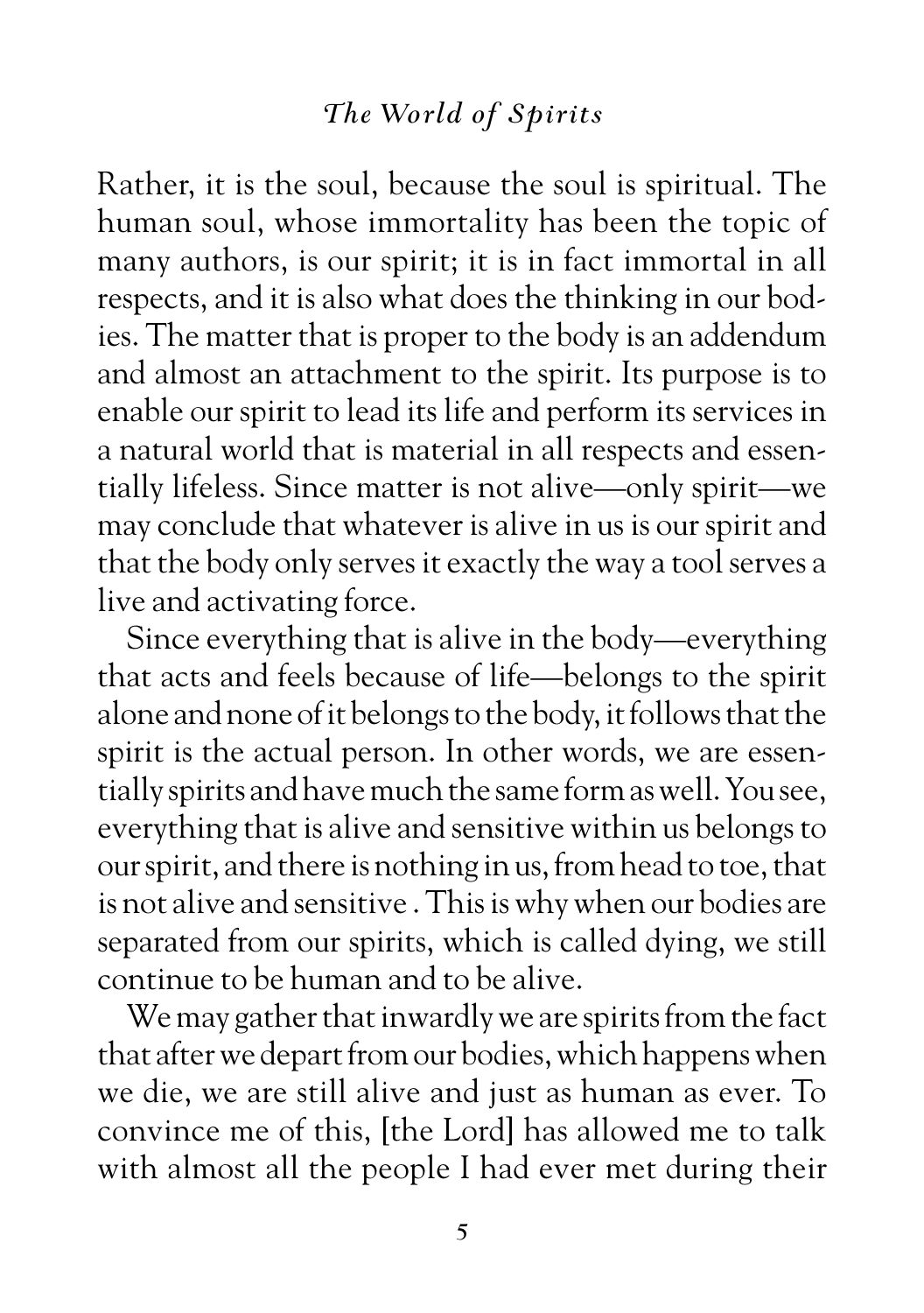physical lives, with some for a few hours, with some for weeks and months, and with some for years. This was primarily so that I could be convinced and could bear witness.

I may add here that even while we are living in our bodies, each one of us is in a community with spirits as to our own spirits even though we are unaware of it. Good people are in angelic communities by means of [their spirits] and evil people are in hellish communities. Further, we come into those same communities when we die. People who are coming into the company of spirits after death are often told and shown this.

# *Our Revival from the Dead and Entry into Eternal Life*

When someone's body can no longer perform its functions in the natural world in response to the thoughts and affections of its spirit (which it derives from the spiritual world), then we say that the individual has died. This happens when the lungs' breathing and the heart's systolic motion have ceased. The person, though, has not died at all. We are only separated from the physical nature that was useful to us in the world. The essential person is actually still alive. I say that the essential person is still alive because we are not people because of our bodies but because of our spirits. After all, it is the spirit within us that thinks, and thought and affection together make us the people we are.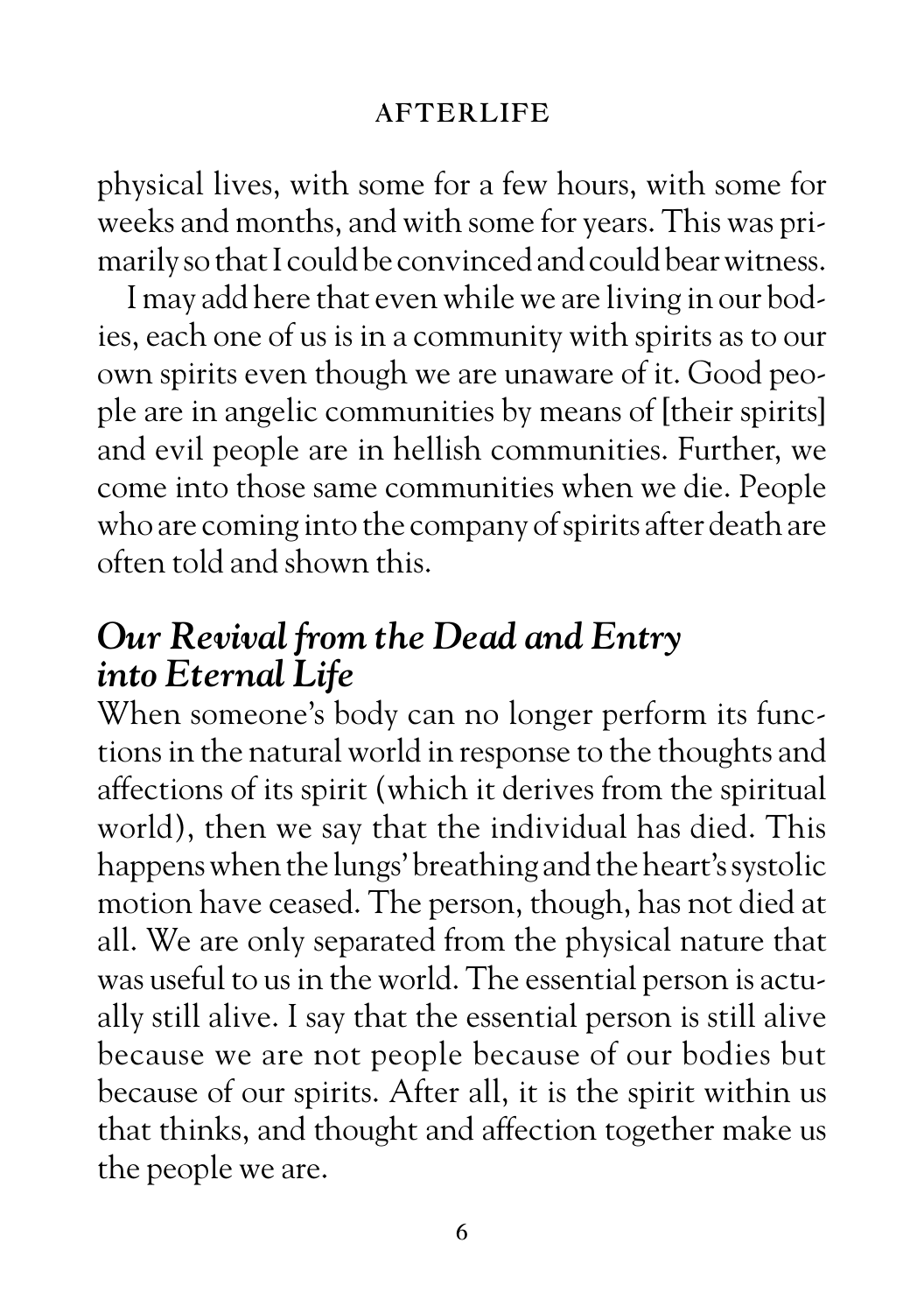We can see, then, that when we die we simply move from one world into another. This is why in the inner meaning of the Word, "death" means resurrection and a continuation of life.

The deepest communication of our spirit is with our breathing and our heartbeat; thought connects with our breathing, and affection, an attribute of love, with our heart. Consequently, when these two motions in the body cease, there is an immediate separation. It is these two motions, the respiratory motion of the lungs and the systolic motion of the heart, that are essential ties. Once they are severed, the spirit is left to itself; and the body, being now without the life of its spirit, cools and decays.

After this separation, our spirit stays in the body briefly, but not after the complete stoppage of the heart, which varies depending on the cause of death. In some cases the motion of the heart continues for quite a while, and in others it does not. The moment it does stop, we are awakened, but this is done by the Lord alone. "Being awakened" means having our spirit led out of our body and into the spiritual world, which is commonly called "resurrection."

The reason our spirit is not separated from our body until the motion of the heart has stopped is that the heart answers to affection, an attribute of love, which is our essential life, since all of us derive our vital warmth from love. Consequently, as long as this union lasts there is a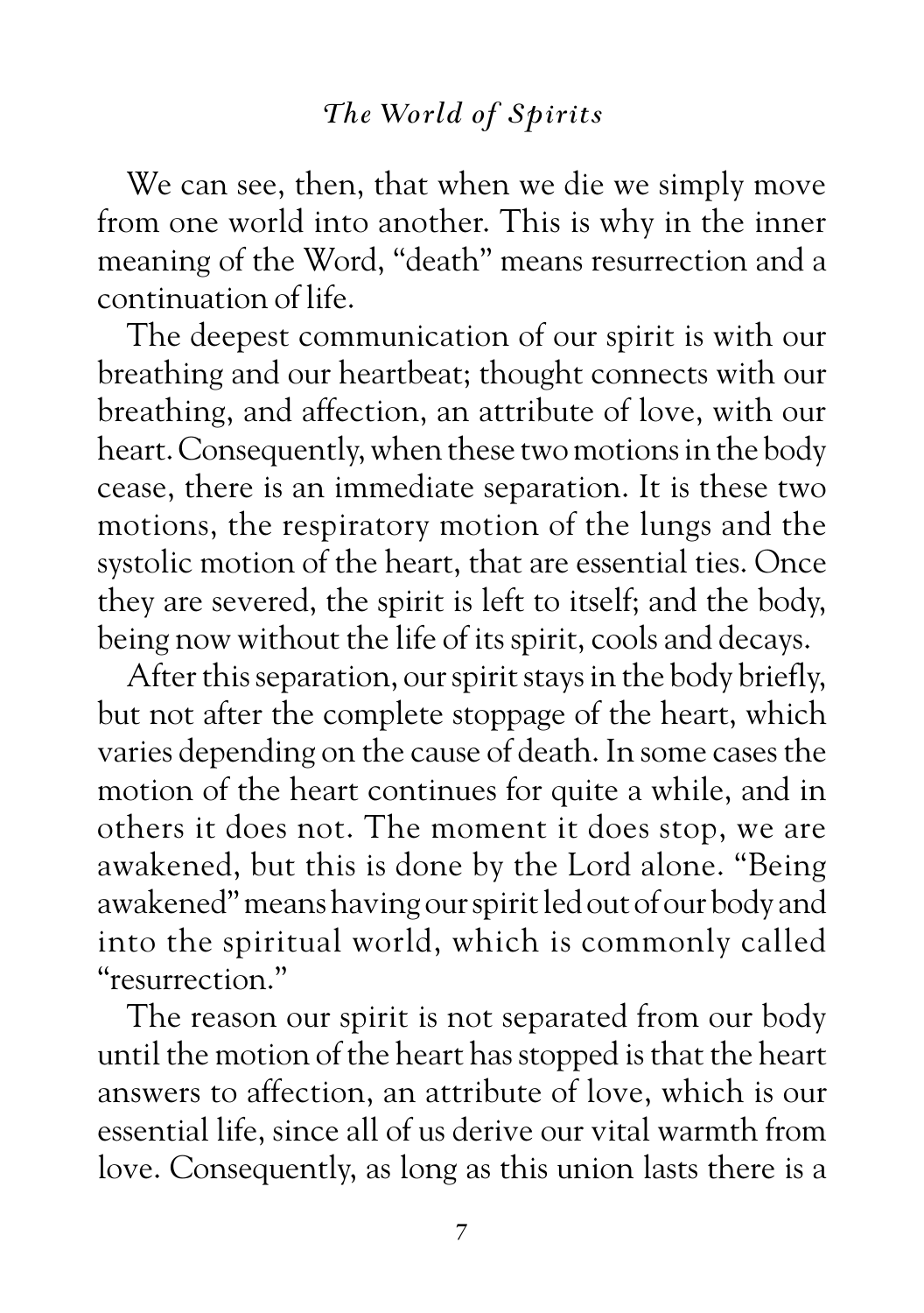responsiveness, and therefore the life of the spirit is [still] in the body.

I have not only been told how the awakening happens, I have been shown by firsthand experience. The actual experience happened to me so that I could have a full knowledge of how it occurs.

I was brought into a state in which my physical senses were inoperative—very much, then, like the state of people who are dying. However, my deeper life and thought remained intact so that I could perceive and retain what was happening to me and what does happen to people who are being awakened from death. I noticed that my physical breathing was almost suspended, with a deeper breathing, a breathing of the spirit, continuing along with a very slight and silent physical one.

At first then a connection was established between my heartbeat and the heavenly kingdom, because that kingdom corresponds to the human heart. I also saw angels from that kingdom, some at a distance, but two sitting close to my head. The effect was to take away all my own affection but to leave me in possession of thought and perception. I remained in this state for several hours.

Then the spirits who were around me gradually drew away, thinking that I was dead. I sensed a sweet odor like that of an embalmed body, for when heavenly angels are present anything having to do with a corpse smells sweet. When spirits sense this, they cannot come near. This is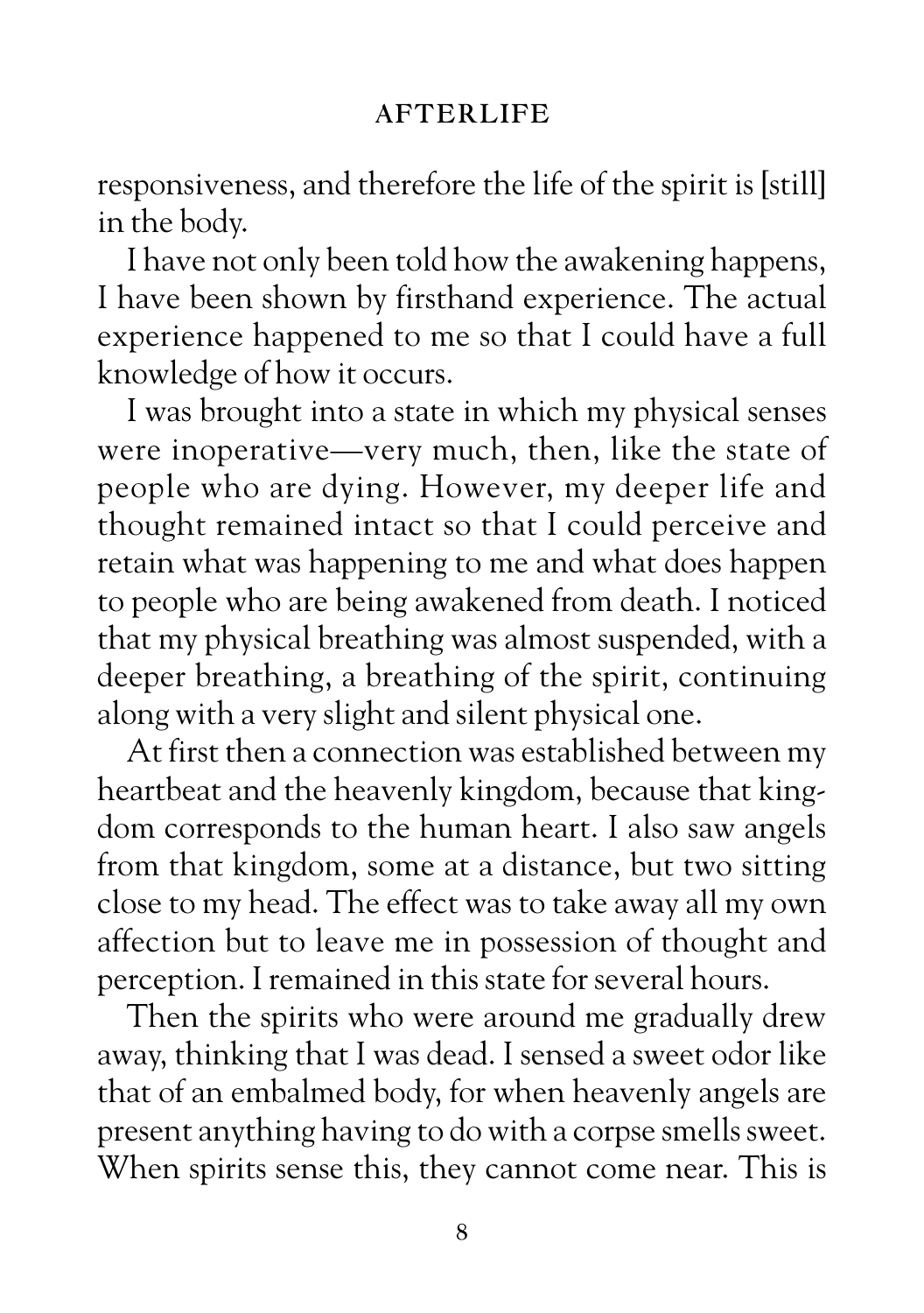also how evil spirits are kept away from our spirit when we are being admitted into eternal life.

The angels who were sitting beside my head were silent, simply sharing their thoughts with mine (when these are accepted [by the deceased], the angels know that the person's spirit is ready to be led out of the body). They accomplished this sharing of thoughts by looking into my face. This is actually how thoughts are shared in heaven.

Since I had been left in possession of thought and perception so that I could learn and remember how awak ening happens, I noticed that at first the angels were checking to see whether my thoughts were like those of dying individuals, who are normally thinking about eternal life. They wanted to keep my mind in these thoughts. I was later told that as the body is breathing its last, our spirit is kept in its final thought until eventually it comes back to the thoughts that flowed from our basic or ruling affection in the world.

Especially, I was enabled to perceive and even to feel that there was a pull, a kind of drawing out of the deeper levels of my mind and therefore of my spirit from my body; and I was told that this was being done by the Lord and is what brings about our resurrection.

When heavenly angels are with people who have been awakened they do not leave them, because they love everyone. But some spirits are simply unable to be in the company of heavenly angels very long, and want them to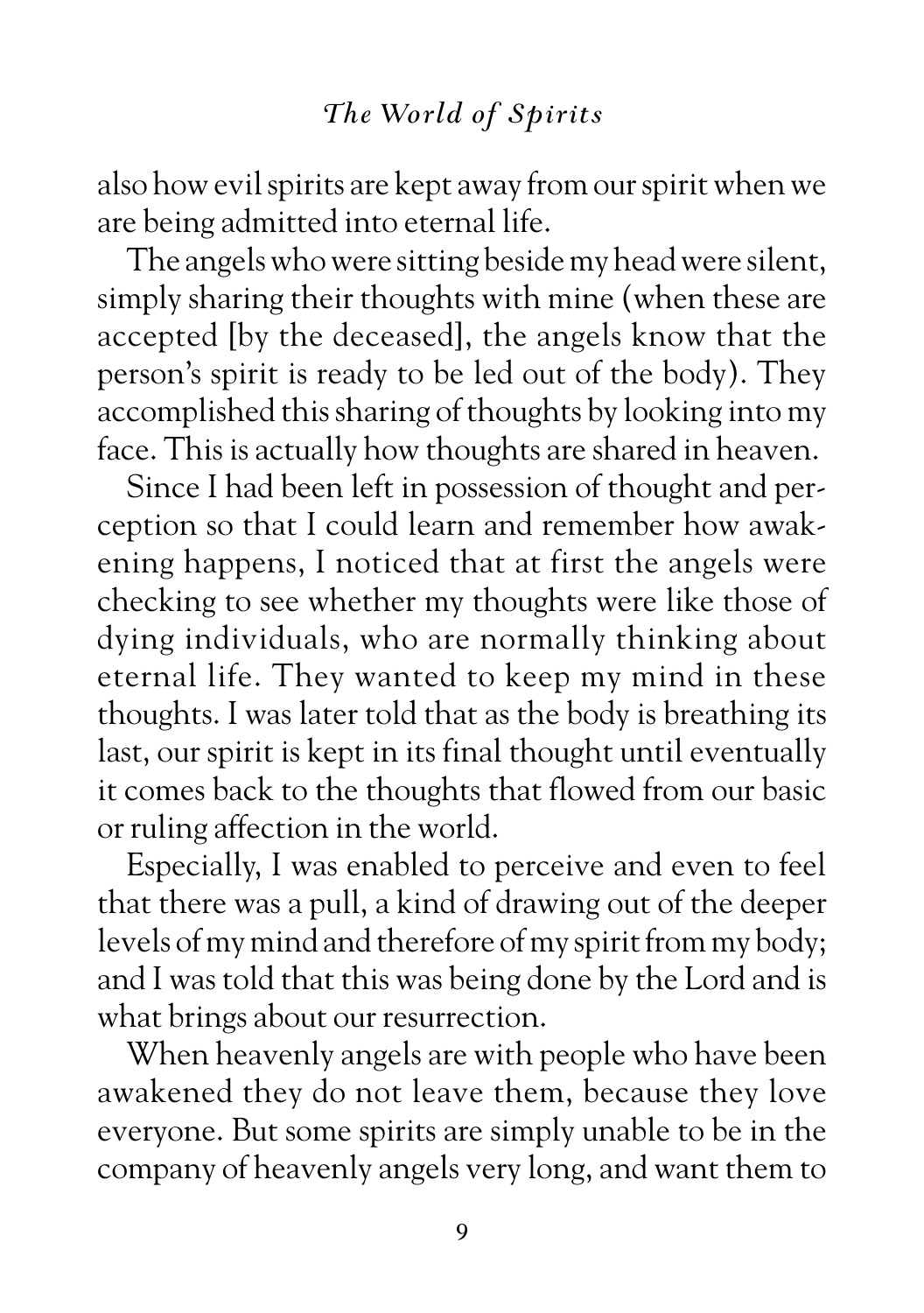leave. When this happens, angels from the Lord's spiritual kingdom arrive, through whom we are granted the use of light, since before this we could not see anything but could only think.

I was also shown how this is done. It seemed as though the angels rolled back a covering from my left eye toward the center of my nose so that my eye was opened and able to see. To the spirit, it seems as though this were actually happening, but it is only apparently so. As this covering seemed to be rolled back, I could see a kind of clear but dim light like the light we see through our eyelids when we are first waking up. It seemed to me as though this clear, dim light had a heavenly color to it, but I was later told that this varies. After that, it felt as though something were being rolled gently off my face, and once this was done I had access to spiritual thought. This rolling something off the face is an appearance, for it represents the fact that we are moving from natural thinking to spiritual thinking. Angels take the greatest care to shield the awakening person from any concept that does not taste of love. Then they tell the individual that he or she is a spirit.

After the spiritual angels have given us the use of light, they do everything for us as newly arrived spirits that we could ever wish in that state. They tell us—at least to the extent that we can grasp it—about the realities of the other life. However, if our nature is such that we do not want to be taught, then once we are awakened we want to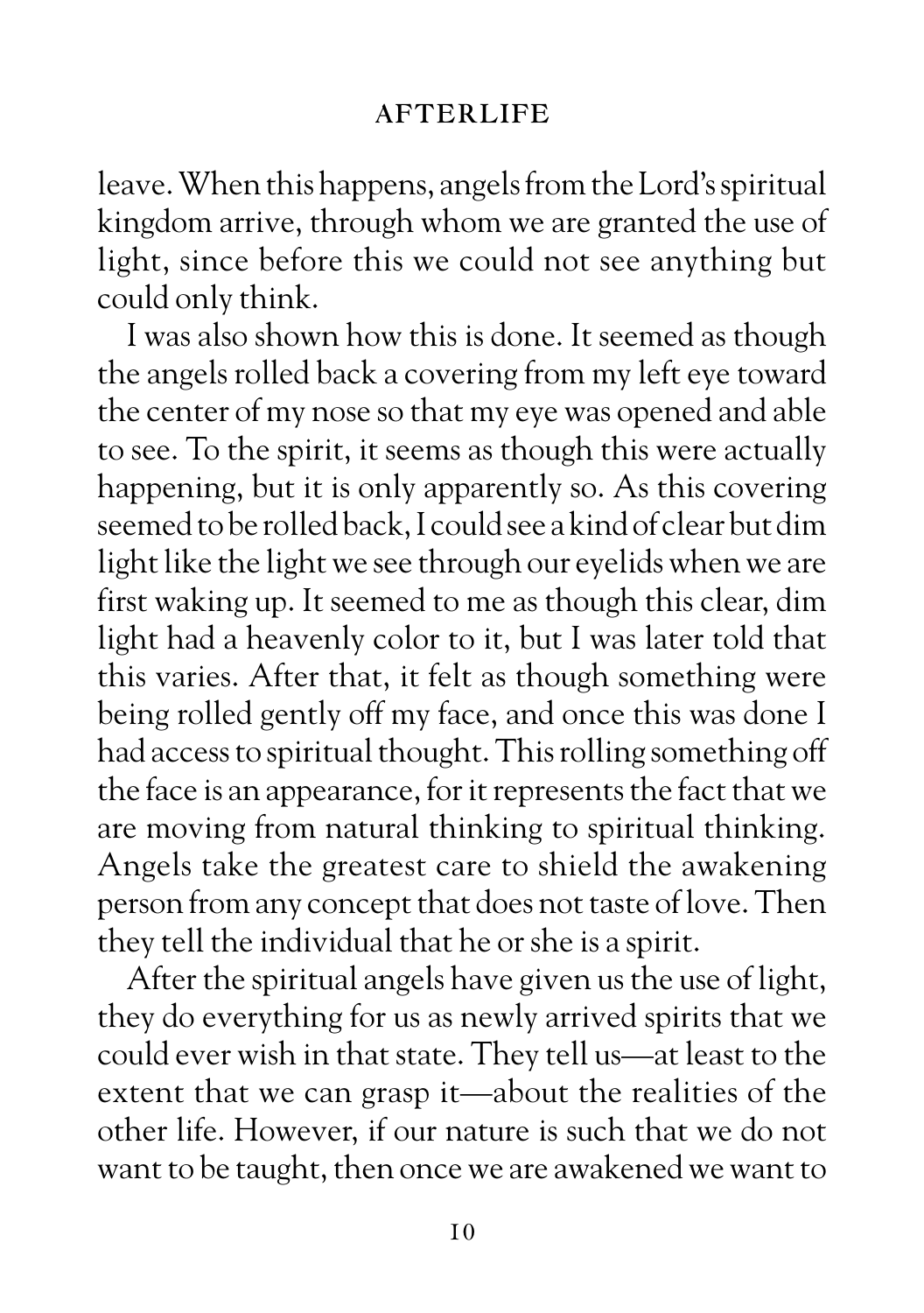get out of the company of angels. Still, the angels do not leave us, but we do leave them. Angels really do love every one. They want nothing more than to help people, to teach them, to lead them into heaven. This is their highest joy.

When spirits leave the company of angels, they are welcomed by the good spirits who are accompanying them and who also do all they can for them. However, if they had led the kind of life in the world that makes it impossible for them to be in the company of good people, then they want to get away from these as well. This happens as long and as many times as necessary, until they find the company of people their earthly life has fitted them for. Here they find their life; and remarkable as it may sound, they then lead the same kind of life they had led in the world.

This first stage of our life after death does not last more than a few days, though. In the following pages I will be describing how we are then brought from one state into another until finally we arrive either in heaven or in hell.

I have talked with some people on the third day after their death. I talked with three whom I had known in the world and told them that their funeral services were now being planned so that their bodies could be buried. When they heard me say it was so that they could be buried, they were struck with a kind of bewilderment. They said that they were alive, and that people were burying what had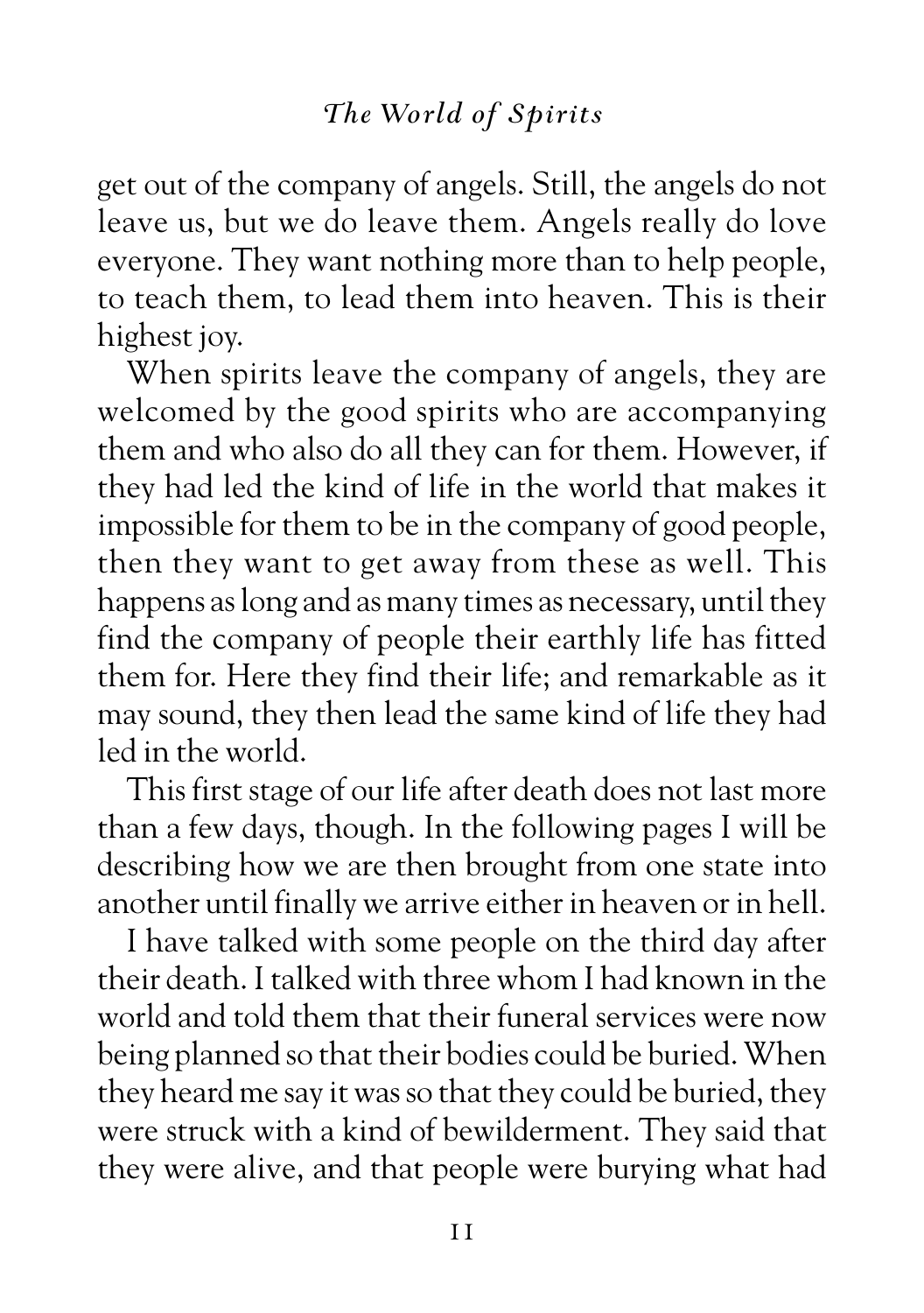been useful to them in the world. Later on, they were utterly amazed at the fact that while they had been living in their bodies they had not believed in this kind of life after death, and particularly that this was the case for almost everyone.

# *After Death, We Are in a Complete Human Form*

Years and years of daily experience have witnessed to me that after separation from the body the human spirit is a person and is in a similar form. I have seen this thousands of times, I have heard such spirits, and I have talked with them even about the fact that people in the world do not believe that they are what they are, and that scholars think people who do believe are simpletons. Spirits are heartsick over the fact that this kind of ignorance is still common in the world and especially in the church.

This is why almost all the people who arrive from this world are as astonished as they can be to find that they are alive and that they are just as human as ever, that they are seeing and hearing and talking, that their bodies are still endowed with the sense of touch, and that nothing at all has changed.

When we first enter the world of spirits (which happens shortly after the reawakening just described), our spirit has a similar face and tone of voice as it did in the world. This is because at that point we are in the state of our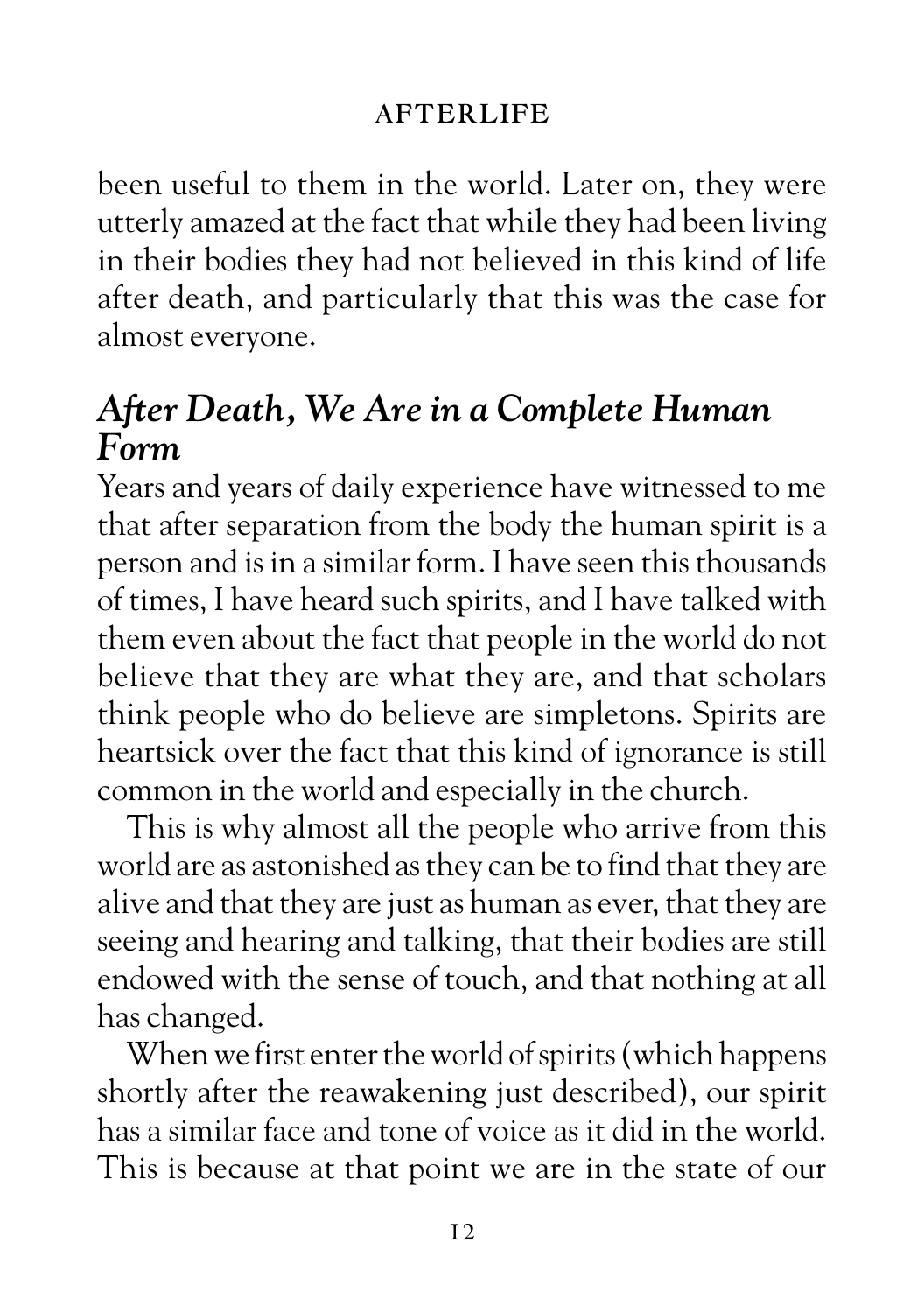# *The World of Spirits*

external concerns, with our deeper concerns not yet uncovered. This is our initial state after decease. Later, though, our face changes and becomes quite different. It comes to look like the ruling affection in which the deeper reaches of our minds were engaged in the world, the kind of affection characteristic of the spirit within our body, because the face of our spirit is very different from the face of our body. We get our physical face from our parents and our spiritual face from our affection, which it images. Our spirit takes on this face after our physical life is over, when the outer coverings have been removed. This is our third state.

I have seen some newcomers from the world and have recognized them by their faces and voices; but when I saw them later, I did not recognize them. People who were engaged in good affections had lovely faces, while people who were engaged in evil affections had ugly ones. Seen in its own right, our spirit is nothing but our affections, whose outward form is our face.

The reason our faces change is that in the other life no one is allowed to pretend to affections they do not really have, so we cannot put on a face that is contrary to the love we are engaged in. We are all refined down to a state in which we say what we think and manifest in expression and act what we intend.

It does need to be known that our human form is lovelier after death to the extent that we have more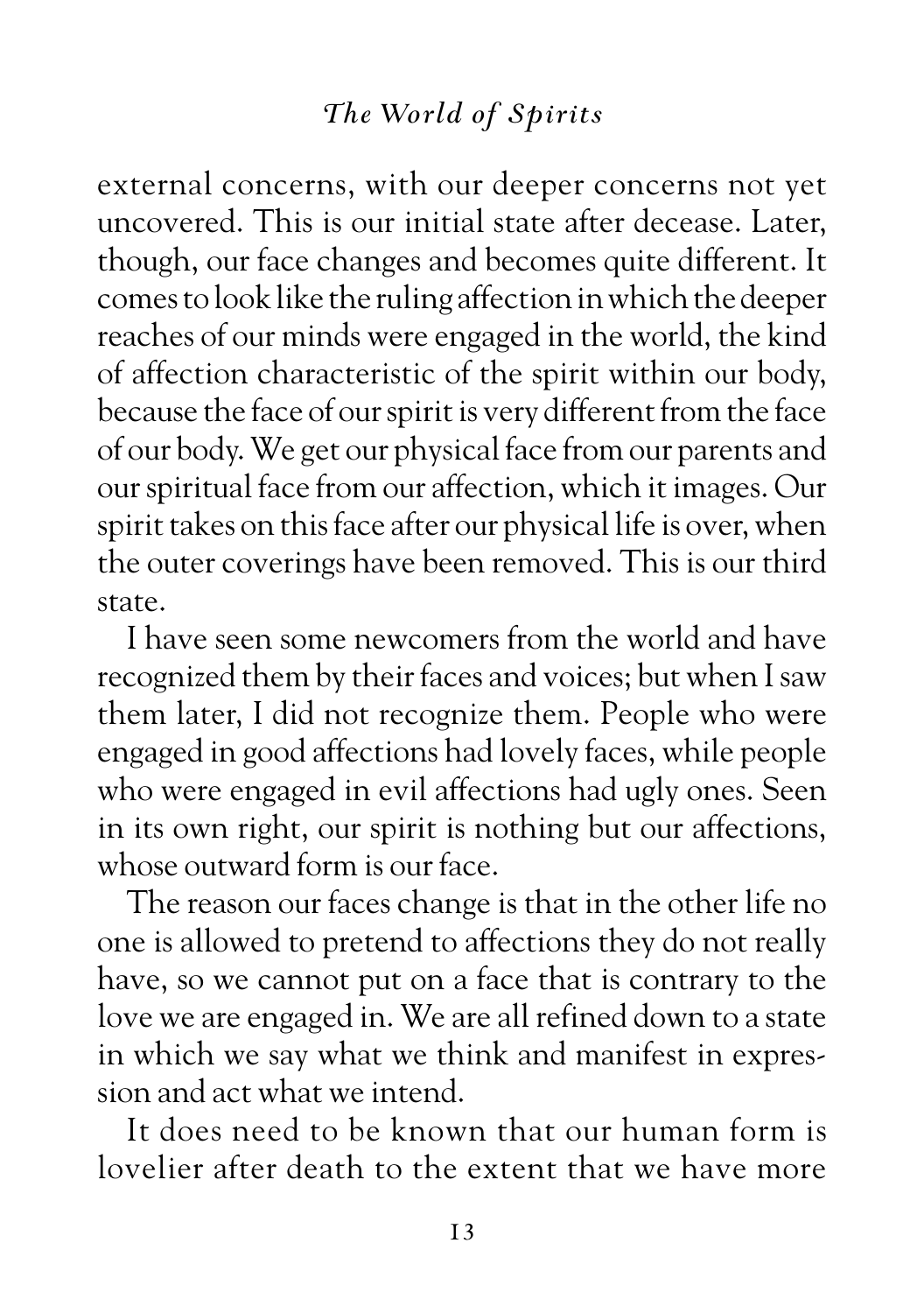deeply loved divine truths and have lived by them, since our deeper levels are opened and formed according to both our love of these truths and our life. So the deeper the affection and the more it accords with heaven, the lovelier the face. This is why the angels who are in the inmost heaven are the loveliest—because they are forms of heavenly love. On the other hand, people who have loved divine truths more outwardly and have therefore lived by them more outwardly are less lovely, since only the more outward aspects radiate from their faces, and the deeper heavenly love—which means the form of heaven as it is in its own right—does not shine through these more outward forms. You can see something relatively dim in their faces, not enlivened by a light of their inner life shining through. In short, all perfection increases as you move inward and lessens as you move outward. As the perfection increases or lessens, so does the beauty.

I have seen faces of angels of the third heaven so beautiful that no painters, with all their skill, could render a fraction of their light with their pigments or rival a thousandth part of the light and life that show in their faces. The faces of angels of the outmost heaven, though, can be mirrored to some extent.

Finally, I should like to offer a secret no one has ever known before, namely that everything good and true that comes from the Lord and makes heaven is in the human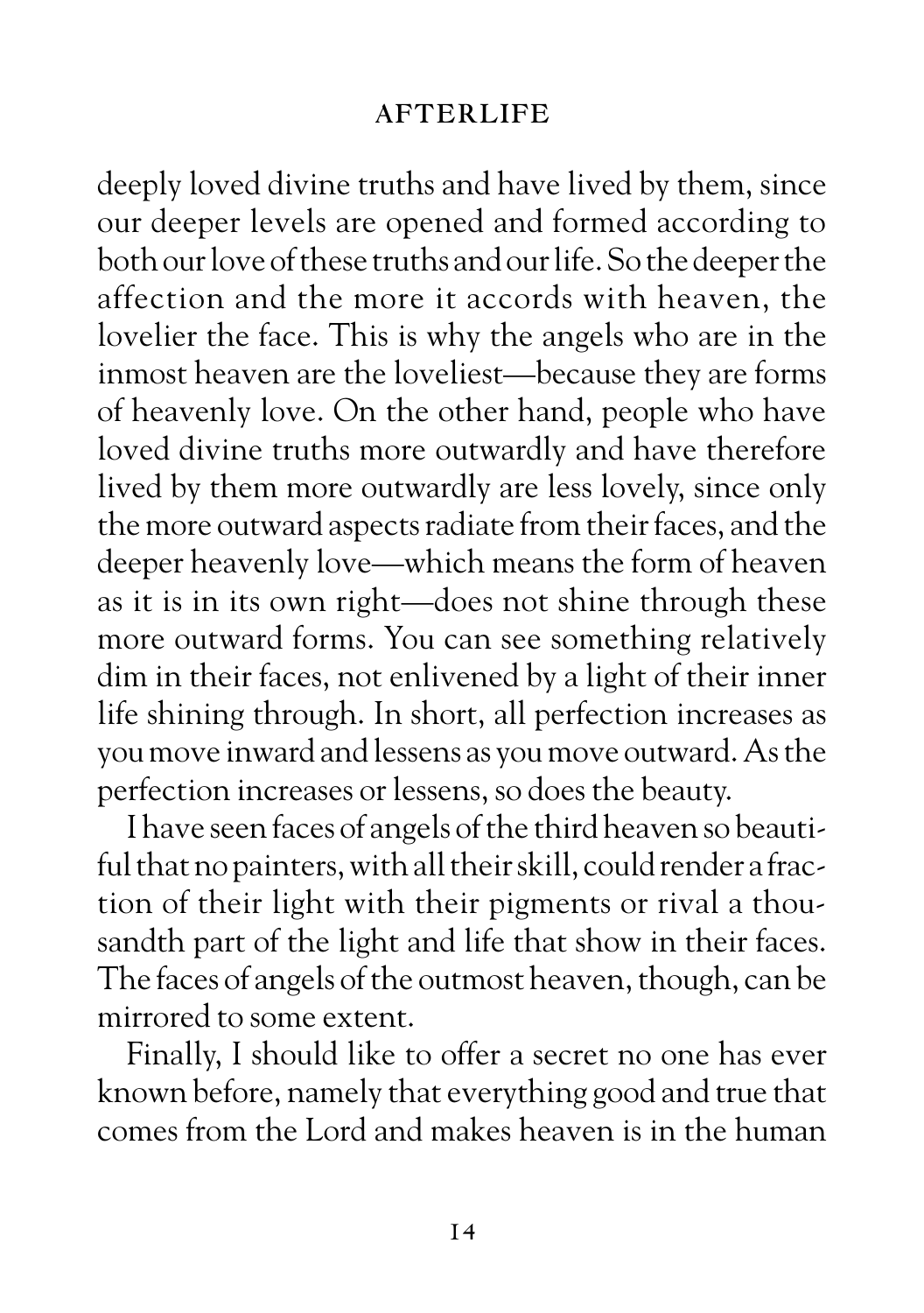# *The World of Spirits*

form. This is true not only of the greatest whole but also of every least part. This form influences everyone who accepts what is good and true from the Lord, and causes everyone in heaven to be in a human form according to that acceptance. This is why heaven is consistent with itself in general and in particular, why the human form is the form of the whole, of each community, and of each angel. I need to add here that this is also the form of the details of thought that come from heavenly love in angels.

This secret may not fit well into the understanding of anyone on earth, but it is clear to the understanding of angels because they are in heaven's light.

# *After Death, We Enjoy Every Sense, Memory, Thought, and Affection We Had in the World*

Repeated experience has witnessed to me that when we move from the natural world into the spiritual, which happens when we die, we take with us everything that pertains to our character except our earthly body. In fact, when we enter the spiritual world or our life after death, we are in a body as we were in this world. There seems to be no difference, since we do not feel or see any difference. This body is spiritual, though, so it has been separated or purified from earthly matter. Further, when anything spiritual touches and sees something spiritual, it is just like something natural touching and seeing something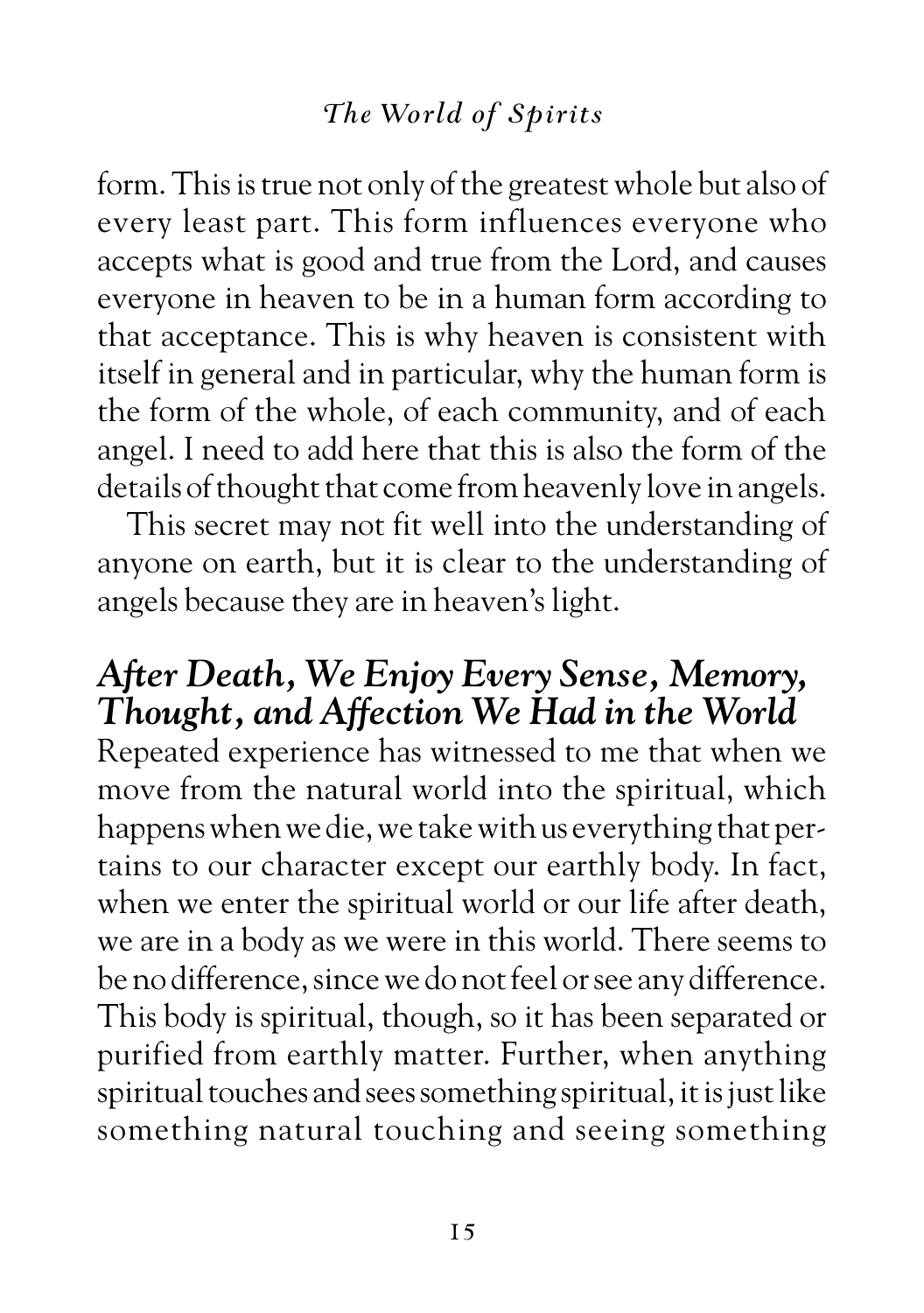natural. So when we have become a spirit, we have no sense that we are not in the body we inhabited in the world, and therefore do not realize that we have died.

As "spirit-people," we enjoy every outer and inner sense we enjoyed in the world. We see the way we used to; we hear and talk the way we used to; we smell and taste and feel things when we touch them the way we used to; we want, wish, crave, think, ponder, are moved, love, and intend the way we used to. Studious types still read and write as before. In a word, when we move from the one life into the other, or from the one world into the other, it is like moving from one [physical] place to another; and we take with us everything we owned as persons to the point that it would be unfair to say that we have lost anything of our own after death, which is only a death of the earthly body. We even take with us our natural memory, since we retain everything we have heard, seen, read, learned, or thought in the world from earliest infancy to the very end of life. However, since the natural objects that reside in our memory cannot be reproduced in a spiritual world, they become dormant the way they do when we are not thinking about them. Even so, they can be reproduced when it so pleases the Lord. I will have more to say soon, though, about this memory and its condition after death.

Nevertheless, the difference between our life in the spiritual world and our life in the natural world is considerable, in regard both to our outer senses and the way they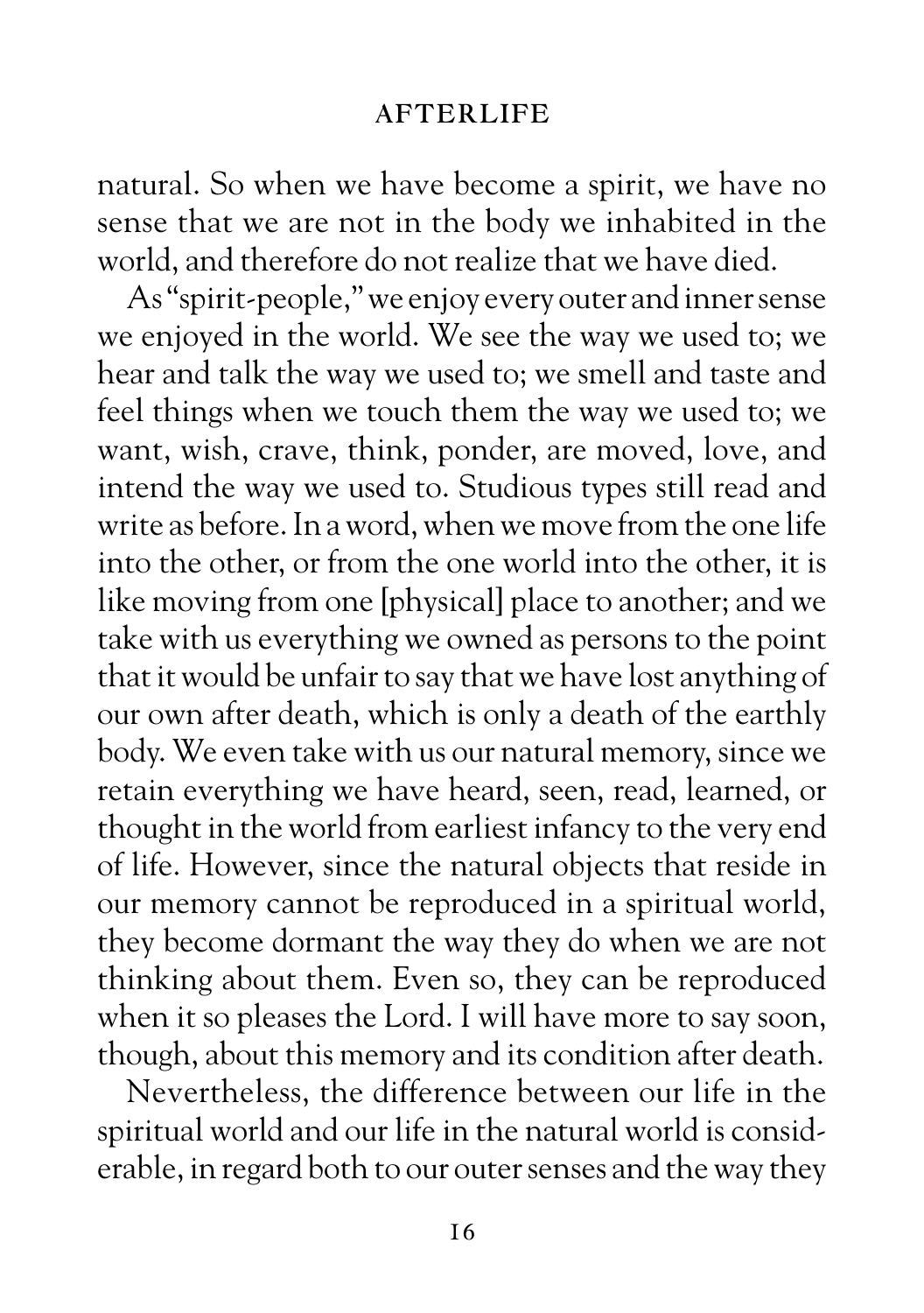# *The World of Spirits*

affect us and to our inner senses and the way they affect us. People who are in heaven have far more delicate senses. That is, they see and hear and also think more discerningly than when they were in this world. This is because they are seeing in heaven's light, which vastly surpasses the world's light, and they hear by way of a spiritual atmos phere that vastly surpasses the atmosphere of the earth. The difference in their outer senses is like that between something clear and something hidden by a cloud, or like noonday light and the dimness of evening.

As for our keeping our whole memory when we leave the world, I have been shown this by many examples and have seen and heard a great deal worth talking about. I should like to cite a few examples in a sequence. There have been people who denied the crimes and transgressions they had committed in the world. To prevent them from believing they were blameless, everything was dis closed and drawn out of their own memory in sequence from the beginning of their life to the end. Most of these transgressions were acts of adultery and promiscuity.

There were people who had deceived others with malicious skill and had stolen from them. Their deceptions and thefts were also recounted one after the other, many of them known to practically no one in the world other than them selves. They even admitted them because they were made plain as day, along with every thought, intention, pleasure, and fear that mingled in their minds at the time.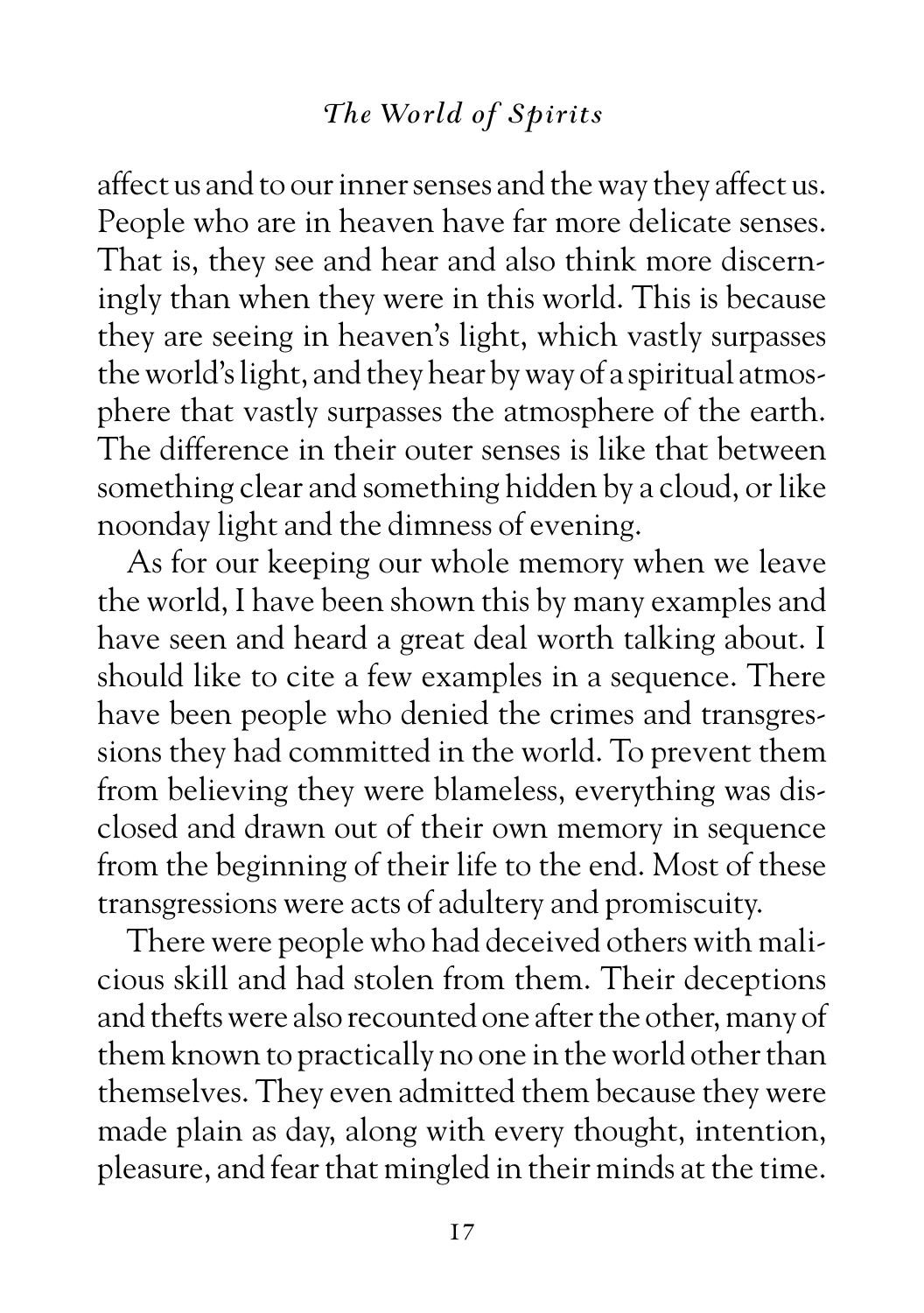There were people who had taken bribes and made money from judicial decisions. They were similarly exam ined from their own memories, and everything was recounted from their first taking office to the end. The details of amount and value, of the time, and of their state of mind and intention, all consigned to their remem brance together, were brought to view, a hundred or more instances. In some cases, remarkably enough, the very diaries in which they had recorded these deeds were opened and read to them, page by page.

There were men who had lured virgins to dishonor and violated their chastity. They were summoned to a similar judgment, and the details were drawn out of their memory and listed. The actual faces of the virgins and other women were presented as though they were there in person, along with the places, the words, and the thoughts. It was done as instantaneously as when something is actually being witnessed firsthand. Sometimes these presenta tions lasted for hours.

There was one man who thought nothing of slandering others. I heard his slanders recounted in sequence as well as his blasphemies, along with the actual words, the people they were about, and the people they were addressed to. All these were presented together as lifelike as could be even though he had very carefully kept them hidden from his victims while he was living in the world.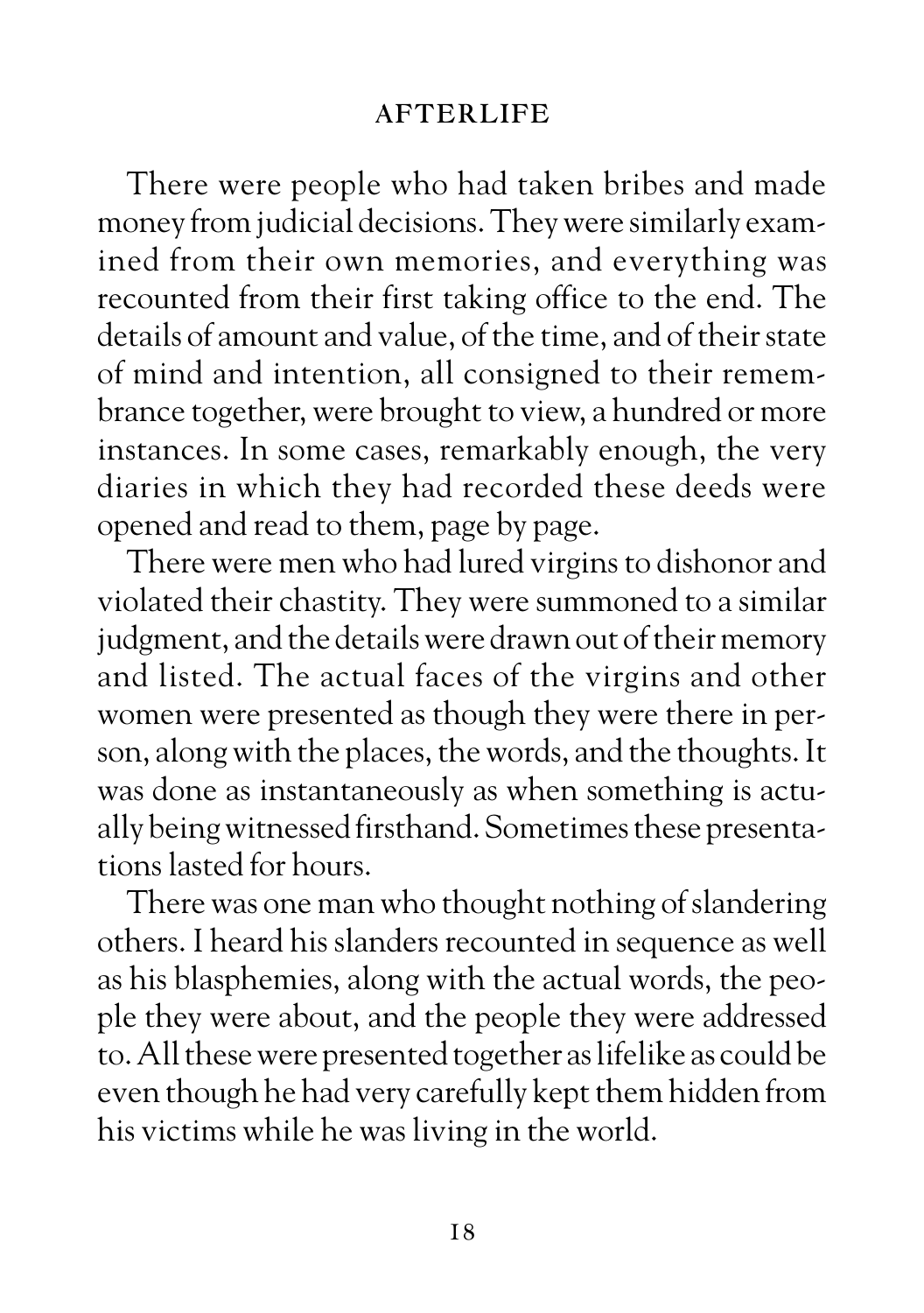There was one man who had defrauded a relative of his legacy by some devious pretext. He was exposed and judged in the same way. Remarkably, the letters and documents they exchanged were read aloud to me, and he said that not a word was missing. This same man had also secretly killed a neighbor by poison just before his own death, which was disclosed in the following way. A trench seemed to open under his feet, and as it was opened, a man came out as though from a tomb and screamed at him, "What have you done to me?" Then everything was disclosed—how the poisoner had talked amicably with him and offered him a drink, what he had thought beforehand, and what happened afterward. Once this was uncovered, the murderer was condemned to hell.

In a word, all their evils, crimes, thefts, wiles, and deceptions are made clear to every evil spirit. They are drawn from their own memories and exposed. There is no room for denial because all the circumstances are presented together.

I also heard that angels have seen and displayed from the memory of one individual everything he had thought one day after another over the course of a month, with never an error, recalled as though he himself were back in those very days.

We may gather from these instances that we take our whole memory with us, and that nothing is so concealed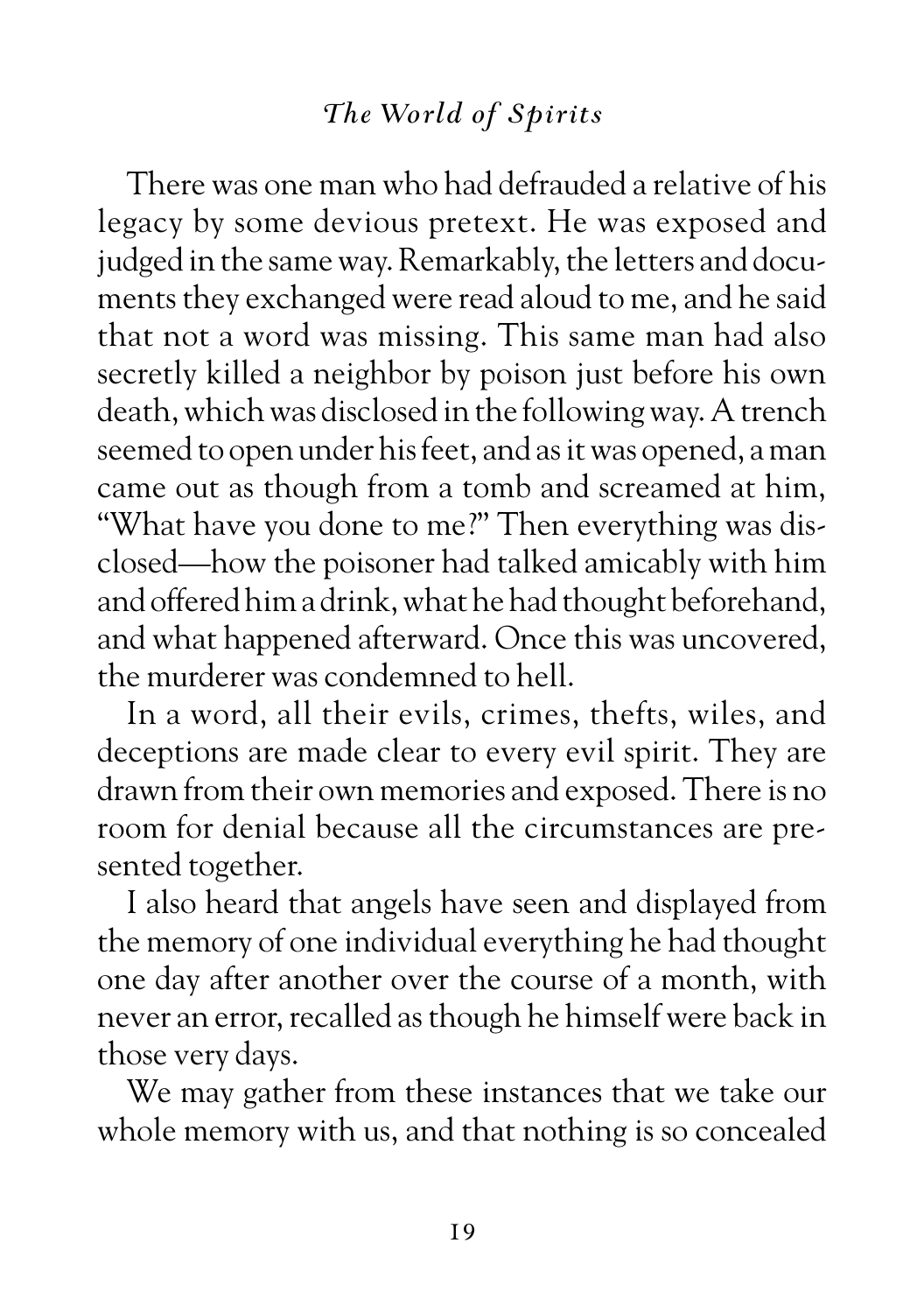in this world that it will not be made known after death, made known in public.

When we are being faced with our deeds after death, angels who have been given the task of examining look searchingly into the face and continue their examination through the whole body, beginning with the fingers first of one hand and then of the other and continuing through the whole. When I wondered why this was so, it was explained to me. The reason is that just as the details of our thought and intention are inscribed on our brains because that is where their beginnings are, so they are inscribed on the whole body as well, since all the elements of our thought and intention move out into the body from their beginnings and take definition there in their outmost forms. This is why the things that are inscribed on our memory from our intention and consequent thought are inscribed not only on the brain but also on the whole person, where they take form in a pattern that follows the pattern of the parts of the body. I could therefore see that our overall nature depends on the nature of our intention and consequent thought, so that evil people are their own evil and good people are their own good.

We may also gather from this what is meant by our book of life, mentioned in the Word. It is the fact that all our deeds and all our thoughts are written on our whole person and seem as though they are read from a book when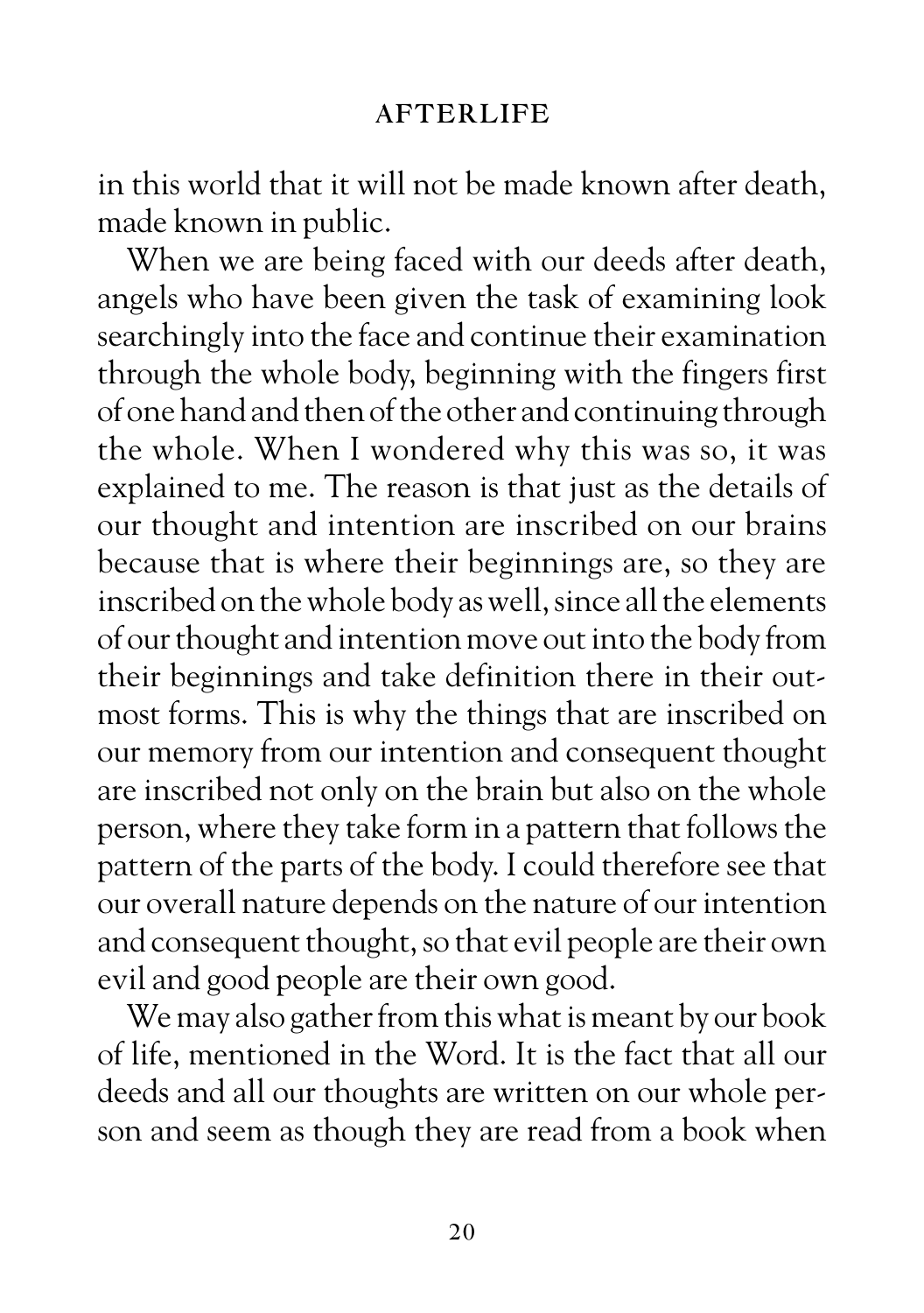they are called out of our memory. They appear in a kind of image when our spirit is looked at in heaven's light.

I should like to add to this something noteworthy about the memory that we keep after death, something that con vinced me that not just the general contents but even the smallest details that have entered our memory do last and are never erased. I saw some books with writing in them like earthly writing, and was told that they had come from the memories of the people who had written them, that not a single word was missing that had been in the book they had written in the world. I was also told that all the least details could be retrieved from the memory of some one else, even things the person had forgotten in the world. The reason for this was explained as well; namely, that we have an outer and an inner memory, the outer proper to our natural person and the inner proper to our spiritual person. The details of what we have thought, intended, said, and done, even what we have heard and seen, are inscribed on our inner or spiritual memory. There is no way to erase anything there, since everything is written at once on our spirit itself and on the members of our body, as noted above. This means that our spirit is formed in accord with what we have thought and what we have done intentionally. I know these things seem paradox ical and hard to believe, but they are true nevertheless.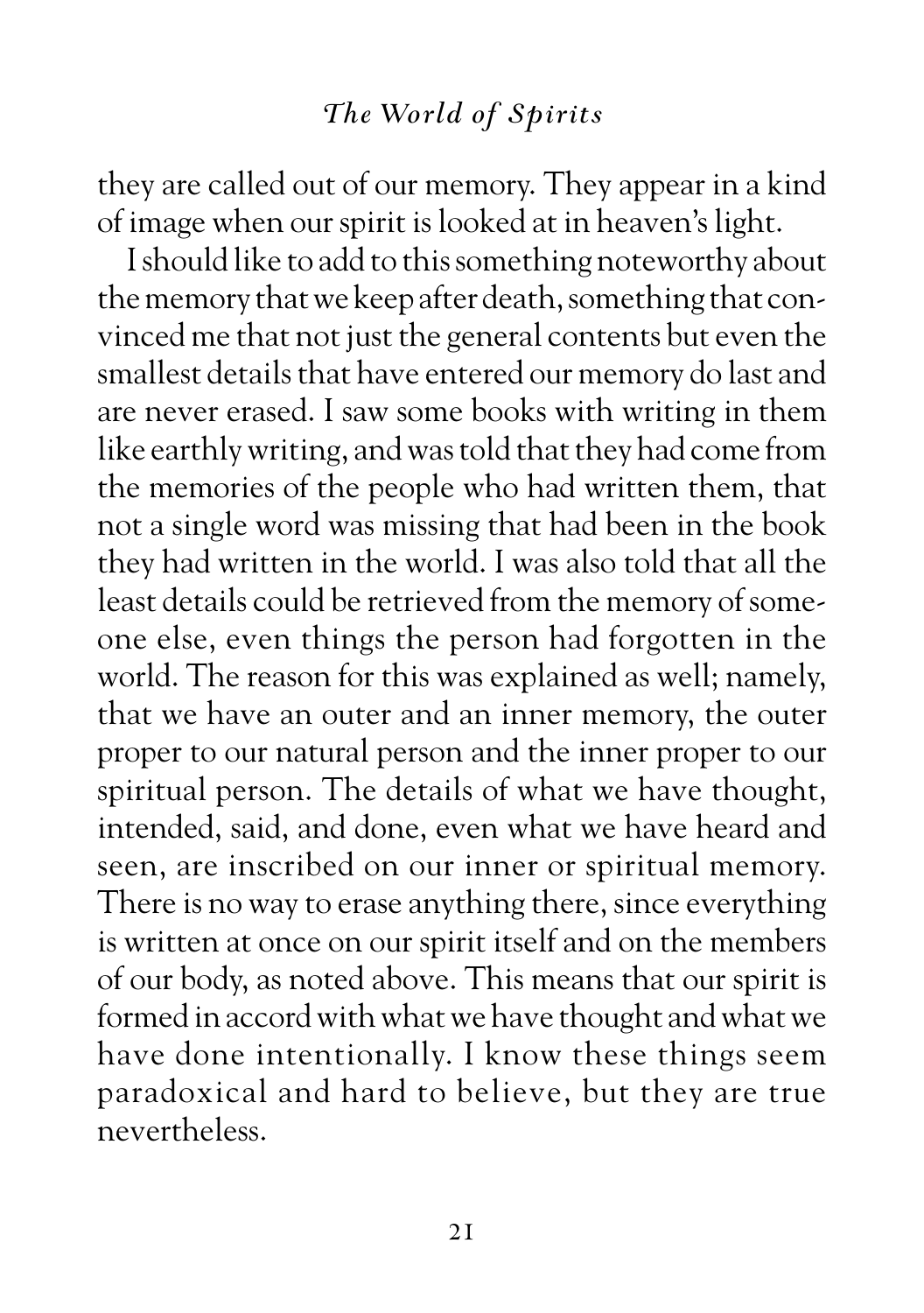Let no one believe, then, that there is anything we have thought or done in secret that will remain hidden after death. Believe rather that absolutely everything will come out into broad daylight.

I have talked with any number of people who were regarded as learned in the world because of their knowledge of such ancient languages as Hebrew and Greek and Latin, but who had not developed their rational functioning by means of the things that were written in those languages. Some of them seemed as simple as people who did not know anything about those languages; some of them seemed dense, though there still remained a pride, as though they were wise than other people.

Spirits and angels have memory just as we do. What they hear and see and think and intend and do stays with them; and through their memory they are constantly developing their rational ability forever. This is why spirits and angels are being perfected in intelligence and wisdom through experiences of what is true and good just the way we are.

I have been shown that spirits and angels have memory by a great deal of experience as well. I have seen everything they had thought and done called up from their memory both in public and in private, when they were with other spirits. I have also seen people who had been focused on some truth from simple virtue become steeped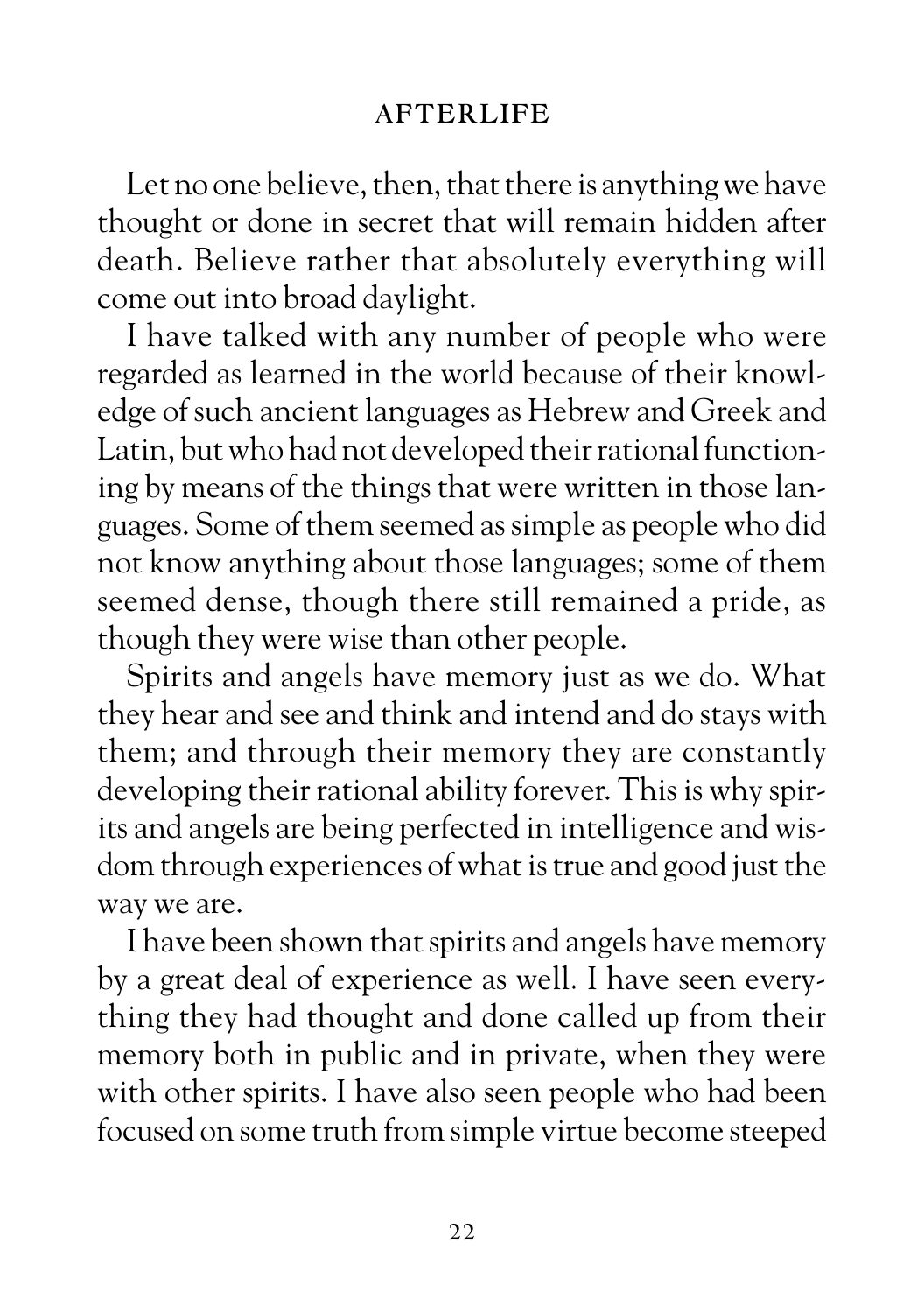in insights and in a consequent intelligence and then taken up into heaven.

It should be realized, though, that they are not steeped in insights and a consequent intelligence beyond the level of the affection for what is good and true that engaged them in the world. In fact, each spirit and angel retains the amount and kind of affection she or he had in the world, and this is afterward perfected by being filled in. This too goes on forever, since everything is capable of infinite variation and enrichment by different means, so it can be multiplied and can bear fruit. There is no end to any instance of goodness, since its source is the Infinite.

# *Our Nature after Death Depends on the Kind of Life We Led in the World*

Any Christian knows from the Word that our life is still with us after death, since it says in many places that we will be judged according to our deeds and works and rewarded accordingly. Further, anyone who thinks on the basis of what is good and from real truth cannot help but see that people who live well enter heaven and people who live evil lives enter hell. However, people who are intent on evil do not want to believe that their state after death depends on their life in the world. They think rather, especially when their health begins to fail, that heaven is granted to all on the basis of mercy alone no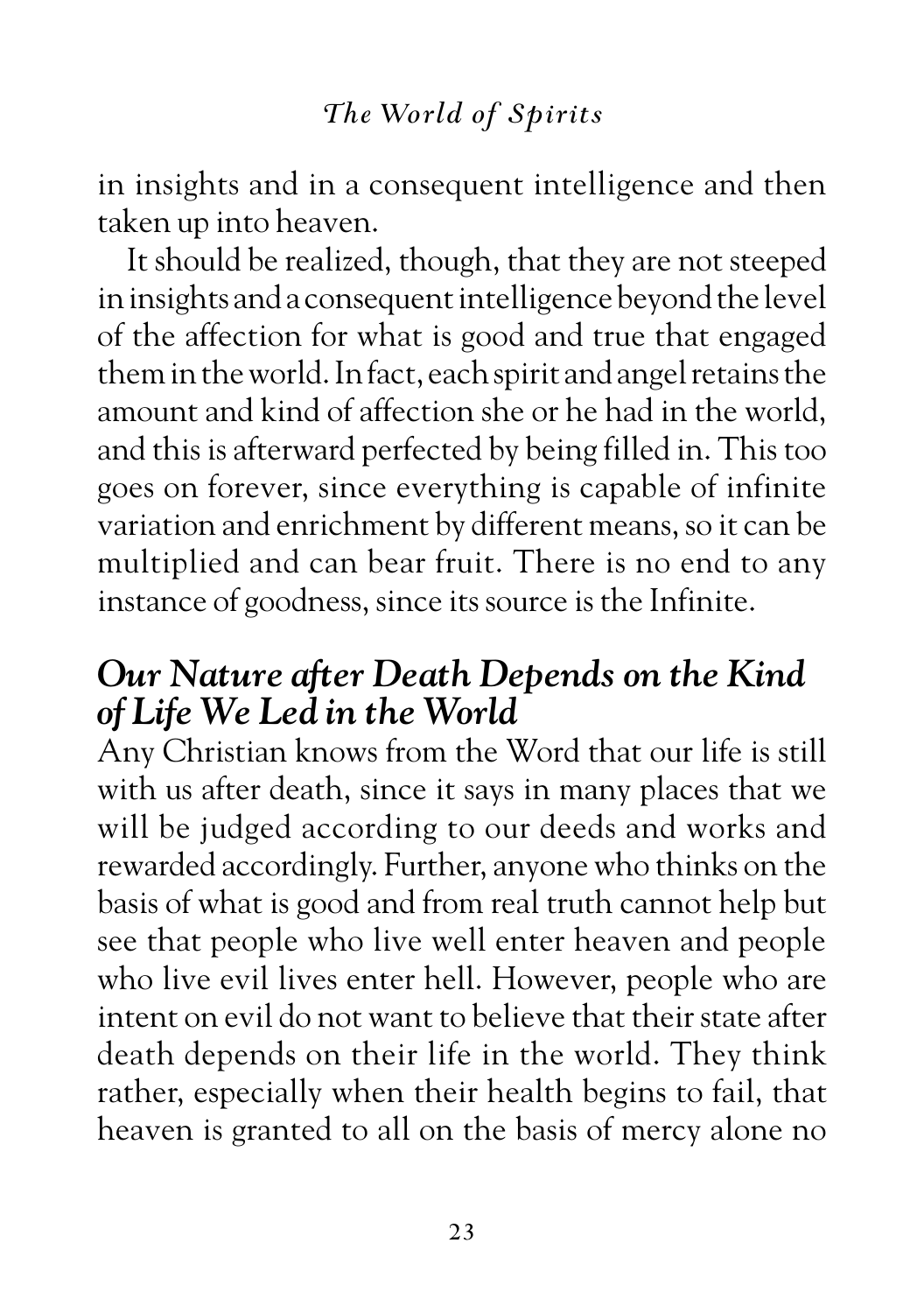matter how people have lived, and that this depends on a faith that they keep separate from life.

It does say in many places in the Word that we will be judged and requited according to our deeds and works. I should like to cite a few passages here.

I will give to all according to their works. (Revelation 2:23)

I saw the dead, small and great, standing in the presence of God, and books were opened, and the dead were judged according to what was written in the books, according to their works; the sea gave up those who had died in it, and death and hell gave up the people who were in them, and they were all judged according to their works. (Revelation 20:13, 15 [20:12, 13])

Everyone who hears my words and does them I will compare to a prudent person, but everyone who hears my words and does not do them is like a foolish person. (Matthew 7:24, 26)

Jehovah deals with us according to our ways and according to our works. (Zechariah 1:6)

"Works and deeds," though, does not mean works and deeds solely the way they look in outward form. It also includes their deeper nature. Everyone knows, really, that all our deeds and works come from our intention and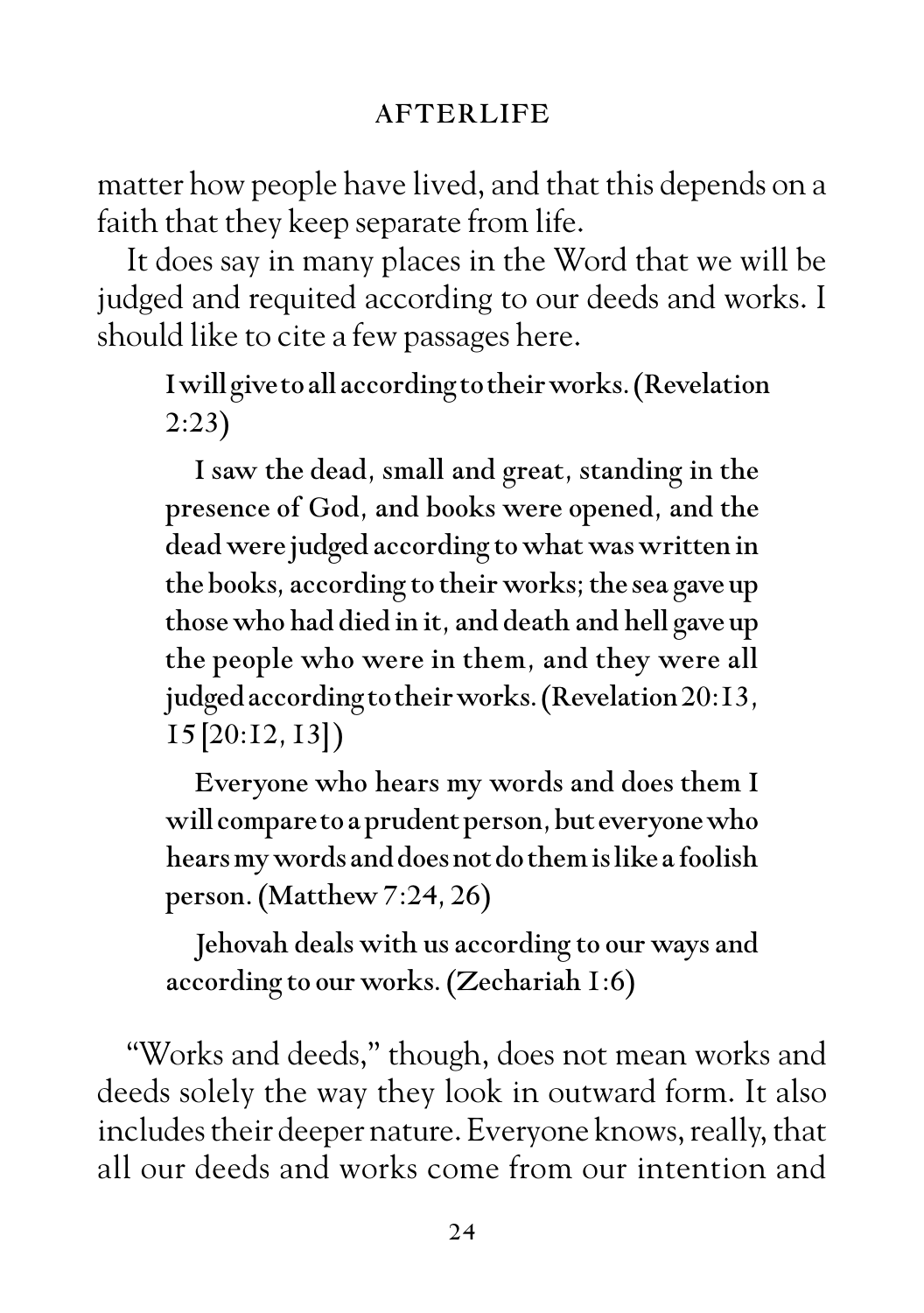thought, for if they did not come from there they would be no more than motions like those of machines or robots. So a deed or work in its own right is simply an effect that derives its soul and life from our volition and thought. It follows, then, that the quality of the volition and thought that cause the deed or work determines the quality of the deed or work. If the thought and intent are good, then the deeds and works are good; but if the thought and intent are evil, then the deeds and works are evil, even though they may look alike in outward form. A thousand people can behave alike—that is, can do the same thing, so much alike that in outward form one can hardly tell the difference. Yet each deed in its own right is unique because it comes from a different intent.

Take for example behaving honestly and fairly with an associate. One person can behave honestly and fairly with someone else in order to seem honest and fair for the sake of self and to gain respect; another person can do the same for the sake of worldly profit; a third for reward and credit; a fourth to curry friendship; a fifth out of fear of the law and loss of reputation and office; a sixth to enlist people in his or her cause, even if it is an evil one; a seventh in order to mislead; and others for still other reasons. But even though all of their deeds look good (for behaving honestly and fairly toward a colleague is good), still they are evil because they are not done for the sake of honesty and fair ness, not because these qualities are loved, but for the sake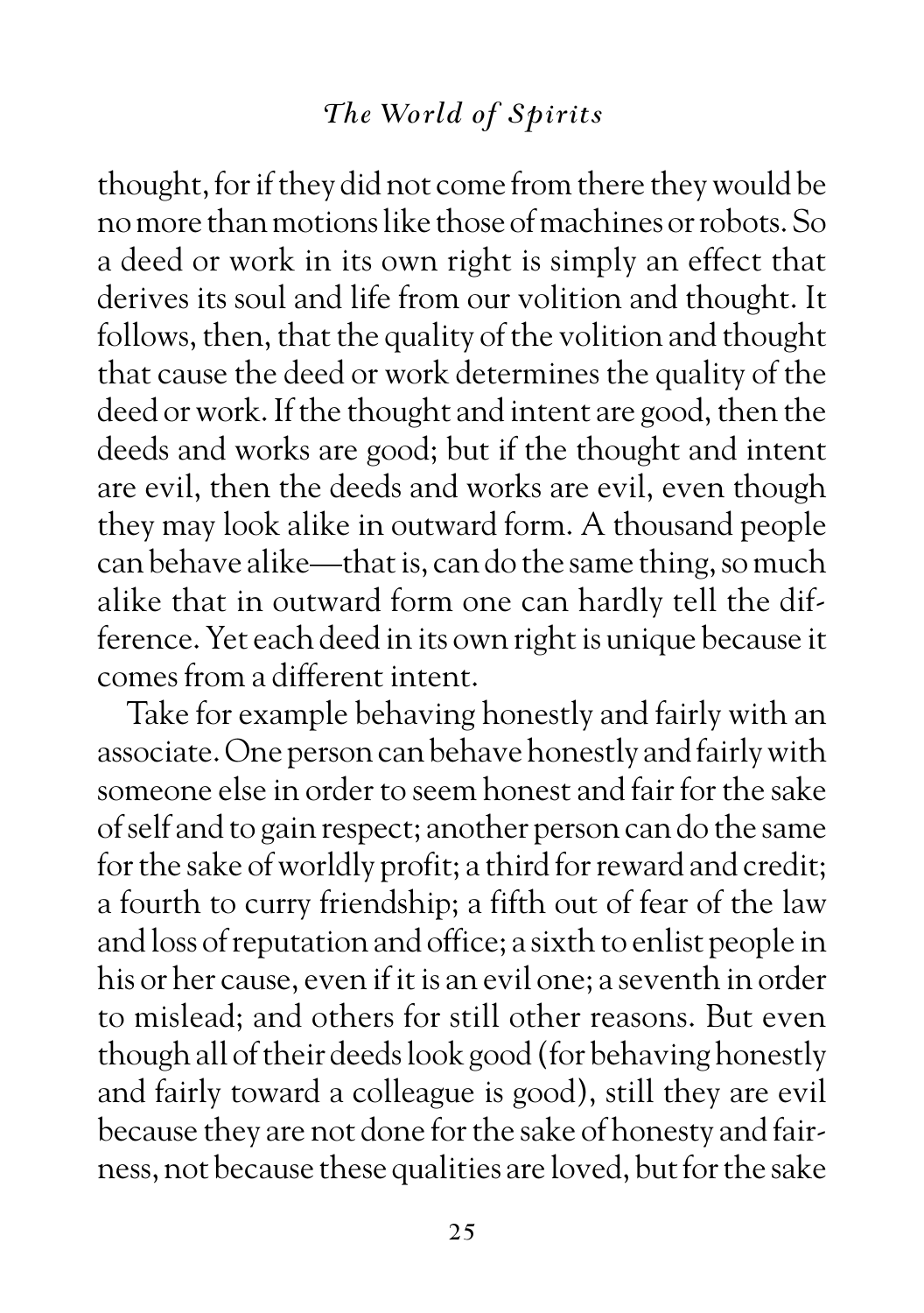of oneself and the world, because these are loved. The honesty and fairness are servants of this love, like the servants of a household whom their lord demeans and dismisses when they do not serve.

We may gather from this what is meant by works and deeds in the Word.

A great deal of my experience has testified to the fact that *we are our love or intention after death.* All heaven is differentiated into communities on the basis of differences in the quality of love, and every spirit who is raised up into heaven and becomes an angel is taken to the com munity where her or his love is. When we arrive there we feel as though we are in our own element, at home, back to our birth-place, so to speak. Angels sense this and asso ciate there with kindred spirits. When they leave and go somewhere else, they feel a constant pull, a longing to go back to their kindred and therefore to their dominant love. This is how people gather together in heaven. The same applies in hell. There too, people associate according to loves that oppose heavenly ones. Both heaven and hell are made up of communities and that they are all differentiated according to differences of love.

We may also gather that we are our love after death from the fact that anything that does not agree with our dominant love is then removed and apparently taken away from us. For good people, what is removed and apparently taken away is everything that disagrees and conflicts, with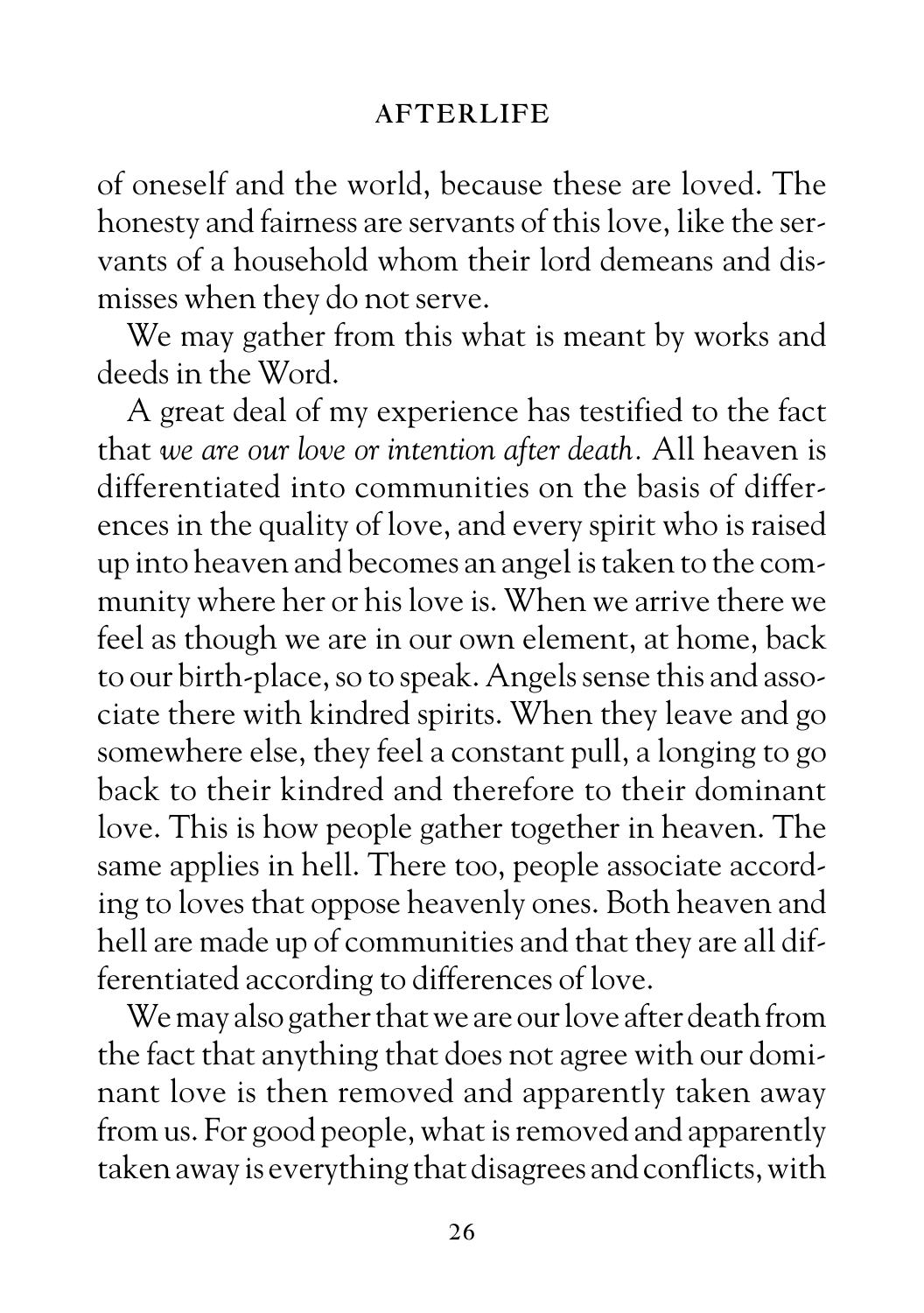the result that they are admitted to their love. It is much the same for evil people, except that what is taken away from them is everything true, while for good people every thing false is taken away. Either way, the result is that ultimately everyone becomes his or her own love. This happens when we are brought into our third state, which will be discussed below.

Once this has happened, we constantly turn our faces toward our love and have it constantly before our eyes no matter which way we face.

All spirits can be led wherever you want as long as they are kept in their dominant love. They cannot resist even though they know what is happening and think that they will refuse. Spirits have often tried to do something in opposition, but without success. Their love is like a chain or rope tied around them, with which they can be pulled and which they cannot escape. It is the same for people in this world. Our love leads us as well, and it is through our love that we are led by others. It is even more so when we become spirits, though, because then we are not allowed to present a different love or pretend to a love that is not ours.

*We come into heaven if our love is heavenly and spiritual and into hell if our love is carnal and worldly without any heavenly and spiritual dimension.* My evidence for this conclusion is all the people I have seen raised into heaven and cast into hell. The ones who were raised into heaven had lives of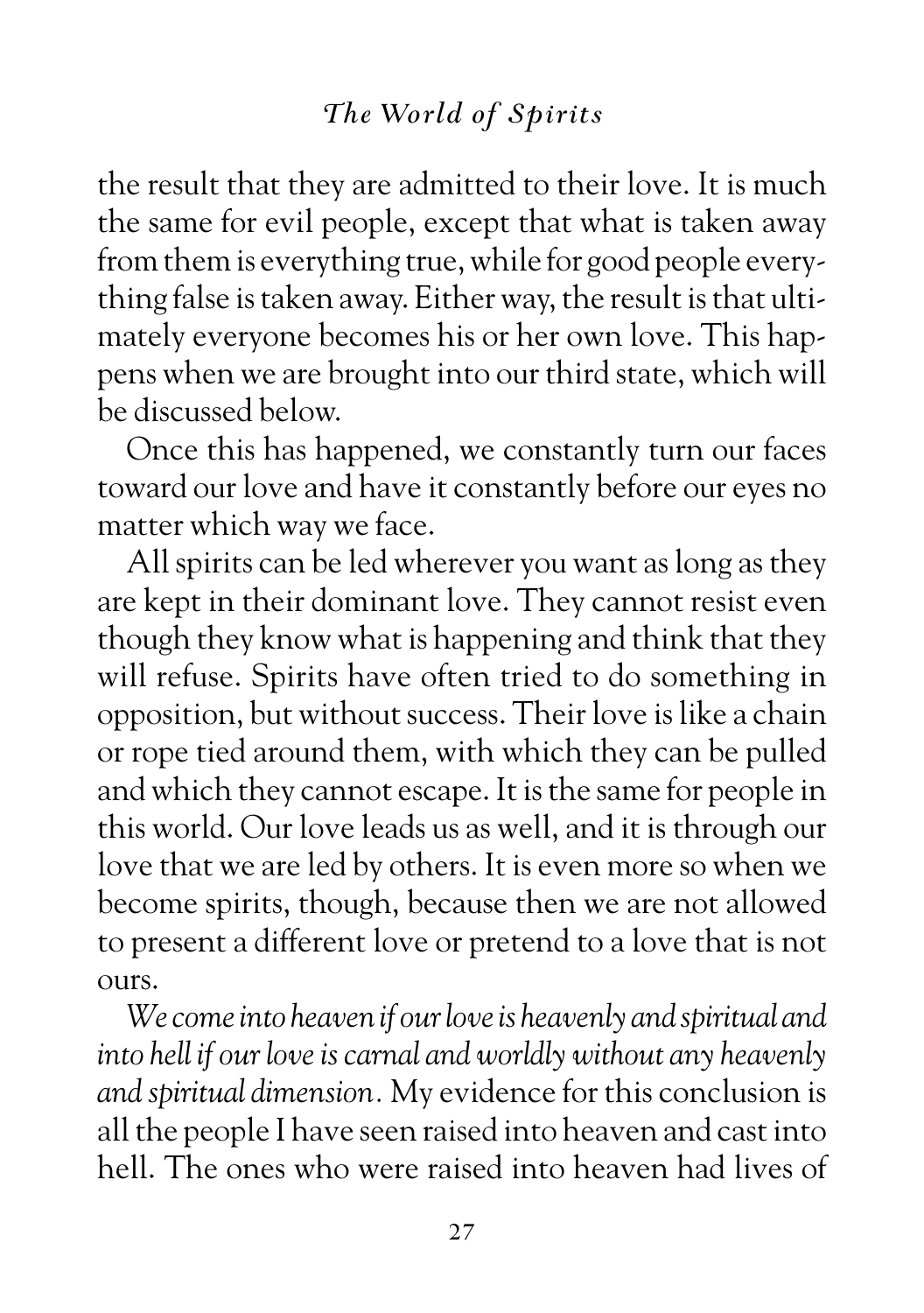heavenly and spiritual love, while the ones who were cast into hell had lives of carnal and worldly love. Heavenly love is loving what is good, honest, and fair because it is good, honest, and fair, and doing it because of that love. If we love these things for their own sakes and do or live them, we are also loving the Lord above all because they come from him. We are also loving our neighbor, because these things are our neighbor who is to be loved. Carnal love, though, is loving what is good and honest and fair not for their own sakes but for our own sake, because we can use them to gain prestige, position, and profit. In this case we are not focusing on the Lord and our neighbor within what is good and honest and fair but on ourselves and the world, and we enjoy deceit. When the motive is deceit, then whatever is good and honest and fair is actually evil and dishonest and unfair. This is what we love within [the outward appearance].

Since these loves define our lives, we are all examined as to our quality immediately after death, when we arrive in the world of spirits, and we are put in touch with people of like love. If we are focused on heavenly love, we are put in touch with people in heaven; and if we are focused on carnal love, we are put in touch with people in hell. Further, once the first and second states have been completed the two kinds of people are separated so that they no longer see or recognize each other. We actually become our own love not only as to the deeper levels of our minds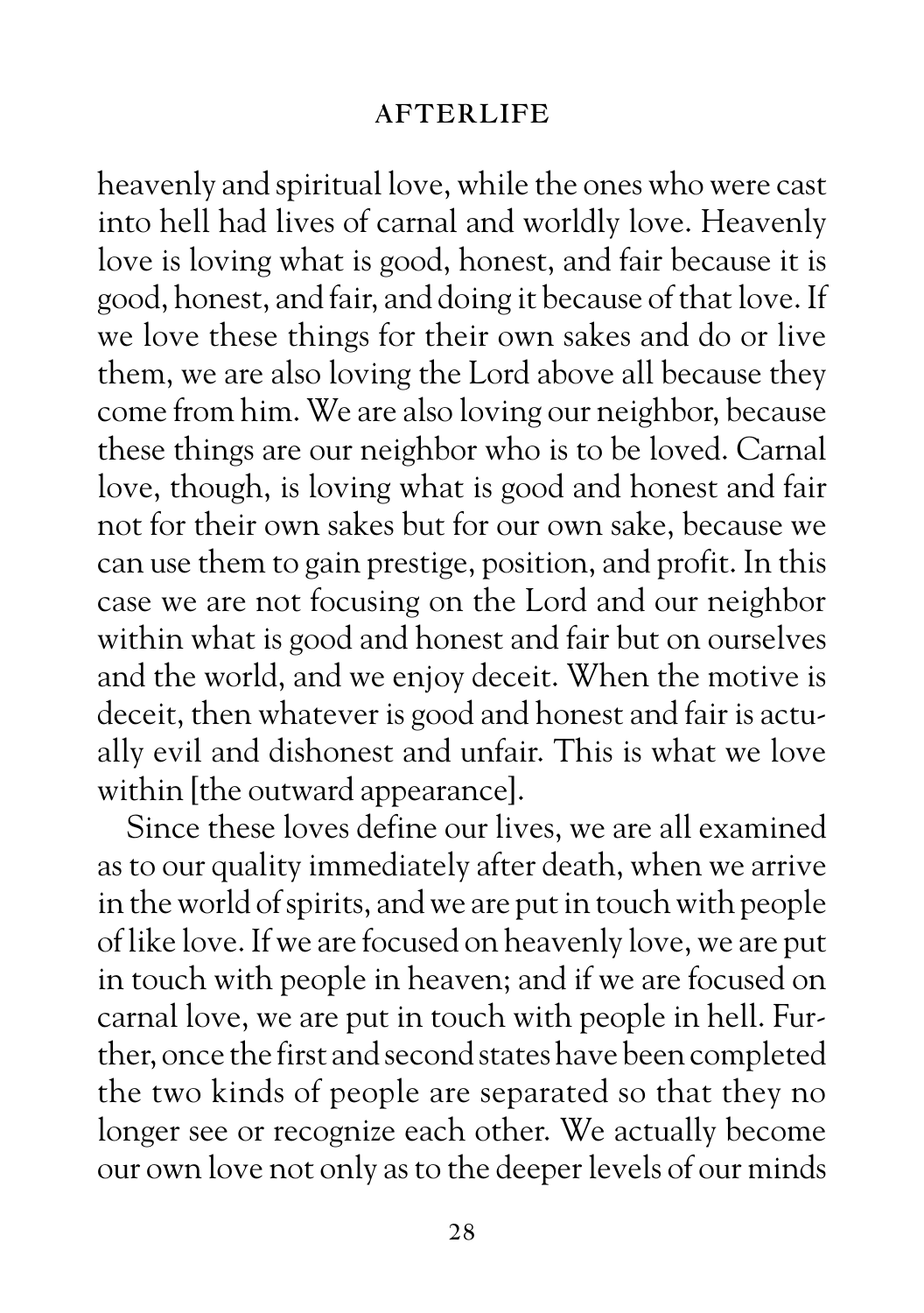but outwardly as well, in face, body, and speech. People who are carnal loves look coarse, dim, dark, and misshapen; while people who are heavenly loves look lively, clear, bright, and lovely.

# *Our First State after Death*

There are three states that we pass through after death before we arrive in either heaven or hell. The first state is one of more outward concerns, the second is one of more inward concerns, and the third is one of preparation. We go through these states in the world of spirits.

Some people, however, do not go through these states but are either raised into heaven or cast into hell imme diately after their death. The people immediately raised into heaven are ones who have been regenerated and thus prepared for heaven in this world. People who have been regenerated and prepared to this extent need only to slough off their natural uncleanness along with their bodies and are immediately taken into heaven by angels. I have seen people taken up an hour after their death.

On the other hand, people who have been profoundly malicious but have outwardly worn a guise of goodness, people who have therefore filled their malice with guile and used goodness as a means of deception are cast directly into hell. I have seen people like this cast into hell immediately after their death. One of the most deceitful went head first and feet last; for others it is different.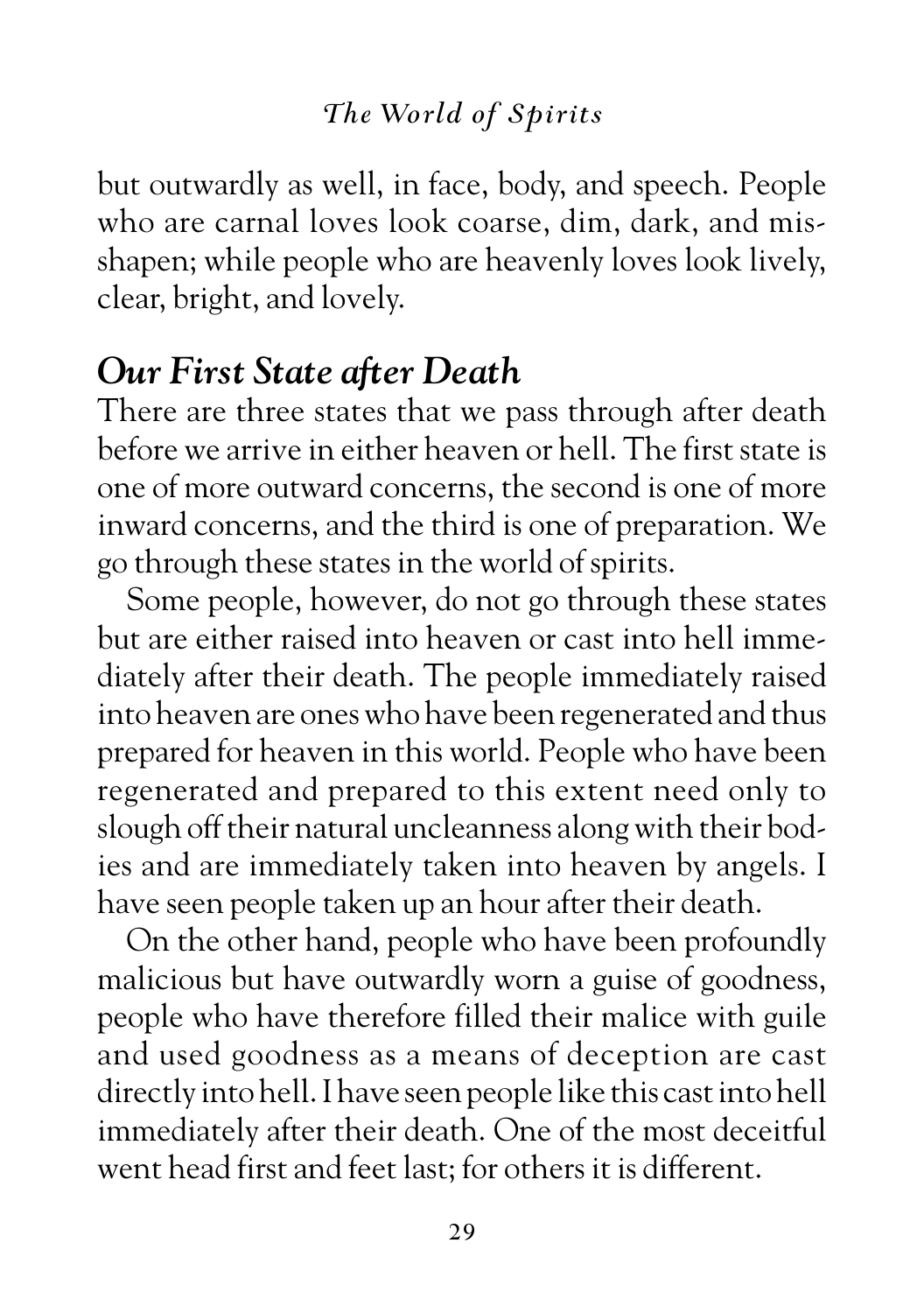There are also people who are sent off into caves right after their death and in this way are segregated from people in the world of spirits. They are alternately brought out and sent back in. These are people who have treated their neighbors maliciously under the pretext of civic behavior.

There are few such people, though, compared to the num ber of people who are kept in the world of spirits and prepared there for either heaven or hell according to the divine plan.

As to the first state, the state of more outward concerns, we arrive in this immediately after our death. Everyone has more outward and inward aspects of the spirit. We use the outer aspects of our spirit to adapt our bodies in the world—especially our faces, speech, and behavior—to our interactions with other people. The more inward aspects of our spirit are the ones proper to our intentions and consequent thought, which rarely show in our faces, speech, and behavior. We are trained from infancy to present ourselves as friendly, benevolent, and honest, and to conceal the thoughts of our own intentions. So we acquire a habitual lifestyle that is outwardly moral and civil no matter what we are like inwardly. As a result of this habitual behavior, we scarcely know our own inner natures and pay no attention to them.

Our first state after death is like our state in this world, since we are then similarly involved in outward concerns. We have similar faces, voices, and character; we lead sim-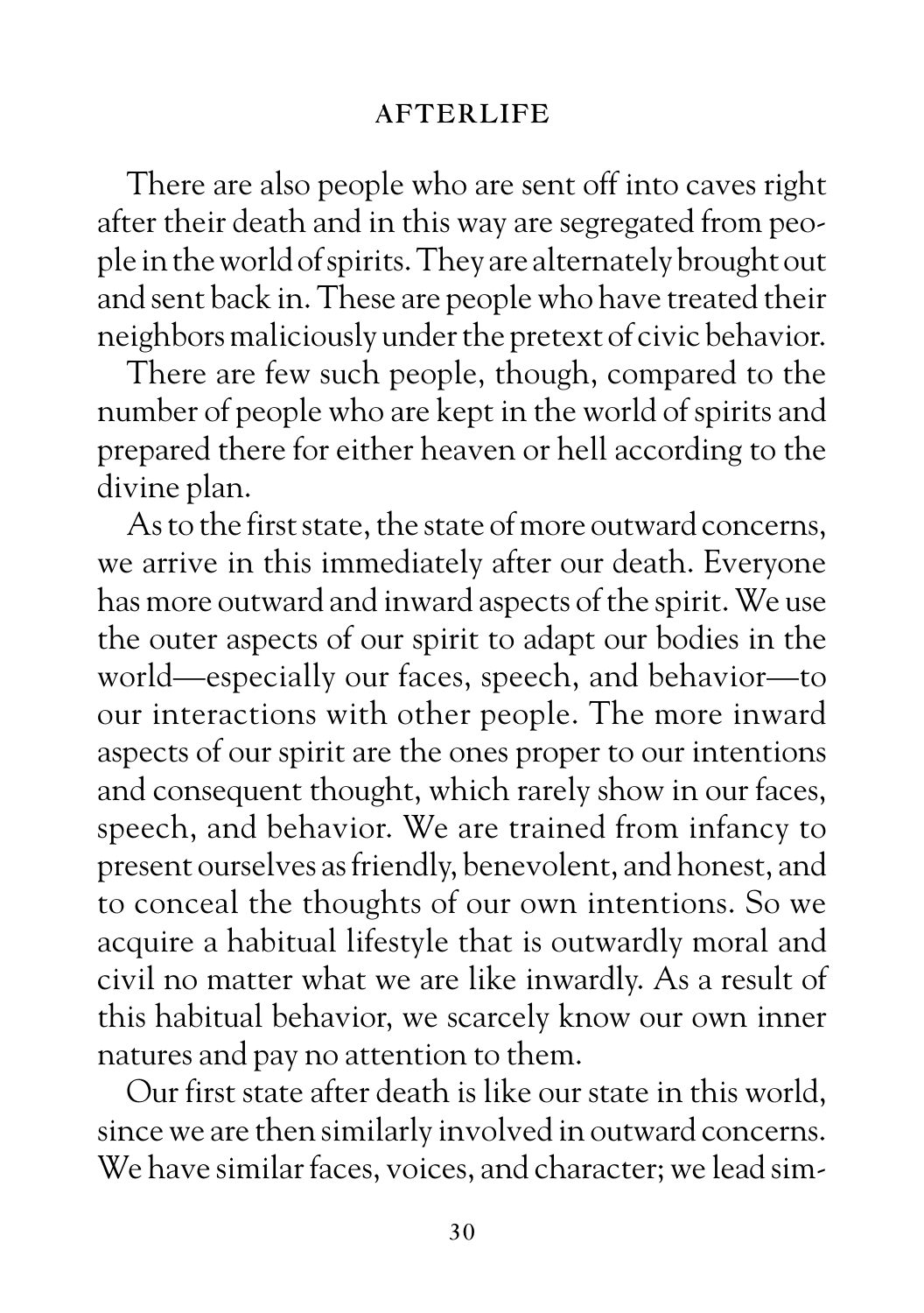ilar moral and civil lives. This is why it still seems to us as though we were in this world unless we notice things that are out of the ordinary and remember that angels told us we were spirits when we were awakened. So the one life carries on into the other, and death is only a passage.

Since this is what we are like as spirits immediately after our life in the world, our friends and people we had known in the world then recognize us. Spirits perceive who we are not only from our faces and voices but also from the aura of our life when they come near. In the other life, when ever we think about someone, we call up that individual's face in our thought along with many details about her or his life; and when we do this, the other is called to us. Things like this happen in the spiritual world because thoughts are shared there and because space is not what it is in the natural world. This is why as soon as we arrive in the other life, we are all recognized by our friends and rela tives and by people we have known in one way or another. Further, we talk with each other and continue to see each other in keeping with our friendship in the world. I have heard many people who had just come from the world overjoyed to see their friends again, and their friends overjoyed that they had arrived.

It often happens that married partners meet and welcome each other joyfully. They stay together as well, but for a longer or shorter time depending on how happily they had lived together in the world. Ultimately, unless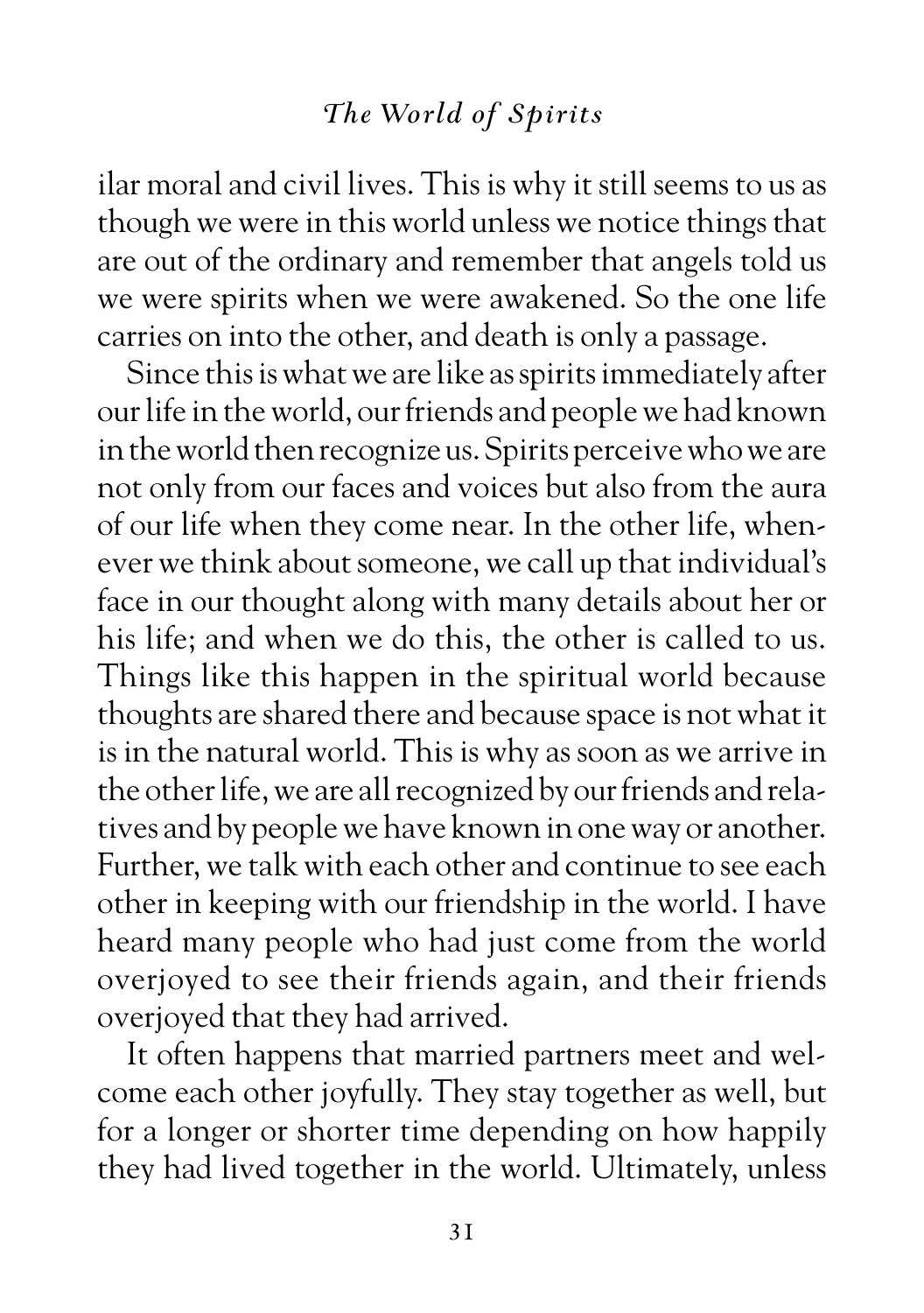they had been united by real marriage love (which is a union of minds from heavenly love), they separate after having been together for a while.

If the minds of the partners disagreed, however, and if they were inwardly repellent to each other, they break out into open hostility and sometimes actually fight with each other. Still, they are not separated until they enter the second state, which will be described shortly.

Since the life of newly arrived spirits is not unlike their life in the world, and since they do not know anything about life after death, heaven, or hell except what they have learned from the literal meaning of the Word and some sermons drawn from it, once they get over their astonishment at being in a body and enjoying all the senses they had in the world, seeing familiar things around them, they find themselves wanting to know what heaven and hell are like and where they are. Consequently, their friends tell them about the state of eternal life and take them around to various places, into the company of differ ent people. They go to different cities, to gardens and parks. Then from time to time they are led into the thoughts they had had during their physical lives about the state of the soul after death and about heaven and hell. This brings them to the point of resentment that they had been so ignorant about such matters, and also that the church had been so ignorant.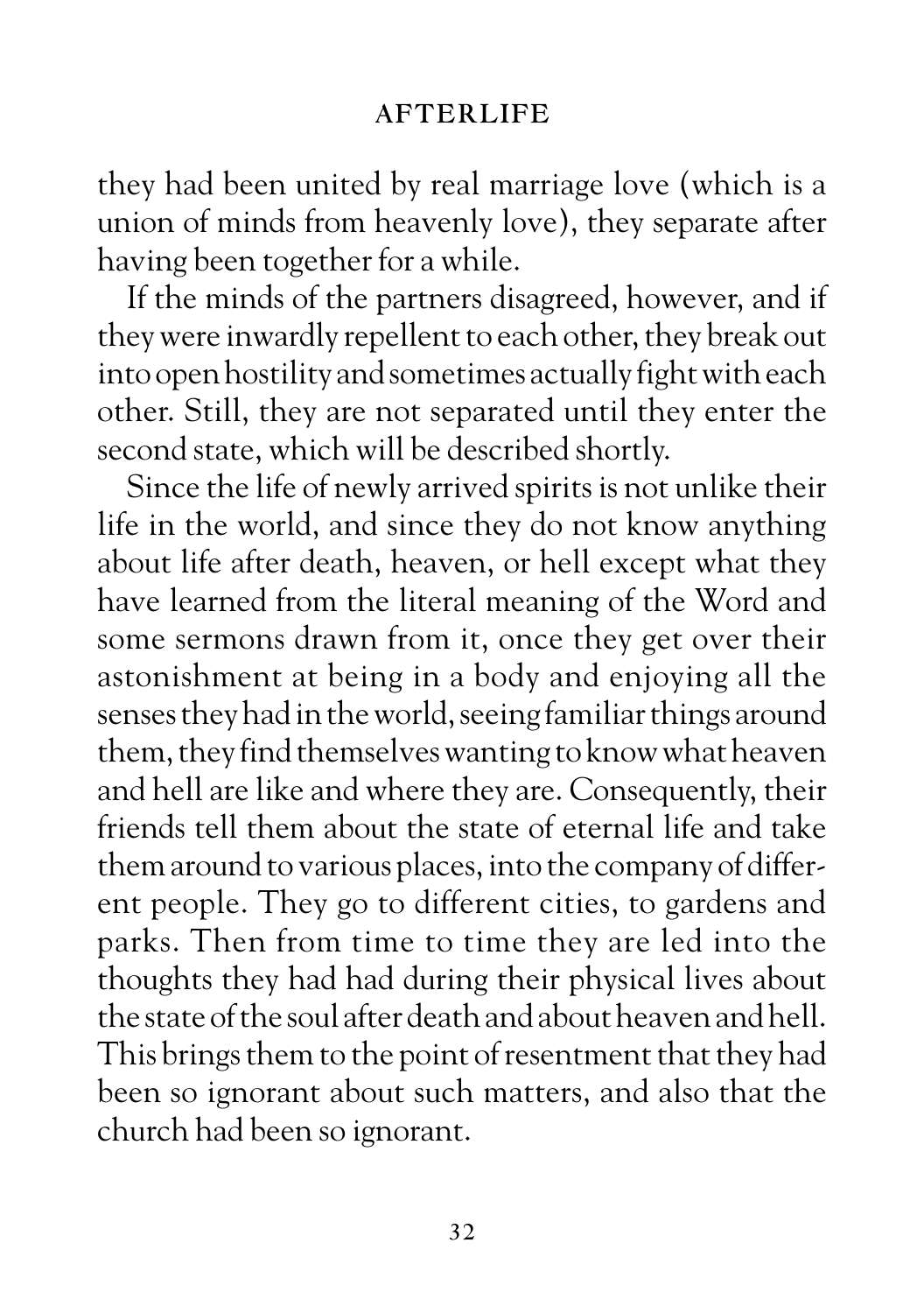Almost all of them want to know whether they will make it into heaven. Many of them think they will because they led moral and civic lives in the world, not reflecting that both evil and good people lead similar outward lives, being similarly helpful to others, going to church, listening to sermons, and praying similarly, utterly unaware that outward behavior and outward worship accomplish nothing whatever; only the inner realities that give rise to these outward ones are effective. Scarcely one in thousands even knows what the inner realities are or that they are the focal point of heaven and the church for us. Even fewer realize that the quality of our outward actions is determined by the quality of our intentions and thoughts and the love and faith within them, from which our actions arise. Even when they are told, they do not grasp the fact that thinking and intending actually make a difference. They attach importance only to speaking and acting. Many of the people who are coming into the other life from the Christian world are like this nowadays.

All the spirits who arrive from the world are put in touch with some community in heaven or some commu nity in hell. However, this applies only to their deeper natures, and their deeper natures are not apparent to them as long as they are focused on their outward concerns. This is because their outward concerns cloak their inner ones, especially for people more deeply involved in evil.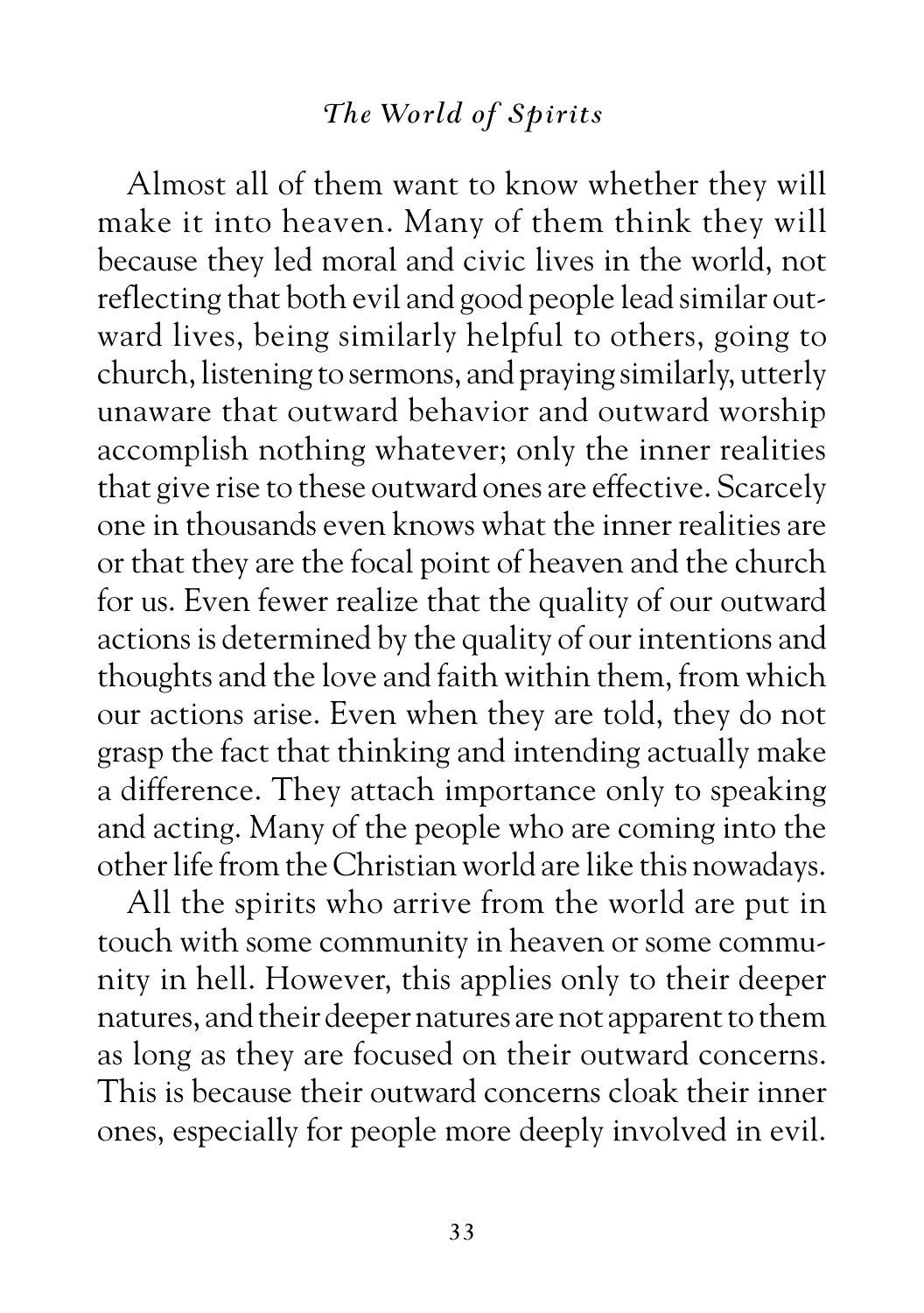However, they come out in the open when they arrive in the second state because there their deeper levels are opened and their outer ones become dormant.

This first state after death lasts a few days for some people, months for some, and a year for some, but rarely more than a year for anyone. The difference for particular individuals depends on the harmony or discord between their inner and outer natures. No one is allowed to think and intend one way and speak and act another way in the spiritual world. Everyone must be an image of his or her affection or love, which means we must be outwardly what we are inwardly. This is why the outer concerns of a spirit are first stripped off and brought into order: so that they may serve as a plane responsive to the inner ones.

# *Our Second State after Death*

Our second state after death is called a state of our deeper interests because then we are given access to the deeper reaches of our minds, or of our intentions and thoughts, while the more outward interests that engaged us in the first state become dormant.

Anyone who is observant of our life and our words and actions can recognize that we all have more outward and more inward natures, or more outward and more inward thoughts and intentions. We can recognize this from the fact that if we are involved in civic life, we think about other people in terms of their reputation, or of what we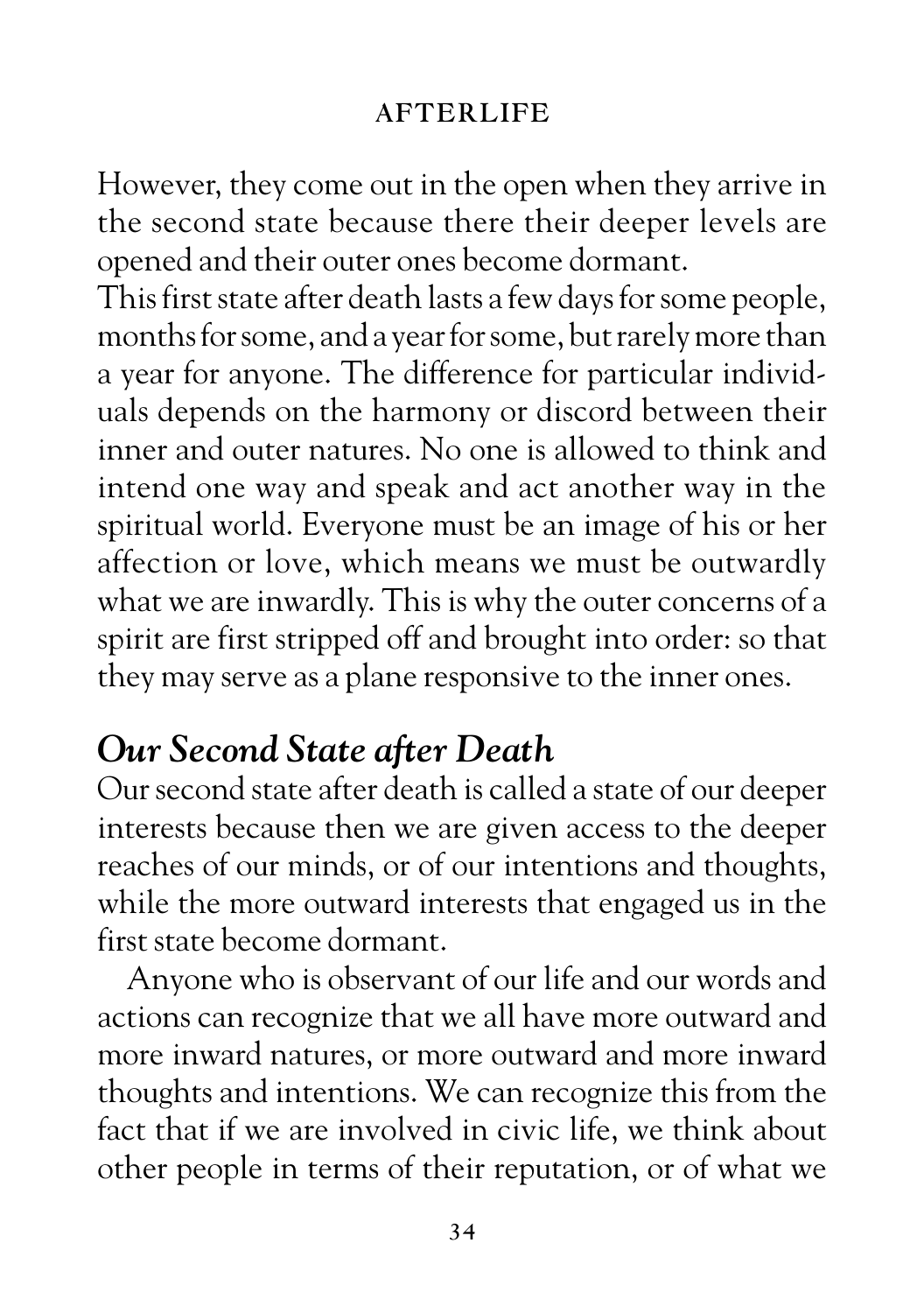have picked up about them when they were the subjects of conversation. However, we do not talk with them the way we think about them, and even if the others are evil people, we still behave courteously toward them. This is particularly noticeable in pretenders and sycophants whose words and deeds are wholly at odds with their thoughts and intentions, and in hypocrites who talk about God, heaven, the salvation of souls, the truths of the church, the welfare of the country, and their neighbor as though they were motivated by faith and love when at heart they believe otherwise and love no one but themselves.

We need to know that our basic quality is determined entirely by the quality of our inner natures, not by what we are like outwardly apart from that inner nature. This is because our inner reaches are our spirit, and since it is from the spirit that the body lives, our life is the life of our spirit. Consequently, whatever we are like in our inward natures, that is what we are like to eternity. Since our more outward natures belong to the body they are separated after death, and any elements of them that cling to the spirit become dormant, serving only as a plane for deeper concerns.

We can see from this what really belongs to us and what does not. For evil people the contents of the outer thought that gives rise to their words and the outer intent that gives rise to their actions do not really belong to them.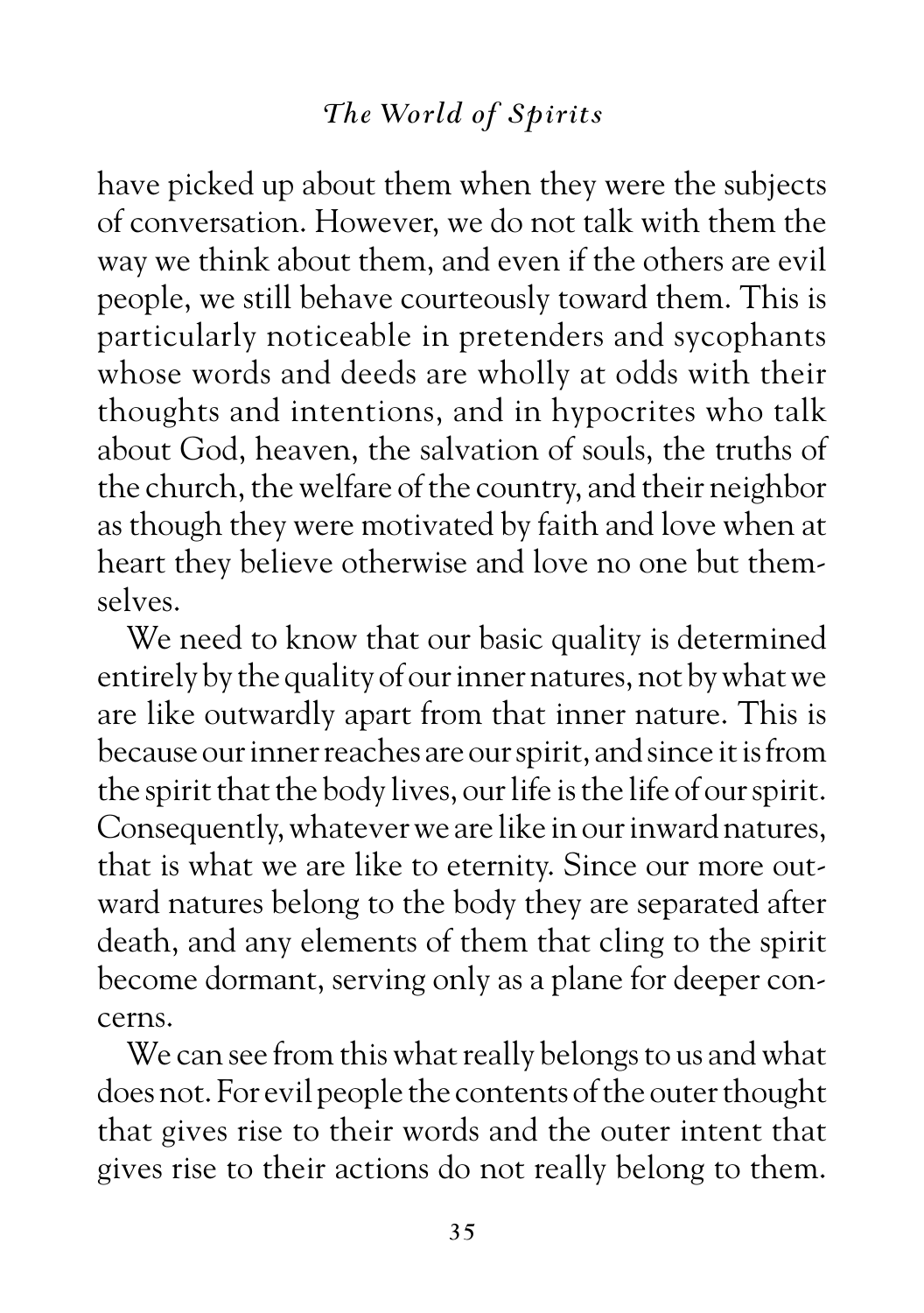What belongs to them is the contents of their deeper thought and intentions.

Once the first state has been completed—the state of more outward concerns described in the preceding chapter—we as spirits are brought into the state of our deeper concerns, or into the state of those deeper intentions and consequent thoughts we engaged in when we were left to ourselves in this world and our thinking was free and unfettered. We slip into this state without realizing it much as we did in the world when we drew the thought nearest to our speech, the immediate source of our speech, back toward our inner thought, and let it pause there a while. So when we as spirits are in this state, we are being our selves and living our real life, since thinking freely from our own affection is our very life and our very self.

When spirits are in this state of their deeper concerns, then it is obvious what kind of people they really were in the world. They actually behave in accord with their own nature. People who were inwardly devoted to the good in the world then behave sanely and wisely, more wisely than when they were living in the world, in fact, because they have been freed from any connection with the body and therefore with the earthly things that darken and cover with a kind of cloud.

In contrast, people who were focused on evil in the world then behave foolishly and insanely, more insanely than when they were in the world, in fact, because they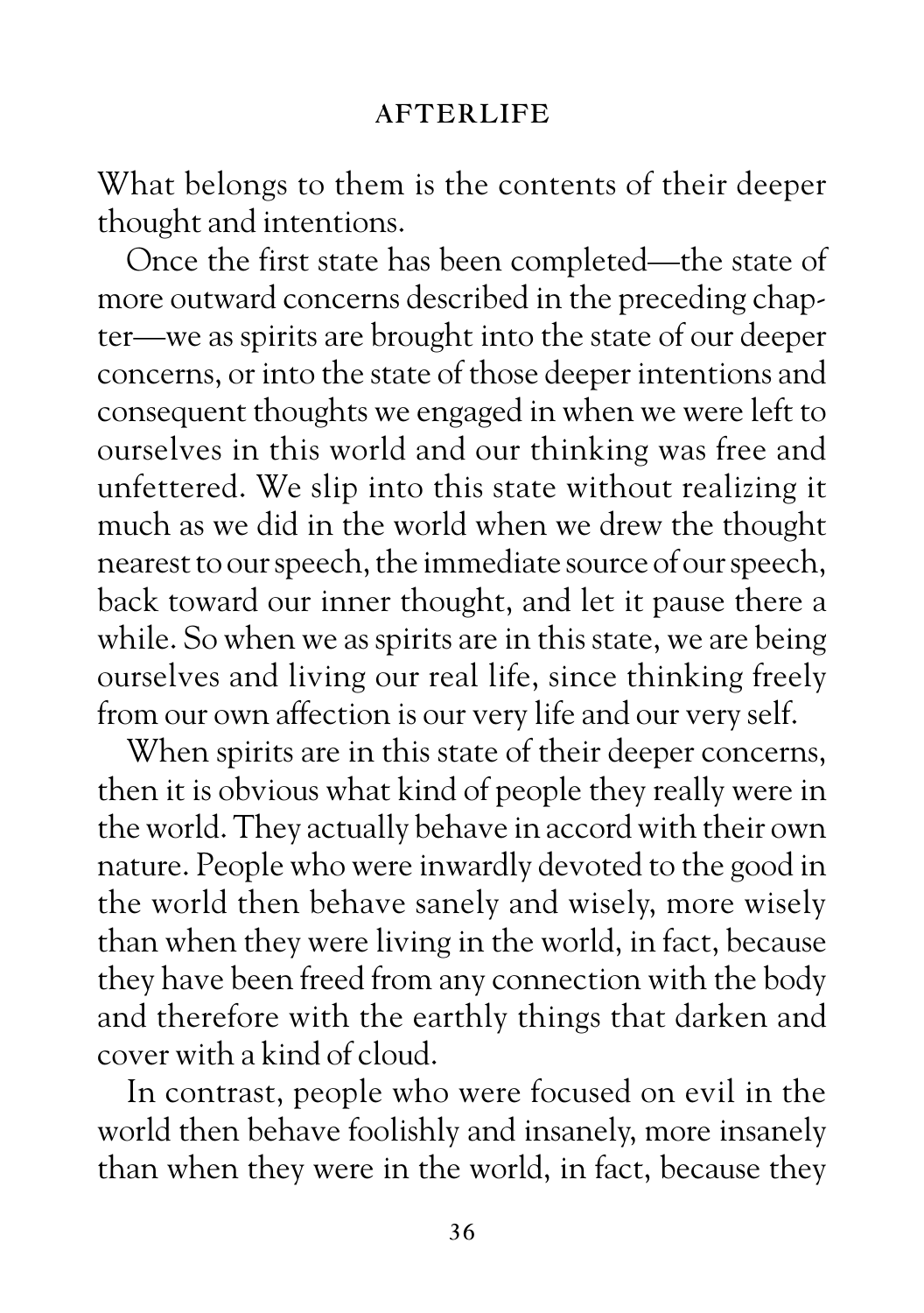are in freedom and are no longer constrained. As long as they were living in the world, they were outwardly sensible, because this was how they imitated rational people. So when the outer layers are stripped off, their inner insanity is unveiled.

An evil person who outwardly pretends to be good can be compared to a brightly polished jar with a cover on, with all kinds of filth hidden inside, just as the Lord said: "You are like whitewashed sepulchers that look lovely on the outside but are inwardly full of the bones of the dead and all uncleanness" (Matthew 23:27).

When spirits are in this second state, they actually look exactly the way they were inwardly in the world. The things they had done and said in secret are made public, too, because now, since outward factors are not restrain ing them, they say the same things openly; and they keep trying to do the same things without any of the fear for the reputations that they had in the world. Further, they are then led into many states of their evils, so that they look to angels and good spirits like the people they really are.

Since evil spirits plunge into all kinds of evils when they are in this second state, it is normal for them to be punished often and severely. There are many kinds of punishments in the world of spirits, and there is no respect for rank, for whether someone was a king or a servant in the world. Every evil brings its own punishment with it. They are united; so whoever is involved in something evil is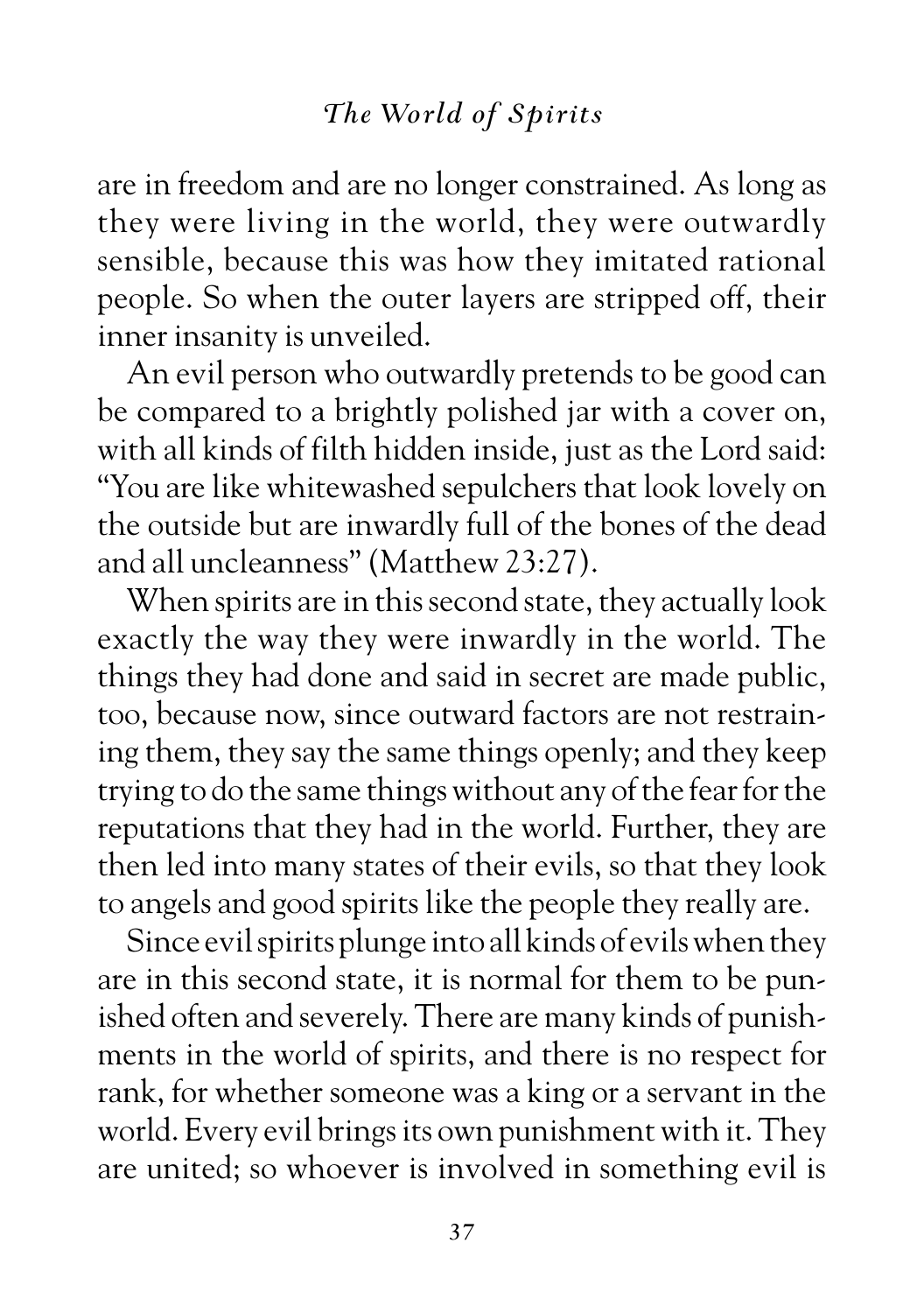involved in the punishment of the evil as well. Still, no one suffers any punishment for evil things done in the world, only for current evil deeds. It boils down to the same thing, though, and makes no difference whether you say that we suffer punishments because of our evil deeds in the world or that we suffer punishments because of our evil deeds in the other life, because after death we all return to our life, which means that we are involved in the same kinds of evil. This is because our nature is determined by the kind of physical life we led.

The reason they are punished is that fear of punishment is the only means of taming their evils in that state. Encour agement does not work any more, or teaching or fear of the law or fear for their reputation, because they are acting from their nature, which cannot be compelled or broken by anything but punishments.

Good spirits are never punished, though, even though they have done bad things in the world. This is because their evils do not come back. I have also been granted a knowledge that their evils are of a different kind or nature. They do not stem from any deliberate resistance to what is true, and they are not from any evil heart except the one they acquired by heredity from their parents, which blind pleasure drove them into when they were involved in outward concerns separated from inner ones.

Every individual comes to the community where her or his spirit was in the world. Each of us, as to spirit, is actu-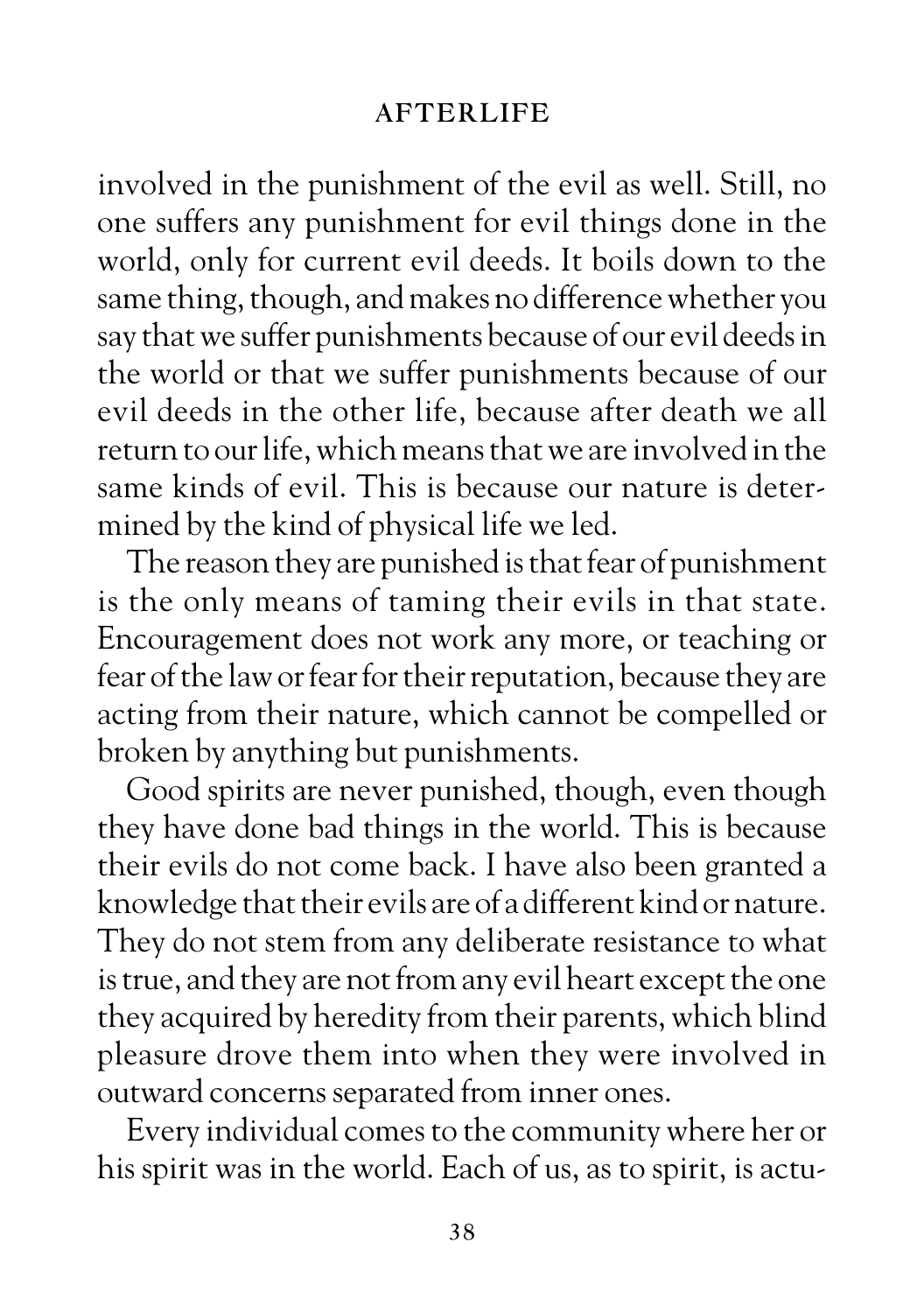ally united to some community, either heavenly or hellish, evil people to hellish communities and good people to heavenly ones.

# *Our Third State after Death Is a State of Instruc tion for People Who Are Entering Heaven*

Our third state after death, or the third state of our spirits, is one of instruction. This state is for people who are entering heaven and becoming angels, but not for people who are entering hell, because these latter cannot be taught. As a result, their second state is also their third, and ends in their turning straight toward their own love and therefore toward the hellish community that is engaged in a love like their own. Once this has happened, their intentions and thinking flow from that love; and since it is a hellish love, they intend only what is evil and think only what is false. These are their pleasures. Further, this results in their rejecting everything that is good and true that had served their love as means.

Good people, though, are brought from the second state into a third, which is a state of preparation for heaven by means of instruction.

Not everyone is taught in the same way or by the same communities of heaven. People who have been raised in heaven from infancy are taught by angels of the inner heavens because they have not absorbed false notions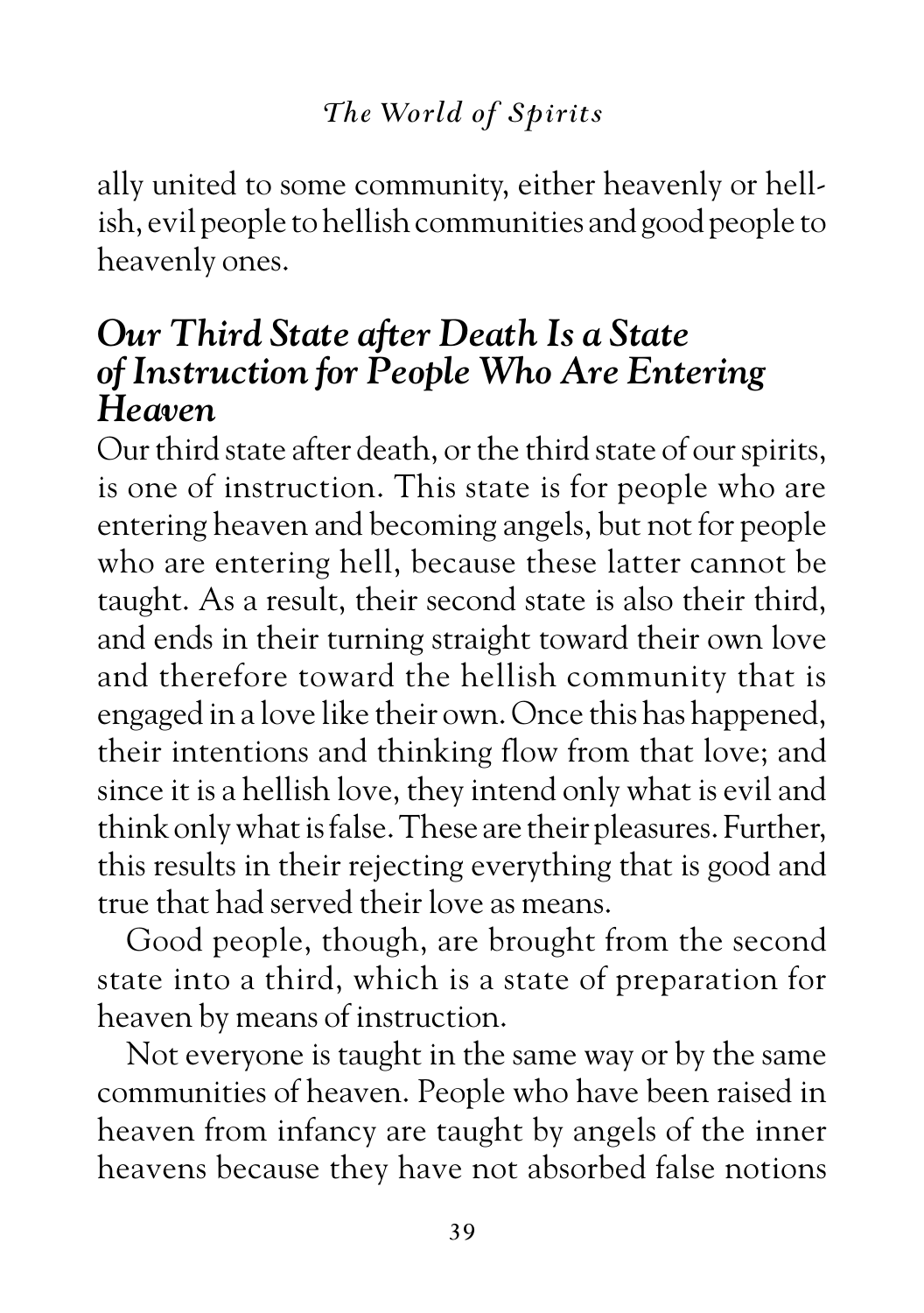from distortions of religion or befouled their spiritual life with impurities drawn from rank and wealth in the world.

Most people who have died as adults are taught by angels of the outmost heaven because these angels are better adapted to them than are angels of the more inward heavens. These latter focus on a deeper wisdom that the deceased cannot yet accept.

Muslims, though, are taught by angels who once adhered to that religion but have turned to Christianity. Other non-Christians too are taught by their own angels.

All the teaching there is from doctrine drawn from the Word, and not from the Word apart from doctrine. Christians are taught on the basis of a heavenly doctrine that is in complete agreement with the inner meaning of the Word. The others, like the Muslims and non-Christians, are taught on the basis of doctrines suited to their grasp. These differ from heavenly doctrine only in that spiritual life is taught through a moral life in accord with the good tenets of their own religion, which was the basis of their life in the world.

Teaching in the heavens differs from teaching on earth in that [there] information is not consigned to memory but to life, since spirits' memory is in their life. They actually accept and absorb whatever agrees with their life and do not accept, much less absorb, what does not agree. This is because spirits are affections, and therefore have a human form that resembles their affections.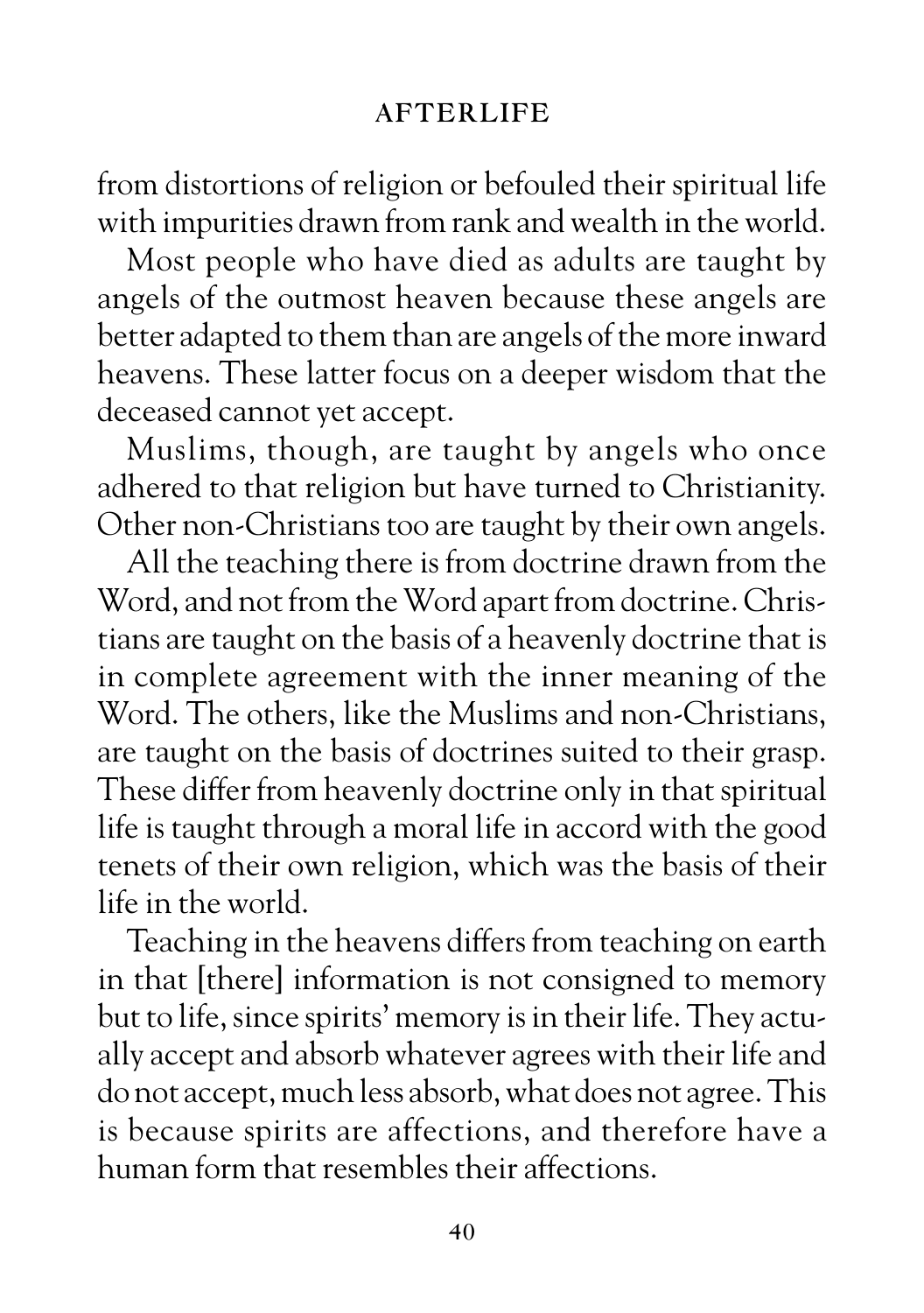Since this is their nature, they are constantly breathing in a desire to know what is true, for the sake of constructive living. The Lord in fact sees to it that we love the constructive activities that suit our gifts. This love is intensified by our hope of becoming angels. This means that for each of us an affection for what is true is united to an affection for usefulness to the point that they act as one. A true understanding of use is sown in this way, so that the truths we learn are true perceptions of what is useful. This is how angelic spirits are taught and prepared for heaven.

There are various ways in which an affection for the truth suited to usefulness is instilled, many of them unknown in the world, primarily by depictions of useful activities. These can be presented in thousands of ways in the spiritual world, with such grace and charm that they permeate spirits all the way from the deeper levels of their minds to the outer levels of their bodies and therefore affect the whole person. As a result, spirits virtually become their constructive lives; so when they arrive in the communities their instruction has prepared them for, they are in their own life when they are engaged in their useful activities.

We may gather from this that awareness, which is an out ward form of truth, does not get anyone into heaven. Rather, what gets us in is the useful life that is granted through knowledge.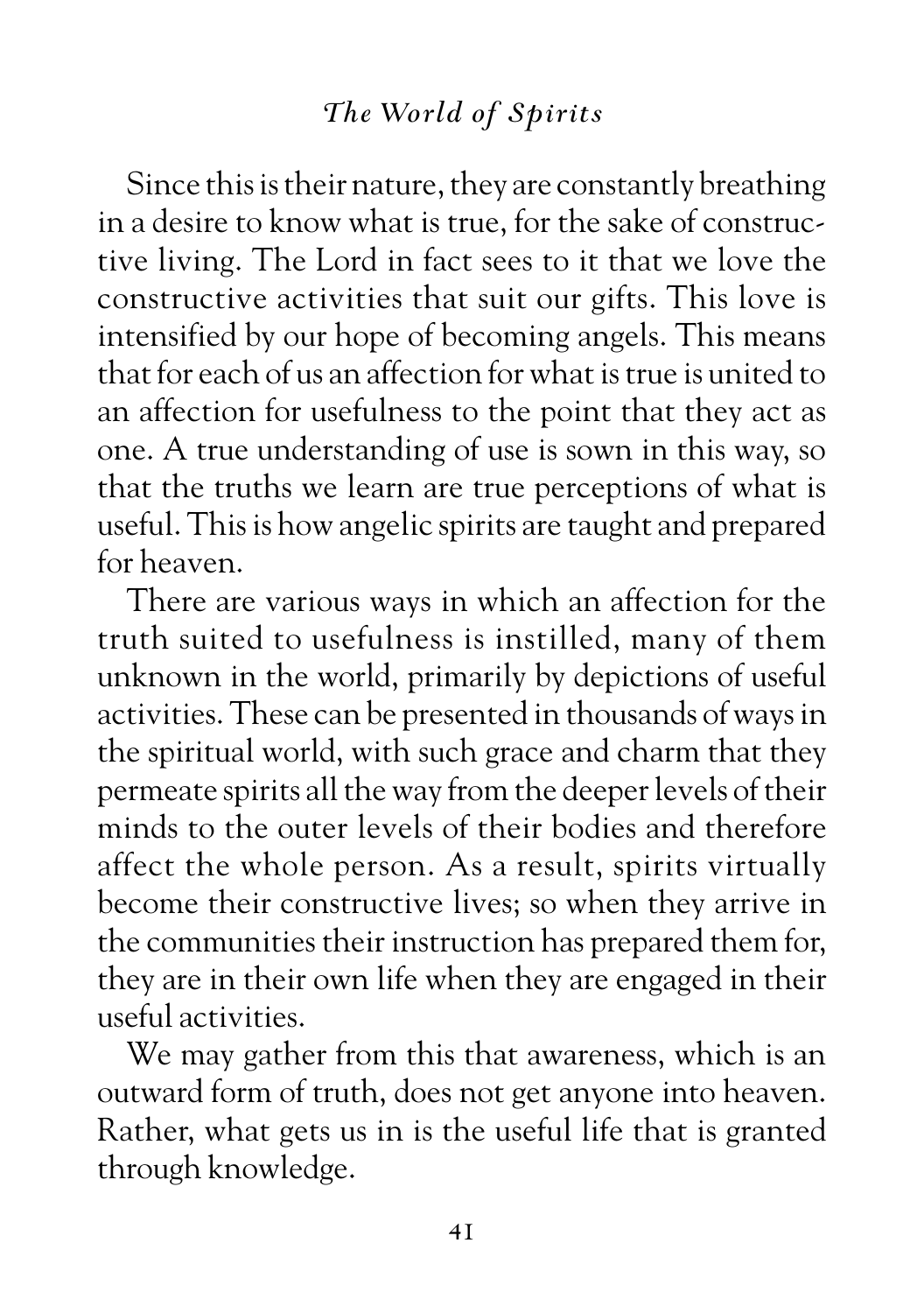After spirits have been prepared for heaven in these learning sites (which does not take long, because they are surrounded by spiritual concepts that comprehend a great deal at once), they are dressed in angelic clothing, usually white as linen, taken to a path that leads up toward heaven, and turned over to guardian angels there. Then they are accepted by other angels and put in touch with their communities and with a host of blessings. The Lord then takes each angel to her or his community. This hap pens in various ways, sometimes with detours. No angel knows the paths along which they are taken, only the Lord. When they arrive at their own communities, their inner natures are opened, and since they are in harmony with the inner natures of the angels who are members of that community, they are recognized instantly and accepted with joy.

# *It Is Not So Hard to Lead a Heaven-Bound Life as People Think It Is*

Some people believe it is hard to lead the heaven-bound life that is called "spiritual" because they have heard that we need to renounce the world and give up the desires attributed to the body and the flesh and "live spiritually." All they understand by this is spurning worldly interests, especially concerns for money and prestige, going around in constant devout meditation about God, salvation, and eternal life, devoting their lives to prayer, and reading the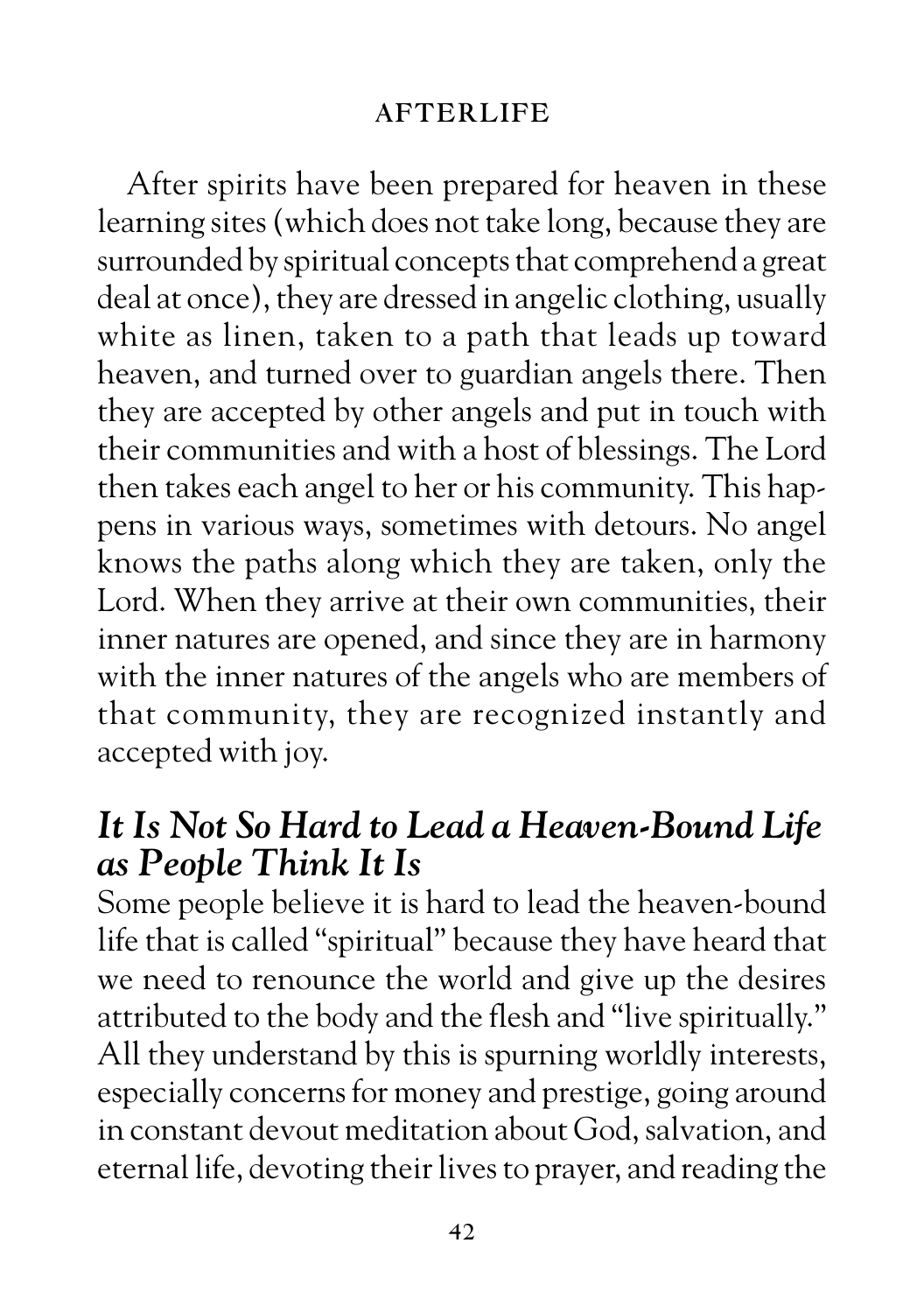Word and religious literature. They think this is renouncing the world and living for the spirit and not for the flesh. However, the actual case is quite different, as I have learned from an abundance of experience and conversation with angels. In fact, people who renounce the world and live for the spirit in this fashion take on a mournful life for themselves, a life that is not open to heavenly joy, since our life does remain with us [after death]. No, if we would accept heaven's life, we need by all means to live in the world and to participate in its duties and affairs. In this way, we accept a spiritual life by means of our moral and civic life; and there is no other way a spiritual life can be formed within us, no other way our spirits can be prepared for heaven. This is because living an inner life and not an outer life at the same time is like living in a house that has no foundation, that gradually either settles or develops gaping cracks or totters until it collapses.

What follows will make it possible to see that it is not all that hard to lead a heaven-bound life.

Who can't lead a civic and moral life? After all, we are introduced to it in infancy and know it from living in the world. We do in fact lead this kind of life whether we are evil or good, since no one wants to be called dishonest or unfair. Almost everyone practices honesty and fairness out wardly, even to the point of seeming genuinely honest and fair, or seeming to act from genuine honesty and fair ness. Spiritual people have to live in much the same way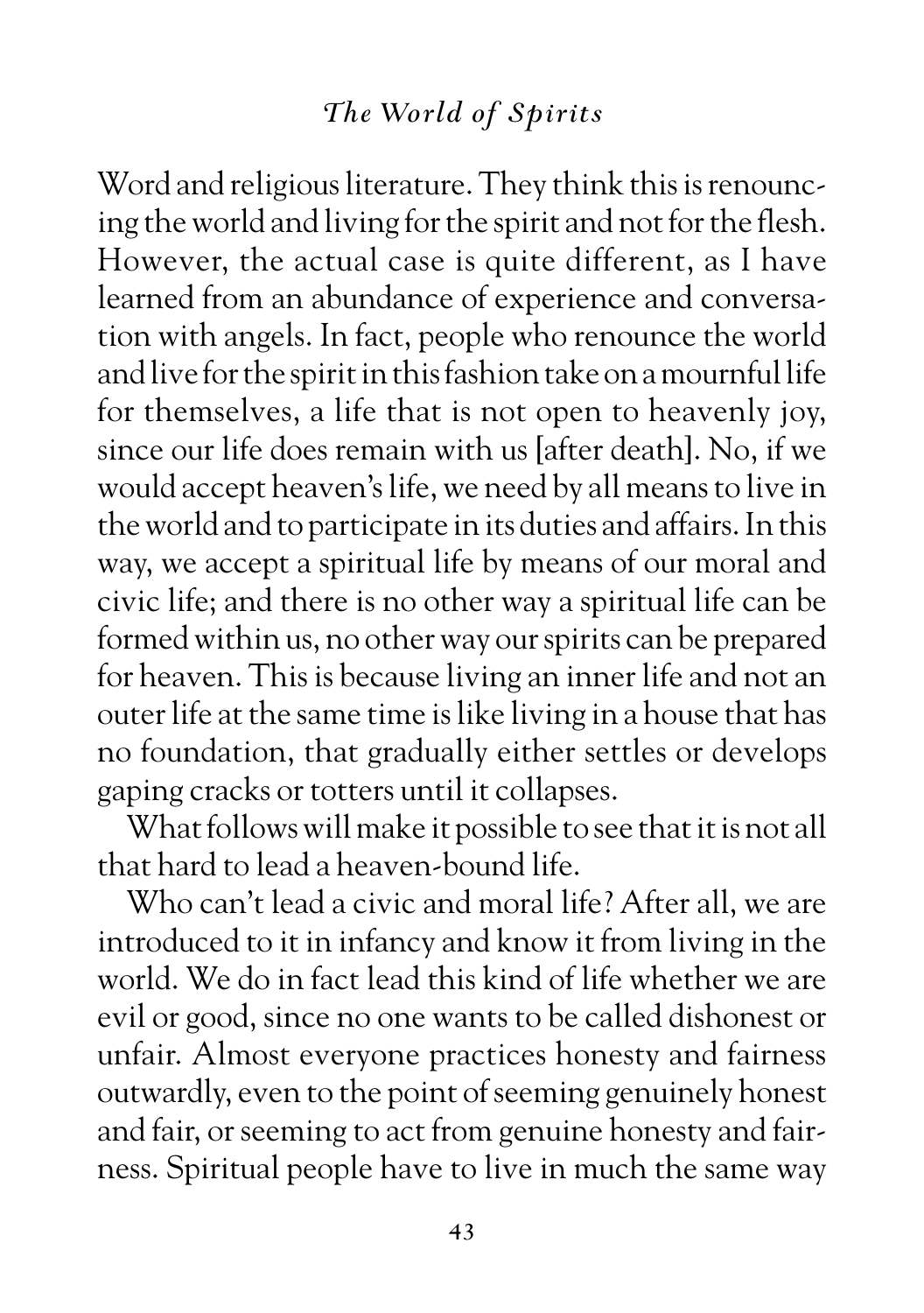and can do so just as easily as natural people, the differ ence being that spiritual people believe in the Divine Being and act honestly and fairly not just because it follows civil and moral laws but also because it follows divine laws. In fact, since they are thinking about divine [laws] when they act, they are in touch with heaven's angels; and to the extent that they are, they are united to them, and their inner person—which is essentially a spiritual person—is opened. When this is our nature, the Lord adopts and leads us without our realizing it, and whatever things we do that are honest and fair—the deeds of our moral and civil life—come from a spiritual source. Doing what is honest and fair from a spiritual source is doing it from genuine honesty and fairness, or doing it from the heart.

The laws of spiritual life, the laws of civil life, and the laws of moral life are handed down to us in the Ten Com mandments. The first three commandments contain the laws of spiritual life, the next four the laws of civil life, and the last three the laws of moral life. Outwardly, purely natural people live by these same commandments just the way spiritual people do. They worship the Divine, go to church, listen to sermons, wear devout faces, do not kill or commit adultery or steal or bear false witness, do not cheat their colleagues of their goods. However, they behave this way solely in their own interest, in order to look good in the world. Inwardly, these same people are exactly the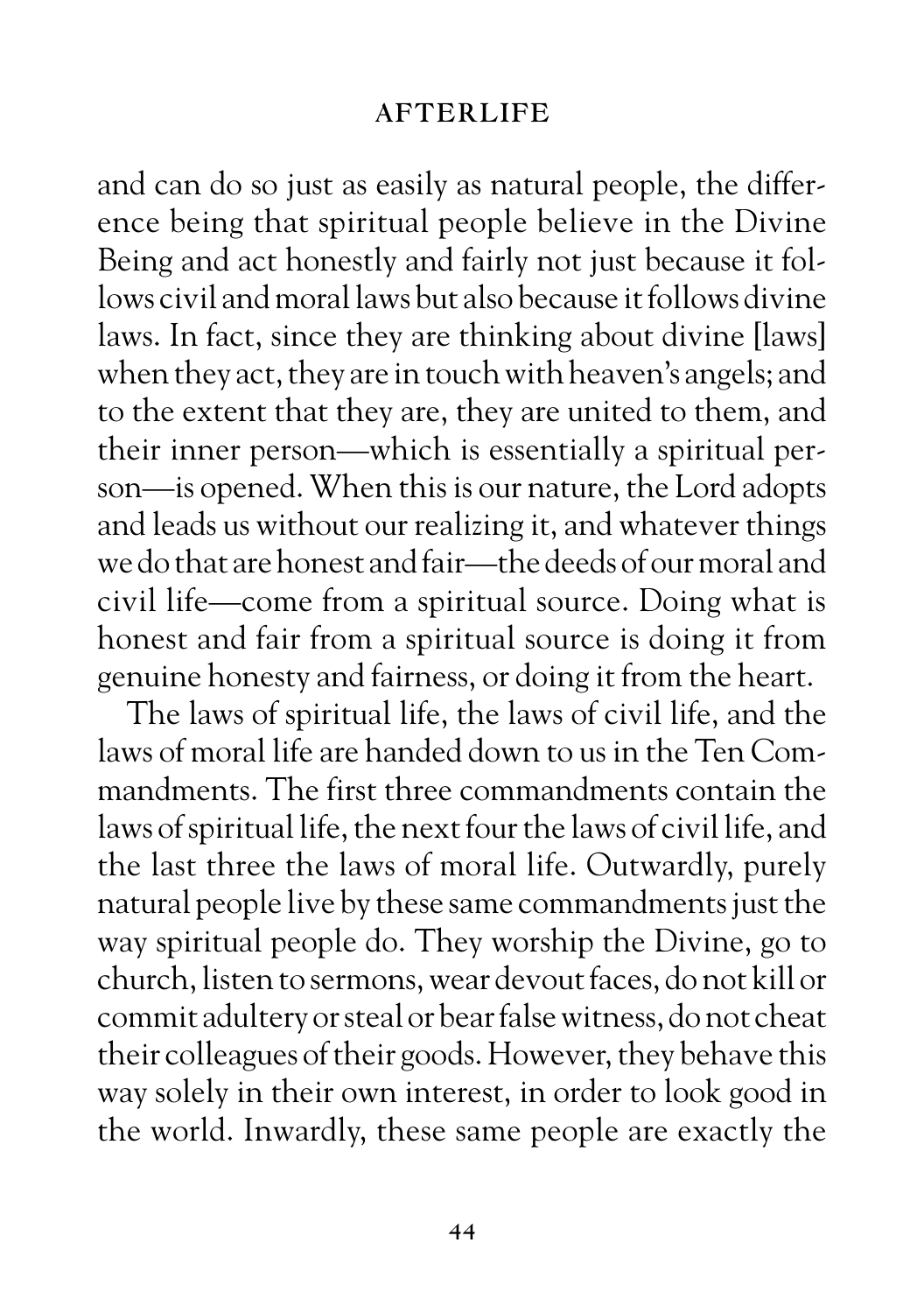opposite of what they seem to be outwardly. Because at heart they deny the Divine, they play the hypocrite in their worship. In their private thinking they scoff at the holy rites of the church, believing that they serve only to restrain the simple masses. This is why they are wholly cut off from heaven. So since they are not spiritual, they are not moral or civic people either; for even though they do not kill, they hate everyone who gets in their way and burn with vengefulness because of their hatred. So if they were not constrained by civil laws and the outward restraints exercised by their fears, they would kill. Because this is what they crave, it follows that they are constantly killing. Even though they do not commit adultery, still because they believe there is nothing wrong with it they are constantly adulterous, and actually do commit it as much as they can and as often as they have the opportunity. Even though they do not steal, still since they do covet other people's assets and regard cheating and malicious devices as legally justifiable, they are constantly stealing in their minds. The same applies to the other commandments of moral life—not bearing false witness or coveting the goods of others. All who deny the Divine are like this, all who do not have some conscience based on religion. Their nature shows obviously in similar people in the other life when they are let into their inner nature after their outer nature has been stripped away.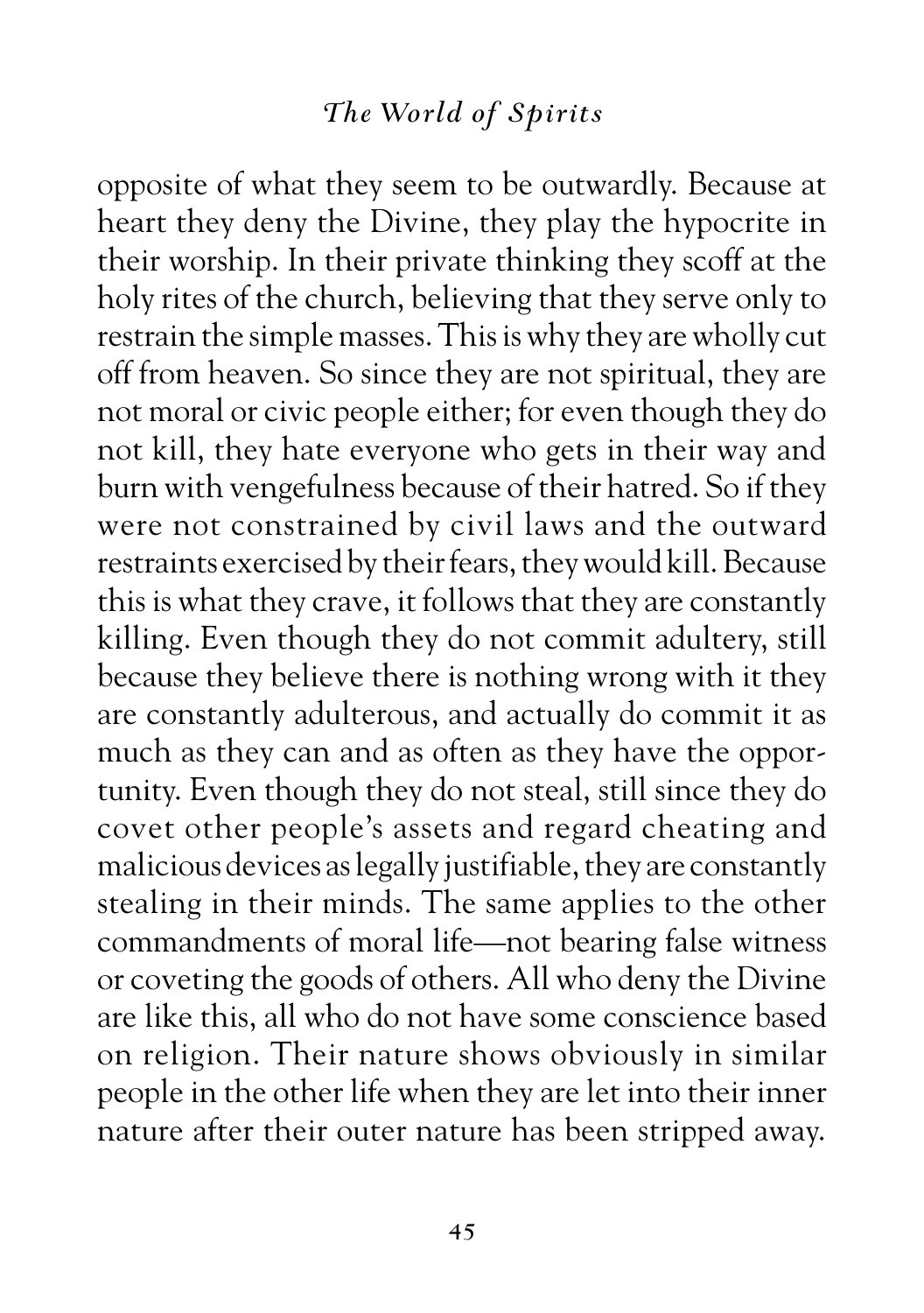Since they are separated from heaven at that point, they act in unison with hell; so they keep company with the people who live there.

It is different for people who at heart have acknowledged the Deity and have attended to divine laws in the deeds of their lives, living both by the first three commandments of the Decalogue and by the others as well. When they are let into their inner nature, after their outer nature is stripped away, they are wiser than they were in the world. Coming into their inner natures is like coming from darkness into light, from ignorance into wisdom, from a sad life into a blissful one, because they are in the Divine and therefore in heaven.

I have mentioned this to let it be known what each kind of person is like, though both may lead the same kind of outward life.

We can now see that it is not so hard to lead the life of heaven as people think, because it is simply a matter of recognizing, when something attractive comes up that we know is dishonest or unfair, that this is not to be done because it is against the divine commandments. If we get used to thinking like this, and from this familiarity form a habit, then we are gradually united to heaven. To the extent that we are united to heaven, the higher levels of our minds are opened, and to the extent that they are opened, we see what is dishonest and unfair; and to the extent that we see this, these qualities can be dispelled.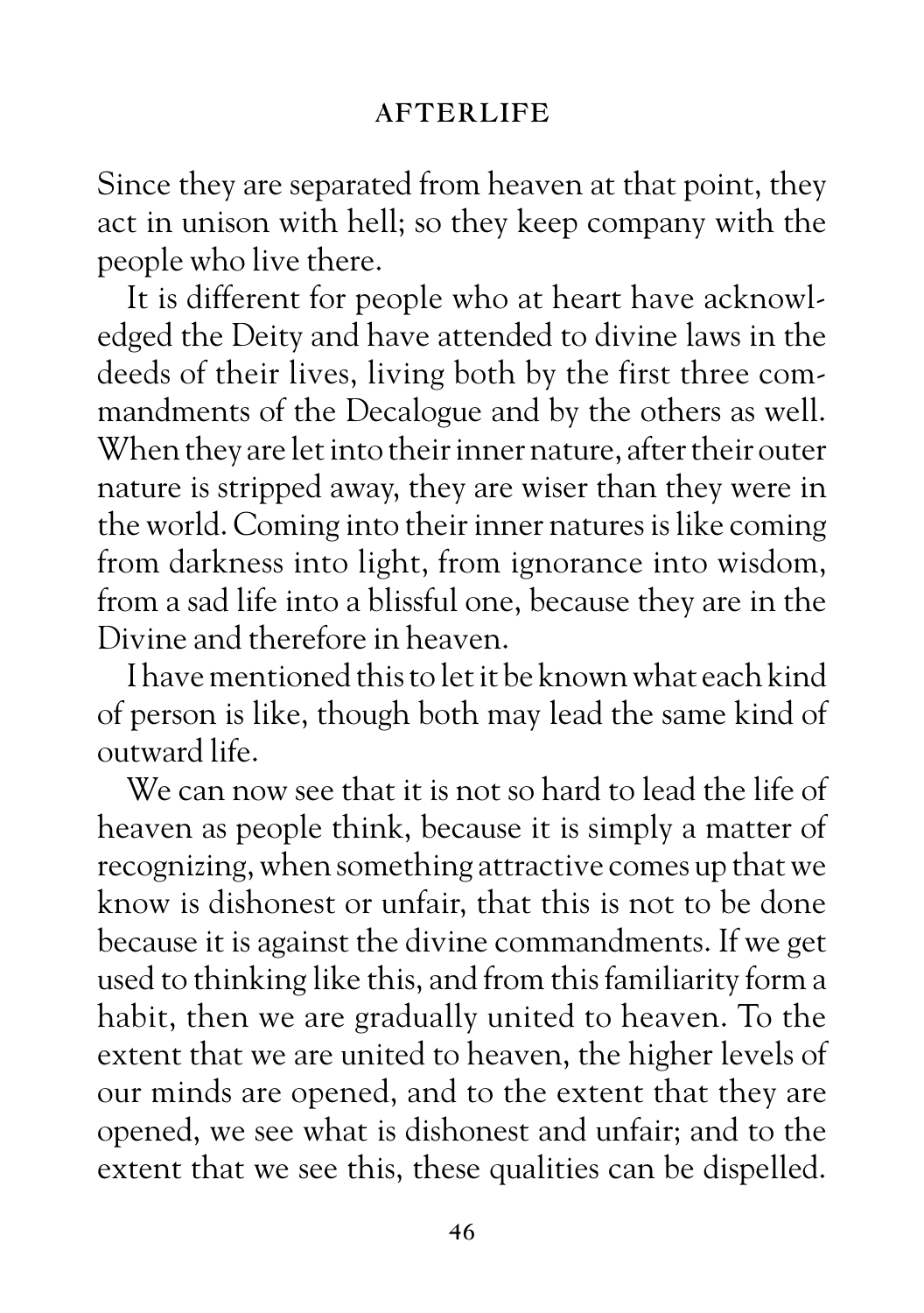For no evil can be banished until it has been seen. This is a state we can enter because of our freedom, since every one is free to think in this way. However, once the process has started, the Lord works his wonders within us, and causes us not only to see evils but to refuse them and even tually to turn away from them. This is the meaning of the Lord's words, "My yoke is easy and my burden light" (Matthew 11:30).

It is important to realize, though, that the difficulty of thinking like this and also of resisting evils increases to the extent that we deliberately do evil things—in fact, to that extent we become used to doing them until ultimately we no longer see them. Then we come to love them and to excuse them to gratify our love and to ration alize them with all kinds of self-deceptions and call them permissible and good. This happens, though, to people who in early adulthood plunge into all kinds of evil without restraint and at the same time at heart reject everything divine.

I was once shown the way to heaven and the way to hell. There was a broad path leading off to the left or north. There seemed to be a great many spirits traveling along it. In the distance, though, I could see a fairly large boulder where the broad path ended. Then two paths led off from the boulder, one to the left and the other, on the other side, to the right. The path to the left was narrow and con fined, leading around through the west to the south, and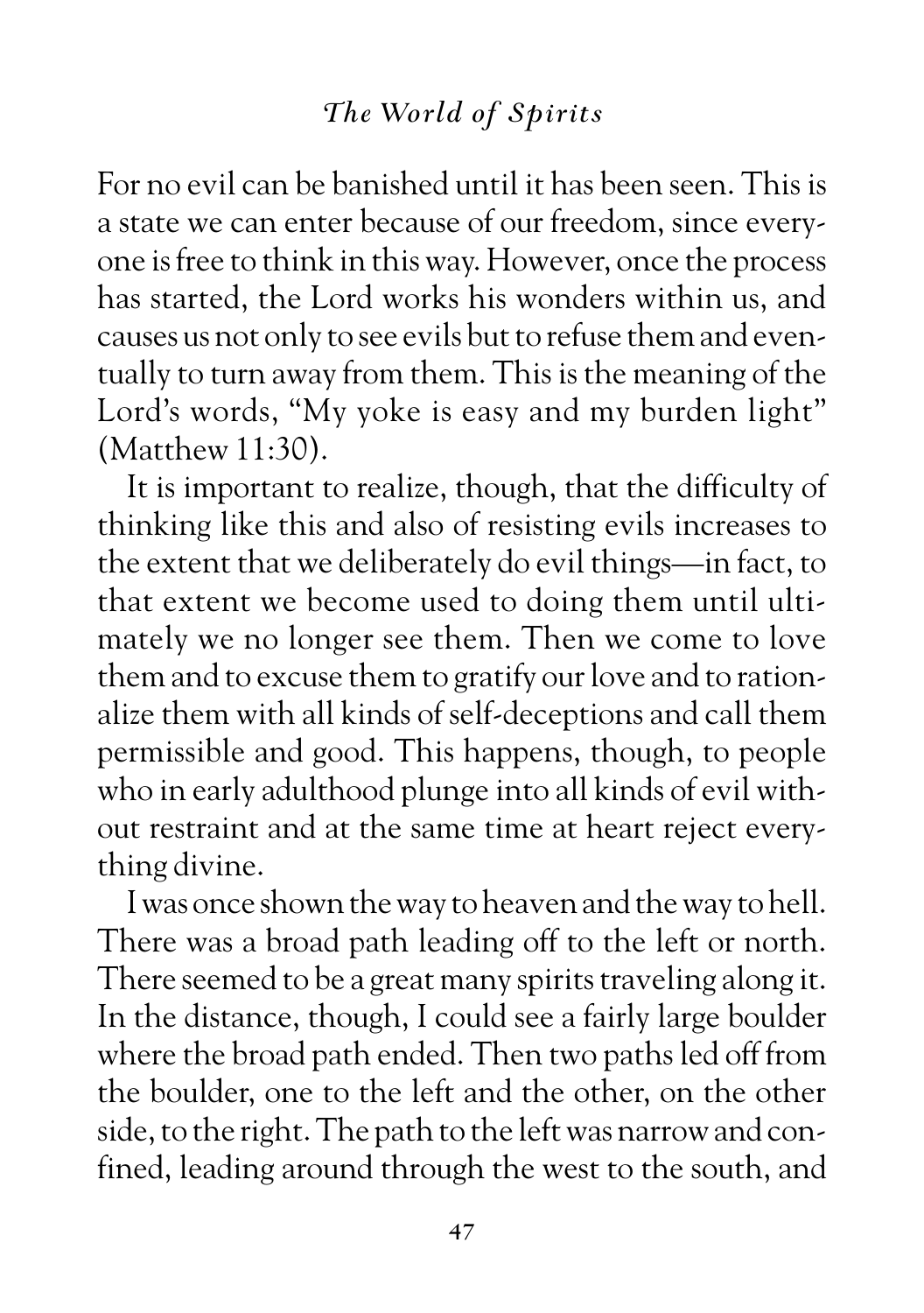therefore into the light of heaven. The path to the right was broad and open, leading obliquely down toward hell.

At first, everyone was clearly following the same path as far as the large boulder at the fork; but at that point they parted company. The good turned to the left and started along the confined path that led to heaven. The evil did not even see the boulder at the fork but fell over it and hurt themselves. When they got up, they rushed along the broad path to the right that led toward hell.

Later, the meaning of all this was explained to me. The first path, the broad one where so many good and evil people were traveling together, chatting with each other like friends with no visible difference between them, pictured people who live similarly honest and fair outward lives, with no visible difference between them. The stone at the fork or corner where the evil people stumbled, from which they rushed along the path to hell, pictured divine truth, which is denied by people who are focusing on hell. In the highest sense this stone meant the Lord's divine human nature. However, people who acknowledge divine truth and the divine nature of the Lord as well were taken along the path that led to heaven.

Paths in the other life picture the thoughts that flow from our aims or intentions. The paths that are presented to view there answer exactly to the thoughts of our aims, and our course follows the thoughts that flow from our aims. This is why you can tell the quality of spirits and of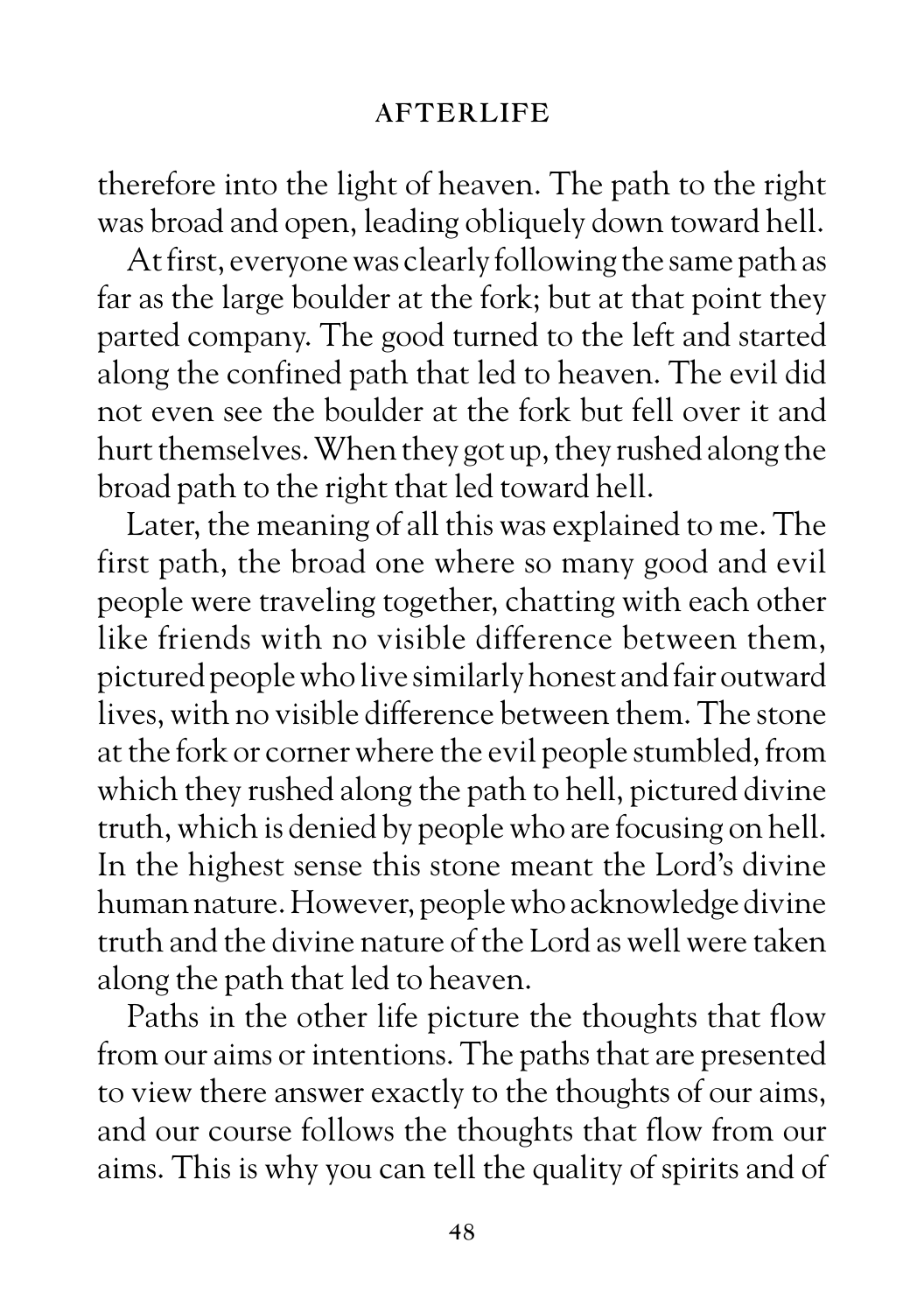their thoughts from their paths. This also showed me the meaning of the Lord's words, "Enter through the narrow gate, for broad is the gate and open the way that leads to destruction, and there are many who walk along it; confined is the path and narrow the gate that leads to life, and there are few who find it" (Matthew 7:13–14). The way that leads to life is not narrow because it is difficult but because so few people find it, as stated.

The boulder I saw at the corner where the broad, common path ended and the two ways seemed to lead in opposite directions showed me the meaning of the Lord's words, "Have you not read what is written, 'The stone that the builders rejected has become the head of the corner'? Whoever falls over this stone will be shattered" (Luke 20:17–18). The stone means divine truth, and the rock of Israel means the Lord in regard to his divine human nature. The builders are the people of the church. The head of the corner is where the fork is, and to fall and be shattered is to deny and perish.

I have been allowed to talk with some people in the other life who had distanced themselves from the affairs of the world in order to live in devotions and sanctity, and also with some who had mortified themselves in various ways because they thought this was renouncing the world and taming the desires of the flesh. However, most of them had wound up with a gloomy kind of life from this and had distanced themselves from that life of active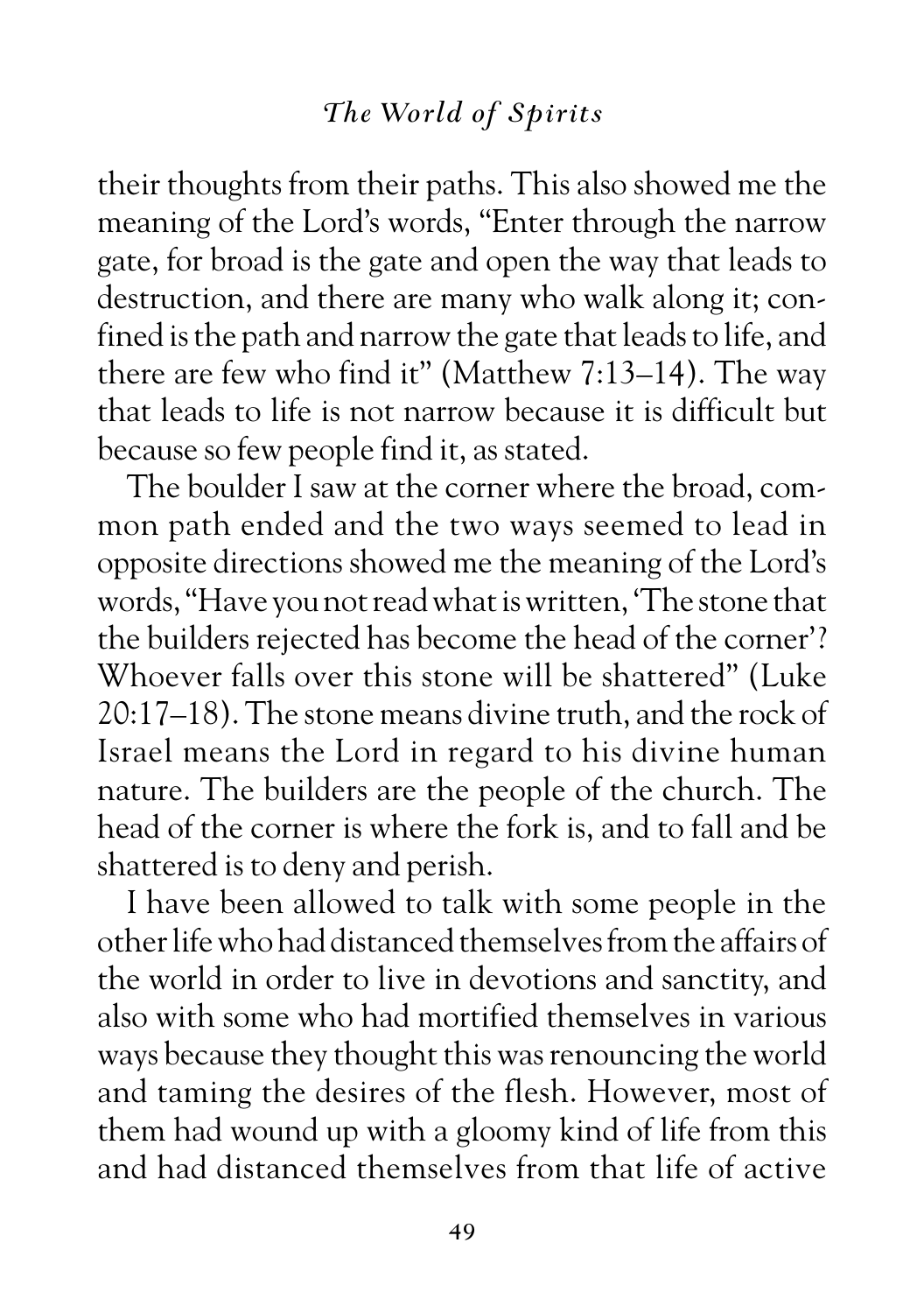thoughtfulness that can be led only in the world, so they could not associate with angels. The life of angels is cheerful and blessed. It consists of worthwhile activities that are deeds of thoughtfulness. Particularly, people who have led a life withdrawn from worldly concerns are aflame with a sense of their own worth and constantly crave heaven. They think of heavenly joy as their reward, with no knowledge whatever of what heavenly joy actually is. When they are with angels and are let into that joy—which has no sense of merit and consists of activities and public duties and in bliss at the good that is accomplished through them—they are as bewildered as though they were seeing something totally alien to their faith. Since they are not open to these joys, they move off and associate with people who have led the same kind of life in the world.

There are other people who have lived outwardly devotional lives, constantly in churches and at prayer there. They have mortified their souls while constantly thinking about themselves, how they are worthier and more estimable than others and will be regarded as saints after their death. They are not in heaven in the other life because they have done all this with themselves first in mind. Since they have polluted divine truths by the selflove they immersed them in, some of them are so deranged that they think they are gods. So they are with similar people in hell. Some of them are ingenious and crafty and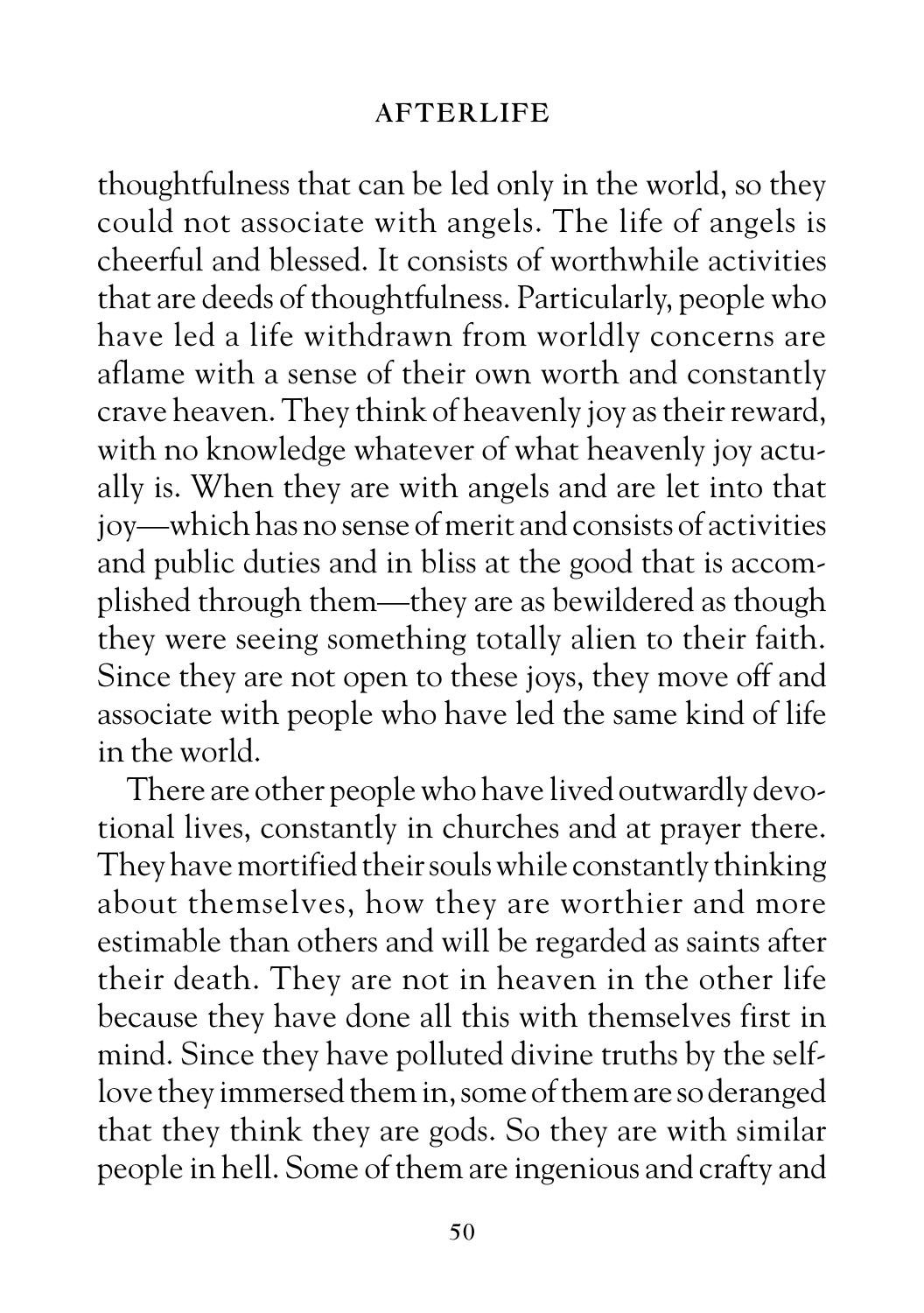are in hells for the crafty people who used their skills and wiles to construct outward appearances that would lead the masses to believe them possessed of a divine sanctity.

I have mentioned all this to let it be known that the life that leads to heaven is not one of withdrawal from the world but a life in the world, and that a life of piety apart from a life of thoughtfulness (which is possible only in the world) does not lead to heaven at all. Rather, it is a life of thoughtfulness, a life of behaving honestly and fairly in every duty, every affair, every task, from our deeper nature and therefore from a heavenly source. The source of this life is within us when we act honestly and fairly because doing so is in accord with divine laws.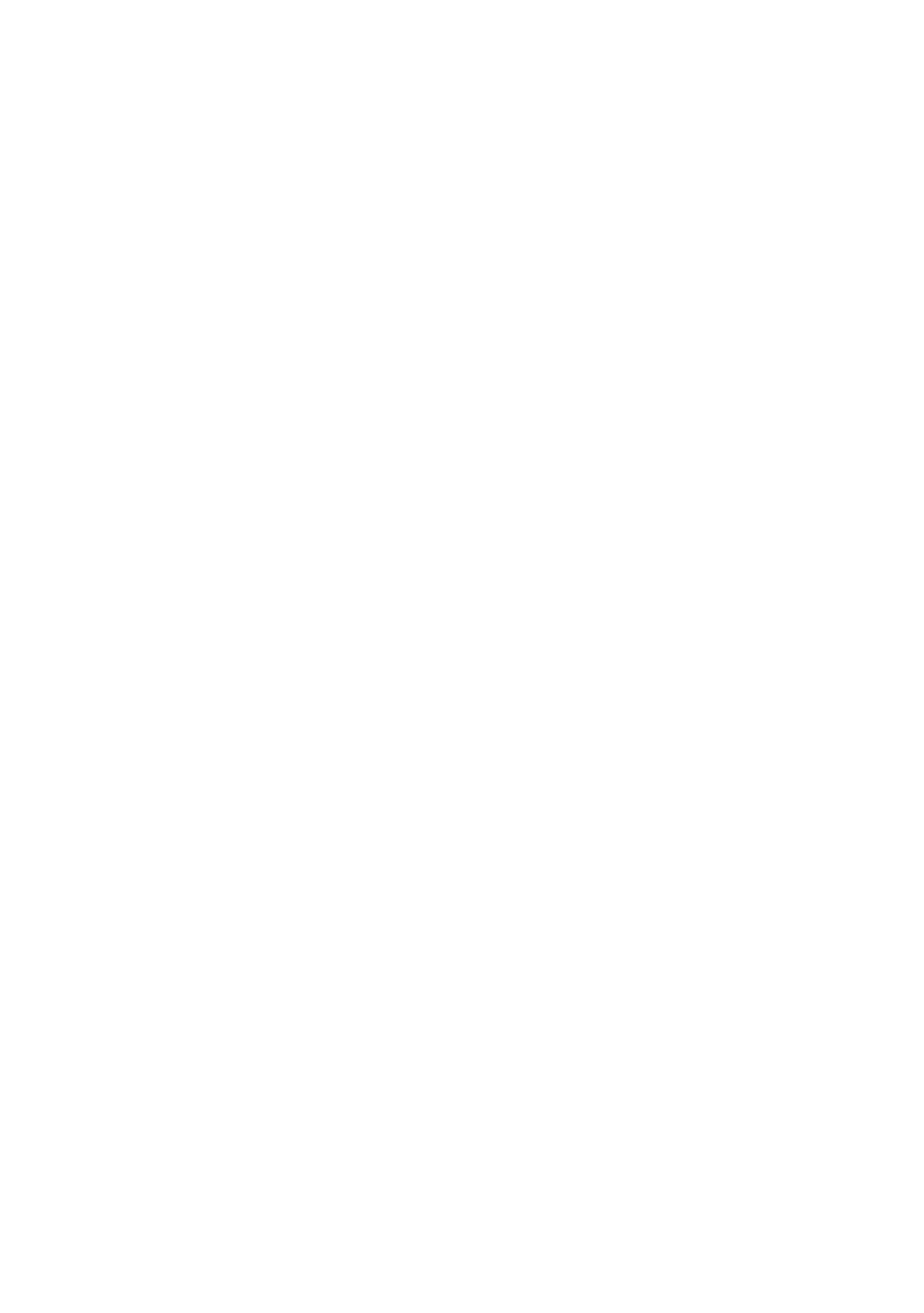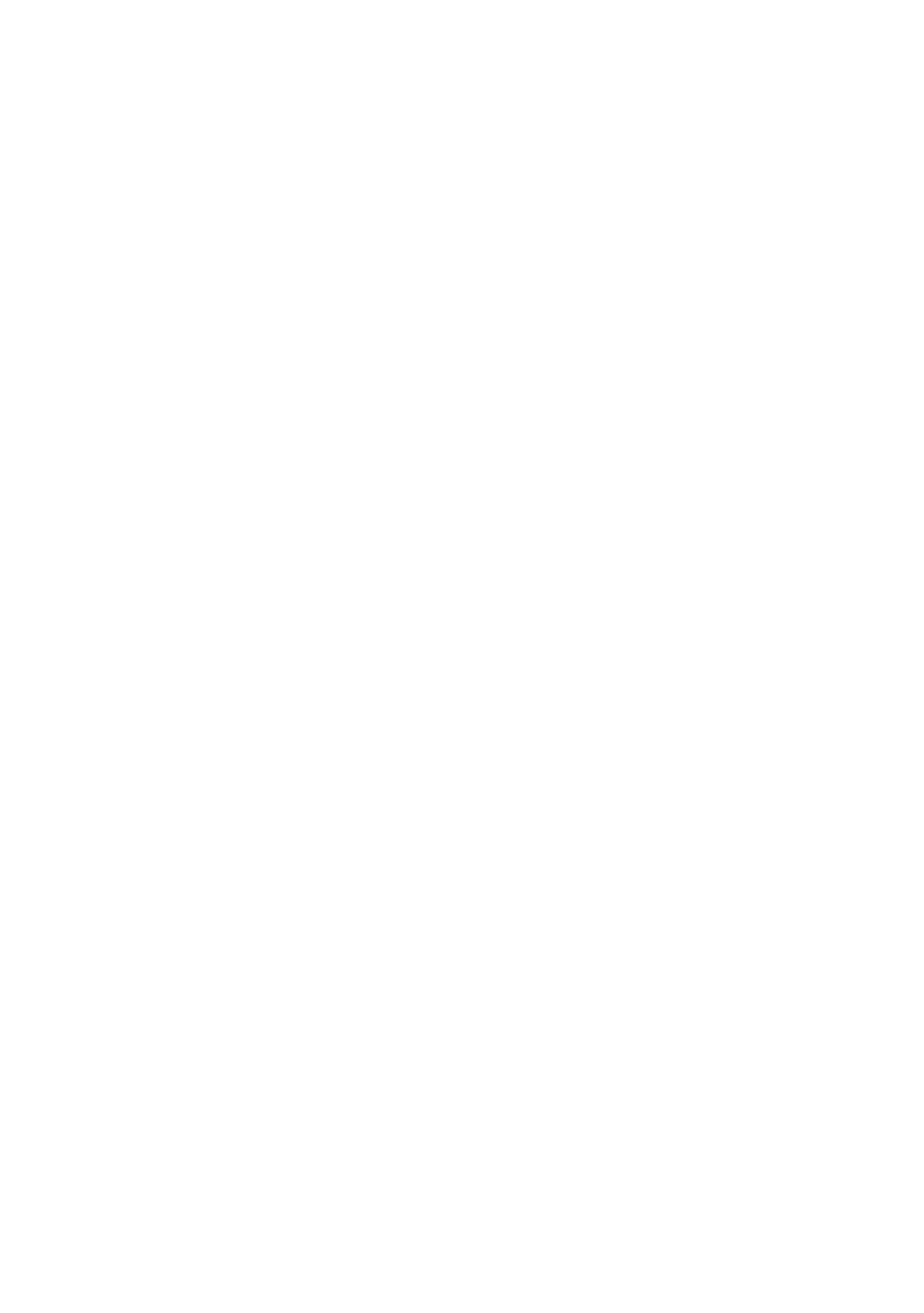## *The Heavens Are Made Up of Countless Communities*

The angels of any given heaven are not all together in one place, but are separated into larger and smaller commu nities depending on differences in the good effects of the love and faith they are engaged in. Angels engaged in similar activities form a single community. There is an infinite variety of good activities in heaven, and each individual angel is, so to speak, his or her own activity.

Kindred souls gravitate toward each other spontaneously, as it were, for with each other they feel as though they are with their own family, at home, while with others they feel like foreigners, as though they were abroad. When they are with kindred souls, they enjoy the fullest freedom and find life totally delightful.

We can see from this that the good gathers everyone together in the heavens, and that angels are differentiated by what good they do. Still, it is not the angels who gather themselves, but the Lord, the source of all that is good. He leads them, unites them, differentiates them, and keeps them in freedom to the extent that they are engaged in what is good. So he keeps every individual in the life of his or her own love, faith, intelligence, and wisdom—and therefore in happiness.

Further, people of similar quality all recognize each other there just the way people in this world recognize their neighbors and relatives and friends, even though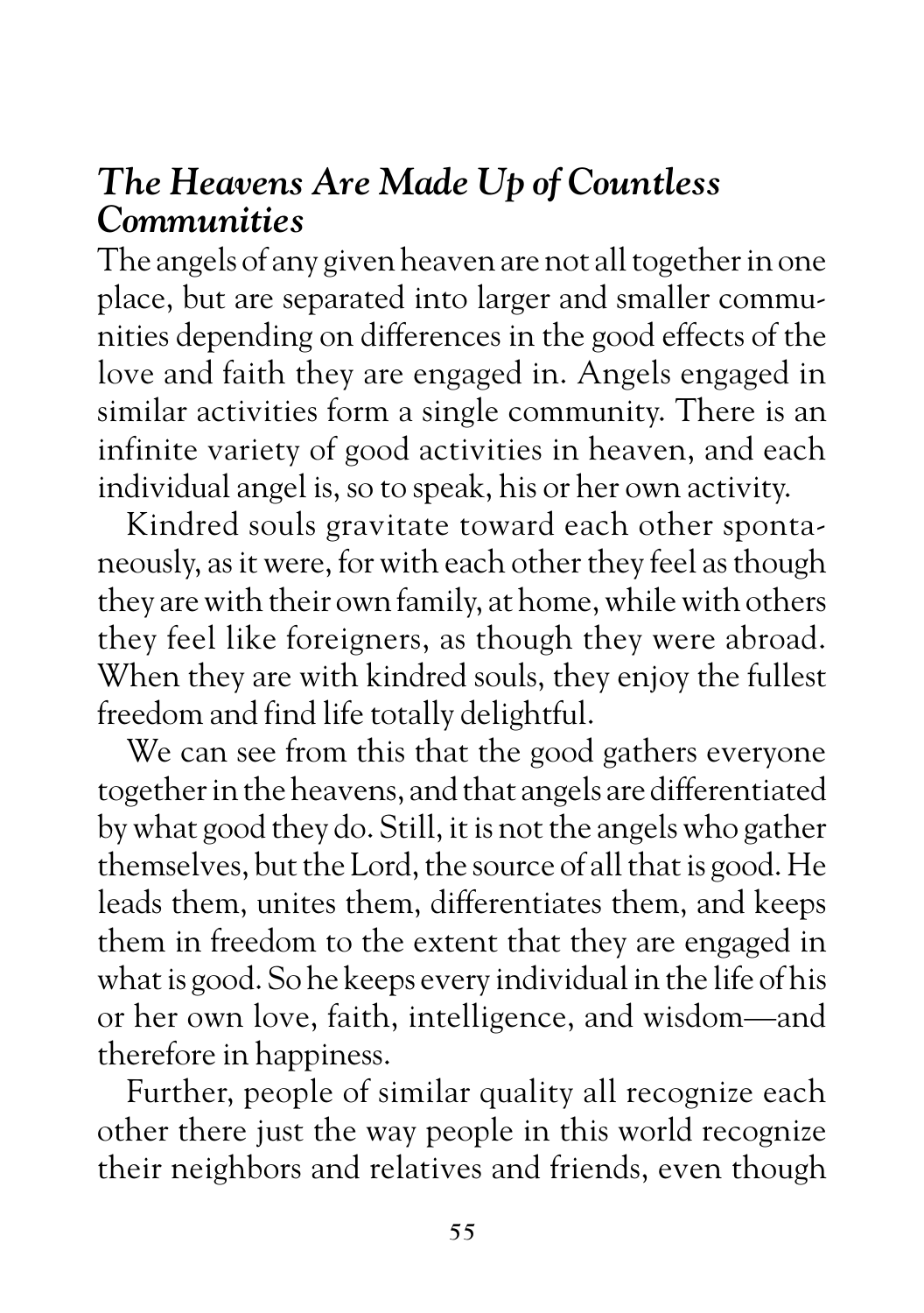they may never have seen each other before. This happens because the only relationships and kinships and friendships in the other life are spiritual ones, and are therefore matters of love and faith.

I have often been allowed to see this when I was in the spirit and therefore out of body and in the company of angels. Then some of them looked to me as though I had known them from infancy, while others seemed totally unfamiliar. The ones who looked as though I had known them from infancy were the ones who were in a state like that of my own spirit, while the unfamiliar ones were in dissimilar states.

All the individuals who make up a particular angelic community have a general facial resemblance, but differ in detail. I could grasp this general similarity and particular difference to some extent on the basis of similar situa tions in this world. We know that every race has a general similarity about the face and eyes that enables us to recognize it and distinguish it from other races, and that the same is even more true from one family to another. This holds true much more perfectly in the heavens, because there all the deeper feelings are visible and shine forth from the face, the face there being their outward and graphic form. It is not possible in heaven to have a face that differs from our feelings.

I have also been shown how this general similarity is varied in detail in the individuals of a single community.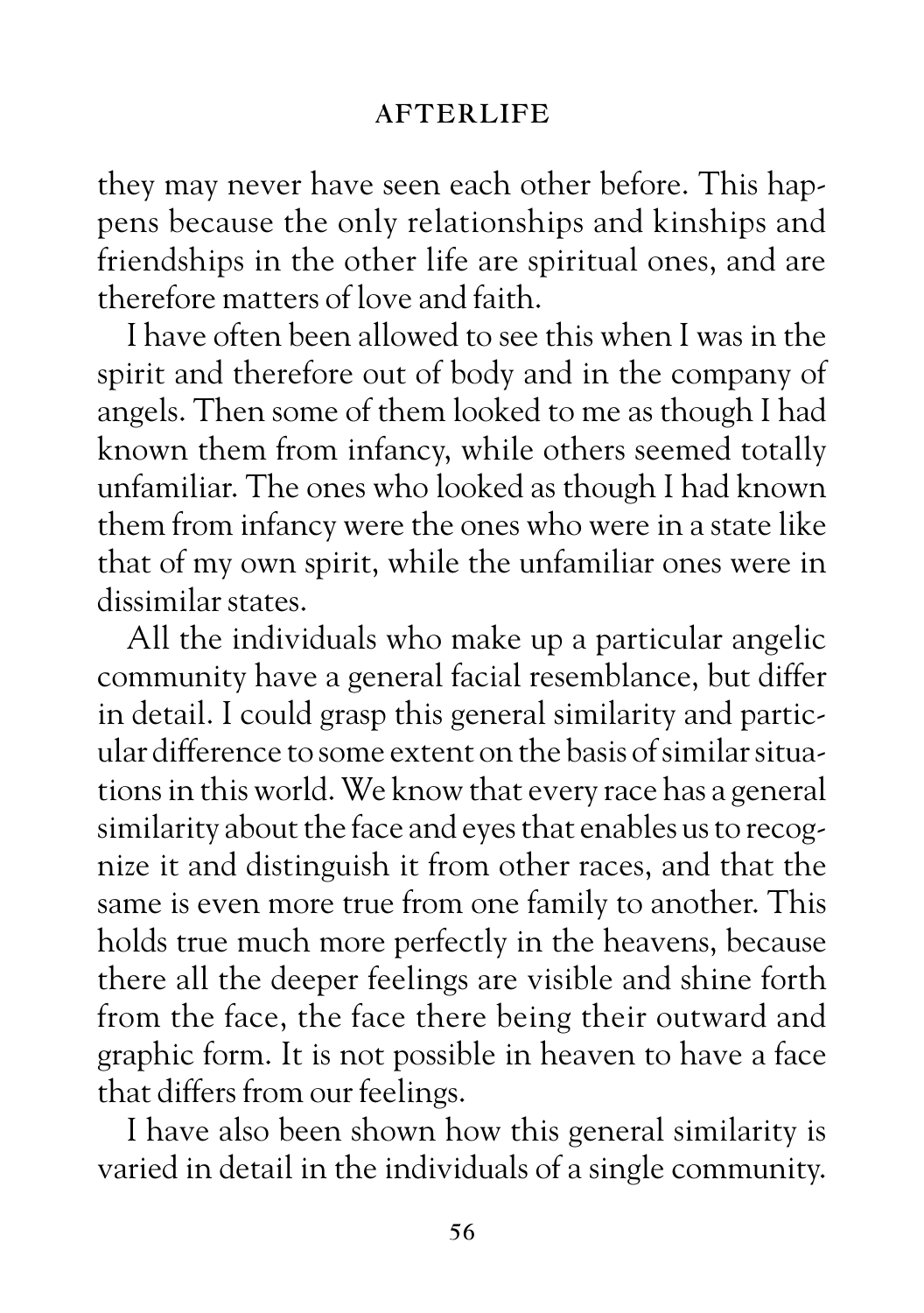There was a kind of angelic face that appeared to me, and this was varied according to the qualities of affections for the good and the true that were characteristic of the individuals in a particular community. These variations lasted quite a while, and through it all I noticed that the same general face remained constant as a basis, with everything else being simply derivations and elaborations from it. In this way, too, I was shown the affections of the whole com munity that occasioned the differences in the faces of its members, for as already noted, the faces of angels are their deeper qualities taking form, which means they are forms of the affections proper to their love and faith.

We have noted above that there are larger and smaller communities in the heavens. The larger ones consist of tens of thousands of individuals, the smaller of some thou sands, and the smallest of hundreds. There are even people who live alone, house by house, so to speak, and family by family. Even though they live apart, they are still arranged in the same pattern as those who live in communi ties, with the wiser of them in the center and the simpler at the periphery. They are very closely under the Lord's guidance, and are the best of angels.

## *Each Community Is a Heaven in Smaller Form and Each Angel a Heaven in Smallest Form*

The reason each community is a heaven in smaller form and each angel a heaven in smallest form is that the activ -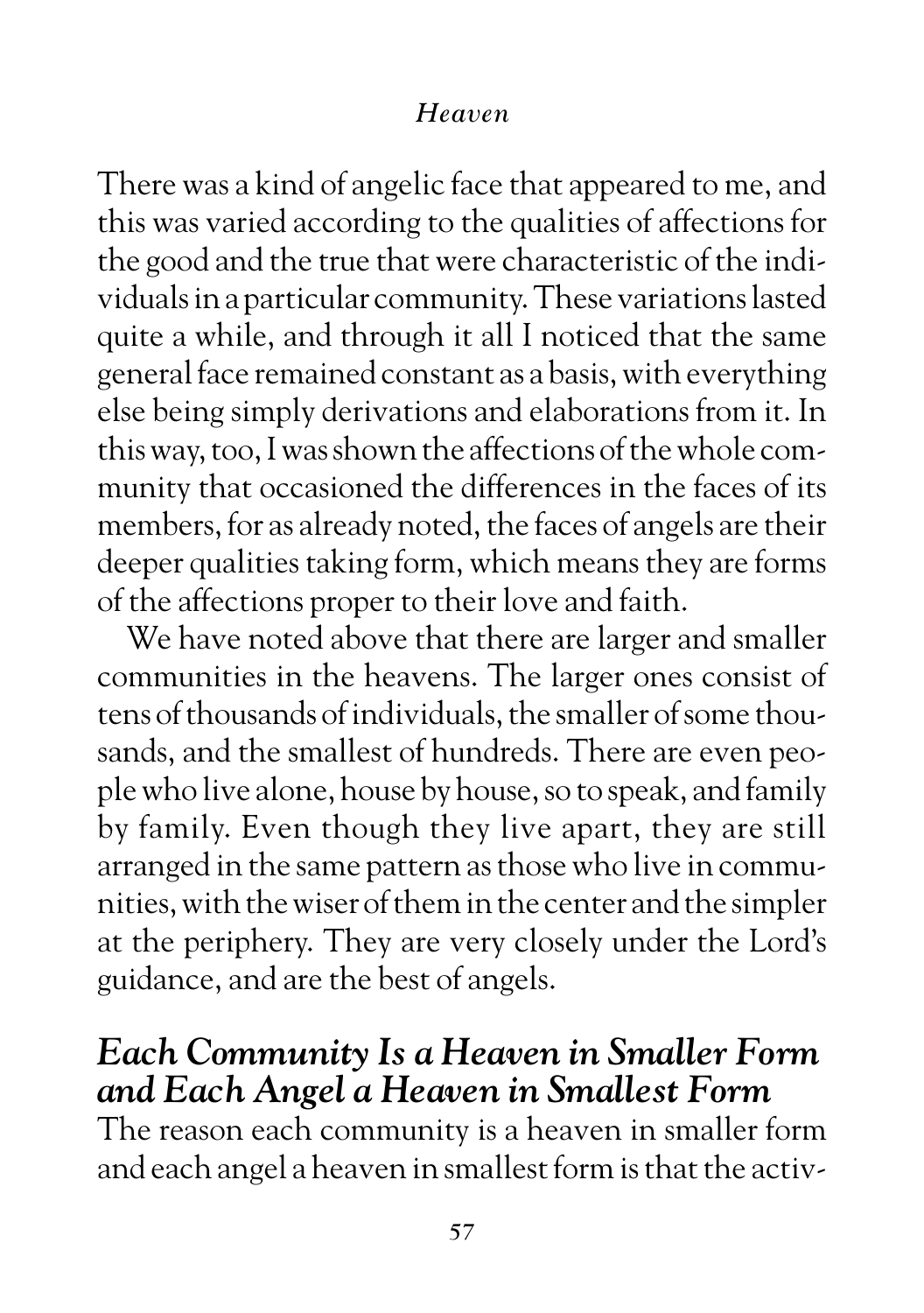ity of love and faith is what makes heaven. This good activity is in every community of heaven and in every angel of a community. It does not matter that this activity is different and distinctive everywhere, it is still the activity of heaven. The only difference is that heaven has one activity here and another there. So whenever anyone is raised into any community of heaven, they say that they are in heaven, each in his or her own. All the people who have arrived in the other life realize this; so individuals who are standing outside or below heaven and looking off into the distance where there is a gathering of angels say that heaven is there—and over there as well.

Just as a whole community is a heaven in lesser form, so too an angel is a heaven in least form. For heaven is not outside angels but within them. Their deeper levels, the levels of their minds, are arranged in the form of heaven and therefore are arranged to accept all the elements of heaven that are outside them. These elements they accept according to the quality of the goodness that is within them from the Lord. As a result, an angel is also a heaven.

It can never be said that heaven is outside anyone. It is within; because every angel accepts the heaven that is outside in keeping with the heaven that is within. We can see, then, how mistaken people are who think that getting into heaven is simply a matter of being taken up among the angels, regardless of the quality of their inner life, who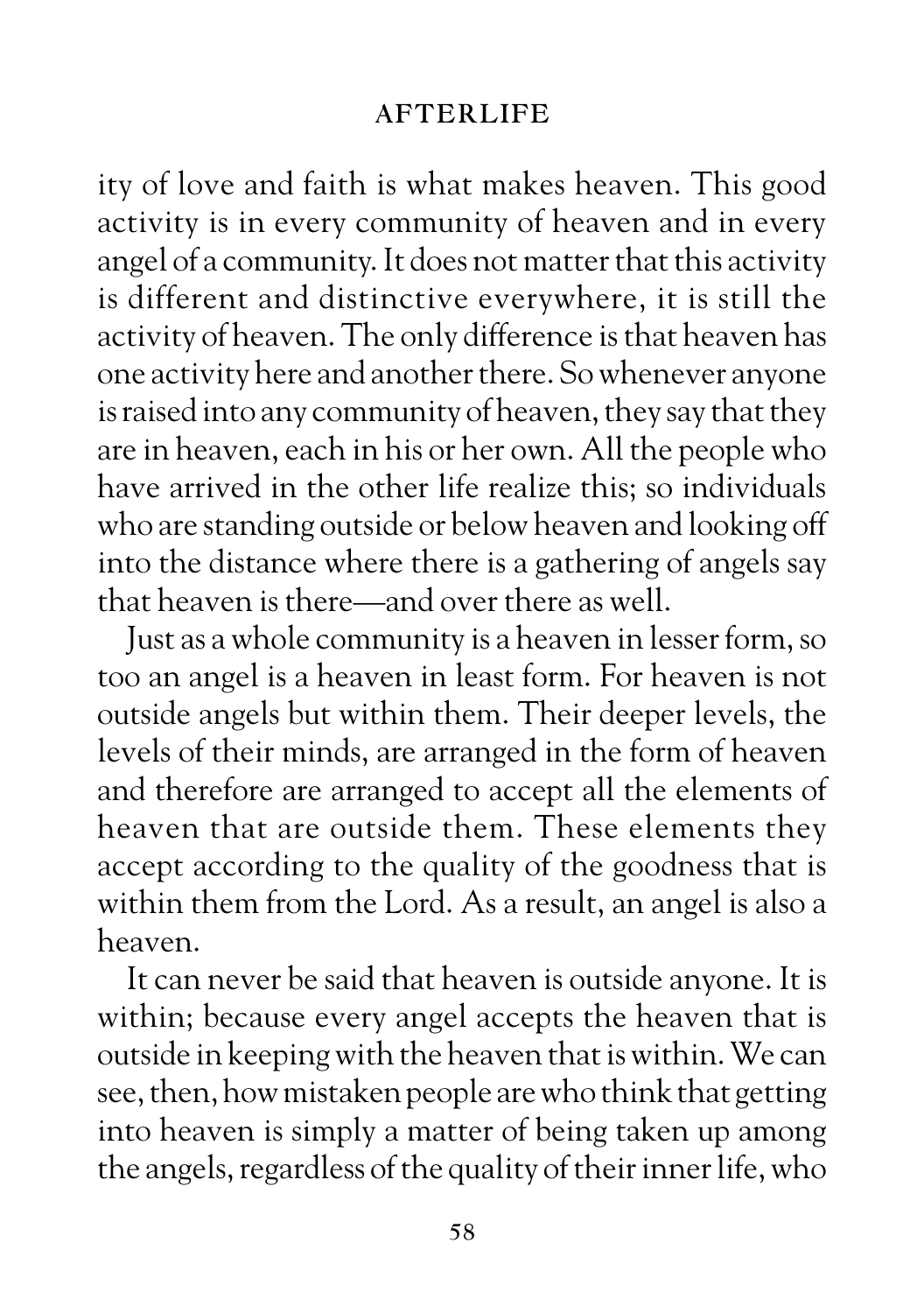believe that heaven is granted merely because of [the Lord's] mercy. On the contrary, unless heaven is within an individual, nothing of the heaven that is outside flows in and is accepted.

Since everyone accepts the heaven that is outside according to the quality of the heaven that is within, angels accept the Lord in the same way, because it is the Lord's divine nature that constitutes heaven. Consequently, when the Lord renders himself present in any particular community, his appearance depends on the nature of the good activity that community is engaged in. It is therefore not exactly the same in one community as in another. It is not that this difference is in the Lord: it is in the individuals who are seeing him from their own goodness and therefore in keeping with it. They are affected by the sight of him according to the quality of their own love. The ones who love him deeply are deeply moved, while the ones who love him less deeply are less deeply moved. Evil people, who are outside of heaven, find his presence intensely painful.

When the Lord does appear in any community, he appears there as an angel, but he is identified by the divine quality that shines through.

# *The Whole Heaven Reflects a Single Individual*

It is a secret not yet known in this world that heaven, taken in a single all-inclusive grasp, reflects a single indi-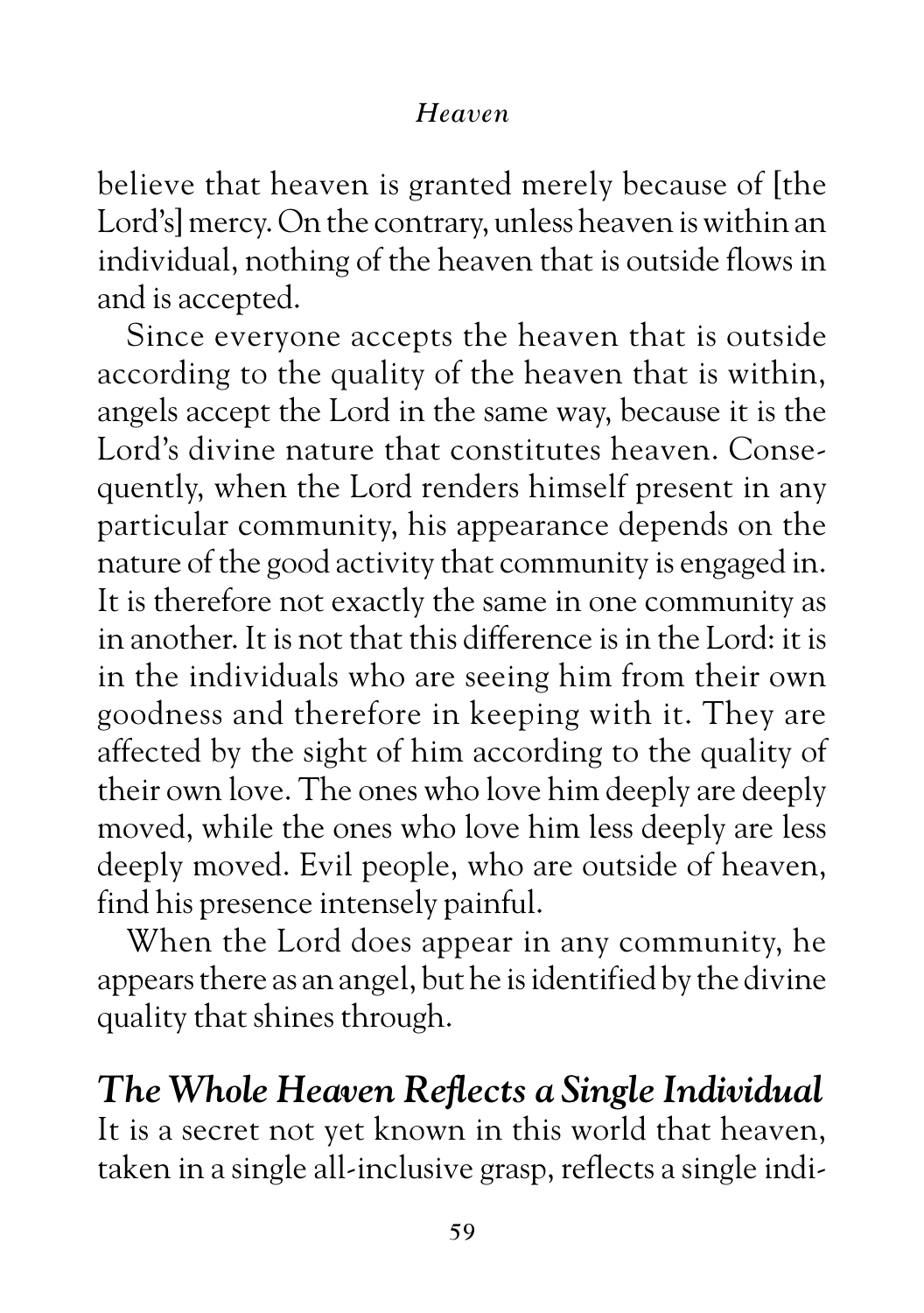vidual. In heaven, though, nothing is better known. Knowing this, knowing particulars and details about it, is the hallmark of angelic intelligence there. In fact, many other things follow from it and do not come clearly and distinctly to mind without this as their general principle. Since angels do know that all the heavens, like their com munities, reflect a single individual, they refer to heaven as the universal and divine human—"divine" because the Lord's divine nature constitutes heaven.

Actually, angels do not see heaven in a single overview in this kind of form, since the entire heaven does not lie within the scope of any angel's sight. However, they do consistently see particular communities that are made up of many thousands of angels as single units in this kind of form; and from the community as a sample they draw their inference about the totality that is heaven. This is because in the most perfect form the greater elements are arranged like the parts, and the parts like the greater elements. The only distinction is between what is greater and what is lesser. Therefore they say that the entire heaven looks like this in the Lord's sight, because the Divine sees everything from the very center and summit.

Since heaven is of this nature, it is also governed by the Lord as though it were a single individual and therefore a single unit. We ourselves consist of countless different things, both overall and in our parts. We are made up overall of our limbs, organs, and viscera, and in our parts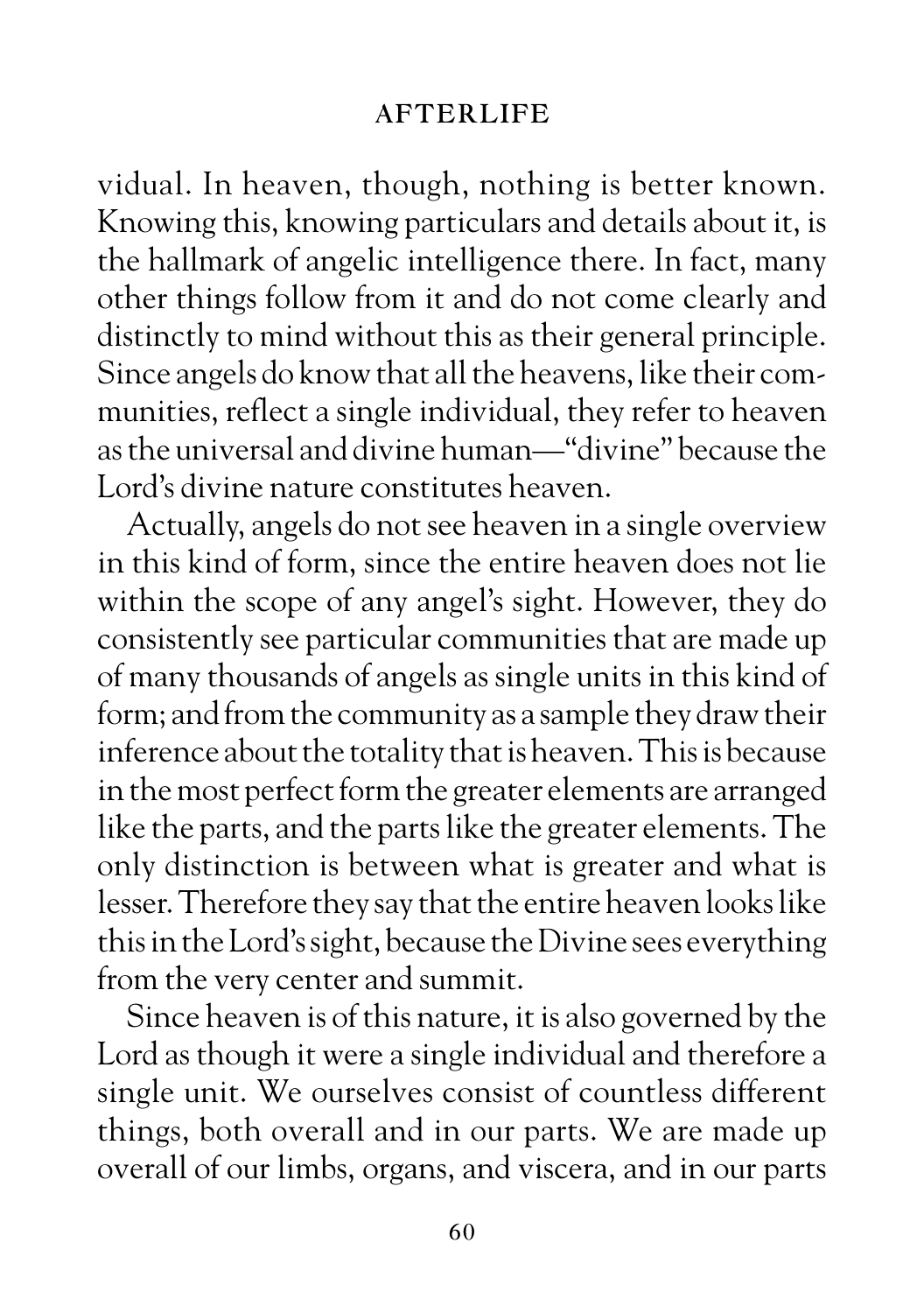of series of nerves, fibers, and blood vessels—made up of members within members, then, and parts within parts. Still, we do of course recognize that when we do anything, we do it as whole individuals. This is what heaven is like, too, under the Lord's guardianship and guidance.

The reason so many varied elements act as one in an individual is that there is nothing whatever there that does not contribute something to the common good and do something useful. The inclusive body serves its parts and the parts serve the inclusive body because the inclusive body is made up of parts and the parts make up the inclusive body. So they provide for each other respectively, they focus on each other mutually, and they are united in the kind of form that gives every single component a relationship to the inclusive entity and its wellbeing. This is what enables them to act as a unit.

It is the same with assemblies in the heavens. People there unite in this kind of form in pursuit of any worthwhile activity. As a result any individuals who do not serve some use for the larger body are cast out of heaven because they are misfits. To "serve some use" is to intend well to others for the sake of the common good, while "not to serve some use" is to intend well to others not for the sake of the common good but for the sake of oneself.

Since heaven in its entirety does reflect a single individual, and is in fact the divine spiritual person in its greatest form and image, heaven is therefore differenti-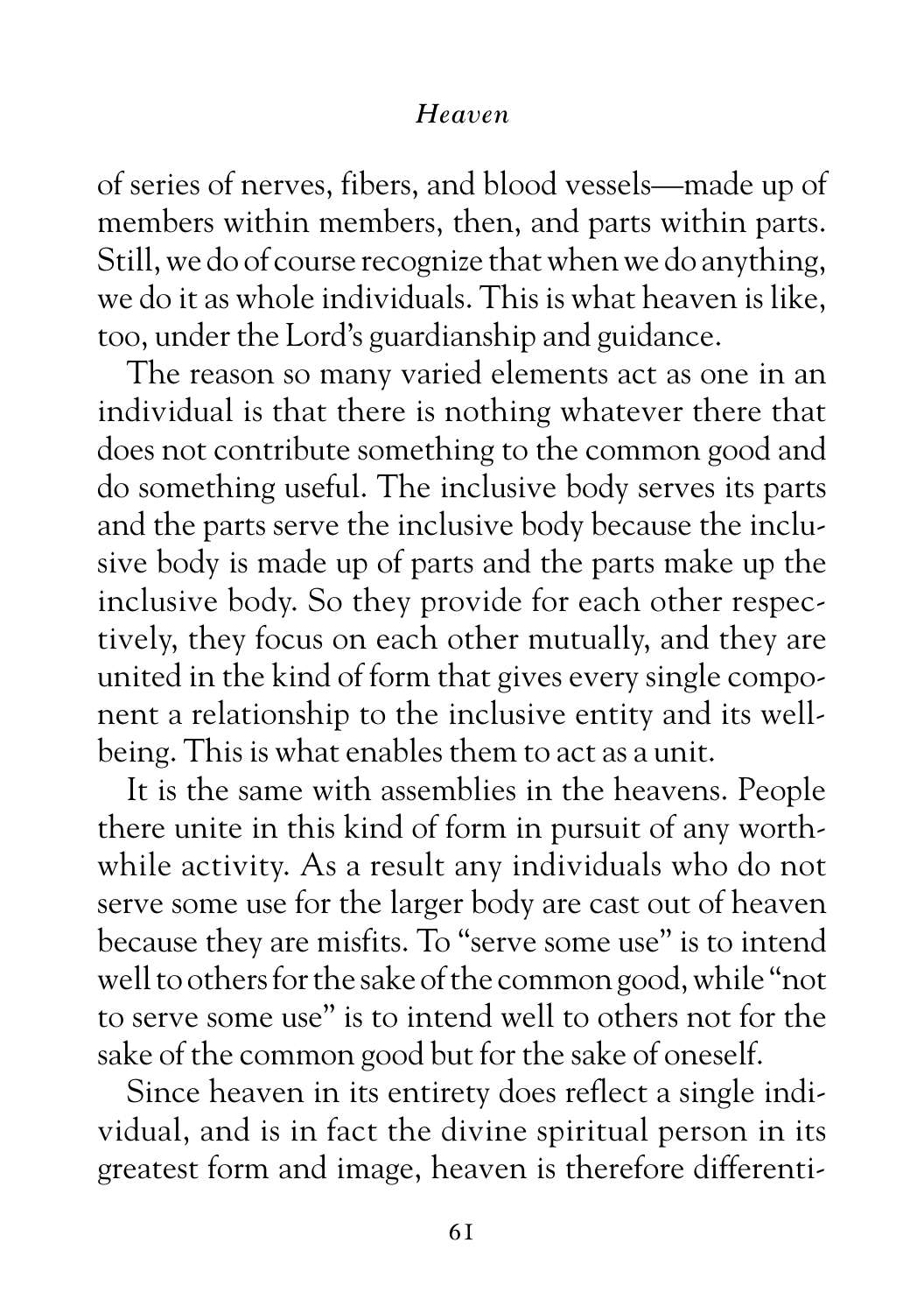ated into members and parts like a person, and these are given similar names. Angels know what member one community or another is in and say that this community is in the member or province of the head, that one in the member or province of the chest, that one in the member or province of the genitals, and so on.

In general, the highest or third heaven forms the head down to the neck, the middle or second forms the torso as far as the genitals and knees, and the lowest or first forms the feet to the very soles and also the arms all the way to the fingers, since the arms and hands are among our "lowest things" even though they are at our sides. We can see from this again why there are three heavens.

## *Each Community in the Heavens Reflects a Single Individual*

I have been allowed to see that a whole angelic community appears as a single entity in human form when the Lord makes himself present. High up toward the east, there appeared something that looked like a cloud, white at first and then reddening, surrounded by little stars. It came down, and as it gradually did so, it became brighter and finally took on a perfect human form. The little stars that surrounded the cloud were angels, who looked like that because of the light from the Lord.

We do need to realize that even though all the individuals in a community of heaven look like a single entity in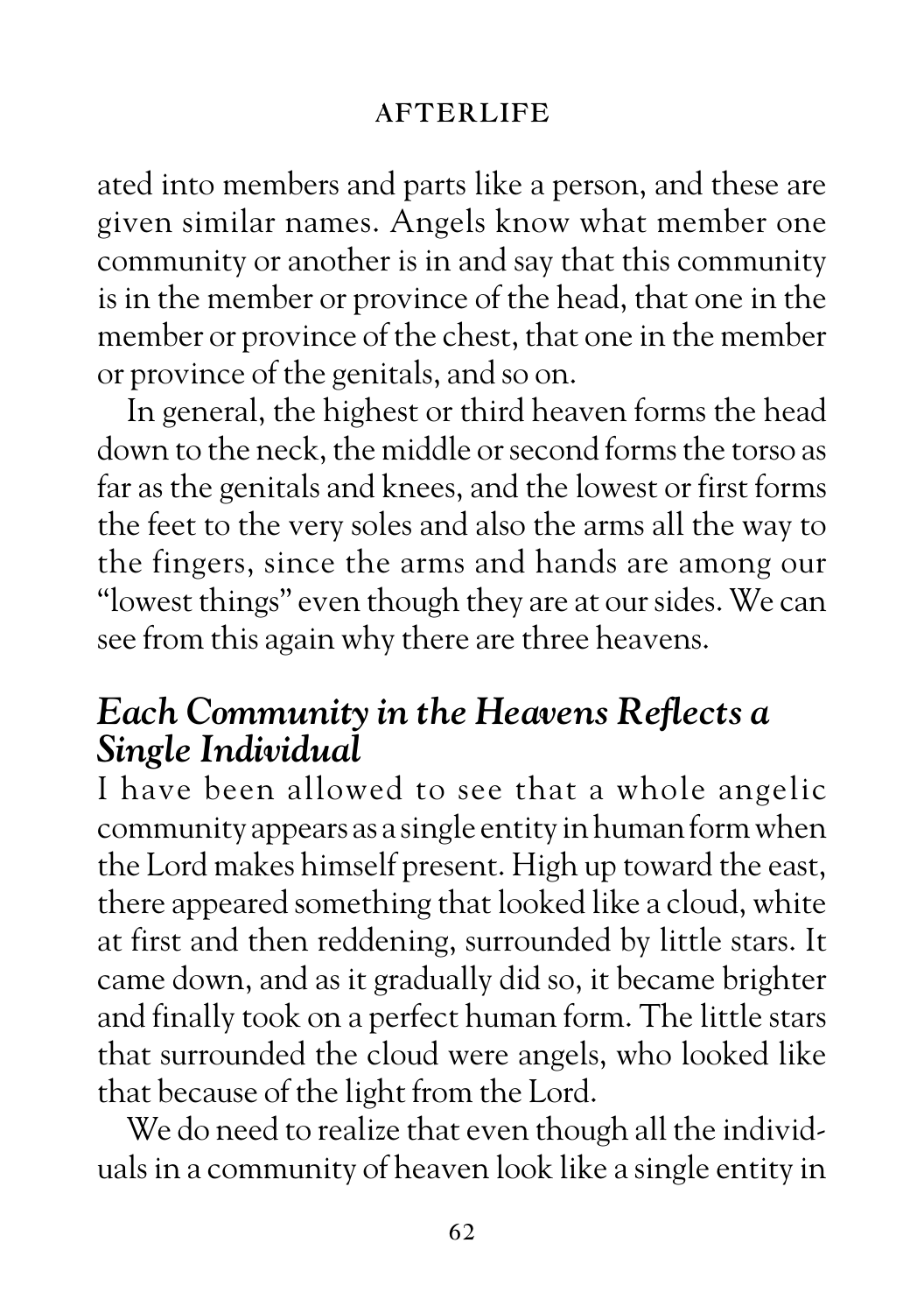human likeness when they are all together, still one community is not the same person as any other. They are differentiated like the faces of individuals of one lineage. The reason for this is that they differ depending on the various good activities that they participate in and that give them their form. Those communities that are in the central or highest heaven and are at its center appear in the most perfect and lovely human form.

It is worth noting that the more members there are in a single community and the more united they are in action, the more perfect is their human form. This is because vari ety arranged in a heavenly form makes perfection; and variety occurs where there are many individuals.

Every community in heaven is growing in numbers daily, and the more it grows, the more perfect it becomes. In this way, not only is the community perfected, but heaven in general is perfected as well, since the communities constitute heaven.

Since heaven is perfected by its numerical growth, we can see how mistaken people are who believe that heaven will be closed to prevent overcrowding. Actually, it is just the reverse. It will never be closed, and its ever increasing fullness makes it more perfect. So angels long for nothing more than to have new angel guests arrive there.

# *Every Angel is in Perfect Human Form*

Let us turn to experience now. As for angels being human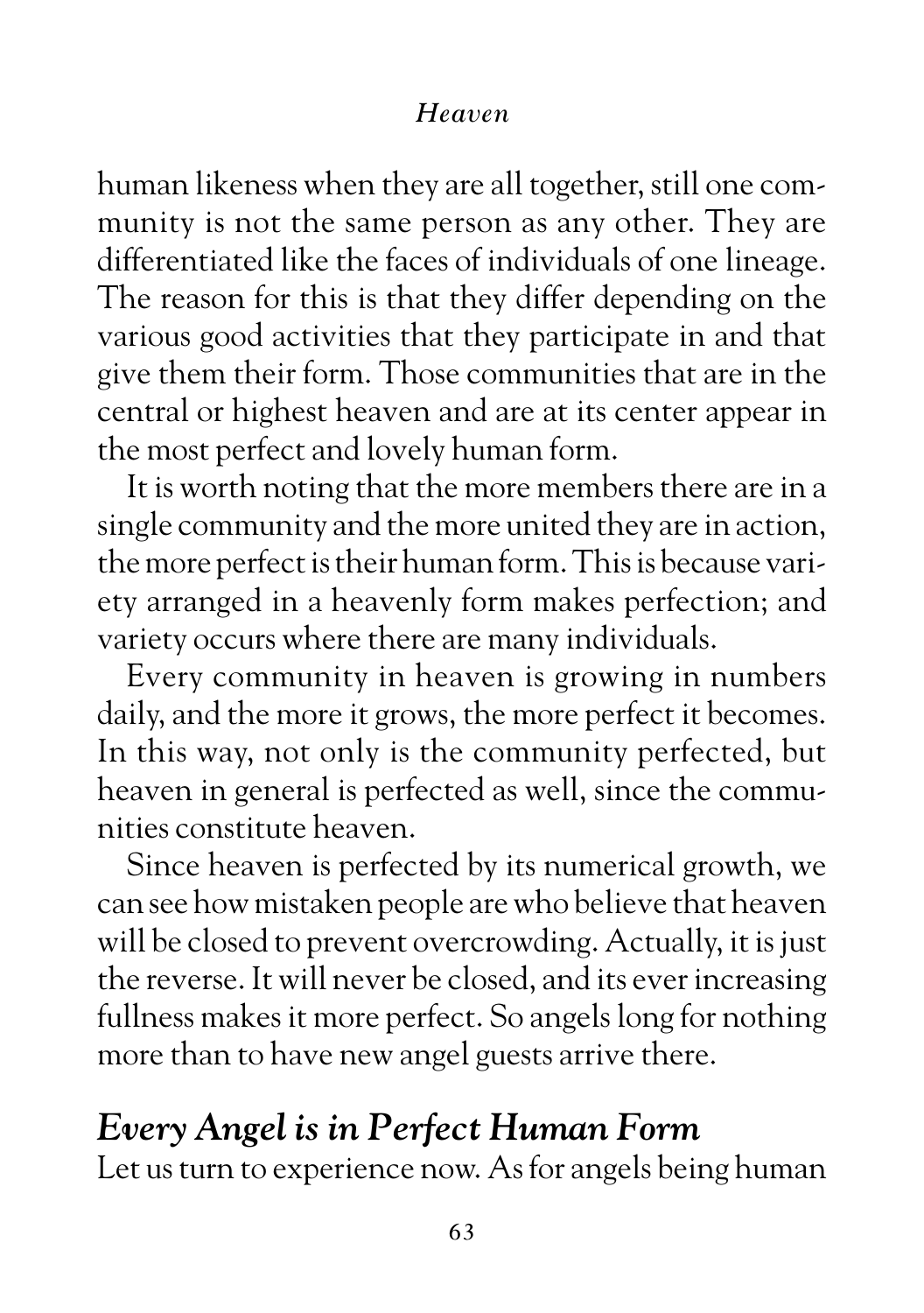forms, or people, this I have seen thousands of times. I have talked with them face to face, sometimes with just one, sometimes with several in a group, and as far as their form is concerned, I have seen in them nothing different from that of a human being. At times I have felt surprised that they were like this; and to prevent it being said that this was some illusion or hallucination, I have been allowed to see them while I was fully awake, or while I was in full possession of my physical senses and in a state of clear perception.

I have often told them that people in the Christian world are in such blind ignorance about angels and spirits that they think of them as minds without form, as mere thoughts, and can conceive of them only as something airy with something alive within it. Further, since they attribute to them nothing human except a capacity for thought, they believe angels cannot see because they have no eyes, cannot hear because they have no ears, and cannot talk because they have no mouths or tongues.

Angels have replied that they know many people on earth have this kind of belief and that it is prevalent among the learned and—strangely!—among the clergy. They have told me that it is because some of the learned who were particularly eminent and who came up with this kind of concept of angels and spirits thought about them on the basis of the sensory faculties of the external person. If people think on this basis and not on the basis of a more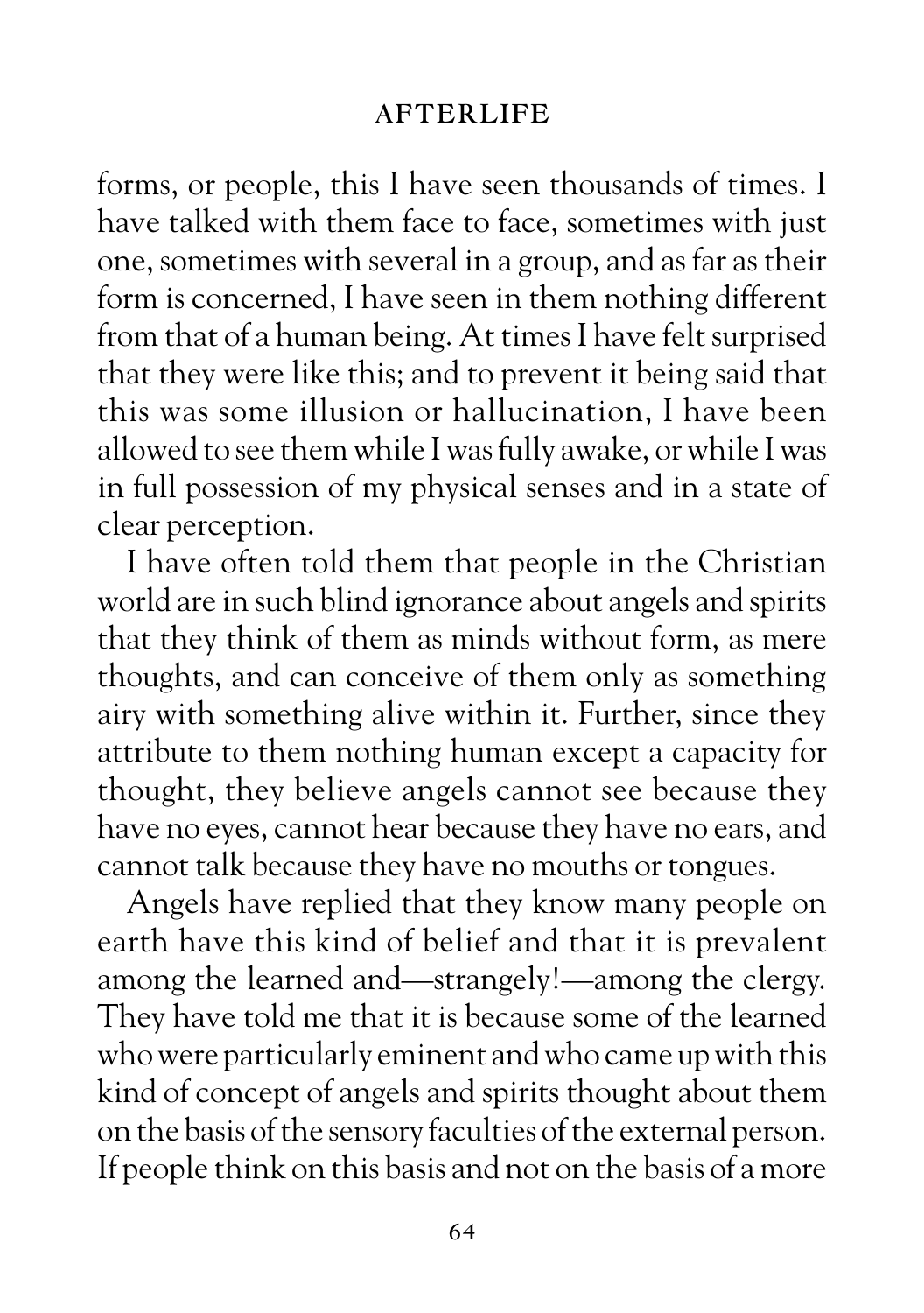inward light and the common idea native to everyone, they cannot help constructing images like this, because the sensory faculties of the external person grasp only matters that are within the bounds of nature and not things that are higher. So they do not grasp anything at all about the spiritual world. From these eminent people as leaders, false thoughts about angels spread to people who did not think independently but relied on others; and people who let their thinking rely primarily on others and then form their faith, and later look into these matters with their minds, have a hard time giving these ideas up. As a result, many of them cooperate in confirming these false notions.

Angels have also told me that people of simple faith and heart are not caught up in this concept of angels, but have an image of them as people in heaven. This is because they have not let erudition snuff out the image implanted in them from heaven and because they do not grasp anything unless it has some form. This is why the angels we see sculpted and painted in churches are invariably repre sented as human. As for this "image implanted in them from heaven," angels tell me that it is something divine that flows into people who are intent on goodness of faith and life.

On the grounds of all my experience, which has lasted for several years now, I can say with full confidence that in their form, angels are completely human. They have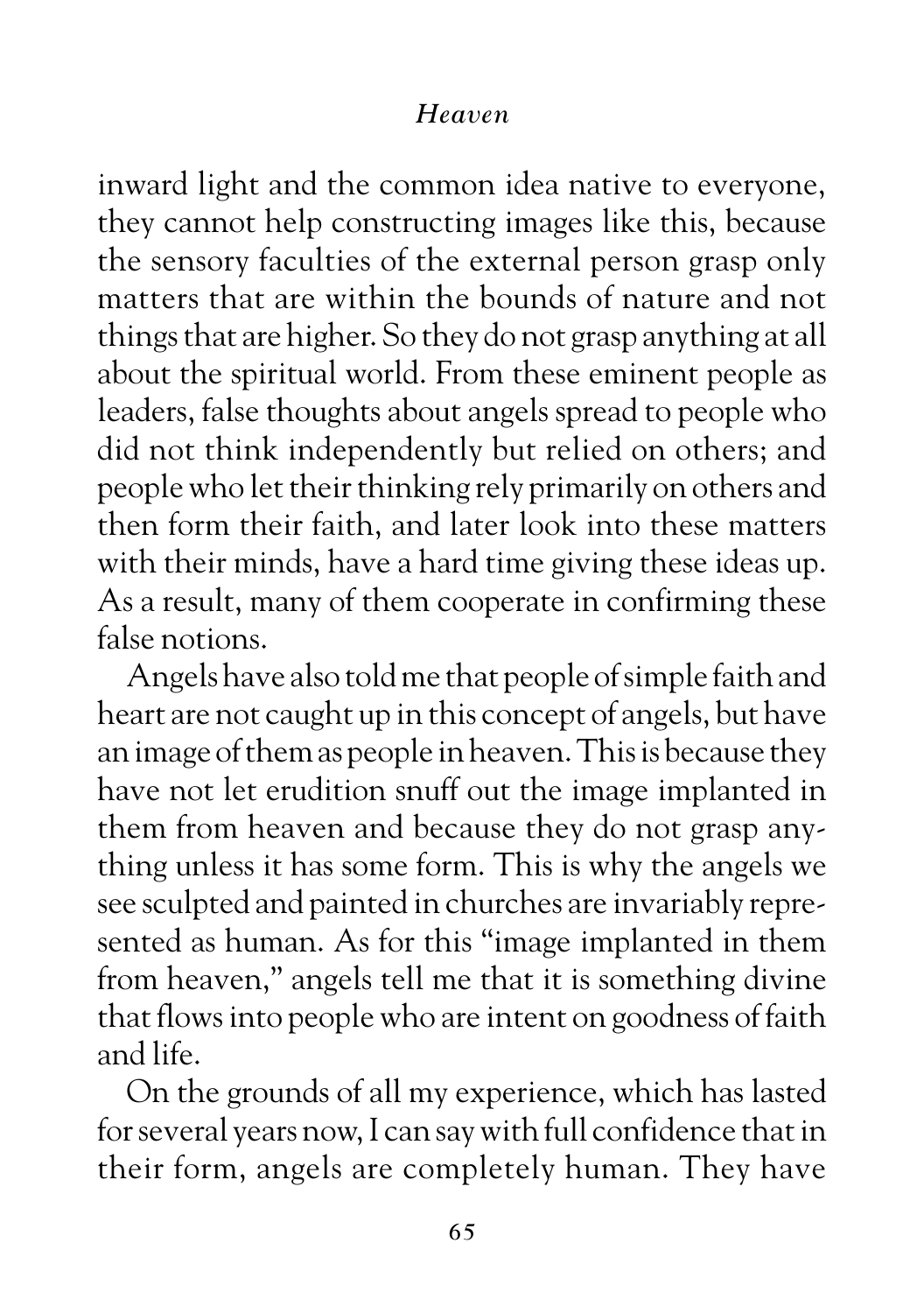faces, eyes, ears, chests, arms, hands, and feet. They see each other, hear each other, and talk to each other. In short, they lack nothing that belongs to humans except that they are not clothed with a material body. I have seen them in their own light, which is far, far greater than noonday on our earth, and in that light I have seen all the details of their faces more crisply and clearly than I have seen the faces of people here in the world.

I have also been allowed to see an angel of the central heaven. His face was more glorious, more radiant, than that of angels of the lower heavens. I looked at him very closely, and he had a human form in full perfection.

Some honest spirits I talked with about this were distressed at heart that there was such ignorance in the church about the state of heaven and about spirits and angels. They kept insisting that I should take back the message that they were not formless minds or ethereal breath but human in form, and that they saw and heard and felt just as much as people in this world do.

## *Owing to the Lord's Divine Human, Heaven, in Its Entirety and in Its Parts, Reflects a Person*

This conclusion—that it is owing to the Lord's divine human that heaven, in its entirety and in its parts, reflects a person—follows from all the things that have been presented [elsewhere]: (1) the Lord is God of heaven; (2)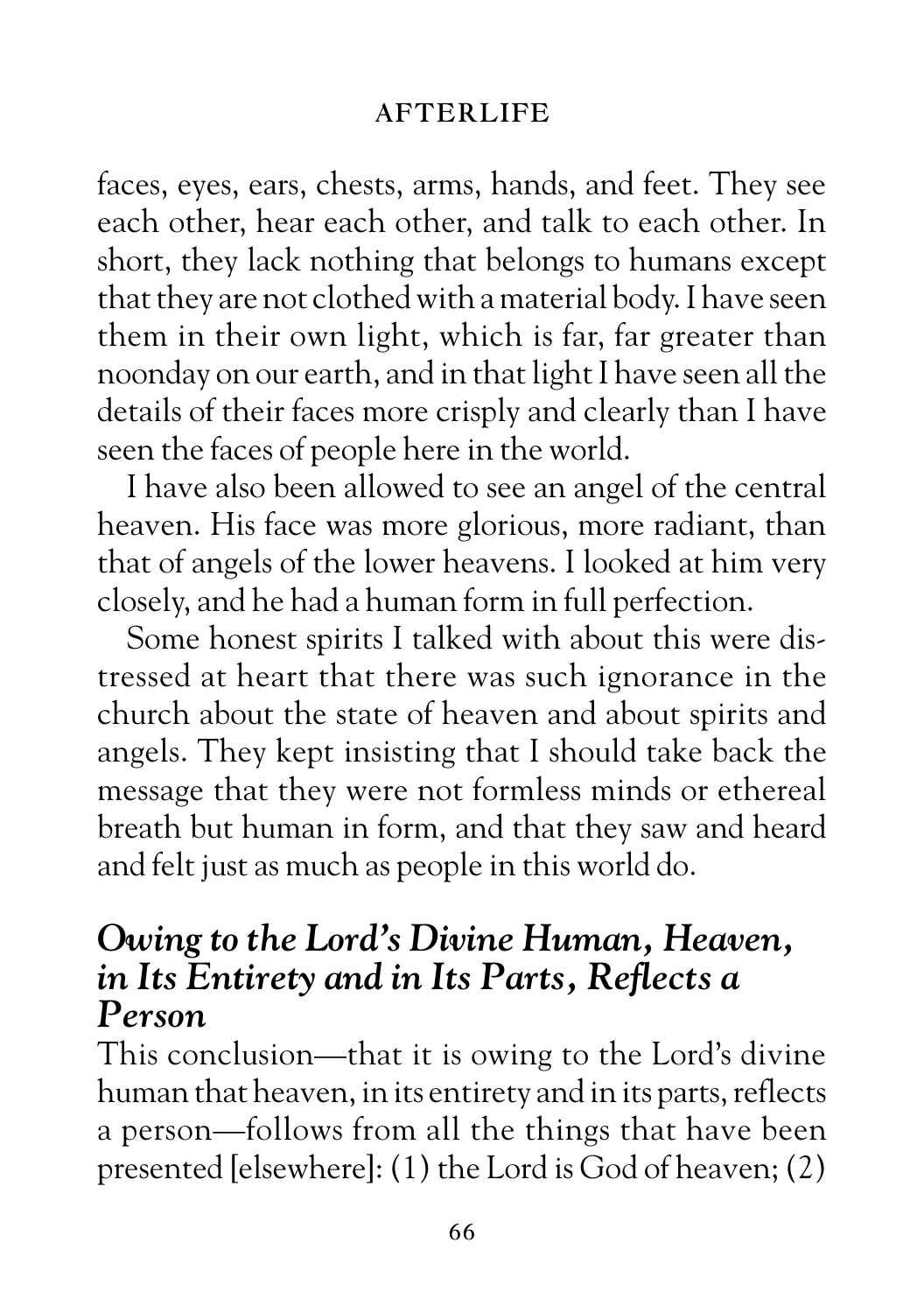it is the Lord's divine nature that makes heaven; (3) the heavens are made up of countless communities, and each community is a heaven in smaller form and each angel a heaven in smallest form; (4) the whole heaven, grasped as a single entity, reflects a single individual; (5) each community in the heavens reflects a single individual; (6) there fore every angel is in perfect human form. All these propo sitions lead to the conclusion that because the Divine is what makes heaven, the Divine is human in form.

The truth of this has been witnessed to me by an abundance of experiences, some of which now follow.

None of the angels in the heavens ever sees the Divine in any form except the human form. Even more remark ably, angels in the higher heavens cannot think about what is divine in any other way. They are led into the necessity of thinking this way because of the essential divine that is flowing into them and also because of the form of heaven, which determines how their thoughts reach out around them. In fact, all the thought that angels have spreads out in heaven, and they have intelligence and wisdom in proportion to this outreach. This is why everyone there acknowledges the Lord, since the divine human exists only in him. I have not only been told this by angels, I have been allowed to perceive it when I was raised into a more inward sphere of heaven.

We can see, then, that the wiser angels are, the more clearly they perceive this, which is why the Lord is visible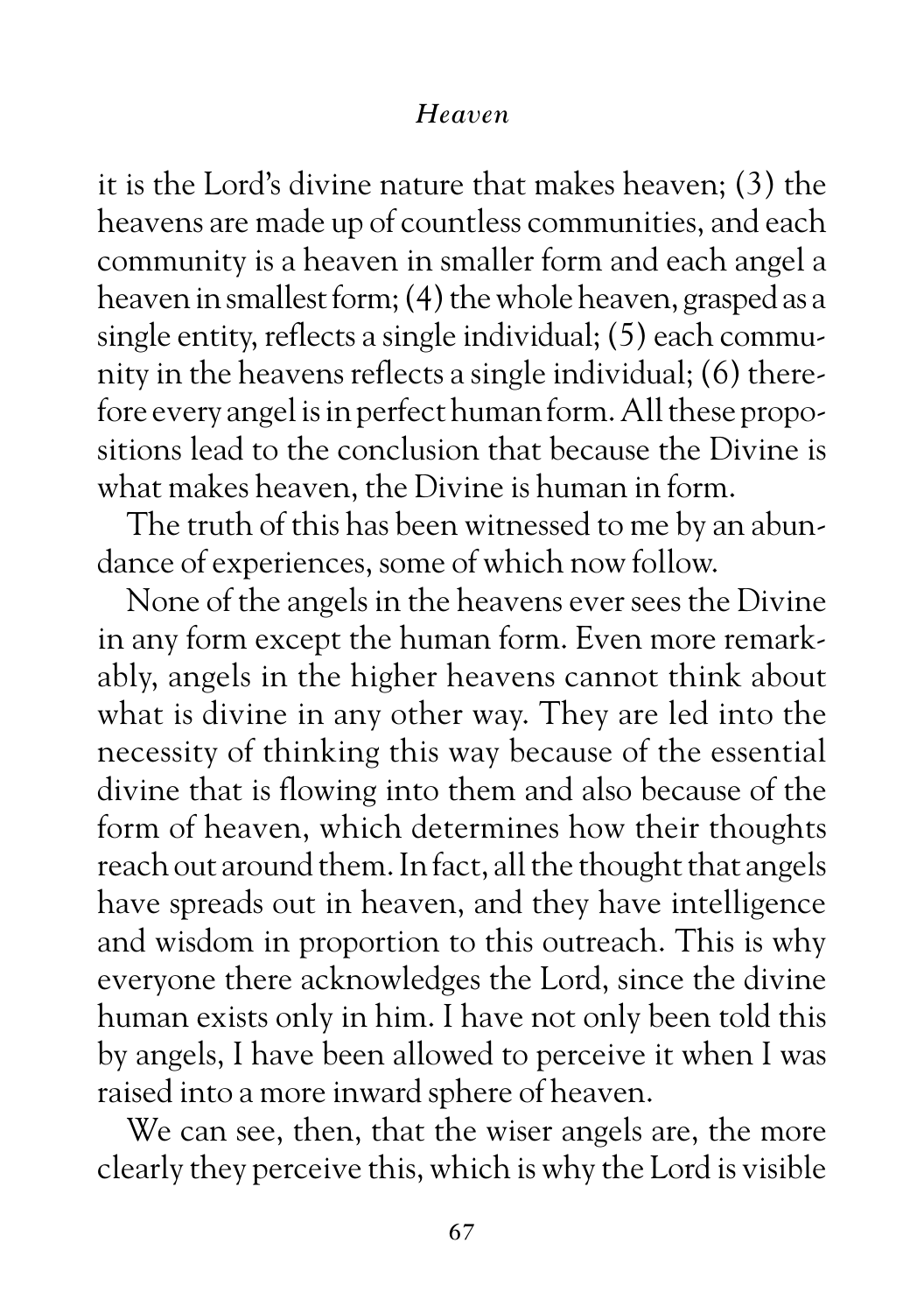to them. The Lord does appear in a divine angelic form, which is a human form, to people who acknowledge and trust in a visible Divine Being, but not to people who acknowl edge and trust in an invisible Divine Being. The former can see the Lord's divine [form], but the latter cannot.

Since heaven in its entirety and in its parts does reflect a person because of the Lord's divine human, angels say that they are "in the Lord" and even that they are "in his body," meaning that they are in the very substance of his love. This is also what the Lord is teaching us when he says, "Abide in me, and I in you. As the branch cannot bear fruit on its own unless it abides in the vine, so neither can you unless you abide in me; for without me you can do nothing. Abide in my love. If you keep my precepts, you will abide in my love" (John 15:4–10).

Since this is how the Divine Being is perceived in the heavens, it is instinctive in everyone who accepts any inflow from heaven to think of the Lord in a human guise. The ancients did so and even modern people do, both outside and inside the church. Simple people see him in thought as an ancient one, in glory.

But this instinct has been stifled by all the people who have distanced themselves from the heavenly inflow by pride in their own intelligence and by evil lives. The ones who have stifled it by pride in their intelligence prefer an invisible God, while the ones who have done so by evil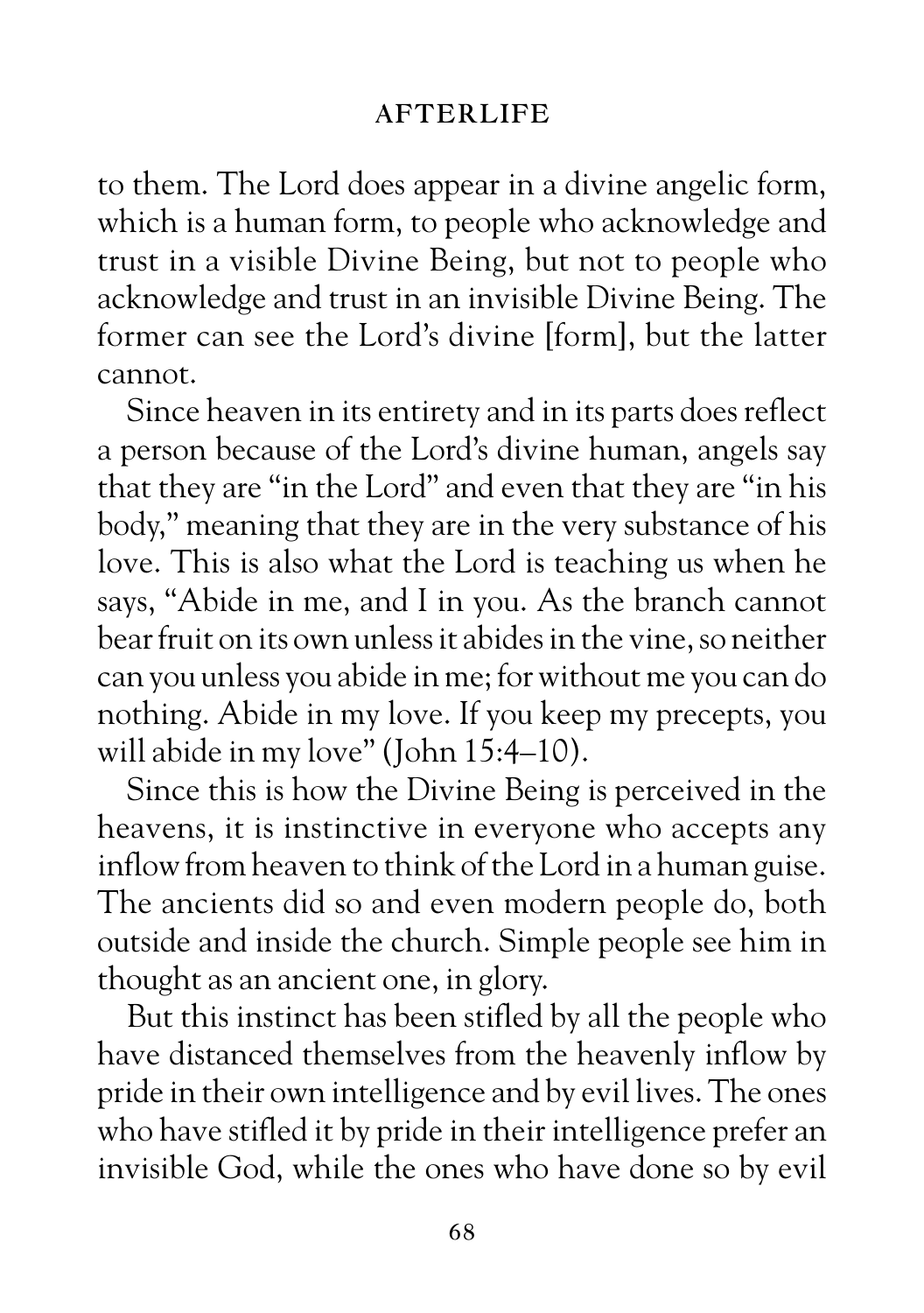lives prefer no God at all. Because this instinct is not in them, neither type knows that it even exists, although this is the essential heavenly divine nature that flows into us first and foremost from heaven because we are born for heaven; and no one enters heaven without some concept of the Divine Being.

People in heaven are amazed that people here believe they are intelligent when they think of something invisible in the process of thinking about God, something that cannot be comprehended in any form, and that they call people who think otherwise unintelligent and even simpleminded, when the opposite is in fact the case. They assert that if people who regard themselves as intelligent on this account would examine themselves, they would find nature in the place of God—for some, the nature in front of their eyes, for others, a nature they cannot see with their eyes. They would find that they are so blind that they do not know what God is, what an angel is, what a spirit is, what the soul is that will live after death, what the life of heaven is for us, or many other things that are matters of intelligence. Yet all the people whom they call simple know these things in their own way. They have an image of God as a Divine Being in human form, an image of an angel as a heavenly person, a concept of their soul that will live after death as being like an angel, and a con cept of the life of heaven for us here as living by the divine command ments. Angels refer to these people as intelli-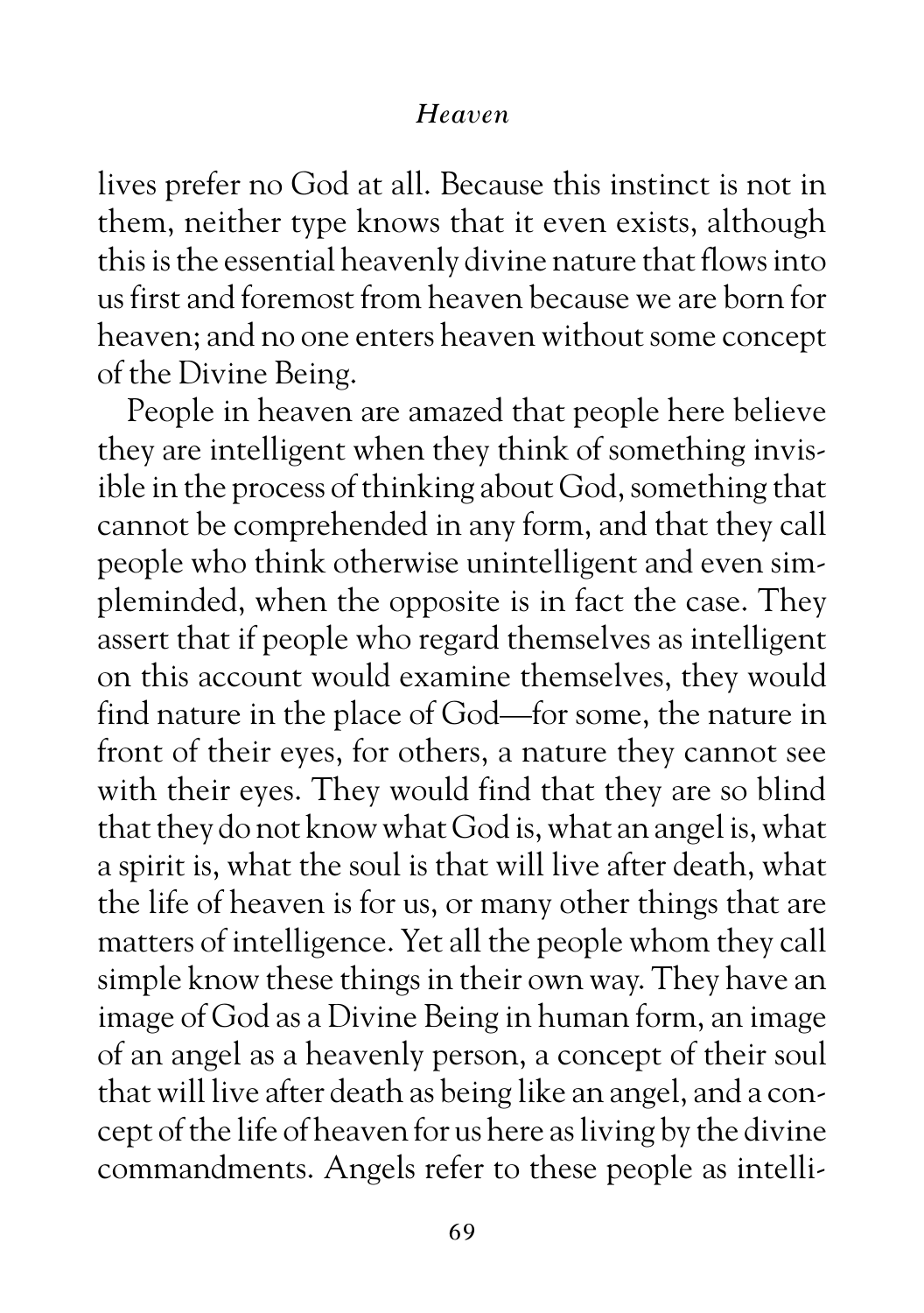gent and fit for heaven, but the others they call unin telligent.

## *There Is a Correspondence of Everything in Heaven with Everything in the Human Being*

People today do not know what "correspondence" is. There are many reasons for this ignorance, the primary one being that we have moved away from heaven because of our love for ourselves and for the world. You see, people who love themselves and the world above all focus on nothing but earthly matters because these provide gratification to their more outward senses and pleasure to their moods. They do not attend to spiritual matters because these offer gratification to their deeper senses and pleas ure to their minds. So they set such matters aside, saying that they are too lofty to think about.

The early people behaved differently. For them, knowledge about correspondences was the pearl of all knowledge. By means of it, they gained intelligence and wisdom, and by means of it those who were of the church had a communication with heaven. Knowledge about correspondences is in fact angelic knowledge.

The earliest ones, who were heavenly people, did their thinking from correspondence like angels, so they could even talk with angels. Further, the Lord was quite often visible to them, and taught them. Nowadays, though, this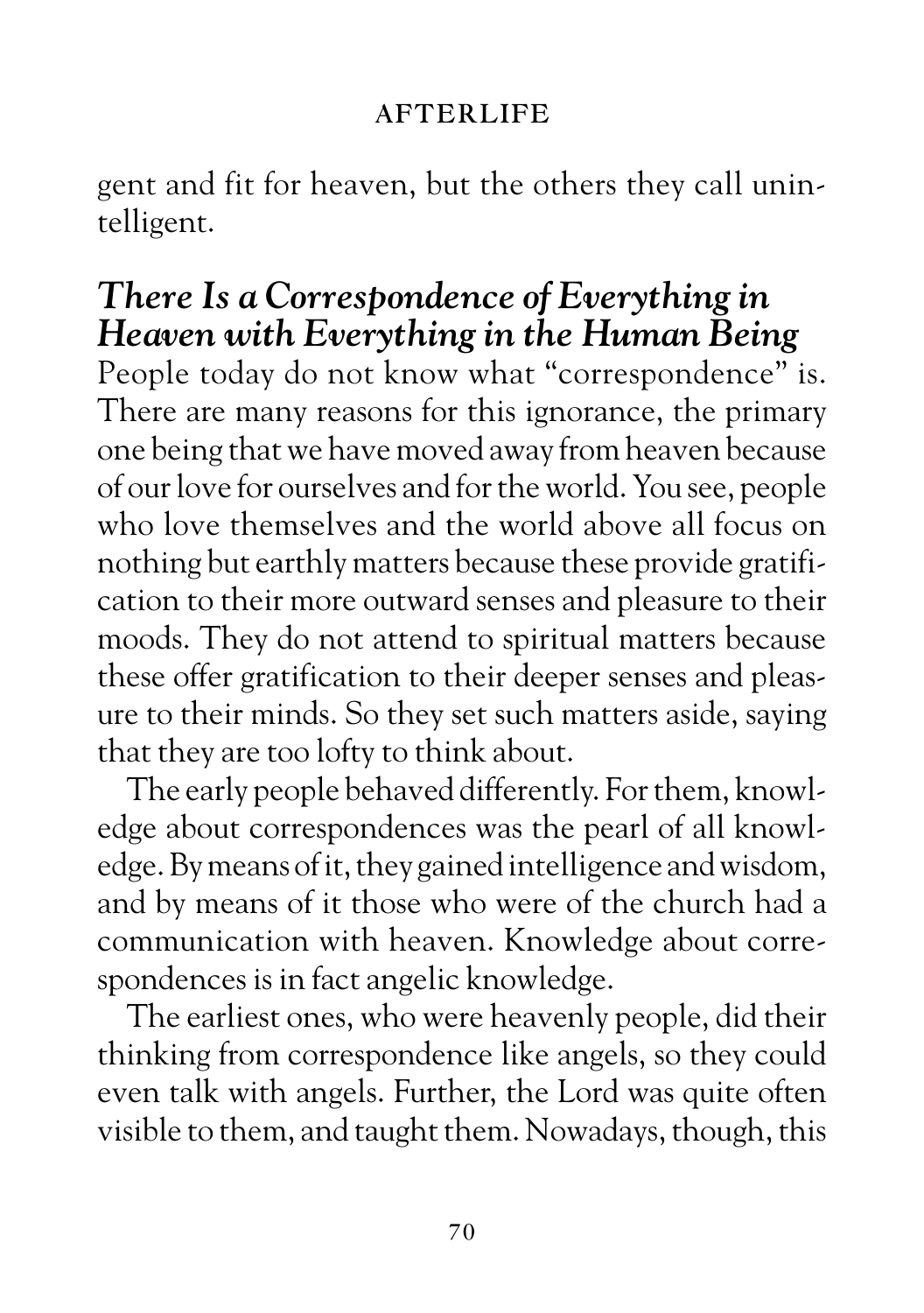knowledge has been so completely lost that people do not know what correspondence is.

First, I need to state what correspondence is. The whole natural world is responsive to the spiritual world—the natural world not just in general, but in detail. So whatever arises in the natural world out of the spiritual one is called "something that corresponds." It needs to be realized that the natural world arises from and is sustained in being by the spiritual world, exactly the way an effect relates to its efficient cause.

By "the natural world," I mean all that extended reality that is under our sun and that receives its light and warmth from it. All the things that are sustained in being from that source belong to that world. The spiritual world, in contrast, is heaven, and to that world belong all the things that are in the heavens.

Since a human being is a heaven and a world in least form in the image of the greatest, there is a spiritual world and a natural world within each of us. The deeper elements, which belong to our minds and relate to our intelligence and volition, constitute our spiritual world, while the outer elements, which belong to our bodies and relate to our senses and actions, constitute our natural world. Anything that occurs in our natural world (that is, in our bodies and their senses and actions) because of our spiritual world (that is, because of our minds and their intelli gence and volition) is called something that corresponds.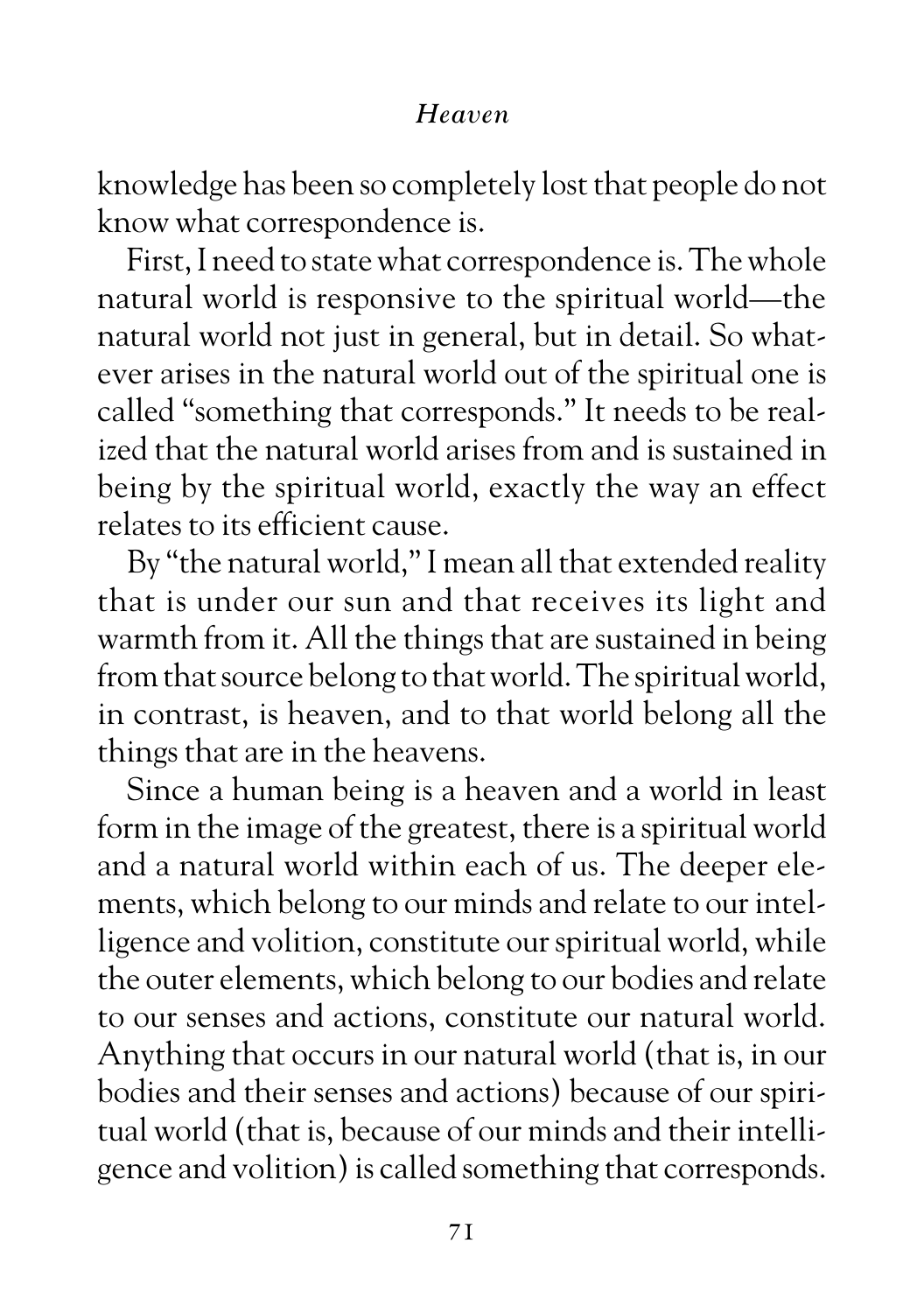We can see in the human face what correspondence is like. In a face that has not been taught to dissimulate, all the affections of the mind manifest themselves visibly in a natural form, as though in their very imprint, which is why we refer to the face as "the index of the mind." This is our spiritual world within our natural world. Similarly, elements of our understanding are manifest in our speech, and matters of our volition in our physical behavior. So things that occur in the body, whether in our faces or in our speech or in our behavior, are called correspondences.

## *There Is a Correspondence of Heaven with Everything Earthly*

All earthly things are differentiated into three classes that we call "kingdoms," namely the animal kingdom, the vegetable kingdom, and the mineral kingdom. Members of the animal kingdom are correspondences on the first level because they are alive. Members of the vegetable king dom are correspondences on the second level because they merely grow. Members of the mineral kingdom are correspondences on the third level because they neither live nor grow.

The correspondences in the animal kingdom are the liv ing creatures of various kinds, both those that walk and creep on the earth and those that fly in the air. We need not list them by name, because they are familiar. Correspon dences in the vegetable kingdom are all the things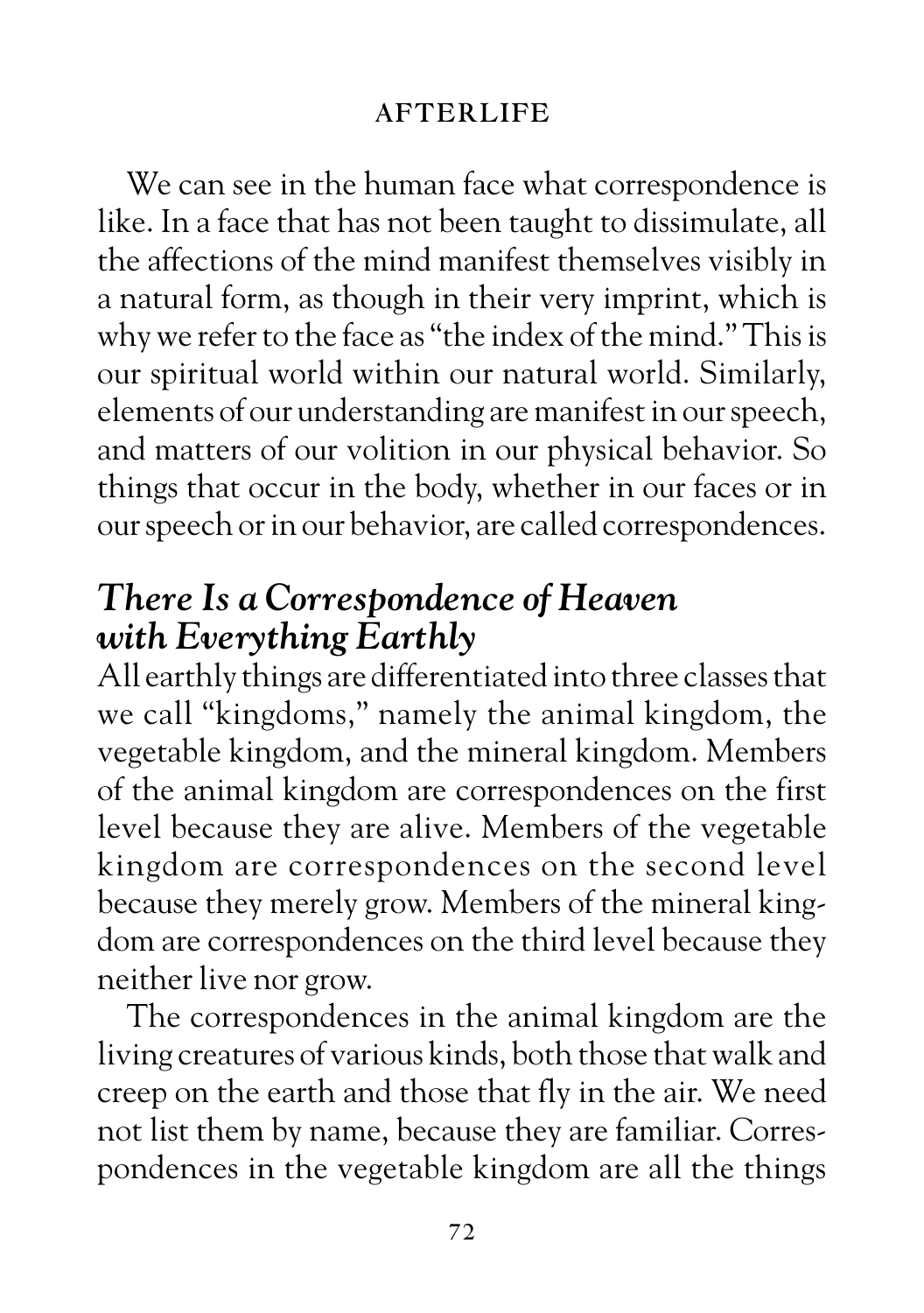that grow and bloom in gardens and forests and farms and meadows, which again are so familiar that they need not be listed by name. Correspondences in the mineral kingdom are metals noble and base, stones precious and common, and soils of various kinds, as well as bodies of water. Beyond these, things made from these elements by human industry for our use are correspondences, things such as foods of all kinds, garments, houses, major buildings, and so on.

Things that are above the earth are also correspondences, things like the sun, the moon, and the stars, and also things that occur in our atmospheres like clouds, mists, rainstorms, lightning bolts, and thunderclaps. The emanations of the sun in its presence and absence like light and shade, warmth and cold, are also correspondences; and so are such corollaries as the times of the year called spring, summer, fall, and winter, and the times of the day—morning, noon, evening, and night.

The fact that everything in this world arises from the Divine and is clothed with the kinds of elements in nature that enable it to be present there, serve some use, and therefore correspond, follows clearly from little things we can observe in both the animal and the vegetable kingdoms. In each there are things that anyone, with some deeper thought, can see must come from heaven. By way of illustration I may mention only a few out of the count less many.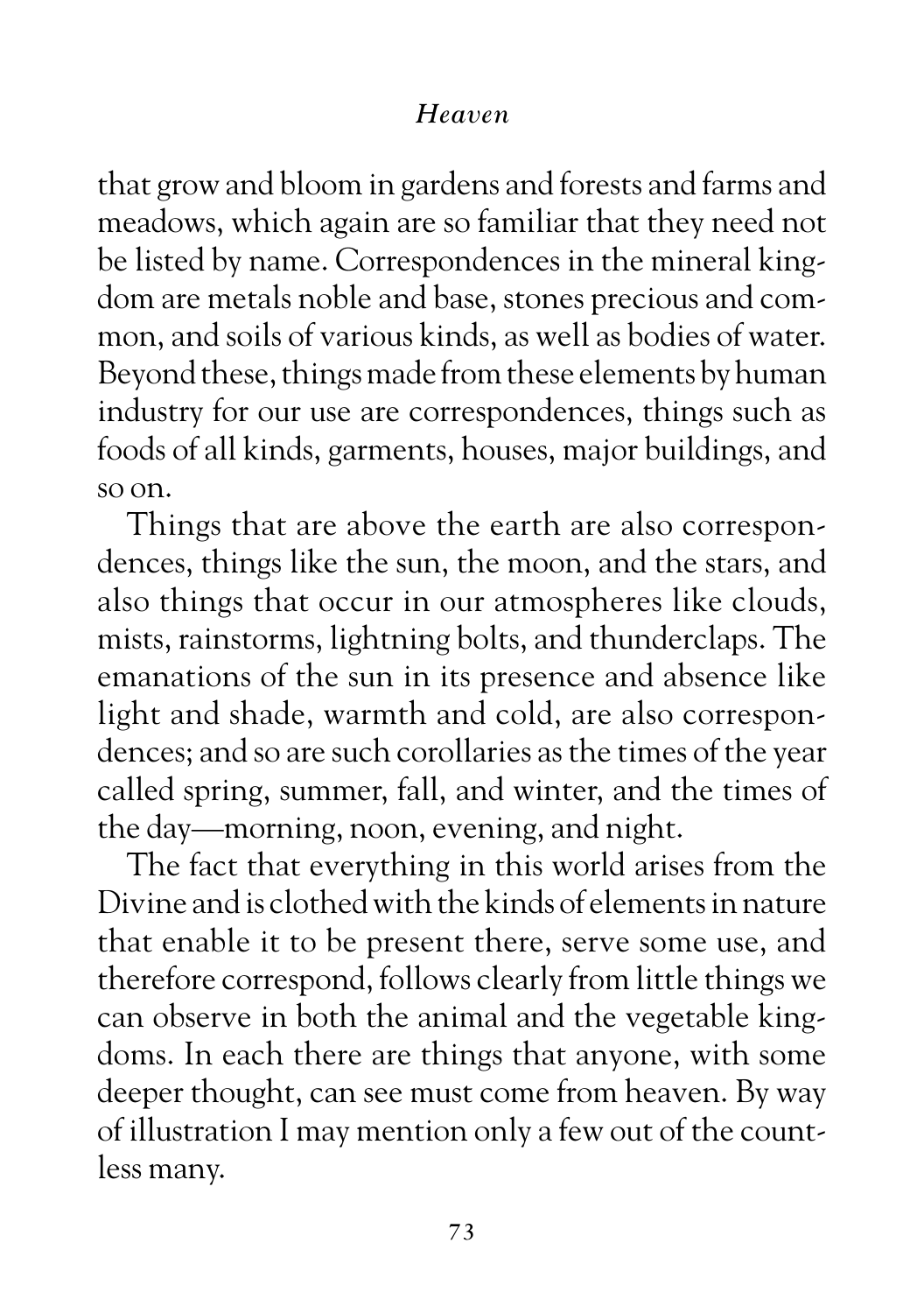First, some from the animal kingdom. In this field, many people realize what kind of knowledge is virtually instinctive in any creature you choose. Bees know how to collect honey from flowers, build cells from wax in which they store their honey, and so provide food for themselves and their families for the coming winter. Their queen lays eggs, while the others cover them over and lead her around so that a new generation may be born. They live under a kind of government that all their members know instinctively, protecting their useful members and expelling the useless ones and clipping off their wings. There are even more marvels that are given them from heaven for their use. In fact, their wax serves the human race throughout the world for candles, and their honey for flavoring foods.

Then what about caterpillars, the lowest creatures in the animal kingdom! They know how to nourish themselves with the sap of their leaves and in due time how to make a covering around themselves and virtually put them selves in a womb and so to hatch offspring of their own species. Some first turn into nymphs and chrysalides and make threads, and after exhausting labor grace them selves with new bodies and adorn themselves with wings. Then they fly in the air as though it were their heaven, celebrate their "weddings," lay their eggs, and so provide themselves with a posterity.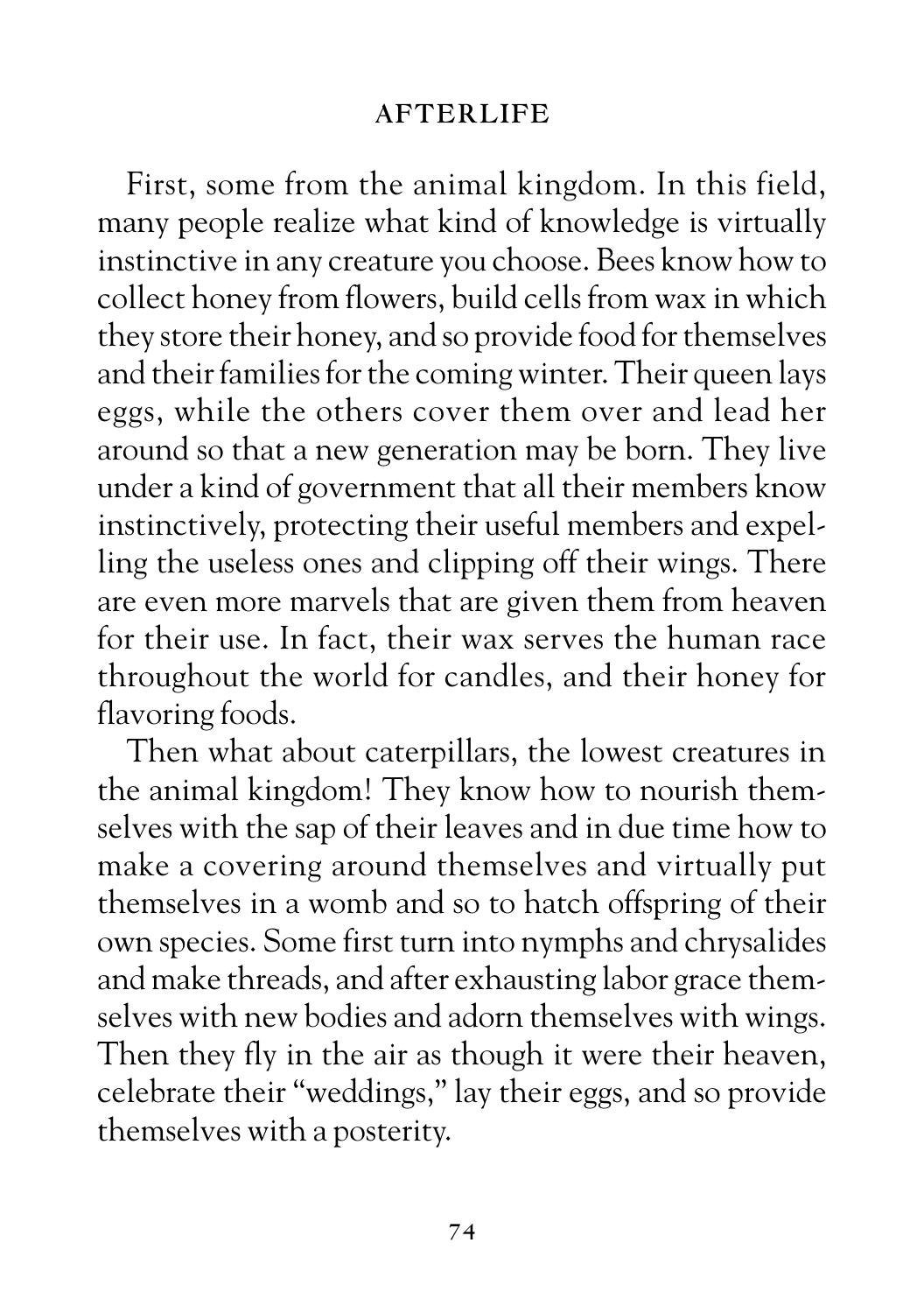Over and above these particular examples, all the fowl of the air know the foods that are good for them—not only what they are, but where they are. They know how to construct nests for themselves, each species differently from all others, how to lay their eggs there, incubate them, hatch and feed their chicks, and expel them from the nest when they can be on their own. They also know the particular enemies they must avoid and the allies they can associate with, all from earliest infancy. I will say nothing about the wonders in the eggs themselves, where everything necessary for the formation and nourishment of the embryonic chicks lies properly available, or countless other wonders.

Will anyone who thinks with any rational wisdom say that such things arise from any source but a spiritual world, a world that the natural world serves by clothing what comes from it with a body, or presenting in effect that which is spiritual in origin?

The reason why earthbound animals and the fowl of the air are born into all this knowledge while we, who are actually superior, are not, is that animals are in the proper pattern of their life and cannot destroy what is within them from the spiritual world because they are not rational. It is different for us, who think from the spiritual world. Because we have corrupted ourselves by living contrary to the design that reason itself has recommended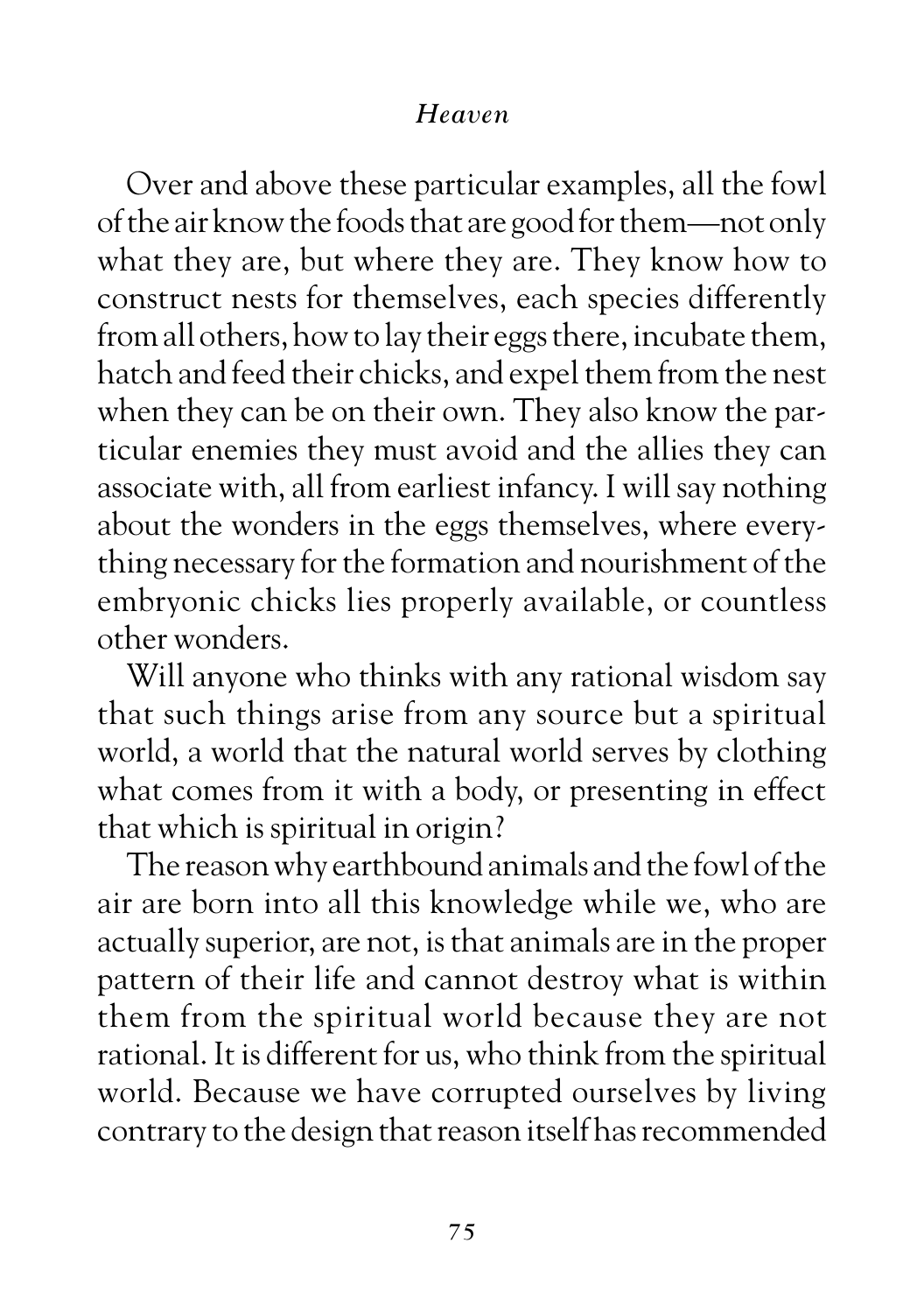to us, we cannot escape being born into total ignorance, so that we can be led from there, by divine means, back into the pattern of heaven.

We can deduce how members of the vegetable kingdom correspond from a multitude of instances—for example, from the fact that tiny seeds grow into trees, beget leaves, produce flowers and then fruits in which they place another generation of seeds, and that these things happen in a sequence and emerge all together in such a wondrous design that there is no way to describe it briefly. It would take volumes, and still there would be deeper mysteries suited to their uses that our knowledge could not compass.

Because these things stem from the spiritual world or heaven, which is in a human form, it is also true that the details of that kingdom have a kind of relationship to human characteristics—a fact that is recognized by some individuals in the learned world.

It has become clear to me from a great deal of experience that everything in that kingdom is also a correspondence. Very often, when I have looked over trees and fruits and flowers and vegetables in gardens, I have become aware of corresponding things in heaven. Then I have talked with nearby people there and have learned where these plants were from and what their characteristics were.

Nowadays, though, no one can know about the spiritual things in heaven to which natural things in the world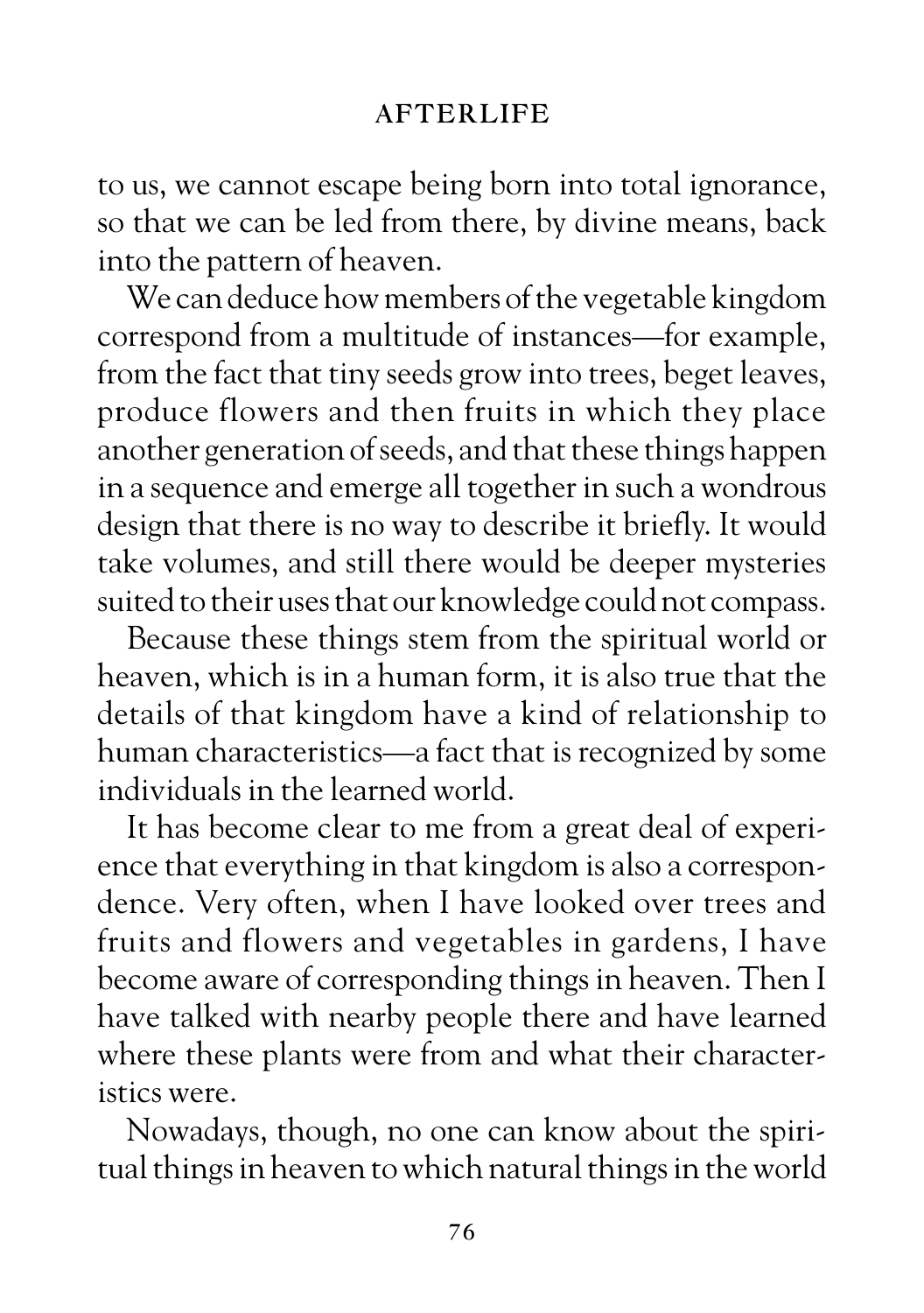correspond except from heaven, because the knowledge of correspondence has now been completely lost. I should like to present a few examples to show what the correspondence of spiritual things with natural ones is like.

In general, earth's living creatures correspond to affections, the mild and useful ones to good affections, the fierce and useless ones to evil affections. Specifically, cattle and calves correspond to affections of the natural mind, sheep and lambs to affections of the spiritual mind. Flying creatures, species by species, correspond to cognitive activities of either level of the mind. This is why various animals such as cattle, calves, rams, sheep, male and female goats, male and female lambs, as well as pigeons and turtle doves were accepted for holy use in the Israelite church, which was a representative church. They used them for their sacrifices and burnt offerings, and in these uses they did in fact correspond to spiritual realities that are understood in heaven in accord with their correspondence.

The reason animals are affections, according to their genera and species, is that they are alive, and the only source of the life of any creature is from affection and is in proportion to it. We humans are like animals as far as our natural person is concerned, which is why we are compared to them in colloquial usage. For example, we call a gen tle person a sheep or a lamb, a violent one a bear or a wolf, a crafty one a fox or a snake, and so on.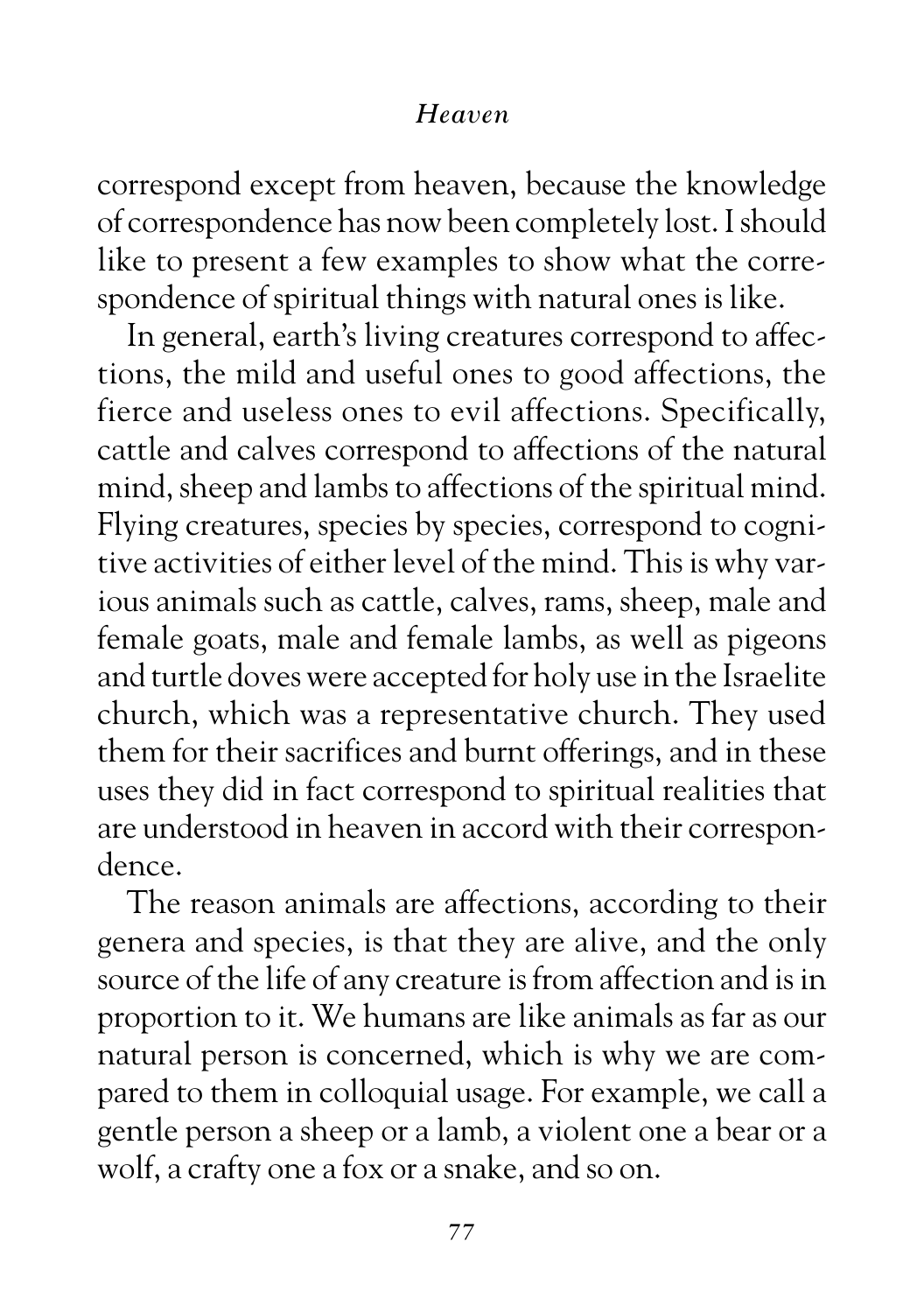There is a similar correspondence with things in the vegetable kingdom. A garden, in general terms, corresponds to heaven in respect to intelligence and wisdom, which is why heaven is called the garden of God and a paradise, and why we call it a heavenly paradise.

Trees, species by species, correspond to perceptions and firsthand knowledge of what is good and true, which yield intelligence and wisdom. So the early people, who were absorbed in the knowledge of correspondences, held their holy worship in groves. This is why trees are mentioned so often in the Word and why heaven, the church, and people are compared to them—to the vine, for example, the olive, the cedar, and others—and the good we do is compared to fruit.

Further, the foods we derive from them, especially the ones we get from crops planted in fields, correspond to affections for what is good and true because they nourish our spiritual life the way earthly foods nourish our natural life.

Bread, generally speaking, corresponds to an affection for whatever is good because it is the mainstay of life and because it is used to mean all food. It is because of this cor respondence that the Lord calls himself the bread of life; and it is also because of this that bread was put to holy use in the Israelite church—they did in fact place bread on the table in the tabernacle and called it "the bread of pres ence." Then too, all divine worship that they performed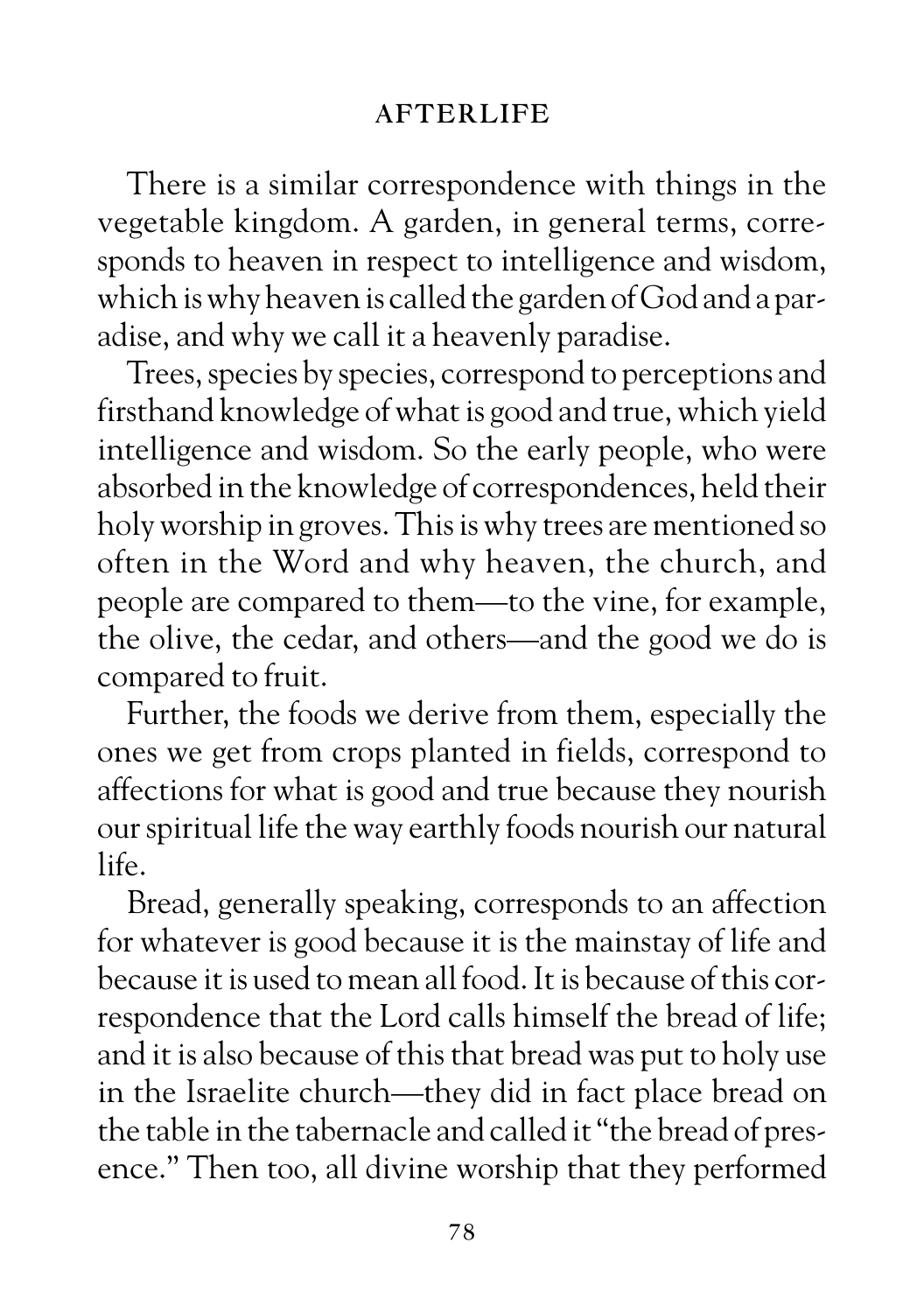by sacrifices and burnt offerings was called "bread." Because of this correspondence too, the most sacred worship in the Christian church is the Holy Supper, in which bread and wine are shared.

We may note briefly how the union of heaven with the world occurs by means of correspondences. The Lord's kingdom is a kingdom of purposes that are functions or which amounts to the same thing—of functions that are purposes. For this reason, the universe has been so created and formed by the Divine that functions can clothe them selves in materials that enable them to present themselves in act or in results, first in heaven and then in this world, and so step by step all the way to the lowest things in nature. We can see from this that the correspondence of natural phenomena with spiritual ones, or of the world with heaven, takes place through functions, and that the functions are what unite them. We can also see that the forms that clothe the functions are correspondences and unions to the extent that they are forms of the functions.

As for us, though, our acts are services in forms to the extent that we live according to the divine design—that is, in love for the Lord and in thoughtfulness toward our neighbor. To that extent, our acts are correspondences that unite us to heaven. In general terms, loving the Lord and our neighbor is being of service.

We need to know as well that it is humankind through which the natural world is united to the spiritual world,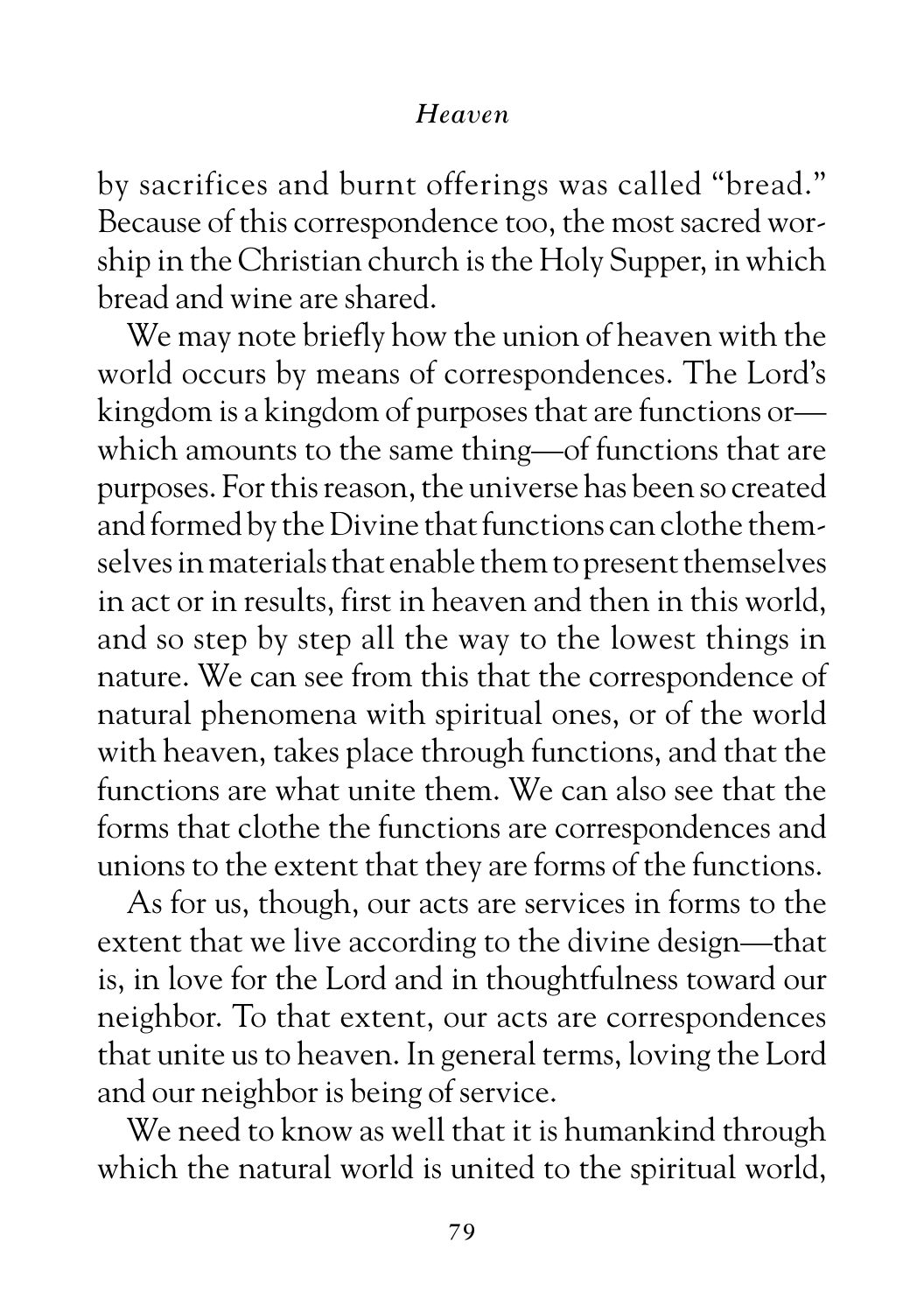that we are the means of the union. For there is within us a natural world and also a spiritual world; so to the extent that we are spiritual, we are a means of union. However, to the extent that we are natural and not spiritual, we are not a means of union. The Lord's inflow into the world and into the world's gifts within us continues even without our aid, but it does not come into our rational functioning.

## *The Sun in Heaven*

Our world's sun is not visible in heaven, and neither is any thing that is derived from it, since all that is natural. Nature, in fact, begins with that sun, and whatever is produced by it is called natural. The spiritual reality in which heaven exists, though, is above nature and completely distinct from anything natural. They communicate with each other only through correspondences.

However, even though neither this world's sun nor anything derived from it is visible in heaven, there is a sun there; there is light and warmth, there are all the things we have in our world and many more—not from the same origin, though, since things in heaven are spiritual while things in our world are natural.

Heaven's sun is the Lord; light there is the divine truth and warmth the divine good that radiate from the Lord as the sun. Everything that comes into being and manifests itself in the heavens is from this source.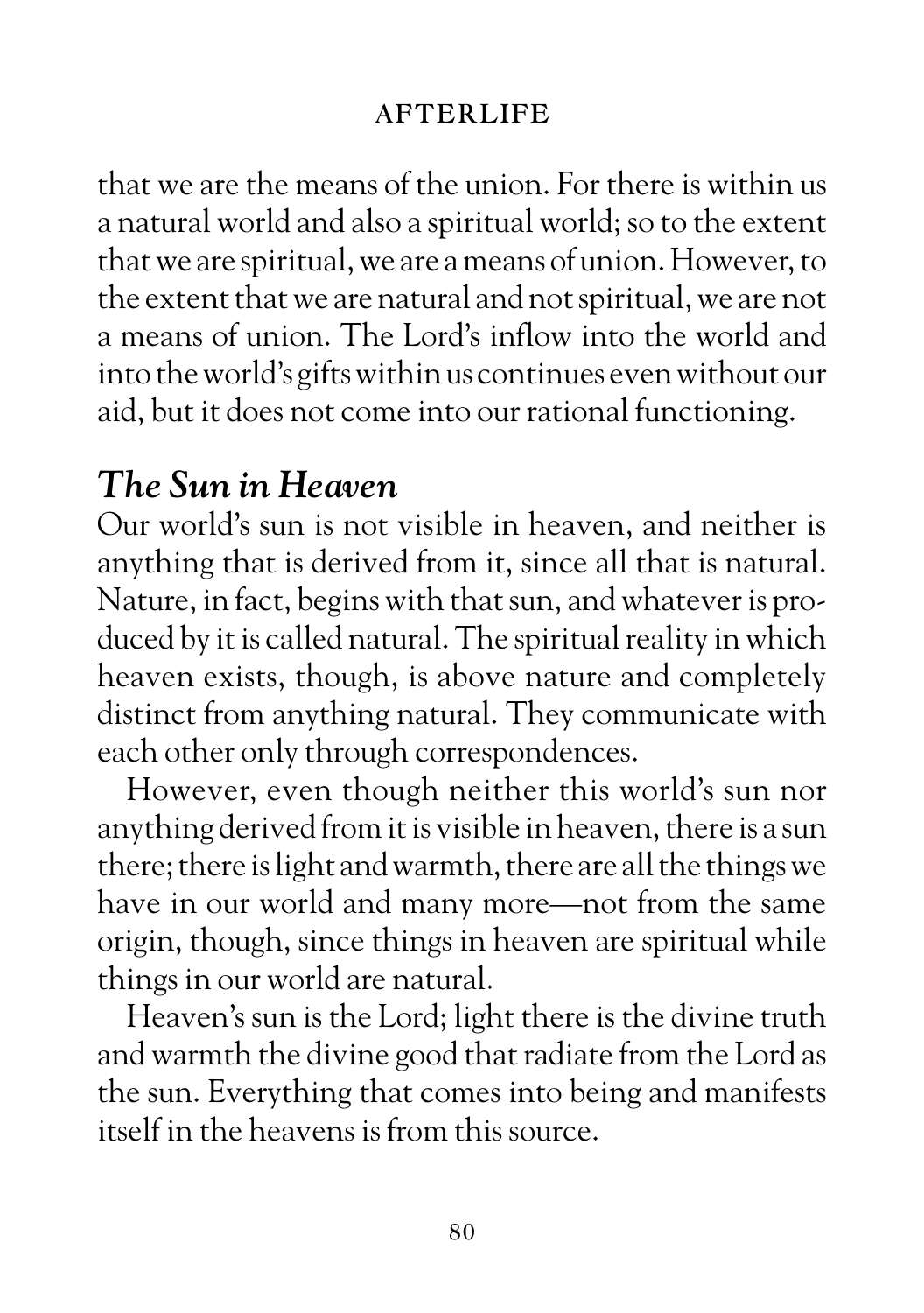The reason the Lord in heaven appears as the sun is that he is the divine love from which all spiritual things come into being—and, through the agency of our world's sun, all natural things as well. That love is what shines like a sun.

However, when the Lord appears in heaven (which happens quite often) he does not appear clothed with the sun but in an angelic form, distinguishable from the angels by the divine quality that shines from his face. He is not actually there in person—since the Lord "in person" is always clothed with the sun—but is present in appearance. It is commonplace in heaven for things to be seen as though they were present in the place where their appear ance is focused or delineated, even though this is very far from the place where they themselves actually are. This presence is called "a presence of inner sight."

Since the Lord is the sun of heaven, and since every thing that comes from him looks toward him, the Lord is the common center, the basis of all direction and orientation. So too everything beneath is in his presence and under his control, everything in the heavens and everything on earth.

## *Light and Warmth in Heaven*

People who think solely on the basis of nature cannot grasp the fact that there is light in the heavens; yet in the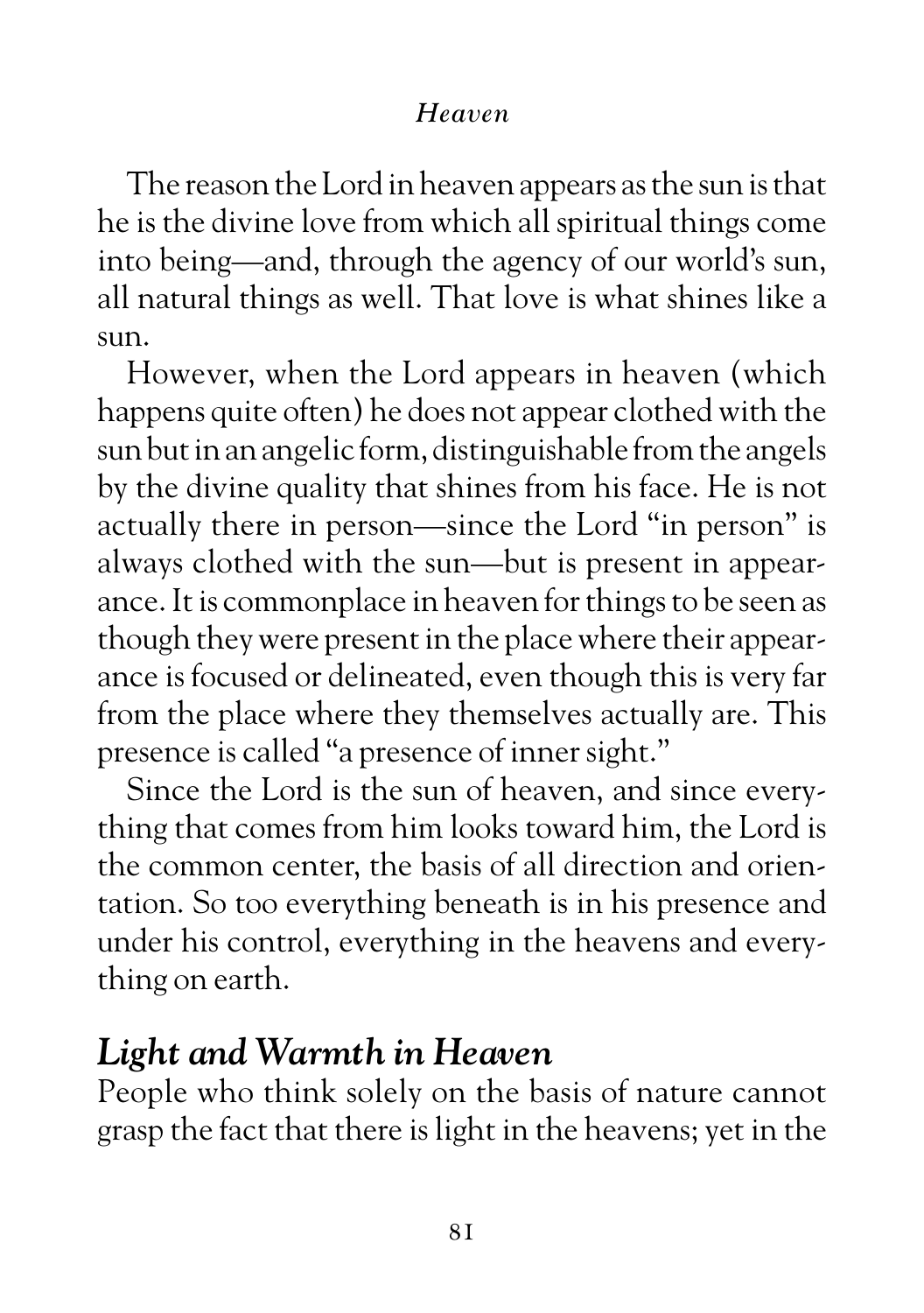heavens there is so much light that it is vastly greater than noonday light on earth. I have seen it often, even during our evenings and nights. At first I was amazed when I heard angels saying that our world's light was nothing but shadow in comparison to heaven's light, but now that I have seen it, I myself can bear witness. Its brightness and brilliance are beyond description. What I have seen in heaven I have seen in that light, and therefore more clearly and distinctly than what I have seen in this world.

People are thinking naturally when they are focusing solely on this world and attributing everything to nature. They are thinking spiritually, however, when they focus on heaven and attribute everything to the Divine.

I have often been allowed to perceive that the light that illumines the mind is a true light, quite different from the light that we call natural light. I have also been allowed to see it. I have been gradually elevated into that light inwardly, and as I was raised up, my discernment was enlightened to the extent that I could grasp what I had been unable to grasp before, ultimately things that could in no way be comprehended by thought from natural light. At times I have resented the fact that they were incomprehensible [in natural light] when they were so clearly and plainly perceived in the heavenly light.

Since our mind does have light, we speak of it much as we do of our eyes—for example, that it sees and is in the light when it grasps something, and that it is in darkness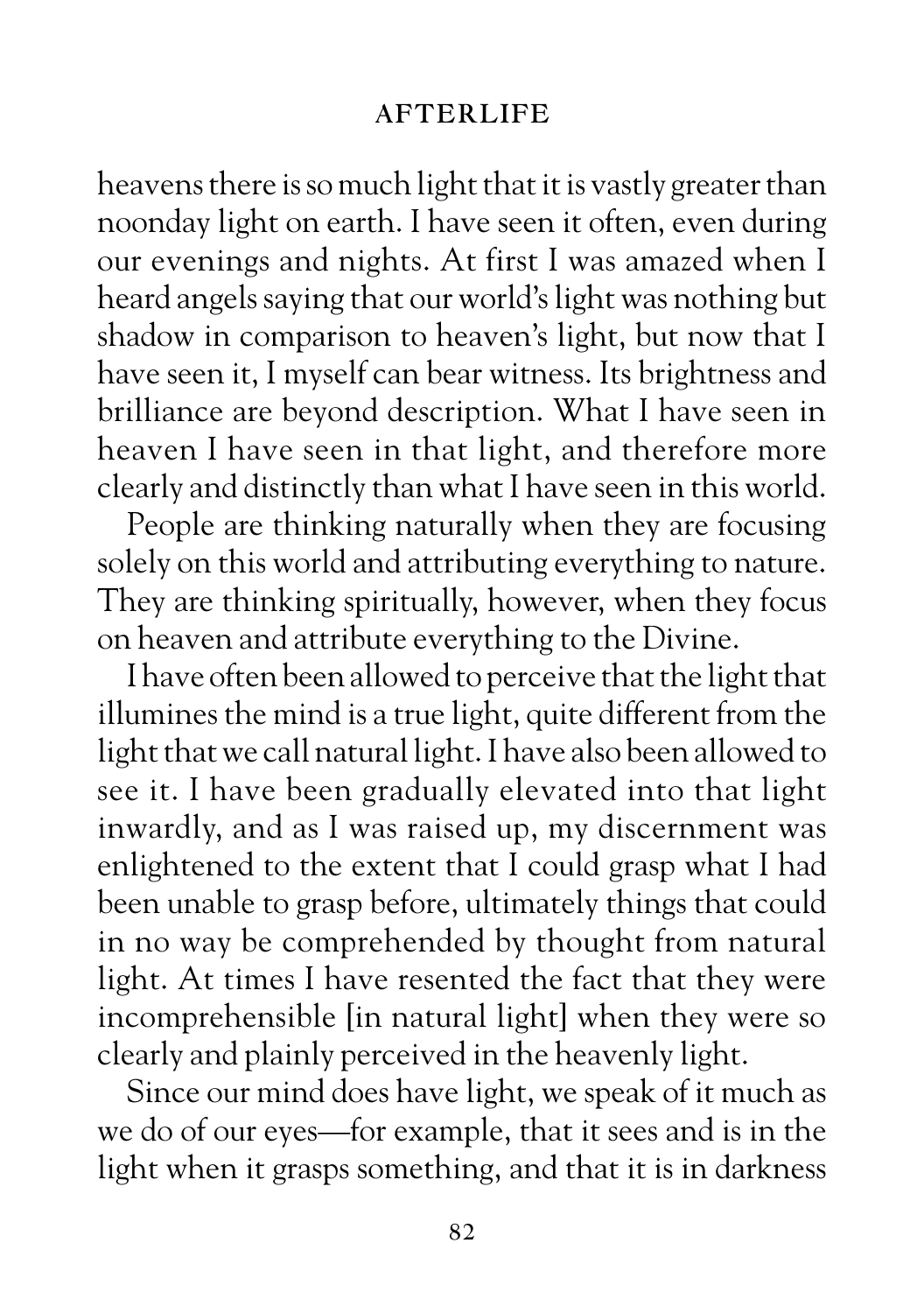and shadows when it does not; and there are many other similar sayings.

Something now needs to be said about heaven's warmth. In its essence, heaven's warmth is love. It emanates from the Lord as the sun, which is divine love for the Lord and from the Lord, as has been explained in the preceding chapter. We can therefore see that heaven's warmth is just as spiritual as its light, because they come from the same source.

There are two things that emanate from the Lord as the sun, divine truth and divine good. Divine truth comes out in heaven as light and divine good as warmth. However, divine truth and divine good are so united that they are not two, but one. For angels, though, they are separated. There are angels who accept divine good more readily than divine truth, and there are angels who accept divine truth more readily than divine good. The ones who are more open to divine good are in the Lord's heavenly kingdom; the ones who are more open to divine truth are in the Lord's spiritual kingdom. The most perfect angels are the ones who are equally open to both.

The fact that love is warmth of a spiritual origin can be seen from the way we grow warm in proportion to our love, even becoming inflamed and heated in proportion to its intensity and quality, with its full heat evident when we are attacked. This is why it is usual to talk about inflaming, heating up, burning, boiling, and kindling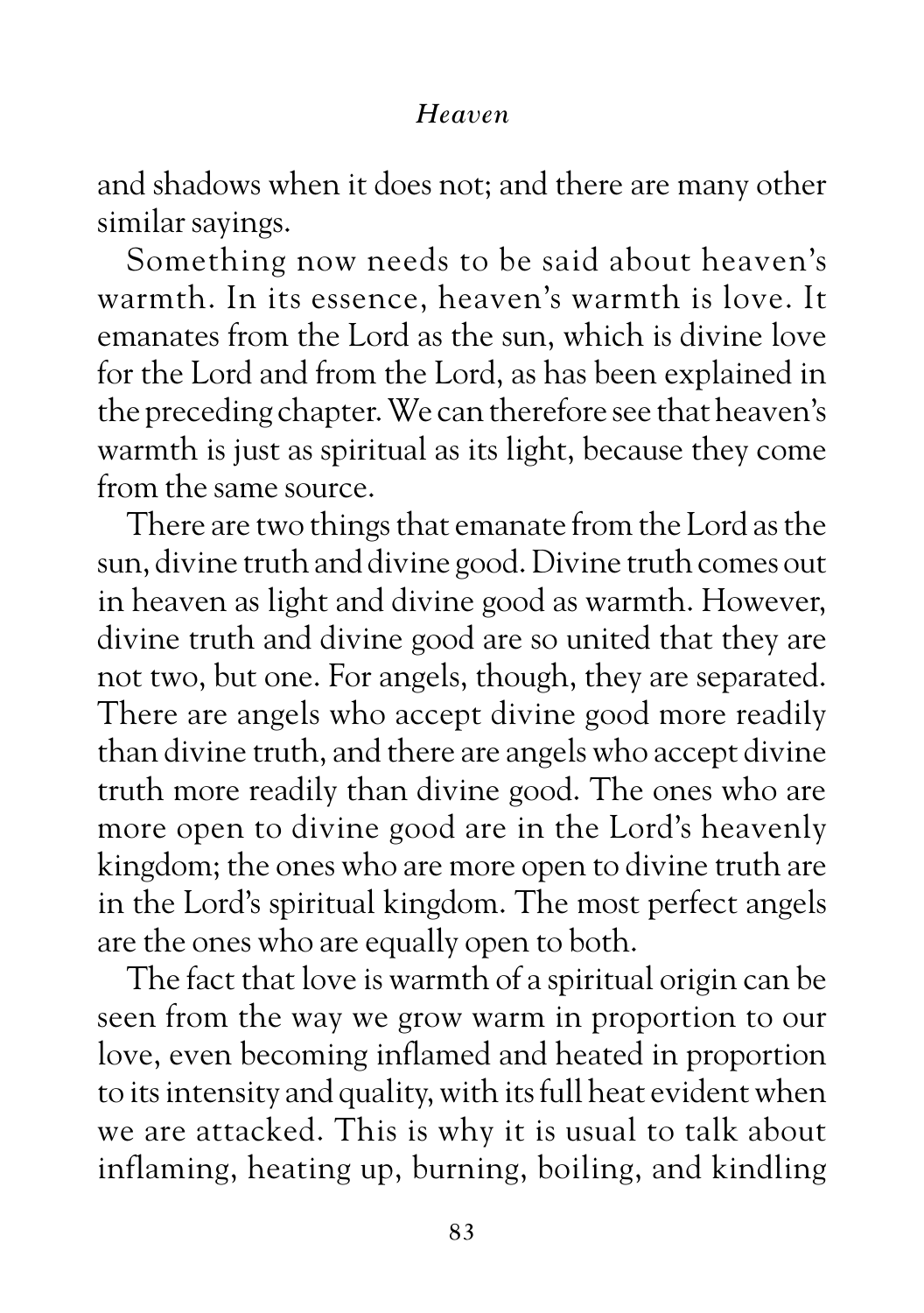when we are talking about either the affections of a good love or the cravings of an evil love.

# *How the States of Angels in Heaven Change*

Angels are not constantly in the same state as to love, and consequently they are not in the same state as to wisdom, for all the wisdom they have is from their love and in proportion to it. Sometimes they are in a state of intense love, some times in a state of love that is not intense. It decreases gradually from its most to its least intense. When they are in the highest level of love, they are in the light and warmth of their lives, or in their greatest clarity and delight. Conversely, when they are in the lowest level they are in shadow and coolness, or in what is dim and unpleasant. From this latter state they return to the first, and so on. The phases follow each other with constant variety.

These states follow each other like variations of light and shade, warmth and cold, or like the morning, noon, evening, and night of individual days in our world, varying constantly throughout the year. Not only that, they correspond—morning to the state of their love in clarity, noon to the state of their wisdom in clarity, evening to the state of their wisdom in dimness, and night to a state of no love or wisdom. It should be known, though, that there is no correspondence of night with the states of life of people in heaven, but rather a correspondence of the half-light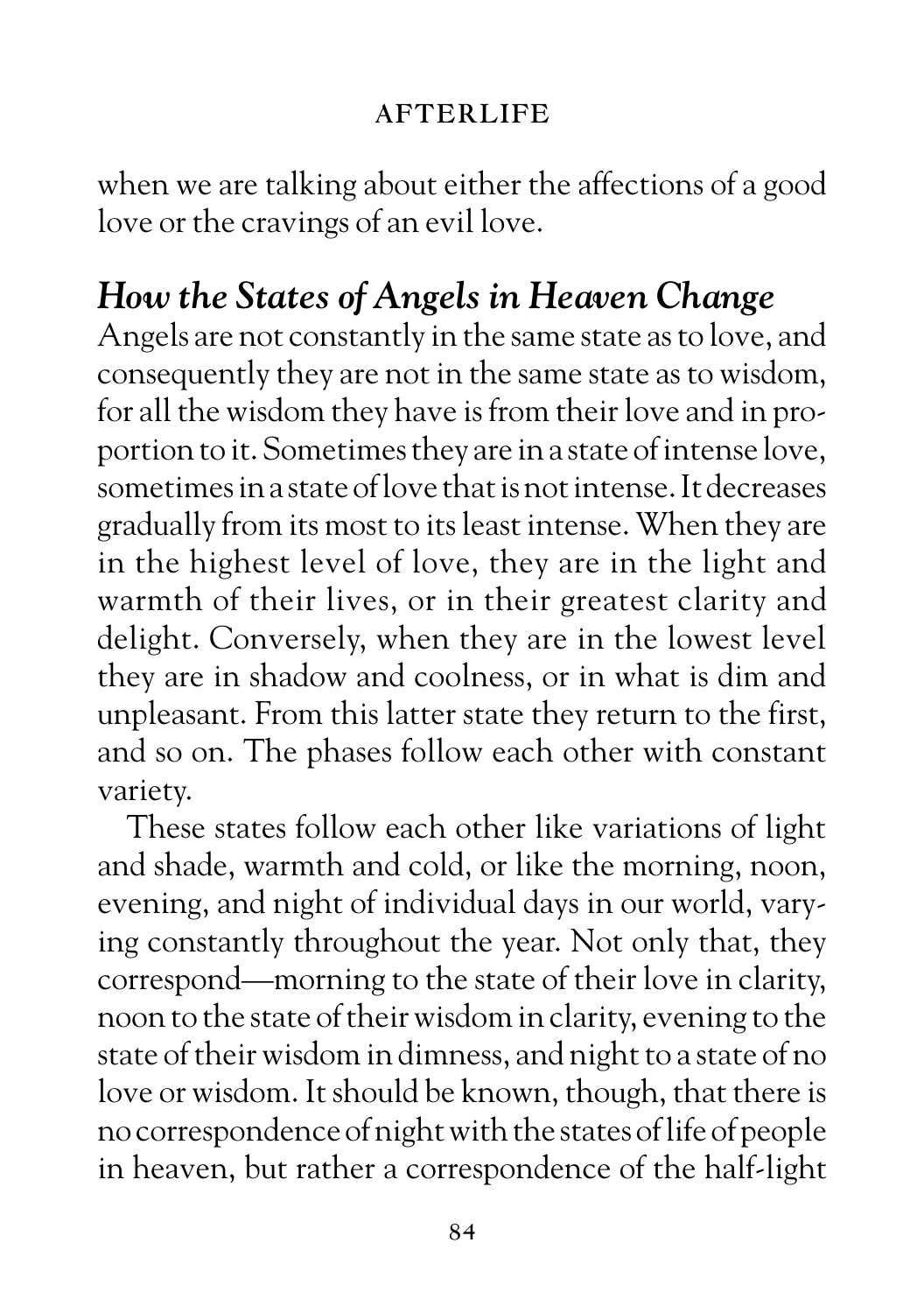that comes before dawn. The correspondence of night is with people who are in hell.

Because of this correspondence, "day" and "year" in the Word mean states of life in general, warmth and light mean love and wisdom, morning the first and highest level of love, noon wisdom in its light, evening wisdom in its shade, and the half-light the dimness that comes just before the morning. Night, though, means the loss of love and wisdom.

As the states of the inner levels of angels' love and wisdom change, so too do the states of the various things that surround them and are visible to their eyes; for the things that surround angels are given their appearance according to the things that are within them.

I have been told from heaven why changes of state like this occur. Angels have said that there are many reasons. First, the delight of life and of heaven that angels enjoy because of the love and wisdom given them by the Lord would gradually pall if they were constantly engaged in it, the way it happens for people who are involved in pleas ures and enjoyments without variety. A second reason is that angels have a sense of self or self-image just as we do, and this involves loving themselves. All the people in heaven are kept free of their sense of self, and to the extent that the Lord does keep them free, they enjoy love and wisdom. To the extent that they are not kept free, however, they are caught up in love for themselves; and since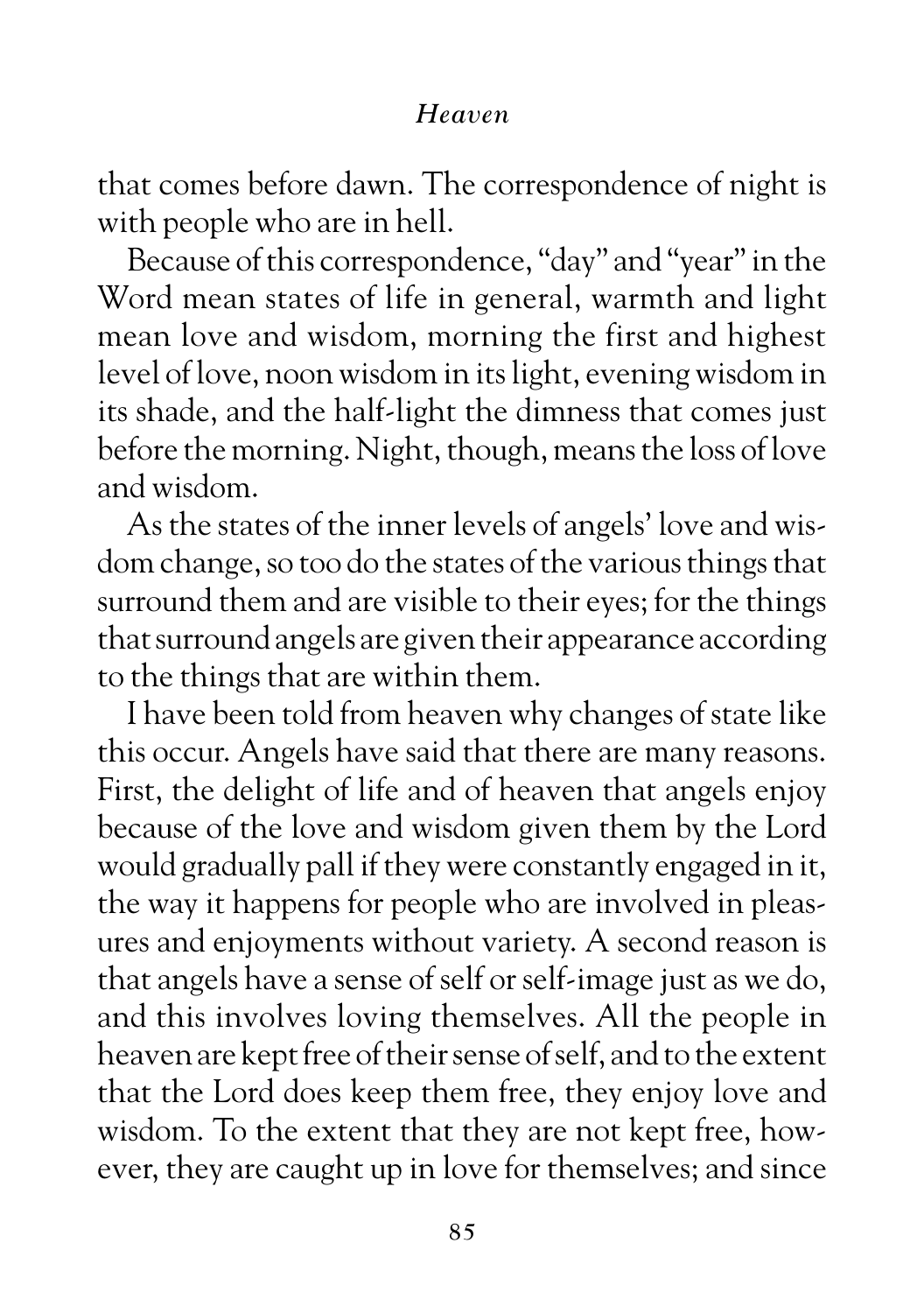all of them do love that sense of self and carry it with them, these changes of state or successive alternations do occur. A third reason is that they are made more perfect in this way, since they become accustomed to being kept in love for the Lord and kept free from love for themselves. Further, by these alternations of delight and discomfort, their perception of and sensitivity to what is good become more and more delicate.

They have gone on to say that the Lord does not produce these changes of their states, since the Lord as the sun is always flowing in with warmth and light, that is, with love and wisdom. Rather, they themselves are the cause, since they love their sense of self and this is constantly misleading them. They illustrate this by compar ison with our world's sun, which is not the cause of the changes of warmth and cold and of light and darkness, of distinct years and distinct days, because it stays motionless. The reason can be traced to our earth.

When angels are in this last state, which is when they are involved in their sense of self, they begin to feel depressed. I have talked with them when they were in this state and witnessed their depression. They kept saying, though, that they lived in hope that they would soon return to their earlier state and be in heaven again, so to speak, since heaven for them is being kept free from their sense of self.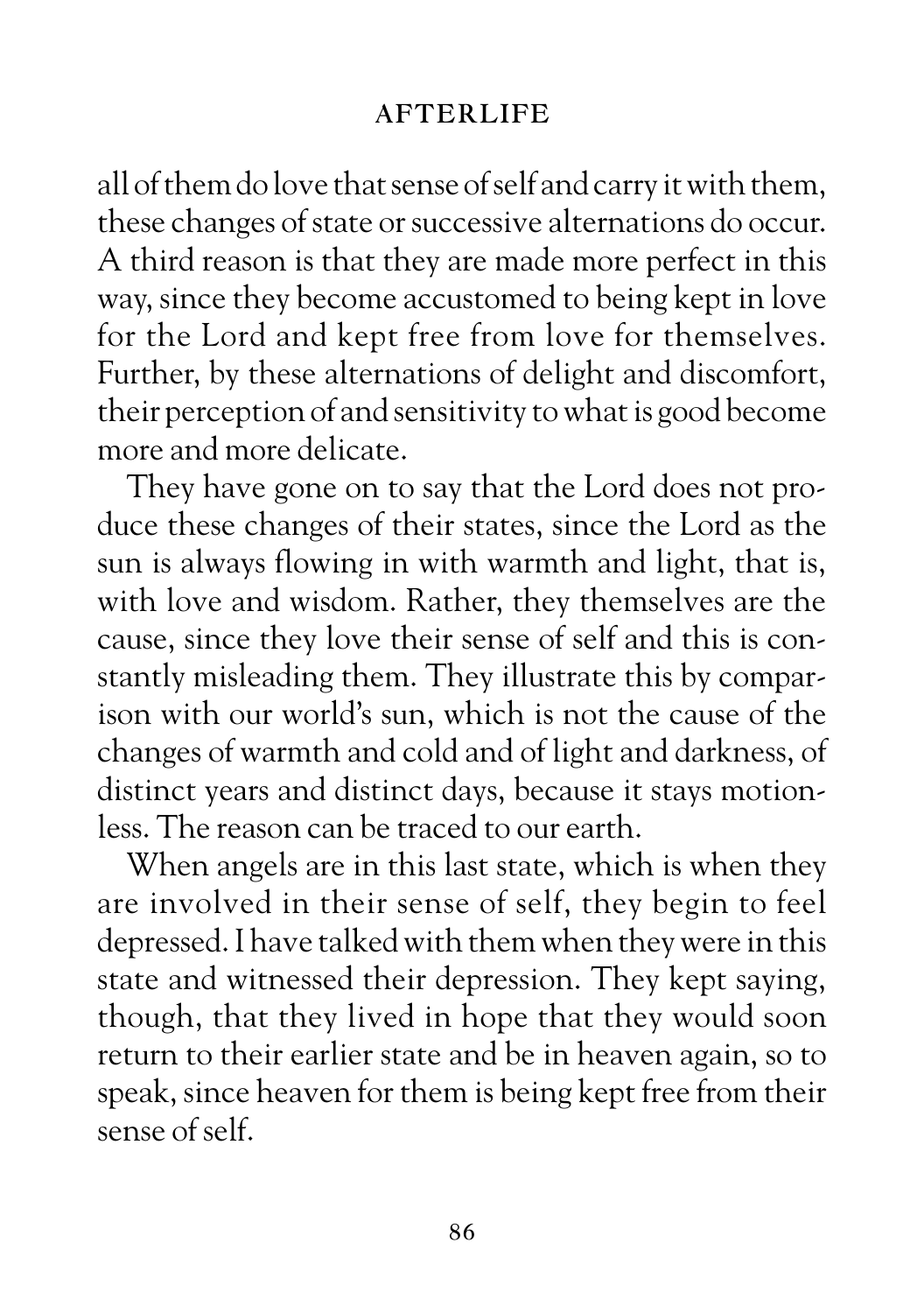## *Time in Heaven*

Even though things keep happening in sequence and progressing in heaven the way they do in the world, still angels have no notion or concept of time and space. The lack is so complete that they simply do not know what time and space are.

The reason angels do not know what time is (even though everything for them moves along in sequence just the way it does in our world, so much so that there is no difference) is that in heaven there are no years or days, but only changes of state. Where there are years and days there are times, and where there are changes of state, there are states.

The reason we have times in our world is that the sun seems to move sequentially from one zone to another and to make the times we call the seasons of the year. It also moves around the earth and makes the times we call times of day, and it does these by fixed periods.

It is different for heaven's sun. It does not make years and days by sequential motions and rotations, but makes apparent changes of state; and it does not make these by fixed periods. This is why angels are incapable of having any concept of time, but have a concept of state instead.

It is much the same for all the things that occur as a result of time, such as the four seasons of the year called spring, sum mer, autumn, and winter; the four times of day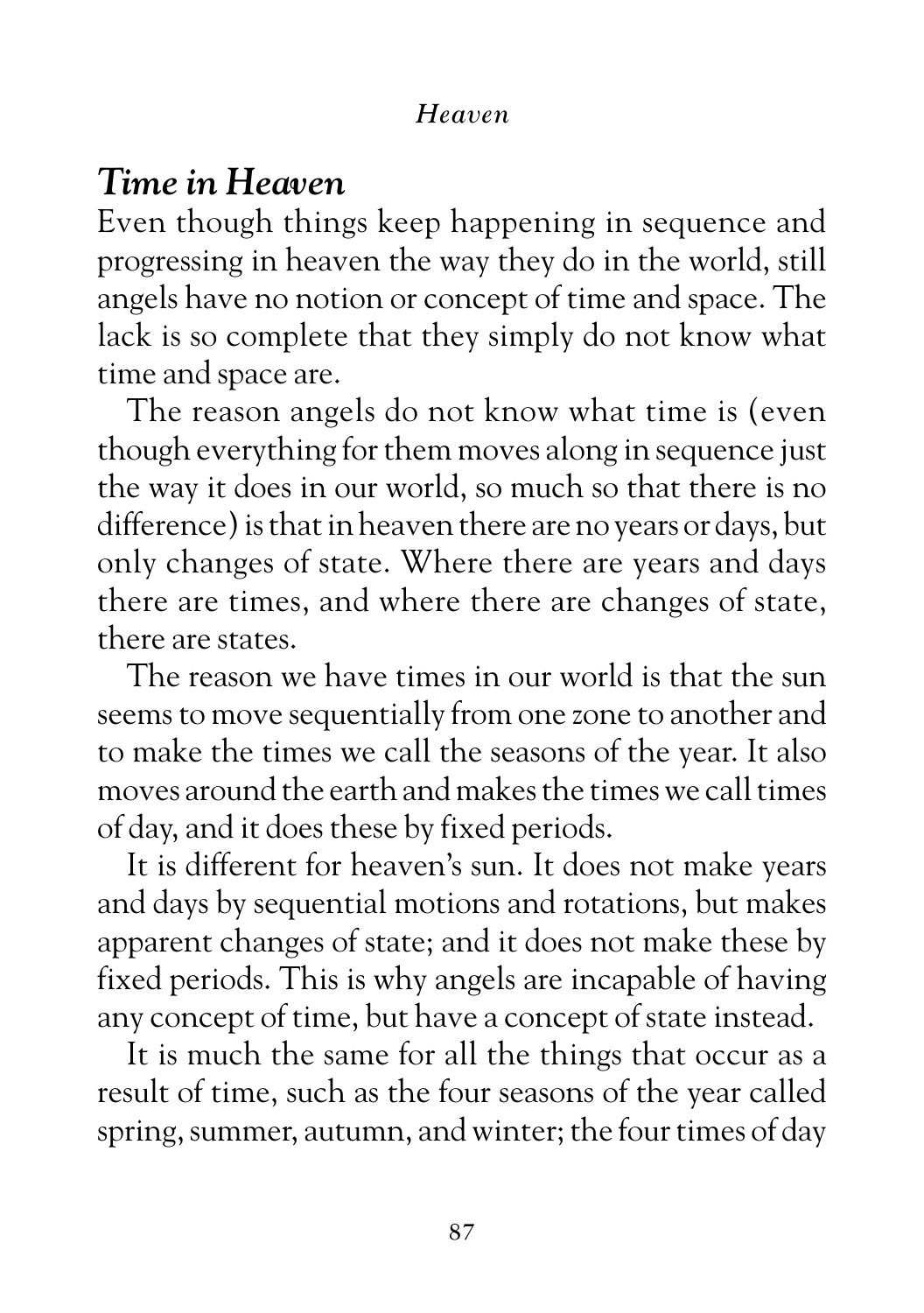called morning, noon, evening, and night; our own four ages called infancy, youth, maturity, and old age; and with the other things that either occur as a result of time or hap pen in temporal sequence. When we think about them, it is from a temporal standpoint; but an angel thinks about them from the standpoint of state. Consequently, any thing in them that is temporal for us changes into an idea of state for the angel. Spring and morning change into an idea of love and wisdom the way they are for angels in their first state; summer and noon change into an idea of love and wisdom as they are in the second state; autumn and evening, as they are in the third state; and night and winter into a concept of the kind of state that is characteristic in hell. This is why similar things are meant by these times in the Word. We can see from this how the natural concepts that occur in our thought become spiritual for the angels who are with us.

Since angels have no notion of time, they have a different concept of eternity than we earthly people do. By "eternity," angels perceive an infinite state, not an infinite time.

I was thinking about eternity once, and using a concept of time I could grasp what "to eternity" entailed namely, without end—but not what "from eternity" entailed and therefore not what God did before creation, from eternity. As my anxiety mounted because of this, I was raised into the sphere of heaven and therefore into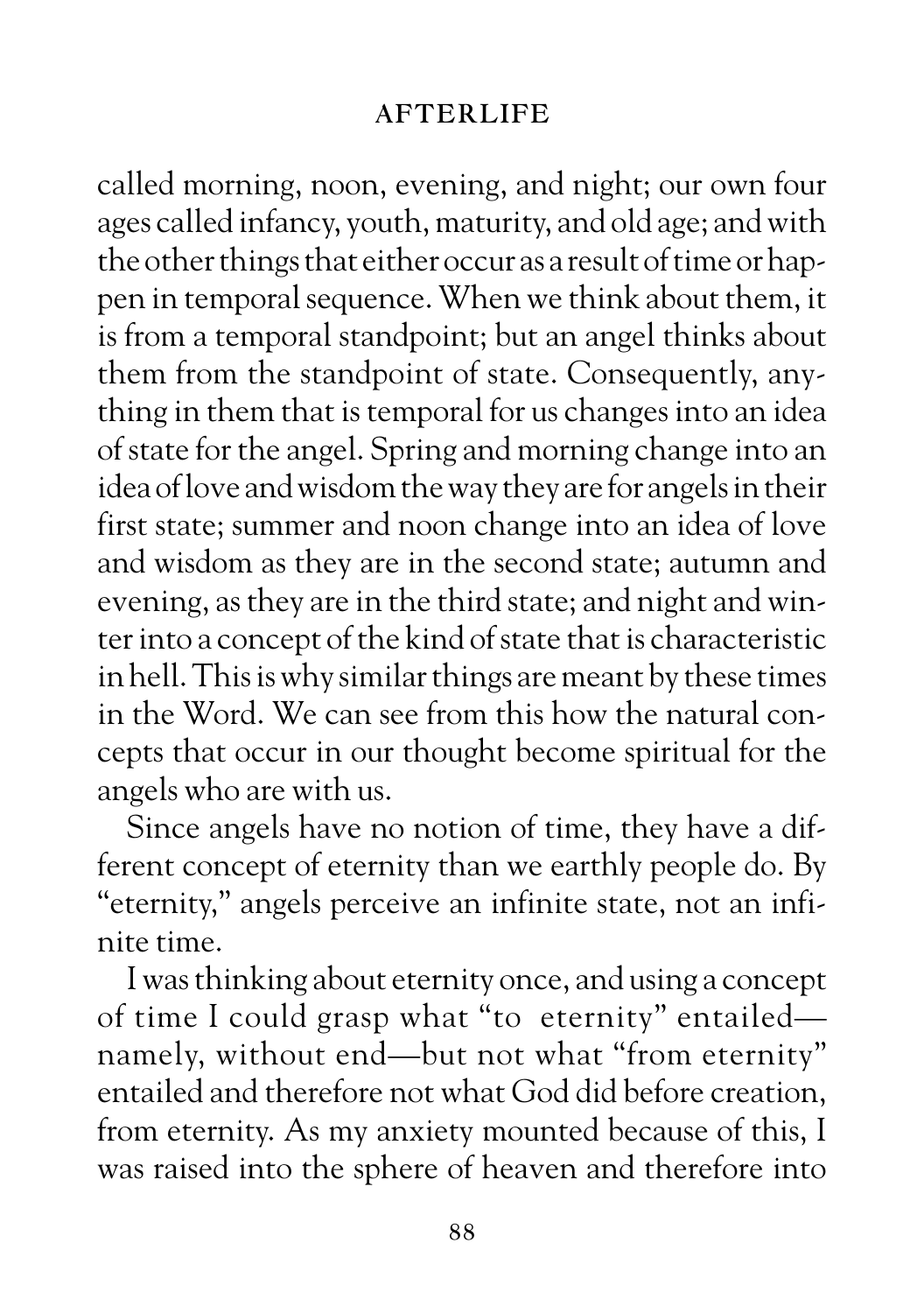the perception of eternity shared by angels. This shed light for me on the fact that we ought not to think about eternity in temporal terms but in terms of state, and that when we do, we can grasp what "from eternity" entails, which was actually done for me.

I have been allowed to know from experience what angels' ignorance of time is like. There was a particular individual from heaven whose nature did allow him to be let into natural concepts such as we have. I talked with him afterward, person to person, and at first he did not know what it was that I was calling "time." So I actually had to tell him how the sun seems to travel around our earth and make years and days, and that as a result, years are divided into four seasons and into months and weeks, and days into twenty-four hours, and that these times recur at fixed intervals. This gives rise to our expressions for time. He was astonished when he heard this, and said that he had not known that kind of thing, but only what states were.

In the course of our conversation I mentioned that it was known in our world that there is no time in heaven. We do actually talk as though we knew, since when people die, we say that they have left temporal things and have passed beyond time, meaning that they have left our world. I also said that it is known by some that times are states in origin because they recognize that times are experienced in precise accord with the states of affection we are caught up in. They are short for us when we are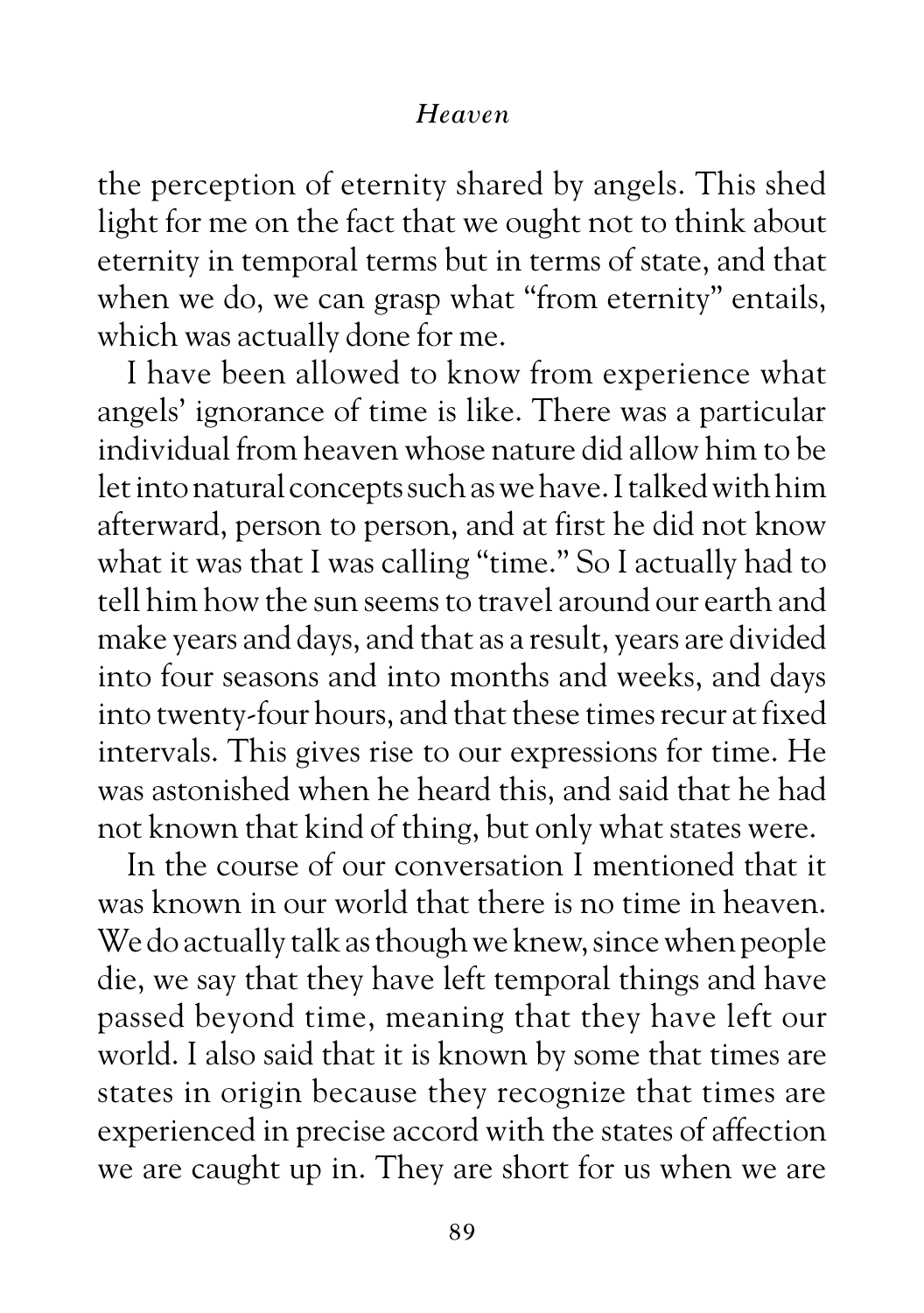engaged in pleasant and cheerful pursuits and long when we are engaged in distasteful and depressing ones, and variable when we are in hope or expectation. As a result, scholars are asking what time and space are, and some of them even recognize that time is an attribute of the natural person.

A natural person may believe that we would have no thought if concepts of time, space, and matter were taken away from us, that all our thought is based on these foundations. Let such people know, though, that thoughts are limited and constrained to the extent that they derive from time, space, and matter, and that they are freed and expanded to the extent that they do not derive from such things, because to that same extent the mind is raised above bodily and worldly considerations. This is the source of angels' wisdom, which is so great that we must call it incomprehensible, since it does not fit into ideas that are formed merely from these [lower] concerns.

# *The Clothes Angels Appear In*

Since angels are people and live together the way people on earth do, they have clothes and homes and a great many other things: the difference, however, being that everything is more perfect for them because they are in a more perfect state. For just as angelic wisdom surpasses our wisdom so greatly as to be inexpressible, so too does everything that comes to their perception and sight, since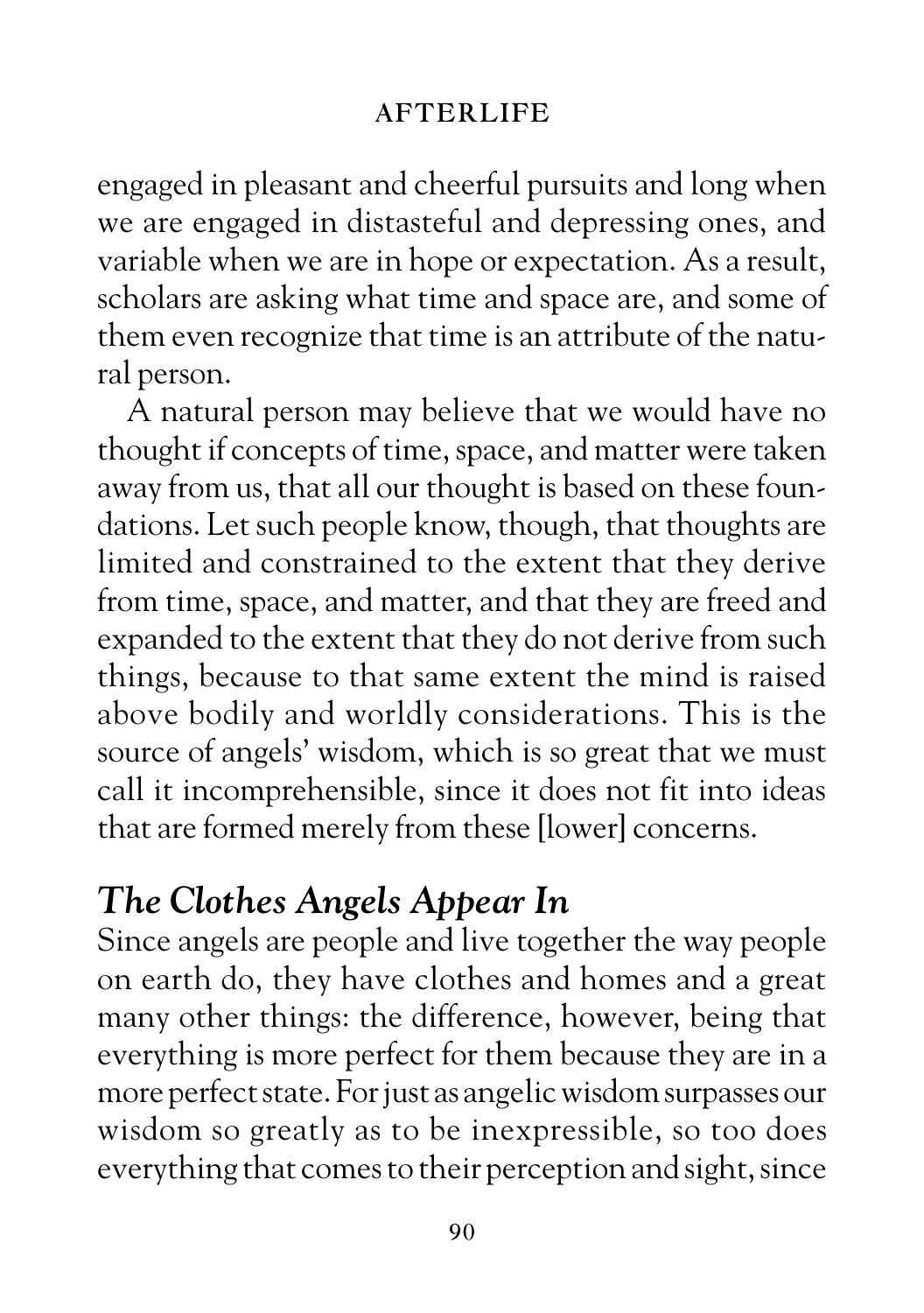everything perceived by and apparent to angels corre sponds to their wisdom.

Like everything else, the clothes angels wear correspond, and since they do correspond they truly exist. Their clothes reflect their intelligence, so all the people in heaven are dressed according to their intelligence; and since one will surpass another in intelligence, one will have better quality clothing than another. The most intelligent wear clothes that gleam as though aflame, some radiant as though alight. The less intelligent wear pure white and soft white clothes that do not shine, and those still less intelligent wear clothes of various colors. The angels of the inmost heaven, though, are naked.

We can tell that angels' clothes do not merely look like clothes but really are because they not only see them, they feel them as well. Further, they have many garments that they take off and put on, and they put away the ones they are not using and put back on the ones they are. I have seen thousands of times that they wear different clothes.

I have asked them where they got their clothes, and they have told me that their clothes come from the Lord and are given to them, and that sometimes they are clothed without noticing it.

# *Angels' Homes and Houses*

Since there are communities in heaven, with people living there the way we do, they too have homes; and these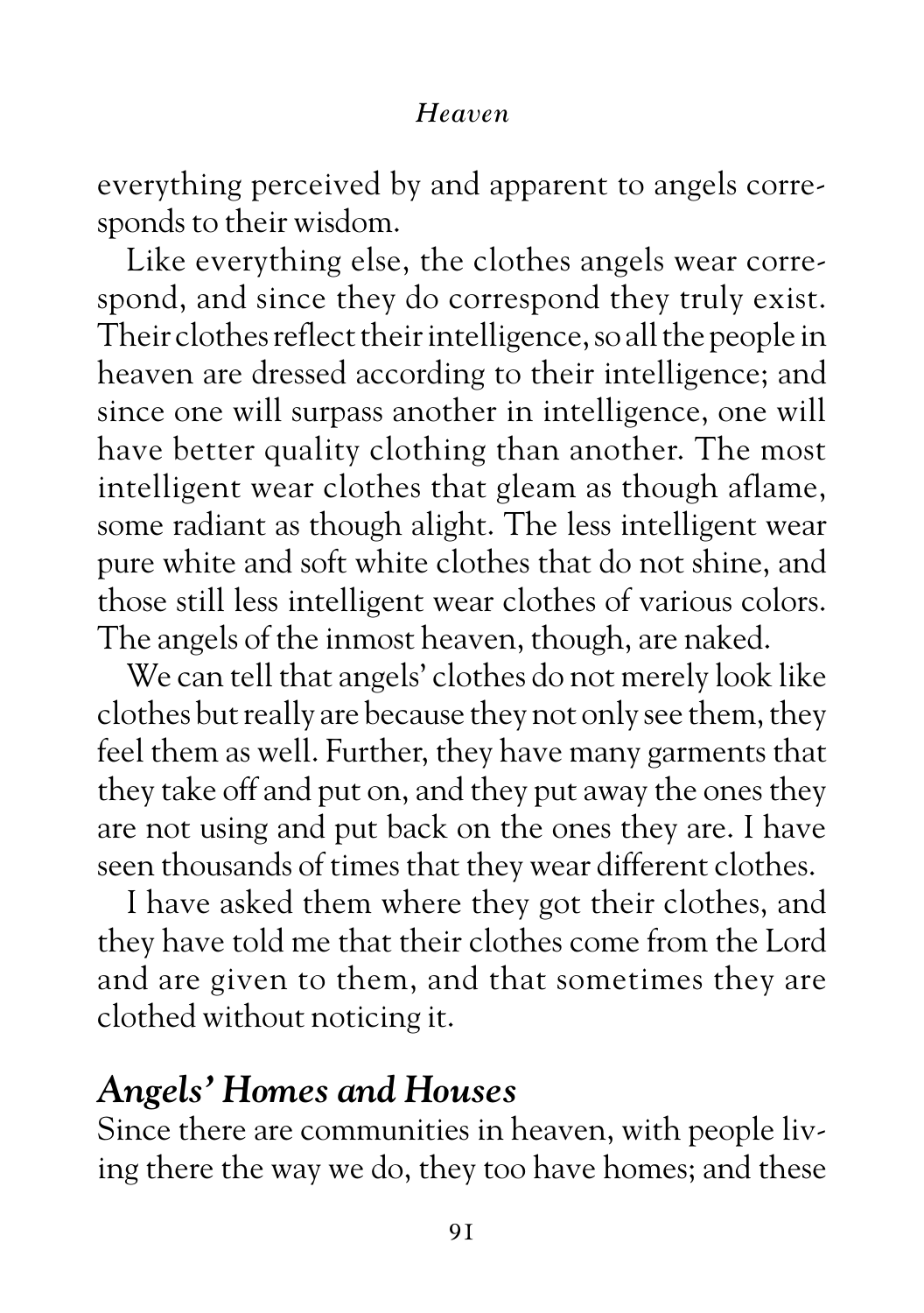vary depending on the state of the life of each individual. They are splendid for people who are especially deserving and less splendid for people who are of lower rank.

At times, I have talked with angels about homes in heaven, telling them that nowadays hardly anyone would believe that they have homes and houses—some because they do not see them, some because they do not realize that angels are people, some because they believe that the angelic heaven is the sky they see about them with their eyes. Since this appears to be empty and they think that angels are ethereal forms, they come to the conclusion that angels live in the ether. Further, they do not grasp the fact that the same kinds of thing exist in the spiritual world as in the natural, because they know nothing about the spiritual.

But it would be better to present some experiential evidence at this point. Whenever I have talked with angels face to face, I have been with them in their houses. Their houses were just like the houses on earth that we call homes, but more beautiful. They have chambers, suites, and bedrooms in abundance, and courtyards with gardens, flower beds, and lawns around them. Where there is some concentration of people, the houses are adjoining, one near another, arranged in the form of a city with streets and lanes and public squares, just like the ones we see in cities on our earth. I have been allowed to stroll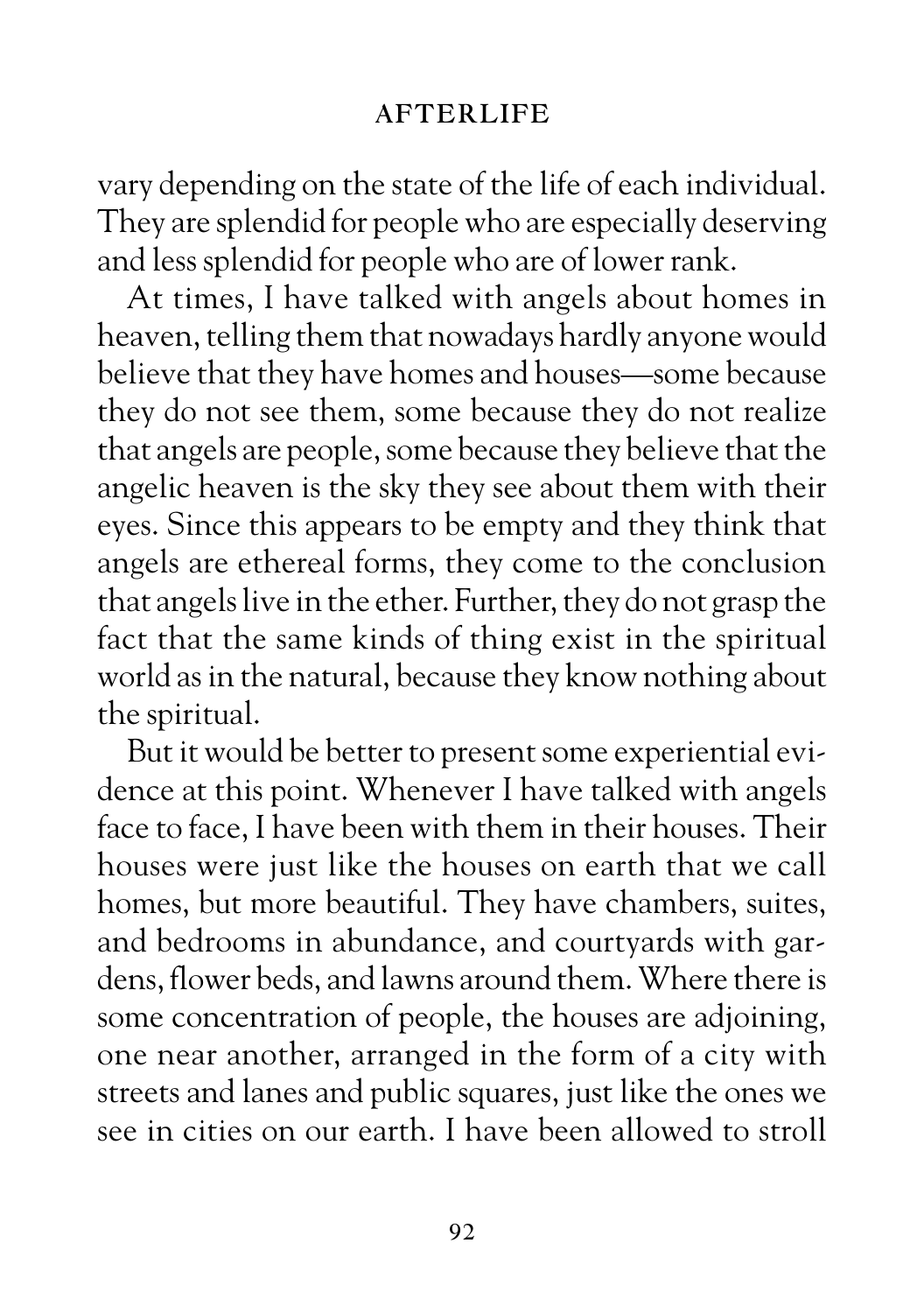along them and look around wherever I wished, at times entering people's homes. This has happened when I was fully awake, with my inner sight opened.

The architecture of heaven is such that you might call it the very essence of the art—and small wonder, since the art itself does come to us from heaven.

Angels tell me that things like this and countless others even more perfect are presented to their view by the Lord; but that such sights actually delight their minds more than their eyes because they see correspondences in the details, and through their correspondences they see things divine.

The houses angels live in are not constructed as houses in our world are, but are given them by the Lord gratis, to each individual according to his or her acceptance of what is good and true. They also change slightly in response to the changes of state of their deeper nature.

Whatever angels possess, they attribute to the Lord, and anything they need is given to them.

# *Space in Heaven*

Even though everything in heaven appears to be located in space just like things in our world, still angels have no notion or concept of location and space. This can seem like a paradox, and since it is highly significant, I should like to shed some light on it.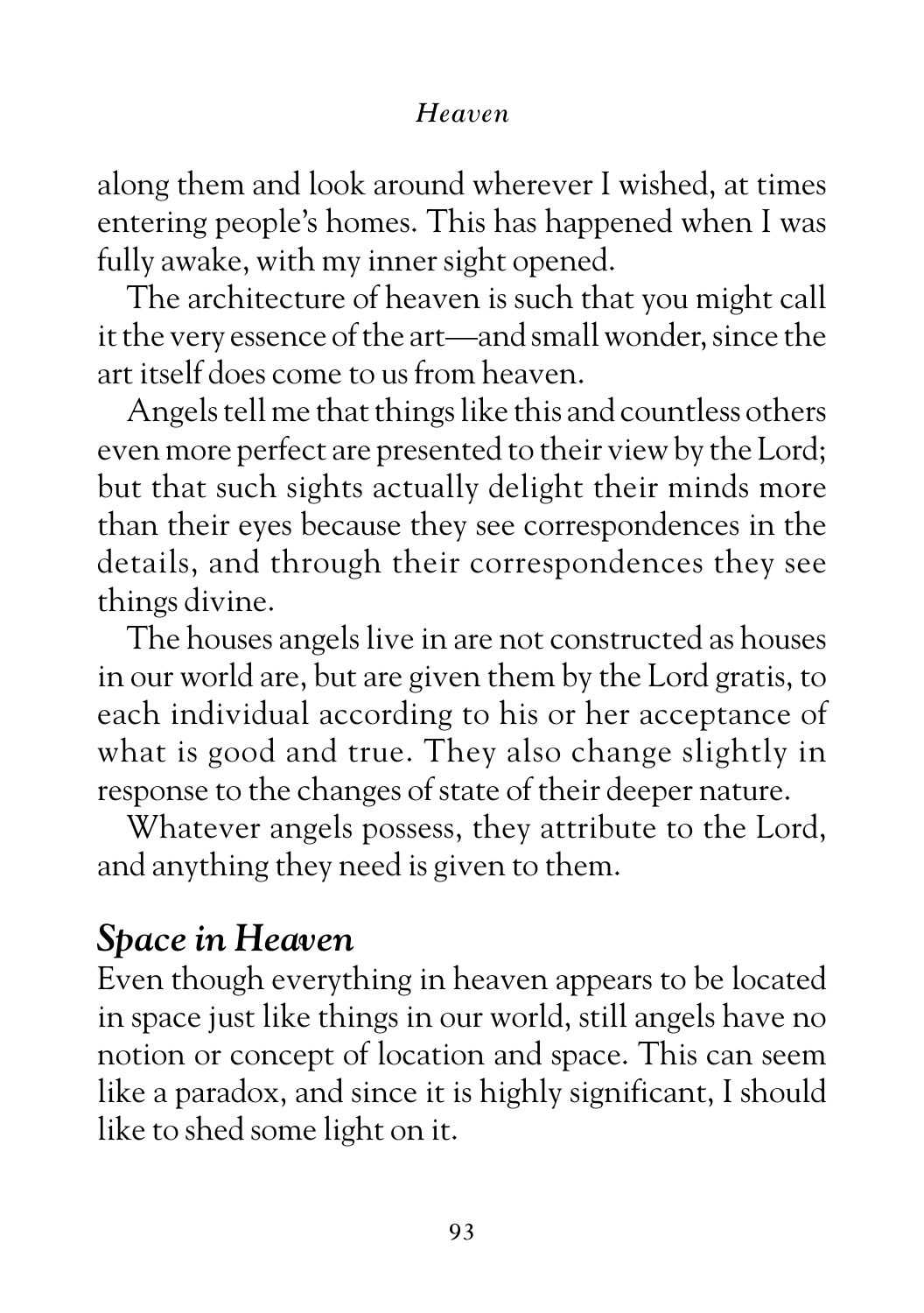All motion in the spiritual world is the effect of changes of inner states, to the point that motion is nothing but change of state.

This being the nature of motion, we can see that drawing near is likeness of inner state and moving away is dis similarity.

This is also why in the spiritual world one individual is present to another if only that presence is intensely desired. This is because one person sees another in thought in this way and identifies with that individual's state. Conversely, one person moves away from another to the extent that there is any sense of reluctance; and since all reluctance comes from an opposition of affections and dis agreement of thoughts, there can be many people appearing together in one place as long as they agree, but as soon as they disagree, they vanish.

Whenever people move from one place to another, whether it is within their town, in their courtyards, in their gardens, or to people outside their own community, they get there more quickly if they are eager to and more slowly if they are not. The path itself is lengthened or shortened depending on their desire, even though it is the same path. I have often seen this, much to my surprise.

We can see from all this again that distance and space itself depend wholly on the inner state of angels; and since this is the case, no notion or concept of space can enter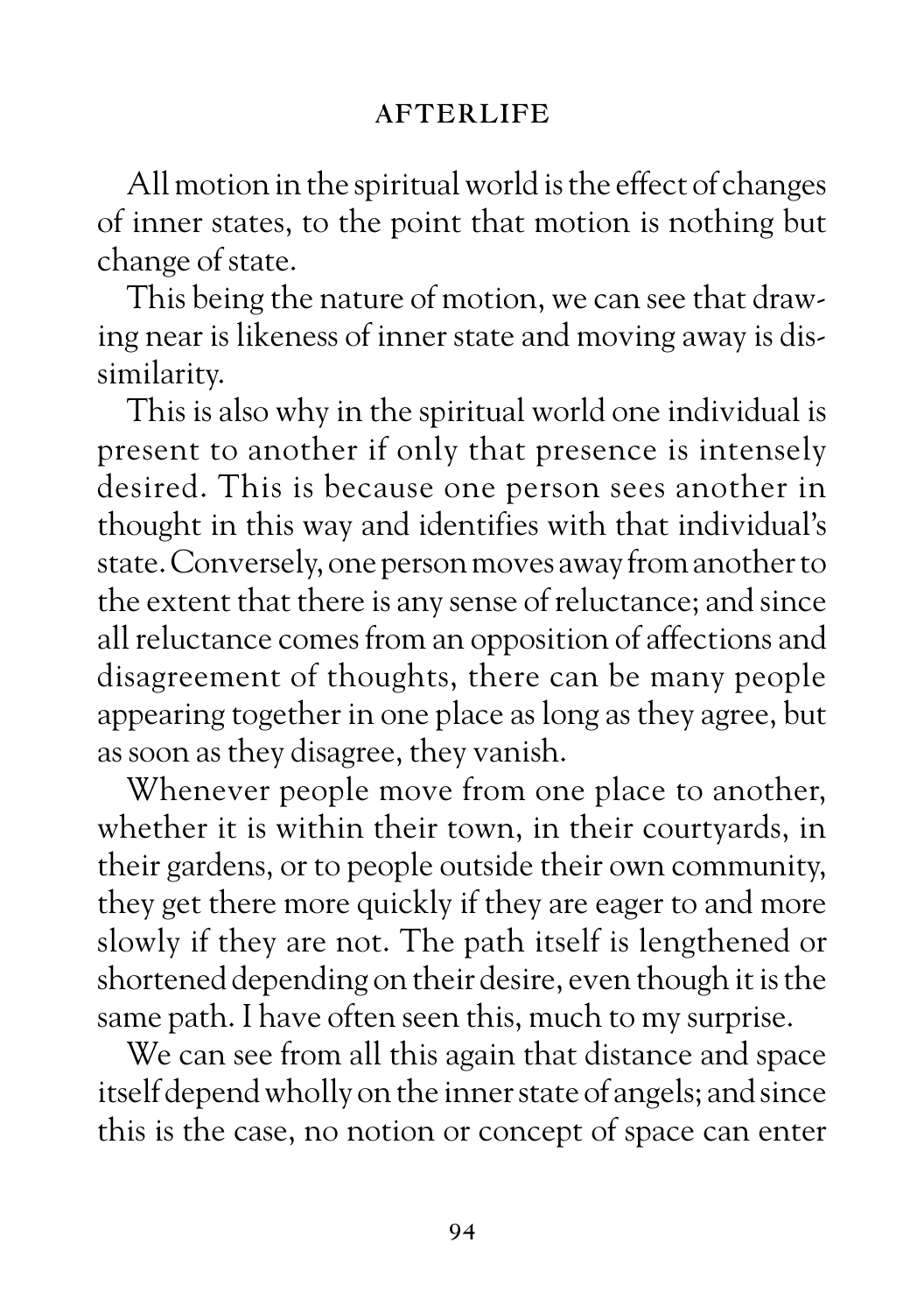their minds even though they have space just the way we do in our world.

We can illustrate this by our own thoughts, which are also devoid of space; for whatever we focus on intently in our thought is seemingly present.

The essential first cause of all this is that the Lord is present to each individual according to that individual's love and faith, and that everything looks near or remote depending on his presence, since this is what defines every thing that exists in the heavens. This is what gives angels wisdom, since it provides them with an outreach of thoughts, which in turn affords them communication with everyone in the heavens. In a word, this is what enables them to think spiritually and not naturally, the way we do.

# *Forms of Government in Heaven*

Since heaven is differentiated into communities, and the larger communities consist of some hundreds of thousands of angels, and since all the people in a given community are involved in similar good but not in similar wisdom, it follows of necessity that there are forms of govern ment. Good order needs to be kept, and all matters of good order seen to.

The actual forms of government in heaven vary, though. There is one kind in the communities that consti -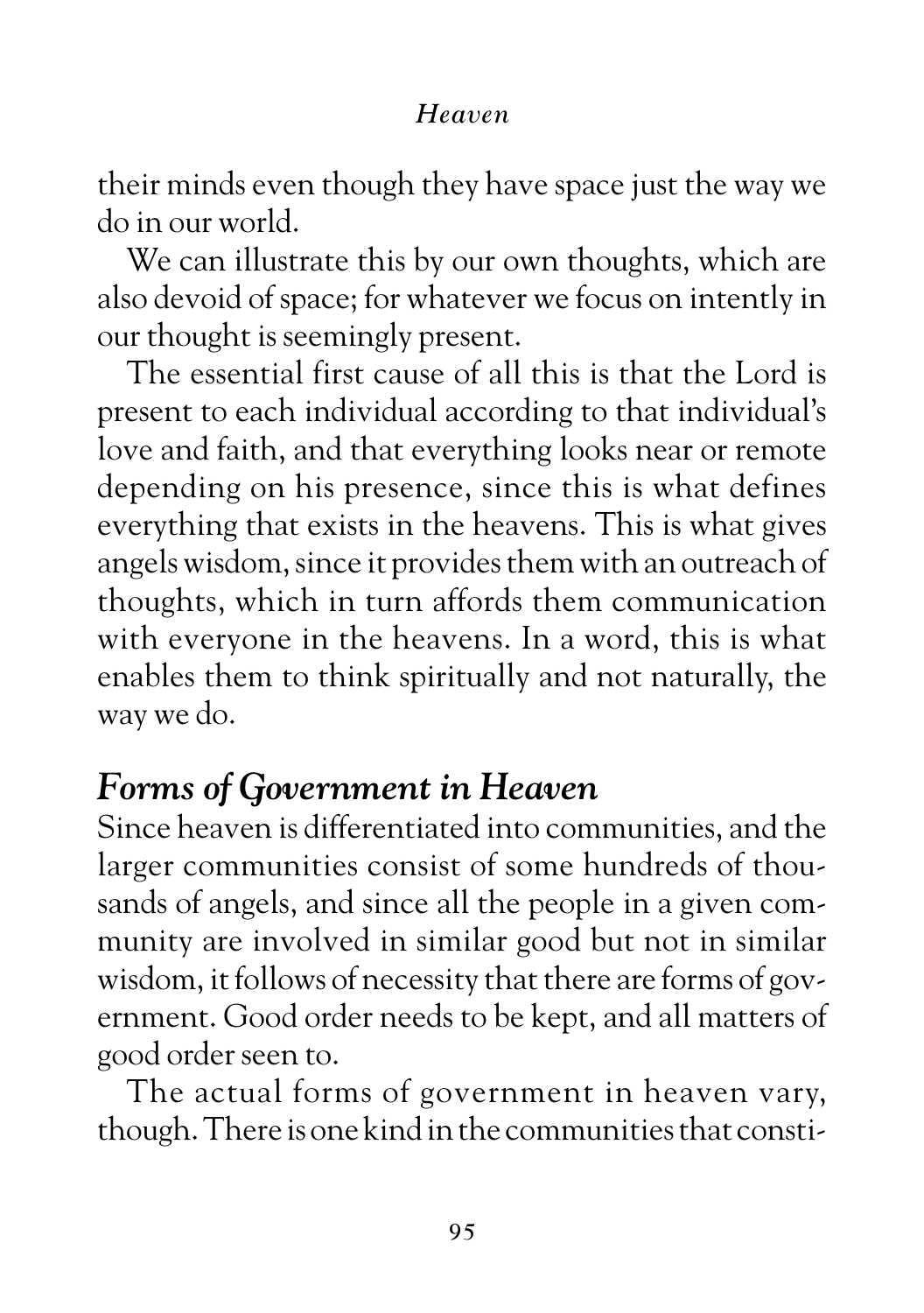tute the Lord's heavenly kingdom and another in the communities that constitute the Lord's spiritual kingdom. They even vary depending on the particular function of each community. However, in the heavens there is no government except the government of mutual love, and the government of mutual love is heavenly government.

In the Lord's spiritual kingdom there are various forms of government, not the same in one community as in another but varying depending on the functions the communities fulfill. Their functions parallel those of the human [body], to which they correspond; and the variety of these is well known. The heart has one function, the lungs another, the liver another, the pancreas and spleen others, and so also for each sensory organ. Just as we have these various services going on in our bodies, so services are carried on in the universal human that is heaven, since it is its communities that correspond to them.

Still, all the forms of government share a central focus on the public good as their end, and within that good, the good of each individual. This is because everyone in all heaven is under the guidance of the Lord, who loves every one and who from his divine love arranges things so that it is the common good from which individuals receive what is good for them. Each individual receives benefit in proportion to his or her love of the whole, for to the extent that they love the whole they love all the indi-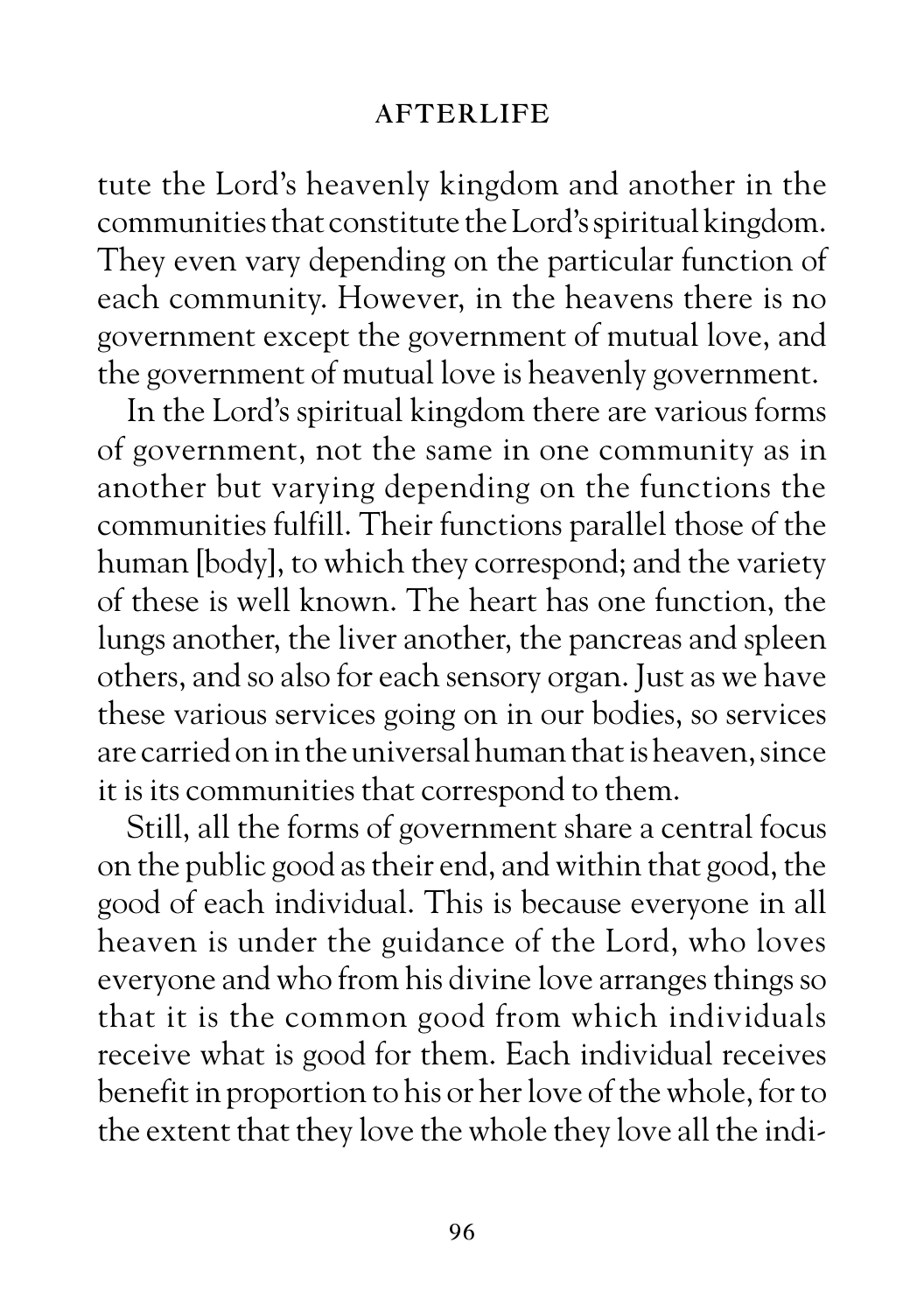viduals. Since this love is the Lord's they are proportion ally loved by the Lord and are benefited.

We may conclude from this what the officials are like namely, that they are the people who more than others enjoy love and wisdom and who therefore, out of that love, wish well to everyone and out of that wisdom know how to make sure it happens. People like this do not control and command but minister and serve, for doing good for others out of a love for what is good is serving, and mak ing sure that it happens is ministering. They do not make themselves more important than other people but less so, for they put the welfare of the community and of their neighbor first and their own later. What is first is more important, and what is later is less.

They do have respect and renown, though. They live in the center of their communities, loftier than others, and in splendid mansions as well; and they accept this renown and respect. However, they do so not on their own account but for the sake of obedience. They all know that this respect and this renown are gifts from the Lord, so that they may be obeyed.

This is the meaning of the Lord's words to the disciples:

Whoever among you wants to be great needs to minister to you; and whoever among you wants to be first needs to serve you. (Matthew 20:27–28 [26–28])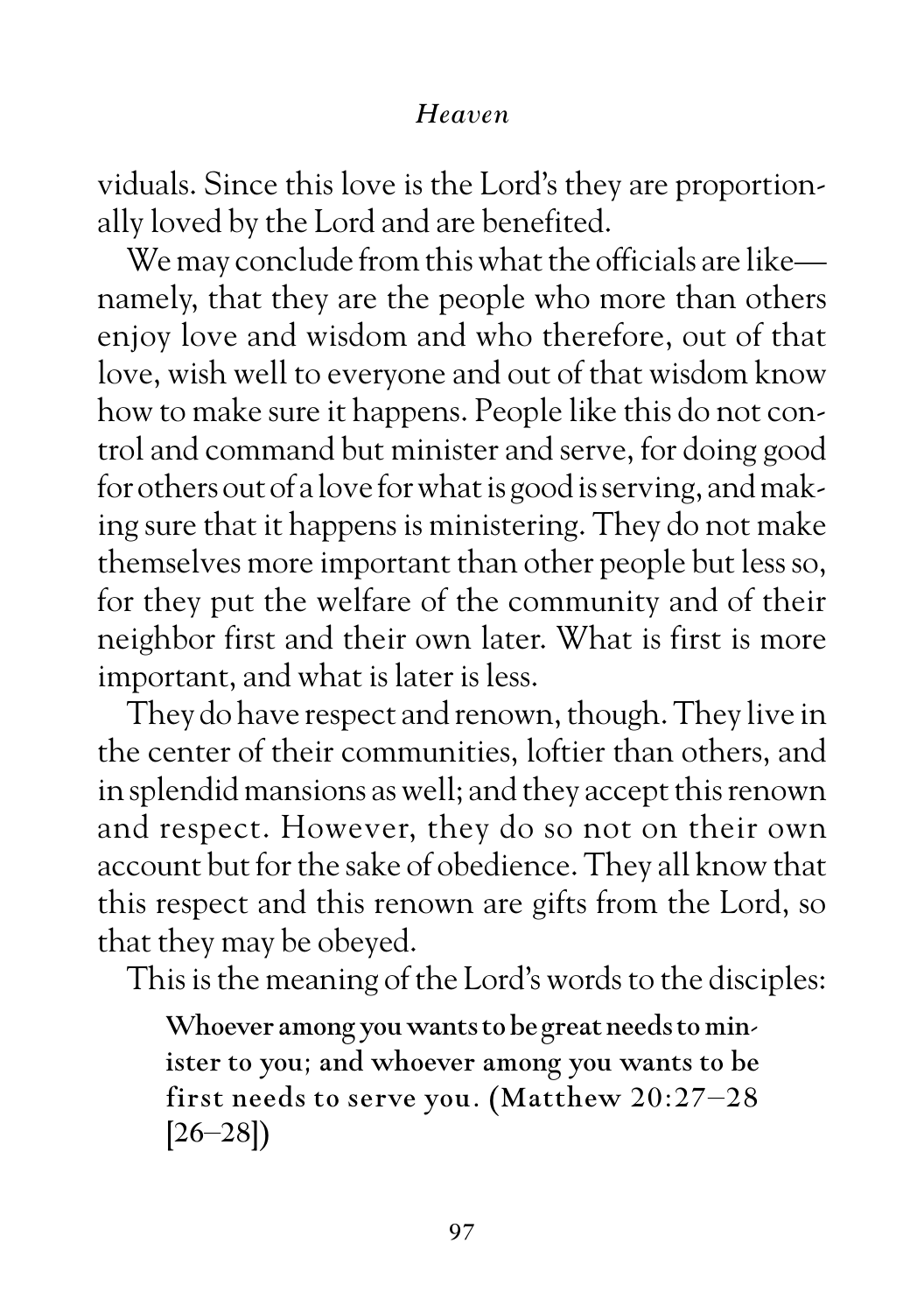There are forms of government in the hells as well; for unless there were, they would not be kept in restraint. However, the forms of government there are exact opposites of those in the heavens because they all derive from selfishness. All people there want to control others and to be preeminent. They hate the people who do not agree with them, and use vicious means to get even with them because this is what selfishness is like. So for them it is the more vicious ones who hold office, and who are obeyed out of fear. But more on this later, where I discuss the hells.

# *Divine Worship in Heaven*

Outwardly, divine worship in the heavens is not unlike divine worship on earth, but inwardly it is different. Peo ple there too have doctrines and sermons and church buildings. The doctrines agree in essentials, but those in the higher heavens are of deeper wisdom than those of lower heavens. The sermons are in keeping with the doctrines; and just as they have homes and mansions, they also have church buildings where the instruction takes place.

The reason things like this exist in heaven is that angels are constantly being perfected in wisdom and love. They have volition and intellect just as we do, and their intellect, like their intentions, is by nature constantly striving toward perfection—their intellect by means of the truths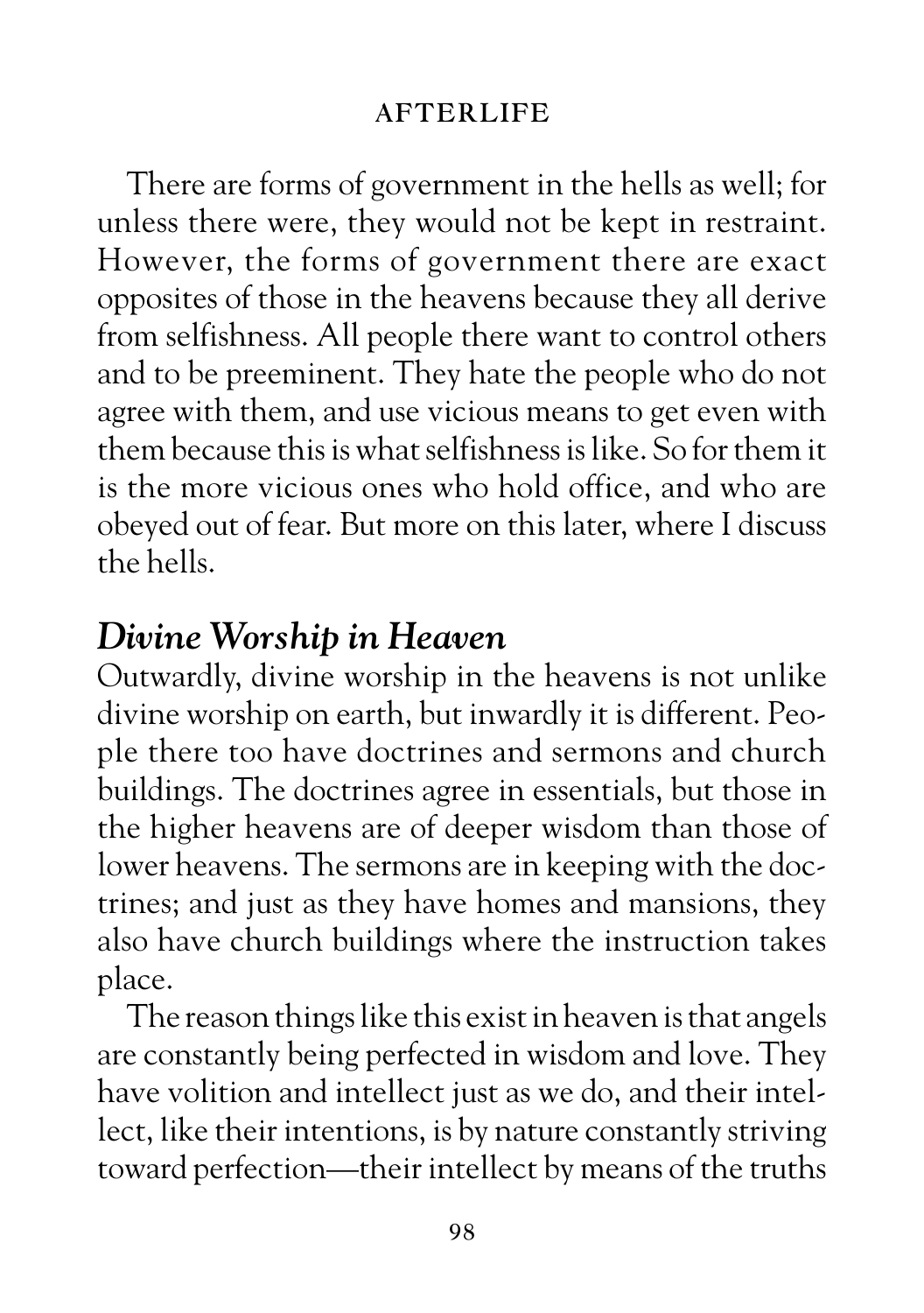that constitute intelligence and their intentions through the values that constitute love.

All preachers are from the Lord's spiritual kingdom and none from his heavenly kingdom. The reason they are from the spiritual kingdom is that people there are attuned to truths that stem from what is good, and all preaching comes from truths. The reason none is from his heavenly kingdom is that the people there are attuned to the good of love, and see and grasp truths on this basis, but do not talk about them.

Even though the angels who are in the heavenly kingdom grasp and see truths, there are still sermons there because sermons are means of enlightenment in the truths that the angels already know and lead to further perfection by means of many things they have not known before. The moment they hear them, they acknowledge them and therefore grasp them. The truths they grasp they also love, and by living according to them they make them part of their life. They say that living by truths is loving the Lord.

All the doctrines that govern the preaching focus on life as their end, none on faith apart from life.

# *The Power of Heaven's Angels*

People who do not know anything about the spiritual world and its inflow into the natural world cannot grasp the fact that angels have power. They think that angels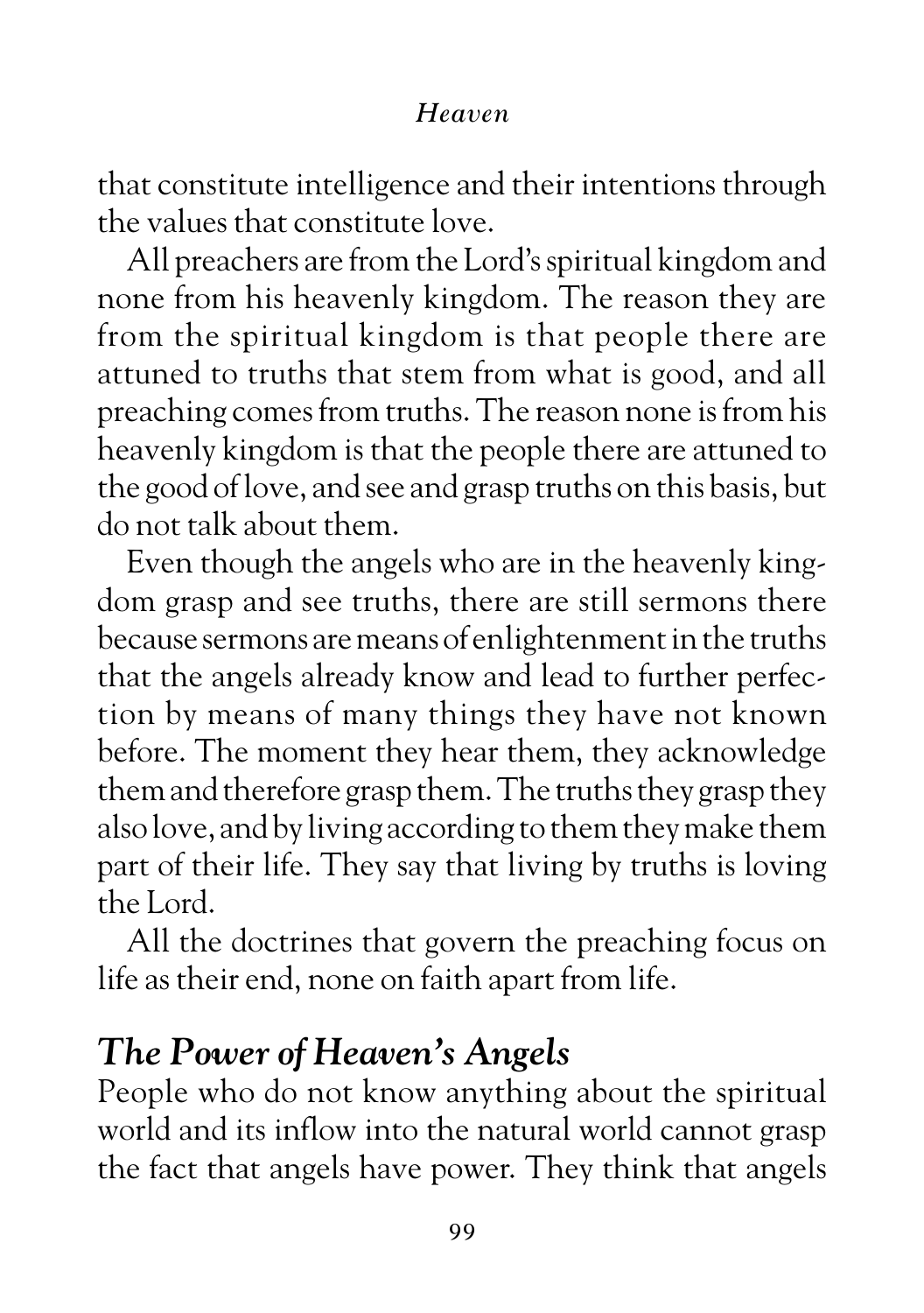can not have power because they are spiritual and so pure and insubstantial that they cannot even be seen by our eyes. People who probe more deeply into the causes of things, though, feel otherwise about it. They are aware that all the power we ourselves have comes from our intellect and volition, since without these we cannot move the slightest part of our bodies. Intellect and volition are our spiritual person. This person is what animates the body and its members at will, for the mouth and tongue say what it thinks and the body does what it intends. It even bestows energy at will. Our intention and discernment are gov erned by the Lord through angels and spirits; and since this is true of our intention and discernment, it is true of all aspects of our bodies because these latter come from the former. Believe it or not, we cannot move a step with out the inflow of heaven.

I have been shown that this is true by a great deal of experience. Angels have been allowed to activate my walking, my actions, my tongue, and my conversation as they wished, by flowing into my intention and thinking, and I learned at first hand that I could do nothing on my own. They told me later that everyone is governed in this way, and that we might learn this from the doctrine of the church and from the Word. We actually pray that God will send his angels who may lead us, guide our steps, teach us, and inspire us as to what we should think and say, and so on—this even though we talk and believe quite differ -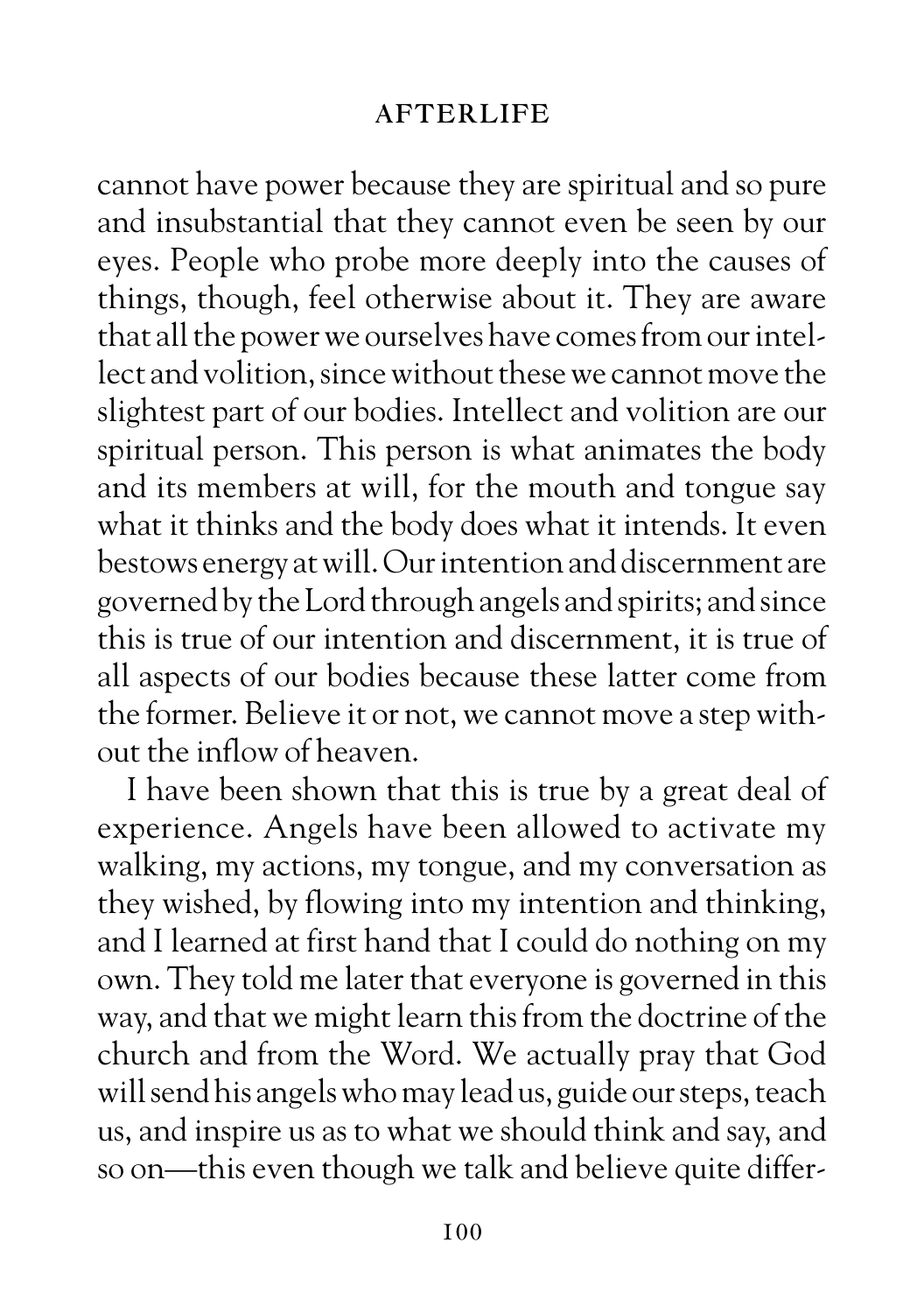ently in our private thoughts apart from doctrine.

It does need to be known, though, that angels have absolutely no power on their own, but that all the power they have comes from the Lord. Further, they are powers to the extent that they recognize this fact. Any of them who believe that their power comes from themselves immediately become so weak that they cannot resist even a single evil spirit. This is why angels take absolutely no credit to themselves and turn down any praise or admiration for anything they have done, but attribute it all to the Lord.

The angels who constitute the arm in the universal human or heaven have the most power because they are the ones who more than any others are focused on things true, and good flows into their truths from the entire heaven. So too, all our strength is concentrated in our arms, and the whole body expresses its powers through them. This is why "arms" and "hands" in the Word mean power.

Sometimes a bare arm appears in heaven that has so much power that it could crush any obstacle, even if it were a boulder on earth. Once it moved toward me, and I saw that it could crush my bones to powder.

I have been able to see how much power angels have through truths from good from the fact that when angels simply look at them, evil spirits fall down in a faint and no longer look human, and that this lasts until the angel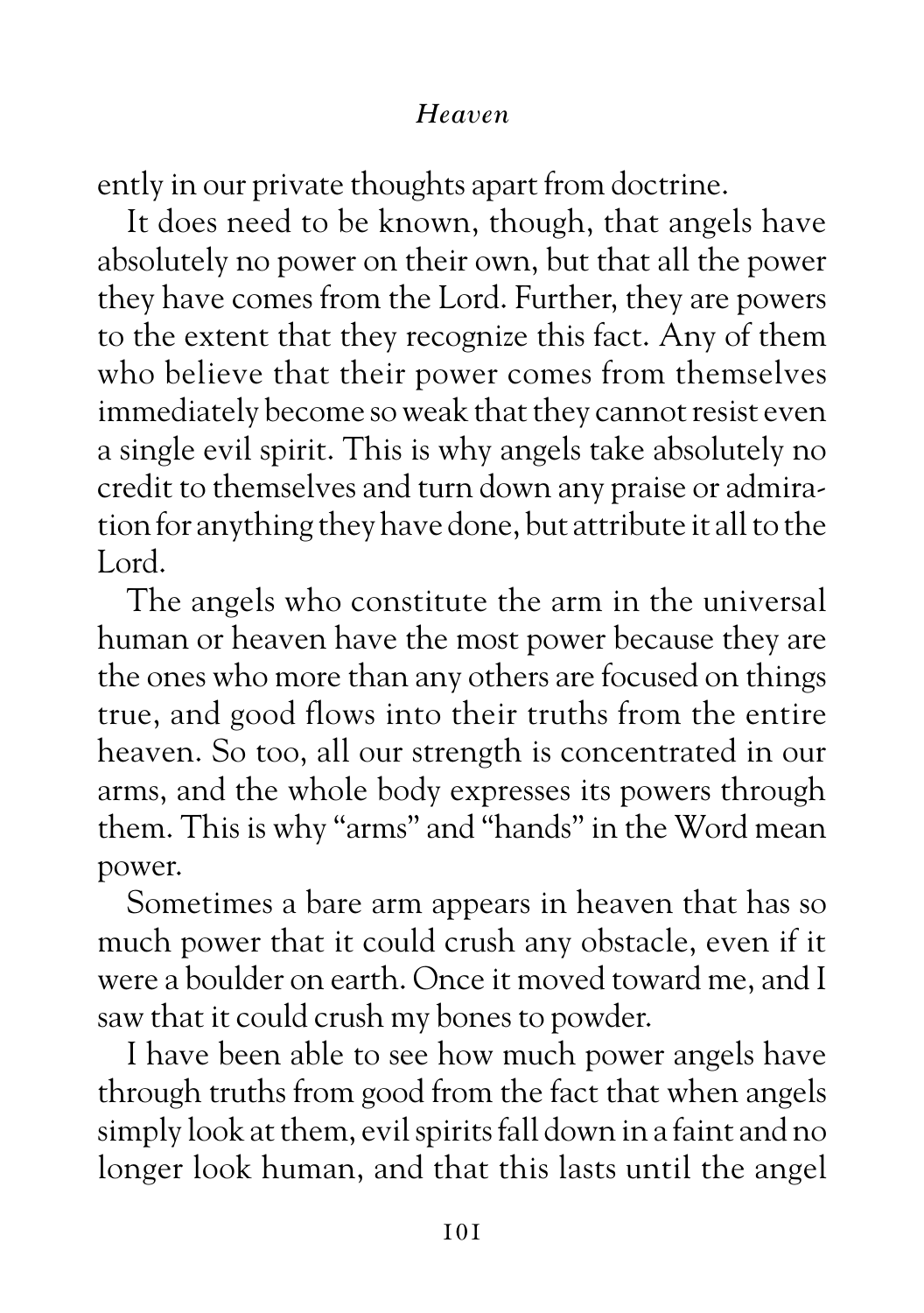looks away. The reason this sort of thing results from the gaze of angels is that their sight comes from the light of heaven, and heaven's light is divine truth. Eyes correspond to truths from good.

# *The Language of Angels*

Angels talk with each other just the way we do in this world. They talk about various things—domestic matters, community concerns, issues of moral life, and issues of spiritual life. There is no difference except that they talk with each other more intelligently than we do because they talk from a deeper level of thought.

I have often been allowed to be in their company and talk with them like one friend with another, or sometimes like one stranger with another; and since at such times I was in a state like theirs, it seemed exactly as though I were talking with people on earth.

Angelic language, like human language, is differentiated into words. It is similarly uttered audibly and heard audibly. Angels have mouths and tongues and ears just as we do; and they also have an atmosphere in which the sound of their language is articulated. However, it is a spir itual atmosphere that is adapted to angels, who are spiritual. Angels breathe in their atmosphere and use their breath to utter words just the way we do in ours.

All people in heaven have the same language. They all understand each other, no matter what community they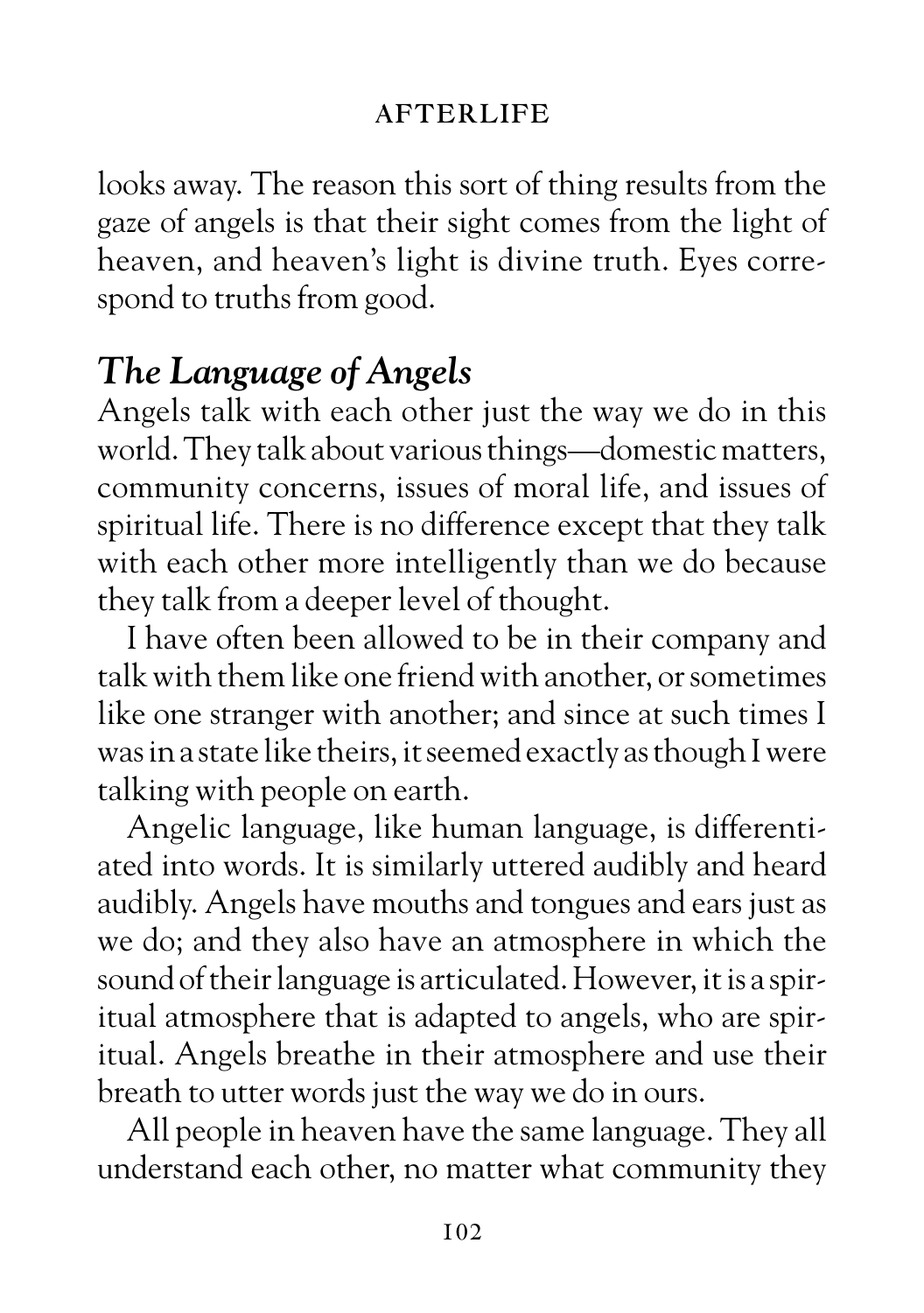come from, whether nearby or remote. This language is not learned but is innate; it flows from their very affection and thought. The sound of the language corresponds to their affection and the articulations of the sound—the words, that is—correspond to the mental constructs that arise from their affections. Since their language corre sponds to these [inner events], it too is spiritual, for it is audible affection and vocal thinking.

It is recognized that all people have various affections or moods—one in times of happiness, another in times of sorrow, another in times of tenderness and compassion, another in times of honesty and truth, another in times of love and thoughtfulness, another in times of zeal or anger, another in times of pretense and guile, another in times of ambition for respect and adulation, and so on; but there is a dominant affection or love within all of these, so since the wiser angels perceive this, they know from conversation the whole state of another person.

I have been granted knowledge of this through an abun dance of experience. I have heard angels discover a person's life simply by listening. They have told me that they know everything about another person's life from a few individual ideas because these enable them to know the person's ruling love, which contains everything in a pattern. This is all that our "book of life" is.

Angelic language has nothing in common with human language except with a few of our words whose sound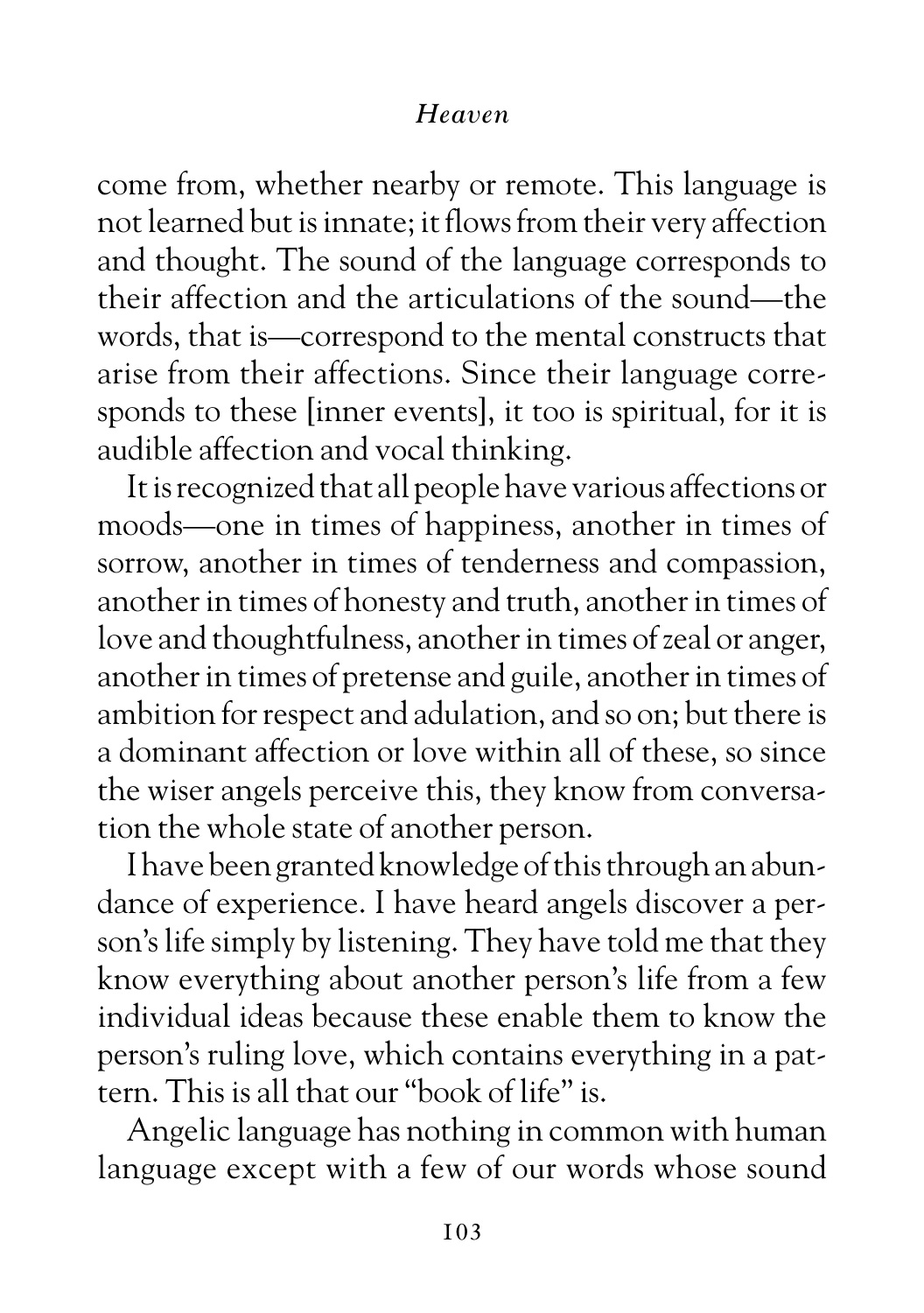reflects some feeling, and in this case not with the words them selves but with their sound, which will be further dealt with later.

The fact that angelic language has nothing in common with human language is evidenced by angels' inability to pronounce a single word of a human language. It has been tried, and they could not. The only things they can utter are the ones that are in complete accord with their own affection. Anything that does not agree offends their very life, since their life is a matter of affection and their language flows from it.

I have been told that the first language of people on our earth shared this nature because it was given them from heaven, and that Hebrew resembles it in some respects.

Since angels' language corresponds to the affections of their love, and since heaven's love is love for the Lord and love for our neighbor, we can see how elegant and delightful their conversation is. It affects not only the ears but also the deeper levels of the minds of those who hear it. There was one particular hard-hearted spirit with whom an angel talked, and eventually he was so moved by what the angel was saying that he burst into tears, saying that he couldn't help it, love was talking, and he had never cried before.

The language of angels is also full of wisdom, since it flows from the deeper levels of their thought and their deeper thought is wisdom the way their deeper affection is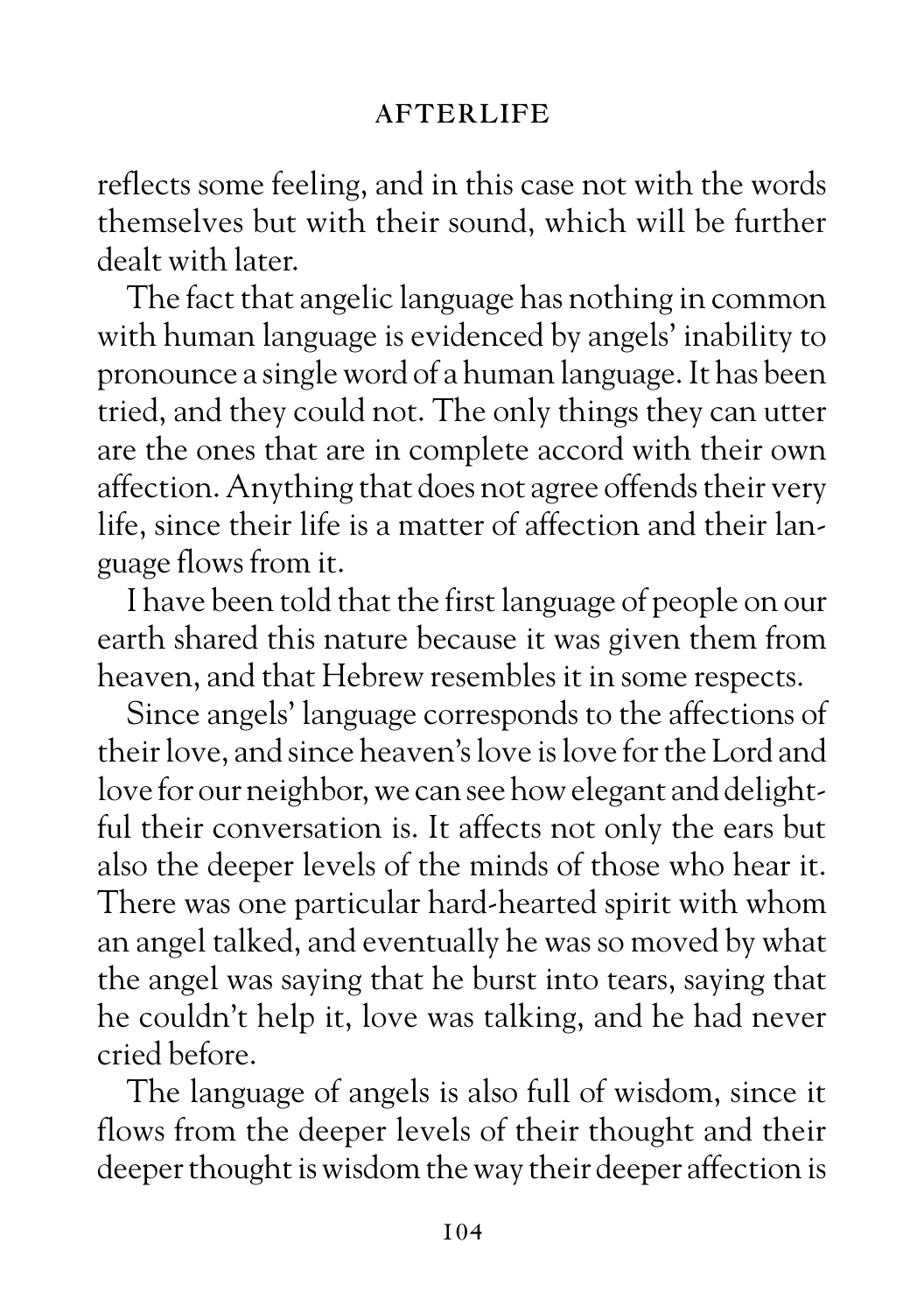love. Their love and wisdom unite in speech. As a result, it is so full of wisdom that they can in a single word express what we cannot say in a thousand words; and the concepts of their thinking can encompass things the like of which we cannot grasp, let alone articulate. This is why the things that have been heard and seen in heaven are called inexpressible, such as ear has never heard, nor eye seen.

I have been granted knowledge of this through experience as well. At times I have been conveyed into the state in which angels are and have talked with them in that state. At such times I understood everything, but when I returned to my original state and therefore into the normal thought processes of physical consciousness and wanted to recall what I had heard, I could not. There were a thousand things that would not fit into natural ideas and were therefore inexpressible except by subtle shifts of heavenly light, and not at all, then, in human words.

The same kind of speech we find in the spiritual world is innate in all of us, but in the deeper part of our intellect. However, since for us it does not come down into words that parallel our affections the way it does for angels, we are unaware that we possess it. Yet this is why we have access to the same language as spirits and angels when we arrive in the other life and know how to talk with them without being taught.

There is, as already noted, a single language for everyone in heaven; but it does vary, in that the language of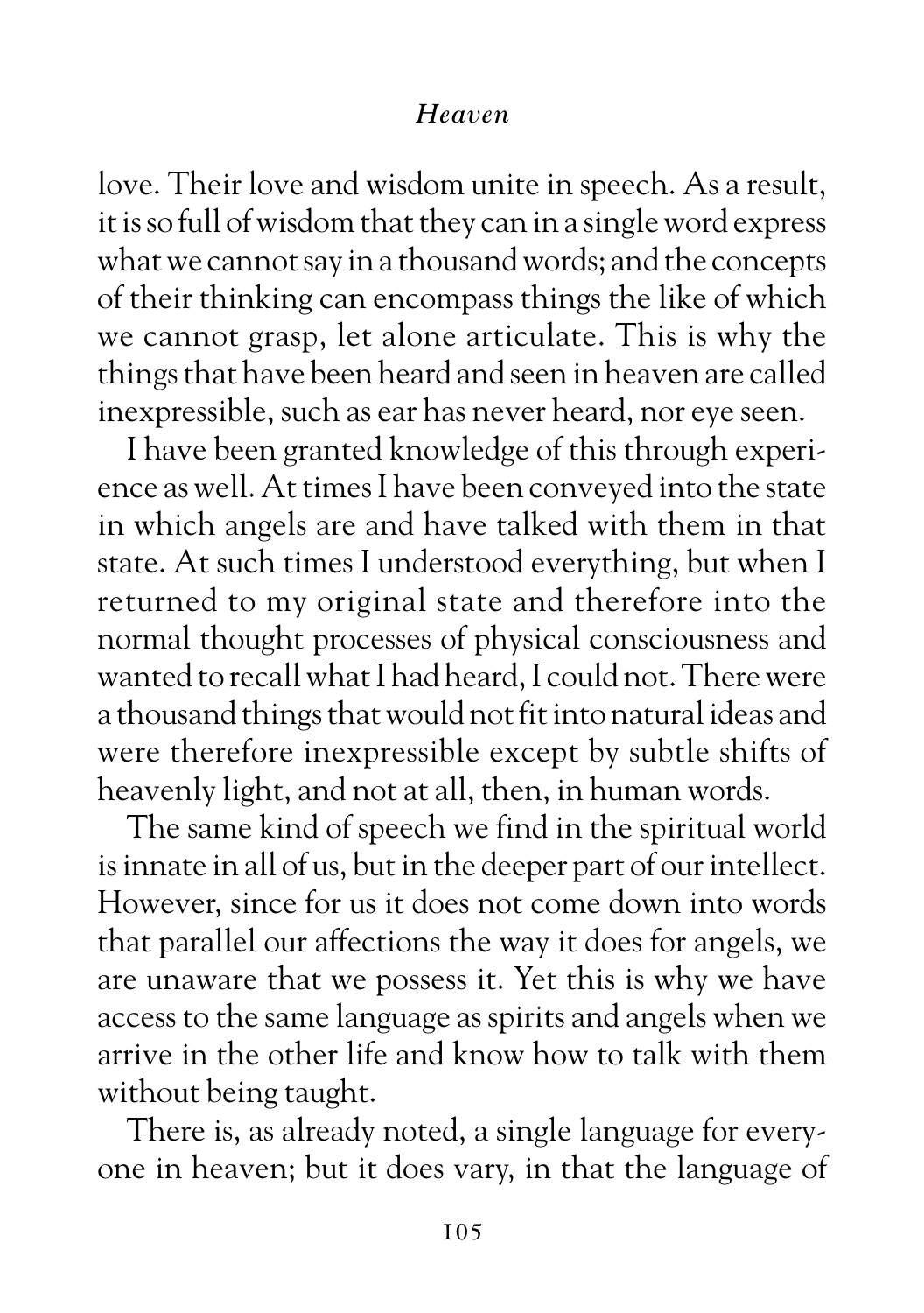wiser people is more profound and more full of shades of affections and specific concepts. The language of less wise individuals is less profound and not so full, and the language of simple people is still less profound, actually con sisting of words that yield meaning only the way they do when we on earth talk with each other.

There is also a language of facial expressions that switch over to a sound modified by ideas, and a language in which images of heaven are combined with concepts and the con cepts are presented visually. There is also a language of bodily movements responsive to affections and portraying the same things that their verbal expressions do. There is a language of shared affections and of shared thoughts; there is a thunderous language; and there are other languages as well.

# *How Angels Talk with Us*

Angels who talk with us do not talk in their own language but in ours, or in other languages in which we may be fluent—not in languages of which we have no knowledge. The reason for this is that when angels talk with us they turn toward us and unite with us; and one consequence of this union is that the two parties have much the same thought processes. Since our thinking is closely allied with our memory, and our language flows from it, the two parties share the same language. Further, when angels or spirits come to us and unite with us by turning toward us,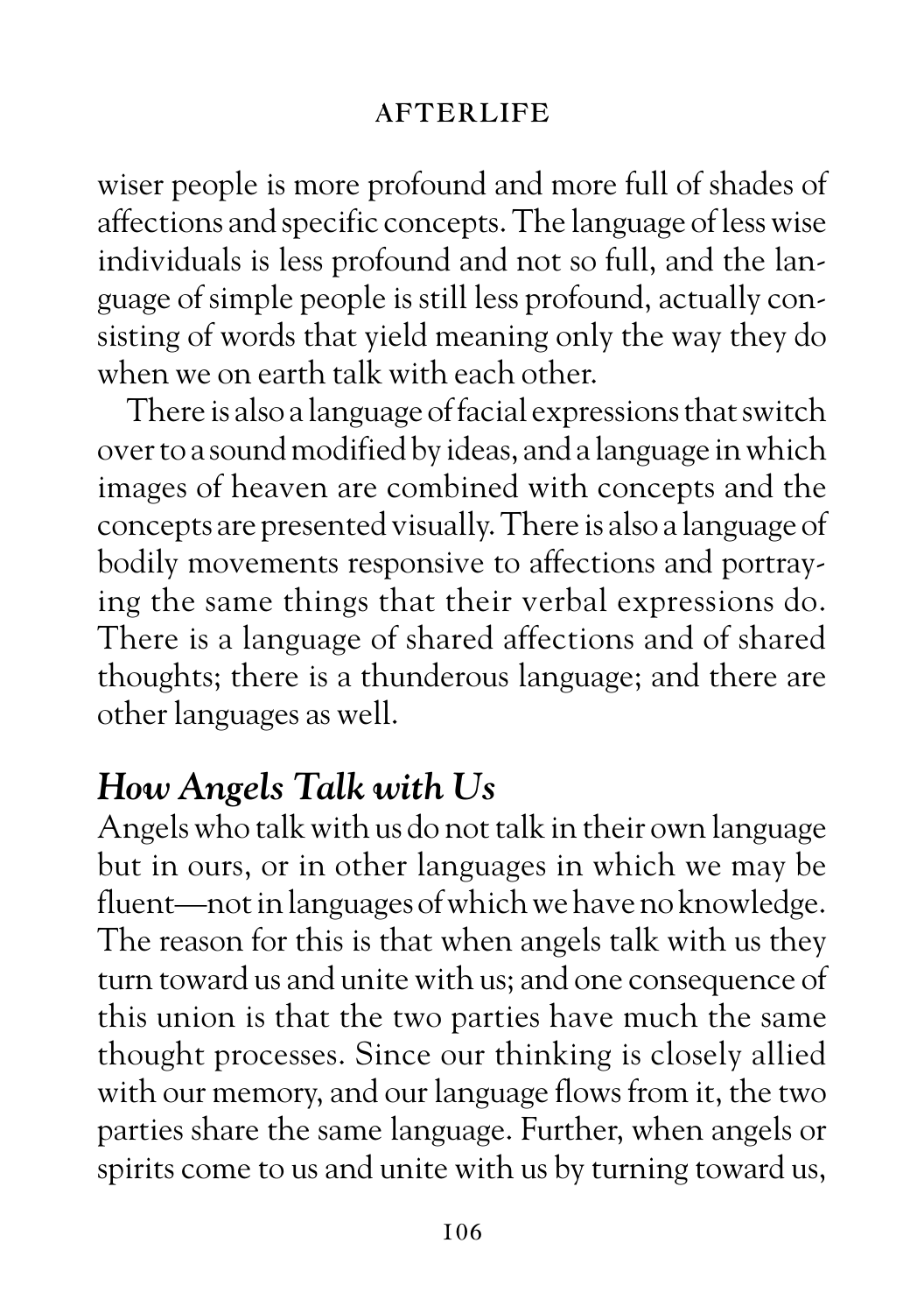they enter into our whole memory so completely that it seems exactly as though they themselves know everything we know, including our languages.

The reason angels and spirits are so intimately united to us that it seems to them as though our characteristics were their own is that there is such an intimate union within us of the spiritual and the natural worlds that they are virtually one. However, because we have separated ourselves from heaven, the Lord has provided that there should be angels and spirits with each of us and that we should be governed by the Lord through them. This is the reason there is such an intimate union.

When angels and spirits talk with us, it sounds just as audible as when we talk with each other, but it is not audible to people who are nearby, only to ourselves. This is because the speech of an angel or spirit flows first into our thought and then by an inner route into our organ of hear ing so that it activates it from within. Our speech with each other flows first into the air and comes to our organ of hearing and activates it by an outward route. We can see from this that the speech of an angel or spirit with us is heard within us, and that since it activates our hearing mechanism just as much [as our speech with each other does], it is just as audible.

The fact that the speech of an angel or spirit flows down into the ear from within has been made clear to me from the way it flowed into my tongue as well and made it trem -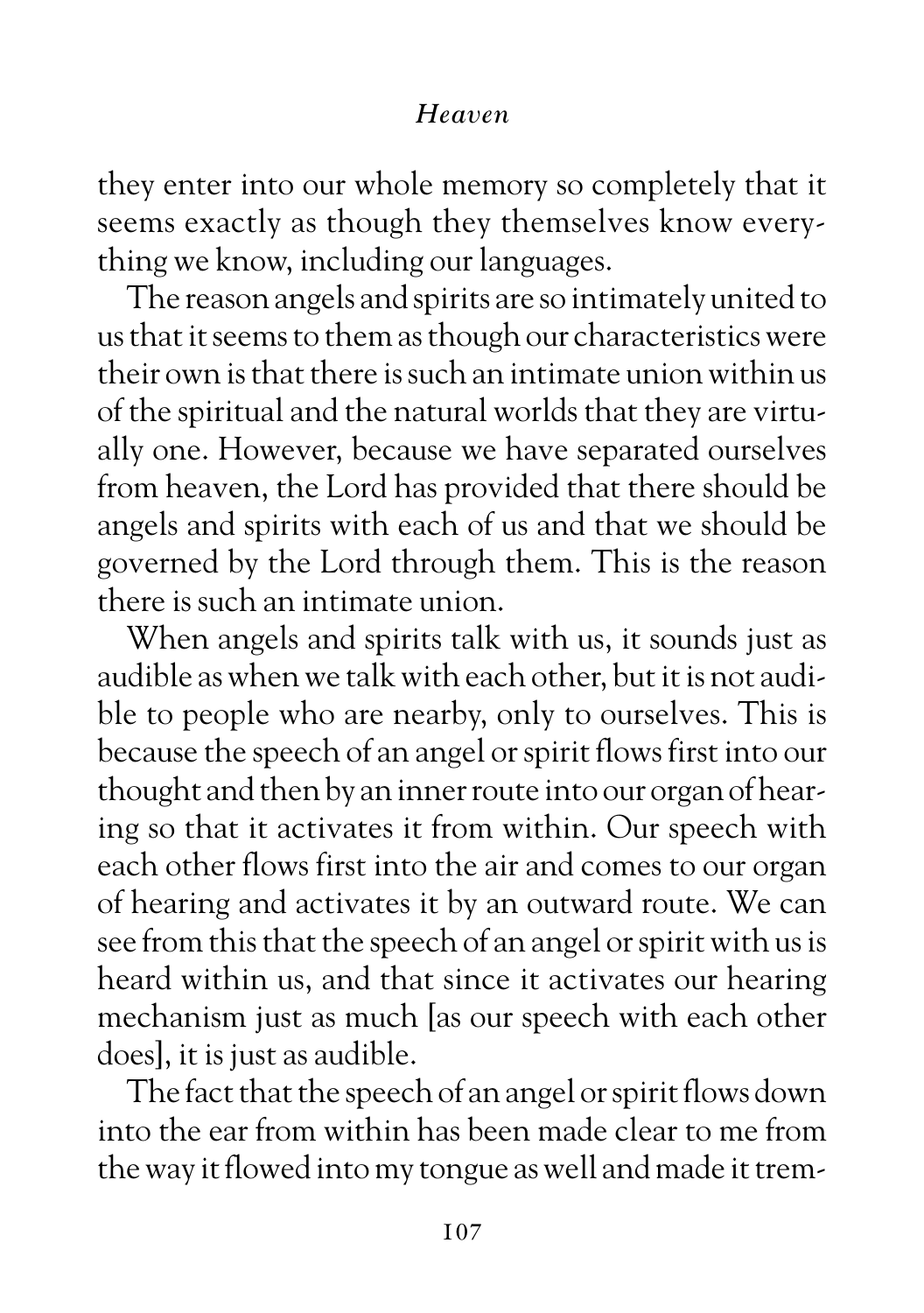ble slightly, though not with the actual motion involved when we are articulating the sounds of speech in the formation of words.

Talking with spirits is rarely allowed nowadays, though, because it is dangerous. The spirits then actually know that they are with us, which otherwise they would not; and evil spirits by nature harbor a murderous hatred for us and crave nothing less than our total destruction, body and soul. This is what actually goes on in people who regu larly lose themselves in delusions, even to the point that they lose touch with the pleasures appropriate to their natural person.

No angel or spirit is allowed to talk with one of us from the angel's or spirit's own memory, only from that of the individual in question. Angels and spirits actually have memory just as we do. If a spirit were to talk with us from his or her own memory, then it would seem to us entirely as though the thoughts were our own, when they would really belong to the spirit. It is like remembering some thing that we have never seen or heard. I have been granted knowledge of the truth of this by experience.

This is why some of the ancients were of the opinion that after some thousands of years they would return to their former life and all its deeds, and that they had in fact returned. They gathered this from the fact that sometimes a kind of memory would come up of things that they had never seen or heard. This happened because spirits had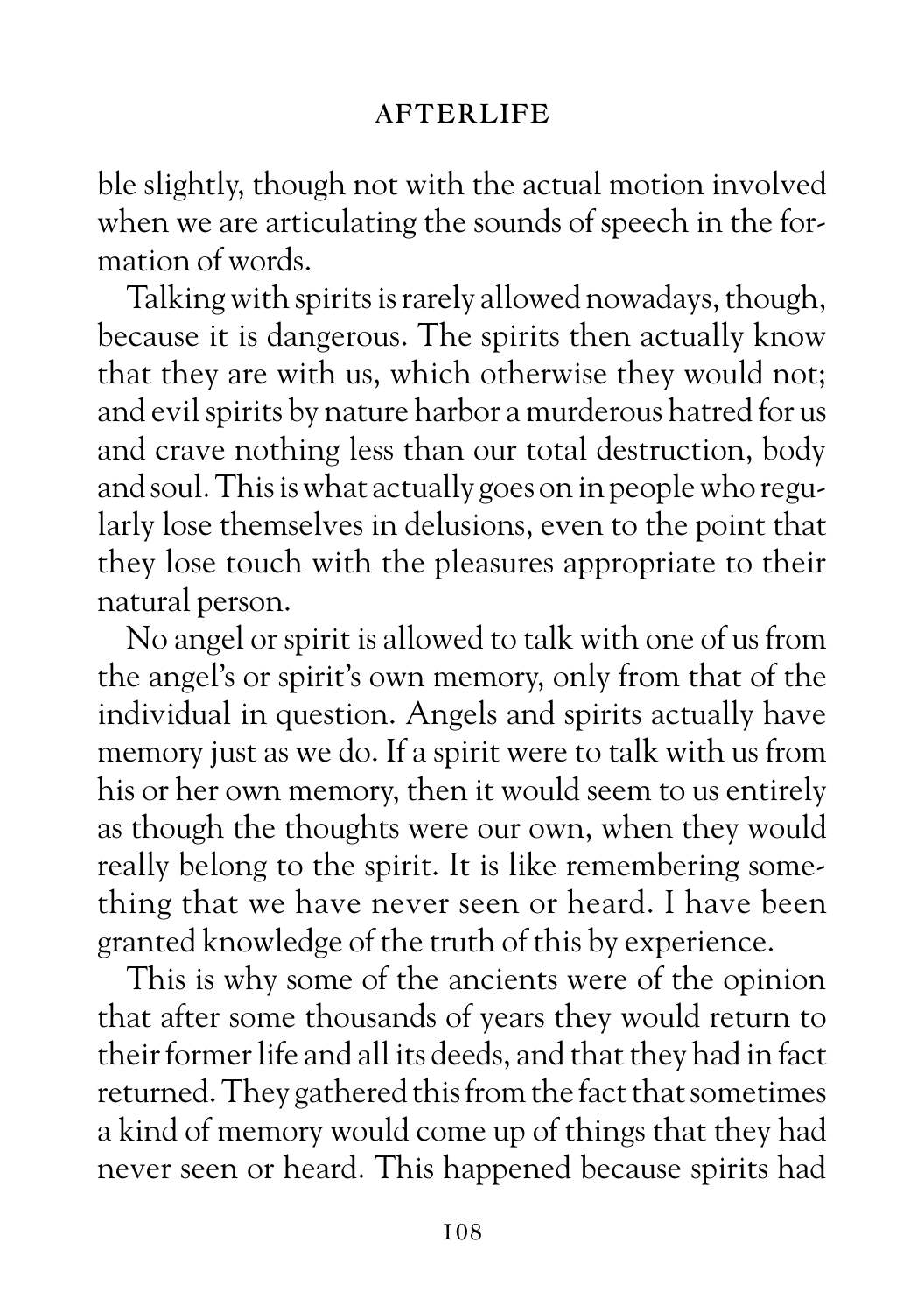flowed from their own memory into the images of these people's thoughts.

# *Written Materials in Heaven*

Since angels do have language and their language is one of words, they also have written materials; and through those written materials just as through their conversa tion, they express what their minds are sensing. I have sometimes been sent pages covered with writing, just like pages handwritten or printed and published in our world. I could even read them in much the same way, but I was not allowed to get more out of them than a bit of meaning here and there. This was because it is not in keeping with the divine design to be taught by written materials from heaven, but [only] by the Word, since this is the sole means of communication and union between heaven and earth, and therefore between the Lord and humanity.

The occurrence of written materials in the heavens is provided by the Lord for the sake of the Word, for in its essence the Word is the divine truth from which both angels and people on earth get all their wisdom. It has in fact been spoken by the Lord, and what is spoken by the Lord passes through all the heavens in sequence and comes to rest with us. In this way it is adapted both to the wisdom that angels enjoy and to the intelligence that we do. As a result, angels have a Word that they read just as much as we do ours. They draw their doctrinal principles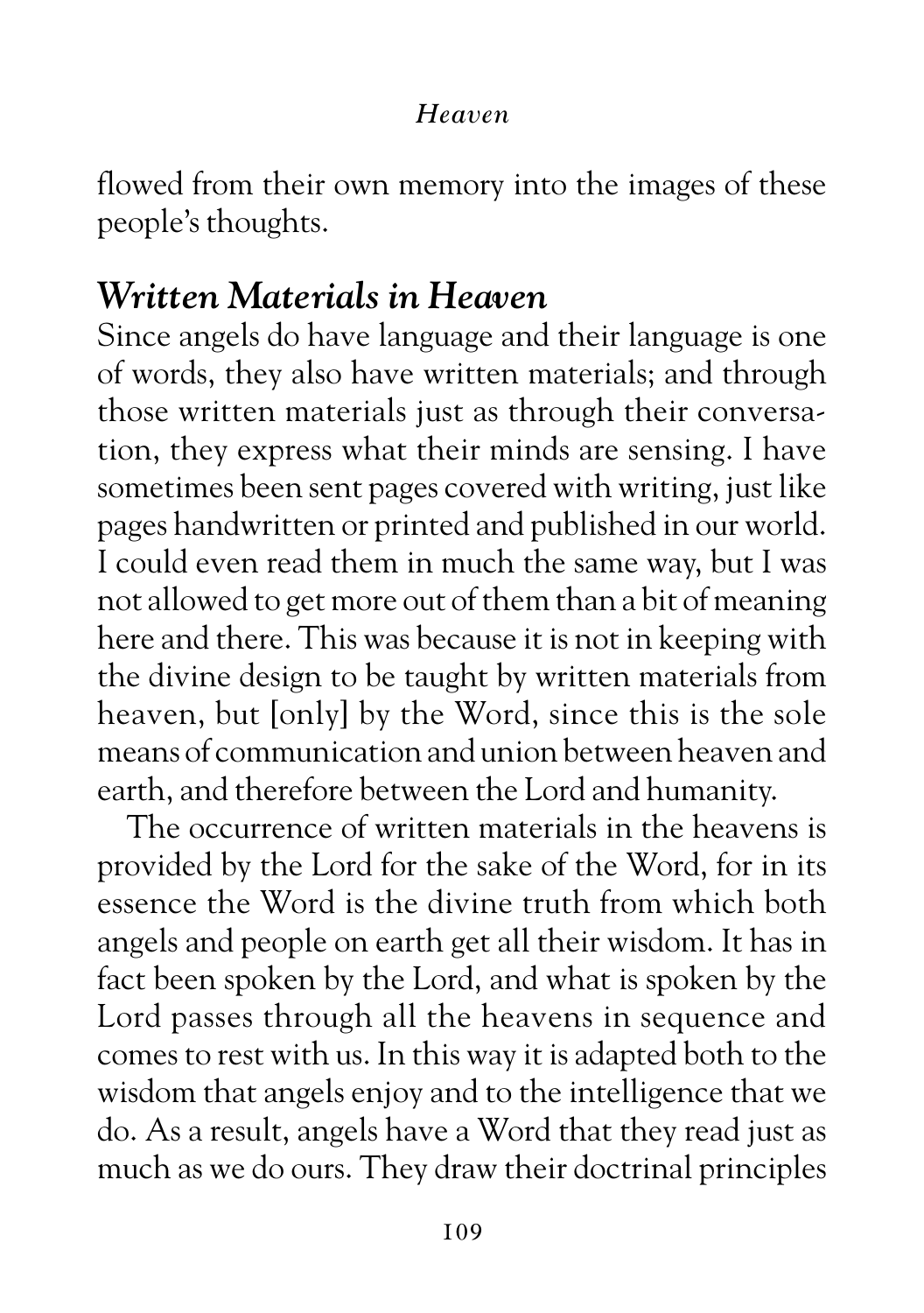from it, and their sermons come from it. It is the same Word; but its natural meaning, which to us is its literal meaning, does not exist in heaven. There is a spiritual meaning there instead, which is its inner meaning.

Another time I was sent a small page from heaven with only a few words written on it in Hebrew letters. I was told that each letter enfolded treasures of wisdom, and that these were contained in the bends and curves of the letters and therefore in the sounds as well. I could see from this the meaning of the Lord's words, "I tell you in truth, until heaven and earth pass away, not one jot or one tittle shall pass away from the Law" (Matthew 5:18). It is acknowledged in the church that the Word is divine right down to the smallest point, but where in each point the Divine lies hidden—that is not known as yet, so it needs to be explained. In the inmost heaven, the writing consists of various curving and bending forms, and these curves and bends are in keeping with the form of heaven. Through them, angels express the treasures of their wisdom, includ ing many things that they cannot say in words. Believe it or not, the angels know this writing without practice or teachers. They are inwardly gifted with it as they are with the language itself, so this writing is heavenly writing. The reason they are inwardly gifted with it is that all the outreach of angels' thoughts and affections and therefore all communication of their intelligence and wisdom takes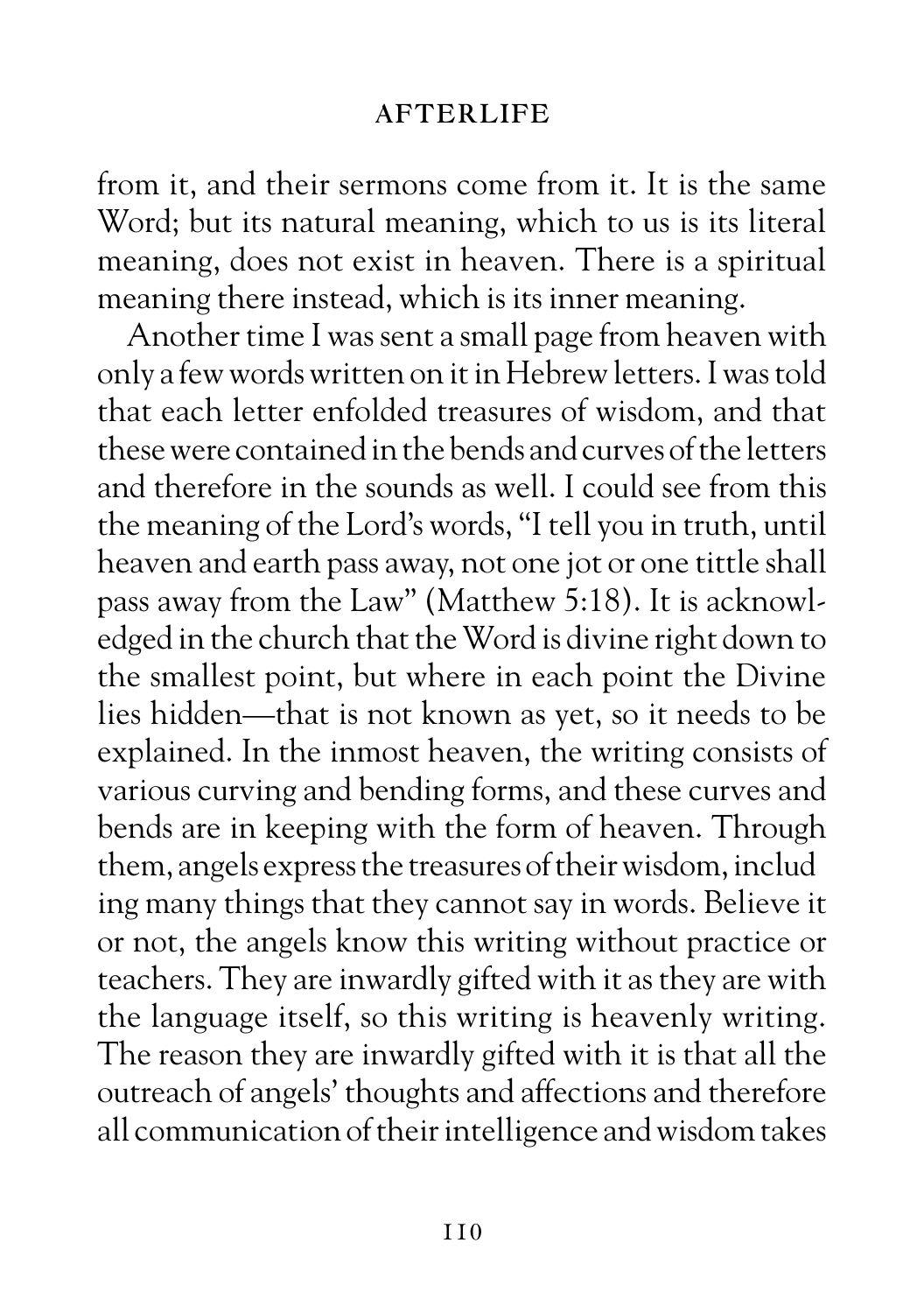place in keeping with heaven's form. This is why their writing flows into that same form.

I have been told that before letters were invented, the earliest humans on our planet had this kind of writing, and that it was transferred into the Hebrew letters, which in early times were all curved, with none marked off by straight lines the way they are now. This is why there are divine things and treasures of heaven in the Word even in its jots and points and little horns.

It is worth knowing that in the heavens, writing flows spontaneously from thoughts. It is done with such ease that it is as though the thought projected itself. The hand does not pause over the choice of some particular word, because the words—both the spoken and the written ones—are responsive to their individual thoughts, and anything that is so responsive is natural and spontaneous.

There are also things written in the heavens without the use of hands, simply in response to thoughts; but these do not last.

I have also seen written materials in heaven comprising nothing but numbers arranged in a pattern and series, just like the writing of letters and words; and I have been told that these writings come from the inmost heaven, whose heavenly writing comes out as numbers for angels in the lower heavens when thought from the higher heaven flows down. I have also been told that this numerical writ -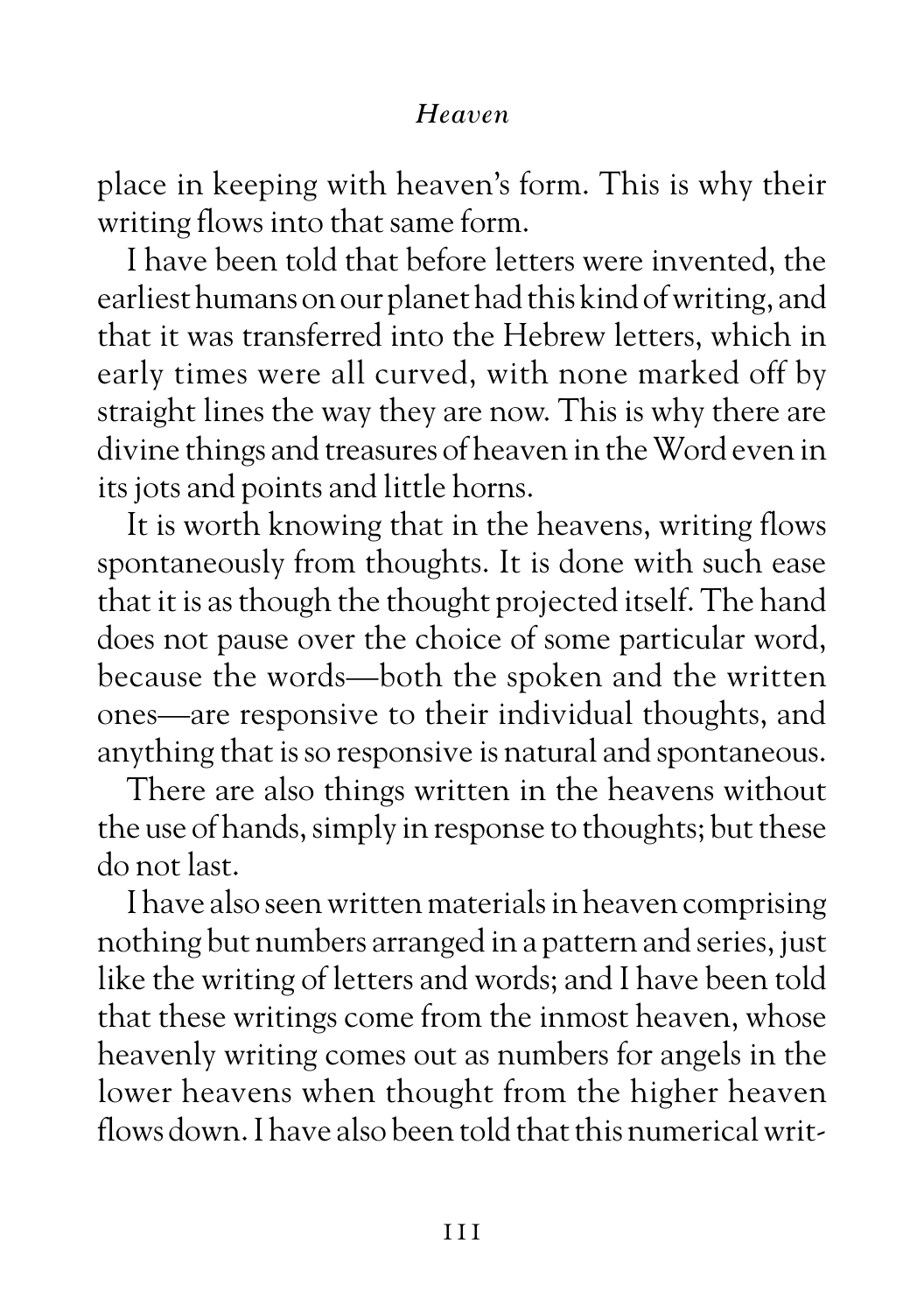ing enfolds mysteries, some of which cannot be grasped by thought or expressed in words. All numbers do in fact correspond and have meaning depending on their corre spondence, just as words do, but with the difference that numbers represent general entities and words specific ones. Since one general entity involves countless specific ones, numeric writing enfolds more mysteries than alpha betic writing does.

I could see from this that numbers in the Word mean things just the way words do. What the simple numbers mean, like 2, 3, 4, 5, 6, 7, 8, 9, 10, and 12, and what the com posite ones mean, like 20, 30, 50, 70, 100, 144, 1000, 10,000, and 12,000 and others, may be seen in [my work] *Secrets of Heaven*, where such matters are dealt with.

If people have no concept of heaven and do not want any concept of it other than one of some insubstantial atmosphere in which angels fly around like intellectual minds without the senses of hearing and sight, they cannot believe that angels have language and writing. They locate the entire presence of everything in matter. Yet the things that one finds in heaven occur with just as much reality as those in our world, and the angels who are there have everything they need for life, and everything they need for wisdom.

# *The Wisdom of Heaven's Angels*

We may gather how great angels' wisdom is from the fact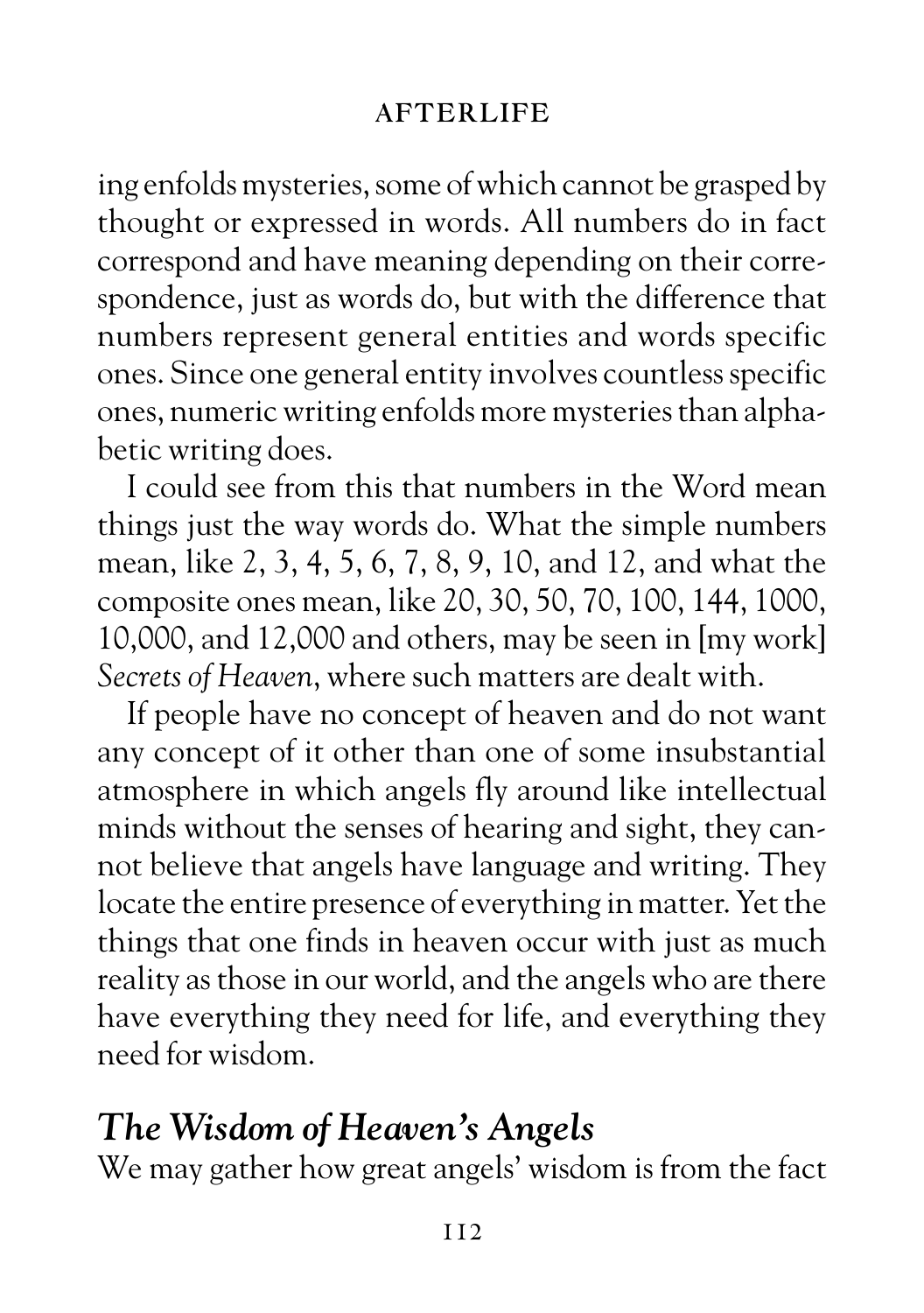that in heaven there is a communication that involves every one. The intelligence and wisdom of one individual is shared with another: heaven is where everyone shares every thing of value. This is because the very nature of heavenly love is to want what is one's own to belong to another; so no one in heaven regards his or her good as authen tically good unless it is someone else's as well. This is also the basis of heaven's happiness. Angels are led into it by the Lord, whose divine love has this same quality.

I have also been granted knowledge, by experience, of this kind of communication in the heavens. Once some simple people were taken up into heaven, and after they had arrived, they arrived also at an angelic wisdom. They understood things they could not grasp before and said things they could not express in their former state.

Words are not adequate to describe the quality of angels' wisdom—it can be suggested only by some generalizations. Angels can express in a single word what we cannot express in a thousand words. Further, in a single angelic word there are countless things that are beyond the capacity of human words to convey. In the details of angelic speech there are actually treasures of wisdom in unbroken connection, utterly beyond the reach of human knowledge. Then too, what angels cannot evoke with the words of their language they fill in with the sound, which embodies their sensitivity to the proper arrangement of things; for they express their affections through the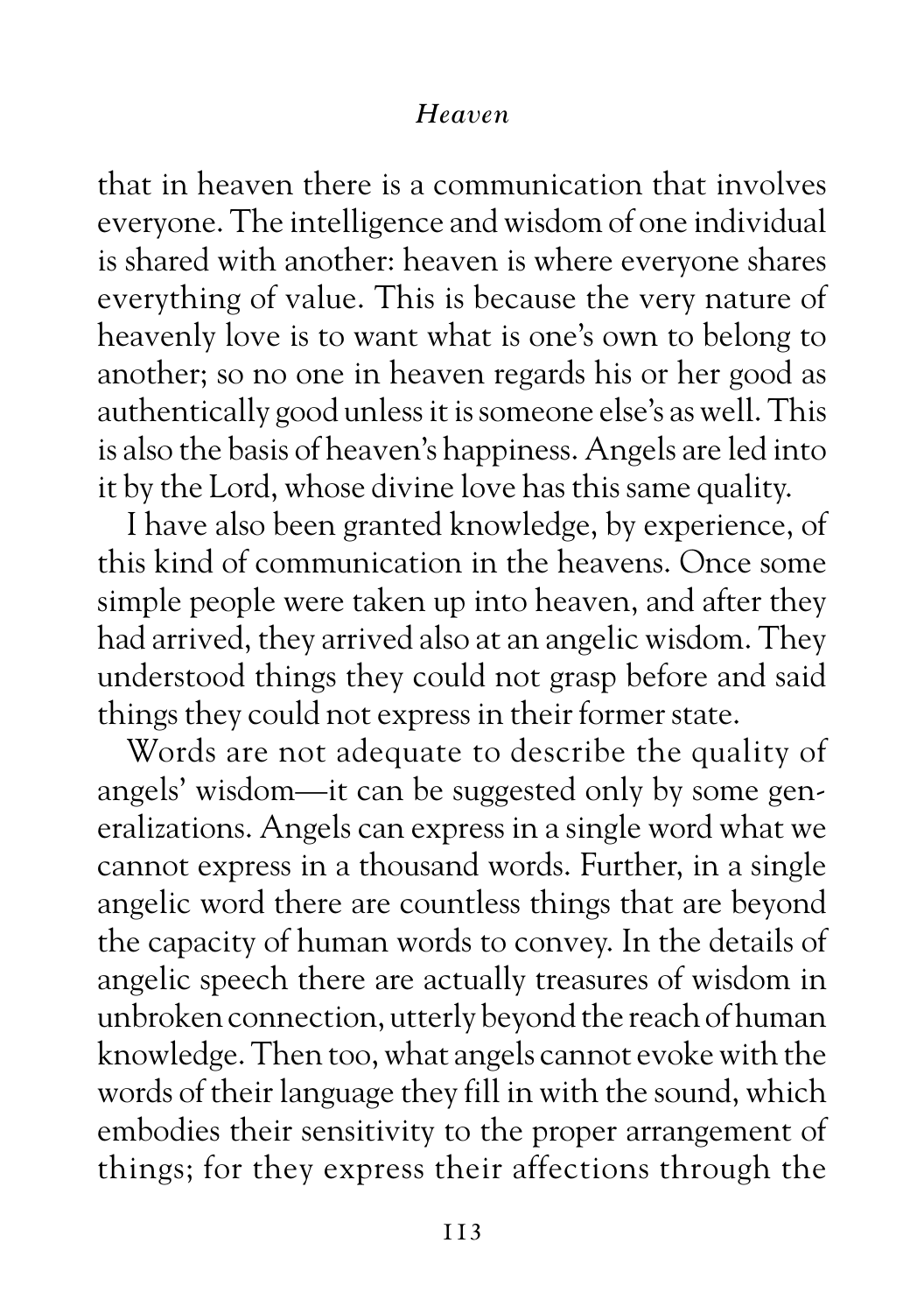sounds and the concepts derived from their affections through the words. This is why the things that people have heard in heaven are called ineffable.

Angels can also state completely in a few words the details that are written in a whole volume, giving each word something that raises it toward a deeper wisdom. Their language by nature agrees with their affections, and every word agrees with their concepts. The words actually vary in infinite shadings depending on the way they express in sequence things that are simultaneous in their thought.

The more inward angels can even tell a speaker's whole life from the tone of voice and a few words. From the way the sound is differentiated by concepts into words, they actually perceive the speaker's ruling love, in which, so to speak, the very details of life are engraved.

Angels are constantly being perfected in wisdom, but still they cannot to eternity be so perfected that there is any ratio between their wisdom and the Lord's divine wisdom. For the Lord's divine wisdom is infinite and the angels' is finite, and there is no ratio between the infinite and the finite.

# *The State of Innocence of Angels in Heaven*

Not many people in our world know what innocence is or what its quality is, and people involved in evil do not know at all. It is, of course, visible to our eyes—something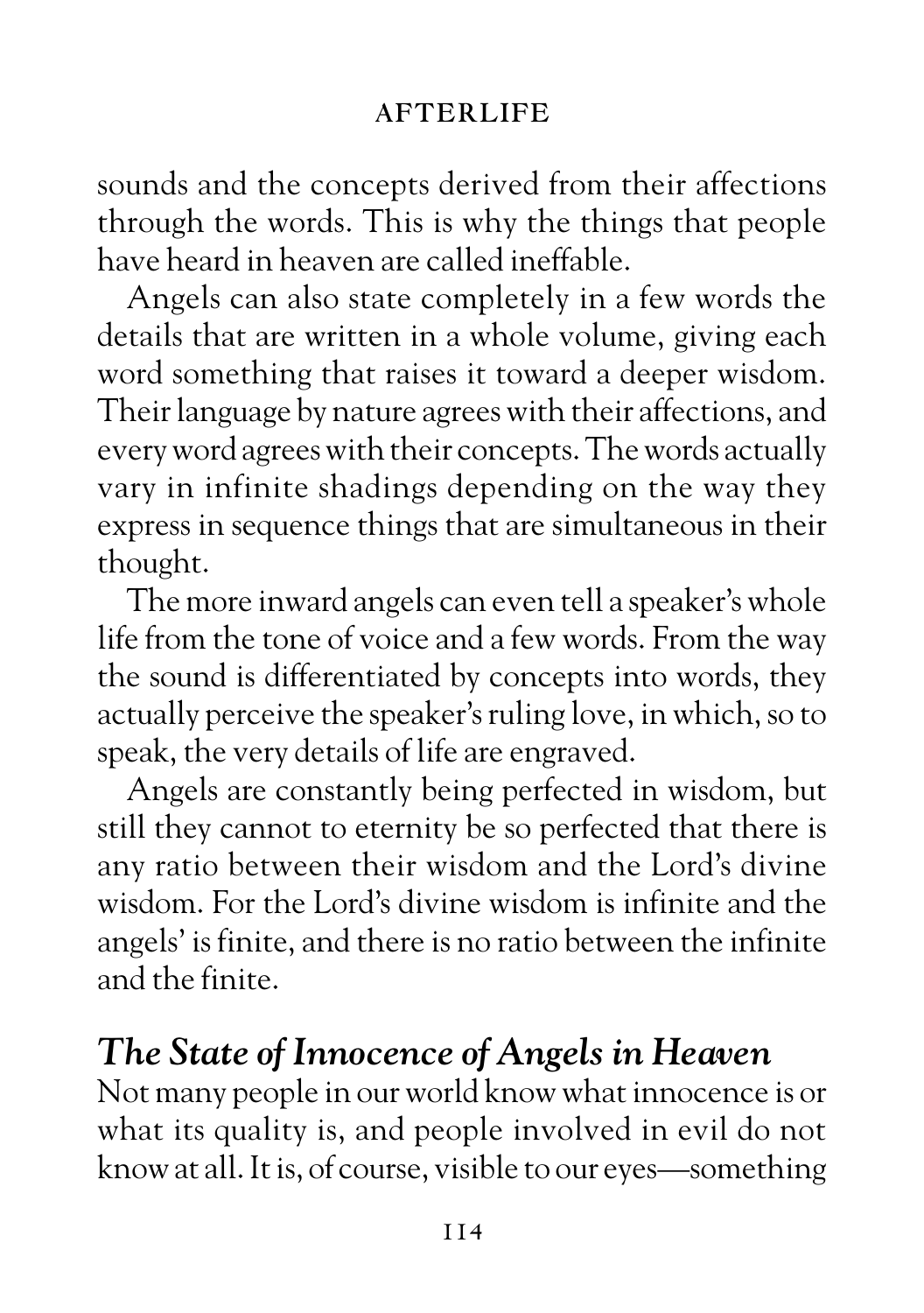about the face and the voice and the gestures, especially of infants—but still we do not know what it is, much less that it is where heaven lies concealed within us. To make it known, I should like to proceed in order and talk first about the innocence of infancy, and then about the innocence of wisdom, and finally about the state of heaven in respect to innocence.

The innocence of infancy, or of little ones, is not real innocence, since it is solely a matter of outward form and not internal. Still, we can learn from it what innocence is like, since it does radiate from their faces and from some of their gestures and from their first efforts at speech and affects [the people around them. The reason it is not real inno cence is that they do not have any internal thought—they do not yet know what good and evil are, or what true and false are, and this knowledge is the basis of our think ing. As a result, they do not have any foresight of their own, no premeditation, and therefore no intent of evil. They have no self*-*image acquired through love for them selves and the world. They do not claim credit for anything, but attribute everything they receive to their parents. They are content with the few little things given them as gifts and enjoy them. They are not anxious about food and clothing or about the future. They do not focus on the world and covet much from it. They love their parents, their nurse, and their little friends and play innocently with them. They are willing to be led, they listen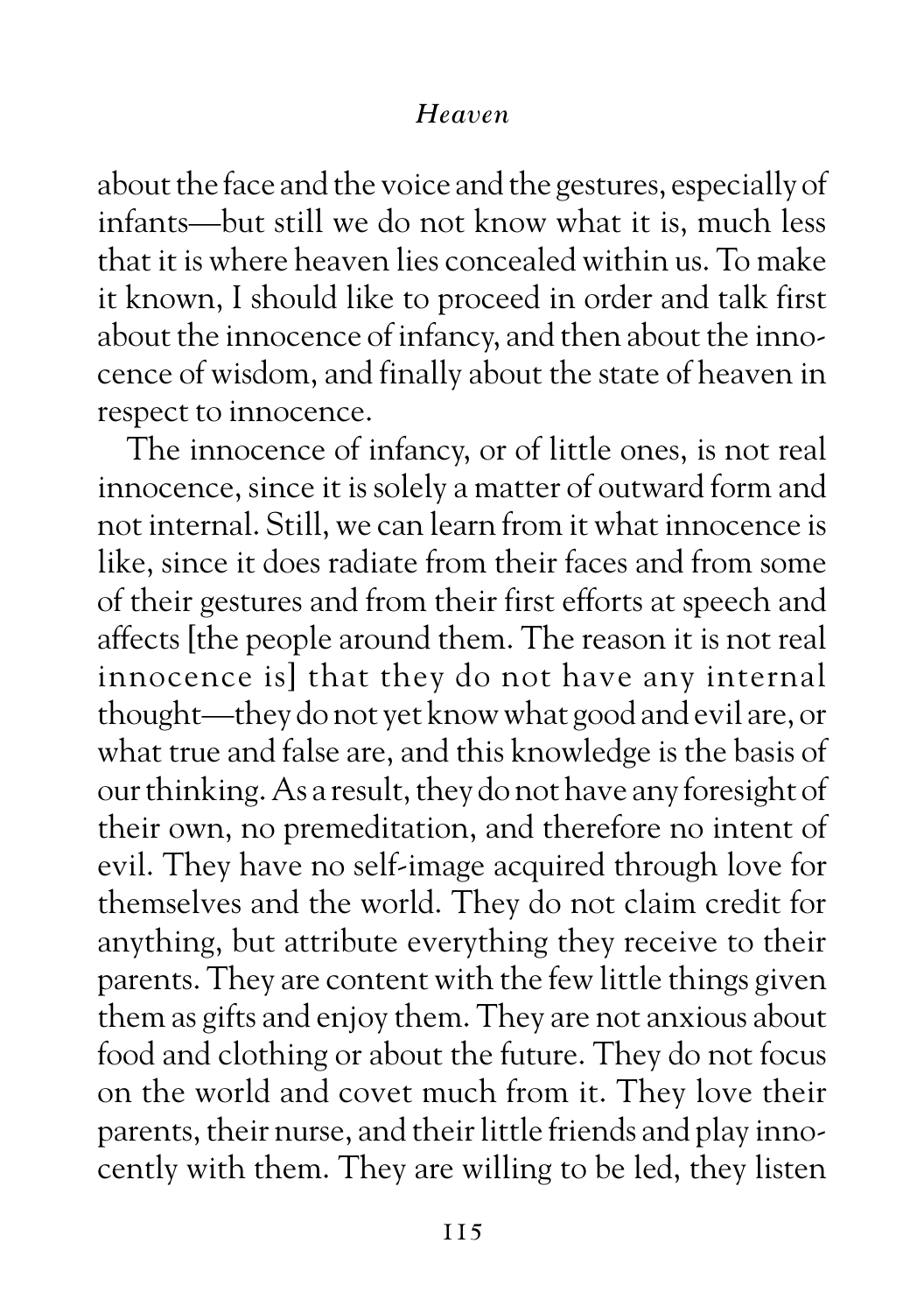and obey; and since they are in this state, they accept every thing as a matter of life. So they have suitable habits, language, and the beginnings of memory and thought without knowing where these gifts come from; and their state of innocence serves as a means of accepting and absorbing them. However, since this innocence is strictly a matter of the body and not of the mind, as already noted, it is external. Their mind is not yet formed, since the mind is our discernment and volition and the thought and affection that come from them.

I have been told from heaven that infants are especially in the Lord's care, and that there is an inflow from the central heaven, where the state is one of innocence, that passes through infants' deeper natures, affecting those natures in its passage only through innocence. This is the source of the innocence they present to our view in their faces and in some of their gestures. It is what deeply affects their parents and creates the love called *storge*.

The innocence of wisdom is real innocence because it is internal, being a property of the mind itself and therefore of our volition itself and our consequent under standing. When there is innocence in these, then there is wisdom as well, because wisdom is a property of volition and understanding. That is why they say in heaven that inno cence dwells in wisdom and why angels have as much wisdom as they do innocence. They support the truth of this by observing that people in a state of innocence do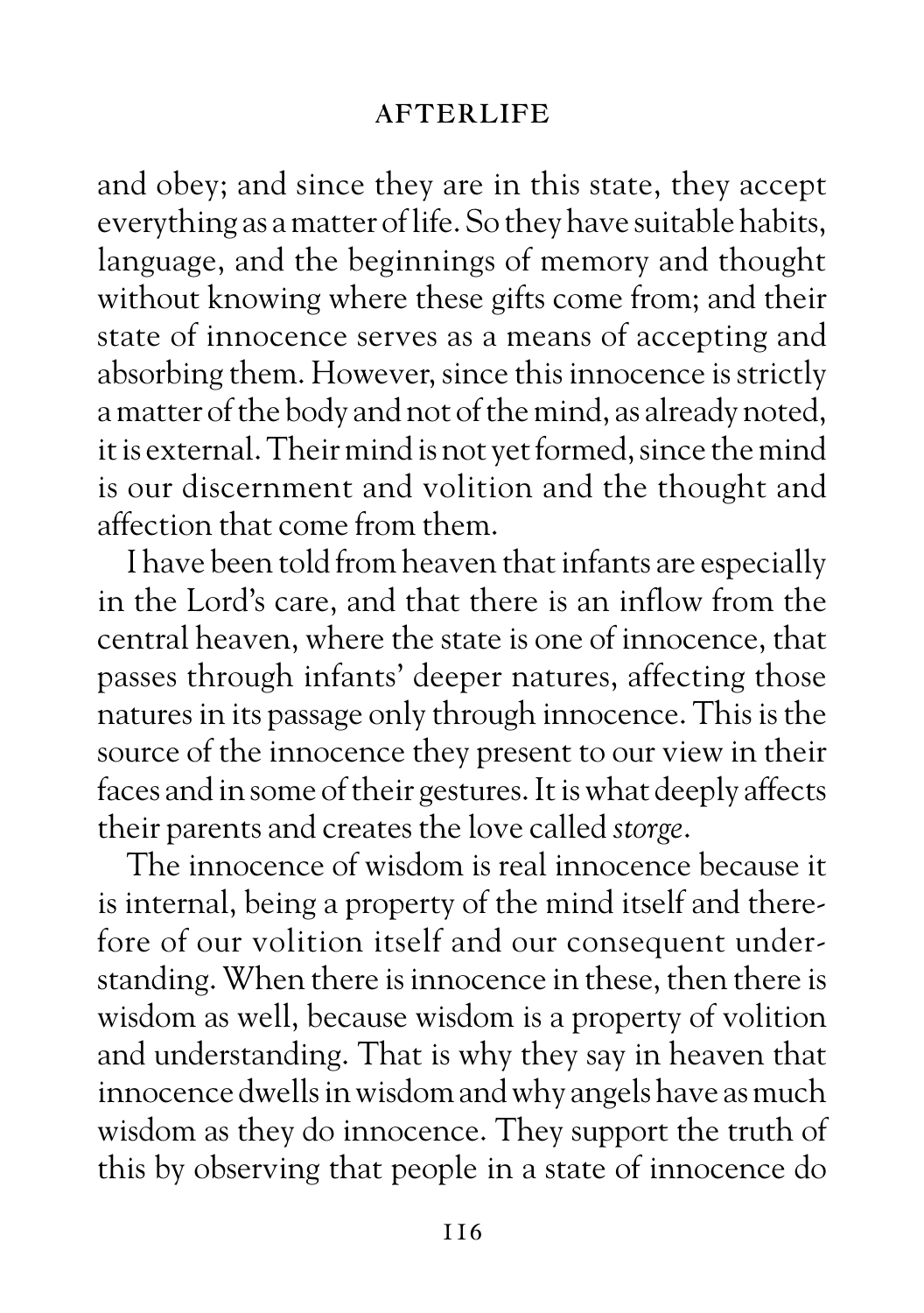not take credit for anything good, but ascribe and attribute everything to the Lord. They want to be led by him and not by themselves, they love everything that is good and delight in everything that is true because they know and perceive that loving what is good—that is, intending and doing good—is loving the Lord, and loving what is true is loving their neighbor. They live content with what they have, whether it is little or much, because they know that they receive as much as is useful—little if little is good for them and much if much is good for them. They do not know what is best for themselves—only the Lord knows; and in his sight everything he supplies is eternal. So they have no anxiety about the future, but refer to anxiety about the future as "care for the morrow," which they say is pain at losing or not getting things that are not needed for their life's useful activities. They never collaborate with friends from evil intent, but only from good, fair, and honest intent. To act from evil intent, they say, is guile, which they avoid like the poison of a snake because it is diametrically opposed to innocence. Since their greatest love is to be led by the Lord, and since they ascribe every thing to him, they are kept away from their self-centered ness, and to the extent that they are kept away from their self-centeredness, the Lord flows in. This is why they do not store in their memory what they hear from him, whether through the Word or through preaching, but immediately heed it, that is, intend and do it. Their inten -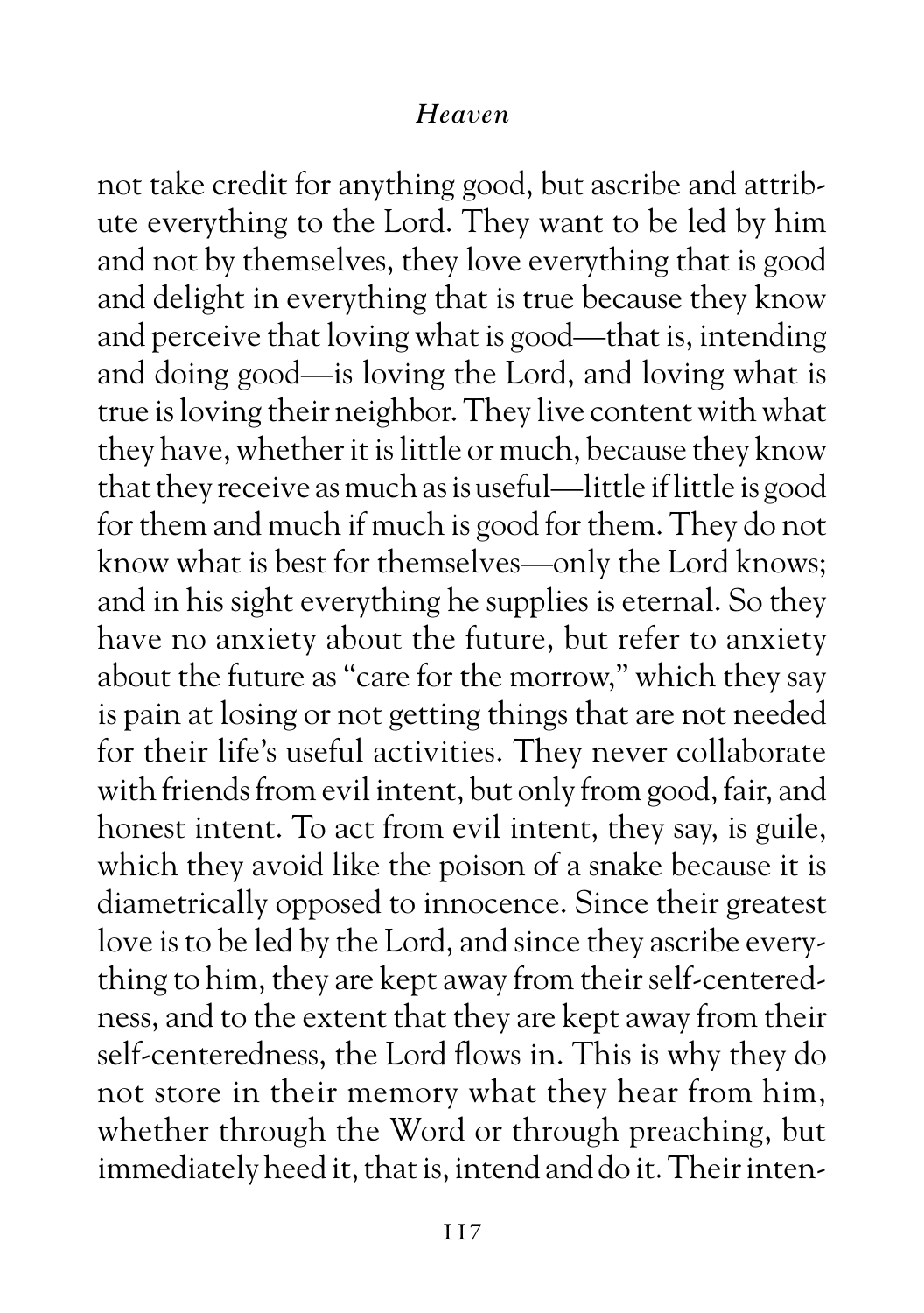tion itself is their memory. They appear extraordinarily simple in outward form, but they are wise and provident inwardly. They are the ones the Lord was referring to when he said, "Be wise as serpents and simple as doves" (Matthew 10:16). This is the nature of the innocence called the innocence of wisdom.

Because innocence is the very heart of all the good of heaven, it also affects minds so strongly that people who feel it—which happens at the approach of an angel of the inmost heaven—feel as though they are not under their own control. They are moved by such a joy, so taken out of themselves, so to speak, that it seems as though all the pleasure of the world is nothing by comparison. I speak of this from having experienced it.

All the people in hell are absolutely opposed to innocence. They do not know what innocence is. Their nature is such that the more innocent people are, the more they burn with desire to cause them harm. This is why they cannot stand to see little children. The moment they do, they are consumed with a vicious desire to inflict harm.

# *The State of Peace in Heaven*

Anyone who has not experienced heaven's peace cannot know what the peace is that angels enjoy. As long as we are in our bodies, we cannot accept heaven's peace, so we can not perceive it, our perception being on the natural level. In order to perceive it, we need to be the kind of per -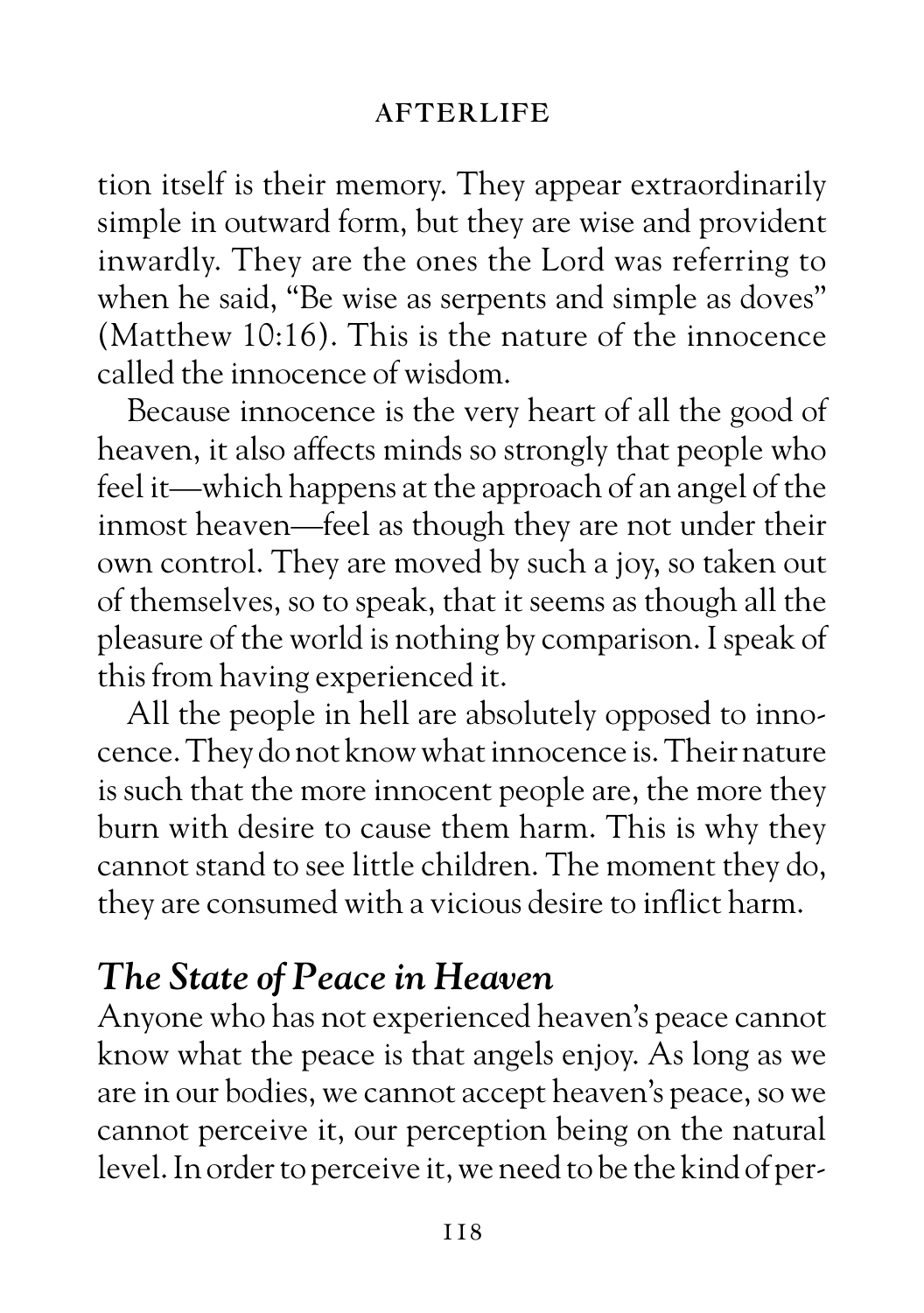son who as to thought can be raised and taken out of the body and brought into the spirit so as to be with angels. Since I have perceived heaven's peace in this way, I can describe it, but not in words as it really is, because human words are not adequate. Using words, I can only describe what it is like compared to that peace of mind that people have who are content in God.

There are two things at the heart of heaven, innocence and peace. We say that they are at the heart because they come straight from the Lord. From innocence comes every thing good about heaven and from peace comes all the delight of that good. Everything good has its own delight, and both—the good and the delight—are matters of love. This is because what is loved is what is called good and also is perceived as delightful. It follows from this that these two inmost qualities, innocence and peace, emanate from the Lord's divine love and move angels to their very core.

First, we need to say where peace comes from. Divine peace is within the Lord, arising from the oneness of his divine nature and the divine human nature within him. The divine quality of peace in heaven comes from the Lord, arising from his union with heaven's angels, and specifically from the union of the good and the true within each angel. These are the sources of peace. We may there fore conclude that peace in the heavens is the divine nature intimately affecting everything good there with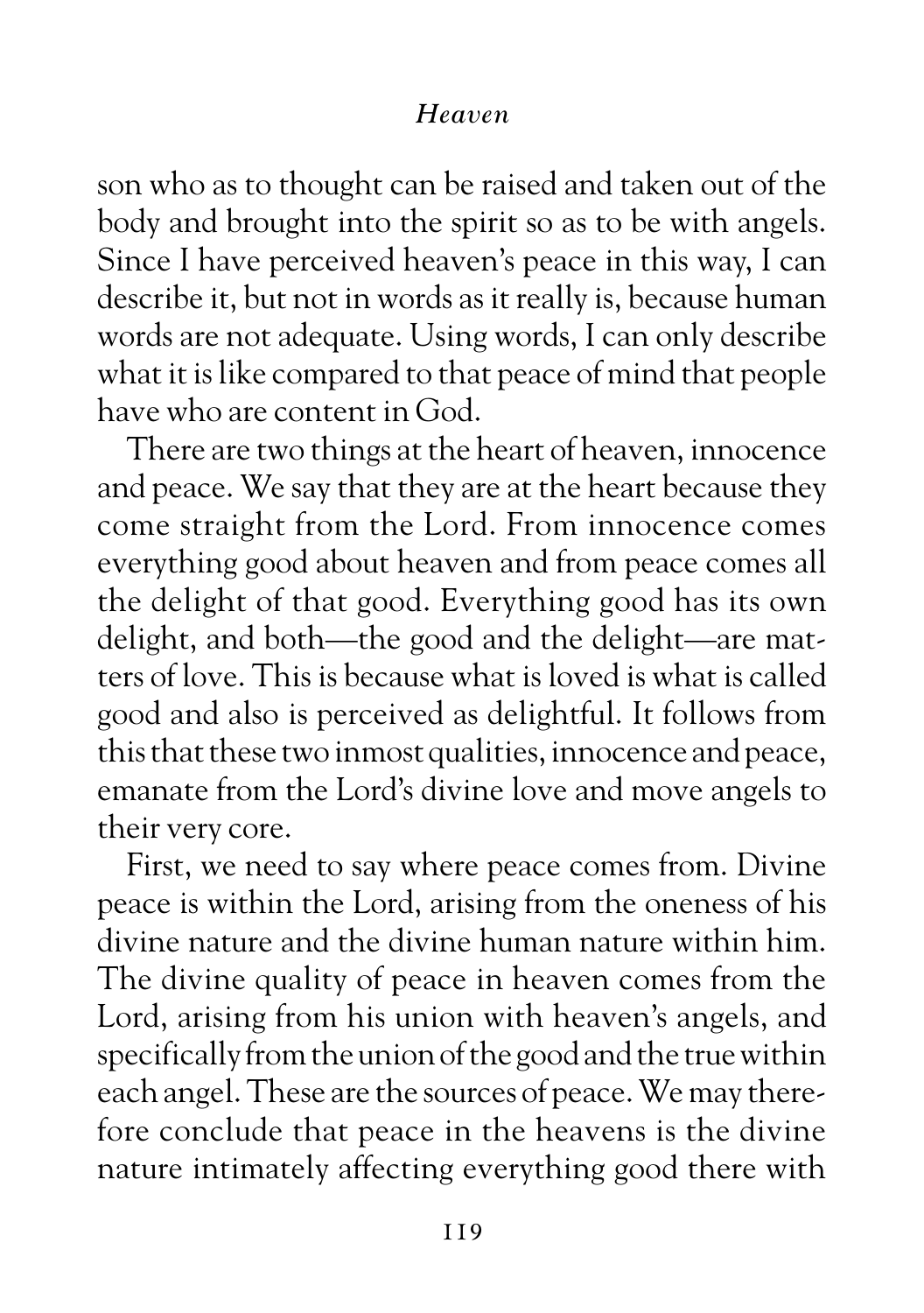blessedness. So it is the source of all the joy of heaven. In its essence, it is the divine joy of the Lord's divine love, aris ing from his union with heaven and with every individual there. This joy, perceived by the Lord in the angels and by the angels from the Lord, is peace. It flows down from there to provide angels with everything that is blessed and delightful and happy—what is called "heavenly joy."

Because these are the origins of peace, the Lord is called the Prince of Peace and says that peace comes from him and that peace is in him. So too angels are called angels of peace and heaven the dwelling place of peace, as in the following passages:

A child is born to us, a son is given to us, on whose shoulder the government [shall rest], and his name shall be called Wonderful, Counselor, God, Hero, Eternal Father, Prince of Peace; of the increase of government and peace there shall be no end. (Isaiah 9:5–6 [6–7])

Jesus said, "Peace I leave with you, my peace I give you, not as the world gives do I give to you." (John 14:27)

I have told you these things so that you might have peace in me. (John 16:33)

Because peace means the Lord and heaven and also heavenly joy and the delight of good, greetings in ancient times were—and consequently still are—"Peace be with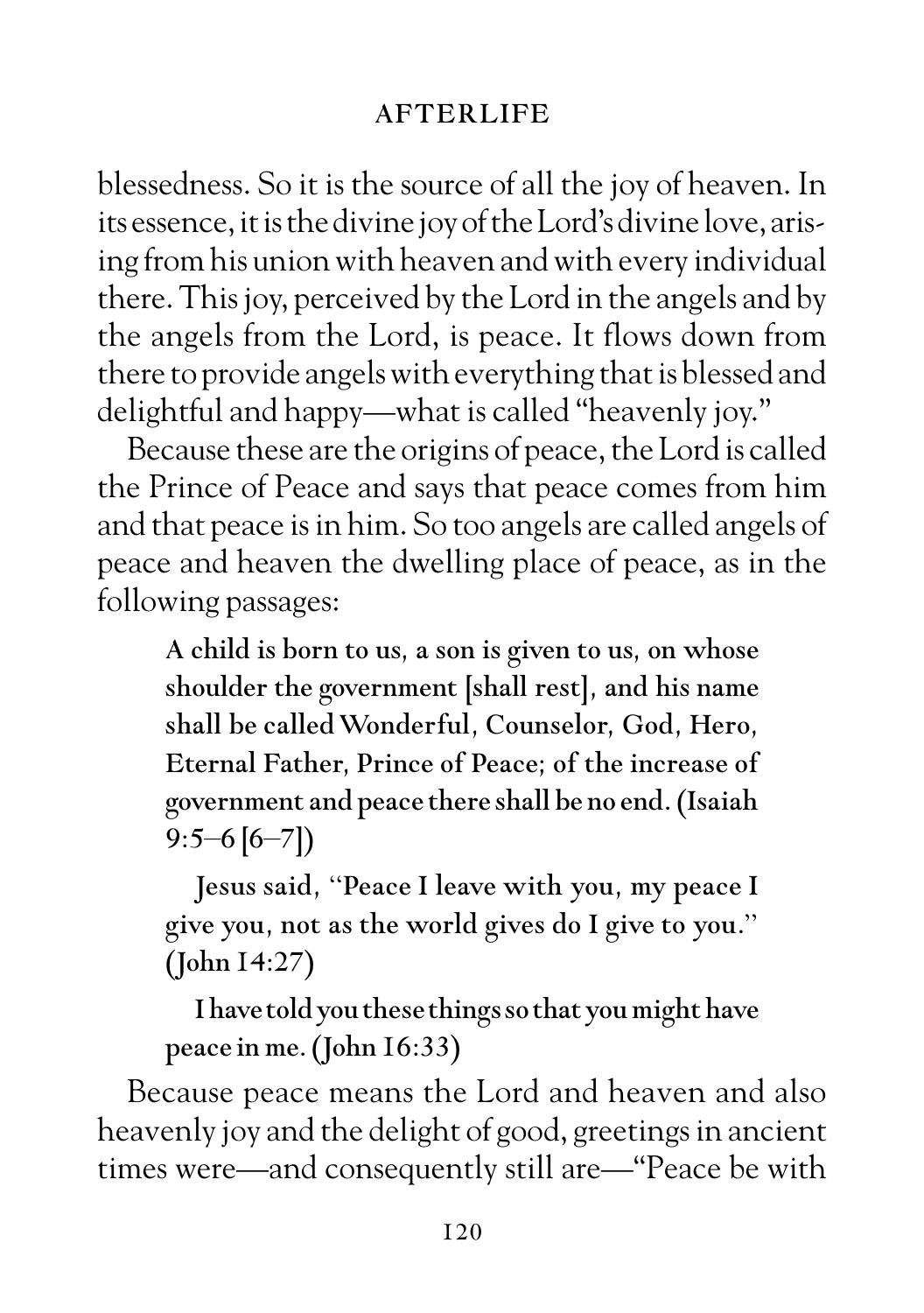you." The Lord confirmed this, too, when he sent out his disciples and told them, "When you enter a house, first say 'Peace be upon this house'; and if a child of peace is there, let your peace rest upon it" (Luke 10:5–6). Further, the Lord himself said "Peace be with you" when he appeared to the apostles (John 20:19, 21, 26).

Since divine peace arises from the Lord's union with heaven—and in particular with each individual angel by virtue of the union of the true and the good—when angels are in a state of love they are in a state of peace, because this is when the good within them is united to what is true (angels' states change periodically). Much the same is true of us when we are being regenerated. When a union of the good and the true takes place within us, which hap pens principally after trials by temptation, we come into a state of delight that arises from heavenly peace.

That peace is like the morning time or dawn in spring, when, once the night has passed, all things of earth begin to take new life from the rising of the sun; the dew that falls from heaven spreads a leafy fragrance far and wide, and springtime's gentle warmth makes meadows fertile and instills its charm in human minds as well. This is because morning or dawn in springtime corresponds to the state of peace of angels in heaven.

# *The Union of Heaven with the Human Race*

There are good spirits and evil spirits with every individ-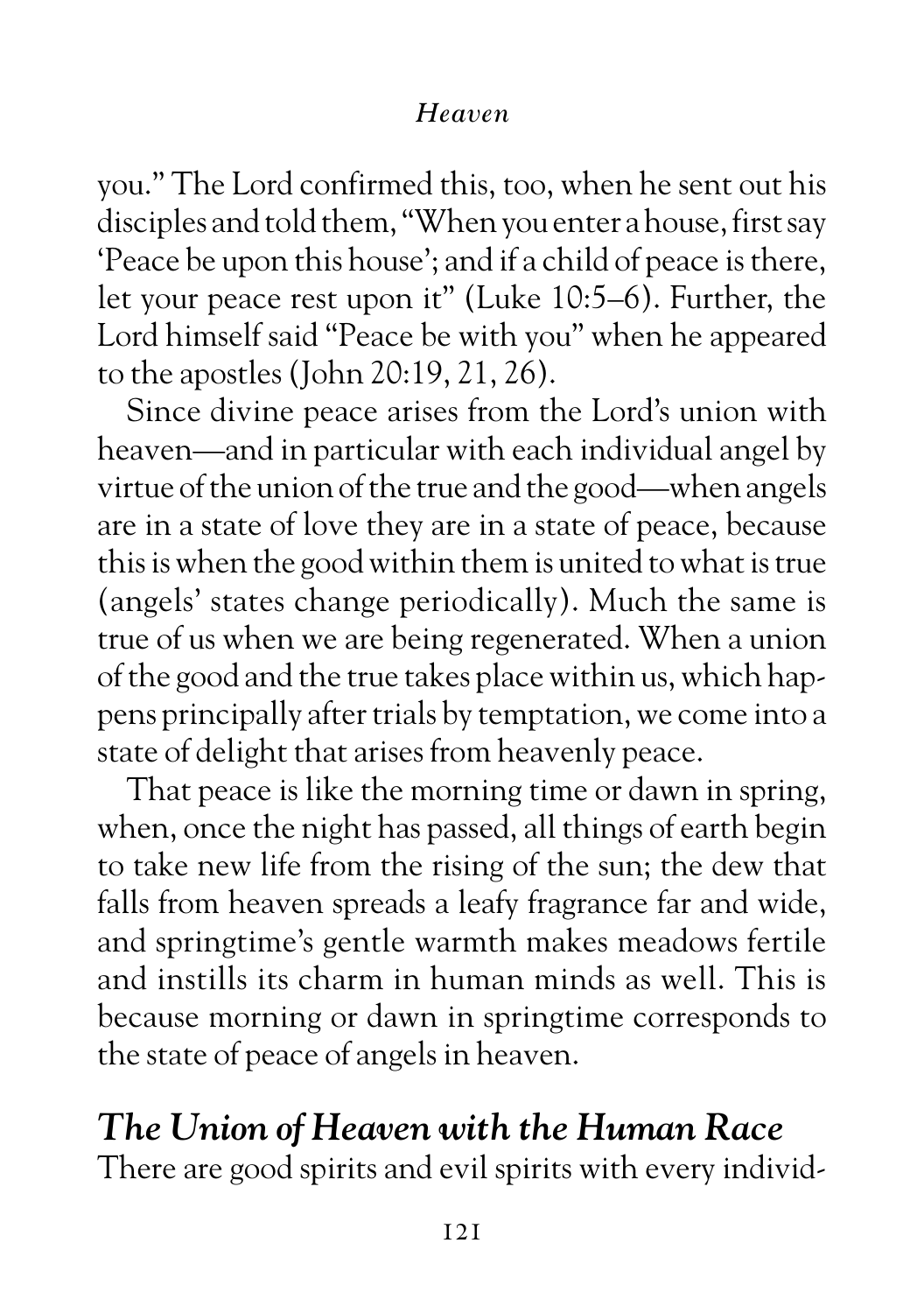ual. We have our union with heaven through the good spirits and our union with hell through the evil ones. These spirits are in the world of spirits.

When these spirits come to us, they come into our whole memory and from there into all our thinking—evil spirits into the matters of memory and thought that are evil, and good spirits into the matters of memory and thought that are good. These spirits are totally unaware that they are with us. Rather, as long as they are, they believe that all these matters of our memory and thought are actually theirs. They do not see us, either, because their sight does not extend to things in our subsolar world.

The Lord takes the greatest care to prevent spirits from knowing whom they are with. If they did know, they would talk with them, and then the evil spirits would destroy them; for evil spirits, being united to hell, want nothing more than to destroy us not only as to spirit (that is, as to our love and faith) but as to our bodies as well. It is different when they do not talk with us. Then they do not know that we are the source of what they are thinking—and what they are saying to each other, since they talk to each other just the way we do—but believe that these matters are their own. They value and love whatever is their own, so these spirits are constrained to love and value us, even though they do not know it.

The reason spirits who are in touch with hell are attached to us as well is that we are born into all kinds of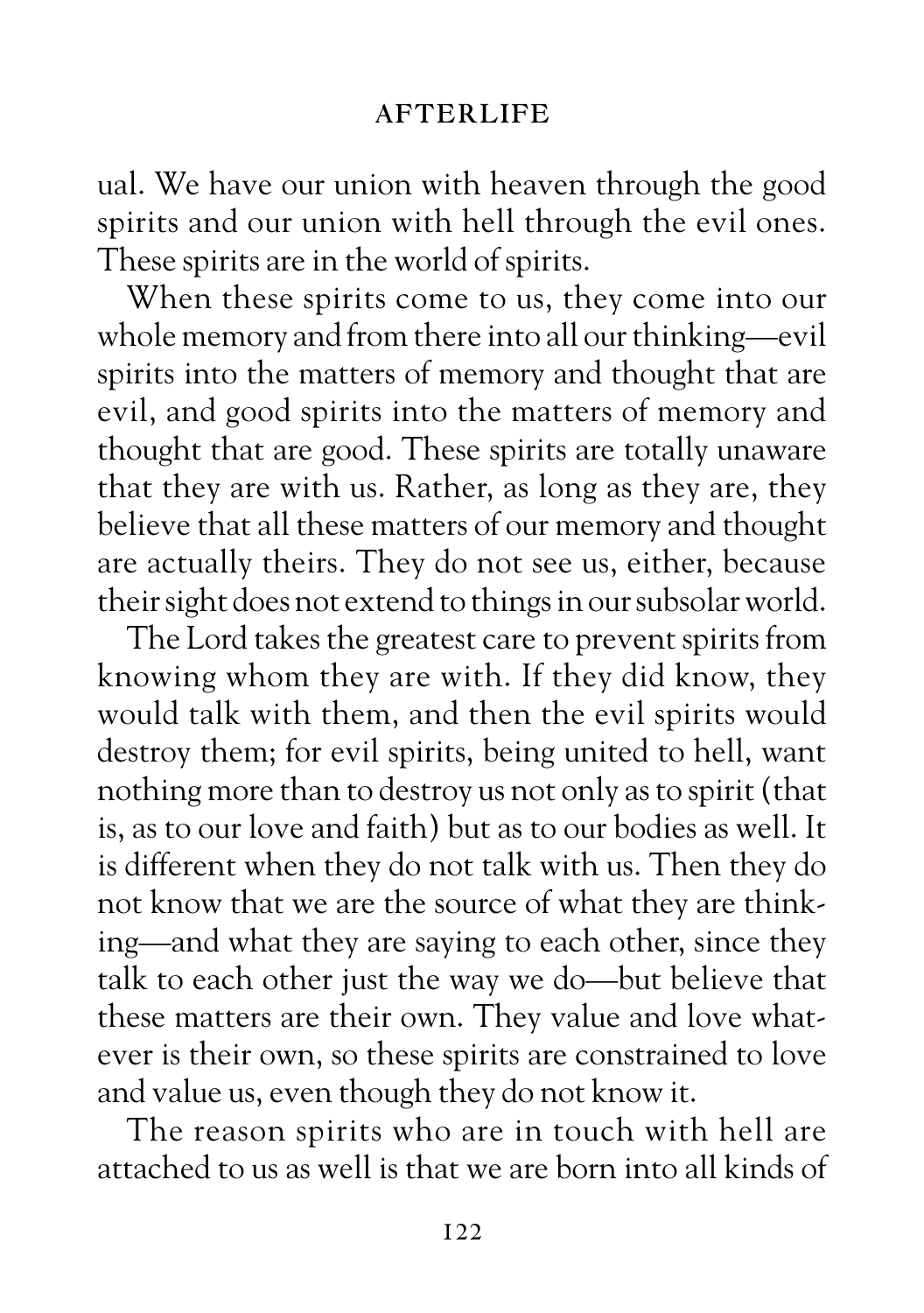evil, so that our first life is made up of nothing else. Unless spirits of the same kind were associated with us, then, we could not live or be led out of our evils and reformed. So we are kept in our own life by evil spirits and restrained from it by good spirits. Through the two kinds, we are kept in a balance; and since we are in a balance we enjoy an appropriate measure of freedom and can be led out of our evils and turned toward good. This good can be sown in us as well, which could never happen except in our freedom; and the freedom could not be granted us unless spirits from hell were acting on the one side and spirits from heaven on the other, with us in the middle.

I have been shown that to the extent that we exist from our hereditary nature and from ourselves, we could have no life at all if we were not allowed to engage in evil. We would also have no life if we were not in some freedom, and we cannot be compelled to good: anything compelled does not become part of us. I have also been shown that any thing good that we accept in freedom is sown in our intentions and becomes virtually our own. This is why we have a communication with hell and a communication with heaven.

The kind of spirit that is associated with us is determined by the kind of person we are in respect to affection and love, though good spirits are assigned to us by the Lord while we ourselves summon the evil ones. The spirits with us change, however, as our own affections change. This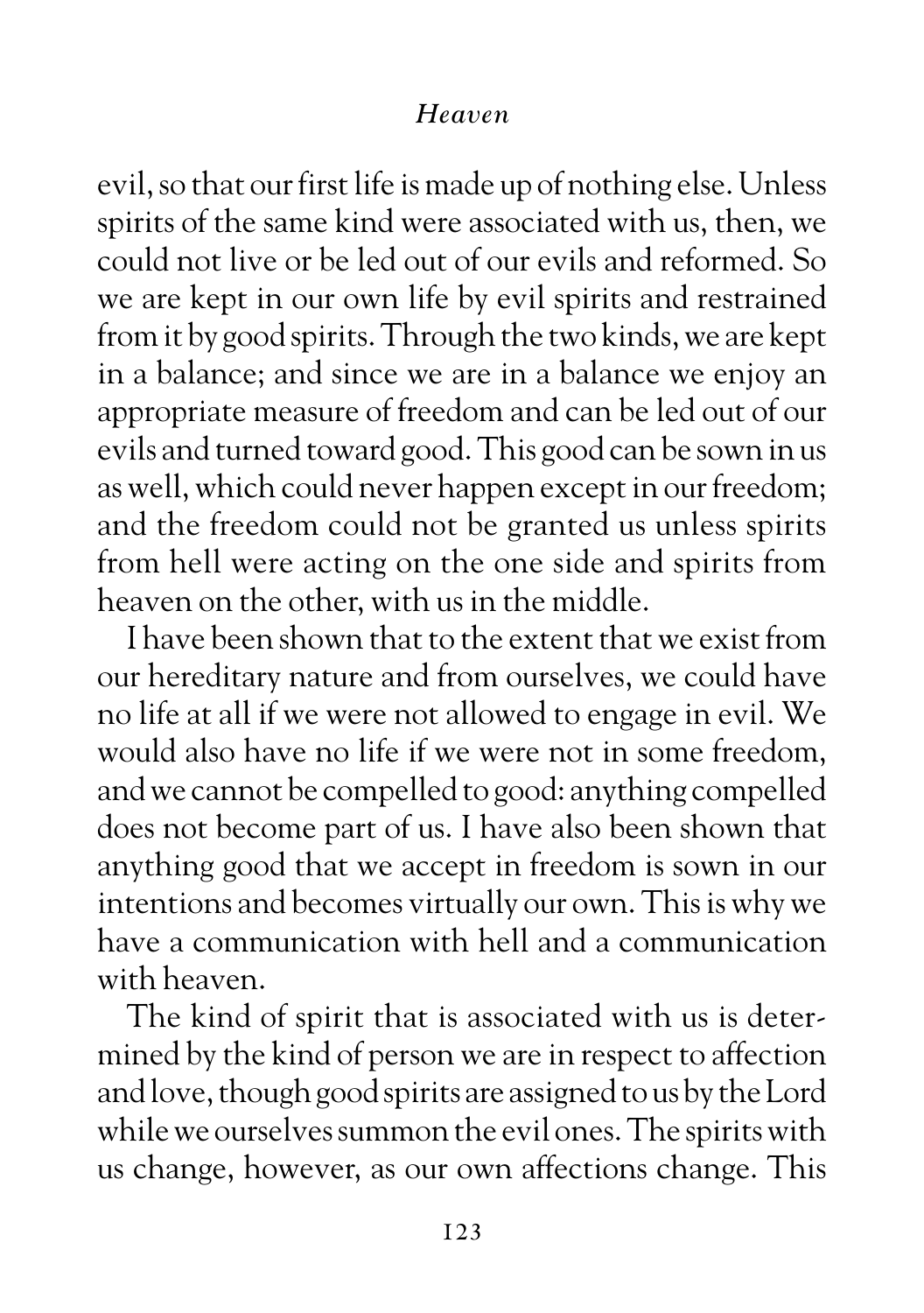means we have one kind with us in infancy, another kind during our childhood, another kind as we are growing up and in early adulthood, and still another kind in old age. During our earliest years, spirits who are in innocence are with us, that is, spirits who are in touch with the heaven of innocence, the inmost or third heaven. In later child hood we are in the company of spirits who are engaged in an affection for knowledge and who are in touch with the ultimate or first heaven. As we are growing up, during our early adulthood, spirits who are responsive to affections for what is true and good and therefore with intelligence are with us. They are spirits who are in touch with the sec ond or intermediate heaven. In old age, though, spirits who are in wisdom and innocence are with us, spirits therefore who are in touch with the inmost or third heaven.

Still, this association is arranged by the Lord for people who can be reformed and regenerated. It is different for people who cannot be reformed or regenerated. Good spirits are assigned to them as well in order to restrain them from evil as much as possible, but their direct con nection is with the evil spirits who are in touch with hell. This means that the spirits are of the same nature as the people they are associated with. Whether they love them selves or money or revenge or adultery, the same kind of spirits are with them and are, so to speak, taking up residence in their evil affections. To the extent that we can-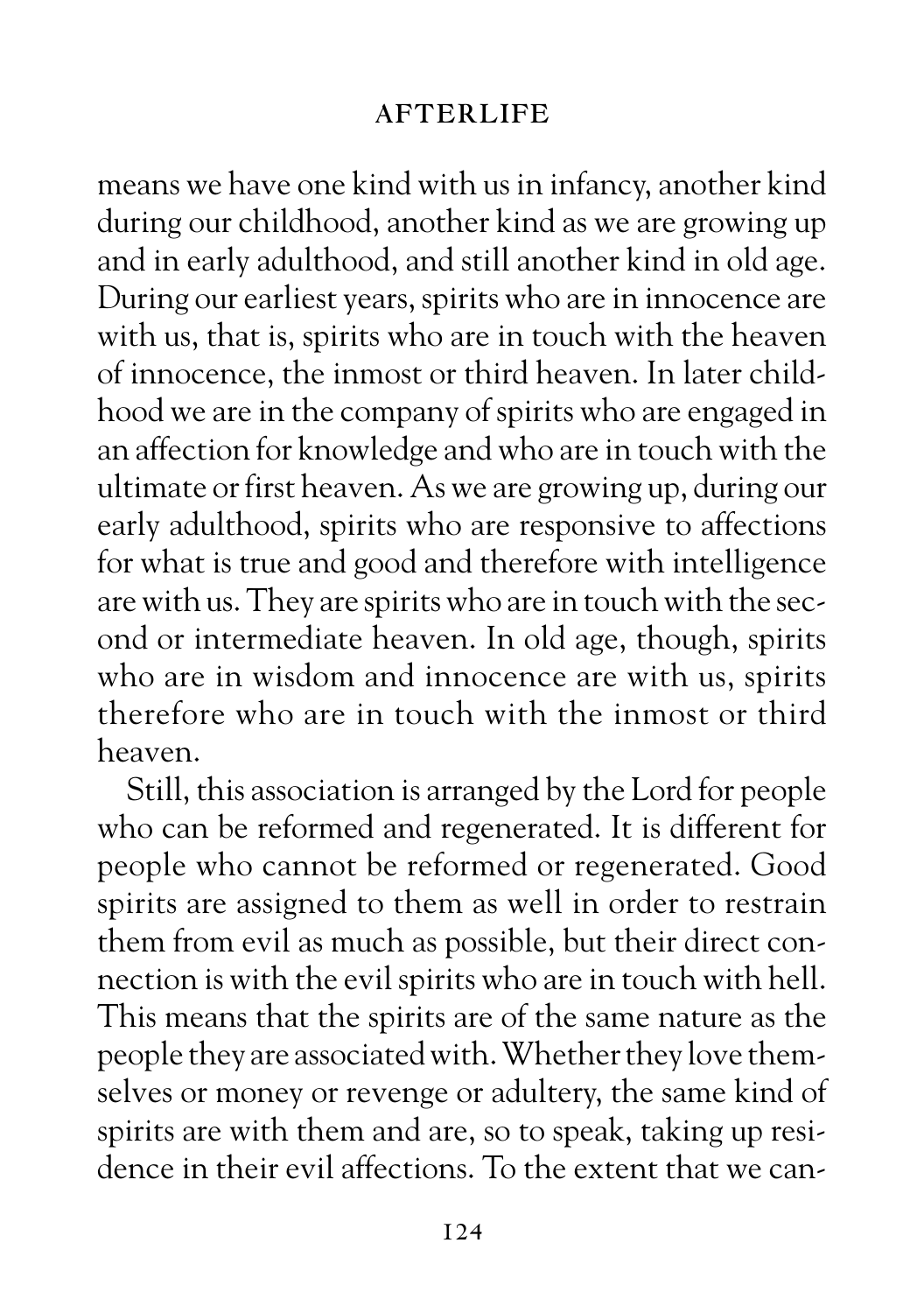not be restrained from evil by good spirits, they inflame us, and to the extent that an evil affection is in control, they cling to us and will not back off.

In this way, evil people are united to hell and good people to heaven.

I have talked with angels about the union of heaven with the human race and have told them that church people actually do say that everything good is from the Lord and that there are angels with us, but few people really believe that angels are so close to us, much less that they are in our thought and affection. The angels have told me that they knew this kind of [empty] belief and talk occurred in the world, and especially (which astonished them) in the church, where people have the Word that teaches them about heaven and its union with them. Yet in fact the union is so vital that we could not think the least thought apart from the spirits who are with us. Our spiritual life depends on this. They said that the reason for this ignorance was that people believe they live on their own, without any connection with the Ultimate Reality of life, and do not know that there is this connection through the heavens. Yet if that connection were severed, we would instantly drop down dead. If we believed the way things really are, that everything good comes from the Lord and everything evil from hell, then we would not take credit for the good within us or blame for the evil. Whenever we thought or did anything good, we would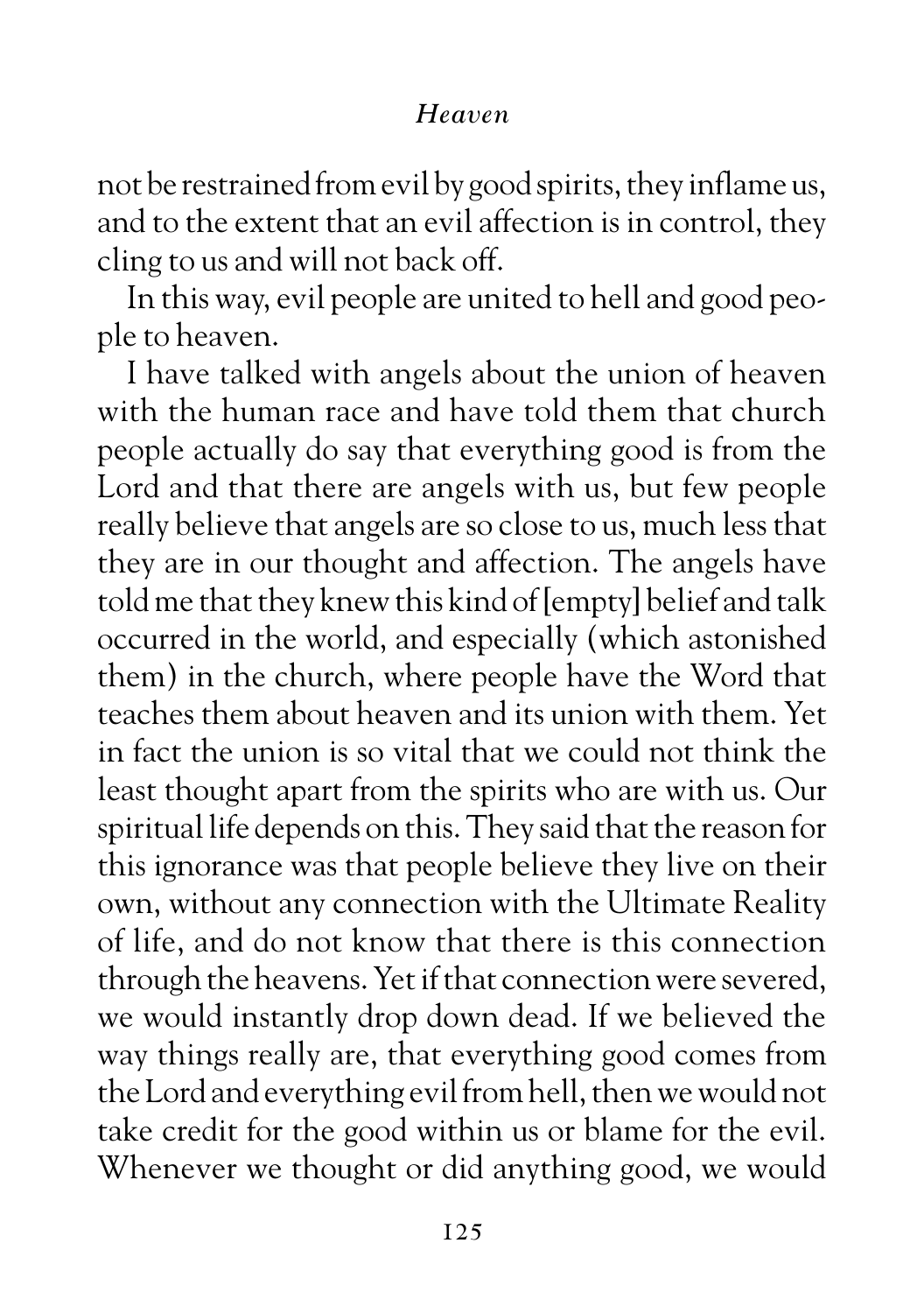focus on the Lord, and any evil that flowed in we would throw back into the hell it came from.

# *Heaven's Union with Us through the Word*

We have been so created that we have a connection and a union with the Lord, while with angels we have only an association. The reason we have only an association, not a union, with angels is that we are from creation like angels in respect to the deeper levels of our minds. We have a similar purposefulness and a similar capacity to under stand. This is why we become angels after death if we have lived according to the divine pattern, and why we then, like the angels, have wisdom. So when we talk about our union with heaven, we mean our union with the Lord and our association with angels, since heaven is not heaven because of anything that really belongs to the angels but because of the divine nature of the Lord.

Over and above what angels have, though, there is the fact that we are not just in a spiritual world by virtue of our inner natures but are at the same time in a natural world by virtue of our outward natures. These outward things that are in the natural world are all the contents of our natural or outer memory and the thinking and imaging we do on that basis. In general, this includes our insights and information together with their delights and charm to the extent that they have a worldly flavor, and all the pleasures that derive from our physical senses. Then too, there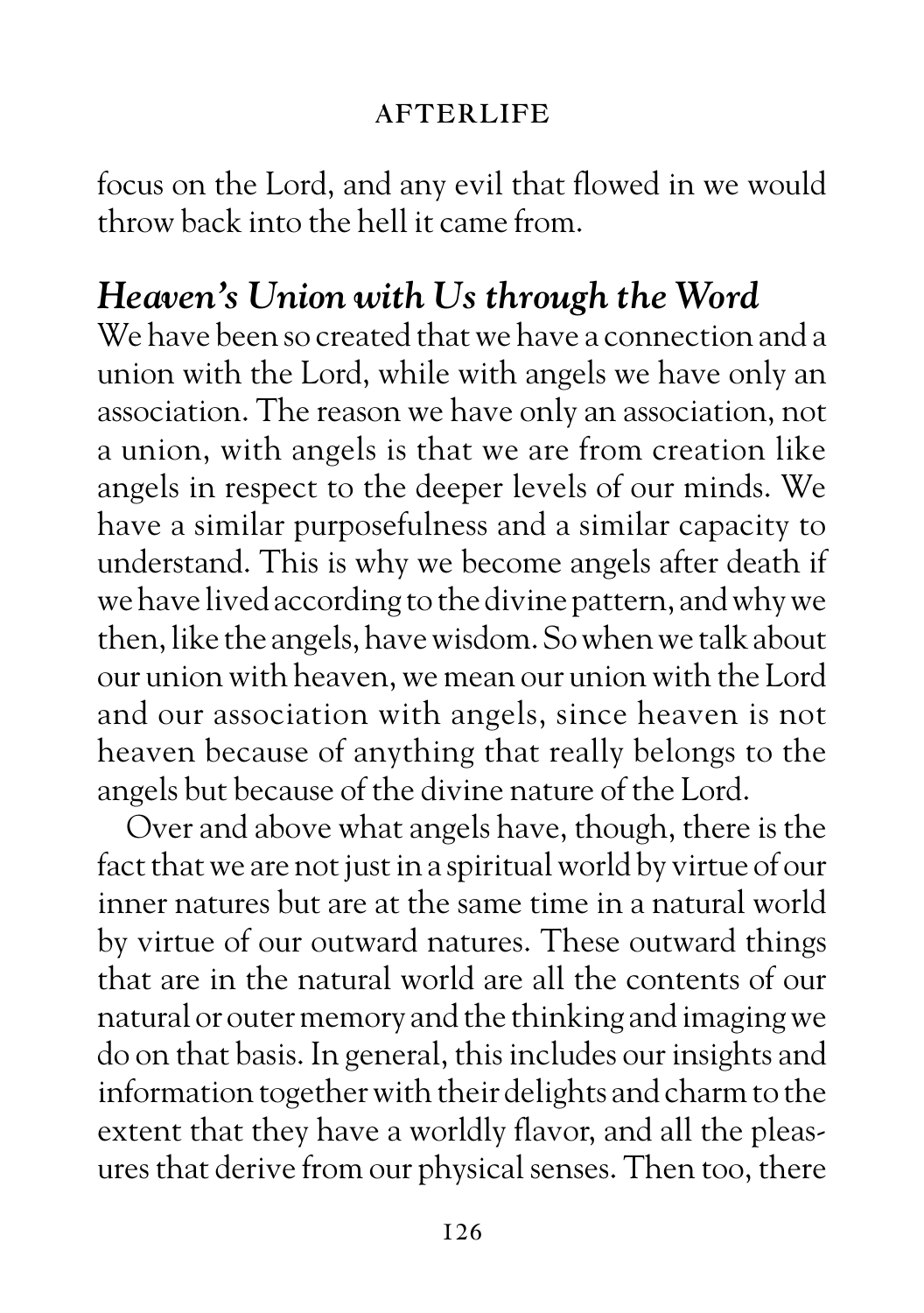are those senses themselves and our words and actions. All these are ultimate things in which the Lord's divine inflow comes to rest, since it does not stop in the middle but goes on to its very limit.

We may gather from this that the ultimate form of the divine pattern is in us, and since it is the ultimate form, it is the basis and foundation.

Since the Lord's divine inflow does not stop in the middle but goes on to its very limit, as just stated, and since the intermediate region it crosses is the angelic heaven and the limit is in us, and since nothing disconnected can exist, it follows that there is such a connection and union of heaven with the human race that neither can endure without the other. If the human race were cut off from heaven, it would be like a chain with a link removed, and heaven without the human race would be like a house without a foundation.

However, since we have broken this connection by turning our inward natures away from heaven and toward the world and ourselves through our self-love and love of the world and have so pulled away that we no longer serve heaven as its basis and foundation, the Lord has provided a medium to serve in place of that basis and foundation and to maintain the union of heaven with humanity. That medium is the Word.

I have been told from heaven that the earliest people had direct revelation because their inner natures were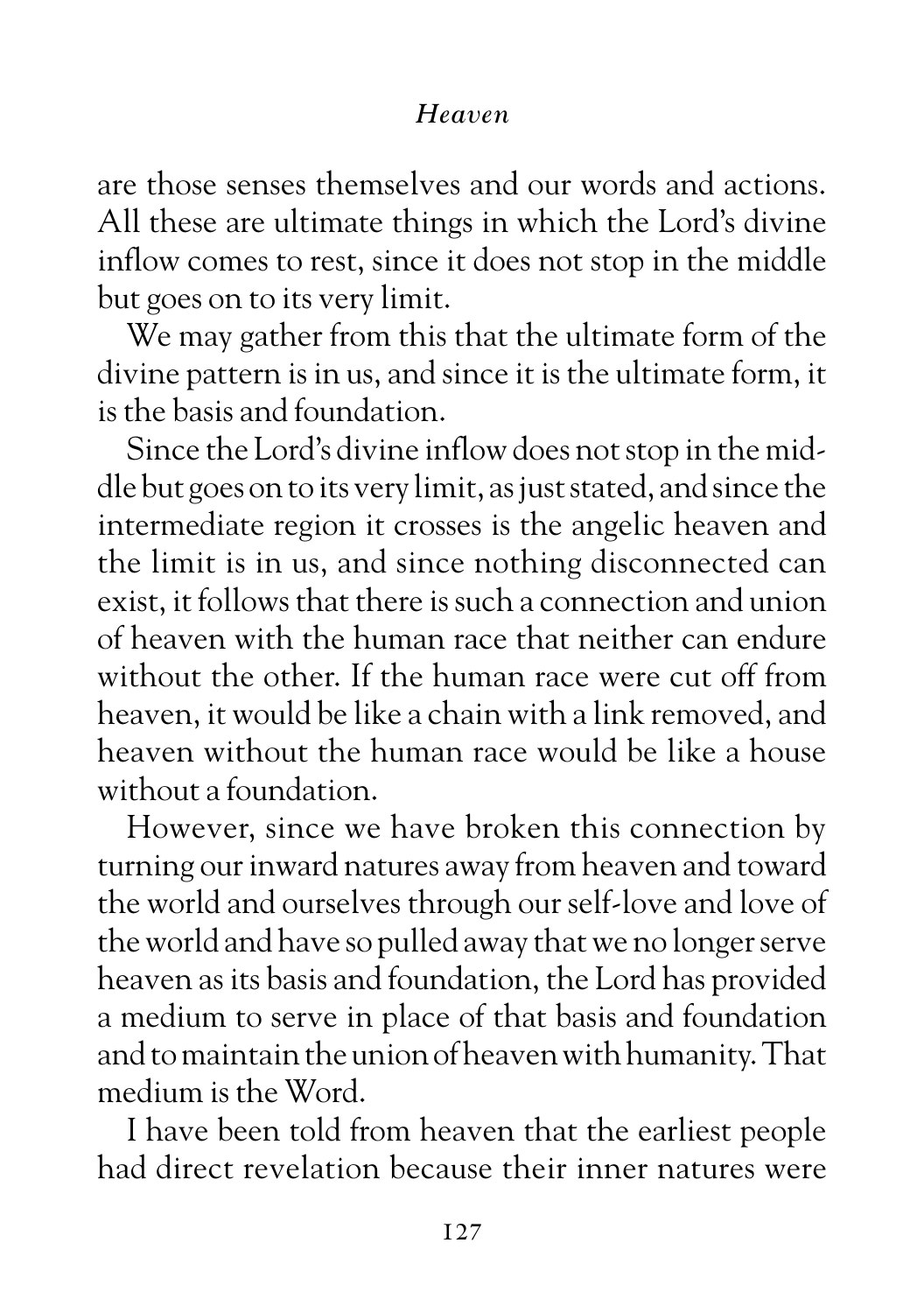turned toward heaven, and that this was the source of the Lord's union with the human race at that time. After those times, though, there was not the same kind of direct revelation, but an indirect revelation through correspondences. All their divine worship consisted of these; so the churches of those times were called symbolic churches. They knew what correspondences and representations were and that everything on earth answered to spiritual things in heaven and the church (or represented them, which amounts to the same thing). In this way, the natural elements that constituted their outward worship served them as means for thinking spiritually and therefore thinking with angels.

Once all knowledge of correspondences and represen tations had been lost, then a Word was written in which all the words and the meanings of the words are correspondences and therefore contain that spiritual or inner meaning in which angels are engaged. So when we read the Word and grasp it in its literal or outward meaning, angels grasp it in its inner or spiritual meaning. In fact, all the thought of angels is spiritual, while ours is natural. These two kinds of thought do seem different, but they are one because they correspond.

I have talked with angels about the Word on occasion, and have told them that it is looked down on by some peo ple because of its pedestrian style. They know absolutely nothing about its deeper meaning and therefore do not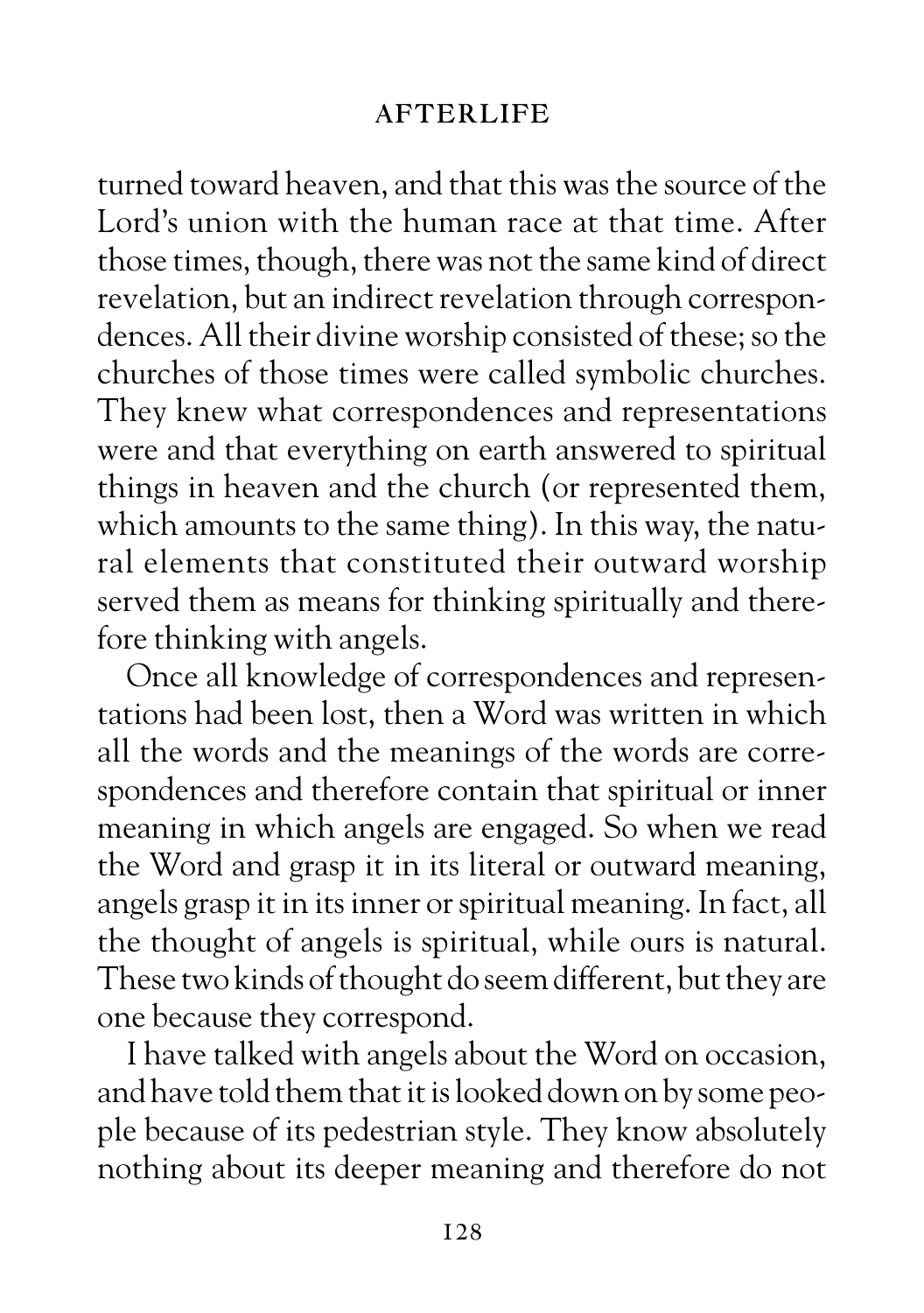believe that this kind of wisdom lies hidden within. The angels have told me that even though the style of the Word may appear pedestrian in its literal meaning, it is qualitatively incomparable because divine wisdom lies hidden not just in the overall meaning but in every word, and that this wisdom shines out in heaven.

*Heaven and Hell Come from the Human Race* People in the Christian world are totally unaware that heaven and hell come from the human race. They actually believe that angels were created in the beginning and constitute heaven, and that the devil or Satan was an angel of light who became rebellious and was cast out together with his faction, and that this gave rise to hell.

Angels are utterly amazed that there can be this kind of belief in the Christian world, and even more so that people know absolutely nothing about heaven, even though this is a primary doctrine of the church. Knowing that this kind of ignorance is prevalent, they are profoundly delighted that it has now pleased the Lord to reveal to us so much about heaven—and about hell as well—and so as much as possible to dispel the darkness that is rising daily because this church is drawing to a close. So they want me to testify on their behalf that in all heaven there is not a single angel who was created as such in the beginning, nor is there in all hell a devil who was created as an angel of light and cast out. Rather, all the people in heaven and in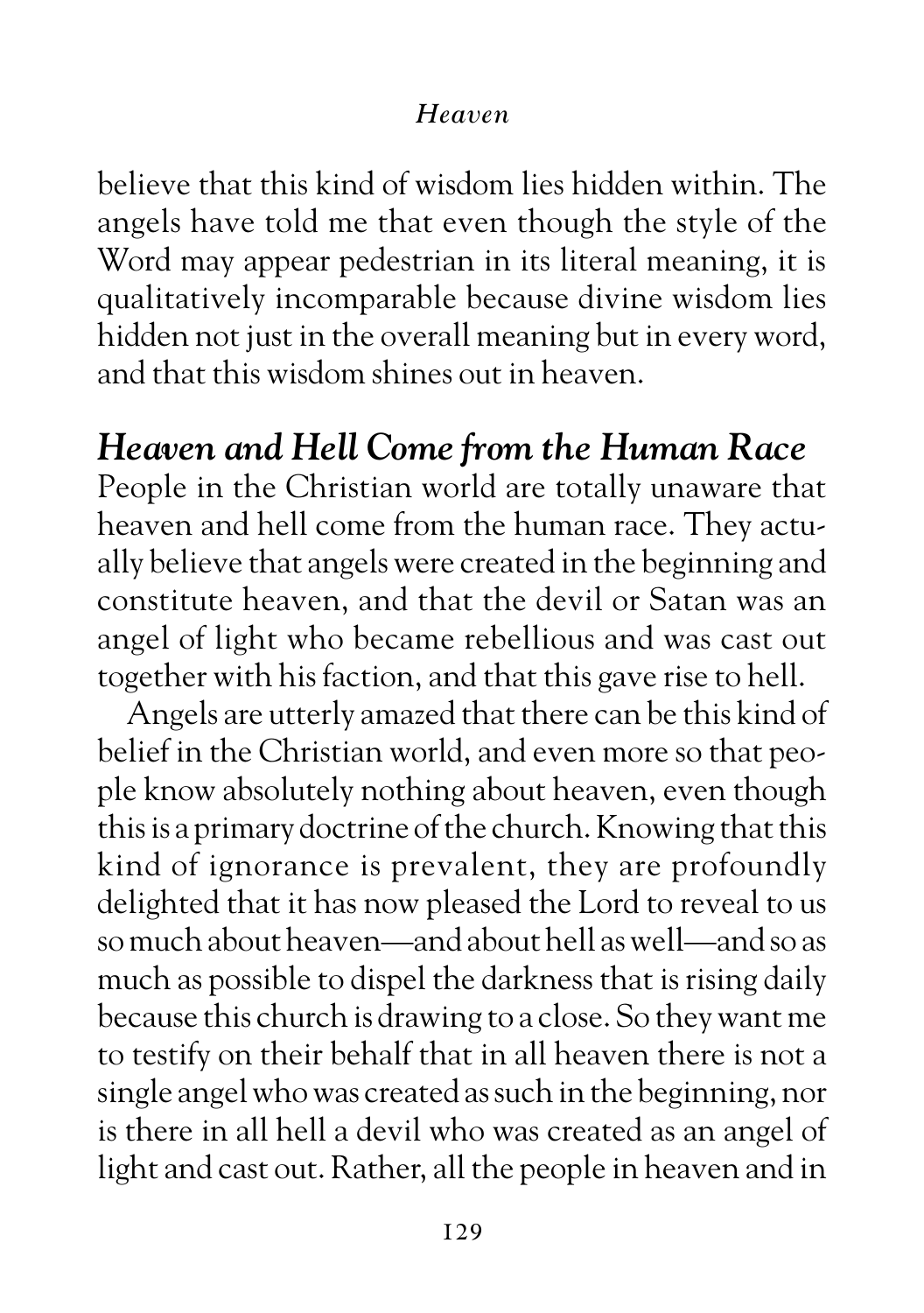hell are from the human race—in heaven the ones who have lived in heavenly love and faith, and in hell the ones who have lived in hellish love and faith.

There are people who say, "Who has come back from heaven and told us that it exists, or from hell, to say that it exists? What is this business about people being tortured by fire to eternity? What is this Judgment Day? Haven't we been waiting for it for centuries, all in vain?" along with any number of other things that imply a denial of everything. Many people who are particularly skilled in worldly affairs think like this; so to prevent them from further disturbing and misleading people of simple faith and simple heart and bringing on a hellish darkness concern ing God, heaven, eternal life, and the other matters that follow from them, the deeper reaches of my spirit have been opened by the Lord, enabling me to talk after their death with all the people I have ever known during their physical lives. I have talked with some for days, with some for months, and with some for a year.

Many people who have just died, when they have discovered that they are living persons just as they were before, and in a similar state (for our first state after death is like the one we were in on earth, although this changes gradually for us either toward heaven or toward hell), have been moved by a newfound joy at still being alive. They have said they would not have believed it. They were absolutely amazed that they had been in such igno-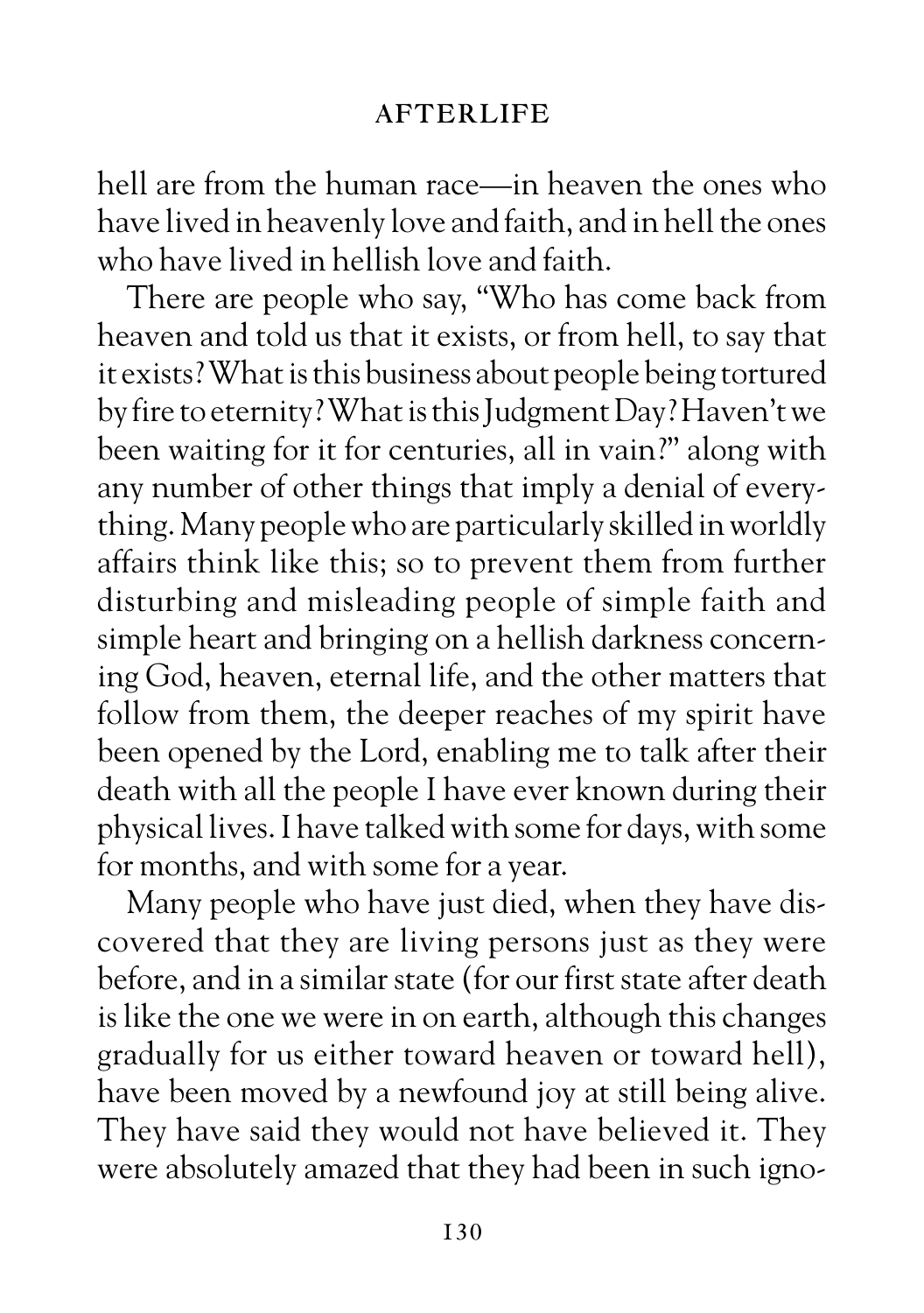rance and blindness about the state of life after death.

Many of the scholars of the Christian world are dumbfounded when they find themselves after death in bodies, wearing clothes, and in houses the way they were in this world. When they call to mind what they had thought about life after death, the soul, spirits, and heaven and hell, they are embarrassed and say that they had been thinking nonsense. They say that people of simple faith had been far wiser than they.

# *Non-Christians, or People Outside the Church, in Heaven*

The general opinion is that people who have been born out side the church, the people called "the nations" or "non-Christians," cannot be saved because they do not have the Word and therefore do not know the Lord; and without the Lord there is no salvation. They could know, however, that these people too are saved simply from the fact that the Lord's mercy is universal, that is, it is extended to all individuals. Non-Christians are born just as human as people within the church, who are in fact few by comparison. It is not their fault that they do not know the Lord. So anyone who thinks from any enlightened reason at all can see that no one is born for hell. The Lord is actually love itself, and his love is an intent to save every one. So he provides that every one shall have some religion, an acknowledgment of the Divine Being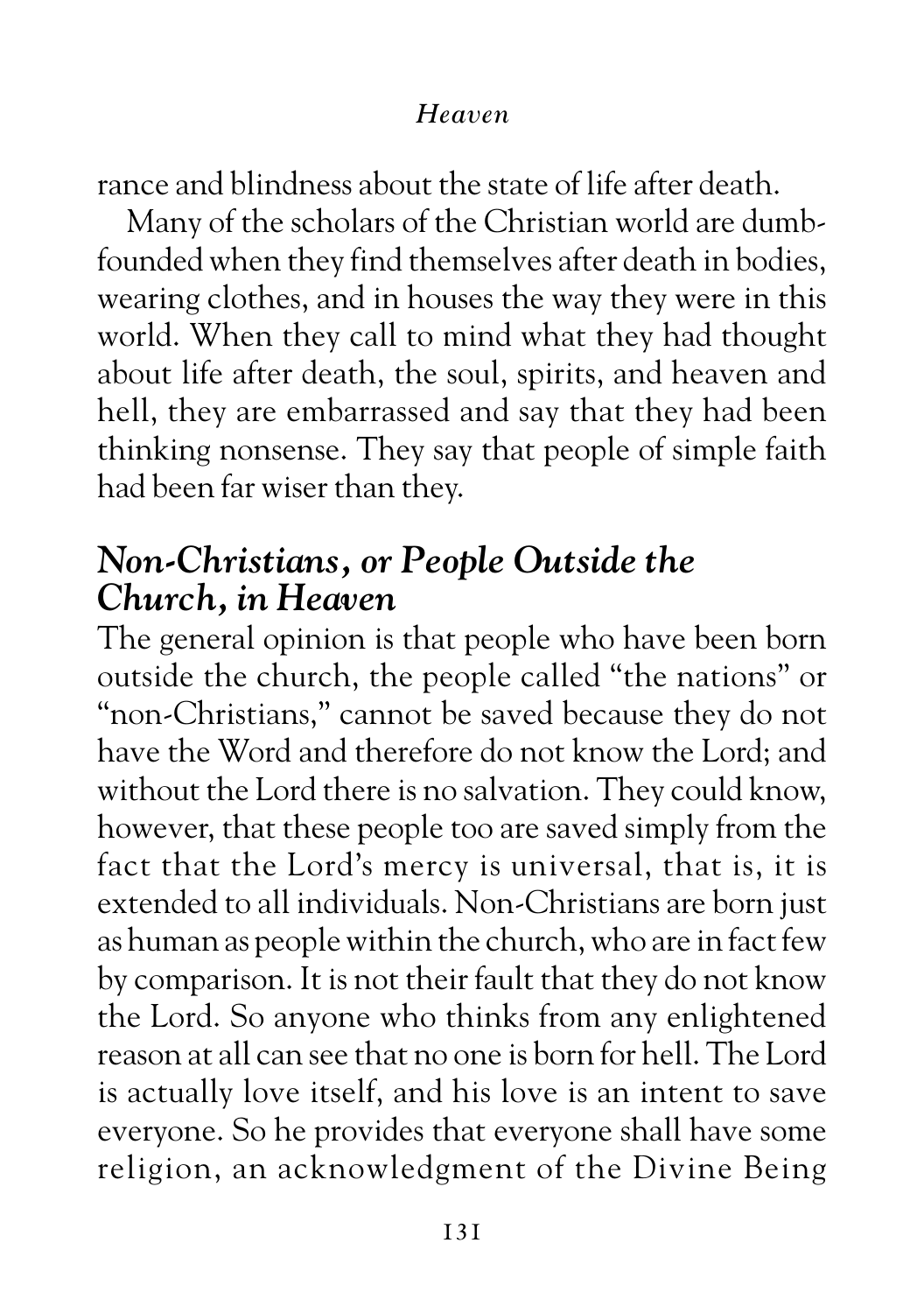through that religion, and an inner life. That is, living according to one's religious principles is an inner life, for then we focus on the Divine; and to the extent that we do focus on the Divine, we do not focus on the world but move away from the world and therefore from a worldly life, which is an outward life.

People can realize that non-Christians as well as Christians are saved if they know what constitutes heaven in us. The heaven within us is our acknowledgment of the Divine and our being led by the Divine. The beginning and foundation of every religion is its acknowledgment of the Divine Being; a religion that does not acknowledge the Divine Being is not a religion at all. The precepts of every religion focus on worship, that is, on how the Divine is to be honored so that we will be acceptable in its sight; and when this fully occupies the mind (or, to the extent that we intend this or love this) we are being led by the Lord.

The heaven in one individual is not the same as the heaven in another. It differs in each according to the affection for what is good and true. If people are absorbed in an affection for what is good for the sake of the Divine, they love divine truth because the good and the true love each other and want to be united. Consequently, non-Christian people who have not had access to genuine truths in the world still accept them in the other life because of their love.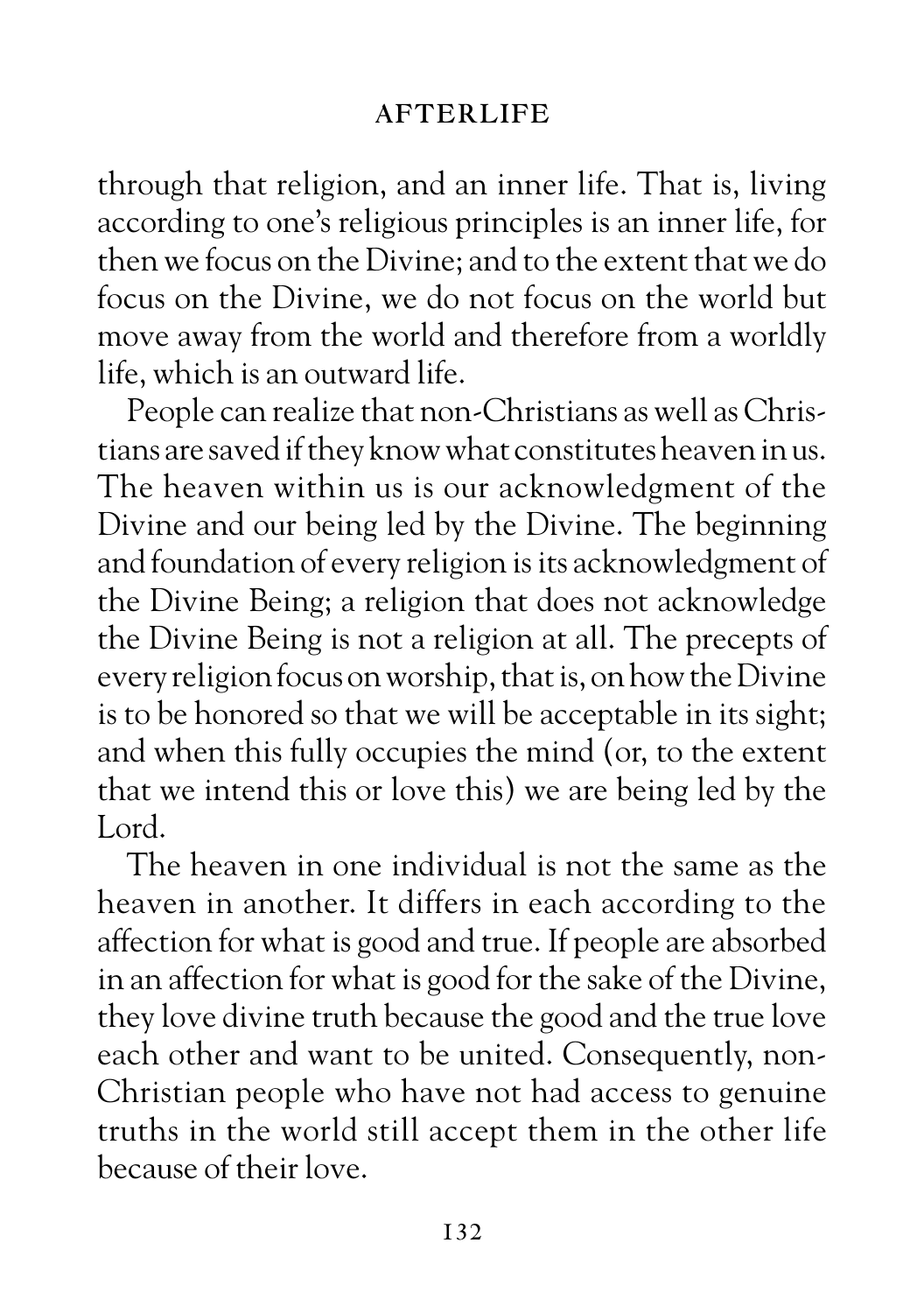There was one spirit from a non-Christian country who had lived a good and thoughtful life according to his religion in this world. When he heard some Christian spirits discussing their creeds (spirits talking to each other reason much more exhaustively and acutely than people on earth, especially about what is good and true), he was astonished to find that they quarreled. He said he did not want to listen, since they were arguing on the basis of deceptive appearances. His advice to them was, "If I am a good person, I can know what is true simply from its good ness, and I can be open to what I do not know."

There are wise and simple people among non-Christians just as there are among the Christians. To show me what they were like, I have been allowed to talk with both kinds, sometimes for hours and even for days. Nowadays, though, there are not wise ones like those of ancient times, especially in the early church (this covered much of the Near East and was the source from which religion spread to many non-Christian peoples). I have been allowed to carry on personal conversations with some of them in order to find out what they were like.

One particular individual was with me who had been one of the wise at one time and who was therefore well known in the scholarly world. I talked with him about var ious subjects and was given to believe that he was Cicero. Since I knew that he was wise, we talked about wisdom, intelligence, the pattern of reality, the Word, and finally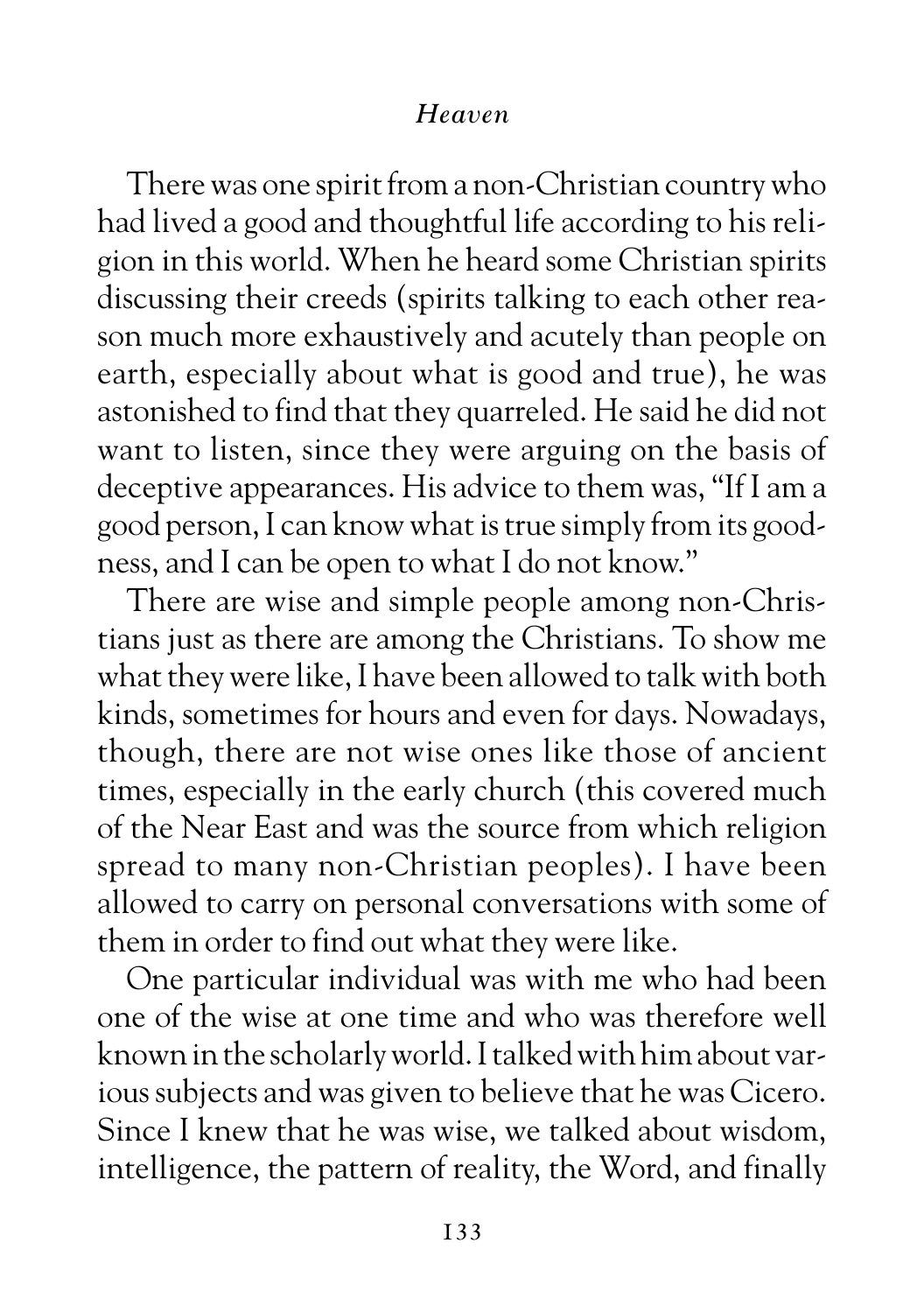about the Lord. On wisdom, he said that there was no wisdom that was not a matter of life, and that wisdom could not be an attribute of anything else. On intelligence, he said that it came from wisdom. On the pattern of reality, he said that the pattern comes from the Supreme Deity, and that living in accord with this pattern is being wise and intelligent. As to the Word, when I read him something from the prophets he was utterly enchanted, especially at the fact that the individual names and individual words referred to deeper realities. He was quite astonished that modern scholars take no pleasure in this pursuit. I could sense very clearly that the deeper levels of his thought or mind were open. He said that he could not remain present because he felt something too holy for him to bear, it affected him so deeply.

It often happens that when non-Christians come into the other life, if they have worshiped some god in the form of an image or statue or idol, they are introduced to people who take on the roles of those gods or idols in order to help rid them of their illusions. After they have been with these people for a few days, they are taken away.

If they have worshiped particular individuals, then they are introduced either to those people themselves or to individuals who play their parts. Many Jews, for example, are introduced to Abraham, Jacob, Moses, or David; but when they realize that they are just as human as anyone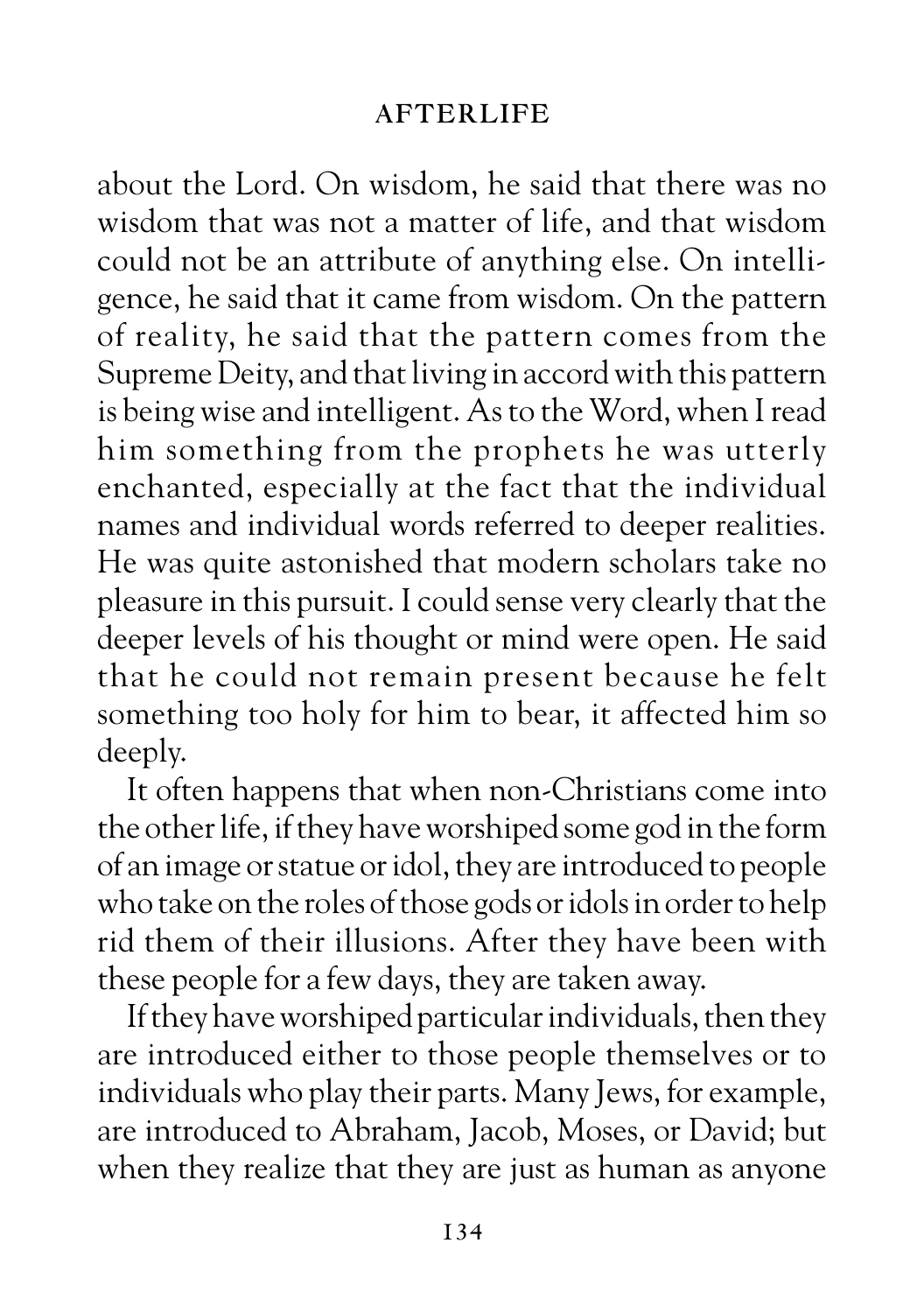else and that they have nothing special to offer them, they are embarrassed, and are taken off to whatever place is in keeping with their lives.

Of non-Christians, the Africans are especially valued in heaven. They accept the good and true things of heaven more readily than others do. They want especially to be called obedient, but not faithful. They say that Christians could be called "faithful," since they have a doctrine of faith, but only if they accept the doctrine—or, as the Africans say, if they can accept it.

The Lord's church is spread throughout the whole world. It is universal, then, and consists of all individuals who have lived in the virtue of thoughtfulness according to the principles of their religions. In relation to the people outside it, the church where the Word is and the Lord is known through it is like the heart and lungs of the human body, which give life to all the organs and members of the body according to their forms, locations, and connections.

# *Children in Heaven*

Some people believe that only children born in the church get into heaven, not children born outside the church. They say this is because children born in the church are baptized and are introduced into the faith of the church by this baptism. They do not realize that no one gets either heaven or faith by baptism. Baptism serves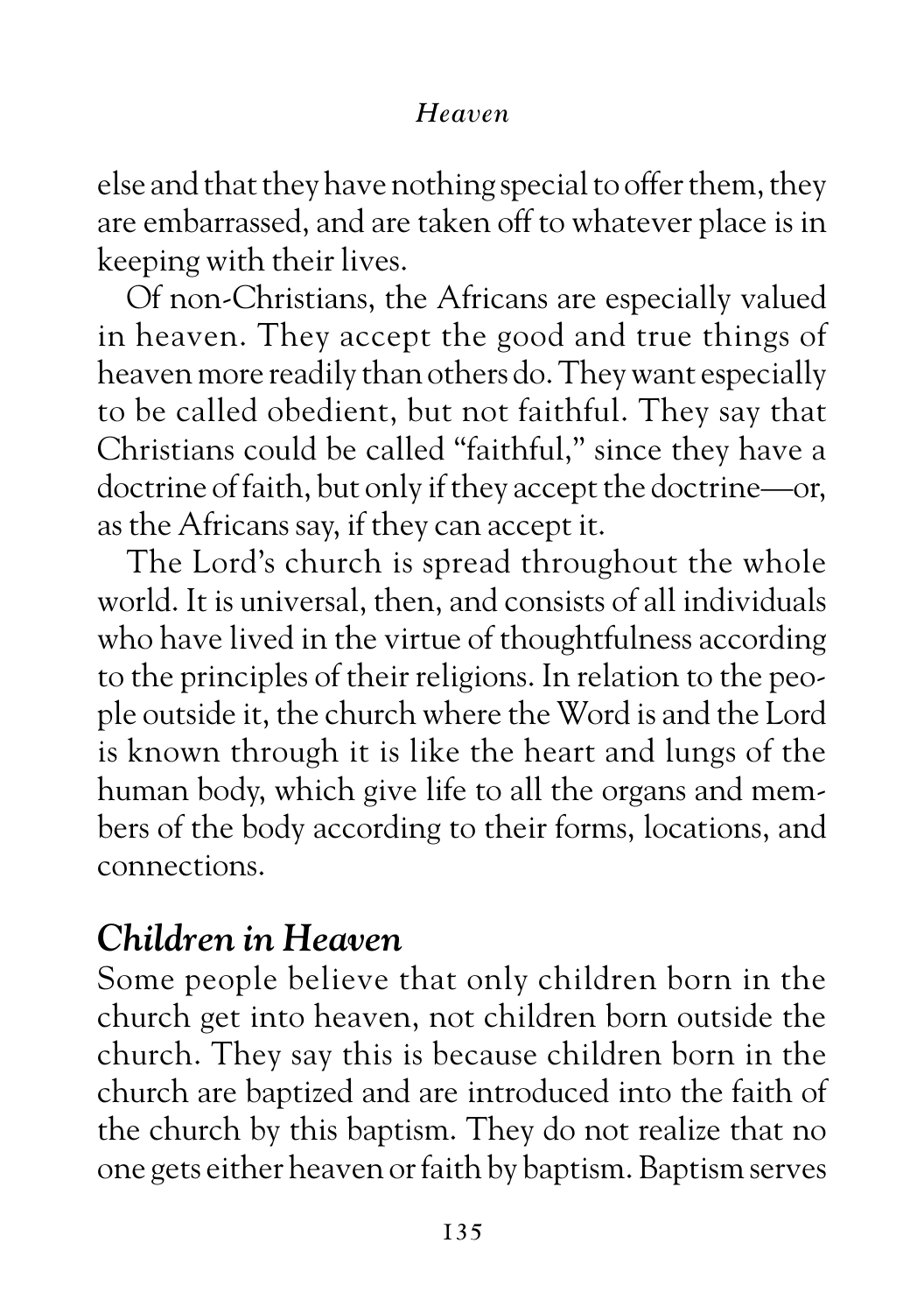only as a sign and reminder that we need to be reborn, and that people born in the church can be reborn because the Word is there, the Word that contains the divine truths that make regeneration possible. The church is where the Lord, who is the source of rebirth, is known.

May it be known, therefore, that every child who dies, no matter where he or she was born, within the church or outside it, of devout or irreverent parents, is accepted by the Lord after death, brought up in heaven, taught according to the divine design and filled with affections for what is good and through them with direct knowledge of the truth; and then, being continually perfected in intelligence and wisdom, all such individuals are led into heaven and become angels.

Anyone who thinks rationally can realize that no one is born for hell—everyone is born for heaven. We ourselves are to blame if we arrive in hell, but children are not yet liable for any blame.

Children who die are still children in the other life. They have the same kind of childlike mind, the same inno cence in their ignorance, the same total delicateness—they are only in the rudiments of becoming angels; for children are not angels in being but only angels in becoming. Actually everyone who leaves this world stays in the same state of life—a baby is in the state of a baby, a child in the state of a child, an adolescent or adult or sen ior in the state of an adolescent, an adult, or a senior. How -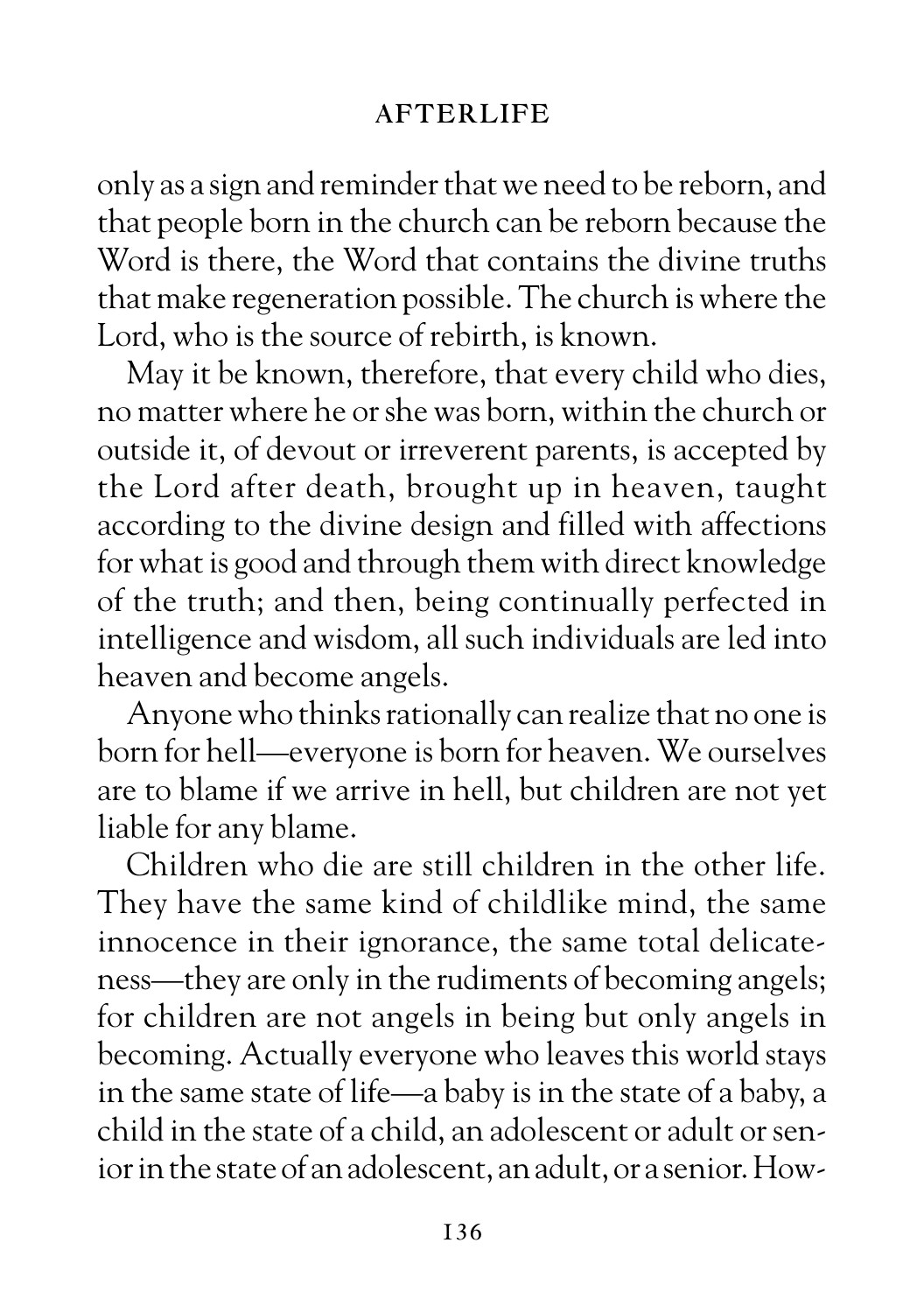ever, this state eventually changes. A child's state is better than the others, though, in regard to innocence, and in regard to the fact that children have not yet let evils take root in them by actually living them. The quality of innocence is such that everything heavenly can be sown in it, because innocence is the vessel of the truths of faith and the good affections of love.

The condition of children in the other life is vastly better than that of children in our world because they are not clothed with an earthly body. Instead, they have an angelic one. An earthly body is inherently heavy. It does not receive its primary sensations and primary impulses from the inner or spiritual world but from the outer or natural one; so children in this world learn by practice to walk, to do things, and to talk—even their senses, such as sight and hearing, are developed by use. It is different for children in the other life. Because they are spirits, their actions are impelled directly by their inner natures. They walk without practice and even talk, though at first this is just a matter of general affections as yet undifferentiated into mental concepts. However, they are very soon introduced into these latter as well, since their outer natures are in such concord with their inner natures. Then too, angels' speech flows from their affections, varied by the concepts of their thought, so that their speech is in perfect agreement with the thoughts that arise from their affections.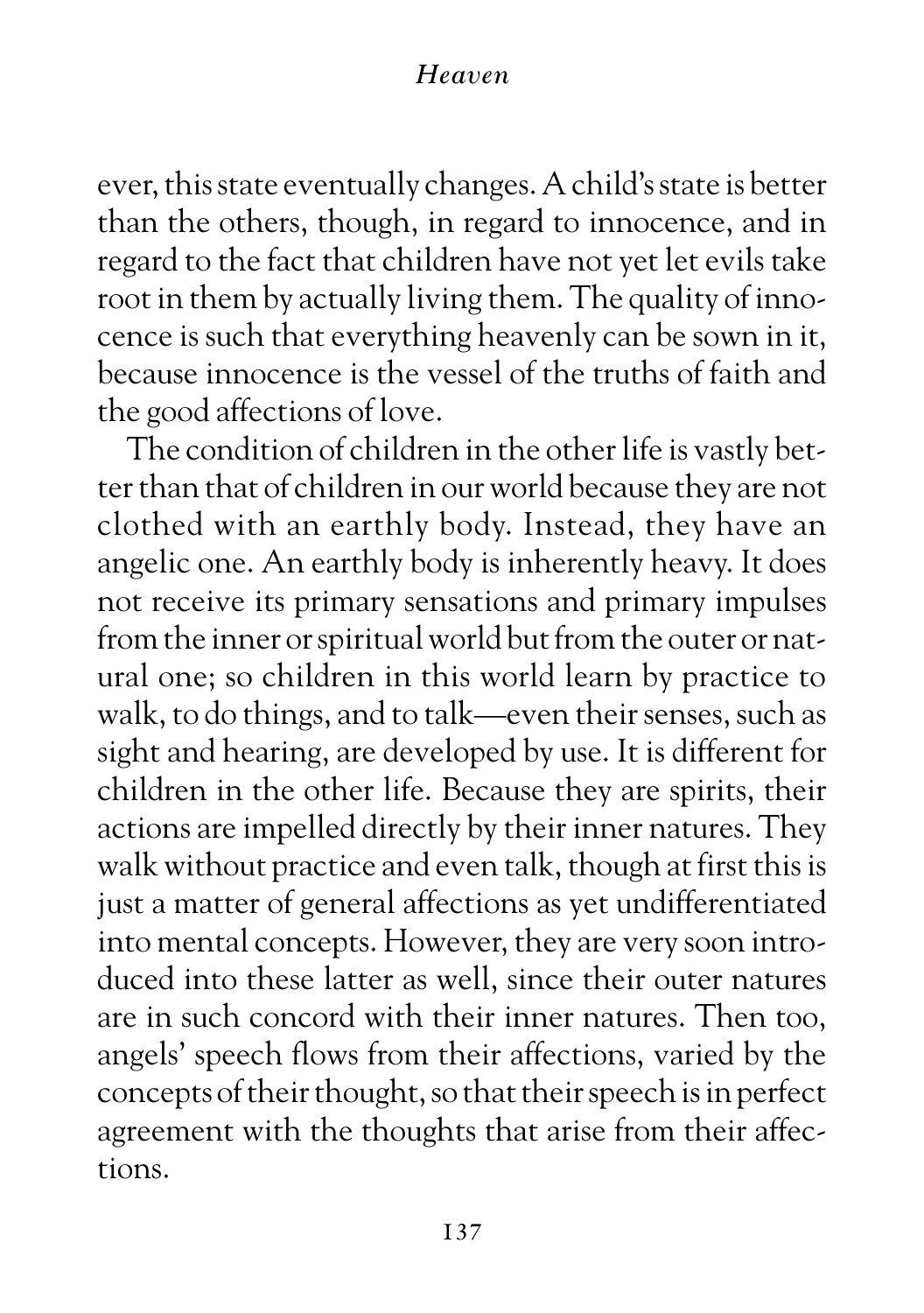As soon as children are reawakened (which happens immediately after their death), they are taken to heaven and given to female angels who had loved children tenderly during their physical lives and had loved God as well. Since in this world they had loved all children with a kind of maternal tenderness, they accept these new ones as their own, and the children love them as their mothers as though this were inborn in them. Each such angel has as many children as her spiritual maternal nature wants.

We need to explain briefly how children are brought up in heaven. They learn to talk from their nurse. Their first speech is only the sound of their affection, which gradually becomes more articulated to the extent that the con cepts they are thinking enter in, since such concepts aris ing from affections make up the whole angelic language.

The first things instilled into these affections (which all stem from their innocence) are the kinds of thing they see with their eyes that particularly delight them; and since these are from a spiritual origin, aspects of heaven flow into them that serve to open their deeper natures. In this way they become more perfect every day. Once this first age has been completed, they are taken to another heaven where they are taught by instructors, and so on.

I have also been shown how all these things are instilled using delightful and charming means that are suited to their natures. I have in fact been allowed to see children clothed most becomingly, with garlands of flowers around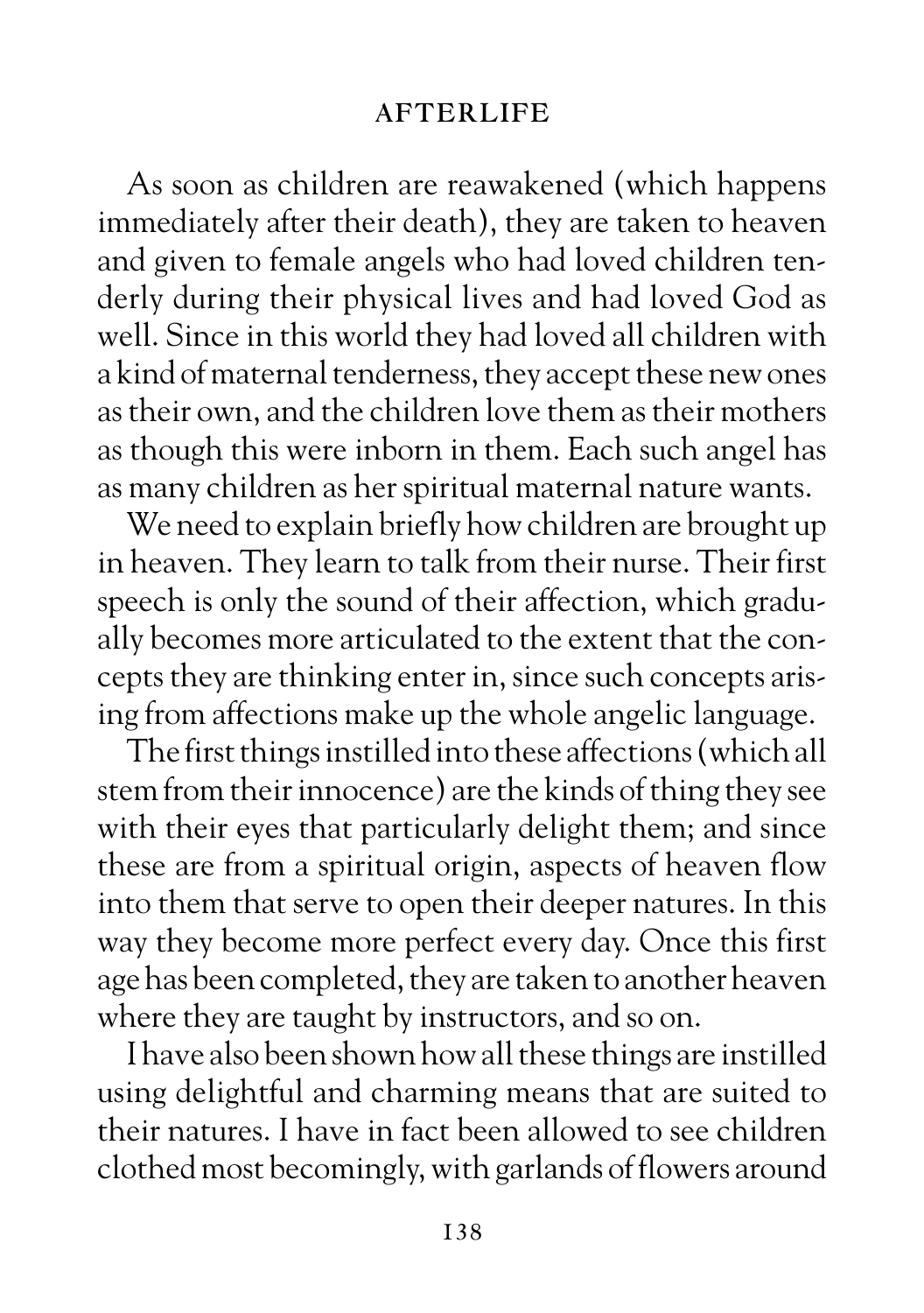their chests glowing with the most charming and heav enly colors, and similar ones around their slender arms. Once I was even allowed to see some children with their nurses, in the company of some young women in a paradisal garden—not a garden of trees, but one with vaulted arches of something like laurels making the most intricate doorways with paths offering access inward—and the children themselves dressed with like beauty. When they entered, the flowers over the entrance radiated the most joyous light imaginable. This enabled me to gather what their delights were like and how they were led into the blessings of innocence and thoughtfulness by things charming and delightful, with the Lord constantly instilling blessings by means of these charming and delightful gifts.

By a means of communication that is common in the other life, I have been shown what children's concepts are like when they are looking at various objects. It is as though everything were alive; so in the smallest concepts of their thought there is an inherent life. I gathered that children on earth have concepts that are much the same when they are involved in their play, for they do not yet have the kind of reflective thought that grownups have about what is inanimate.

Many people think that children remain children in heaven and are like children among the angels. People who do not know what an angel is can corroborate this opinion because of the images here and there in churches,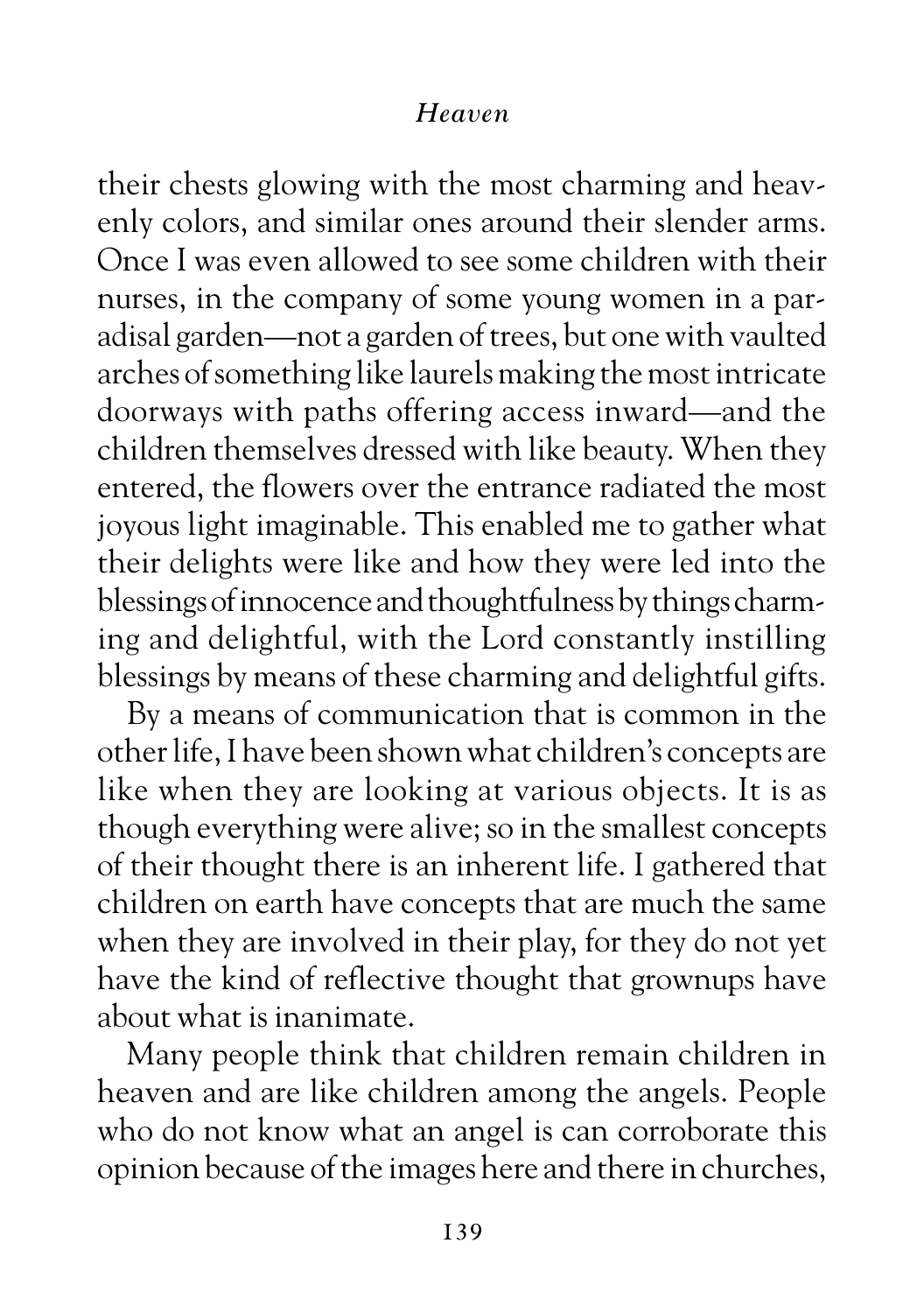where angels are represented as children. However, things are actually very different. Intelligence and wisdom make an angel, qualities that they do not have as long as they are children. Children are with the angels, but they themselves are not angels yet. Once they are intelligent and wise they are angels for the first time. In fact—something that has surprised me—then they no longer look like chil dren but like adults, because they no longer have a childlike nature but a more grown-up angelic nature. This goes with intelligence and wisdom.

The reason children look more grown-up as they are perfected in intelligence and wisdom—that is, like adolescents and young adults—is that intelligence and wisdom are the essential spiritual food. So the things that nourish their minds also nourish their bodies, which is a result of correspondence, since the form of the body is nothing but an outward form of their inner natures.

It does need to be known that children in heaven do not grow up beyond the prime of youth, but remain at that age forever. To assure me of this, I have been allowed to talk with some who had been raised as children in heaven and had grown up there, with some while they were still children, and then later with the same ones when they had become youths; and I have heard from them about the course of their life from one age level to another.

I have talked with angels about children, wondering whether they were free from evils because they did not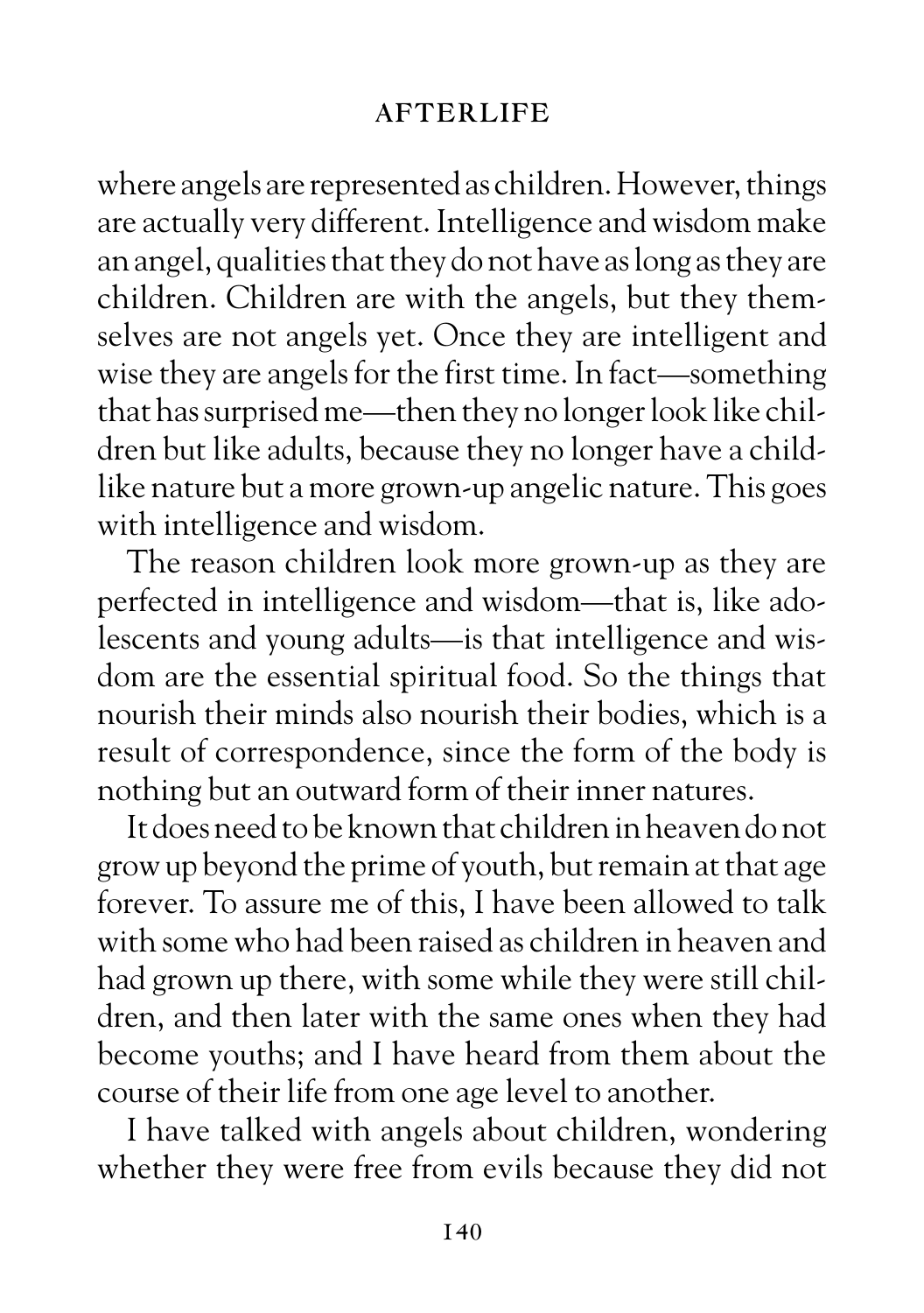have any realized evil the way adults do. I was told, though, that they are equally involved in evil, even to the point that they too are nothing but evil. However, they, like all angels, are withheld from their evils by the Lord and kept focused on what is good to the point that it seems to them as though they were focused on what is good of their own accord. So to prevent children from having a false notion about themselves after they have grown up in heaven—a belief that the good that surrounds them is from them and not from the Lord—they are let back into their hereditary evils from time to time and left in them until they know and recognize and believe the way things really are.

There was one individual who had died in infancy and grown up in heaven who had this kind of opinion. He was the son of a particular king; so he was let back into his own innate life of evil. I could tell then from the aura of his life that he had a drive to lord it over others and regarded adul tery as of no concern whatever—evils that were part of his heredity from his parents. Once he recognized that he was like this, though, he was again accepted among the angels he had been with before.

# *Rich and Poor People in Heaven*

There are various opinions about acceptance into heaven. Some people think that the poor are accepted but not the rich; some think that rich and poor alike are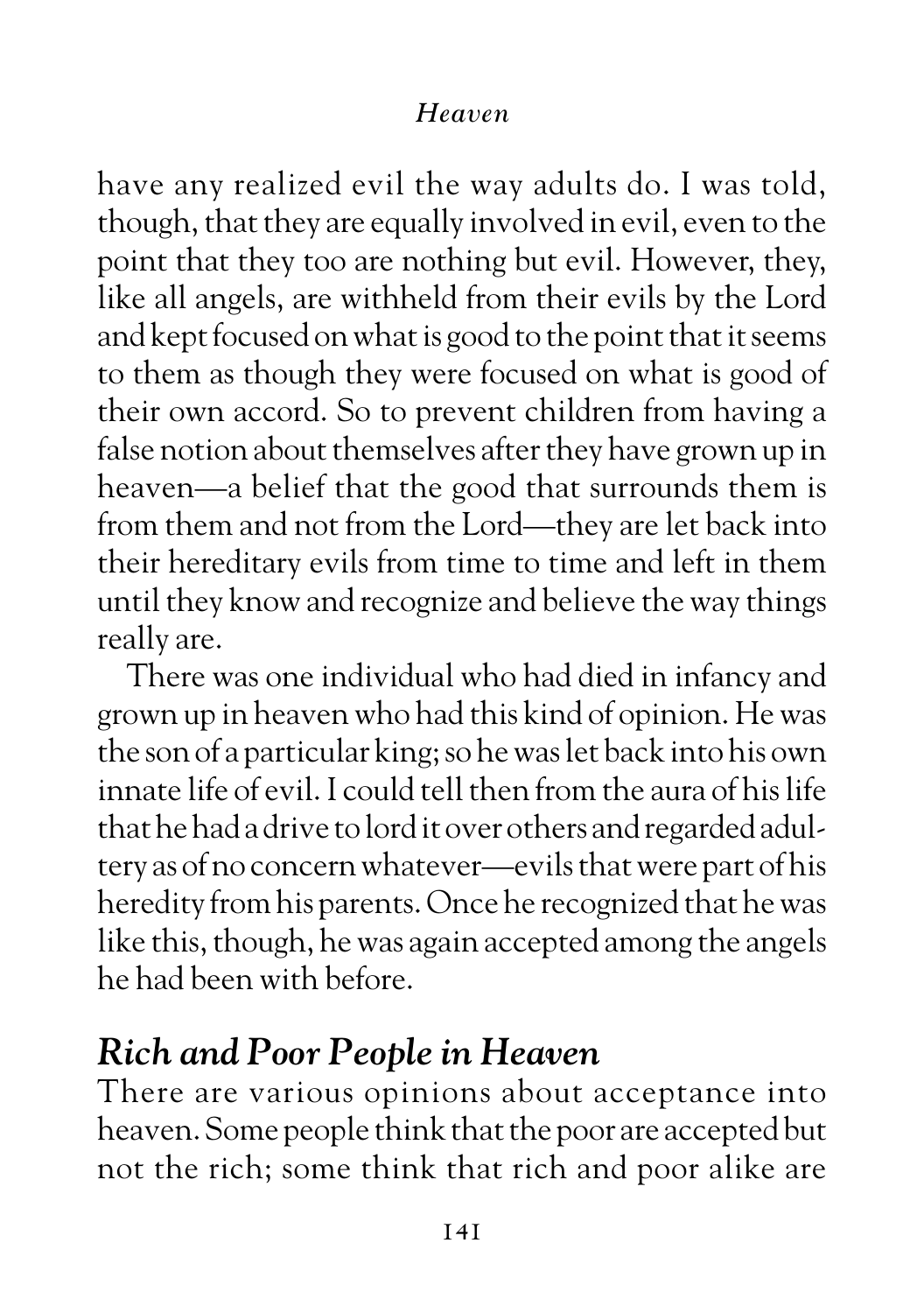accepted; some think that rich people cannot be accepted unless they give up their assets and become like the poor—and all of them support their opinions from the Word. However, as far as heaven is concerned, people who differentiate between the rich and the poor do not understand the Word. At heart, the Word is spiritual, though it is natural in the letter; so if people take the Word only in its literal meaning and not in some spiritual mean ing they go astray in all kinds of ways, especially regarding the rich and the poor. They believe that it is as hard for rich people to enter heaven as it is for a camel to go through the eye of a needle and that it is easy for the poor by reason of their poverty, since it says, "Blessed are the poor, because theirs is the kingdom of the heavens" (Luke 6:20–21).

However, people who know something about the spiritual meaning of the Word think differently. They know that heaven is for everyone who lives a life of faith and love, whether rich or poor. We will explain below who are meant by "the rich" in the Word and by "the poor."

Out of a great deal of conversation and living with angels, I have been granted sure knowledge that rich people enter heaven just as easily as poor people do, and that no one is shut out of heaven for having abundant posses sions or accepted into heaven because of poverty. There are both rich and poor people there, and many of the rich are in greater splendor and happiness than the poor.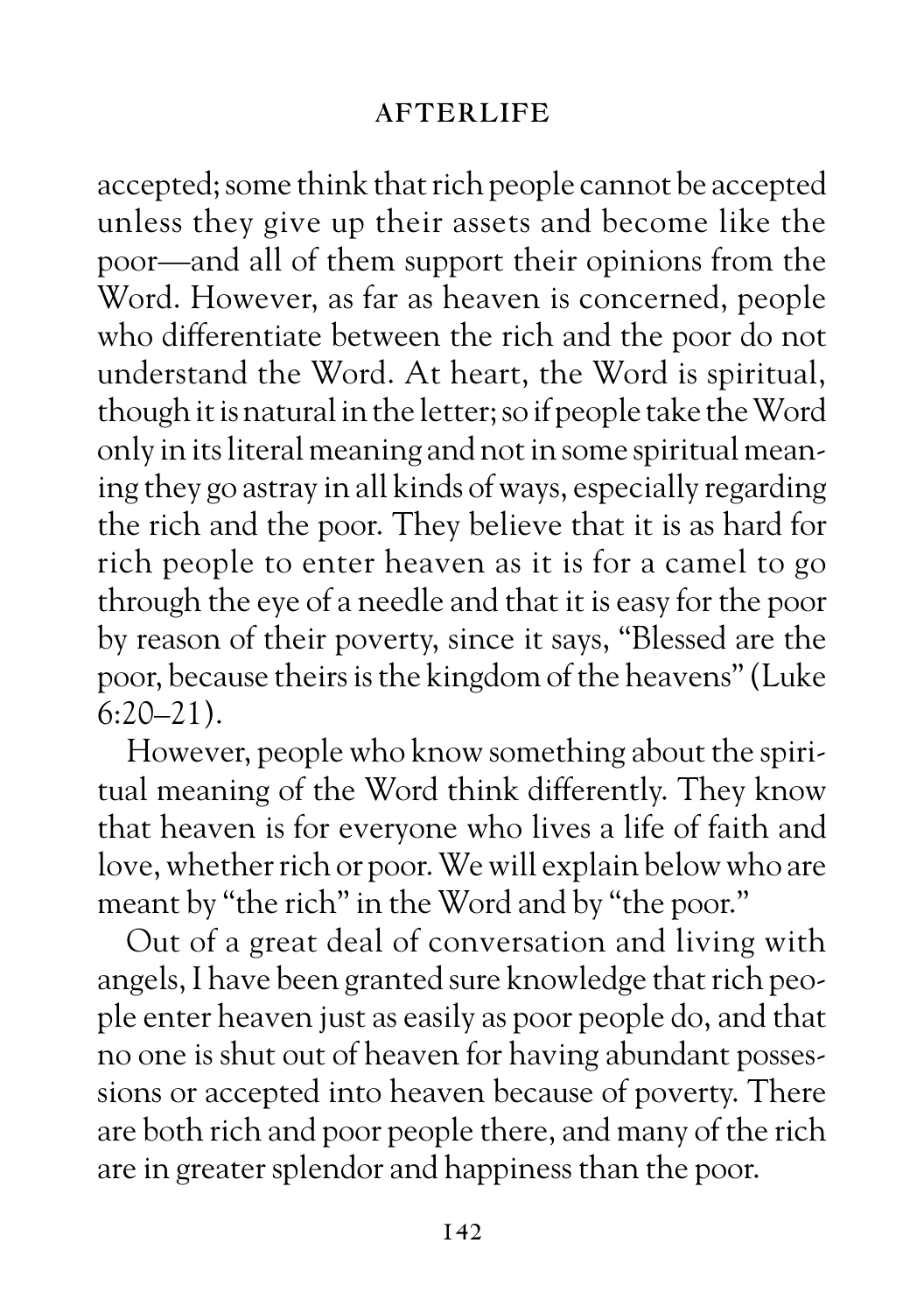By way of preface, we may note that it is all right to acquire wealth and accumulate any amount of assets, as long as it is not done by fraud or evil devices. It is all right to eat and drink with elegance, as long as we do not invest our lives in such things. It is all right to be housed as graciously as befits one's station, to chat with others like our selves, to go to games, to consult about worldly affairs. There is no need to walk around looking pious with a sad, tearful face and a bowed head. We can be happy and cheerful.

I have talked after their death with some people who during their earthly lives had renounced the world and devoted themselves to a virtually solitary life, wanting to make time for devout meditation by withdrawing their thoughts from worldly matters. They believed that this was the way to follow the path to heaven. In the other life, though they are gloomy in spirit. They avoid others who are not like themselves and they resent the fact that they are not allotted more happiness than others. They believe they deserve it and do not care about other people, and they avoid the responsibilities of thoughtful behavior that are the means to union with heaven. They covet heaven more than others do; but when they are brought up to where the angels are, they cause anxieties that upset the happiness of angels. So they part company; and once they have parted, they betake themselves to lonely places where they lead the same kind of life they had led in the world.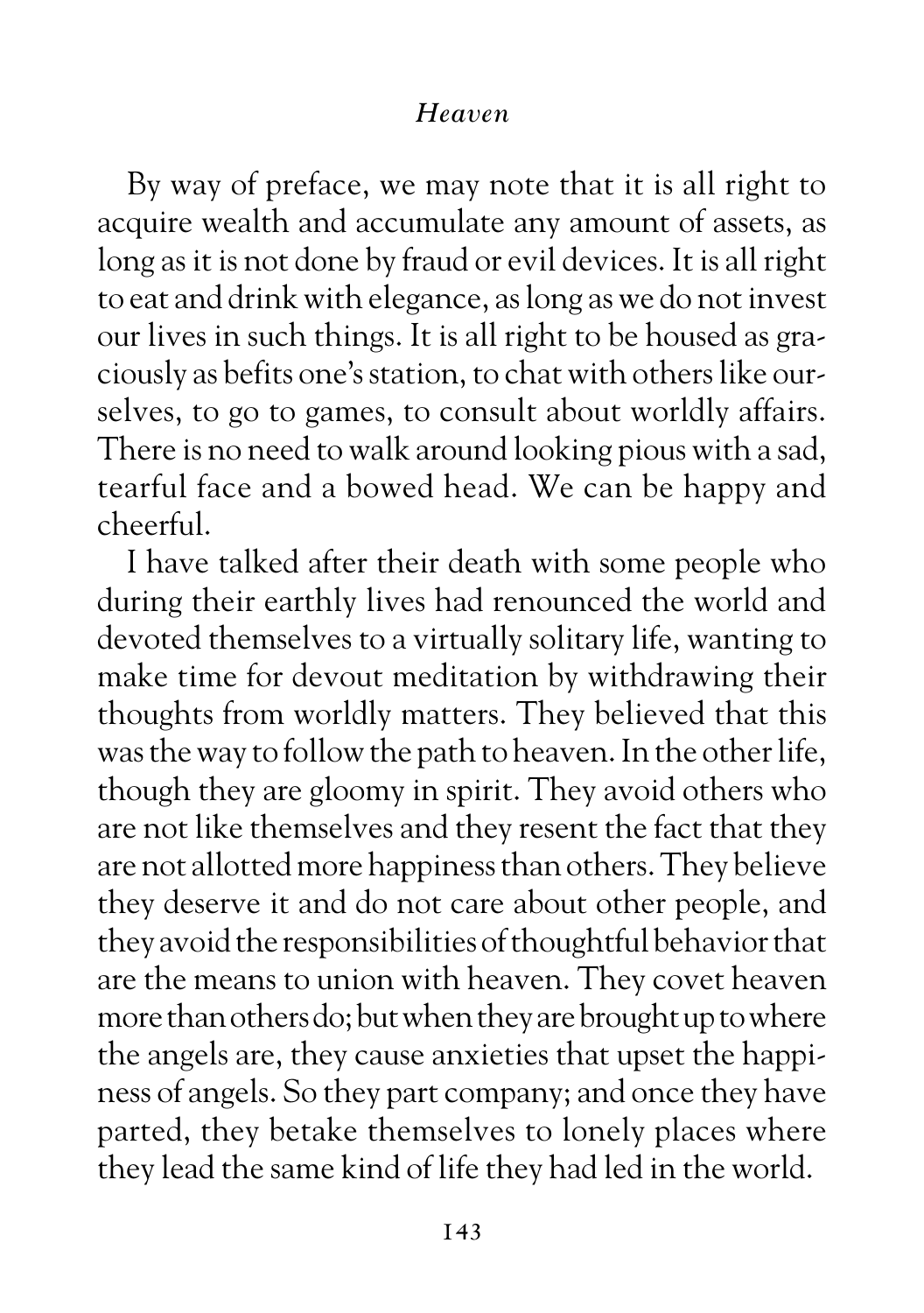Many people who devoted their energies to business and trade in the world, many who became rich, are in heaven. There are not so many, though, who made a name for them selves and became rich in public office. This is because these latter were led into love for themselves and the world by the profits and the positions they were given because of their administration of justice and morality and of profits and positions. This in turn led them to deflect their thoughts and affections from heaven and direct them toward themselves; for to the extent that we love ourselves and the world and focus on ourselves and the world exclusively, we estrange ourselves from the Divine and move away from heaven.

What awaits rich people who do not believe in the Divine Being and reject matters of heaven and the church from their minds is hell, where they find filth and wretchedness and want. When wealth is loved as an end, it turns into things like these, and not only the wealth itself but also what it is used for—the pampered living, the indulgence in pleasures, the wider and freer dedication to amorality, the self-exaltation over people they belittle. Because these riches and these functions have nothing spiritual in them, only earthly qualities, they turn to filth.

Poor people do not get into heaven because of their poverty but because of their lives. Our lives follow us whether we are rich or poor. There is no special mercy for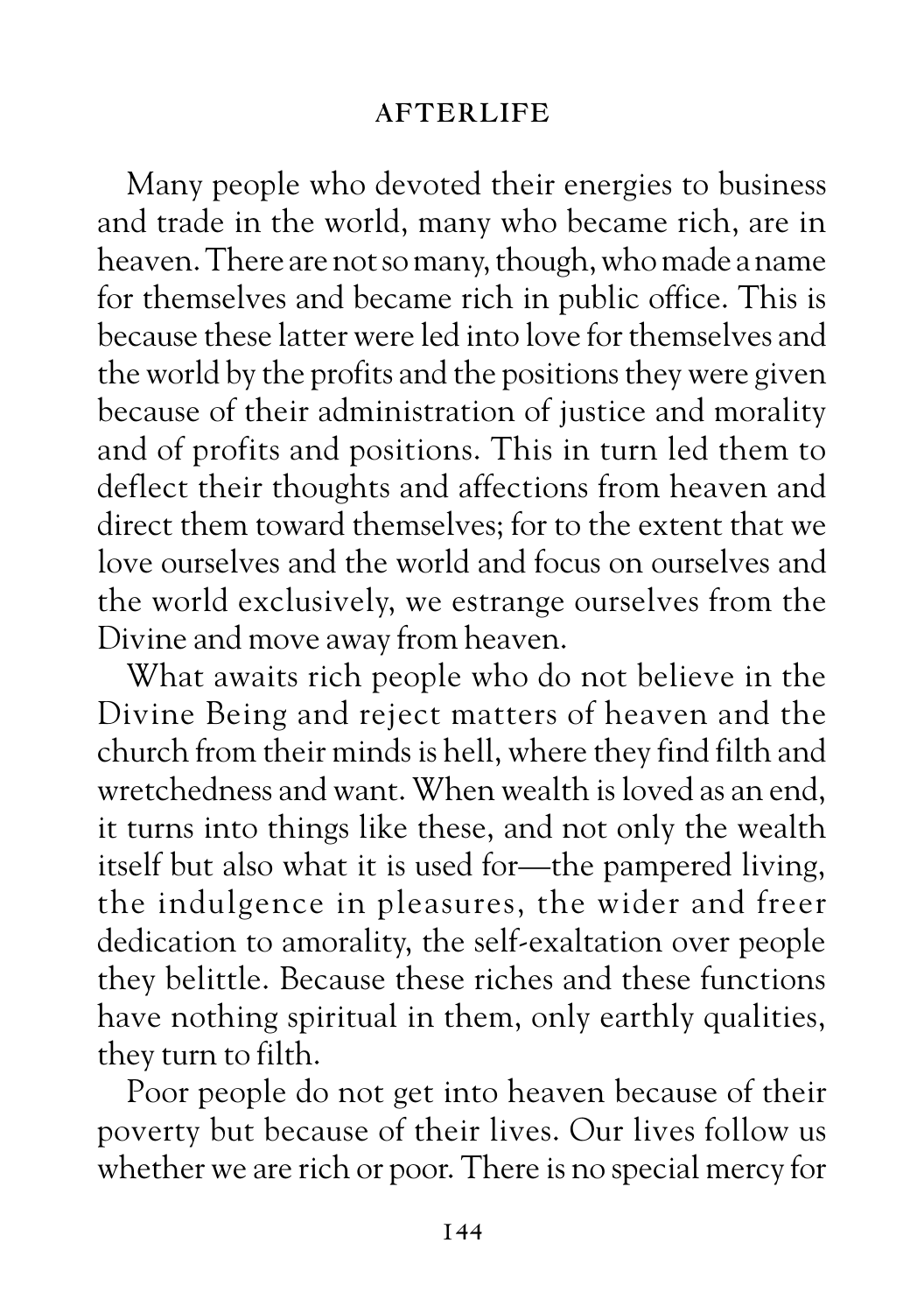the one any more than for the other. People who have lived well are accepted; people who have lived badly are rejected.

Poverty can actually seduce people and lead them away from heaven just as much as wealth can. There are many people among the poor who are not content with their lot, who covet much more, and who believe that wealth is a blessing; so when they do not get what they want, they are enraged and harbor evil thoughts about divine providence. They envy other people in their assets, and given the chance would just as soon cheat them and live in their own foul pleasures.

It is different, though, for poor people who are content with their lot, are conscientious and careful in their work, prefer work to idleness, behave honestly and reliably, and lead Christian lives.

We may gather from this that rich people arrive in heaven just as much as poor people do, one as easily as the other. The reason people believe that it is easy for the poor and hard for the rich is that the Word is misunderstood when it talks about the rich and the poor. In the spiritual meaning of the Word, "the rich" means people who are amply supplied with understandings of what is true and good, that is, people in the church where the Word is. "The poor" means people who lack these understandings, but who long for them, or people outside the church, where the Word is not found.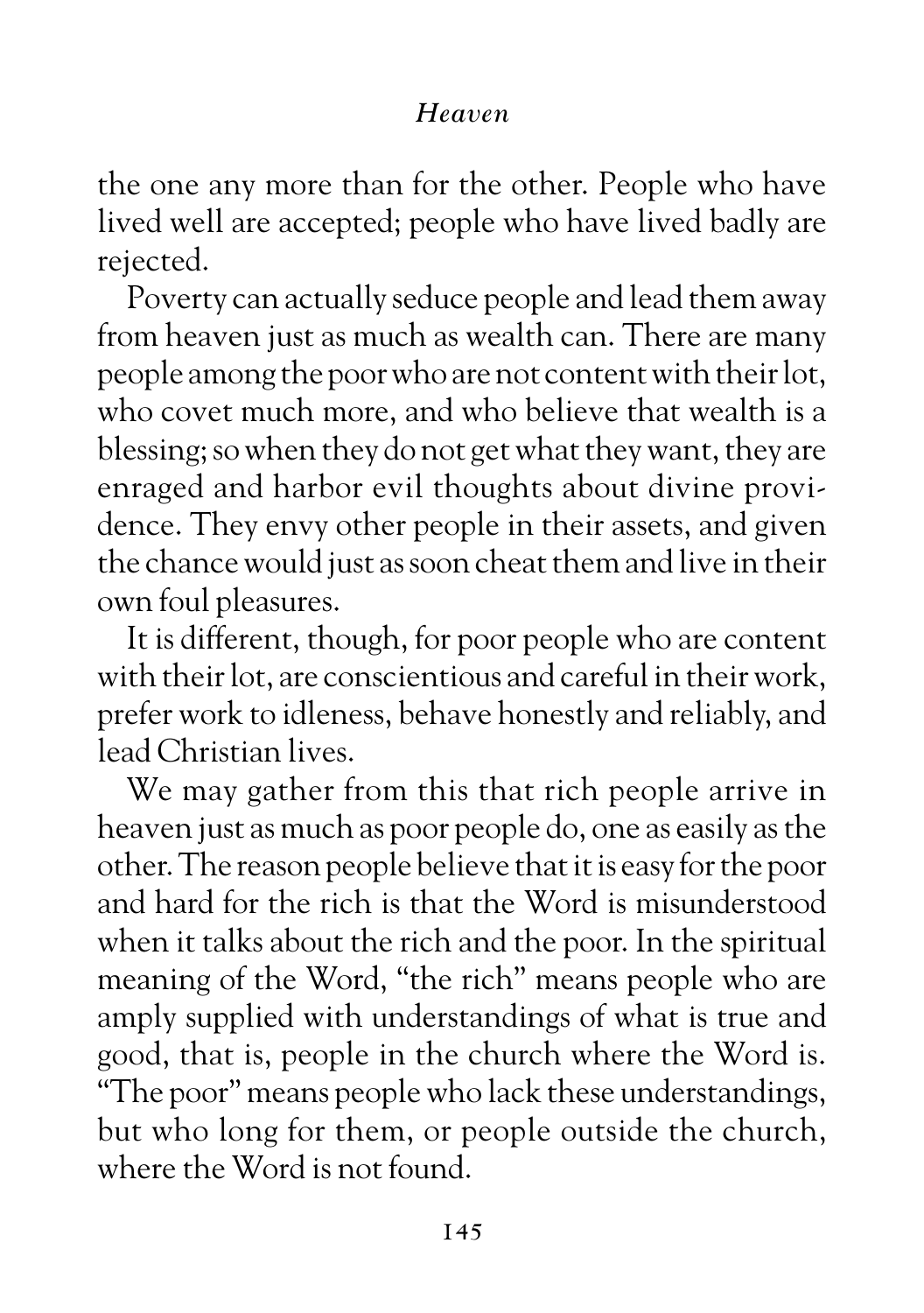We need also to explain who are meant by the rich of whom the Lord said, "It is easier for a camel to go through the eye of a needle than for a rich person to enter the kingdom of God" (Matthew 19:24). "The rich person here means the rich in both senses, natural and spiritual. Rich people in the natural sense are people who have abundant wealth and set their hearts on it, while in a spiritual sense they are people who are amply supplied with insights and knowledge (for these are spiritual wealth) and who want to use them to get themselves into heavenly and ecclesiastical circles by their own intellect. Since this is contrary to the divine design, it says that it is easier for a camel to get through the eye of the needle. On this level of meaning, a camel means our cognitive and informational level in general, and the eye of a needle means spiritual truth.

# *Marriages in Heaven*

Since heaven comes from the human race, which means that there are angels of both sexes there, and since by creation itself woman is for man and man for woman, each for the other, and since this love is inborn in both sexes, it fol lows that there are marriages in the heavens just as there are on earth. However, the marriages in the heavens are very different from earthly ones.

Marriage love finds its source in the union of two people in one mind. In heaven, this is called "living together,"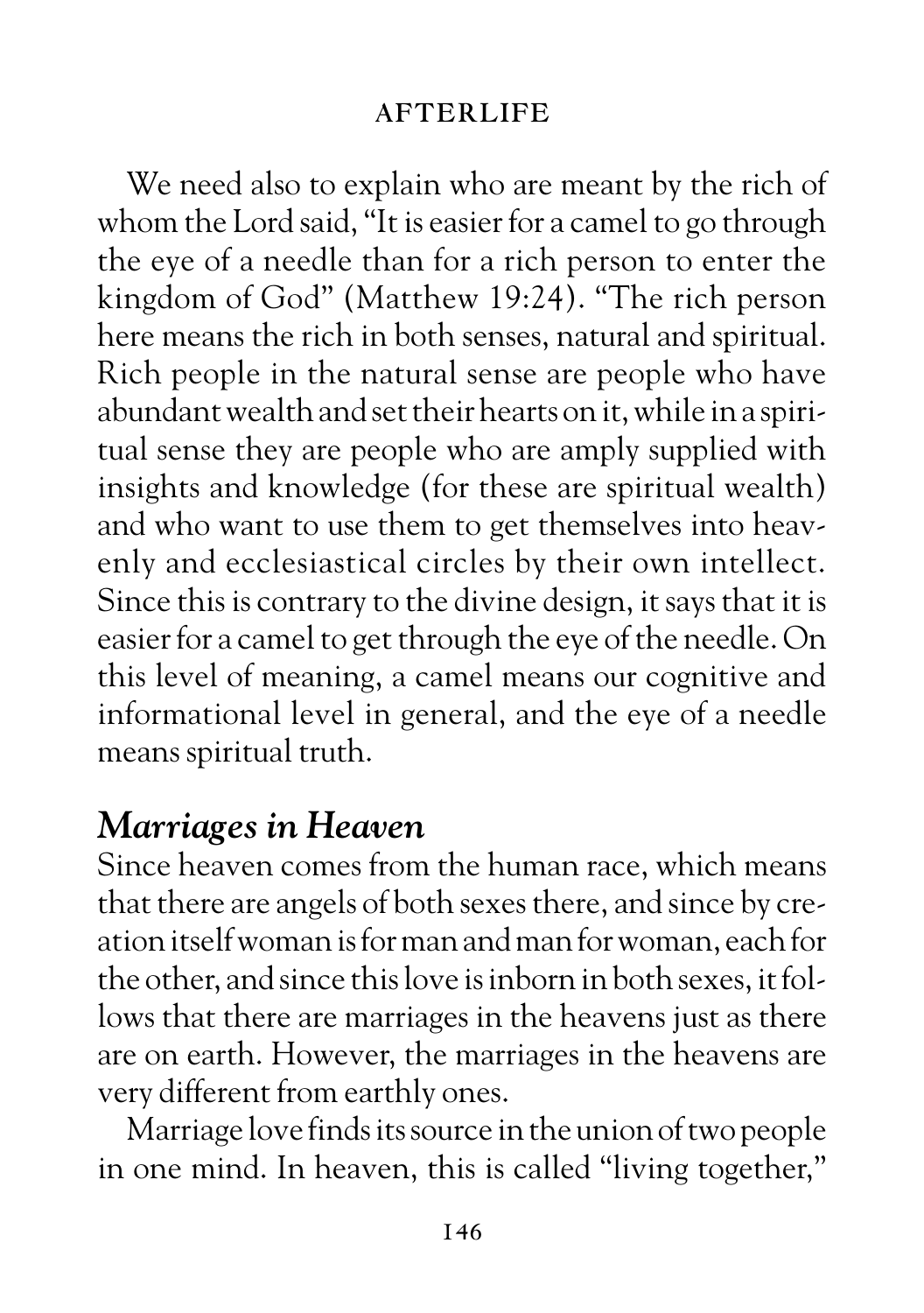and they are not called "two" but "one." Consequently two spouses in heaven are not called two angels but one angel.

The reason for this kind of union of husband and wife on the deepest levels of their minds goes back to creation itself. The male is born to focus on cognitive processes, and therefore bases his thinking on his intellect. In contrast, the woman is born to focus on intentions, and therefore bases her thinking on her own volition. We can see this from the tendency or innate nature of each as well as from their form. As to innate nature, men do act on the basis of reason, while women act on the basis of their feelings. As to form, the man has a rougher and less attractive face, a deeper voice, and a stronger body, while the woman has a softer and more attractive face, a gentler voice, and a softer body. This is like the difference between intellect and volition or between thought and affection.

Genuine marriage love is not possible between one husband and more than one wife. Polygamy in fact destroys the spiritual source of marriage love, whose purpose is to form one mind out of two. It therefore destroys the deeper union of the good and the true that is the very essence of that love. Marriage with more than one is like an intellect divided among more than one will or like a person pledged to more than one church. This actually pulls faith apart so that it becomes no faith at all.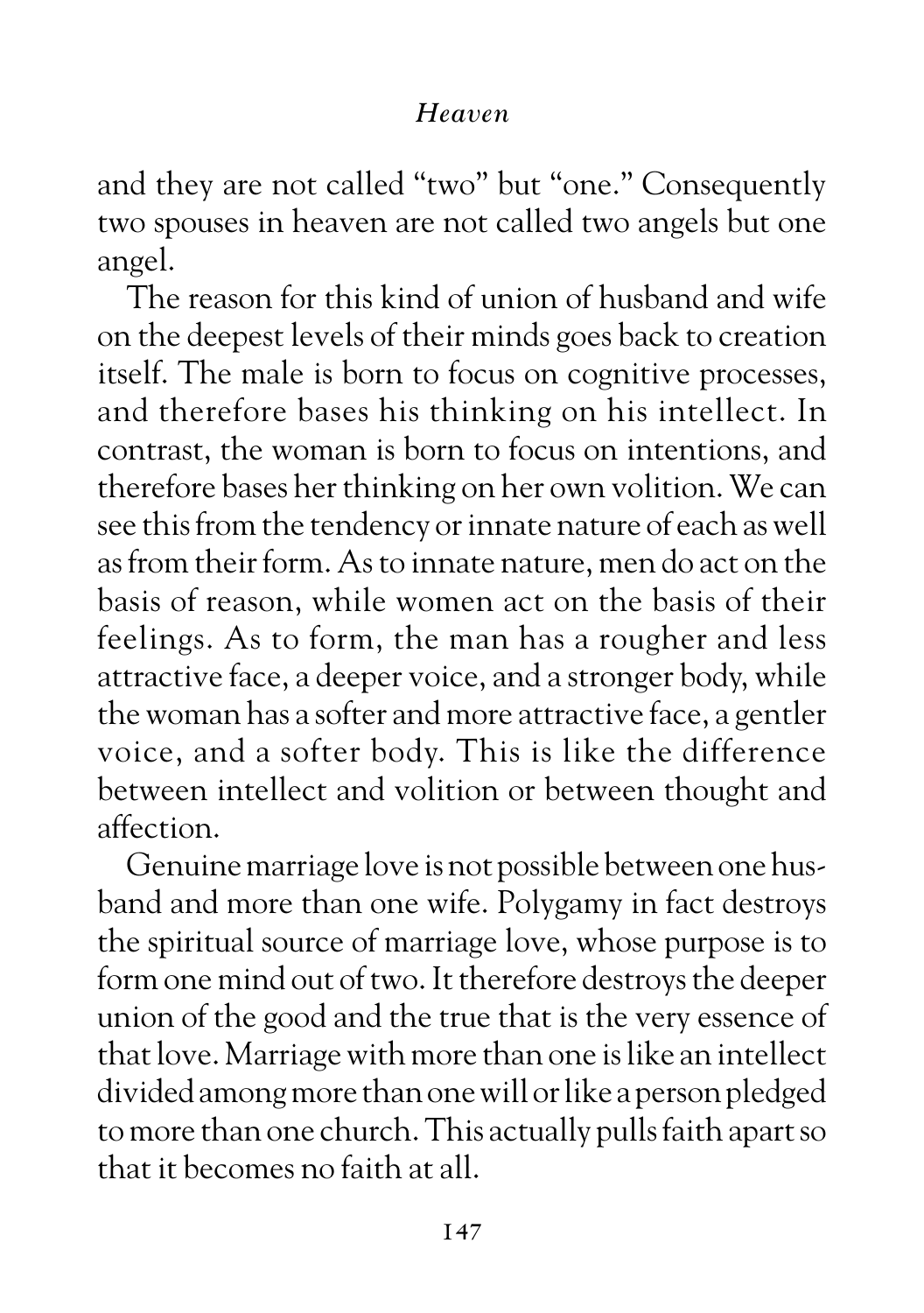Few people do experience true marriage love, and if people are not intent on this, they have absolutely no knowledge of the inner delight that dwells within that love. They are aware only of the delight of lust, a delight that turns disagreeable after people have lived together for a little while. The delight of real marriage love, though, not only lasts into old age on earth but even becomes heavenly delight after death, when it is filled with a deeper delight that becomes better and better to eternity.

The angels even said that the blessings of real marriage love could be listed in the thousands, with not a single one known to people here or comprehensible to the under standing of anyone who is not in a marriage of the good and the true from the Lord.

Any love of control of one over the other utterly destroys marriage love and its heavenly pleasure, for as already noted, marriage love and its pleasure consist of the intent of one belonging to the other, and of this being mutual and reciprocal. A love of being in control in a mar riage destroys this because the dominant partner simply wants his or her will to be in the other, and does not want to accept any element of the will of the other in return. So it is not mutual, which means that there is no sharing of any love and its pleasure with the other, and no accepting in return. Yet this sharing and the union that follows from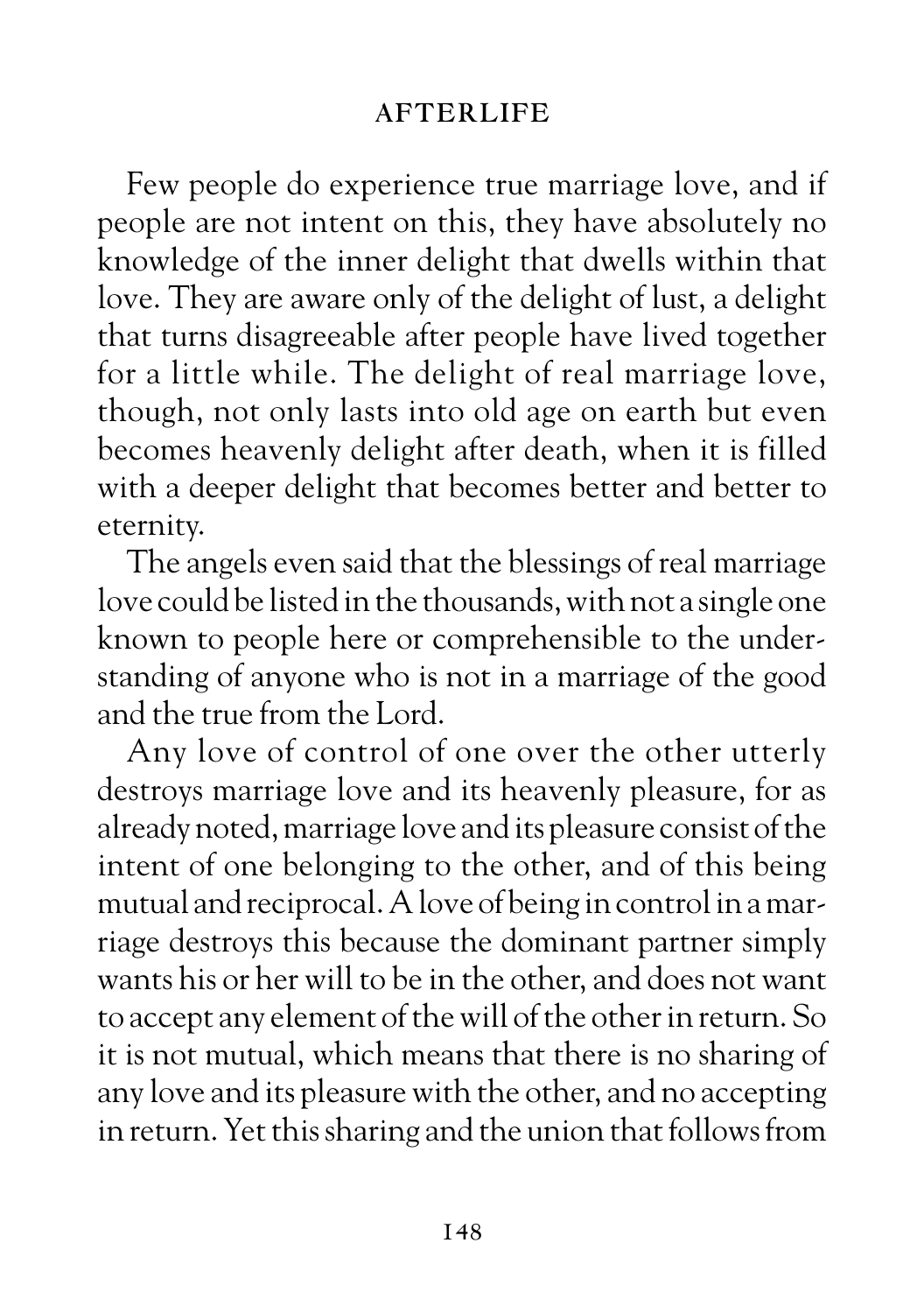it is the very inward pleasure that is called blessedness in marriage. Love of being in control stifles this blessedness, and with it absolutely everything heavenly and spiritual about the love, to the point that even all knowledge of its existence is lost. One could even say that it is held so cheaply that the mere mention of [marriage] blessedness makes people laugh or flare up in anger.

When one partner wants or loves what the other does, then there is a freedom for both, because all freedom stems from love. However, there is freedom for neither one when there is control. One is the servant; and so is the one in control, because he or she is being driven like a servant by a need to be in control.

Between partners who are in marriage love there are heavenly pleasures almost like games of innocence to their minds, like those of babies, because there is nothing that does not delight them. Heaven flows into the smallest details of their lives with its joy. This is why marriage love is pictured in heaven by the loveliest things of all. I have seen it represented by an indescribably lovely young woman enveloped by a white cloud. I was told that all the beauty of angels in heaven comes from marriage love. The affections and thoughts that flow from it are represented by gleaming auras, like those of fiery gems or rubies, all this accompanied by feelings of delight that move the deeper levels of the mind.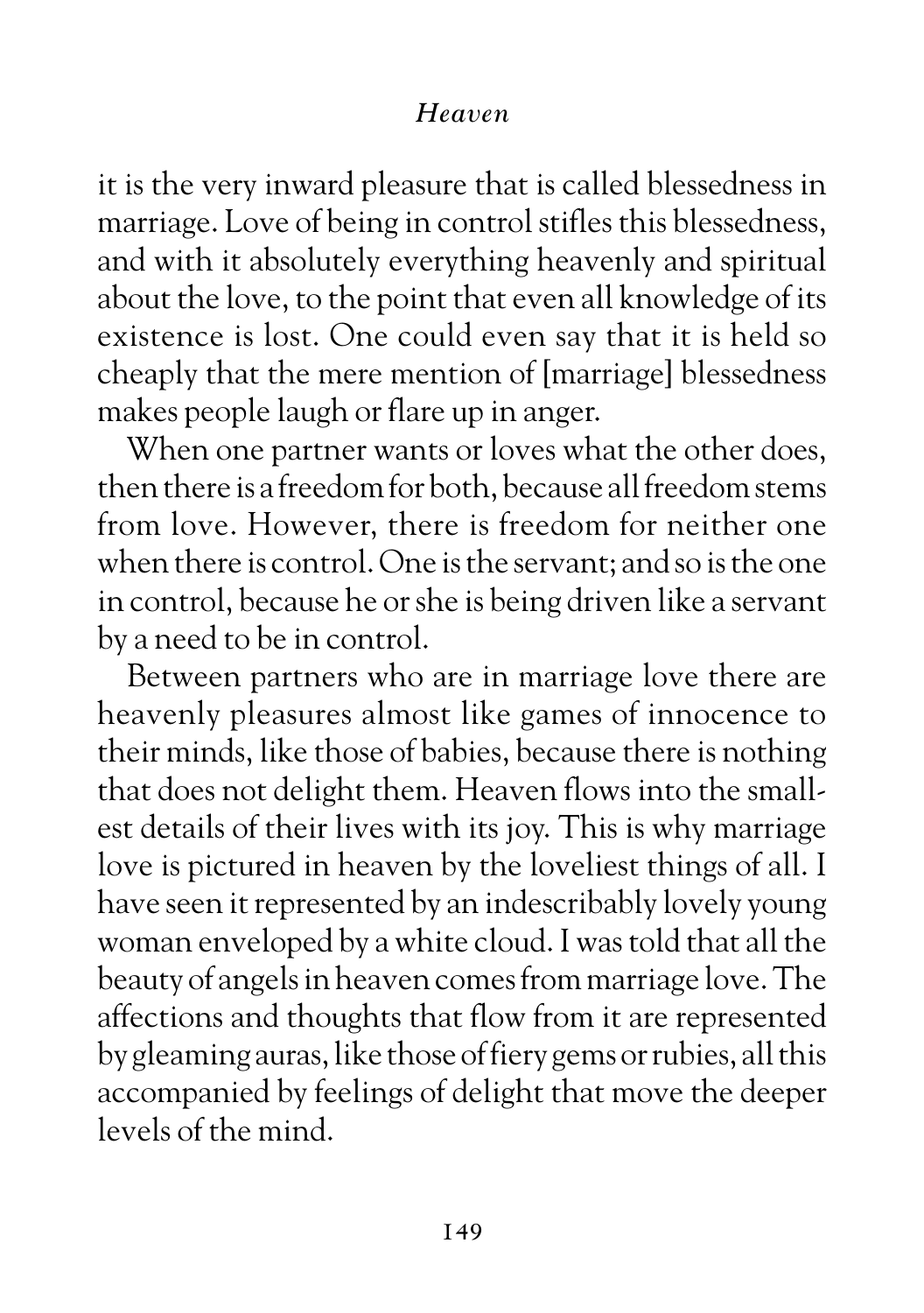In a word, heaven portrays itself in marriage love because heaven for angels is the union of the good and the true, and it is this union that constitutes marriage love.

Marriages in the heavens differ from marriages on earth in that earthly marriages are also for the purpose of having children, while this is not the case in the heavens. In place of the procreation of children there is the procreation of what is good and true. The reason for this replacement is that their marriage is a marriage of the good and the true, as presented above, and in this marriage what is good and true is loved above all, as is their union; so these are what are propagated by the marriages in the heavens. This is why in the Word births and generations mean spiritual births and generations, births of what is good and true. The mother and father mean the true united to the good that is prolific, the sons and daughters the good and true things that are born, and the sons-in-law and daughtersin-law mean the unions of these [descendants], and so on.

We can see from this that marriages in the heavens are not the same as marriages on earth. In the heavens there are spiritual weddings that should not be called weddings but unions of minds, because of the union of the good and the true. On earth, though, there are weddings, because they concern not only the spirit but the flesh as well. Further, since there are no weddings in the heavens, two spouses there are not called husband and wife, but because of the angelic concept of the union of two minds into one,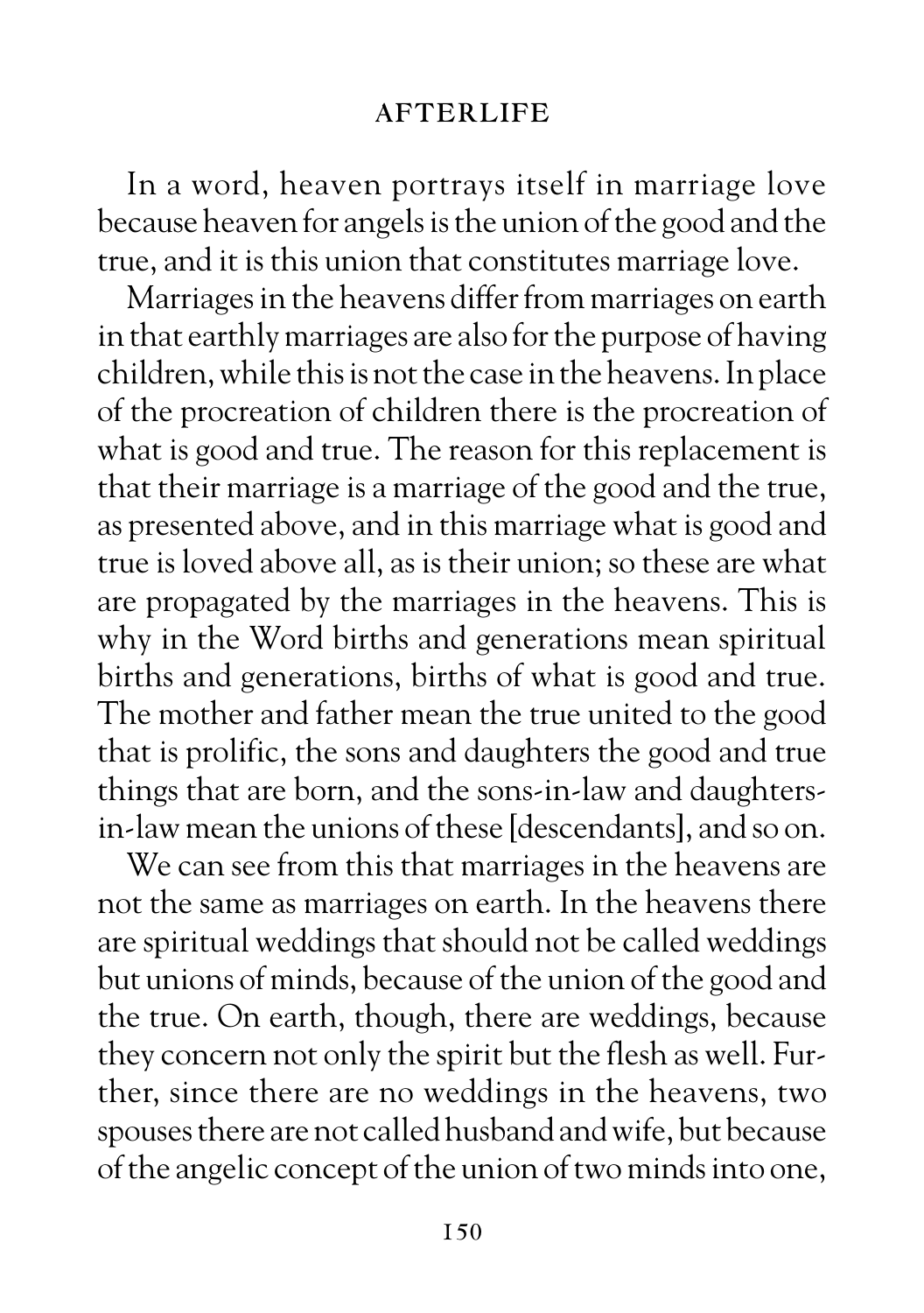each spouse is identified by a word that means "belonging to each other."

I have also been allowed to see how marriages are entered into in the heavens. Throughout heaven, people who are similar gather together and people who are dissimilar part company. This means that every community consists of like-minded people. Like are drawn toward like not by their own will but by the Lord. In the same way, spouse is drawn toward spouse when their minds can be united into one. So at first sight they love each other most deeply, see each other as married partners, and enter into their marriage. This is why all of heaven's marriages are the work of the Lord alone. They also hold a feast in celebra tion with many people gathered; these feasts differ from community to community.

I could tell that everyone in hell is opposed to marriage love from the aura that emanated from hell. It was like a ceaseless effort to break up and destroy marriages.

I have been shown how the pleasures of marriage love lead to heaven and how the pleasures of adultery lead to hell. The path of marriage love toward heaven led into constantly increasing blessings and delights until they were beyond number or description. The deeper they were, the more of them there were and the more indescribable they were, all the way to the delights of the inmost heaven, the heaven of innocence. All this was accomplished with the greatest freedom, because all free -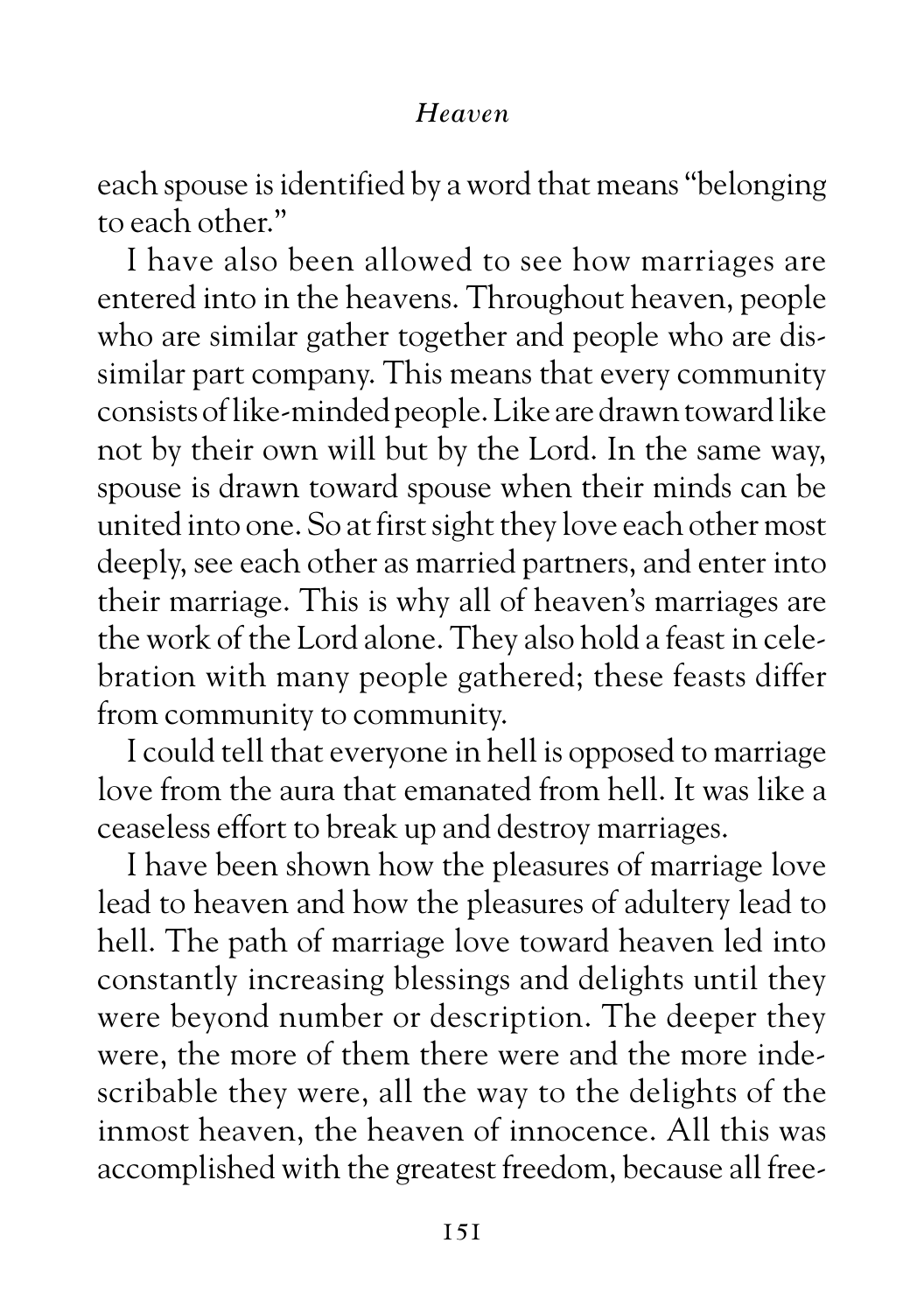dom stems from love; so the greatest freedom comes from marriage love, which is the essential heavenly love. On the other hand, the path of adultery led toward hell, step by step to the very lowest where there is nothing that is not grim and terrifying. This is the kind of fate that awaits adulterers after their life in the world. By "adulterers," we mean people who find pleasure in acts of adultery and not in marriage.

# *What Angels Do in Heaven*

There is no way to list all the functions that people have in the heavens or to describe them in detail, though it is possible to say something on the subject in general terms; they are innumerable and vary depending on the roles of the communities as well. In fact, each community plays a unique role, since the communities differ depending on their virtues and therefore on their function. This is because virtues for everyone in the heavens are virtues in act, which are functions. Everyone there does something specifically useful, for the Lord's kingdom is a kingdom of uses.

There are many services in the heavens just as there are on earth, since there are ecclesiastical, civic, and domestic affairs there. The existence of the ecclesiastical ones follows from what was presented about divine worship, the existence of civic ones from what was presented about forms of government in heaven, while the existence of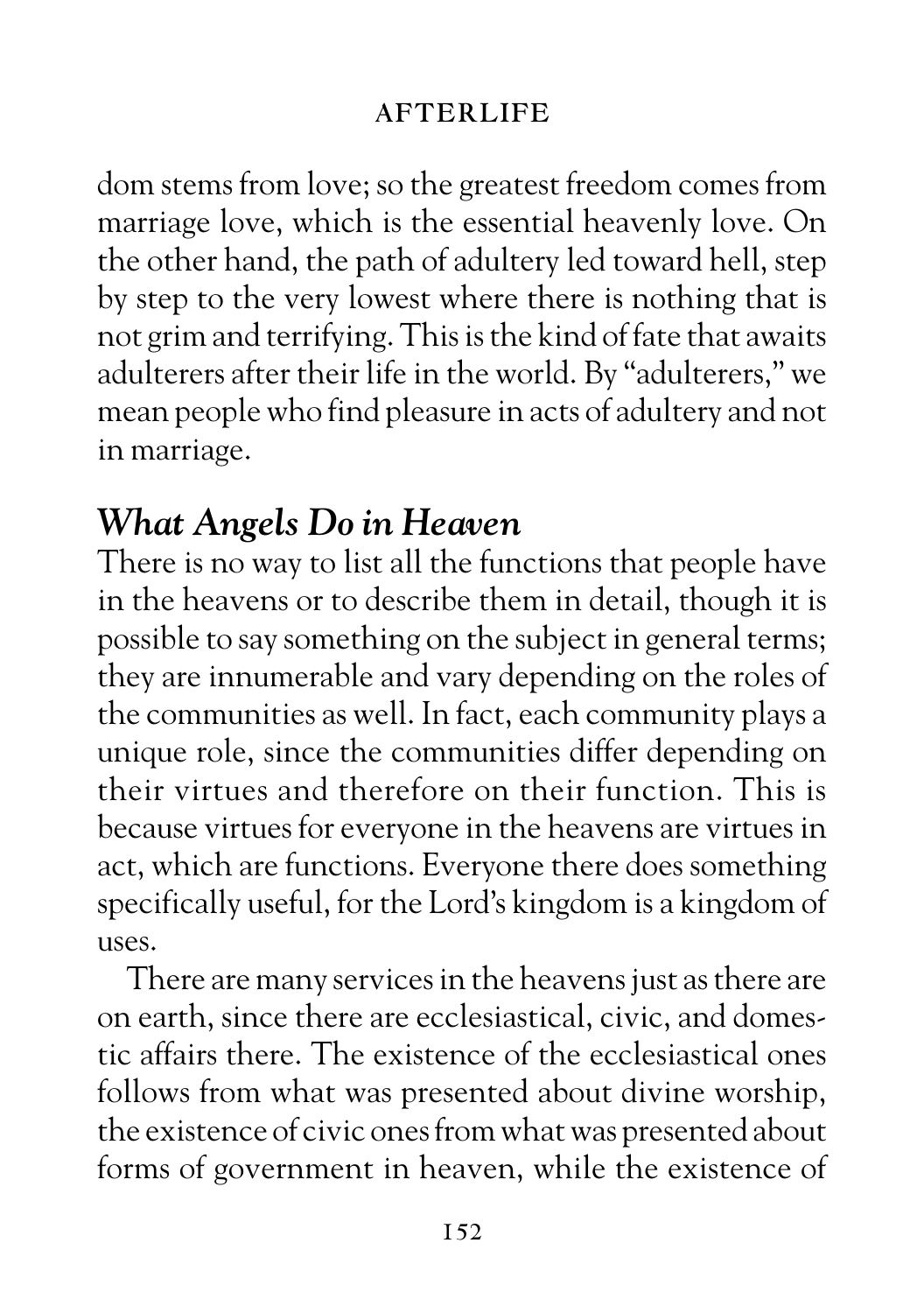domestic ones follows from the material on angels' homes and houses and on marriages in heaven. We can therefore see that the roles and services in any given heavenly com munity are multiple.

All the communities in the heavens are differentiated according to their forms of service because they are differentiated according to their virtues. Their virtues are vir tues in action or acts of thoughtfulness, which are services. There are some communities whose tasks are to take care of babies; there are other communities whose tasks are to teach and lead children while they are growing up; there are other communities that look after young boys and girls who are well disposed because of the way they were raised in this world and have come [straight] to heaven, where they are taught and raised in much the same way. There are some that teach simple people from the Christian world and lead them on the way to heaven, and there are some that do the same for various non-Christian peoples. There are some that protect new spirits, just arrived from the world, from the attacks of evil spirits; and there are some who attend to people in the lower earth. Then there are some who attend to people in the hells and control them so that they do not torture each other beyond set limits. There are also some who tend to people who are being awakened from their death.

Broadly speaking, angels of all communities are assigned to us to protect us, to lead us away from evil feel -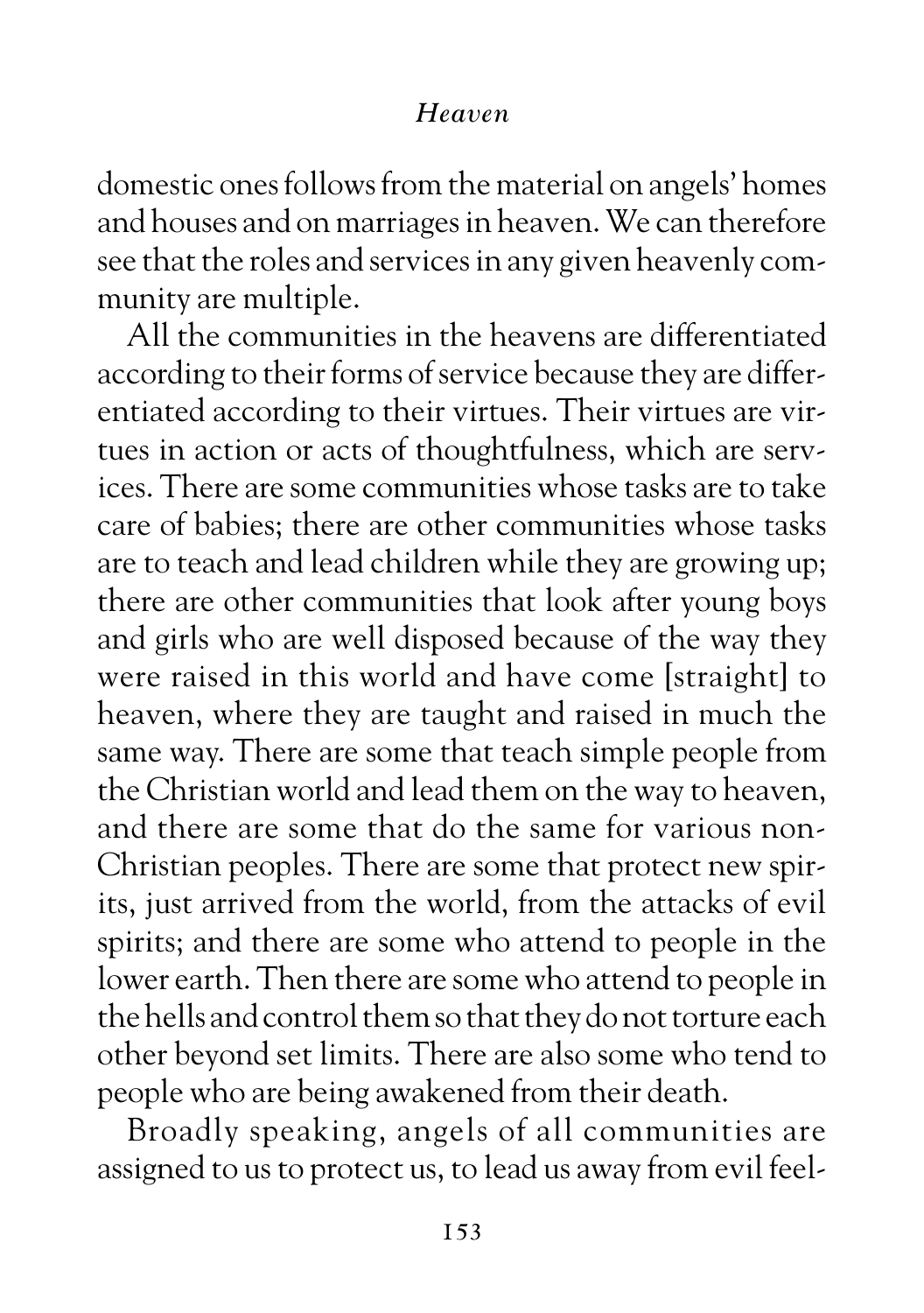ings and the evil thoughts that these cause and to instill good feelings to the extent that we are freely open to them. These serve to control our deeds or works by remov ing our evil intentions to the extent that this can be done. When angels are with us they seem to dwell in our affections, near us to the extent that we are engaged in some thing good because of truth, and distant to the extent that our life is removed from such engagement.

However, all these tasks are things the Lord does by means of angels, since angels do them not on their own but from the Lord. This is why in the deeper meaning of the Word "angels" does not mean angels but something of the Lord; and this is why angels are called gods in the Word.

These are general categories of angels' activities, but each individual has her or his own specific contribution to make. This is because every general service is made up of countless elements that are called mediate or subservient or supporting services. All of these are arranged and ranked according to the divine design, and taken together they make up and complete an overarching function that is the common good.

The people in heaven who are involved in church affairs are the ones who loved the Word in the world and looked for truths in it with lively interest, not for the sake of eminence or profit but for the service of their own life and the lives of others. In proportion to their love and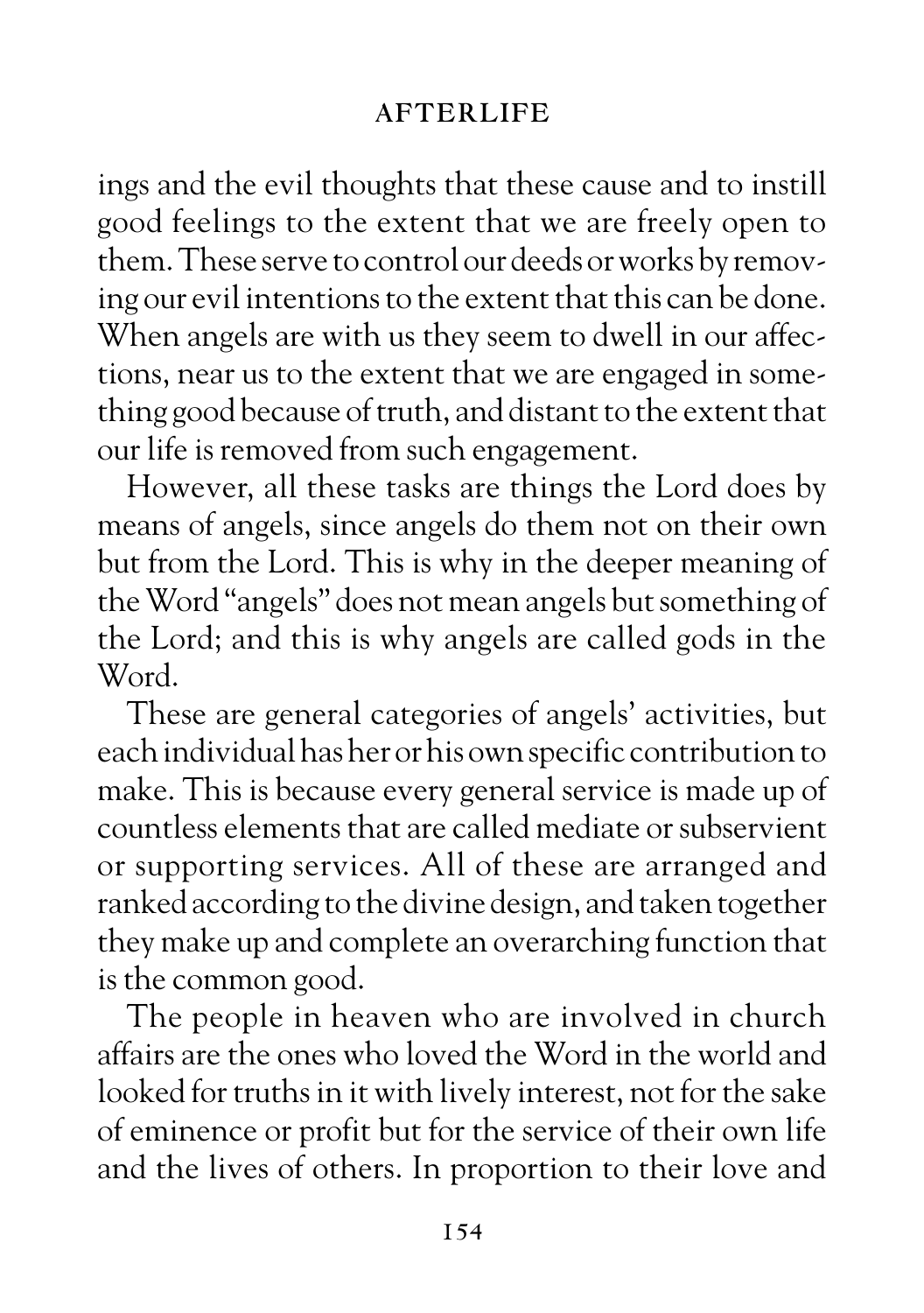eagerness for service, they are enlightened there and are in the light of wisdom, attaining it because of the Word in the heavens, which is not natural the way it is in the world, but spiritual. They have the gift of preaching; and in keeping with the divine design, the ones who are more highly placed there are the ones who surpass others in the wisdom they derive from their enlightenment.

The people who are involved in civic affairs are the ones who loved their country and its welfare more than their own, who behaved honestly and fairly out of a love for what is honest and fair. To the extent that they sought out laws of justice because of the urging of this love and thereby became discerning they enjoy the ability to fill gov erning offices in heaven. They perform these duties in the place or on the level appropriate to their discernment, which in turn is equivalent to their love of service in the common good.

Further, there are so many offices and departments in heaven, so many tasks, that there are simply too many to list. There are relatively few in the world. No matter how many people are involved, they are all caught up in a love of their work and tasks out of a love of service—no one out of selfishness or a love of profit. In fact, there is no love of profit for the sake of livelihood, since all the necessities of life are given them gratis. They are housed gratis, clothed gratis, and fed gratis. We can see from this that people who have loved themselves and the world more than service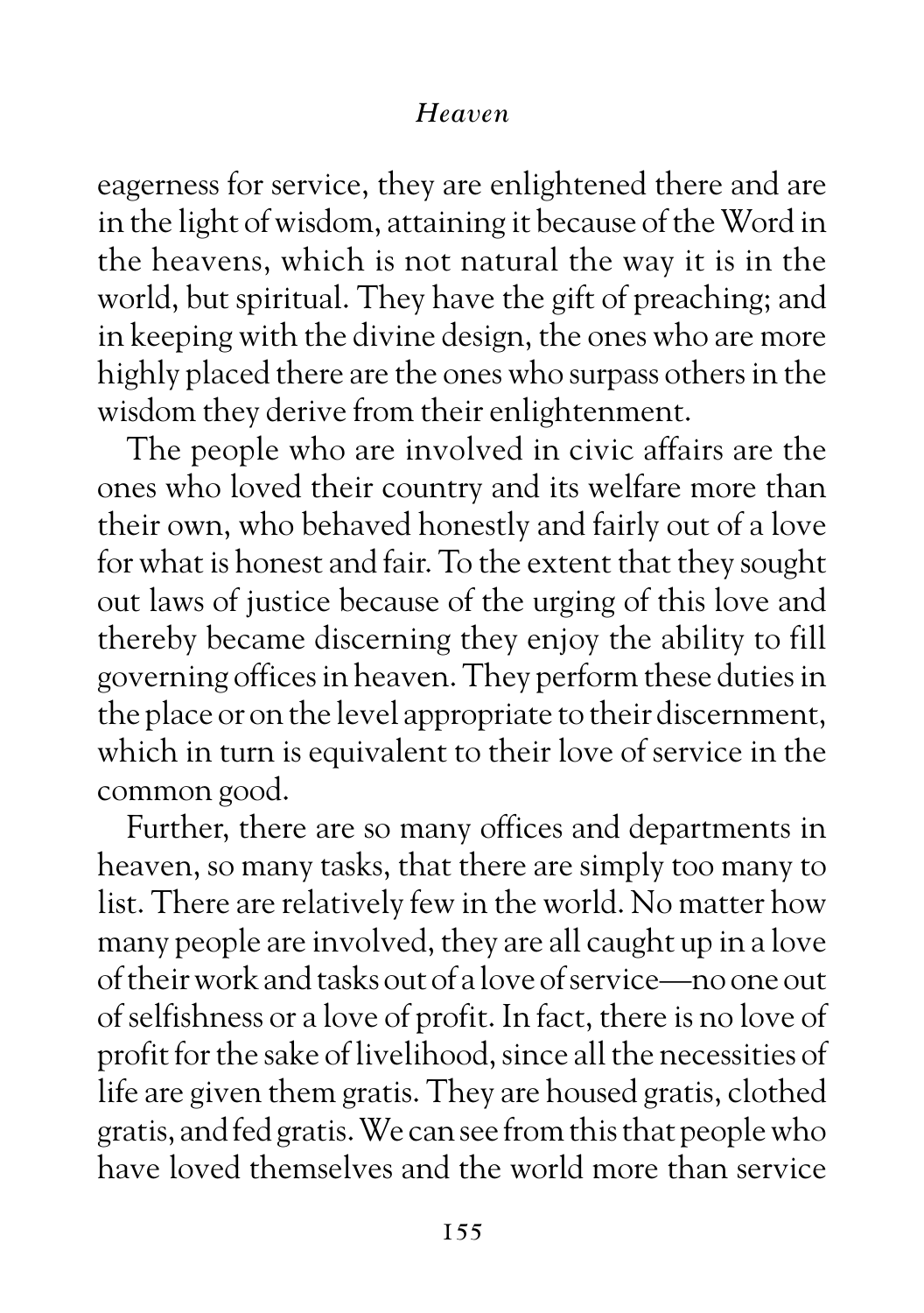have no place in heaven. In fact, our love or affection invariably stays with us after our life in the world. It is not uprooted to eternity.

Everyone in heaven is engaged in his or her work according to its correspondence, and the correspondence is not with the work itself but with the use of each particular task; and everything has a correspondence. When we are engaged in an activity or a task in heaven that does answer to its use, then we are in a state of life very much like the one we were in in this world. This is because what is spiritual and what is natural act as one by means of their correspondence, but with the difference that [after death] we enjoy a deeper delight because we are engaged in a spir itual life. This is a deeper life, and therefore more open to heavenly blessedness.

# *Heavenly Joy and Happiness*

Hardly anyone nowadays knows what heaven is or what heavenly joy is. People who think about either subject come up with such pedestrian and crude notions that they scarcely amount to anything at all. I have had a wonderful opportunity to learn from spirits who were coming from this world into the other life what kind of idea they had about heaven and heavenly joy, for when they are left on their own, as they were in the world, they still think the same way.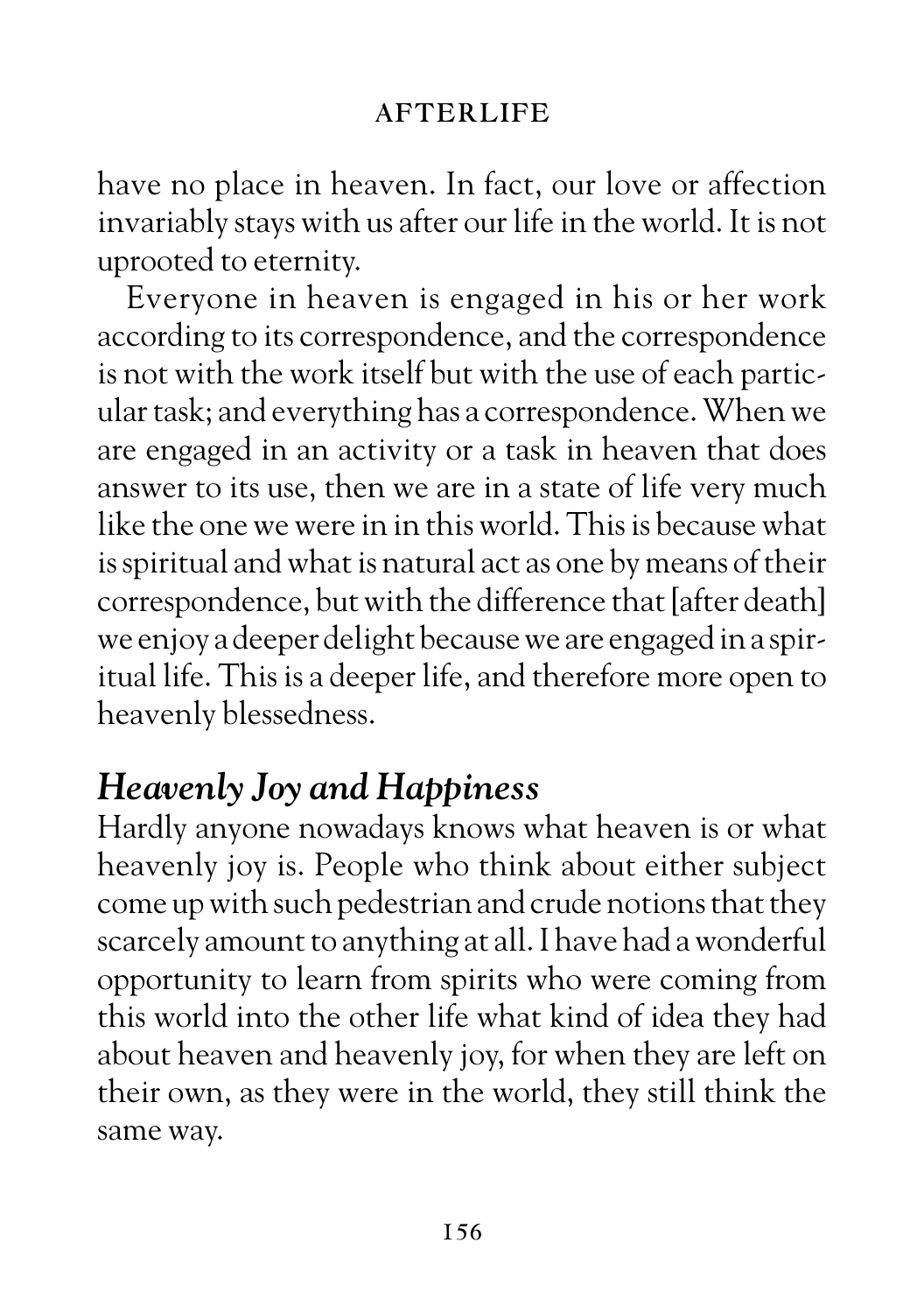The reason they do not know about heavenly joy is that people who think about it at all base their judgments on the external joys of the natural person. They do not know what the inner or spiritual person is, so they do not know what that person's pleasure and blessedness are. So even if they were told by people involved in spiritual or inner joy what heavenly joy is and how it feels, they would not be able to grasp it.

Everyone is capable of knowing that when we leave our outer or natural person we enter our inner or spiritual one; so we can also know that heavenly pleasure is an inner and spiritual pleasure and not an outer or natural one. Since it is inner and spiritual, it is purer and finer and moves our deeper levels, the levels of our soul or spirit.

We may also conclude from this that the quality of our pleasure follows from the quality of the pleasure of our spirit, and that the pleasures of our bodies, called "the pleasures of the flesh," have nothing to do with heaven by comparison. Whatever is in our spirit when we leave the body remains with us after death, for we then live as human spirits.

By its very nature, heaven is full of pleasures, even to the point that if we see it as it really is, it is nothing but bliss and pleasure. This is because the divine good that emanates from the Lord's divine love constitutes heaven both overall and in detail for everyone there; and divine love is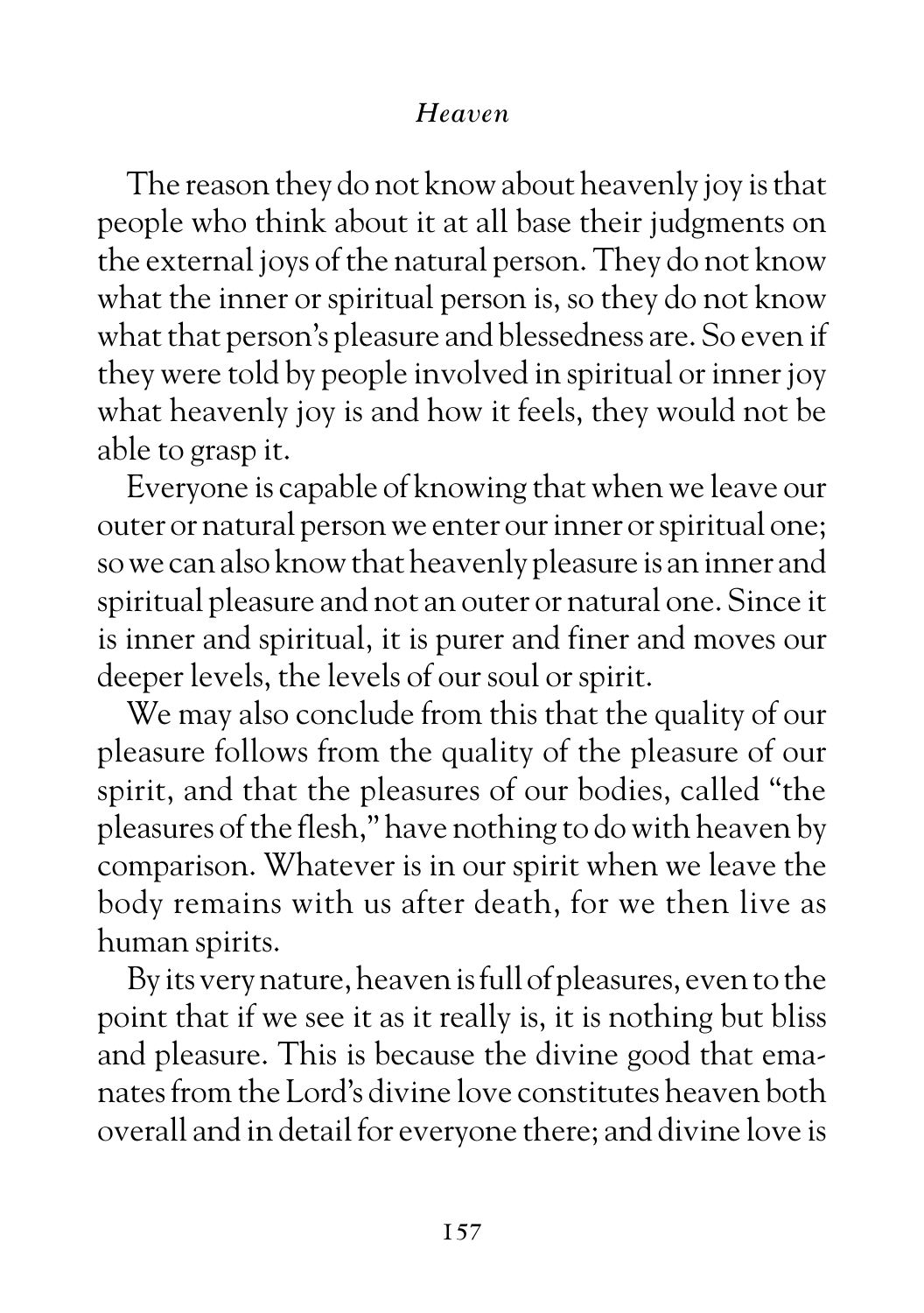the intent that everyone should be saved and should be most profoundly and fully happy. This is why it is all the same whether you say "heaven" or "heavenly joy."

Heaven's pleasures are both indescribable and innumerable; but no one can realize or believe anything about their multitude who is wholly wrapped up in pleasures of the body or the flesh. This, as I have already said, is because their deeper levels are looking away from heaven toward the world, which is backward. For no one who is wholly involved in pleasures of the body or the flesh (or in love for oneself and the world, which is the same thing) feels any pleasure except in eminence or profit or in physical and sensory gratification. These stifle and smother deeper pleasures of heaven so completely that people do not even believe such pleasures exist. So they would be quite bewildered if they were so much as told that any pleasures remain once the pleasures of eminence and profit have been taken away; and they would be even more bewildered if they were told that the pleasures that take their place are countless and simply defy comparison with pleasures of the body and the flesh, especially pleasures of eminence and profit. We can see, then, why people do not know what heavenly joy is.

We may gather the magnitude of heaven's pleasure simply from the fact that for everyone there it is delightful to share their pleasure and bliss with someone else; and since everyone in the heavens is like this, we can see how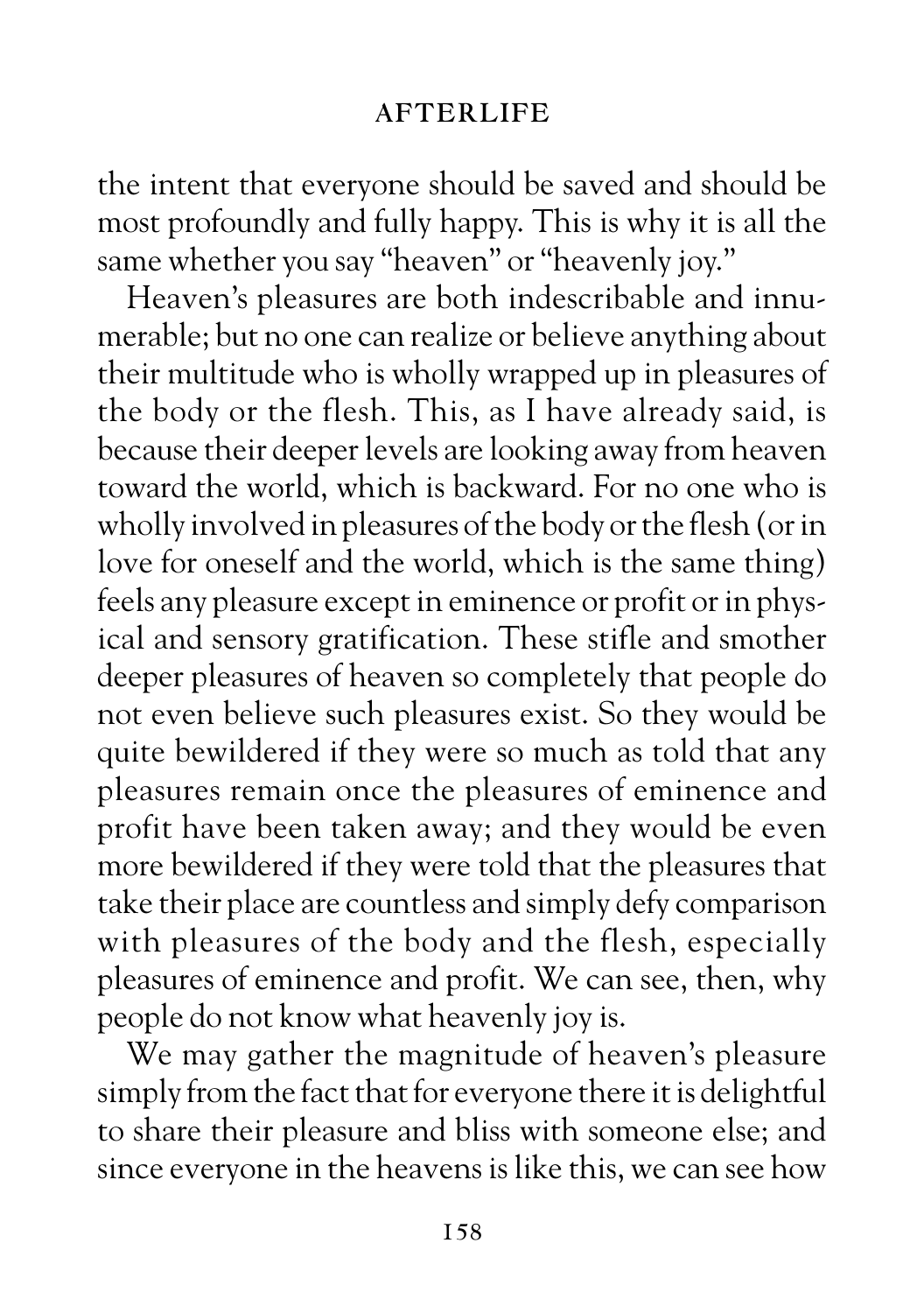immense heaven's pleasure is. For there is in heaven a sharing by everyone with each individual, and by each individual with everyone.

This kind of sharing flows from the two loves of heaven, which are love for the Lord and love for our neighbor. These loves by nature want to share their pleasures. The reason love for the Lord is like this is that because the Lord's love is a love of sharing everything it has with every one, it intends the happiness of everyone. Much the same love exists in individuals who love him, because the Lord is in them. So there is a mutual sharing of angels' pleasures with each other. We shall see later that love for our neighbor is like this as well. We may gather from all this that these loves by nature want to share their pleasures.

The faint sense of pleasure, the almost imperceptible sense of well-being that was found in people who were focused on love for God and love for their neighbor in the world, turns into the pleasure of heaven, perceptible and palpable in countless ways. That sense of well-being that had been lying hidden in their deeper natures while they lived in the world is now unveiled and released into open sensation, because now they are in the spirit, and this was the delight of their spirit.

All the pleasures of heaven are united to forms of service and dwell within them, because forms of service are the good effects of the love and thoughtfulness that angels are immersed in. Consequently, the nature of each indi-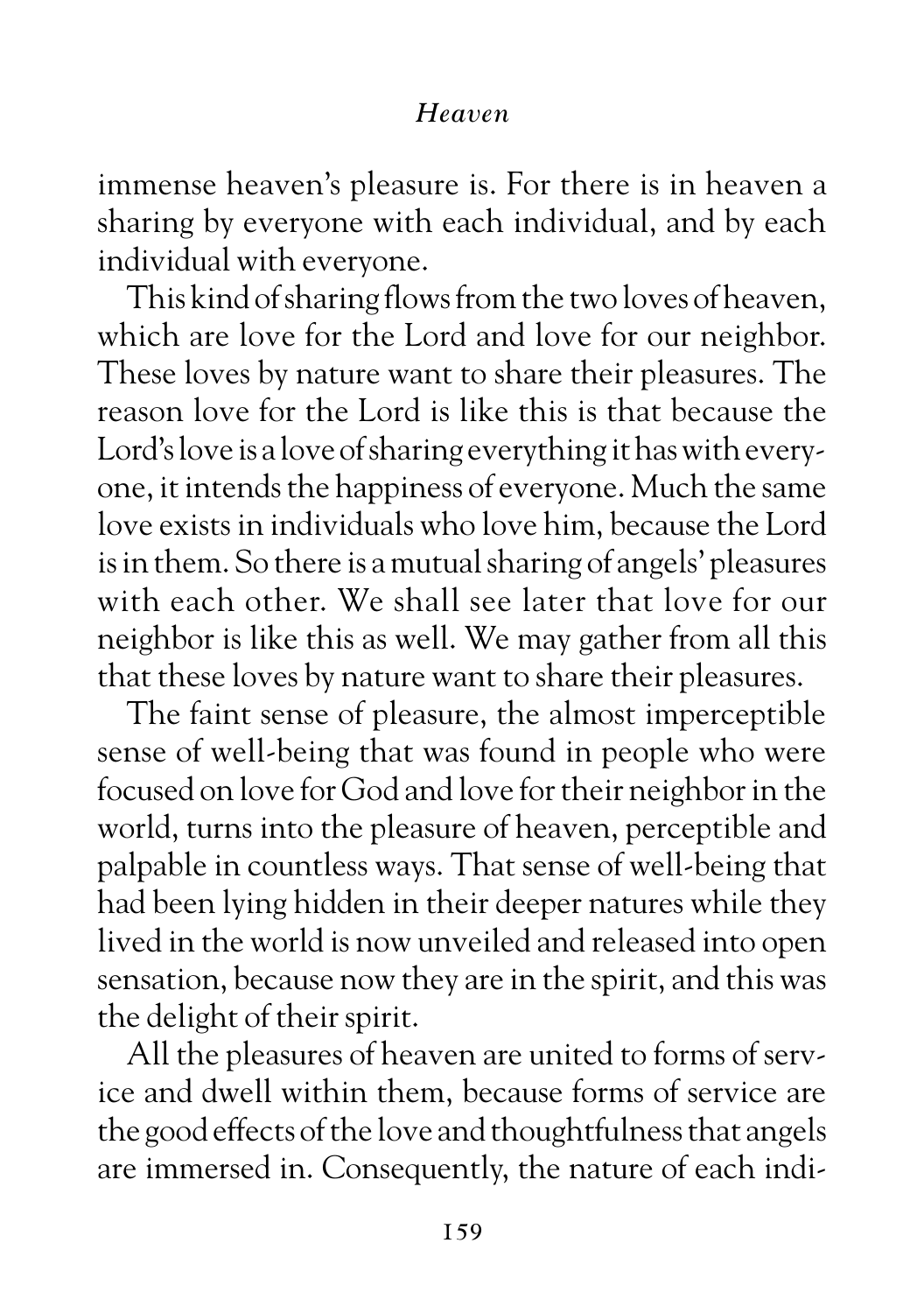vidual's pleasures depends on the nature of that individual's service, and its intensity depends on the intensity of the affection for service.

These pleasures are inherent in the senses because of the inflow of heaven, where all pleasure belongs to service and depends on service.

On the basis of an opinion formed in the world, some spirits have believed that heavenly happiness consisted of a life of leisure, being waited on by others; but they were informed that there is never any happiness in idling around in order to be content. This would mean wanting the happiness of others for oneself, in which case no one would have any at all. This kind of life would be idle, not active, a life that would lead to atrophy. They might in fact have known that apart from an active life, a life has no happiness, and that idleness serves that life only for refreshment, in order to return them to the active life with more energy. Then they were shown in many ways that angelic life consists of worthwhile, thoughtful actions, actions that are useful to others, and that all the happiness angels have is found in service, derives from service, and is proportional to service.

So that these people might feel shame (people who have had the notion that heavenly joy consists of a life of leisure, inhaling eternal bliss) they are enabled to perceive what kind of life this would be. They see that it is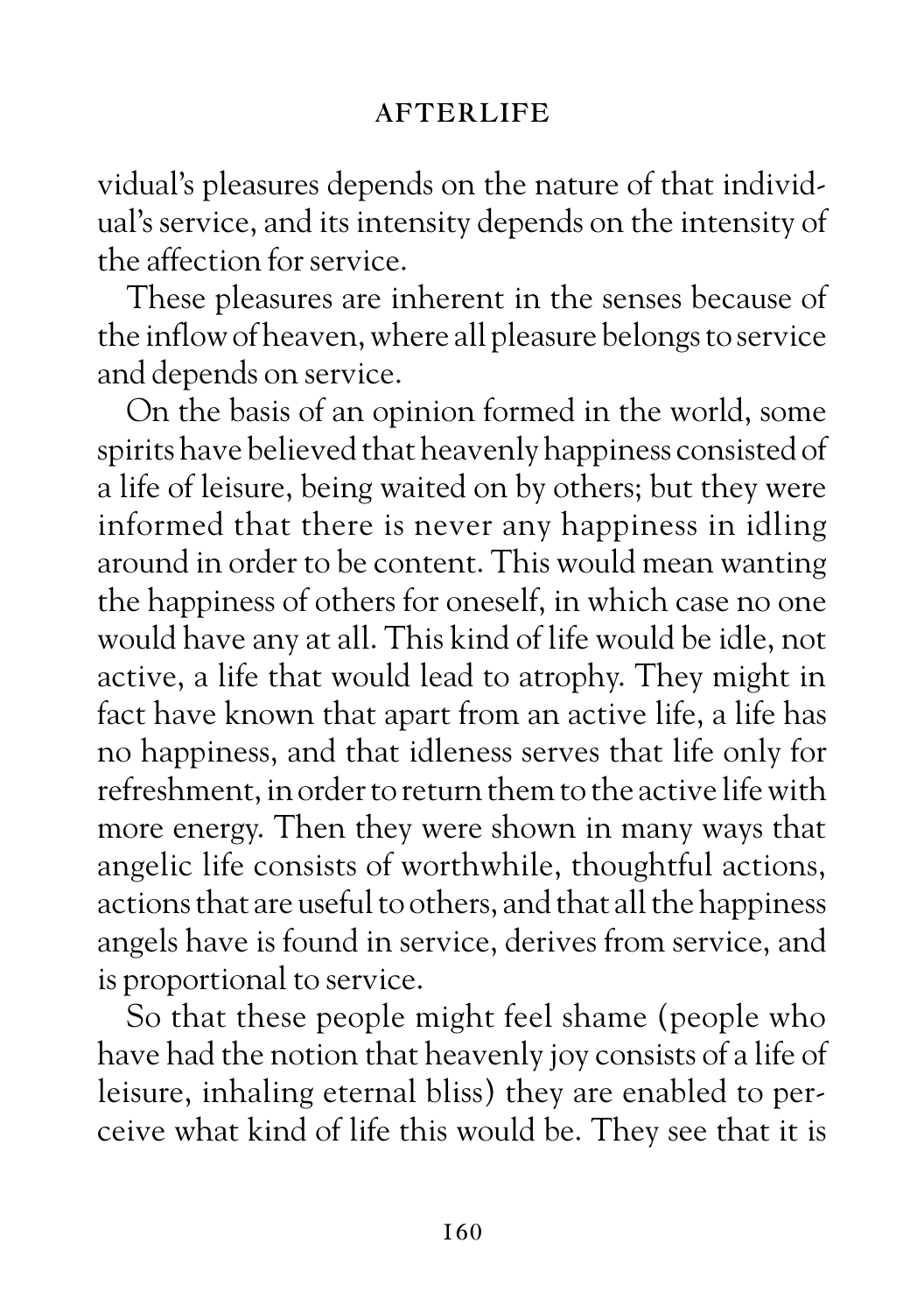thoroughly miserable; and once all their delight therefore dies away, they are very soon disgusted and nauseated.

Almost all the people who arrive in the other life think that hell is the same for everyone and that heaven is the same for everyone, when in fact there are infinite variations and differences in each. Hell is never the same for any two people, nor is heaven. In the same way, no one of us, no spirit, and no angel is ever exactly like any other, even facially. When I even thought about two identical or equal beings, the angels were aghast. They said that every unity is formed by a harmonious agreement of many constituents and that the nature of the unity depends on the nature of the agreement. This is how every community of heaven forms a unity and how all the communities form a single heaven, which is accomplished solely by the Lord, by means of love.

Useful activities in the heavens occur in similar variety and diversity. The function of one individual is never exactly the same as that of any other, so the delight of one is never the same as another's. Not only that, the delights of each function are countless, and these countless delights are equally varied, yet they are united in a design that enables them to focus on each other as do the functions of the individual members and organs and viscera in the human body; or even more, like the functions of every vessel and fiber in those members and organs and viscera.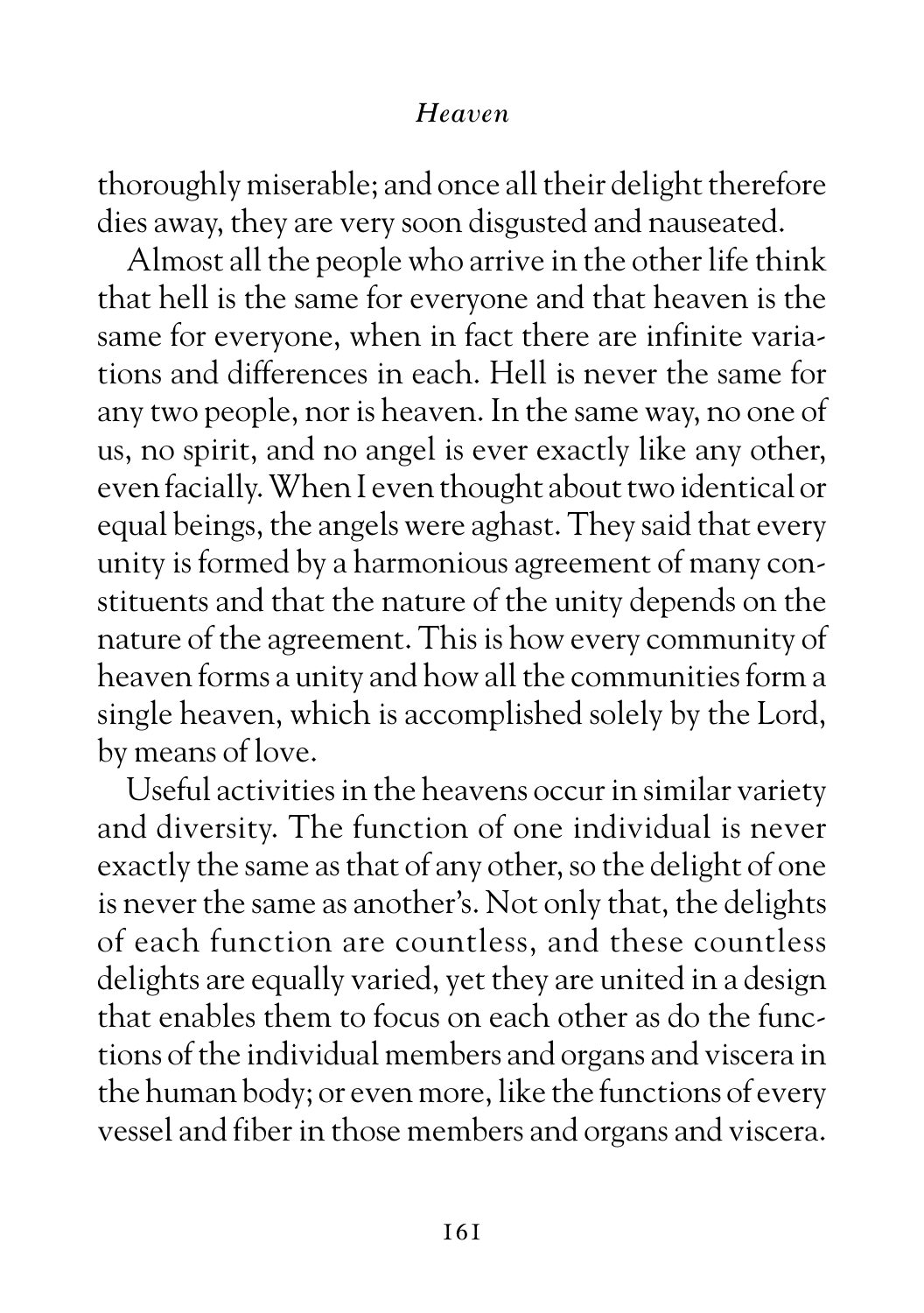These are all interconnected in such a way that they focus on what they can contribute to the other and therefore to all, with all mindful of the individual members. They act as one because of this regard for the whole and for the individual.

Some wondered whether there was that kind of love in heaven, whether it was possible for anyone to love her or his neighbor more than herself or himself. They were told, though, that in the other life everything good increases immensely. Life in a physical body cannot by nature progress beyond loving one's neighbor as the self, because it is immersed in physical concerns. Once these are removed, though, the love becomes purer and ultimately angelic, which is loving one's neighbor more than oneself. This is because in the heavens doing good for someone else is a delight and doing good for oneself is not unless it is to give to another and therefore for the sake of the other. This is loving one's neighbor more than oneself.

As for the possibility of this love, it was said that in this world it might be gathered from the marriage love some people have for each other, people who would rather die than allow their spouse to be hurt. Or they might consider the love of parents for their children, the mother who would rather starve than see her children go hungry; or the true friendship that leads people to face peril for the sake of their friends.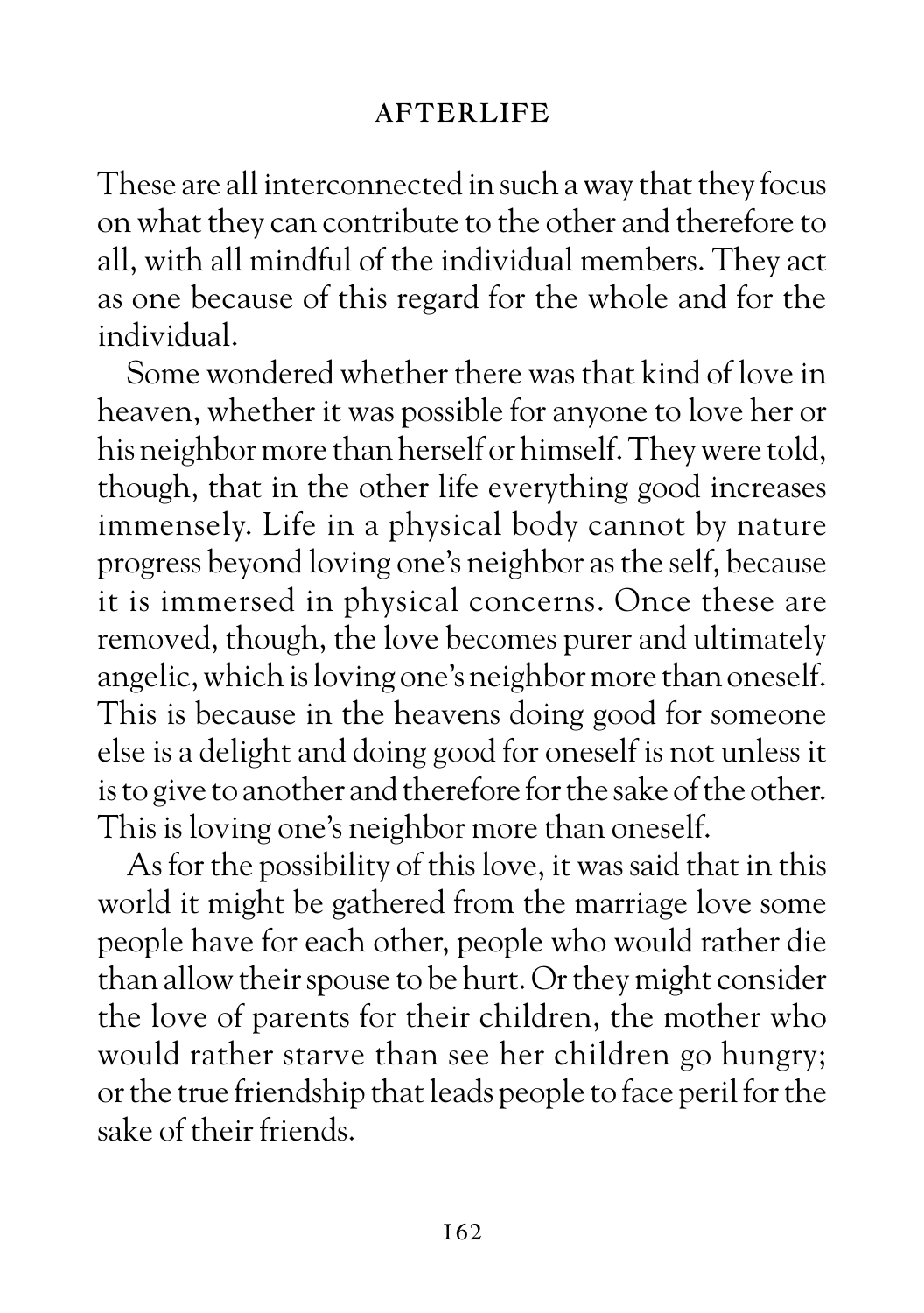### *Heaven*

Heaven does not consist of wanting to be least in order to be greatest. People who do this pant and long for great ness. Rather, it means a heartfelt wishing better for others than for oneself, and serving others for the sake of their happiness with no thought of reward, simply out of love.

Actual heavenly joy as it is in and of itself is beyond description because it dwells in the deepest natures of angels. It flows from there into the details of their thought and affection and from these into the details of their speech and action. It is as though their deeper levels were wide open and freed to accept a delight and bliss that spreads out through all their fibers and therefore through their whole being, giving them a kind of perception and feeling that simply cannot be described.

Some spirits wanted to know what heavenly joy was, so they were allowed to feel it to the point that they could not bear any more. Still, this was not angelic joy, but only the slightest trace of the angelic quality that they were allowed to observe and share. It was so slight that it was almost cool, yet they called it most heavenly because it was so deep within them. I could tell from this not only that there are levels of heavenly joy, but also that the deepest level of one individual barely touches the outmost or some median level of another. I could also see that when we do reach our own deepest level we are in our own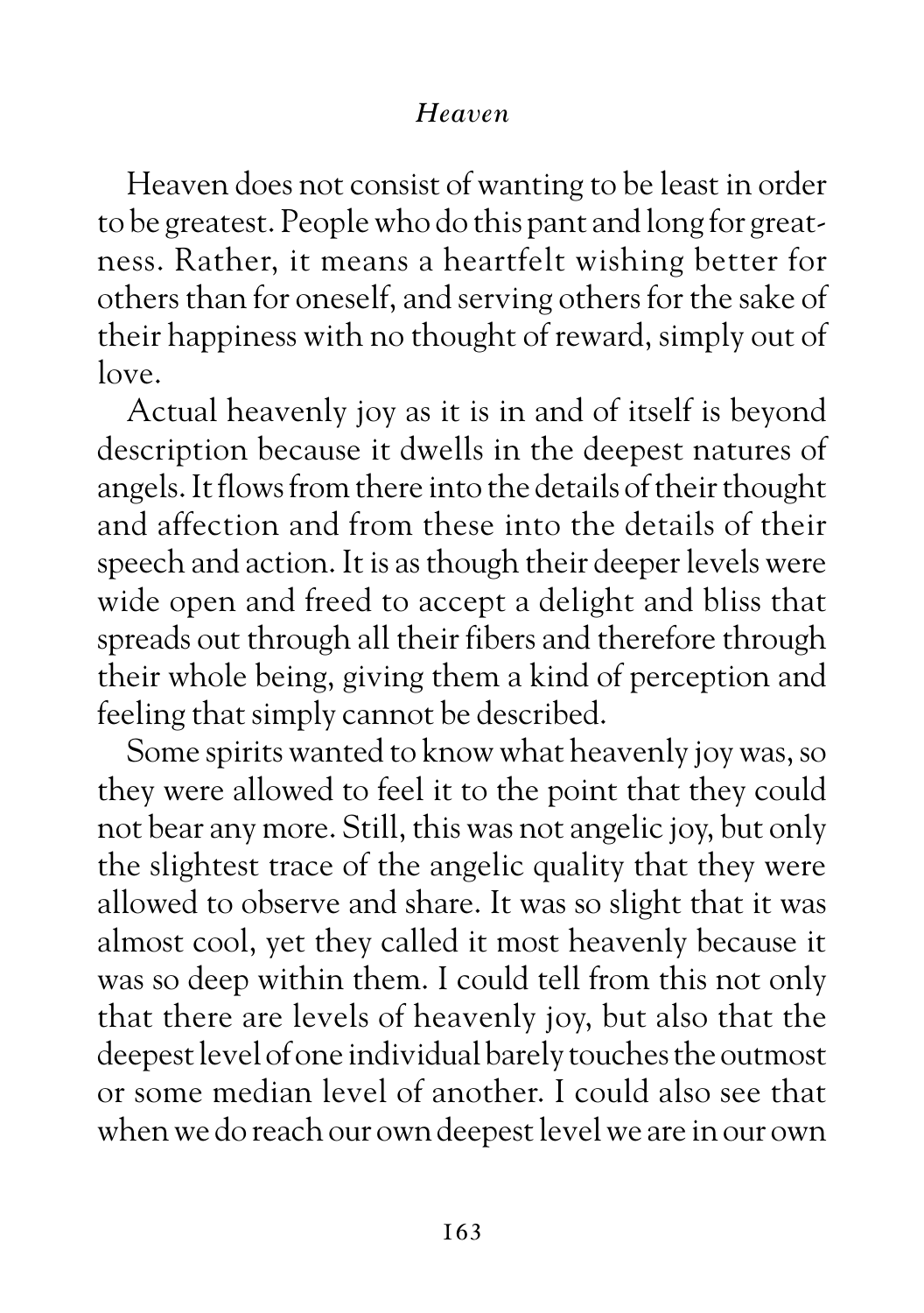heavenly joy and that we could not bear anything deeper because it would become painful for us.

To enable me to know what heaven and heavenly joy are and what their quality is, though, the Lord has allowed me to feel the pleasures of heavenly joy often and at length. Because this was living experience, I may indeed know about them, but there is no way to describe them. Still, something should be said in order to provide at least some notion about them. There is an effect of countless pleasures and joys that unite to present a single something, a unity or united affection that contains a harmony of countless affections that do not come through to con sciousness individually, only vaguely, because the consciousness is so very general. It was still possible to perceive that there were countless elements within it, so beautifully arranged as to defy description. The qualities of those countless elements flow from the very design of heaven; and this kind of design is resident in the very least affections, affections that are manifest and perceived only as a very general unity, depending on the perceptive ability of the subject.

I have also noticed that heavenly joy and delight seemed to be coming from my heart, spreading very subtly through all my inner fibers and from there into the gather ings of fibers with such a profound sense of pleasure that my fibers seemed to be nothing but joy and delight, and every thing I perceived and felt was alive with bliss. Next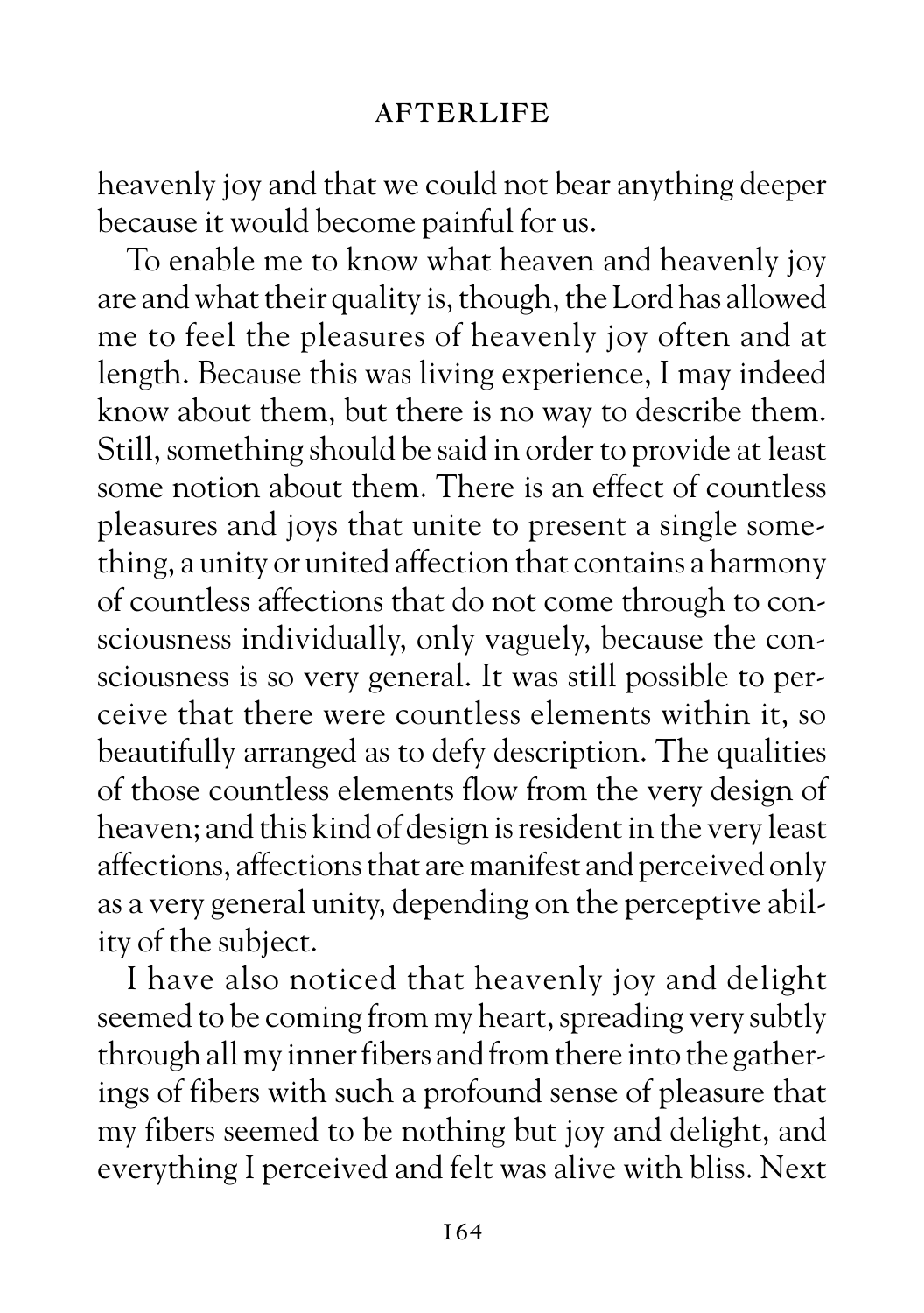### *Heaven*

to these joys, the joy of physical pleasures is like crude and irritating dust compared to a pure and gentle breeze.

I noticed that when I wanted to convey all my pleasure to someone else, a deeper and fuller pleasure flowed in cease lessly in its place. The more I wanted to convey it, the more it flowed in; and I perceived that this was from the Lord.

People in heaven are continually progressing toward the springtime of life. The more thousands of years they live, the more pleasant and happy is their springtime. This continues forever, increasing according to the growth and level of their love, thoughtfulness, and faith.

As the years pass, elderly women who have died of old age—women who have lived in faith in the Lord, thoughtfulness toward their neighbor, and in contented marriage love with their husbands—come more and more into the flower of growing youth and into a beauty that surpasses any notion of beauty accessible to our sight. Their goodness and thoughtfulness is what gives them their form and gives them its own likeness, making the pleasure and beauty of thoughtfulness radiate from every least corner of their faces so that they become actual forms of thoughtfulness. Some people have seen them and have been stunned. The form of thoughtfulness that is open to view in heaven is like this because it is thoughtfulness itself that both gives and is given visible form. In fact, it does this in such a way that the whole angel, especially her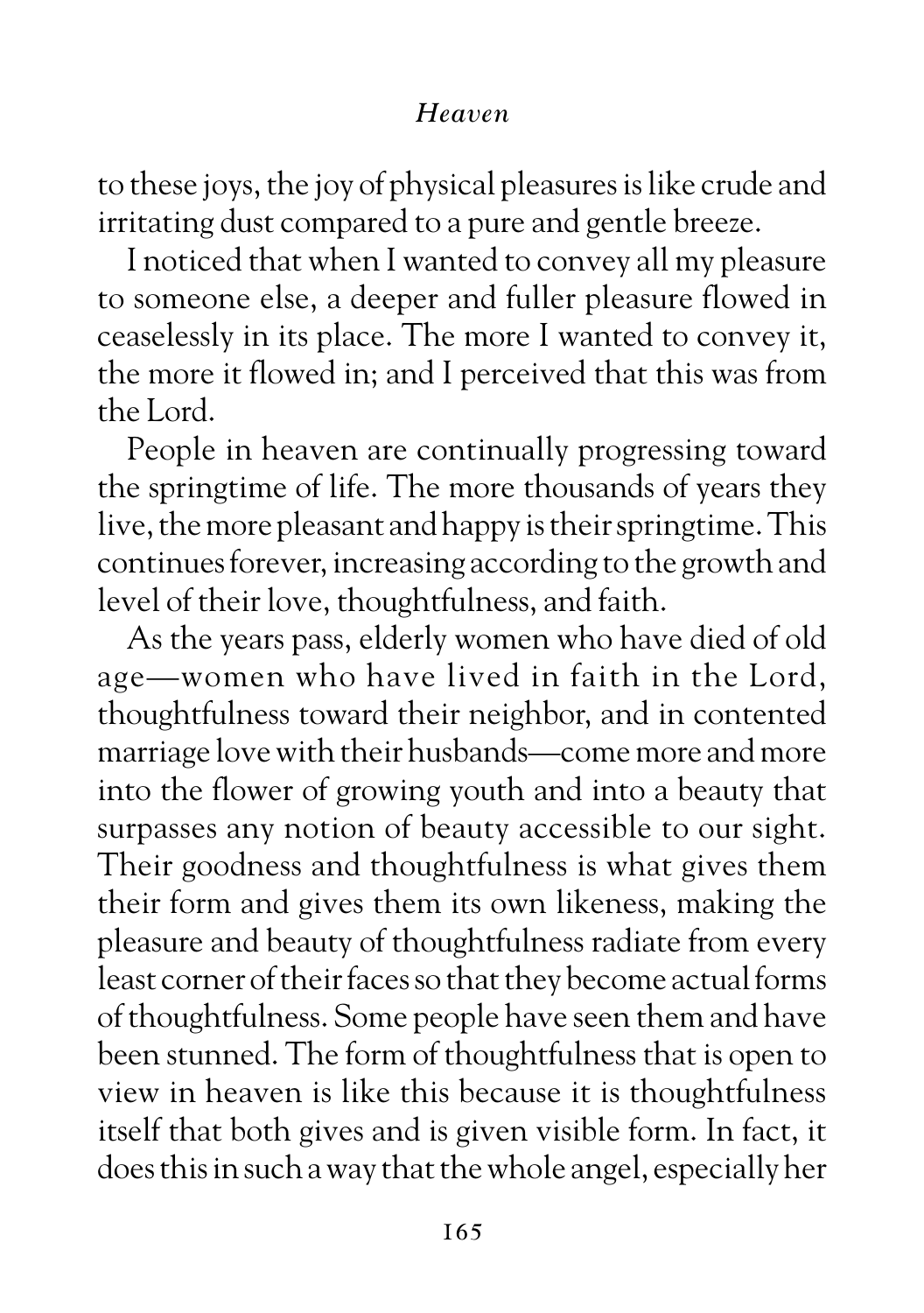face, is virtually thoughtfulness itself appearing to open perception. When people look at this form, its beauty is unutterable, affecting the very inmost life of the mind with thoughtfulness. In a word, to grow old in heaven is to grow young. People who have lived in love for the Lord and in thoughtfulness toward their neighbor are forms like this, or beauties like this, in the other life. All angels are forms like this, in infinite variety. This is what makes heaven.

# *The Vastness of Heaven*

The vastness of the Lord's heaven follows from many of the things that have been presented above, especially from the fact that heaven is from the human race, not only that portion of it born within the church but also the portion born outside it. This means that heaven includes everyone who has lived a good life since the very beginning of our planet.

Anyone familiar with the continents and regions and nations of this world may gather what a multitude of people there are on our whole globe. Anyone who goes into the mathematics of it will discover that thousands and thousands of people die on any given day, making hun dreds of thousands or millions every year; and this has been going on since the earliest times, thousands of years ago. All of these people have arrived in the other world, called the spiritual world, after their decease, and they are still arriving.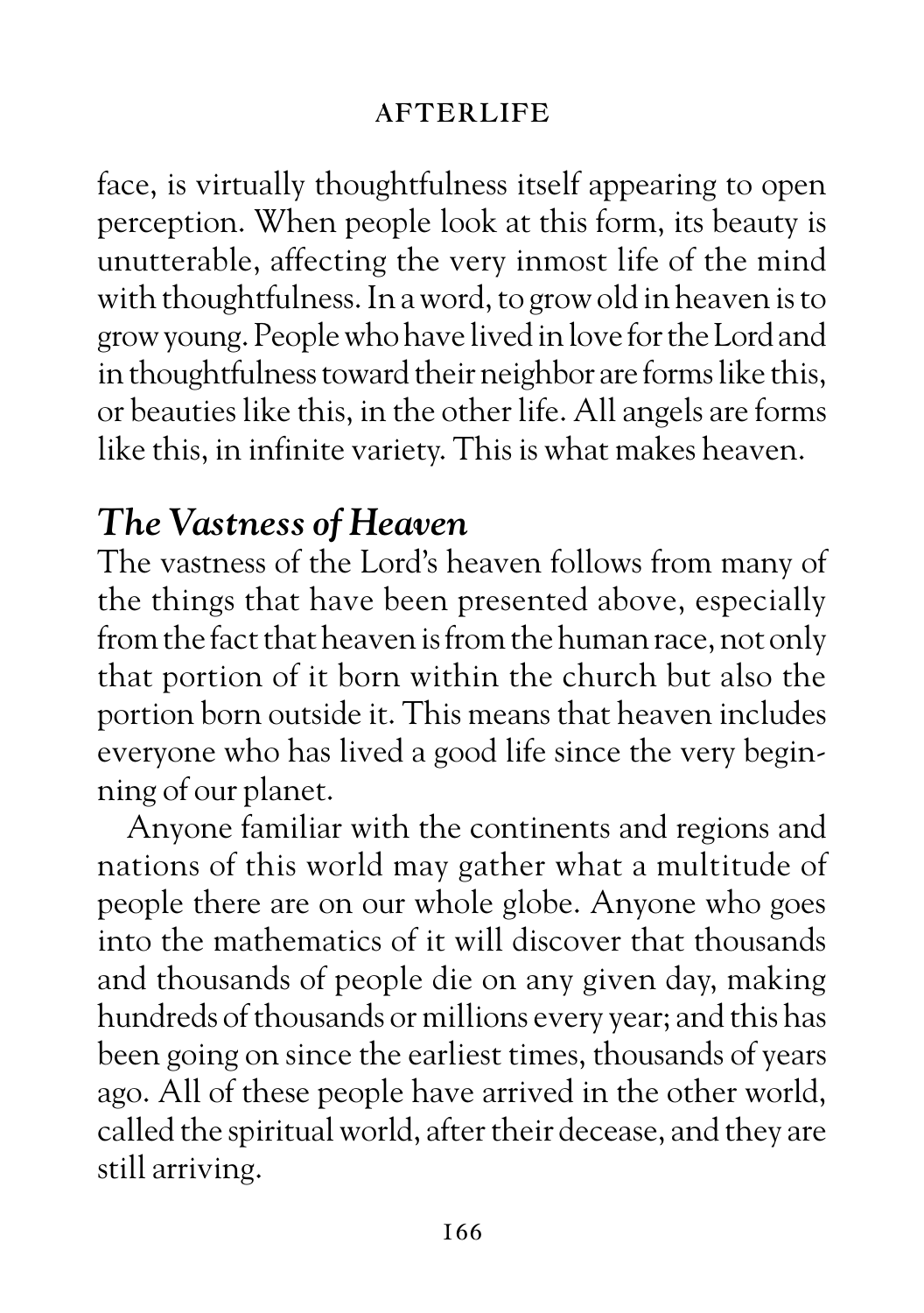#### *Heaven*

I cannot say how many of these are or are becoming angels of heaven. I have been told that most of the earliest people became angels, because they thought more deeply and spiritually and were therefore enveloped in heavenly affection; while for later ages it was not so many because as time passed we became more externally minded and began to think more on the natural level, which meant that we were enveloped in more earthly affection.

This enables us to gather at the outset that heaven is huge simply from the inhabitants of this planet.

Then too, I have talked with spirits about the fact that people could realize that there is more than one earth in the universe from the fact that the starry heaven is so immense. There are so incomprehensibly many stars in it, each one a sun in its own place and its own system, like our sun, of different magnitudes. If people think this through carefully, they will come to the conclusion that this whole vast universe cannot be anything but a means to an end, which is the goal of creation, a heavenly kingdom in which the Divine can dwell with angels and with us. The visible universe, the heaven spangled with so incomprehensibly many stars that are all suns, is in fact simply a means for the production of planets with people on them who can make up a heavenly kingdom.

Given all this, rational people cannot help thinking that such a vast means toward such an end did not come into being for the sake of a human race on one earth.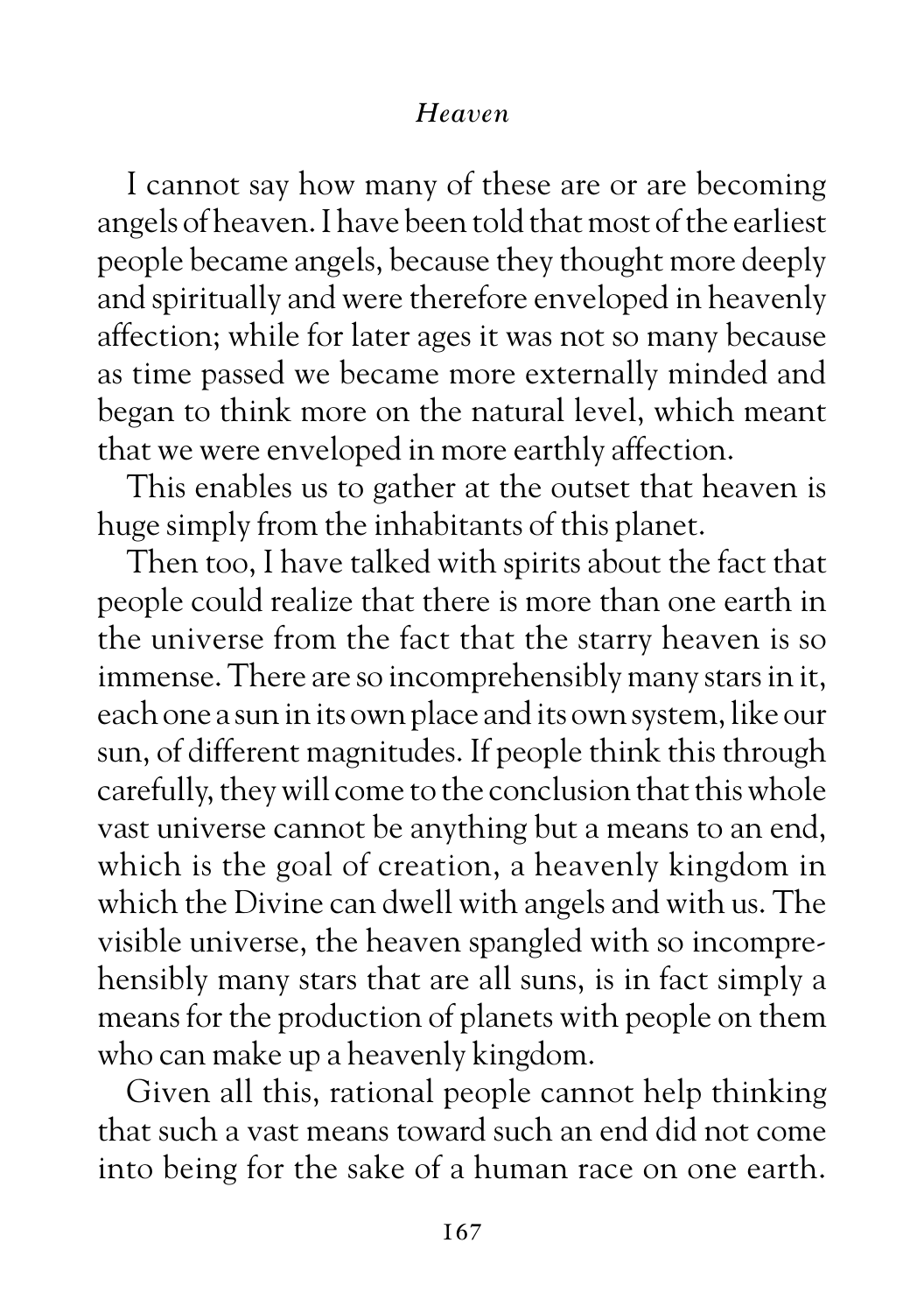What would that be for a divine being, an infinite being, for whom thousands or tens of thousands of planets, all fully inhabited, would be so slight as to be practically nothing?

By a preliminary calculation, if there were a million planets in the universe with three hundred million people on each one, and two hundred generations over six thousand years, and if each person or spirit were allotted three cubic cubits, and if all these people or spirits were gathered into one place, they would not even fill the volume of our earth, hardly more than a satellite of one of the planets. This would be such a small space in the universe as to be barely visible, since we can scarcely see those satellites with the naked eye. What would this be for the Creator of the universe, for whom it would not be enough if the whole universe were filled? For the Creator is infinite.

I have talked about this with angels, who have told me that they have much the same idea about how small the number of the human race is in comparison to the infinity of the Creator. However, they do not think in terms of space but of states, and to their minds, no matter how many tens of thousands of planets you could conceive of, it would still be simply nothing to the Lord.

Because they take a few passages from the Word literally, some people think that heaven is not vast but small. For example, there are places where it says that only the poor will be accepted into heaven, or only the elect, or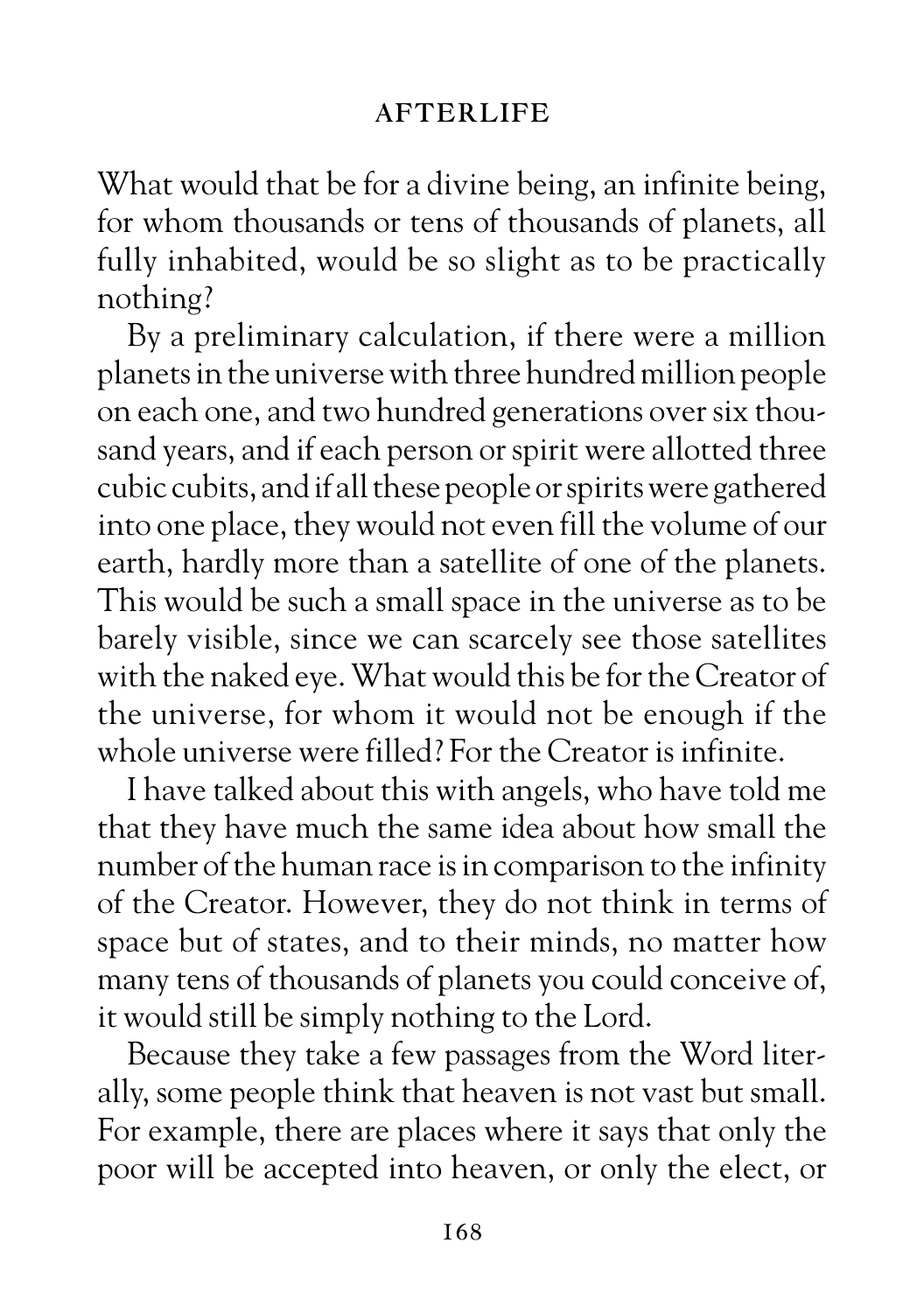#### *Heaven*

only people in the church and not people from outside, or only people for whom the Lord makes intercession, or that heaven will be closed when it is full, and that the time for this is foreordained. These people do not realize that heaven will never be closed; that there is no foreordained time, no fixed number; and that "the elect" are people who live lives of goodness and truth; that "the poor" are people who have not found out what is good and true but who long to (they are also called "the hungry" because of this longing).

People who think that heaven is small because they have misunderstood the Word can only be thinking that heaven is in a single place where everyone is gathered together. Yet in fact heaven consists of countless commu nities. Further, they can only be thinking that heaven is granted to individuals out of direct mercy and therefore consists simply of admission and acceptance out of good will. They do not realize that the Lord, out of his mercy, leads everyone who accepts him, and that the people who accept him are the people who live according to the laws of the divine design, which are precepts of love and faith. They do not realize that being led by the Lord from infancy to the end of earthly life and then on to eternity is what mercy really means. If only they knew that everyone is born for heaven, that people are accepted into heaven who accept heaven into themselves in this world, and that people who do not accept it are shut out!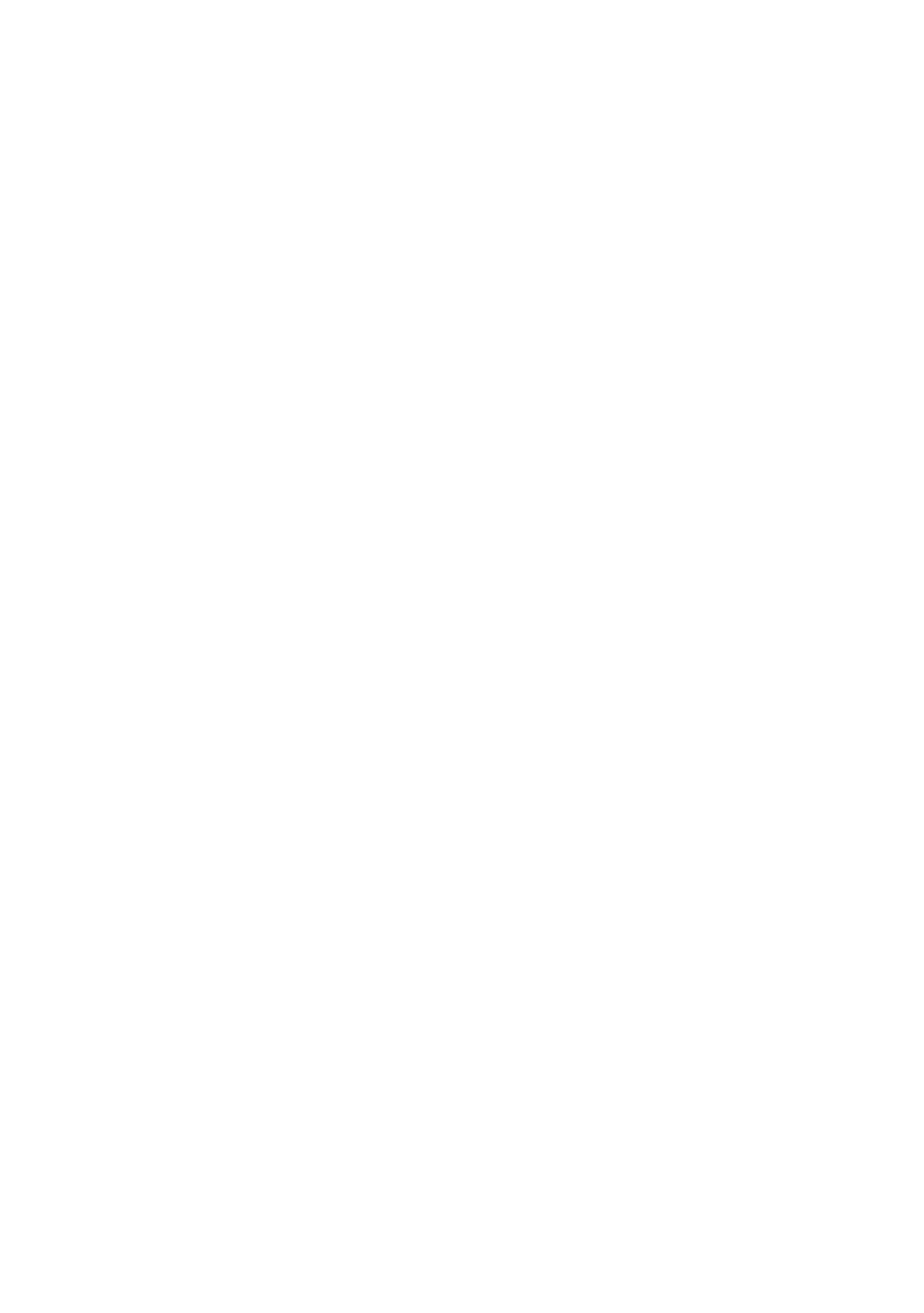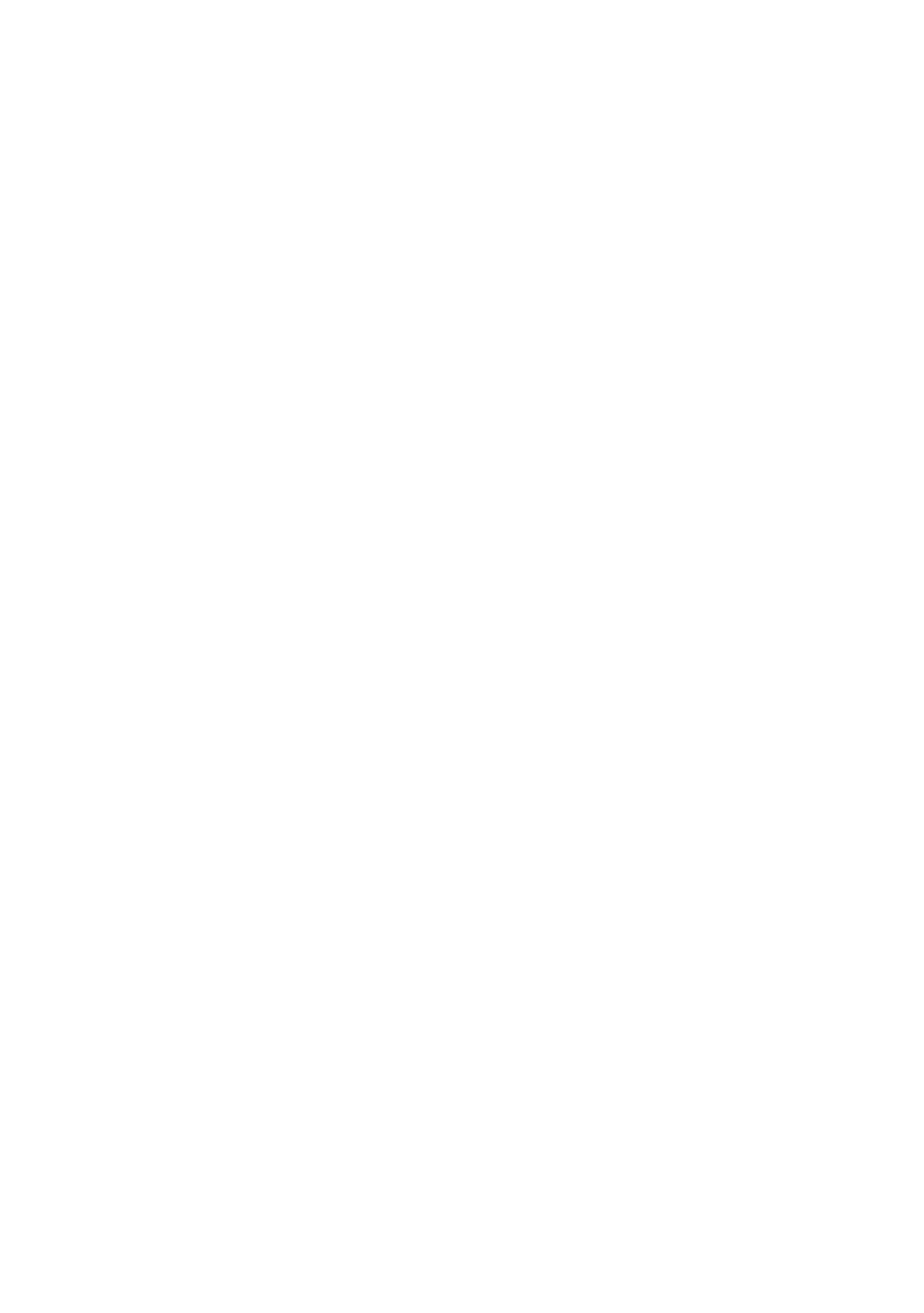# *The Lord Governs the Hells*

In the earlier discussion of heaven, it was made clear through out that the Lord is the God of heaven and that the whole government of the heavens is in the Lord's hands. Since the relationship of heaven to hell and of hell to heaven is like that of two opposites that act against each other, with the action and reaction yielding the state of equilibrium within which everything exists, in order for absolutely everything to be kept in this balance, it is necessary that the ruler of the one be the ruler of the other as well. That is, unless the same Lord controlled the attacks of the hells and restrained their madness, the balance would be destroyed; and if the balance were destroyed, everything else would go.

I have sometimes been allowed to sense the aura of malevolent falsity flowing out of hell. It was like a constant effort to destroy everything good and true, united to an anger, a kind of rage at not being able to do so. Espe cially, it was an effort to destroy the divine nature of the Lord because this is the source of everything good and true.

I have sensed an aura of benevolent truth from heaven, though, that served to restrain the rage of the effort rising up from hell, which yielded an equilibrium. I perceived that the sole source of this aura was the Lord, even though it seemed to be coming from angels in heaven. The reason it comes solely from the Lord and not from angels is that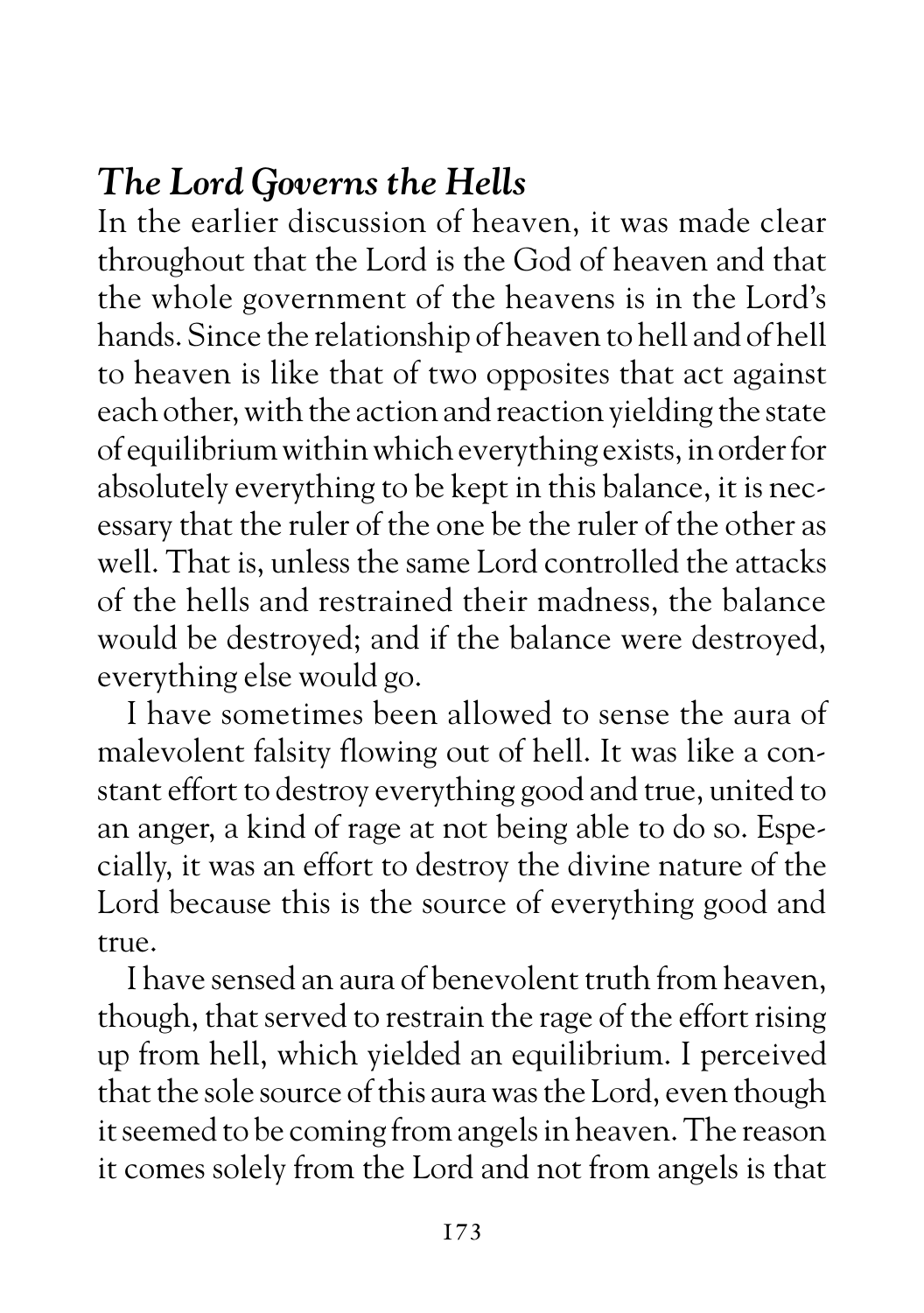every angel in heaven admits that nothing of what is good and true comes from herself or himself, but that it all comes from the Lord.

I need to explain briefly how the hells are governed, though. Overall, the hells are governed by a general impinge ment of divine good and divine truth from the heavens through which the general effort that flows out of the hells is restrained and controlled. There is also a specific impingement from each heaven and from each com munity of heaven.

Specifically, the hells are governed by means of angels who are given the ability to look into the hells and check the insanities and riots there. Sometimes angels are sent there, and their very presence brings matters under control.

In general, though, all the people in the hells are governed by their fears, some by fears sown and still in place from the world. However, since these fears are not adequate and gradually weaken, they are governed through fears of punishment, which are the primary means of preventing them from doing evil. There are many kinds of punishment there, milder or more severe depending on the evil [they are restraining]. Most of the time, the rela tively malevolent spirits are in power, having gained control by their experience and skill; and they are able to keep the rest in servile obedience by punishments and the fears that these give birth to. These dominant spirits do not dare go beyond fixed limits.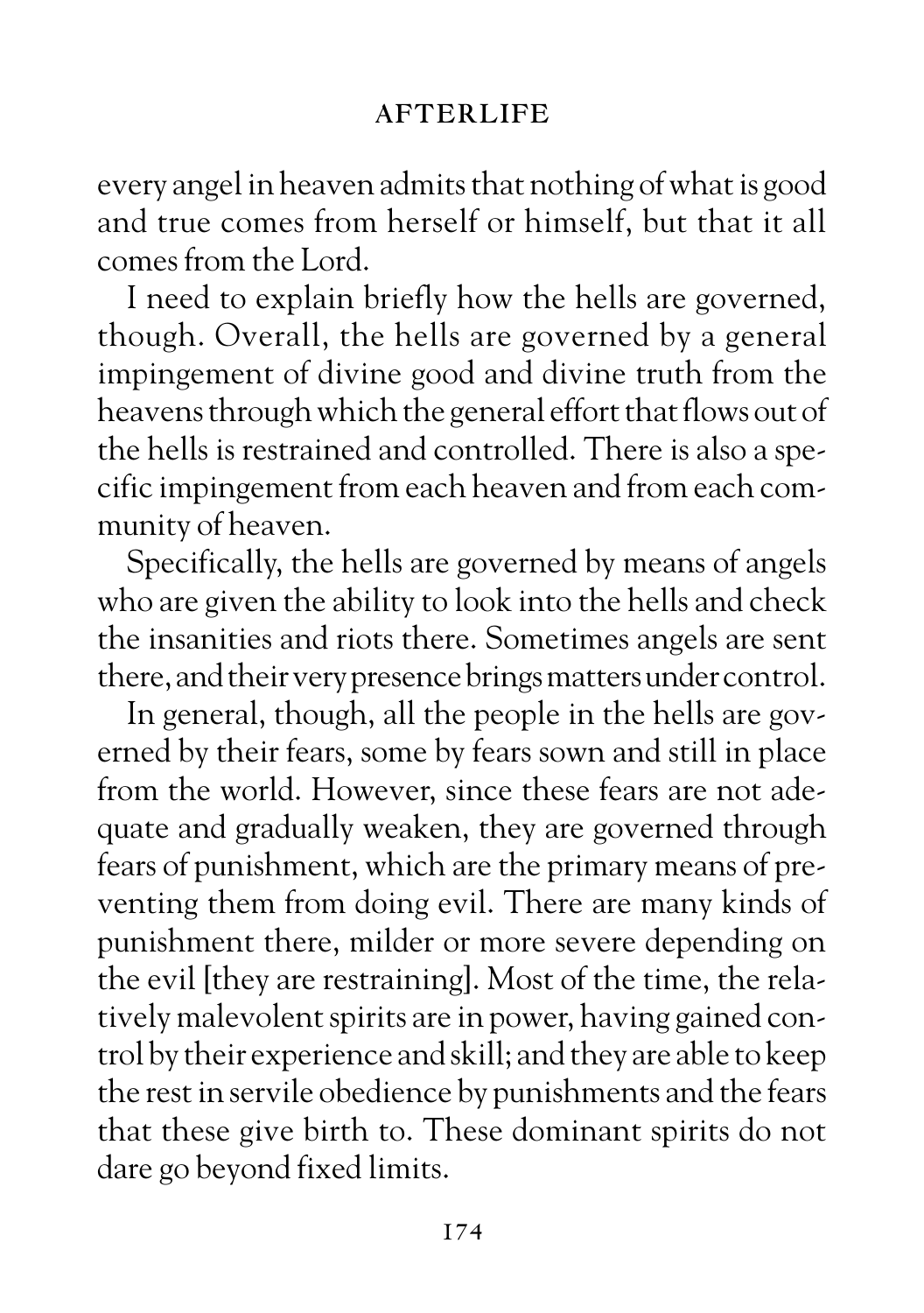We do need to realize that the only way of controlling the violent rages of people in the hells is through fear of pun ishment. There are no other means.

# *The Lord Does Not Cast Anyone into Hell: Spirits Cast Themselves In*

Some people cherish the notion that God turns his face away from people, spurns them, and casts them into hell, and is angry against them because of their evil. Some people even go so far as to think that God punishes people and does them harm. They support this notion from the literal meaning of the Word where things like this are said, not realizing that the spiritual meaning of the Word, which makes sense of the letter, is wholly different. So the real doctrine of the church, which is from the spiritual meaning of the Word, teaches something else. It teaches that the Lord never turns his face away from anyone or spurns anyone, never casts anyone into hell or is angry.

Anyone whose mind is enlightened perceives this while reading the Word simply from the fact that the Lord is goodness itself, love itself, and mercy itself. Good itself cannot do harm to anyone. Love itself and mercy itself cannot spurn anyone, because this is contrary to mercy and love and is therefore contrary to the divine nature itself. So people who are thinking with an enlightened mind when they read the Word perceive clearly that God never turns away from us, and that because he does not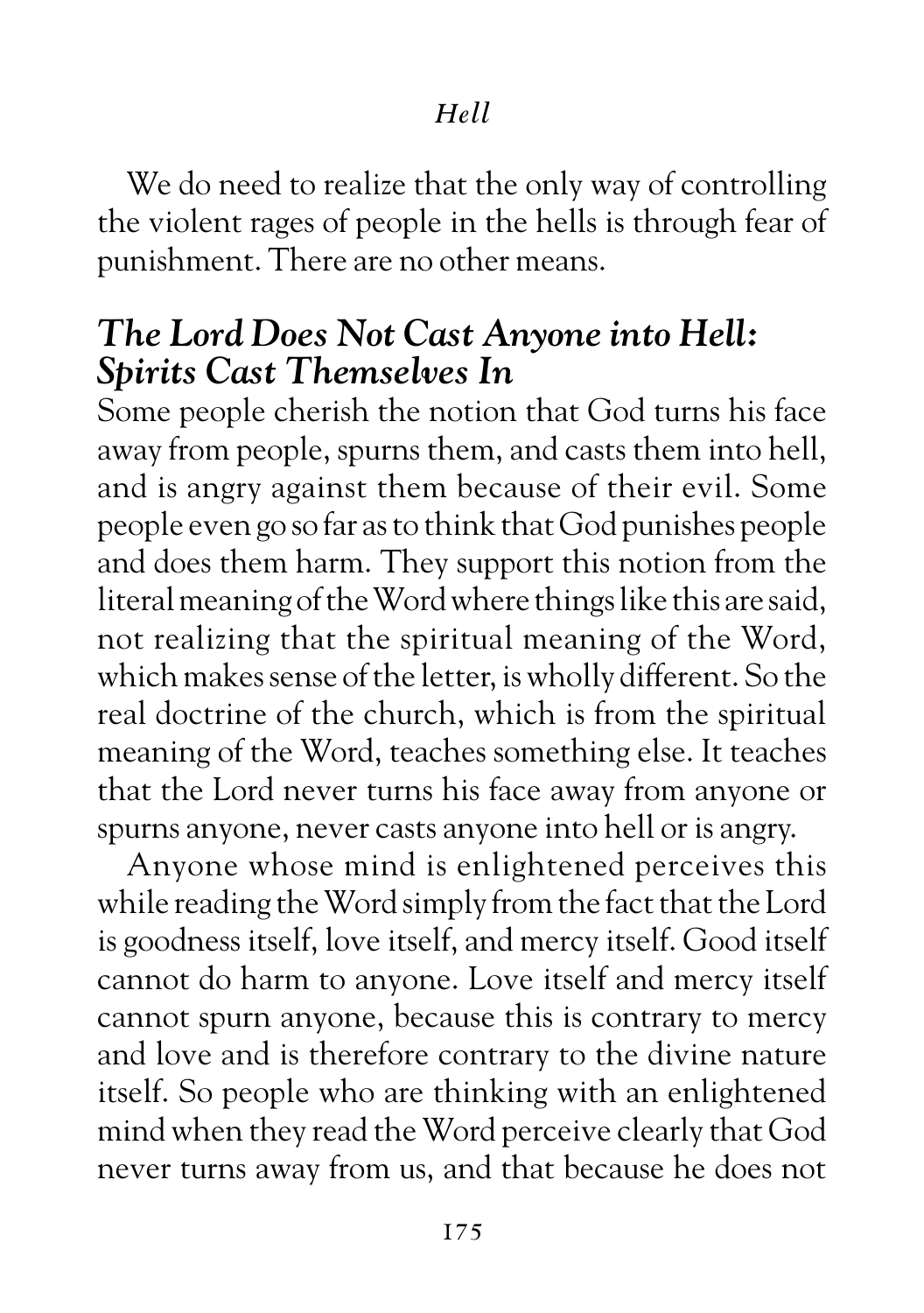turn away from us, he behaves toward us out of goodness and love and mercy. That is, he wills well toward us, loves us, and has compassion on us.

We can gather from this that we do evil from hell and good from the Lord. However, since we believe that what ever we do comes from ourselves, the evil we do clings to us as though it were our own. This is why we are at fault for our evil, never the Lord. The evil within us is hell within us, for it makes no difference whether you say "evil" or "hell." Since we are at fault for our evil, it is we, not the Lord, who lead ourselves into hell. Far from leading us into hell, the Lord frees us from hell to the extent that we do not intend and love to be absorbed in our evil. Our whole volition and love stays with us after death. People who have intended and loved what is evil in the world intend and love what is evil in the other life, and then they no longer allow themselves to be led away from it. This is why people who are absorbed in evil are connected to hell and actually are there in spirit; and after death they crave above all to be where their evil is. So after death, it is we, not the Lord, who cast ourselves into hell.

I need to mention how this happens. When we arrive in the other life, we are first taken up by angels who do every thing for us and also tell us about the Lord, heaven, and angelic life and offer us lessons in what is good and true. However, if we as spirits are the kind of people who have been familiar with things like this in the world but have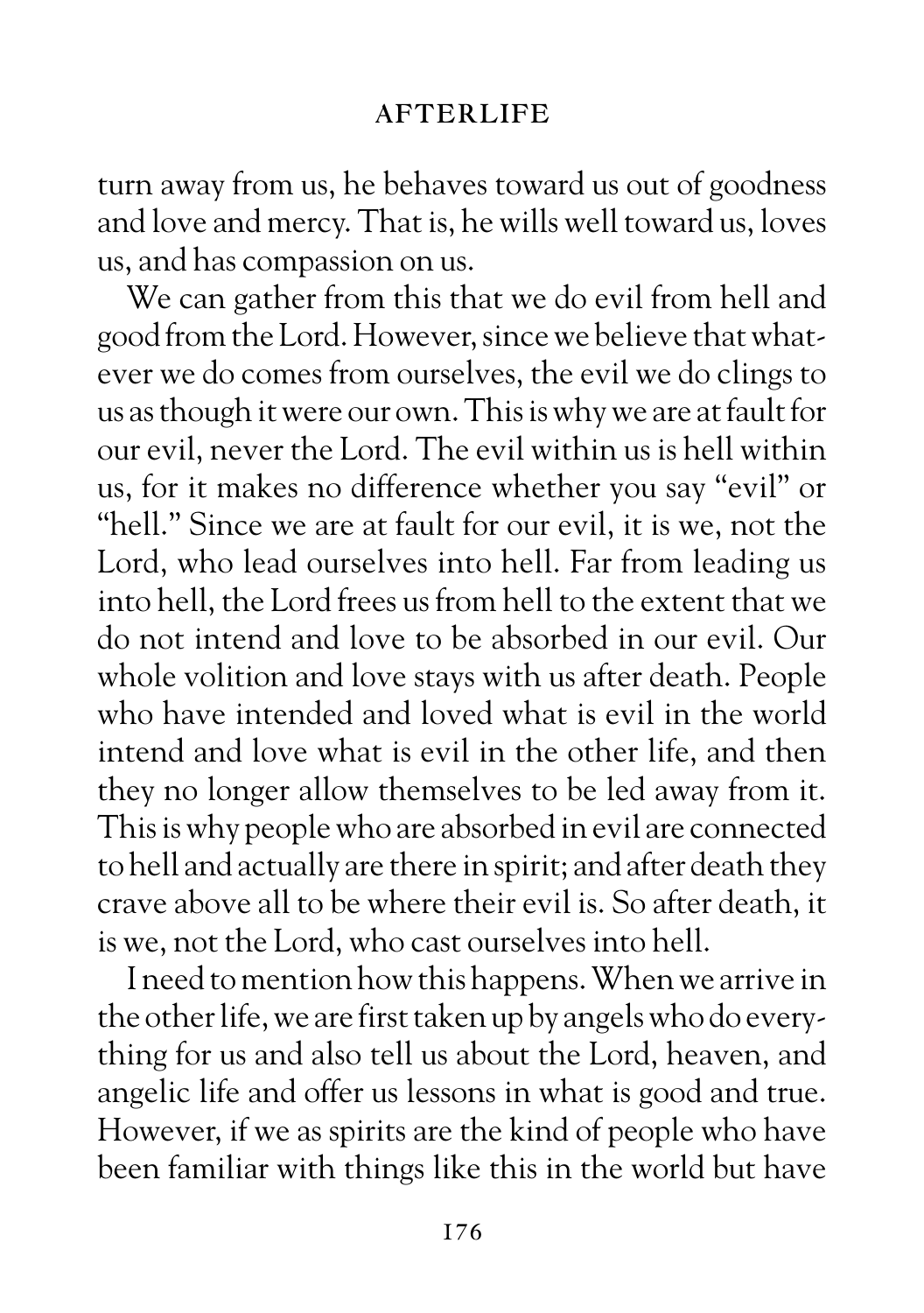denied or rejected them at heart, then after some conversation we want to get away from them and try to leave. When the angels notice this, they leave us. After spending some time with various other people, we eventually take up with people who are devoted to similar evils. When this happens, we are turning away from the Lord and turning our faces toward the hell we were united to in the world, where people live who are engaged in a similar love of evil.

We can see from this that the Lord is leading every spirit toward himself through angels and through an inflow from heaven, but that spirits who are absorbed in evil resist strenuously and virtually tear themselves away from the Lord. They are drawn by their evil—by hell, that is, as though it were a rope; and because they are drawn and want to follow because of their love of evil, it follows that they freely cast themselves into hell.

This is hard to believe in the world because of people's notions about hell. In fact, it does not even look that way in the other life.

Evil spirits are punished severely in the world of spirits to keep them terrified of doing evil. This too seems to come from the Lord, but still no punishment there does come from the Lord. It comes from the evil itself, since an evil is so closely united to its punishment that they cannot be separated. The hellish mob craves and loves nothing more than inflicting harm, especially punishing and tor-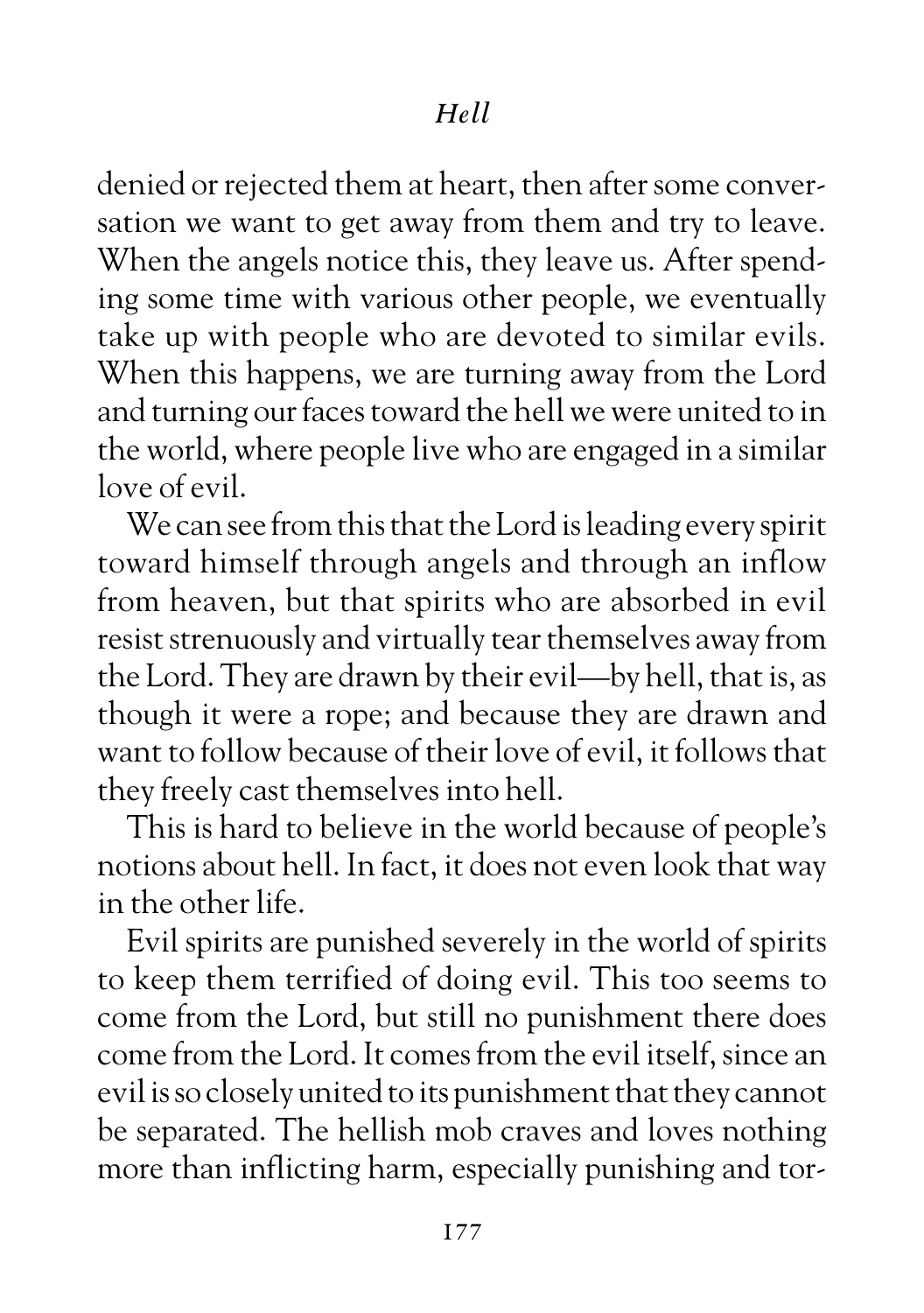turing, and they do inflict harm and punishment on anyone who is not being protected by the Lord. So when something evil is being done from an evil heart, since this rejects any protection by the Lord, evil spirits assail the evildoer and inflict punishment.

To some extent, this can be illustrated by evil deeds and their punishments in the world, where they are also united. The laws here set penalties for each crime, so any one who plunges into evil is plunging into its punishment as well. The only difference is that in the world, evil can be hidden, which cannot happen in the other life.

We can therefore conclude that the Lord does not do harm to anyone. It is like this in the world as well. It is not the king or the judge or the law that is responsible for the punishment of the guilty, because they are not responsible for the evil of the criminal.

# *All the People Who Are in the Hells Are Absorbed in Evils and Consequent Falsities because of Their Loves of Themselves and the World*

Seen in any of heaven's light, all the spirits in the hells appear in the form of their own evil. Each one is in fact an image of her or his evil, since for each individual the inner and outer natures are acting as a unit, with the deeper elements presenting themselves to view in the outer ones in the face, the body, the speech, and the behavior. So you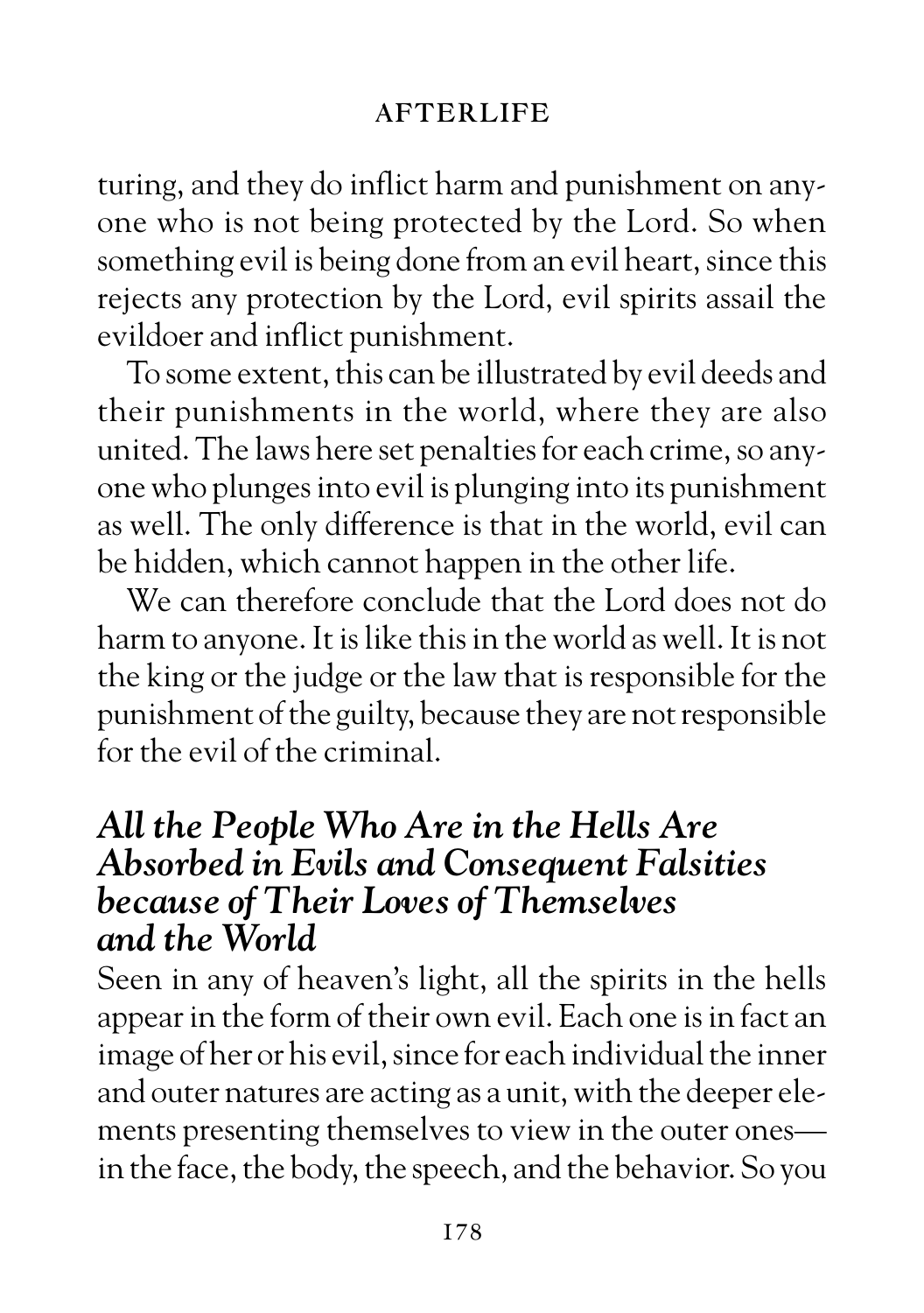can tell what they are like by looking at them. In general, they are forms of contempt for others, threats against people who do not revere them; they are forms of various shadings of hatred, of various forms of vengefulness. Savagery and cruelty show through from within.

It does need to be known, though, that hellish spirits look like this in heaven's light, but that they look human to each other. This is a gift of the Lord's mercy, so that they do not look as repulsive to each other as they do to angels. However, this appearance is deceiving, since the moment a ray of light from heaven is let in, these human forms turn into the monstrous ones that they are essentially, the forms just described, because in heaven's light everything appears as it really is. This is also why they avoid heaven's light and dive into their own illumination, an illumination like that of glowing coals or, in places, like burning sulfur. This light, though, turns into pure darkness when any ray of light from heaven flows in. This is why the hells are described as being in gloom and darkness, and why the gloom and darkness mean the kinds of malevolent distor tions characteristic of hell.

At first I wondered why love for oneself and love of the world are so diabolic, why people who are absorbed in them look so frightful. After all, in the world we scarcely give love for ourselves a second thought. We focus only on that outward inflation of spirit called pride, which we believe is the only self-love because it is so visible. Not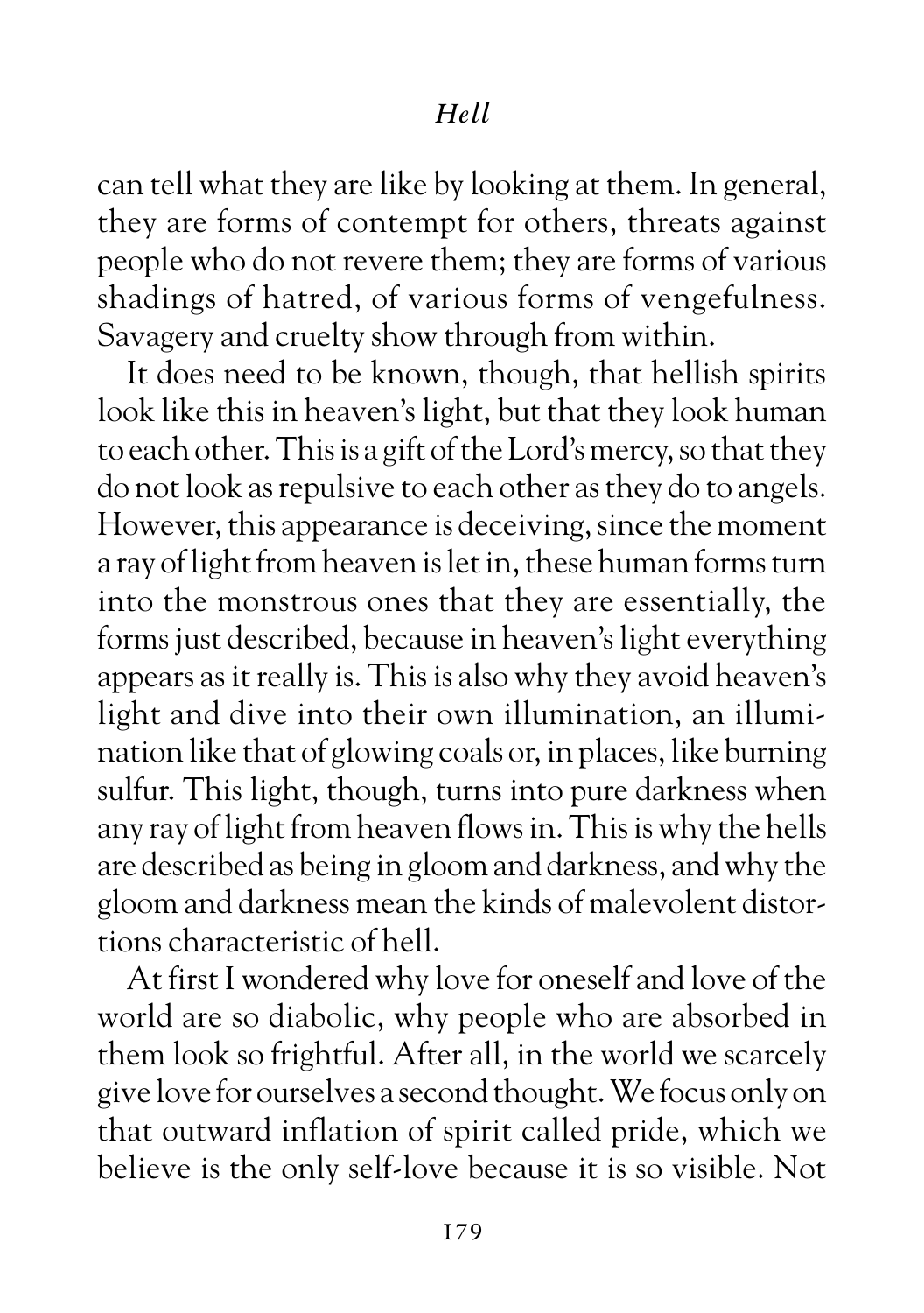only that, if love for oneself does not express itself in pride, then we in the world think it is the vital fire that rouses us to work for high position and to do constructive things. We believe that if we saw no prospect of esteem and glory in these efforts, our spirits would become sluggish. People ask, "Who would do anything decent or useful or remark able except to be praised and respected by others, [openly] or in their thoughts; and where does this come from except from the fire of a love for glory and esteem—that is, for the sake of self?" This is why people in the world do not realize that in its own right love for oneself is the love that rules in hell and that makes hell within us.

Since this is in fact the case, I should like first to describe what love for oneself is, and then explain that every thing evil and false wells up from this love.

Love for oneself is intending well to oneself alone, not to others except for the sake of oneself—not the church, the country, or any human community. It is helping them solely for the sake of one's own reputation and rank and glory. Unless these can be seen in the services we offer, we are saying at heart, "What difference does it make? Why should I? What's in it for me?" So we forget it. We can see from this that people who are absorbed in a love for them selves do not love their church or country or community or any constructive activity. They love only themselves. Their only pleasure lies in self-gratification; and since the pleasure that stems from love constitutes human life, their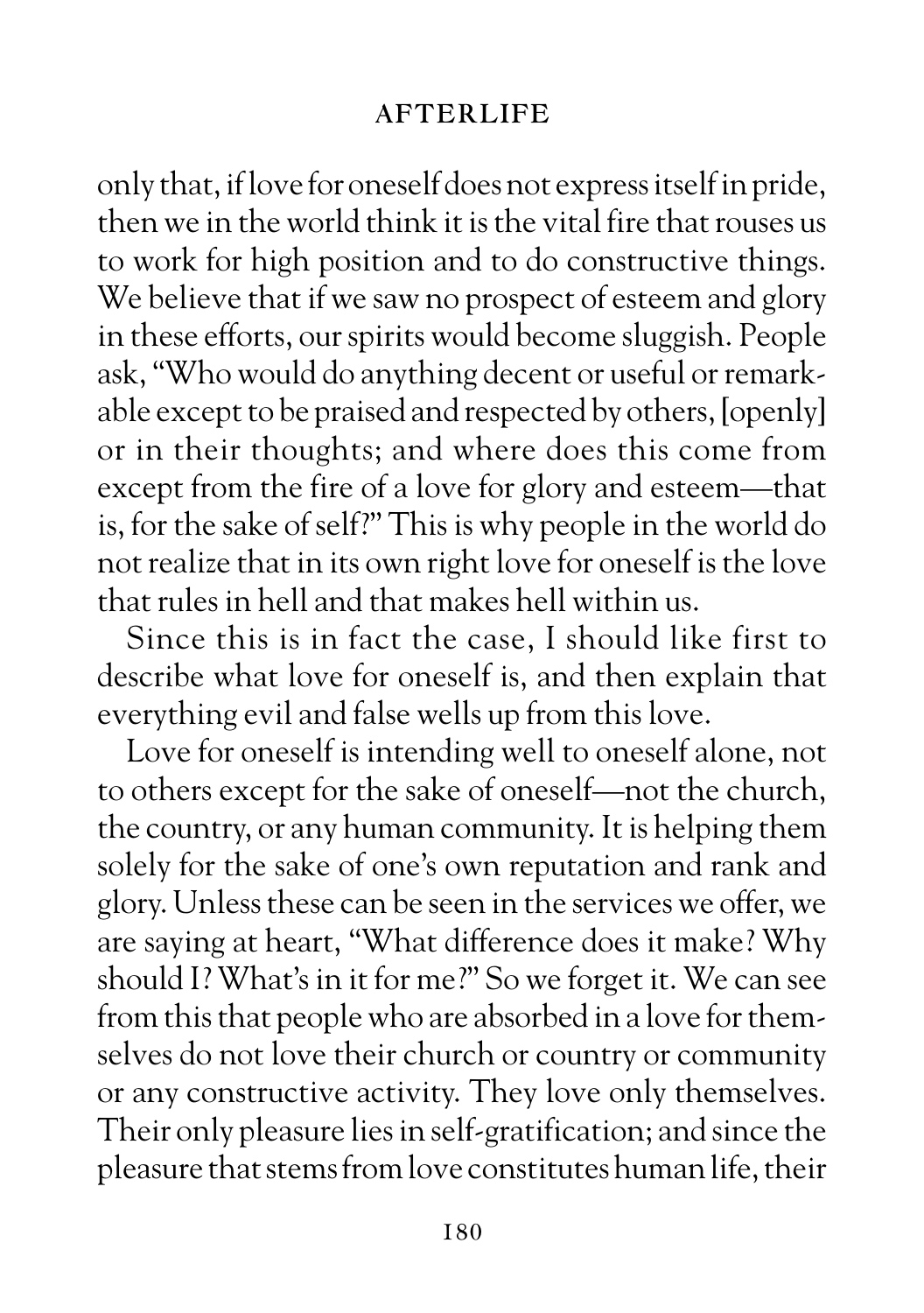life is a life of self. A life of self is a life that depends on what we claim as our own, and in its own right what we claim as our own is nothing but evil.

People who love themselves do love their own as well, their own being specifically their children and grandchildren and more broadly all who ally with them, whom they call "their own people." Loving both the former and the latter is actually loving themselves, because they regard the others as though they were in themselves, and focus on themselves in others. These "others" who are claimed as their own include everyone who praises and reveres and worships them.

We are completely absorbed in our self-image and therefore in our hereditary evil whenever we focus on ourselves in anything worthwhile we are doing, for we are focusing on ourselves and away from what is good and not on what is good and away from ourselves. So in the worth while activities we set up an image of ourselves and not an image of the Divine. I have been assured of this by experience as well. There are evil spirits who live halfway between the north and the west, underneath the heavens, who are particularly skilled at getting upright spirits involved in their self-image and therefore focused on various kinds of evil. They do this by getting them absorbed in thinking about themselves, either openly by words of praise and esteem or covertly by focusing their feelings exclusively on themselves. To the extent that they suc-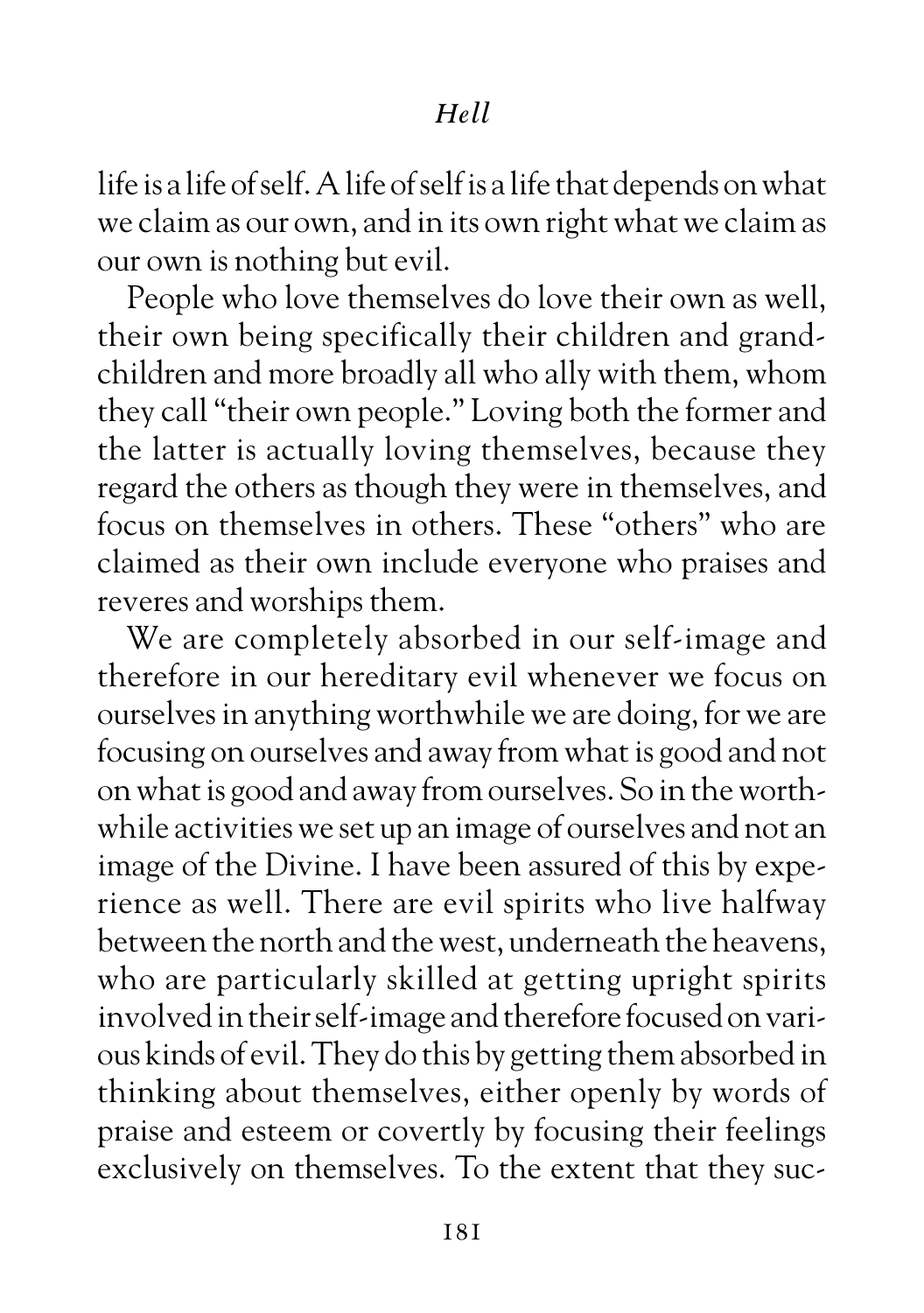ceed, they turn the faces of the upright people away from heaven and also becloud their understanding, calling up evils from their self-concern.

If you look at their origins and essences, you can see that love for oneself and love of one's neighbor are opposites. In people who are wrapped up in love for themselves, love of their neighbor begins from self. They claim that every one is her or his own neighbor; and from this as a center they reach out to all who ally with them, with progressively less intensity depending on the love that unites the others with them. They regard people outside this group as worthless, and people who offer opposition to them and their evildoing they regard as enemies. It does not matter what they are actually like, whether they are wise or upright or honest or fair.

Picture a community made up of people like this, all totally in love with themselves, not caring about others unless they are allies, and you will see that their love is no different from that of thieves for each other. To the extent that they are acting in concert, they embrace each other and call each other friends; but once they stop cooperating, once anyone resists their control, they attack and butcher each other. If their deeper natures—their minds—are probed, it will be clear that they are full of vir ulent hatred for each other, that at heart they ridicule anything fair and honest and even ridicule the Deity, tossing it aside as worthless. This comes out even more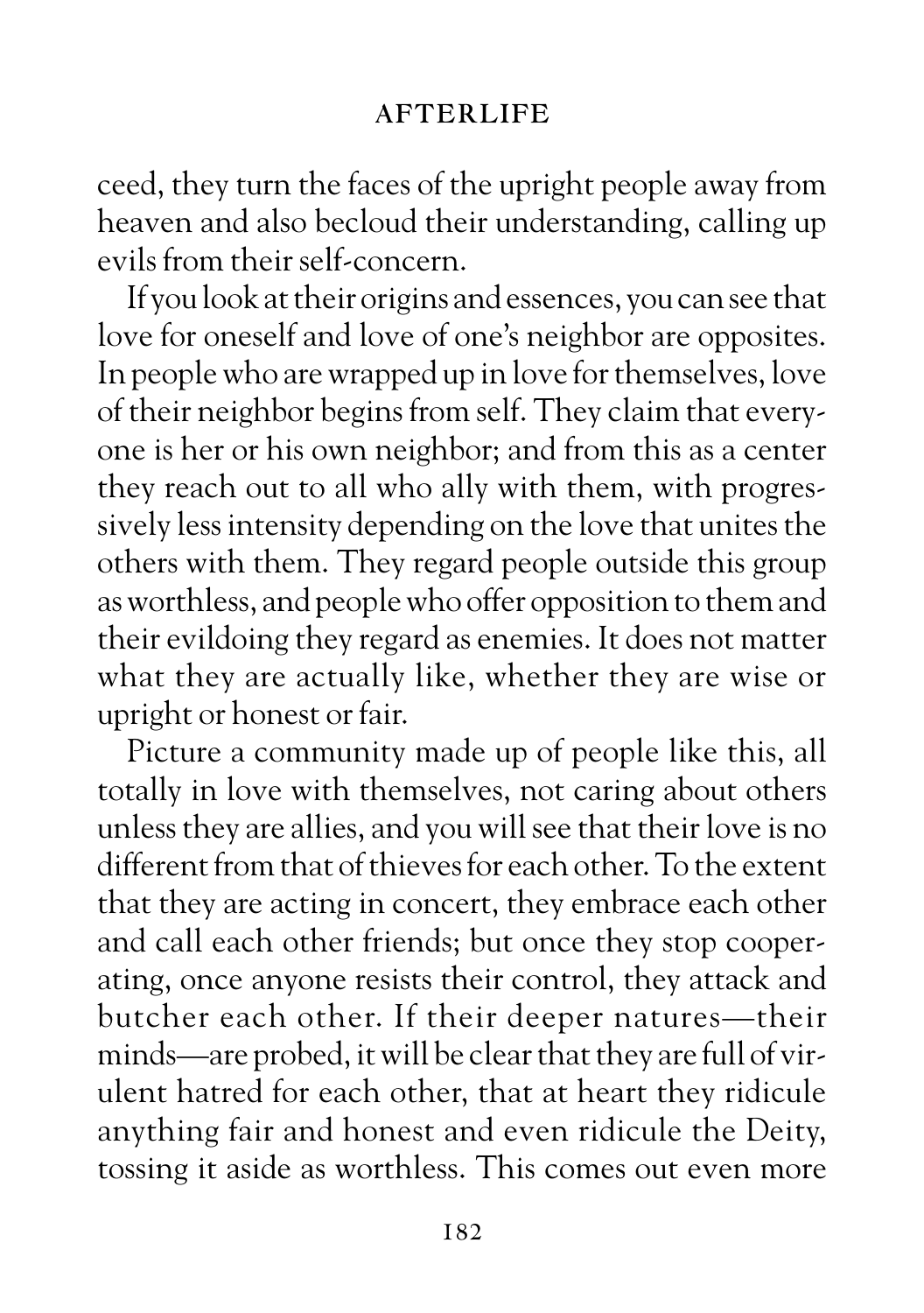clearly from their communities in the hells, which will be described below.

In broad terms, the evils characteristic of people focused on love for themselves are contempt for others; envy; enmity toward anyone who is not on their side, and a consequent hostility; various kinds of hatred; vengefulness; craft; deceit; callousness; and cruelty. In religious matters, this extends not only to a contempt for the Divine and for the divine gifts that are the true and good elements of the church; it extends also to anger at such things, an anger that turns into hatred when we become spirits. Then not only can we not stand hearing about these matters, we blaze with hatred against everyone who acknowledges and worships the Divine.

As for love of the world, it is not so intensely opposed to heavenly love, because there are not so many evils latent in it.

Love of the world is wanting to divert the wealth of others to ourselves by any means available. It is setting our heart on wealth and allowing the world to distract us from the spiritual love that is love for our neighbor and therefore from heaven and the Divine.

This love takes many forms, though. We may love wealth in order to be raised to exalted rank simply because we love exalted rank. We may love exalted rank and high position for the sake of wealth. We may love wealth for the sake of the various pleasures it offers in the world. We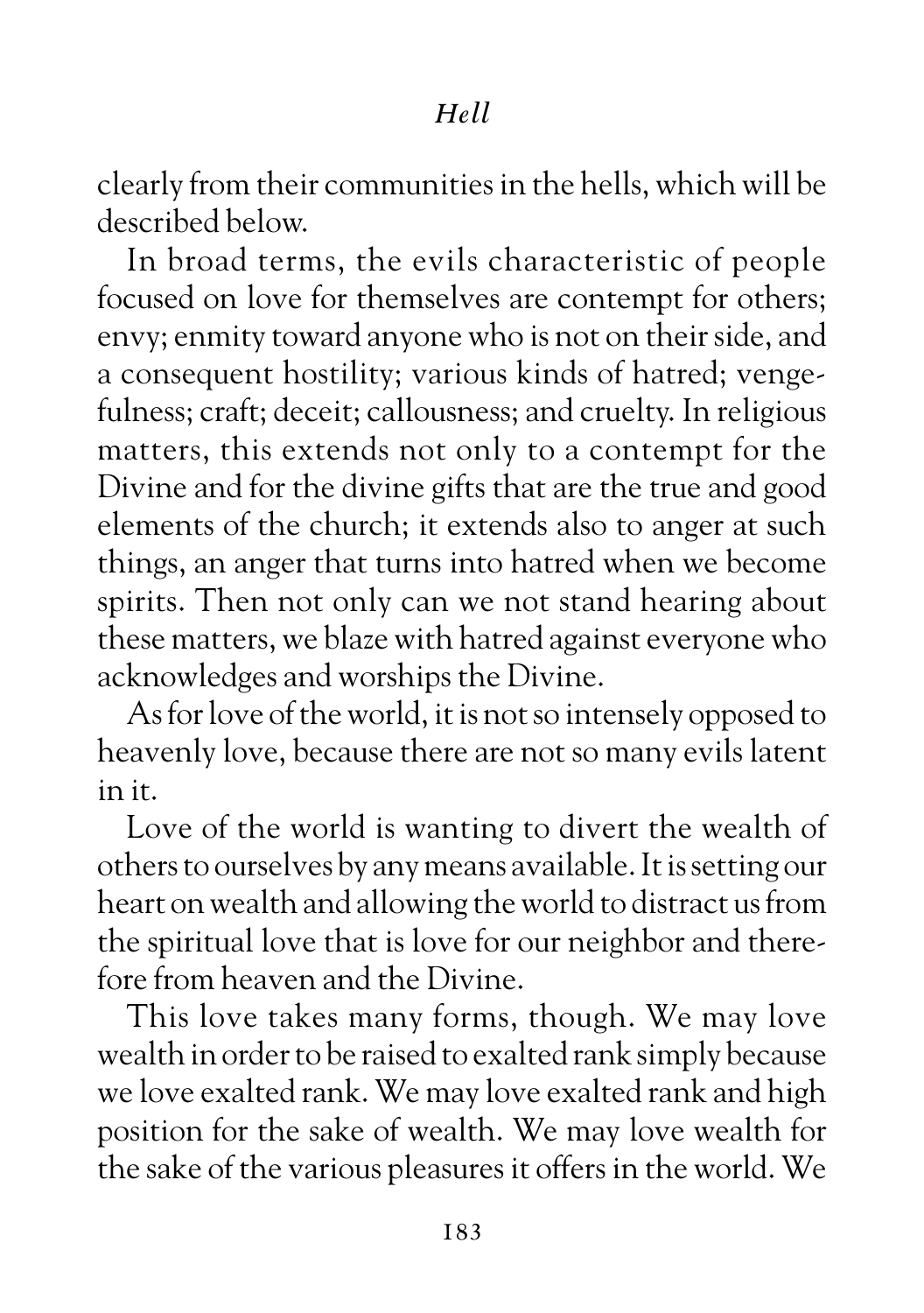may love wealth simply for the sake of wealth, which is avarice, and so on. The purpose of being wealthy is called its use, and purpose or use is what gives a love its quality. That is, the quality of a love is determined by the goal it aims at. Everything else serves it as means.

# *Hellfire and Gnashing of Teeth*

Until now, hardly anyone has known the meaning of the eternal fire and gnashing of teeth ascribed to people in hell in the Word. This is because people think materialistically about statements in the Word, in ignorance of its spiritual meaning. So some of them understand the fire to be material fire, some think it is torment in general, some the pangs of conscience, some that it is just words meant to strike a terror of evil into us. Some understand the gnash ing of teeth to be a kind of grinding, some only the kind of shudder we feel when we hear this kind of clash of teeth.

Anyone familiar with the spiritual meaning of the Word, though, can realize what eternal fire and gnashing of teeth are, since there is spiritual meaning in every expression and in the meaning of every expression in the Word. At heart, that is, the Word is spiritual, and spiritual meaning can be expressed to us only in natural terms because we are in a natural world and think on the basis of what we encounter in it.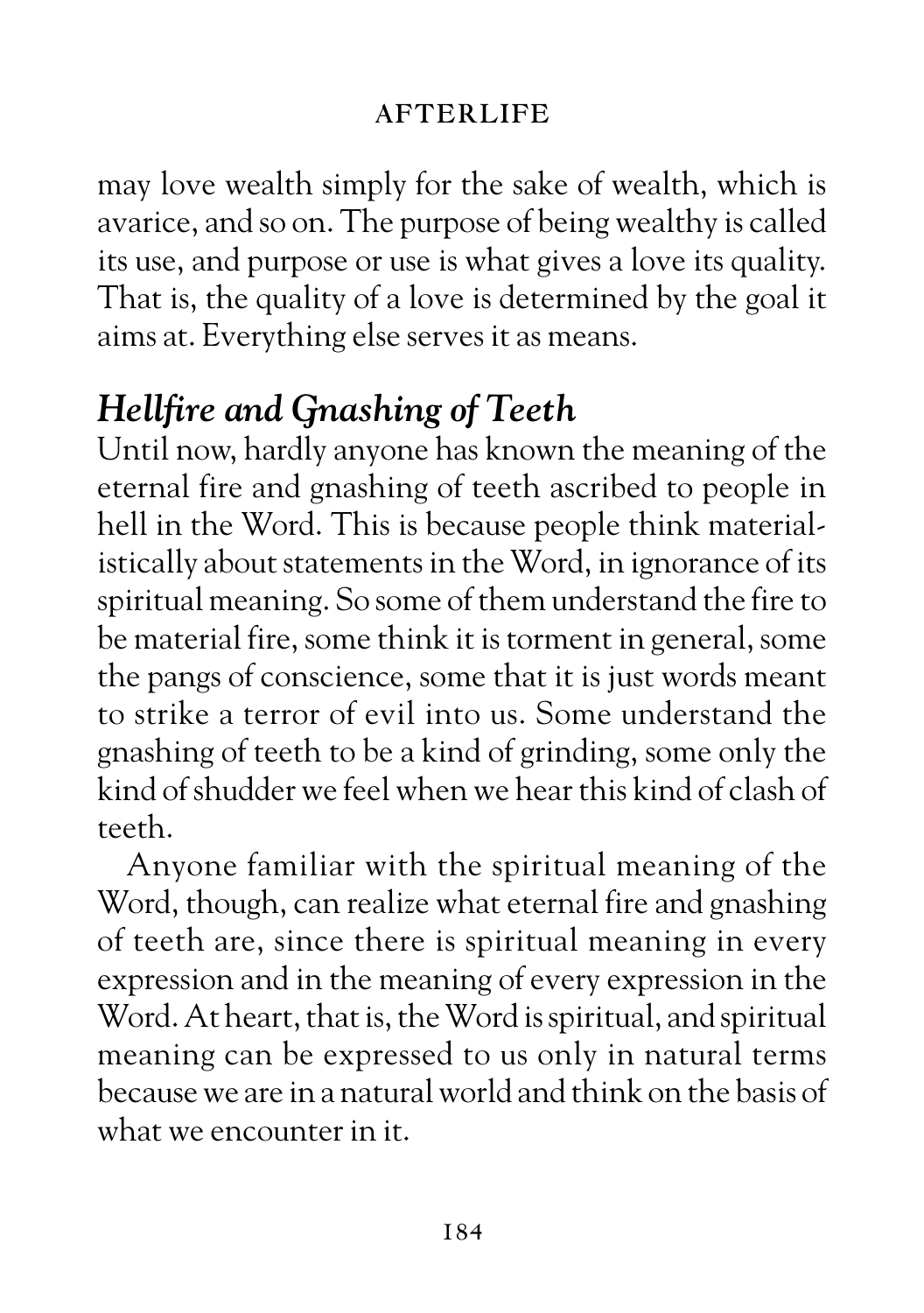For us human beings, spiritual warmth is the warmth of life, because as already noted it is essentially love. This love is what fire means in the Word. Heavenly fire means love for the Lord and love for our neighbor, and hellish fire means love for ourselves and love of the world.

Hellish fire or love has the same source as heavenly fire or love, namely heaven's sun or the Lord. However, it is changed into hellfire by the people who receive it, for all inflow from the spiritual world varies depending on how it is received or depending on the forms into which it flows. The same thing happens with the warmth and light from the world's sun. Warmth flowing from this source into woods and flower beds produces vegetation and pleasant, soft aromas. The same warmth flowing into manure or carrion produces decay and foul stenches. Sim ilarly, light from the same sun on one object produces lovely, charming colors, while on another it produces ugly and unpleasant ones. It is the same with the warmth and light from heaven's sun, which is love. When that warmth or love flows into good recipients, like good people and spirits or angels, it makes their goodness fertile; whereas when it flows into evil people it has the opposite effect. Their evils either stifle it or distort it. Similarly, when heaven's light flows into the true perceptions of good will, it yields intelligence and wisdom; but when it flows into malicious distortions, it changes there into insanity and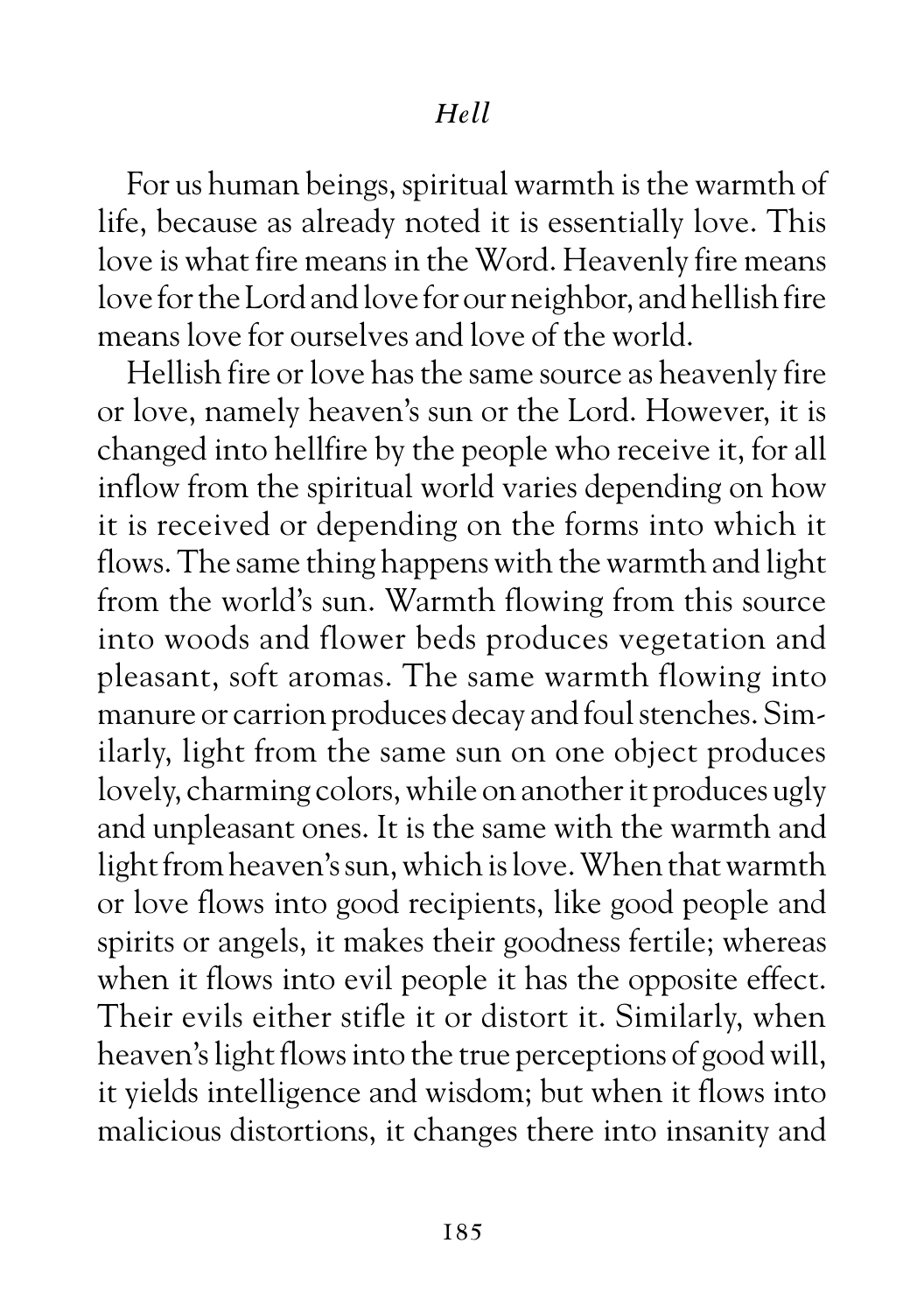various kinds of illusion. Everything depends on reception.

It does need to be known, though, that the people in the hells are not actually in fire. The fire is an appearance. They do not actually feel any burning, only the kind of warmth they knew in the world. The reason there seems to be fire is correspondence, since love corresponds to fire, and everything we see in the spiritual world has its visible form from its correspondence.

The gnashing of teeth, though, is the constant clash and strife of false convictions with each other (and there fore the warfare of the individuals who hold the false con victions) united to contempt for others, hostility, deri sion, mockery, and blasphemy. These even break out into various kinds of butchery. Everyone there is defending his or her own false convictions and calling them true. From outside the hells, these clashes and battles sound like gnash ing teeth, and they turn into the gnashing of teeth when truths from heaven flow into hell

In these hells dwell all the people who acknowledged nature and denied the Divine. The people who deliberately convinced themselves are in the deeper hells. Since they cannot accept any ray of light from heaven and can therefore not see anything within themselves, most of them focus on their senses and their bodies. These are people who do not believe anything they cannot see with their eyes and touch with their hands. So for them, all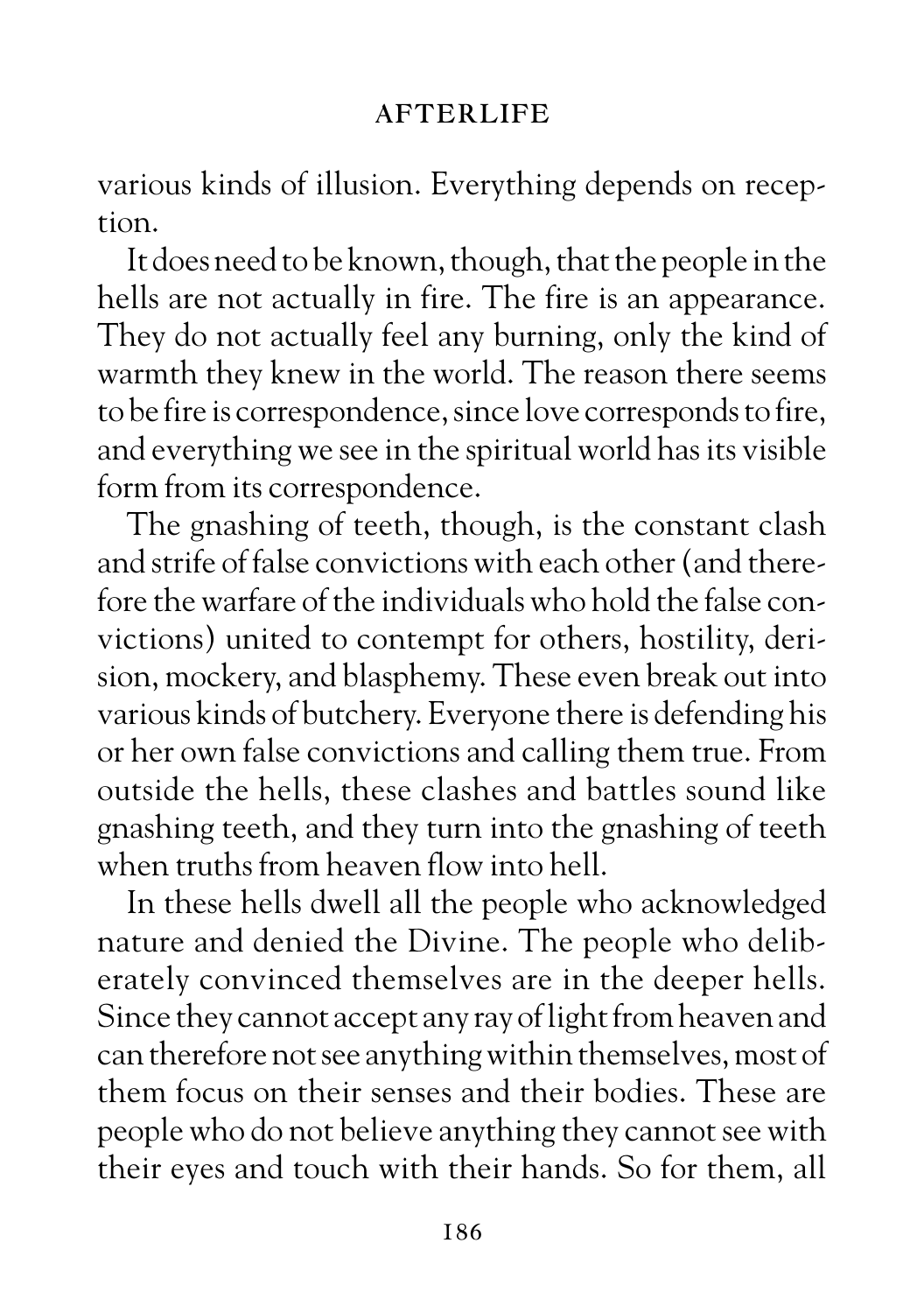sensory illusions are the truths on which they base their arguments. This is why their arguments sound like the gnashing of teeth. It is because in the spiritual world all false statements grate, and teeth correspond to the outmost aspects of nature and to our own outmost natures, which have to do with our senses and our bodies.

# *The Malice and Unspeakable Skills of Hellish Spirits*

Anyone who thinks deeply and knows anything about the workings of the human mind can see and understand how significantly superior spirits are to other people. In a minute, we can consider and turn over and decide in our minds more than we can express in speech or writing in half an hour. This shows how much better we are when we are in the spirit and therefore when we become spirits, since it is the spirit that thinks and the body is what the spirit uses to express its thoughts in speech or writing.

This is why people who become angels after death have access to indescribable intelligence and wisdom relative to the intelligence and wisdom they had while they were living in the world. While they were living in the world, their spirits were confined in a body and by that means were in the natural world. So when the spirit did think spiritually, the thoughts flowed into natural concepts that are relatively general, crude, and hazy. This means they are not open to the countless elements characteristic of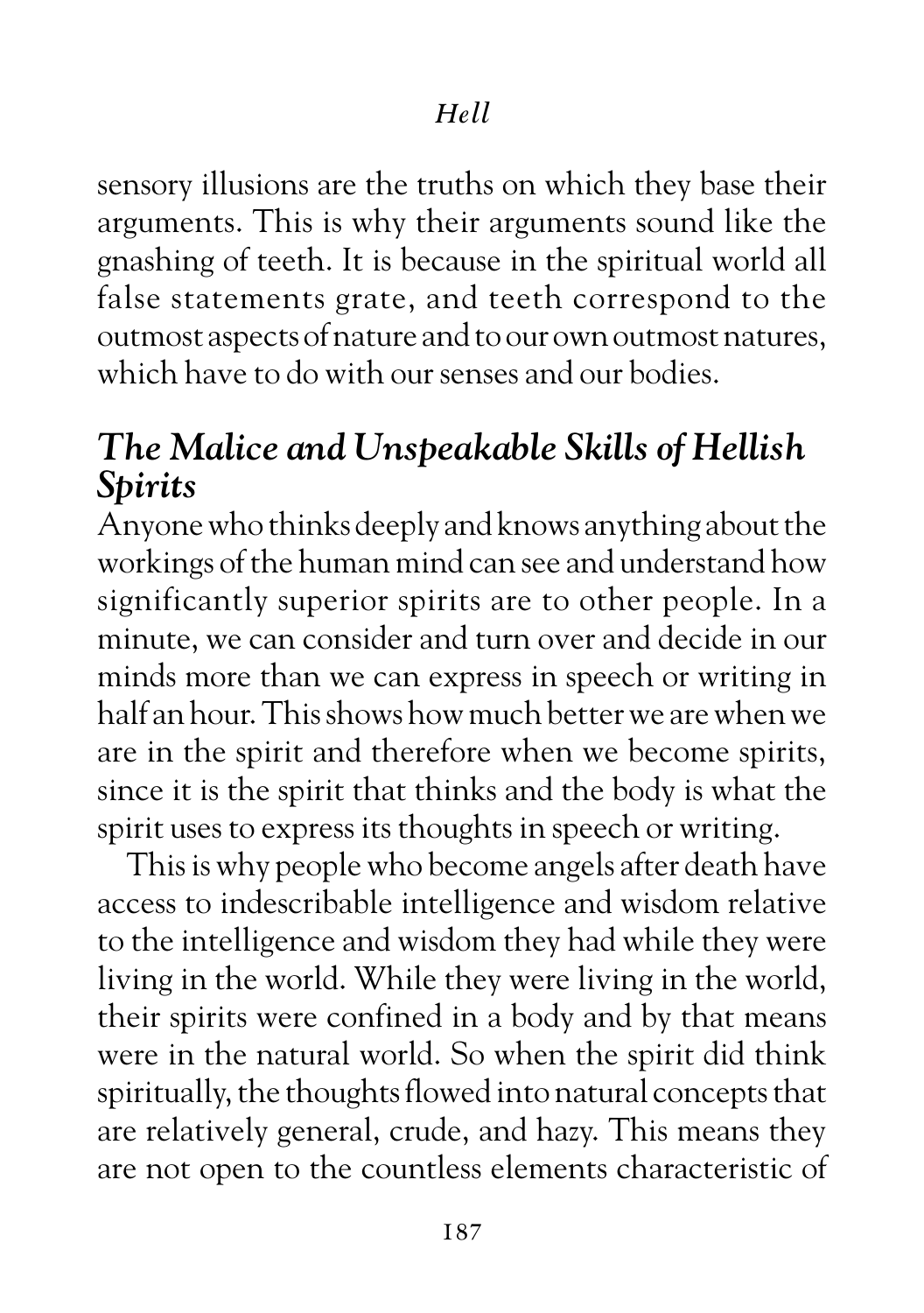spiritual thought. They also immerse them in the thickets of the cares of the world. It is different once the spirit has been freed from the body and has arrived at its own spiritual state, which happens when it crosses from the natural world to the spiritual world that is appropriate to it.

The level of wisdom and intelligence for angels is also the level of malice and craft among hellish spirits. The issue is much the same because once the human spirit is freed from its body it devotes itself wholly to its virtue or to its vice. An angelic spirit devotes itself to its virtue and a hellish spirit to its vice. This means that just as angelic spirits think and intend and speak and act from their good, so hellish spirits do the same from their evil. It was different while they were living in the flesh because then the evil of their spirits was under the restraints that apply to all because of the law, or because of money, position, reputation, and their fears of losing these things. So the evil of their spirits could not break out and show itself in its true colors. Further, the evil of their spirit then lurked hidden by veils of outward integrity, honesty, fairness, and affection for what is true and good, qualities that such peo ple presented and simulated in their speech for worldly reasons. All the while, the evil remained so hidden and veiled that they themselves scarcely knew that there was so much malice and craft in their spirits, that they were therefore intrinsically the very devils they would become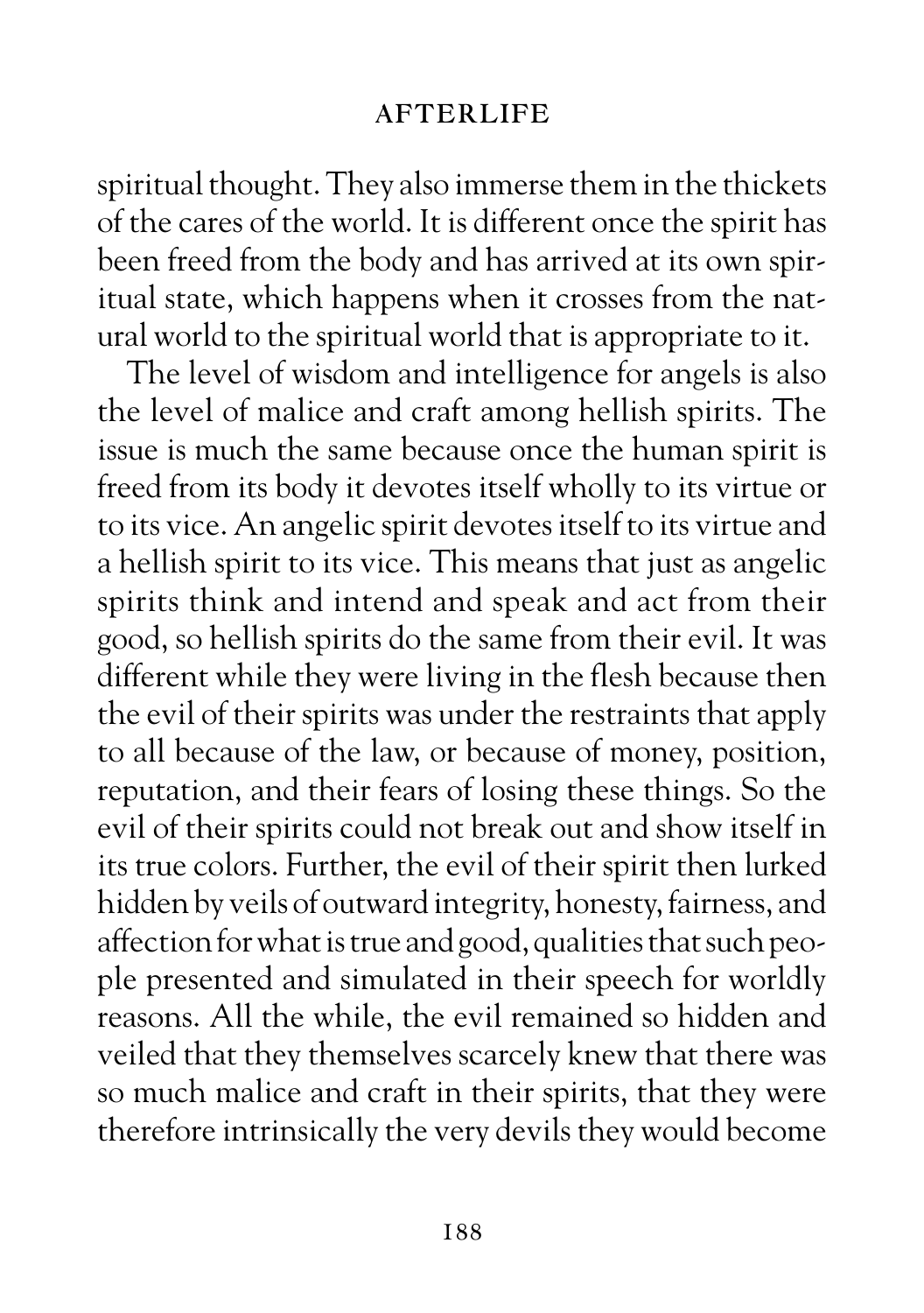after death when their spirits would come into their own and display their own nature.

The kind of malice that surfaces then defies all belief. There are thousands of things that burst forth from the evil itself then, including some that are beyond the words of any language to describe. I have been allowed to learn and even to observe what they are like by many experiences because the Lord has granted me to be in the spir itual world as to my spirit while I was in the natural world as to my body. This I can testify: their malice is so great that scarcely a thousandth part of it can be described. Fur ther, if the Lord did not protect us we would never be able to escape from hell; for with each of us there are both spirits from hell and angels from heaven. Further, the Lord cannot protect us unless we acknowledge the Divine and live faithful, thoughtful lives. Otherwise, we are turning away from the Lord and toward hellish spirits and are therefore in spirit absorbing the same kind of malice. Still, the Lord is constantly leading us away from the evils that we assimilate and attract by associating with these spirits, leading us if not by the inner restraints of conscience (which we do not accept if we deny the Divine), then by the outer restraints already listed, the fears of the laws and their penalties, of the loss of money and the forfeiture of rank and reputation. People like this can be led away from evils through the delights of their love and the fear of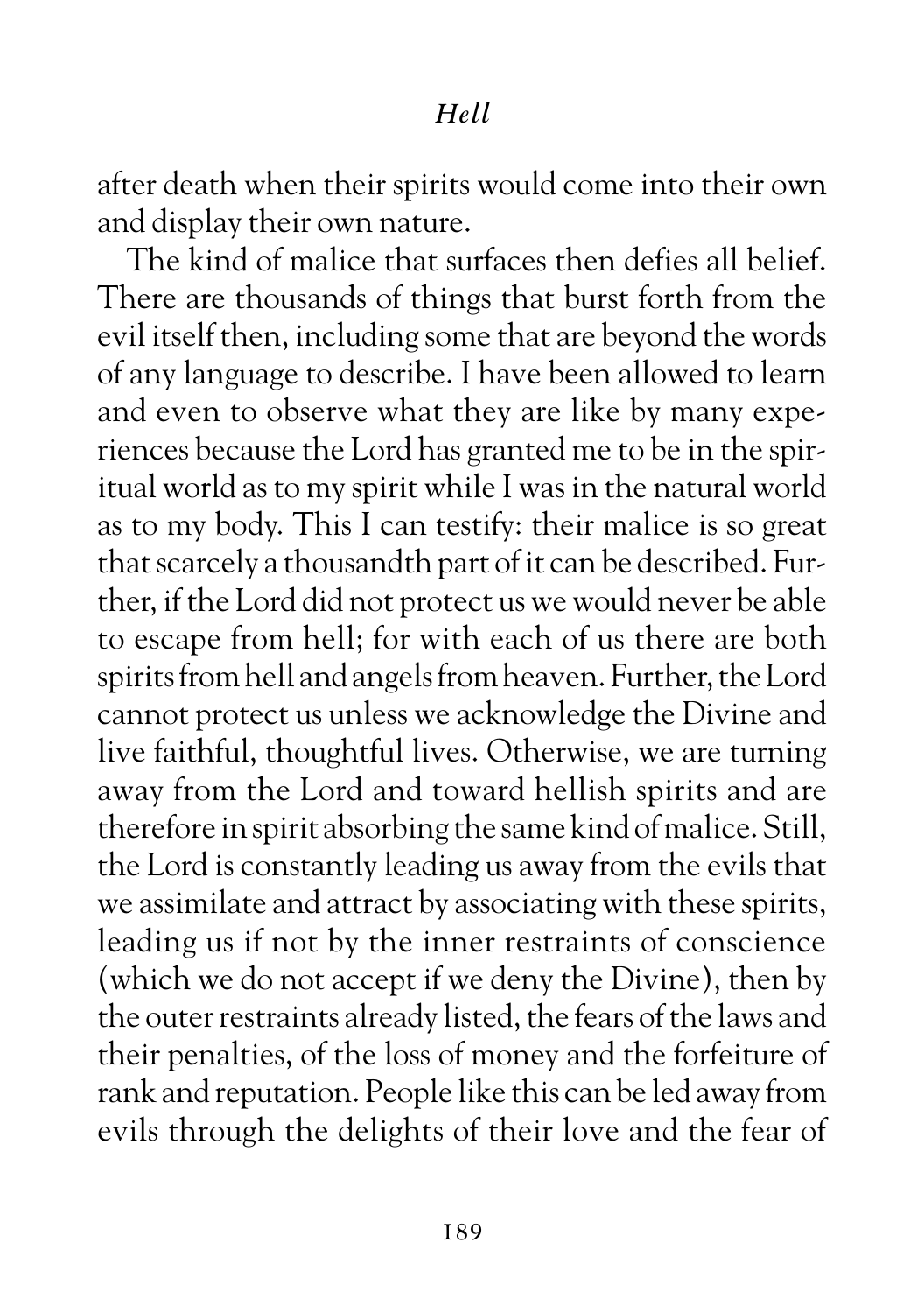losing and forfeiting these delights, but they cannot be led into spiritual virtues. To the extent that they are led into them, you see, they convert them into guile and craft by pretending to be good and honest and fair-minded with a view to persuading and deceiving others. This guile is added to the evil of their spirits and gives it form, lending its own nature to the evil.

# *The Appearance, Location, and Number of the Hells*

In the spiritual world, the world where spirits and angels live, things look much the same as they do in the natural world where we live—so similar that at first glance there seems to be no difference. You see plains there, mountains, hills, and cliffs with valleys between them, you see bodies of water and many other things that we find on earth. However, they all come from a spiritual source, so they are visible to the eyes of spirits and angels but not to our eyes because we are in a natural world. Spiritual peo ple see things that come from a spiritual source, and natu ral people see things that come from a natural source. This means that there is no way for our eyes to see things in the spiritual world unless we are allowed to be in the spirit, or until we become spirits after death. On the other hand, angels and spirits are utterly incapable of seeing anything in the natural world unless they are with some one of us who has been allowed to talk with them. Our eyes are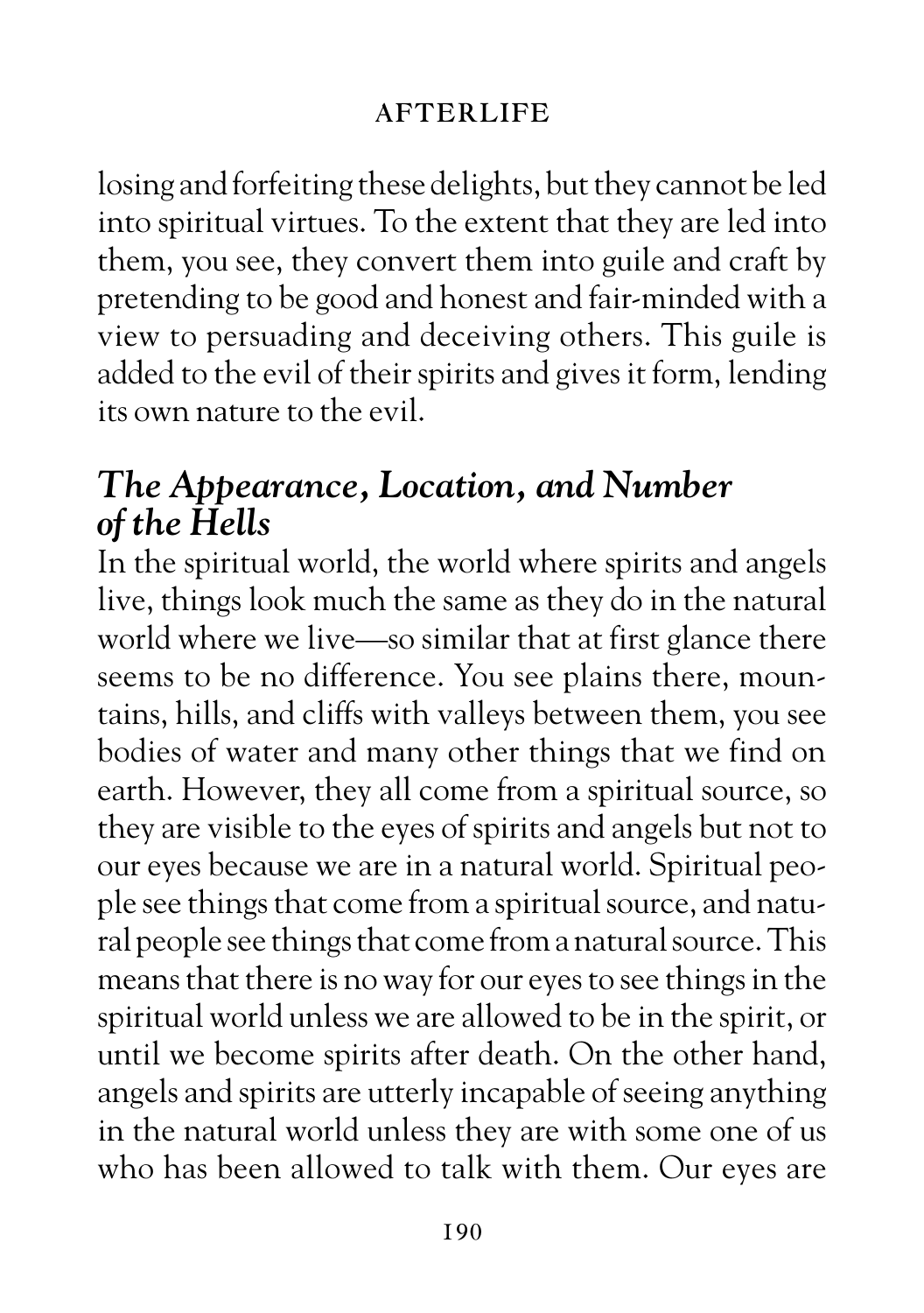adapted to receive the light of the natural world, and the eyes of angels and spirits are adapted to receive the light of the spiritual world; yet the two kinds of eyes look exactly alike.

Natural people cannot understand that the spiritual world is like this, and sense-centered people even less so, being people who believe nothing unless they can see it with their physical eyes and touch it with their hands. This means they believe only what they glean through their sight and touch and that they think on this basis; so their thought is material and not spiritual.

Because of this resemblance between the spiritual world and the natural world, it is hard for people after death to realize that they are not in the world where they were born, the world they have just left; so they actually call death nothing but a crossing from one world into another like it.

The hells are not visible [to angels in the heavens and spirits in the World of Spirits] because they are closed. All one can see are the entrances, called gates, when they open to admit spirits like the ones already there. All the gates into the hells open from the world of spirits, none from heaven.

There are hells everywhere. They are under the mountains and hills and cliffs and under the plains and valleys. The openings or gates to the hells that are under the mountains and hills and cliffs look at first sight like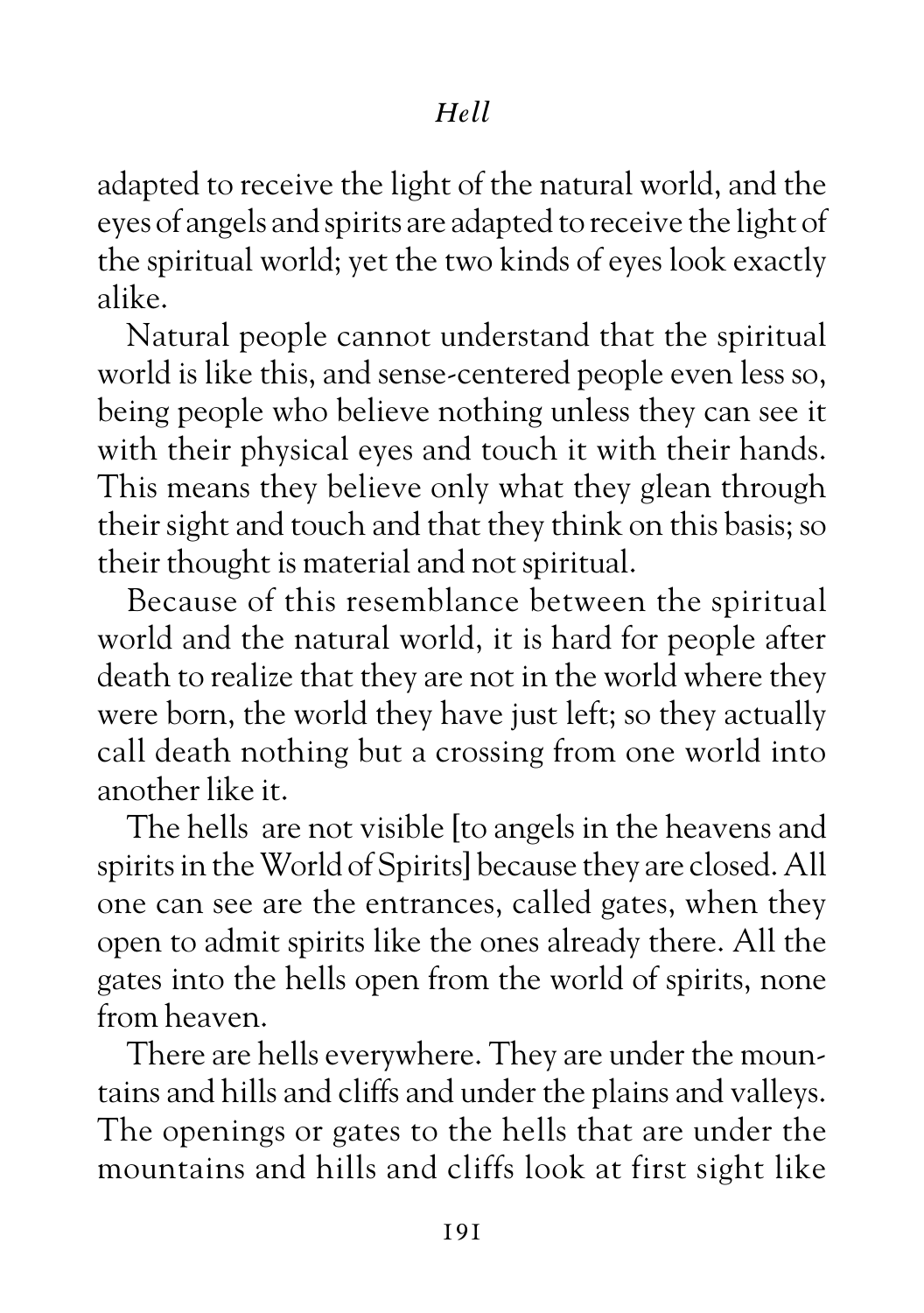crevices or fissures in the rocks. Some of them are quite broad and open, some narrow and confined, full of rough places. All of them seem dim and gloomy when you look in, although the hellish spirits who live there have the kind of illumination you get from glowing coals. Their eyes are adjusted to the reception of this kind of light. This is because when they were living in the world they were in darkness about divine truths owing to their denial of them. They were in a kind of light as to their false convic tions because they affirmed them, which gave their eyesight the form it has. This is also why heaven's light is darkness to them, so when they come out of their caves, they can not see anything. This makes it abundantly clear that we come into heaven's light to the extent that we have acknowledged the Divine and affirmed within ourselves the values of heaven and the church. We come into the darkness of hell to the extent that we have denied the Divine and affirmed within ourselves values contrary to those of heaven and the church.

I have been allowed to look into the hells and see what they were like inside, for when it pleases the Lord, a spirit or angel who is overhead can probe visually into the depths and examine their nature with no coverings in the way. I have also been allowed to explore them in this fashion. Some of the hells looked to me like caves and caverns leading into cliffs and then slanting downward or off at an angle.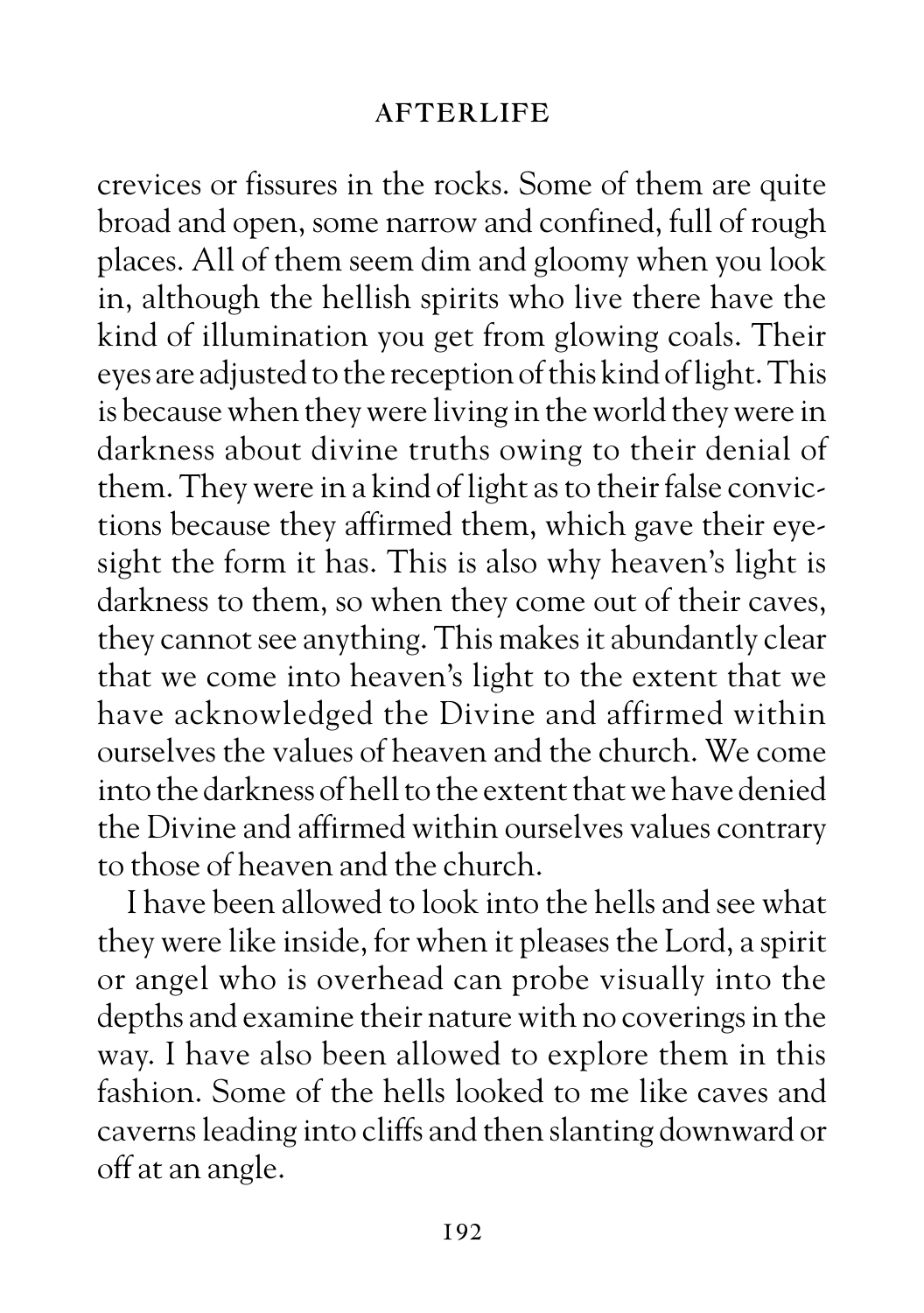Some of these hells looked like the lairs or dens of wild animals in the woods, some like the vaulted chambers and crypts found in mines, with caverns leading downward. Many of the hells are threefold. The higher ones look gloomy inside because the people there are fond of mali cious distortions. The lower ones look fiery, though, because their inhabitants are devoted to malice itself. Darkness in fact corresponds to malicious distortions, and fire to the actual malice. That is, the people in the deeper hells are the ones who acted from evil on a deeper level, while the people in the hells that are not so deep acted from evils on a more superficial level—that is, on the basis of their malicious distortions.

In some hells you can see what look like the ruins of houses and cities after a fire, where hellish spirits live and hide out.

In the milder hells you can see crude huts, sometimes grouped in something like a city, with alleyways and streets. There are hellish spirits in these homes, with con stant quarrels, hostility, beating, and violence. The streets and alleys are full of thieves and robbers.

In some hells there are nothing but brothels, foul to look at and full of all kinds of filth and excrement.

There are also dark forests where hellish spirits roam like wild beasts; and there are underground caves there where they flee when they are being threatened by others. Then there are desert areas where everything is barren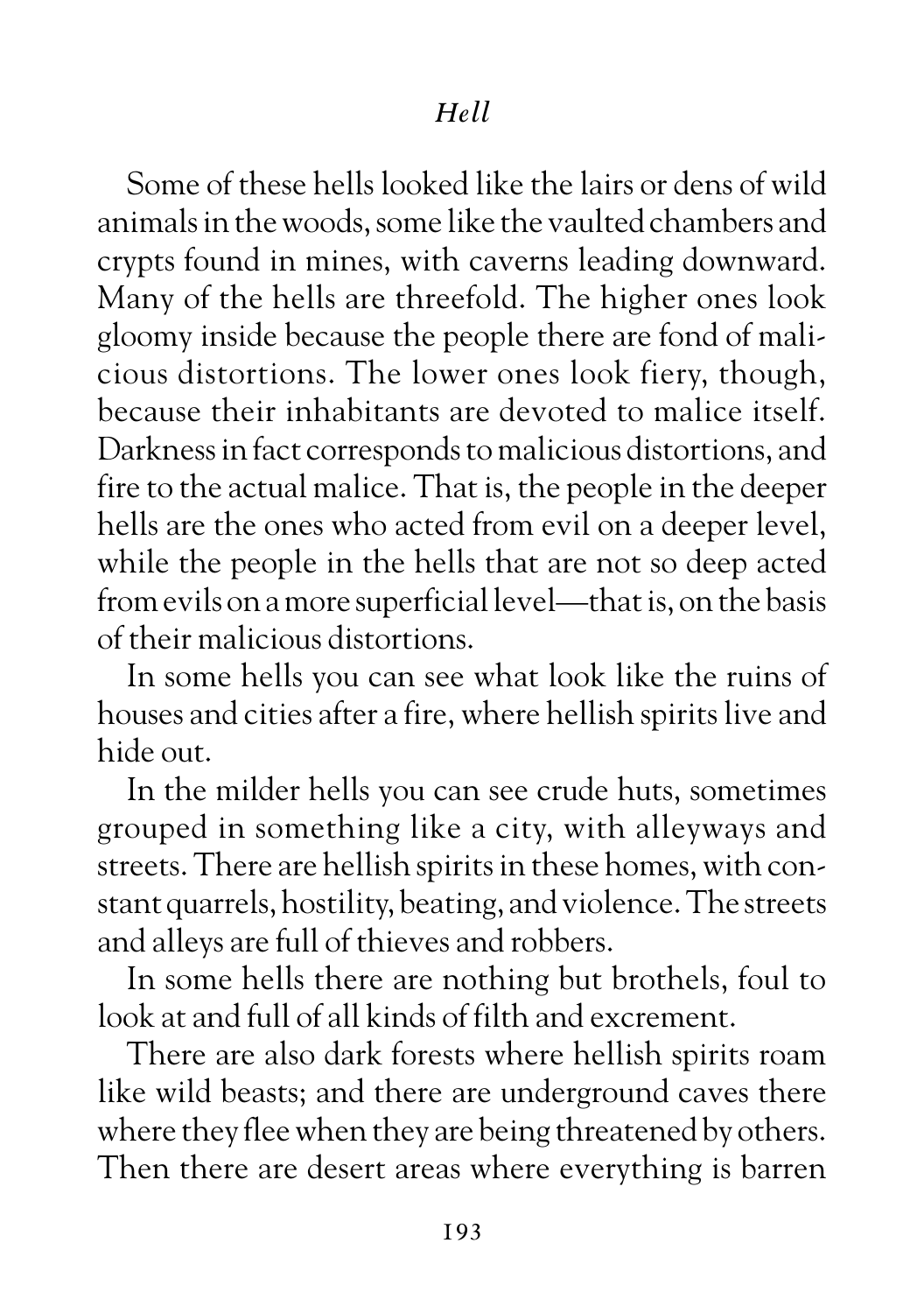and sandy, with rugged cliffs here and there with caves in them, and huts scattered around as well. People are exiled from the hells into these desert places if they have suffered to the limit, especially people who in the world were craftier than others in the skills of deliberate manip ulation and deceit. This kind of life is their final lot.

There is an infinite variety to everything evil just as there is to everything good. People do not grasp this if they have only simplistic concepts of particular evils like contempt, hostility, hatred, vengefulness, deceit, and the like; but they should realize that each of these contains so many distinctive forms, each of which also contains distinctive or particular forms, that a whole volume would not be adequate to list them. The hells are so clearly arranged according to the distinctive features of every one's evil that nothing could be more definitely and clearly arranged. We can gather from this that they are beyond counting, some near each other and some far removed according to the general, specific, and particular differences of their evils.

# *The Equilibrium between Heaven and Hell*

There is a constant balance between heaven and hell. An effort to do evil is constantly emanating upward from hell, and an effort to do good is constantly emanating down from heaven. The world of spirits is in this equilibrium.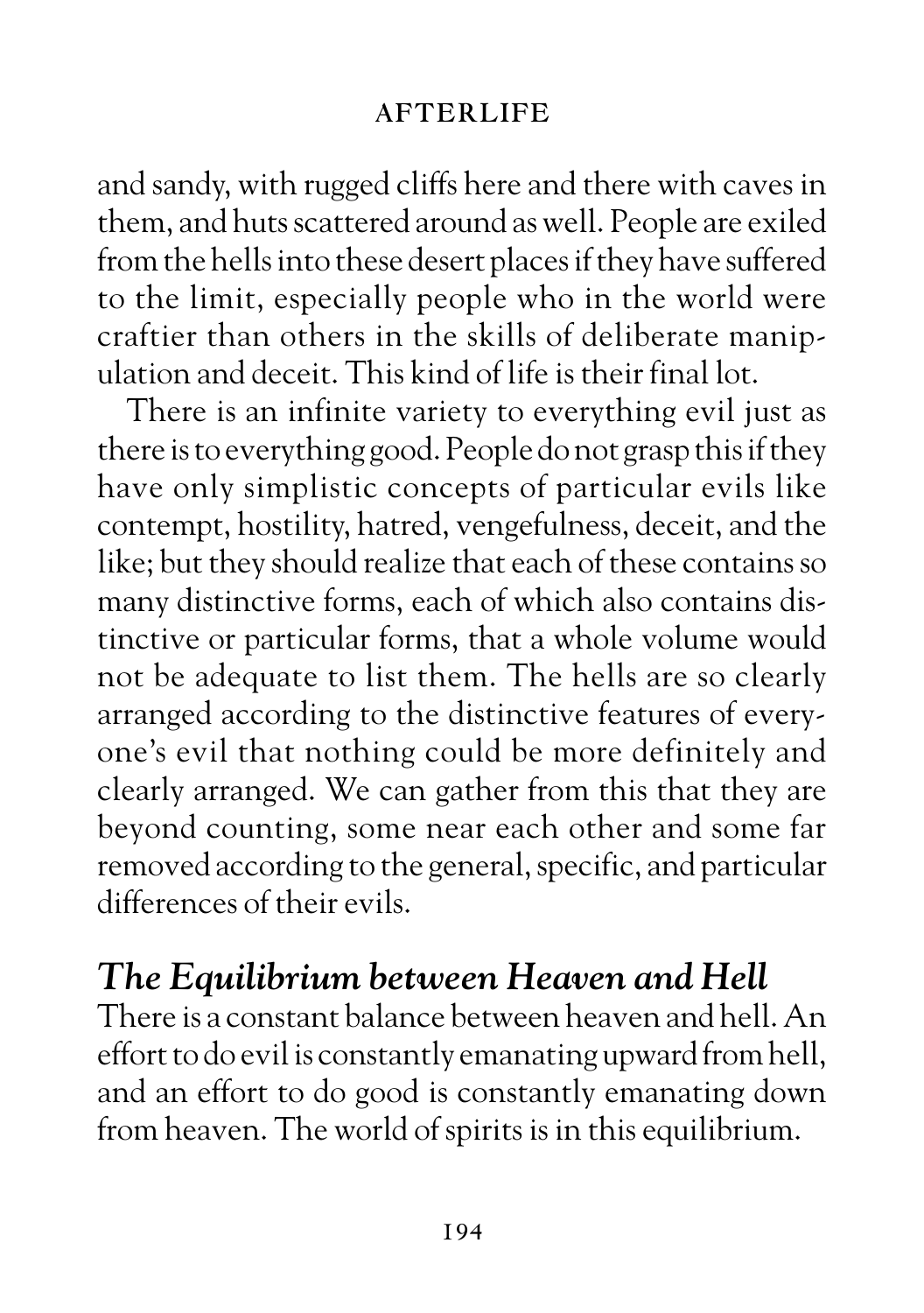The reason the world of spirits is in this equilibrium is that after death we first enter the world of spirits and are kept in the same state we were in in the world. This could not happen unless there were a perfect balance there. This allows everyone to be examined there as to quality, since we keep the same kind of freedom we had in the world. Spiritual equilibrium is a state of freedom for us and for spirits.

Everything in the heavens and the hells is so arranged that each individual there is in a personal equilibrium. We can to some extent gather this from what has already been presented concerning the heavens and the hells. That is, all the communities of heaven are very precisely differen tiated according to the genera and species of their goodness, and all the communities of hell according to the gen era and species of their evils. Further, there is a correspon ding community of hell underneath every community of heaven, and this opposing correspondence yields an equilibrium. So the Lord is constantly making sure that the hellish community under any heavenly one does not get too strong. To the extent that one begins to get too strong, it is brought under control by various means and returned to its proper balanced relationship. I shall men tion only a few of the many means. Some involve a stronger presence of the Lord. Some involve closer com munication and union of one or more communities with